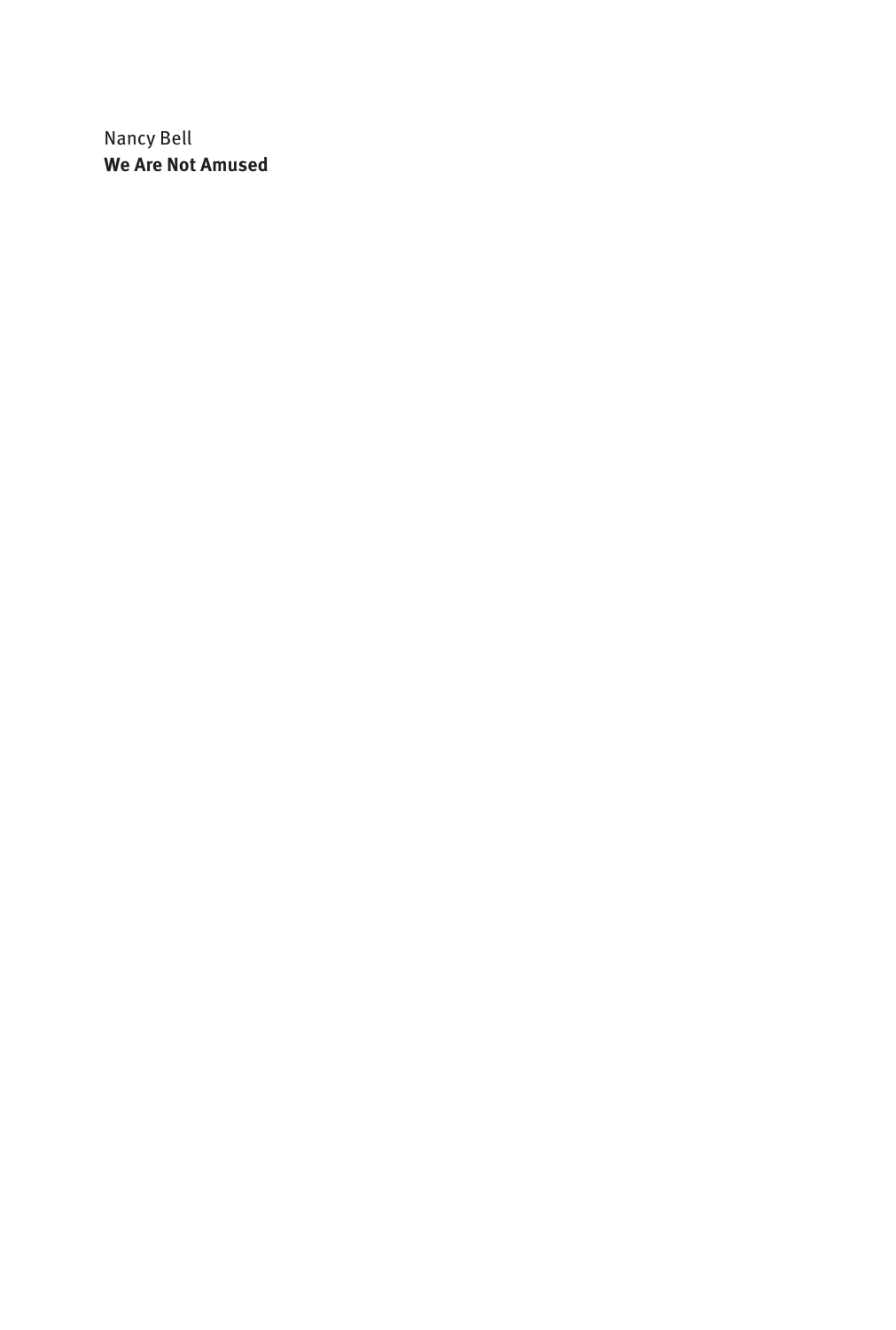# **Humor Research**

Editors Victor Raskin Willibald Ruch

# **Volume 10**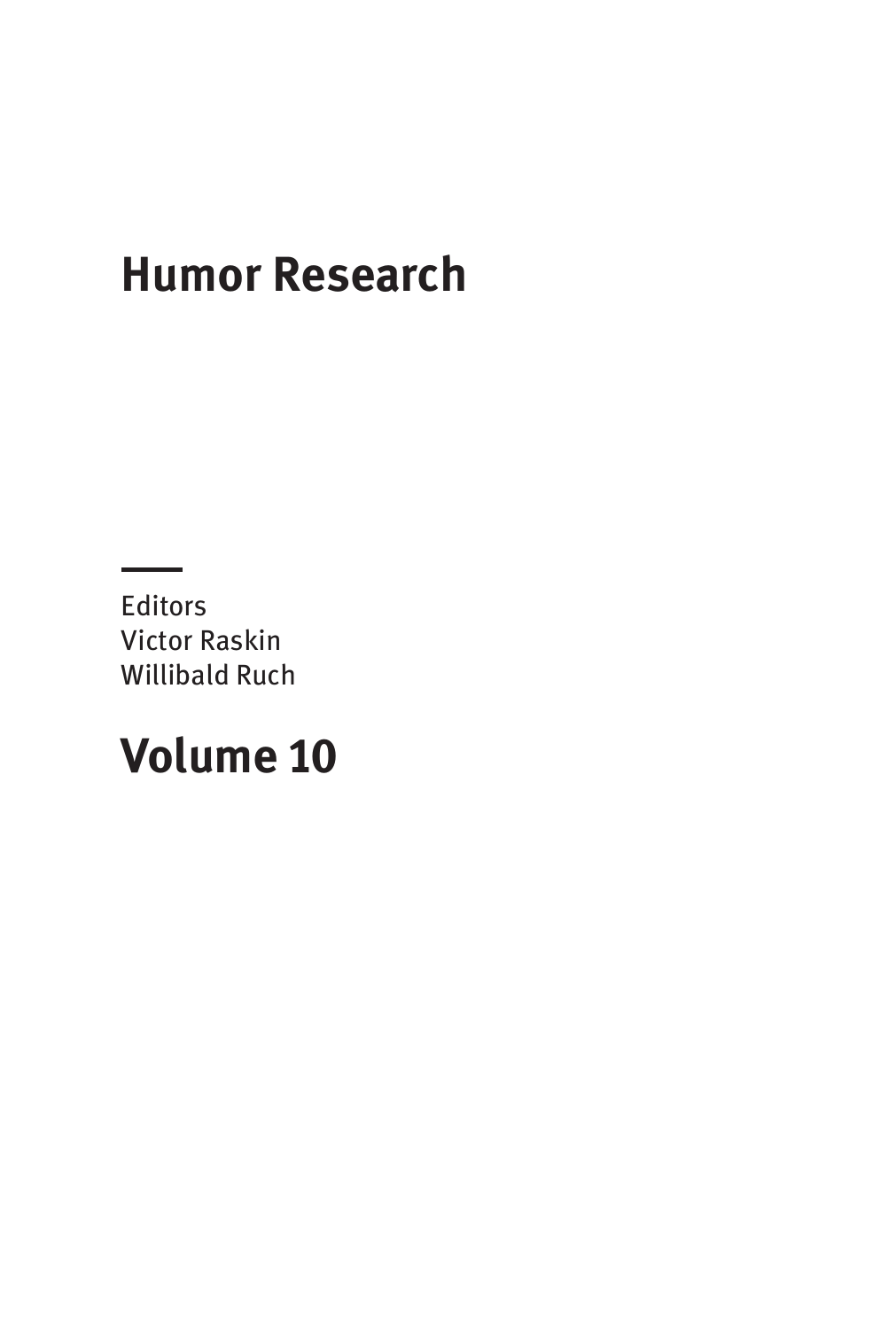# Nancy Bell **We Are Not Amused**

Failed Humor in Interaction

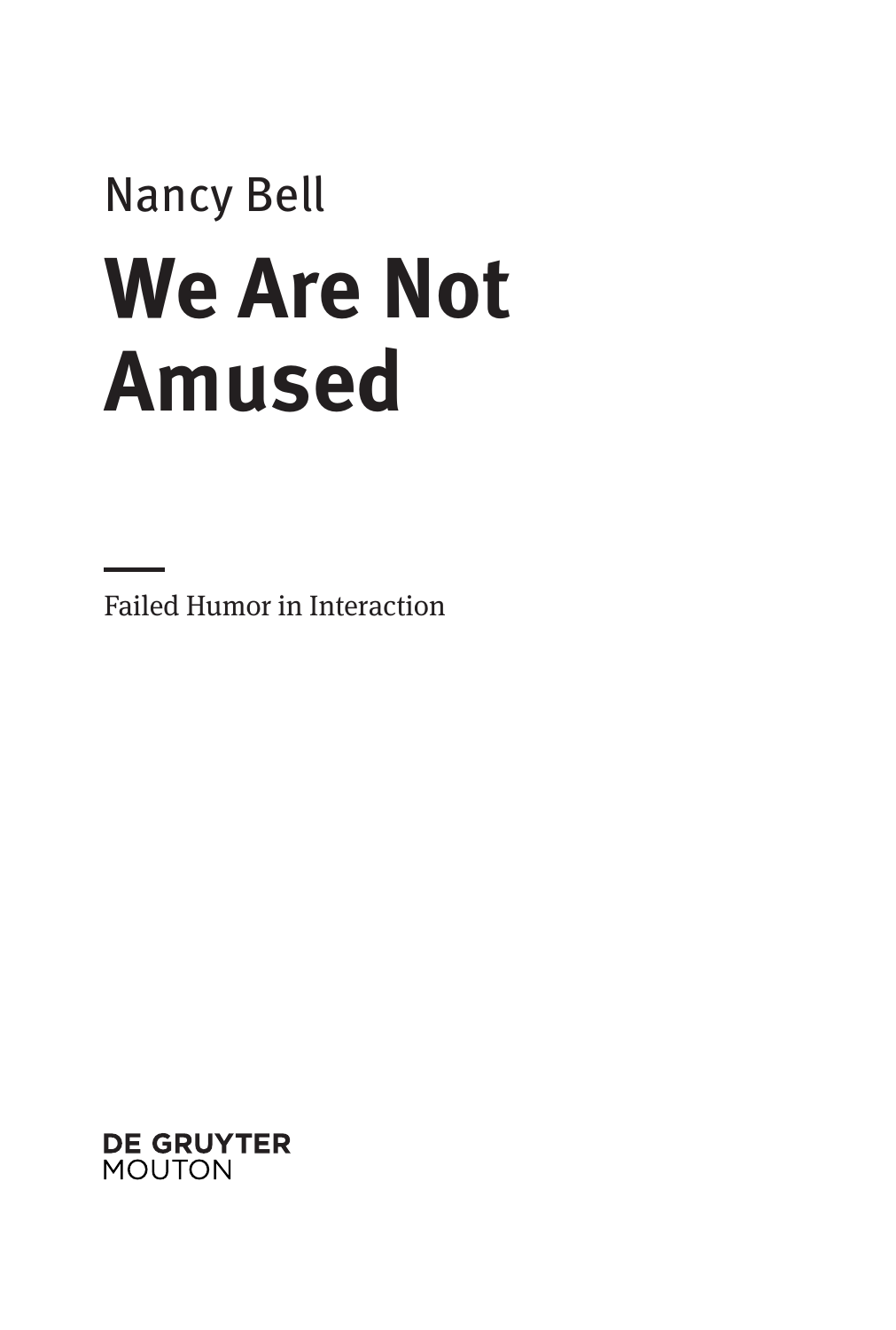

An electronic version of this book is freely available, thanks to the support of libraries working with Knowledge Unlatched. KU is a collaborative initiative designed to make high quality books Open Access. More information about the initiative can be found at www.knowledgeunlatched.org

#### CC BY-NC-ND

This work is licensed under the Creative Commons Attribution-NonCommercial-NoDerivs 4.0 License. For details go to http://creativecommons.org/licenses/by-nc-nd/4.0/.

ISBN 978-1-5015-1052-6 e-ISBN (PDF) 978-1-5015-0158-6 e-ISBN (EPUB) 978-1-5015-0164-7 ISSN 1861-4116

#### **Library of Congress Cataloging-in-Publication Data**

A CIP catalog record for this book has been applied for at the Library of Congress.

#### **Bibliographic information published by the Deutsche Nationalbibliothek**

The Deutsche Nationalbibliothek lists this publication in the Deutsche Nationalbibliografie; detailed bibliographic data are available on the Internet at http://dnb.dnb.de.

© 2015 Walter de Gruyter, Inc., Berlin/Boston/Munich Typesetting: PTP-Berlin, Protago-TEX-Production GmbH, Berlin Printing and binding: CPI books GmbH, Leck ♾ Printed on acid-free paper Printed in Germany

www.degruyter.com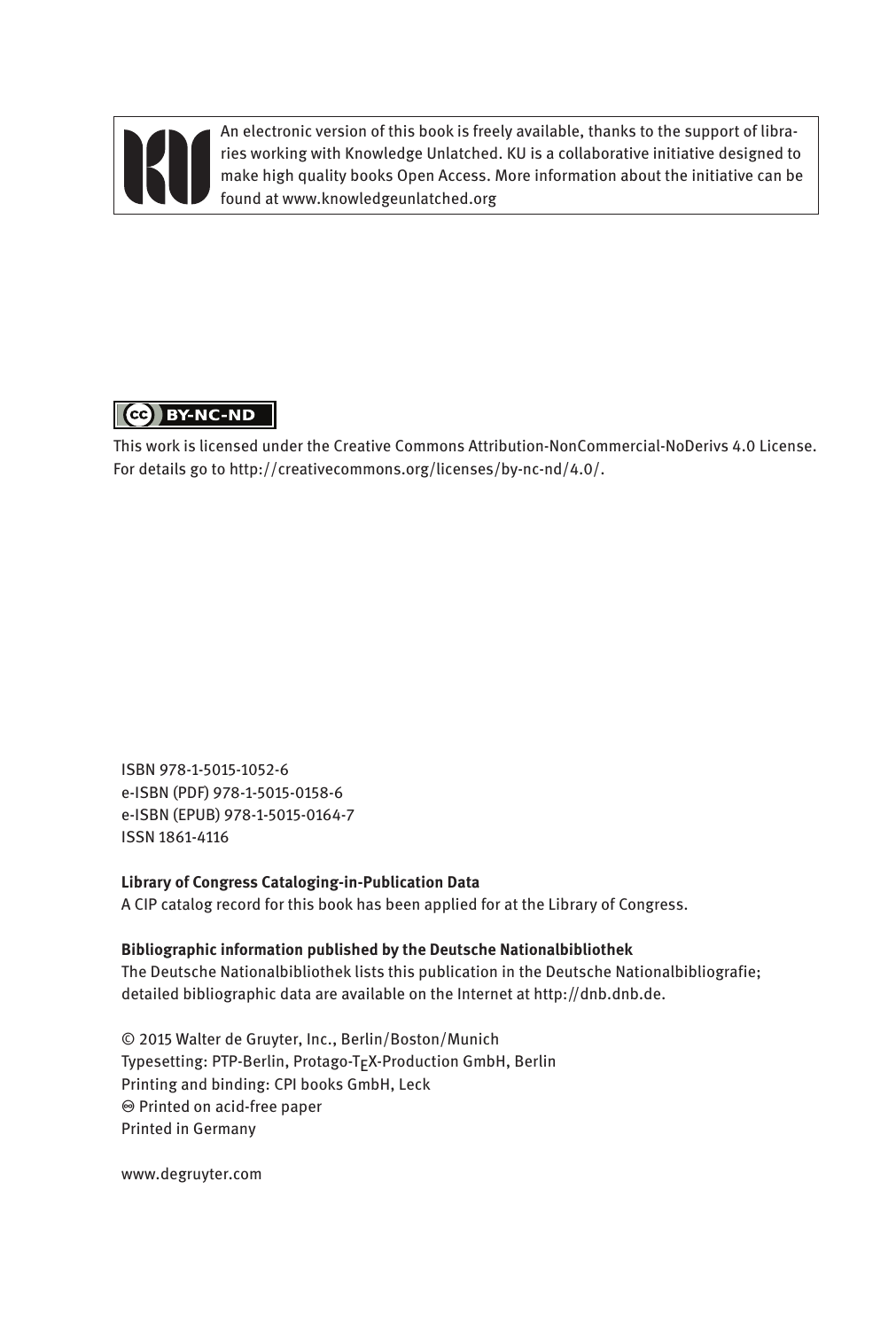## **Acknowledgements**

My deepest appreciation goes first to Salvatore Attardo, without whose encouragement this work would not have been undertaken. Victor Raskin and Willibald Ruch provided essential feedback that helped me sharpen my arguments and broaden the scope of my perspective. Many other colleagues in humor studies were similarly helpful, sharing comments, questions, insights, and examples that allowed me develop my thinking. Of special note are Christie Davies and Moira Smith, who were particularly generous and encouraging.

My husband, Mark Anderson, deserves recognition for having both the knack and the patience for wading through YouTube videos to identify examples of failed humor. Nicole Houser also collected data, although here the gratitude is really due to Barb Houser, whose attempts at humor (along with her sense of style) have earned her her own Facebook fan page.

Finally, many thanks to Emily Farrell and Marcia Schwartz for shepherding me through the publication process with lots of laughs along the way.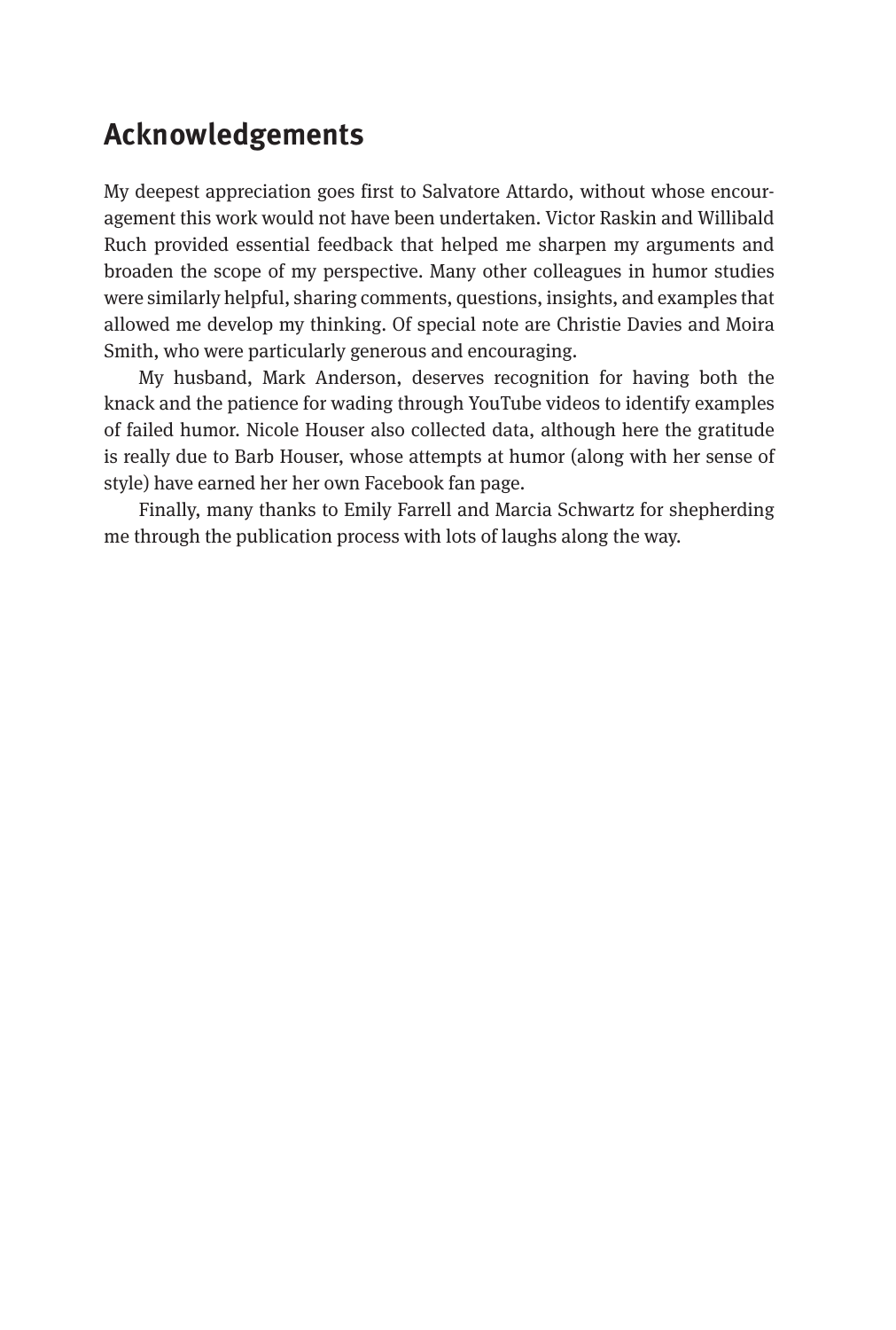### **Preface**

Conan Doyle's *Silver Blaze* story, while a relatively minor component of the Holmes' canon, contains a memorable expression, namely "the curious incident of the dog in the night-time." The curious incident turns out to have been that said dog did not bark, while a race-horse was being stolen. Holmes deduces from this negative fact that the dog knew the perpetrator of the crime and proceeds to unravel the mystery.

Holmes does well to emphasize the importance of negative facts. Probably the biggest lesson of the Chomskian paradigm, cheerfully ignored by linguists of all persuasions, is that what sentences your grammar does *not* generate matters as much as those that it does. This applies particularly well to humor. To investigate what humorous texts do not succeed as such, and why, will both advance and complement our understanding of how humor works in a way that other studies, however good, cannot match.

It has been said that humor research suffers from an optimistic bias, so that researchers focus on the positive aspects of the phenomenon, ignoring, relatively speaking, its darker, negative aspects (Billig 2005). Billig's discussion is not without its flaws, but one point about which he is unquestionably correct is that the field of humor research had, until recently, systematically favored successful humor, humor that goes off as planned, that achieves, as I described it with a catchy definition, its perlocutionary goal. Very little attention had been paid to humor that somehow fails to achieve its perlocutionary goal, i.e., to elicit amusement or at the very least the detection of the intention on the speaker's part to do so.

In fact, in Attardo 2008, I had noted that failed humor was one of the areas of humor research that was badly under-researched and for no good reason, as the topic hid some interesting theoretical issues, as witnessed, for example, by Janet Holmes' (2000: 163) lucid and coherent throwing in of the towel on the matter. I myself, did little more than waving said towel in the air, but Nancy Bell has taken the towel, washed it, dried it, folded it, and put a little sprig of lavender on it. In all seriousness, we have now a treatment of failed humor that is definitive, comprehensive, and un-avoidable. Young scholars have now taken the habit of simply side-stepping research they don't like. To avoid this book on failed humor would be such an obvious mistake that it seems safe to predict that this will not happen.

Bell ties in the topic of humor failure with the more general category of miscommunication and shows convincingly and in painful detail that humor may fail at every level of communication (linguistic and not). This is a significant theoretical move, as it anchors the descriptive work and imbues it with explana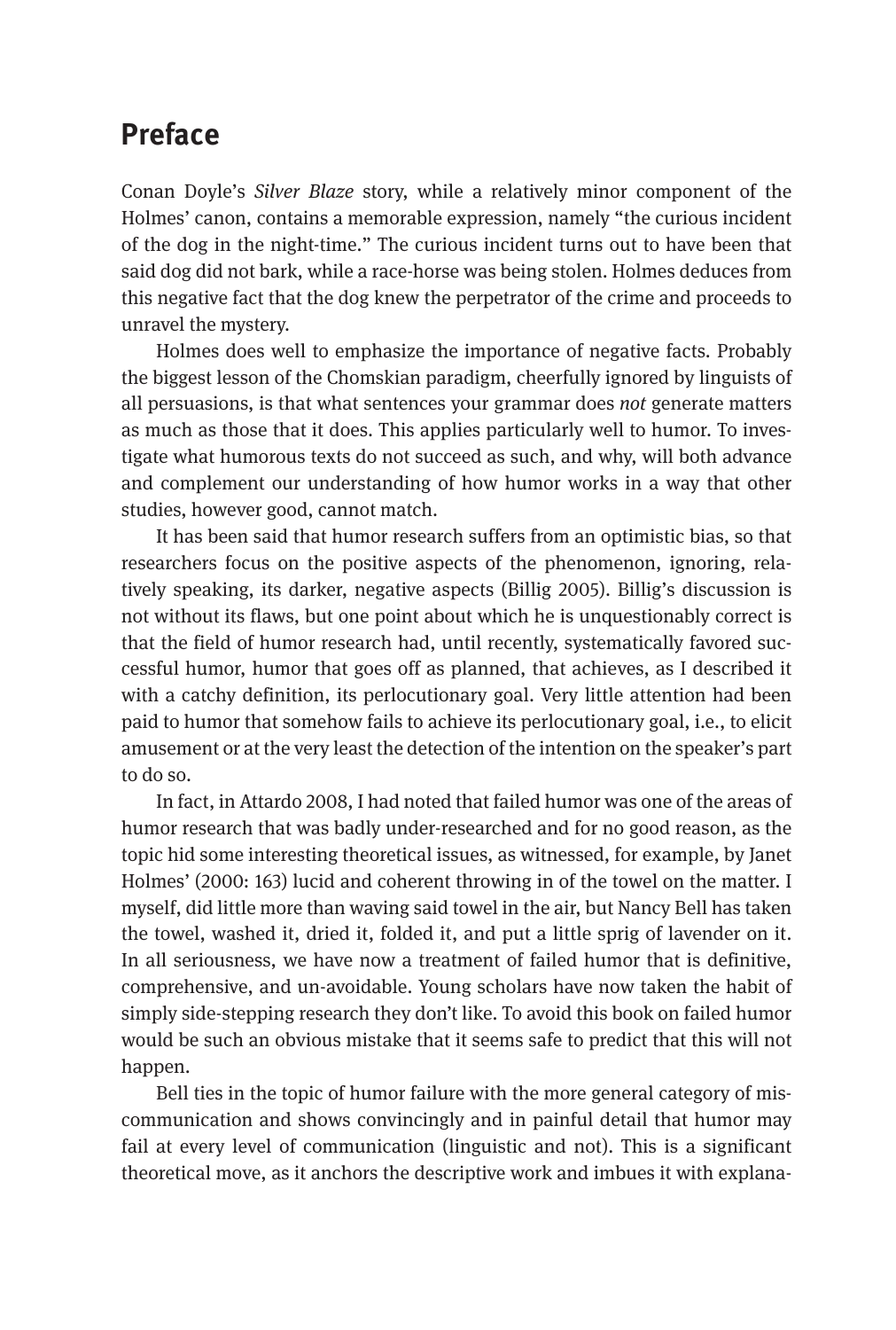tory power. Humor fails because communication fails and the latter fails because systems powerful enough to express what humans need to express cannot be failsafe (i.e., they have to rely on input from the speakers/hearers).

Bell's book encompasses also the reactions to failed humor, or as she terms it its "management." The term is inspired because failed humor turns out to elicit a gamut of reactions ranging from the polite to the aggressive. Here Bell has recourse to face theory, the politeness approach that sees speakers "managing" their face (perceived social standing). Finally, Bell addresses how social variables affect the management of humor failures, with particular emphasis on social status and degree of intimacy.

Bell's work is thorough and detailed, and she must be congratulated for this, but where her dedication goes off the scale, in my opinion, is in one daring methodological innovation she introduced, i.e., the elicitation of responses to failed humor by exposing herself (and later her students—it builds character) to the willing humiliation of producing deliberately bad humor in order to record the reactions of the hearers. Much like the pioneers of vaccination research, who often inoculated themselves with their tentative concoctions, risking their health or worse their lives, Bell, in the spirit of science, risked her reputation as a funny person.

As with all good research, this study opens more questions than it closes. For example, now that we know that humor may fail at any level of the communicative edifice, it will be interesting to see how those who used laughter or smiling as the identifying feature of humor will deal with the fact that their methodology has a gaping hole at every level of the communicative gamut, since obviously some failed humor will not be accompanied by laughter or anything like explicit comments along the lines of "well, THAT attempt at humor failed!"

Salvatore Attardo – Texas A&M University-Commerce

- Attardo, Salvatore 2008. Semantics and pragmatics of humor. *Language and Linguistics Compass* 2(6). 1203–1215.
- Billig, Michael. 2005. *Laughter and Ridicule. Towards a Social Critique of Humour*. London: Sage.
- Holmes, Janet. 2000. Politeness, power and provocation: How humour functions in the workplace. *Discourse Studies* 2(2). 159–185.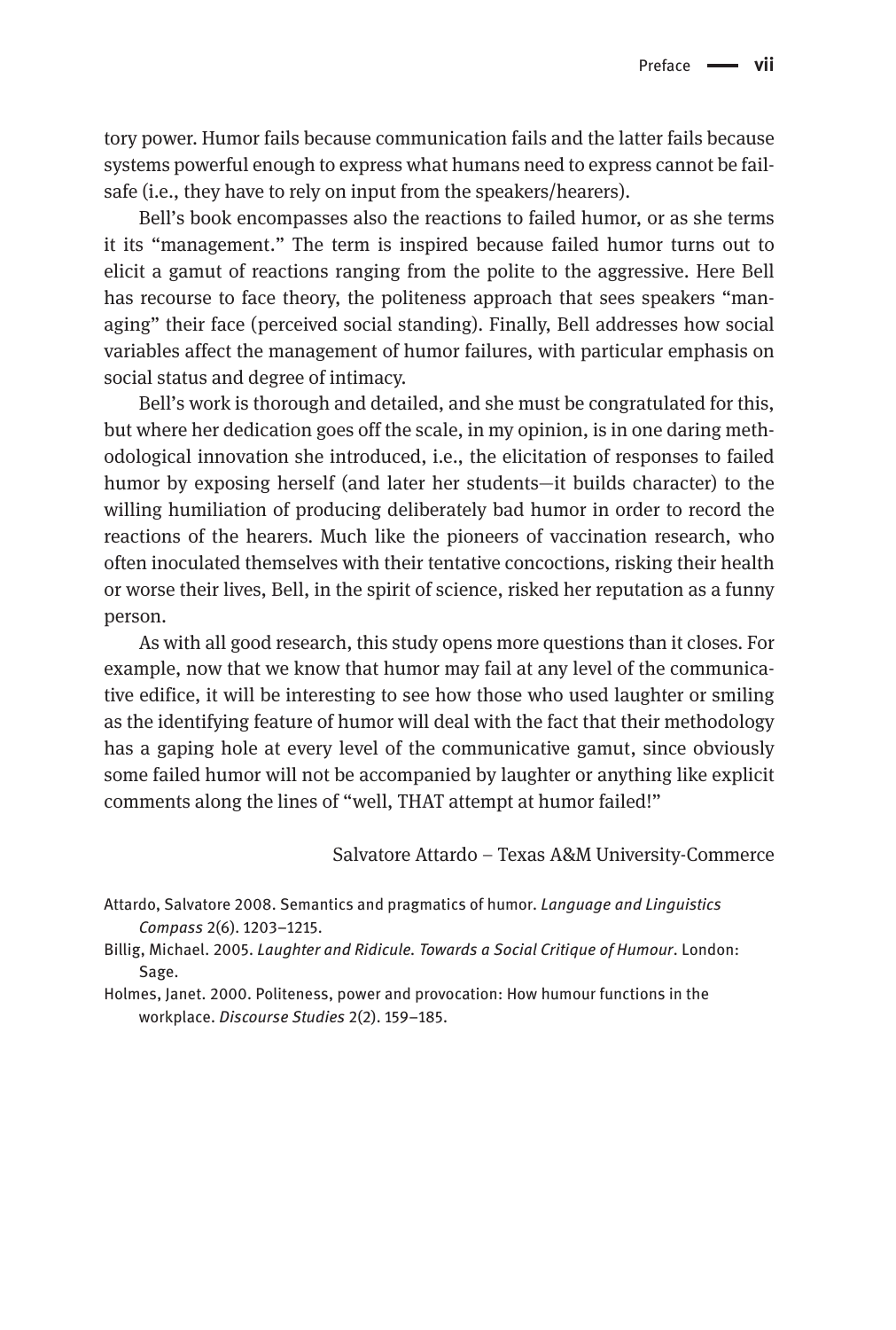# **Table of Contents**

**Acknowledgements -**v

#### **Preface** — vi

| 1            | Introduction -- 1                                      |
|--------------|--------------------------------------------------------|
| 1.1          | Introduction-1                                         |
| 1.2          | What is failed humor? $-3$                             |
| 1.3          | Why study failed humor? -- 5                           |
| 1.4          | Background-6                                           |
| 1.4.1        | Language and interaction -7                            |
| 1.5          | Discourse analysis and the study of (failed) humor -16 |
| 1.6          | Structure of the book -- 19                            |
| $\mathbf{2}$ | <b>Conceptualizing Failed Humor -21</b>                |
| 2.1          | Approaches to failed humor -21                         |
| 2.1.1        | Superiority/hostility theories -21                     |
| 2.1.2        | Release theories -23                                   |
| 2.1.3        | Incongruity -24                                        |
| 2.2          | Competence, performance, and failed humor -26          |
| 2.2.1        | Failed humor and humor competence -27                  |
| 2.2.2        | Failed humor and humor performance -29                 |
| 2.3          | Identification of failed humor -23                     |
| 2.4          | Data set -88                                           |
| 2.5          | Summary -41                                            |
| 3            | <b>Failed Humor as Miscommunication - 43</b>           |
| 3.1          | Introduction -43                                       |
| 3.2          | Defining miscommunication -43                          |
| 3.3          | Sources of miscommunication -44                        |
| 3.4          | Failed humor as misunderstanding - 49                  |
| 3.4.1        | A framework for understanding failed humor -49         |
| 3.5          | Structure of miscommunication and repair -- 56         |
| 3.6          | Summary -60                                            |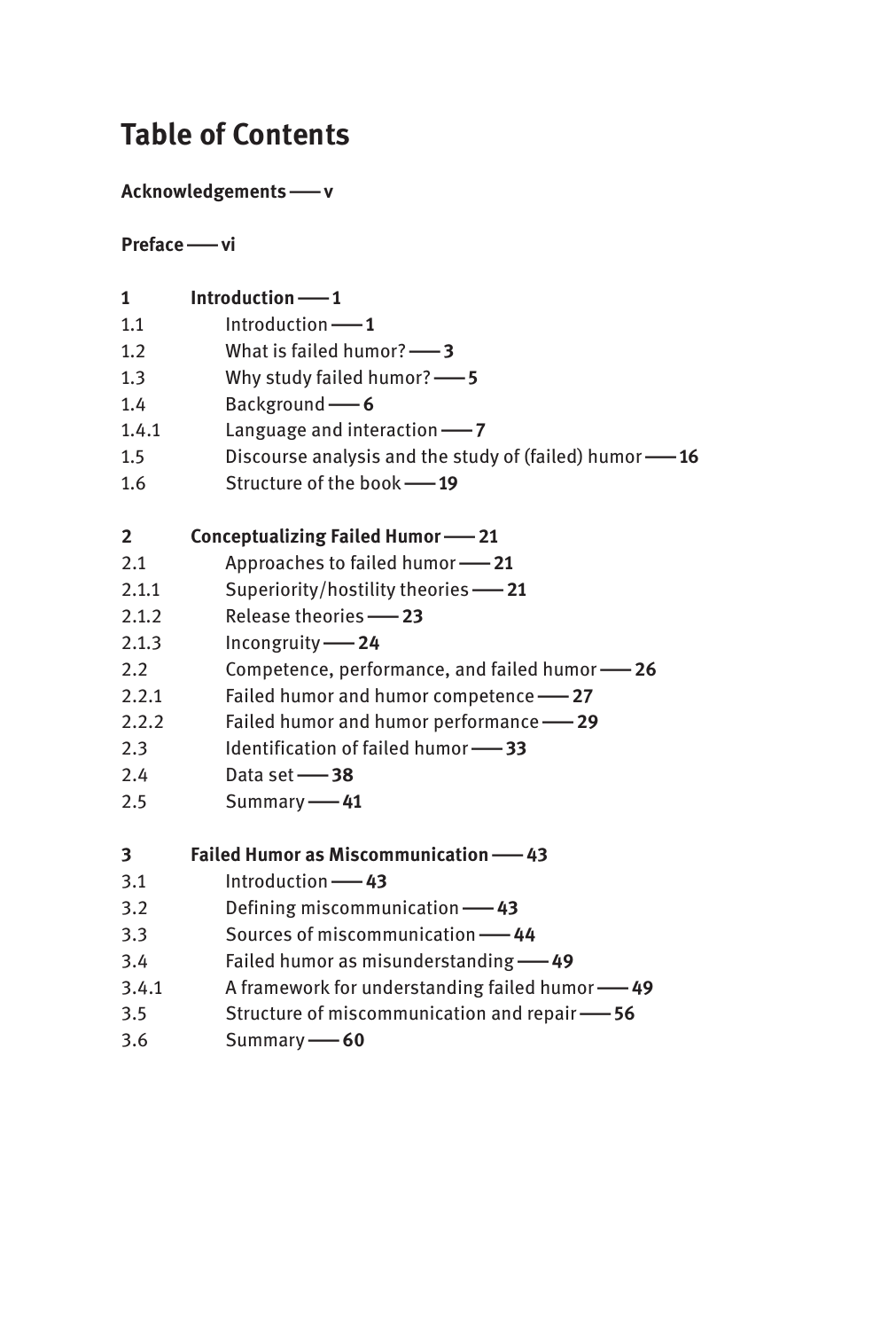- **4** Triggers of Failed Humor 61 4.1 Introduction -- 61 4.2 Locutionary problems -61 4.3 Linguistic rules — 66 4.3.1 Phonology -66 4.3.2 Morphosyntax -- 67 4.3.3 **Semantics** — 69 4.4 Ambiguity -- 72 4.5 Pragmatic force **—— 76** 4.6 Message form -- 77 4.7 Framing/keying **-80** 4.8 **Summary** -- 83 **5** Triggers of Failure Specific to Humor – 85 5.1 Introduction **-85** 5.2 **Joke incongruity** -85 5.3 Joke appreciation -- 91 5.4 Joke (meta)messages **--97** 5.5 (Appropriate) humor support **-** 102 5.6 Summary -- 106 6 Managing Failed Humor in Interaction – 108 6.1 Introduction -- 108 6.2 Speaker management of failure -- 108 6.2.1 Preventing failure **-109** 6.2.2 Managing failure **-113** 6.3 Audience management of failure **-119** 6.3.1 Responses to failure due to lack of understanding -- 120 6.3.2 Responses to failure due to lack of appreciation -- 125 6.3.3 Taking offense to humor -- 131
- 6.4 Final remarks on negotiation of failed humor -- 134
- 6.5 Summary -- 139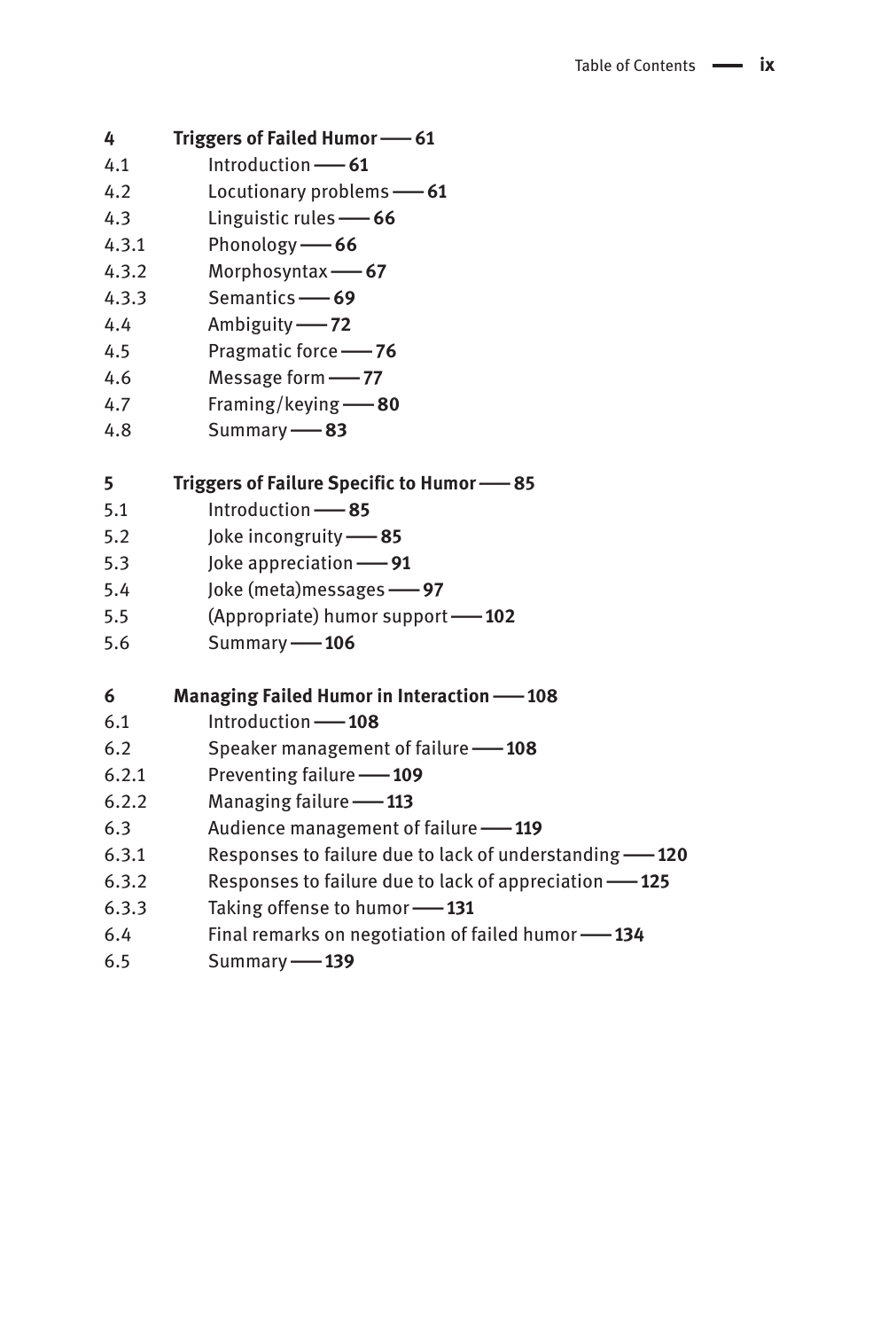#### **7** Failed Humor and Society — 140

- 7.1 Introduction -- 140
- 7.2 Failed humor and social action -142
- 7.2.1 Humor for solidarity -- 143
- 7.2.2 Humor, power, and subversion -- 147
- 7.2.3 Failed humor and social norms -- 156
- 7.3 Deliberately failed humor -- 159
- 7.4 Summary -- 162

#### 8 **Conclusion** -164

- 8.1 Summary of findings -164
- 8.2 Implications for the study of language and humor -- 166
- 8.3 Future research -- 168

#### **Appendix A: Transcription Conventions** - 169

#### References ––170

**Index** - 183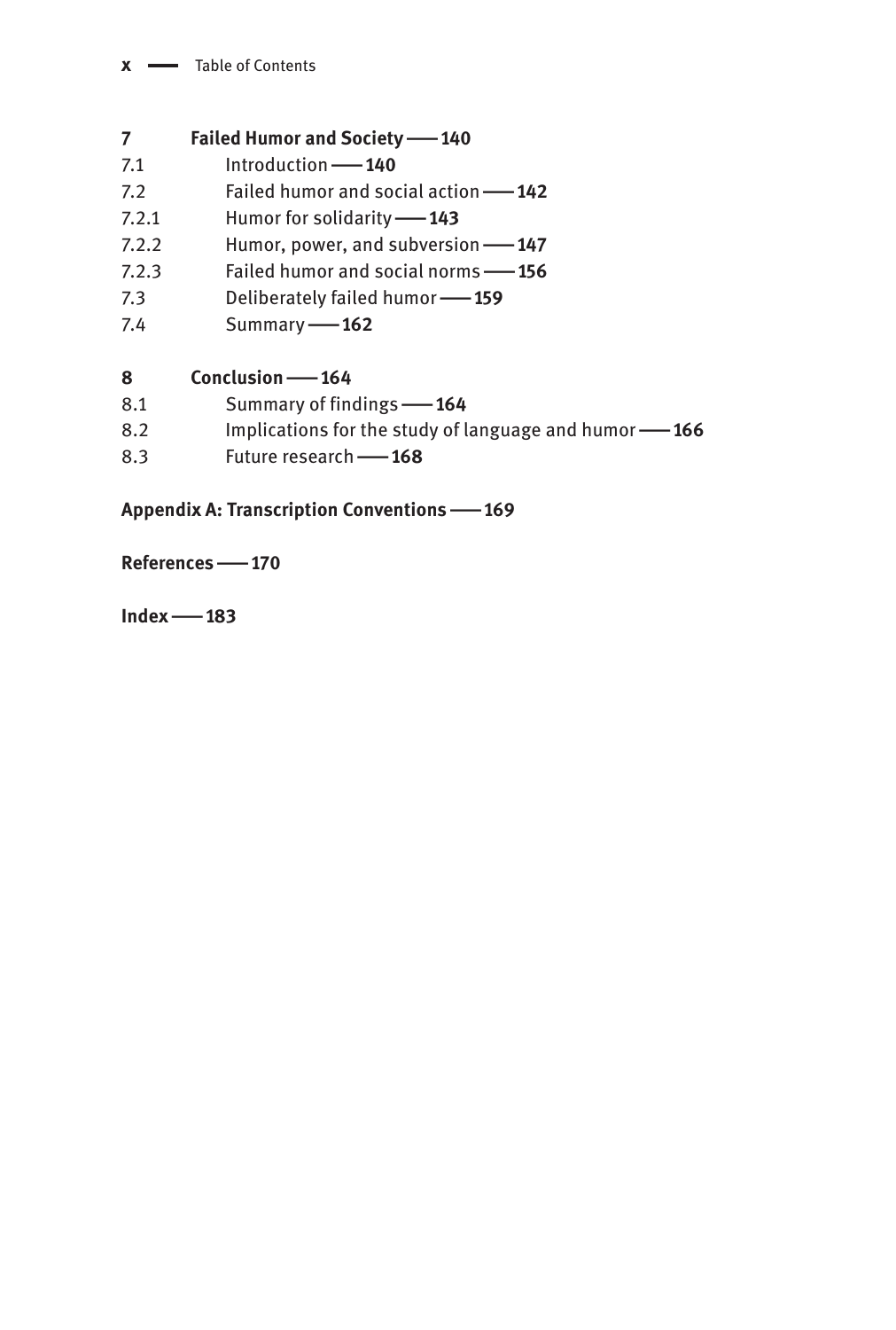## **1 Introduction**

#### **1.1 Introduction**

Years ago, on a trip to Portland, Oregon, I was travelling downtown via the city's light-rail system. Somewhere on the train the doors were unable to close, causing the automated voice to repeat, "The door is closing. Please stand clear of the doors." After several iterations of this, I observed the following exchange between a woman in her early 50s and her seatmate, a girl in her early 20s, who was wearing ear buds<sup>1</sup>:

Example 1.1

|       | Woman: the door is <i>trying</i> to close.                 |
|-------|------------------------------------------------------------|
| Girl: | (removes headphones) huh?                                  |
|       | Woman: $\odot$ the door is <i>trying</i> to close. $\odot$ |
| Girl: | (gives a short, half-hearted laugh) huh. yeah.             |

Silence fell again between them, the girl replaced her ear buds, and a few moments later, the woman moved across the aisle to sit with another woman and her baby. With no other changes afoot, I saw her motivation for doing so as rooted in the embarrassment and humiliation that can follow a failed attempt to amuse another. Clearly, failing at humor can have serious social consequences, as most of us have experienced. The girl's response indicated unequivocally that, while she recognized the woman's remark as a joke, she did not find it funny. We might ask why, when she was surely familiar with the emotions that would follow her rebuff, the girl chose to react in this way.

A different type of failure occurred in a sociolinguistics class when I asked students to tell the following joke² and report the response of their conversational partner:

Every time the mail carrier comes to this one house a huge dog comes bounding out and jumps on him. He puts his paws on the mail carrier's shoulders and licks his face and sometimes he almost knocks him over. One day, the mail carrier comes to the house and walks into the yard, but there's no dog. Next day, same thing. The third day the owner's in the yard

**<sup>1</sup>** Transcription conventions used in this text can be found in Appendix A. In addition, see the discussion of transcription in section 1.5 of this chapter.

**<sup>2</sup>** Many thanks to Alice Sheppard for suggesting this joke.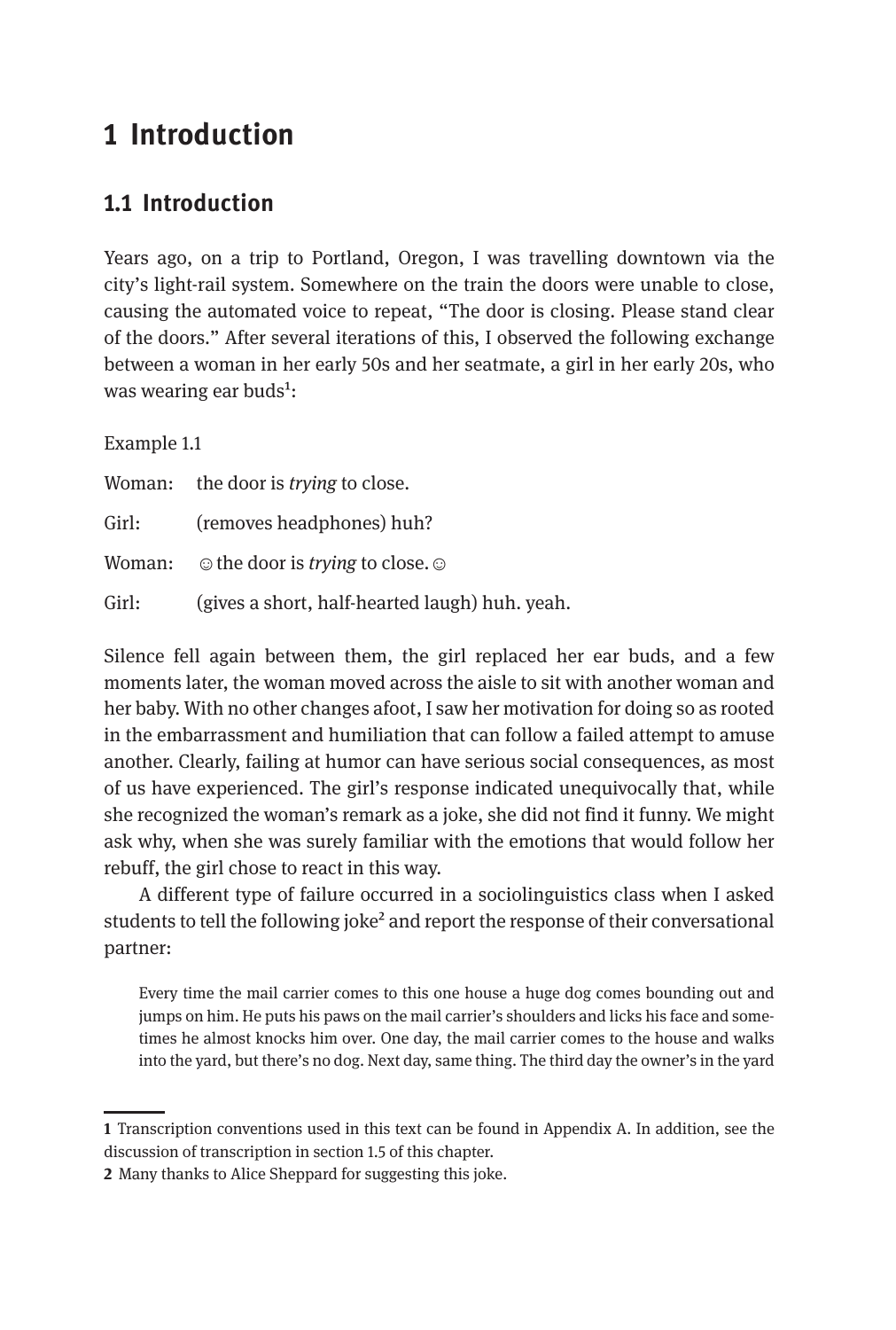#### **2**       Introduction

and the mail carrier, a little anxious about whether the dog's ok or not asks, "How's (house) the dog?" The owner replies, "I did."

Most people do not immediately understand this joke, failing to identify the ambiguity in the mail carrier's question. It is usually heard as an inquiry into the pet's well-being (i.e., "How is the dog?"), and hearers have trouble retrieving the owner's interpretation (i.e., "Did you house the dog?"). In fact, the goal of the exercise was for students to examine how people respond to an incomprehensible joke.

One student returned to class with the following response he had collected from his wife<sup>3</sup>:

Example 1.2

Respondent looks at the Investigator, and (3) looks away to the right, her concern is obvious. (3) Looks back at Investigator. Says: "Why am I not getting it?" (4) "Am I stupid?". Respondent starts to cry. Investigator immediately ends the experiment, explains the research. Respondent confides that she was "feeling inferior and humiliated."

Like the previous example, this reaction illustrates the strong effects that failed humor can have. As it turns out, the spouse had been having a very bad day and her inability to get this joke put her over an emotional edge. Yet, her response is perfectly in line with Sacks' (1974) assertion that humor is inherently aggressive, as it acts as a test of the hearer's knowledge. Rather than blame her husband for his poor choice of joke or for his inadequate delivery, she finds fault in her own intelligence. In addition, where she might be expected to feel "stupid" momentarily and then dismiss this feeling as unimportant, given the frivolous nature of the thing that she was unable to understand (a joke), she took this self-assessment to heart.

It is difficult to imagine failures of other types of linguistic behavior receiving the same sorts of emotional reactions that we have seen in these two examples. When living in Cameroon, acquaintances often told me, in approving terms, that I looked fat. I recognized their utterances were intended as compliments, and although I was unable to appreciate them as such, I responded with a simple,

**<sup>3</sup>** I greatly appreciate both participants consenting to allow me to use this data. In writing my Institutional Board Review protocol I had a difficult time imagining potential risks for this project. While this response is unique, it is serves as an important reminder that no research is without risk.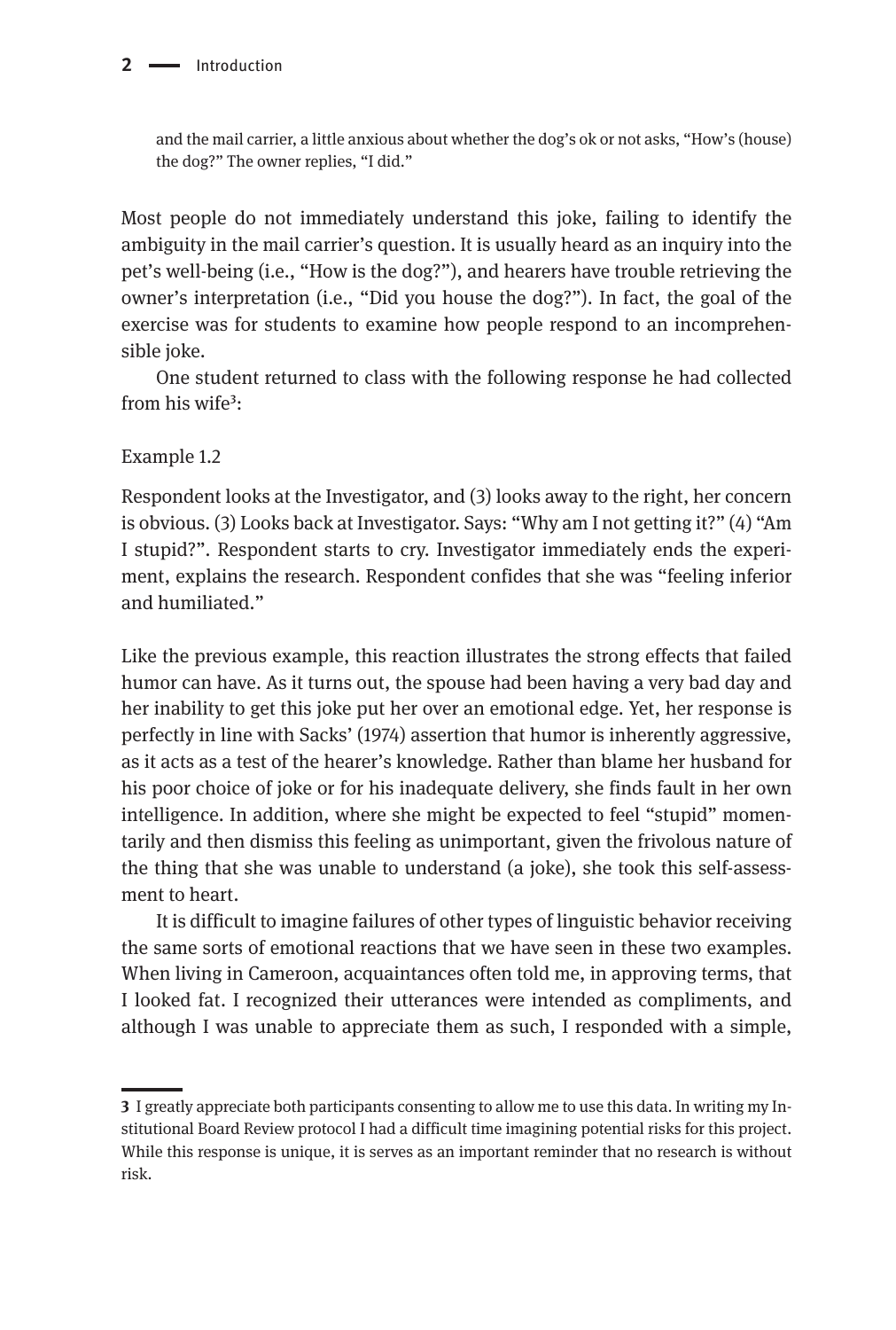"Thank you," rather than upset the speaker by suggesting that I was hurt by their failed (for me) compliment. While it is possible that greetings, requests, suggestions, refusals, and apologies that fail in various ways will elicit highly emotional negative reactions, it seems that the failure of humor is much more likely to do so. Communication failures in serious discourse seem to be met with expressions of confusion or requests for clarification. Hearers of an odd or unclear serious utterance might assess the speaker's words as inappropriate or their own understanding as lacking, but responses such as those in the examples above would be surprising. Yet, as I have observed and collected more and more examples of unsuccessful humor, I have found such visceral reactions to be fairly common. Not only do the social norms and expectations surrounding humor seem to be rather different from those of other types of interactions, but personal preferences regarding what counts as "good" humor tend to be strongly held to the extent that those who do not share those preferences may be reviled, (Friedman and Kuipers 2013, Kuipers 2006a). It is the central aim of this book to examine the norms and attitudes involved in the negotiation of failed humor, and to describe the conditions under which humor fails in interaction.

#### **1.2 What is failed humor?**

Humorous communication can fail for many of the same reasons that serious communication fails. Misunderstandings occur when one participant uses words that another is not familiar with, when a hearer lacks the background information to make appropriate inferences, or simply when a factor such as noise interferes. However, as the two anecdotes above indicate, humorous interaction entails additional possibilities for failure. In the first example above, the failure occurred when the girl simply did not find the woman's reformulation of the automated voice amusing. Thus, failed humor can be understood as humor that is not appreciated. A related type of lack of appreciation that may also spring to mind as a type of failure to appreciate a joke is when an attempt at humor offends, rather than amuses the audience. In the second example provided above, it is not an inability to appreciate, but the wife's inability to understand the joke, specifically the incongruity that was supposed to be humorous, that resulted in its failure. Thus failed humor can be seen as a complex and multifaceted phenomenon.

Humor itself will be examined in more detail in the following chapter, and the relationship between failed humor and other types of miscommunication will be discussed in Chapter 3; however, at this point it is worth offering an initial definition of failed humor. Humor itself can be defined in terms of the speaker's intent to elicit a feeling of what is variously referred to in the literature as amusement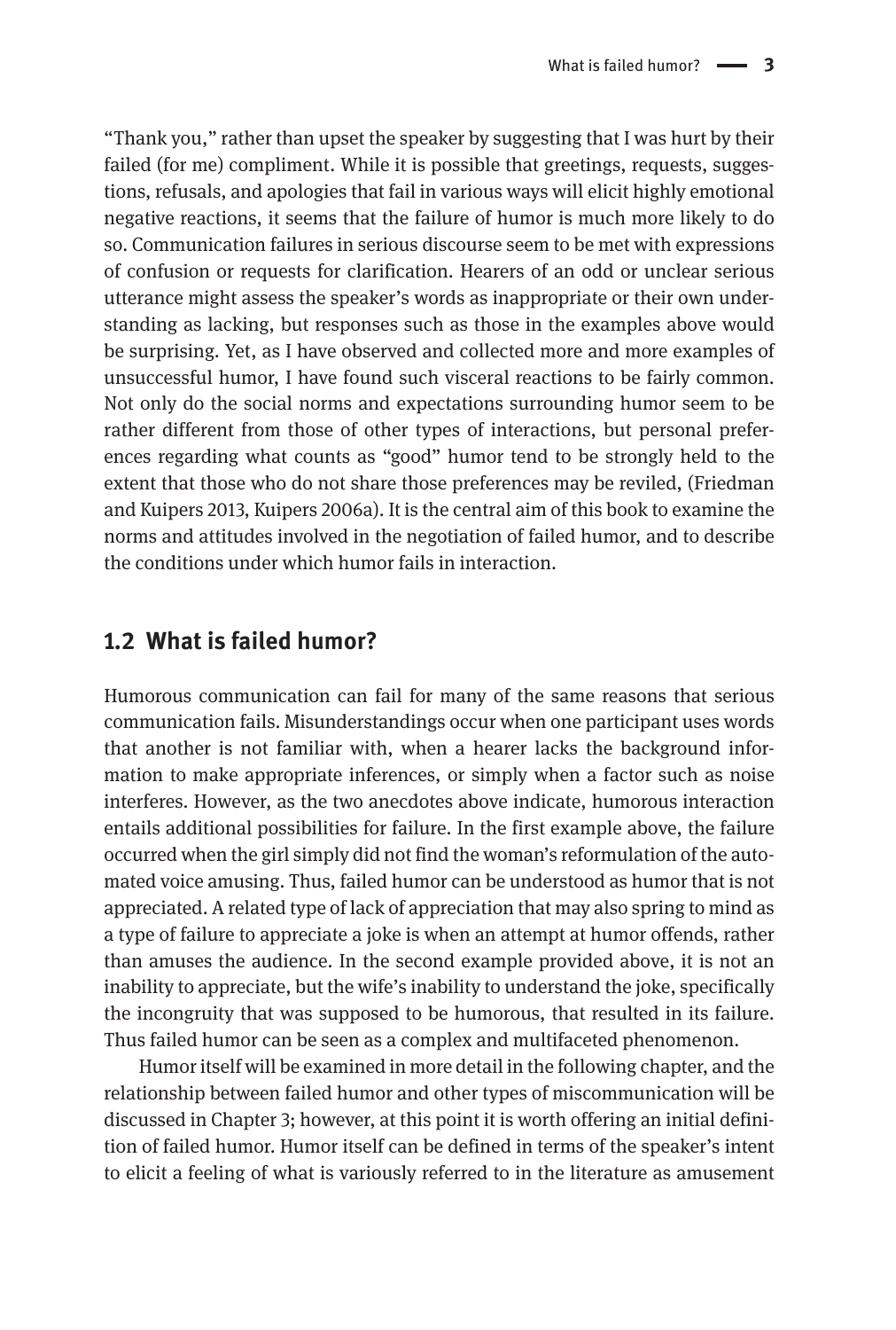(Ruch 2009), mirth (Martin 2014), or nonseriousness (Chafe 2009) in the hearer, or by the audience's reception of an utterance as amusing (e.g., through laughter or other supportive comments). From this perspective, *failed* humor would include only utterances that were intended to amuse, but which did not succeed in doing so. This definition is helpful in that it excludes non-verbal humor, thus limiting the inquiry to conversational joking. In fact, however, despite the emphasis on verbal humor, this formulation becomes problematic when we look at all the ways that humor can fail in interaction. For instance, it is possible for a person to be genuinely amused by a joke, even without understanding it (Bell 2007b, Brodzinsky 1975, Brodzinsky, Tew, and Palkovitz 1979). Another case that would be overlooked with this definition would be jokes that disparage a certain group, or that refer to sex or bodily functions in a crude manner and that are greeted with both signs of appreciation, such as laughter, and negative evaluations that distance the hearer from the joke content (e.g. Hay 2001).

Since so little systematic work has been conducted on the phenomenon of failed humor, it seemed best to cast my net broadly for this project, and include not only failures specific to humor, but also the types of failure that occur in all communication, such as those described at the beginning of this section, as well as the aforementioned less clearly defined cases of failure. Because of this, I opted to maintain speaker intent (Attardo and Chabanne 1992) as focal to the definition, while broadening the conception of failure from lack of amusement to an any type of communicative disruption. Adapting slightly Schlesinger and Hurvitz's (2008: 569) definition of misunderstanding as "any departure from 'perfect' communication," failed humor can be seen as "any departure from 'perfect'" humor. This allows us to take into account partial understandings, half-hearted displays of appreciation, and humor that fails merely because the hearer was not paying attention. Thus, by combining the notions of intent and communicative imperfection, in this text I understand failed humor to consist of *any utterance that is intended to amuse, but that, due to interlocutor, environmental, or other factors*, *is not negotiated "perfectly."*

It is also worth noting here that I have not, in general, attempted to distinguish among particular types of utterances intended as humor. While I do occasionally refer to specific forms of humor, such as teasing or banter, when they are part of the analytic focus, in general discussion I use the terms such as "humor," "joke," and "quip" to describe any conversational utterances that are intended to amuse. Thus "joking" should be understood in Norrick's (1993) sense of "conversational joking." While such humor may include pre-scripted (canned) jokes, it is not restricted to that sense of the term "joke."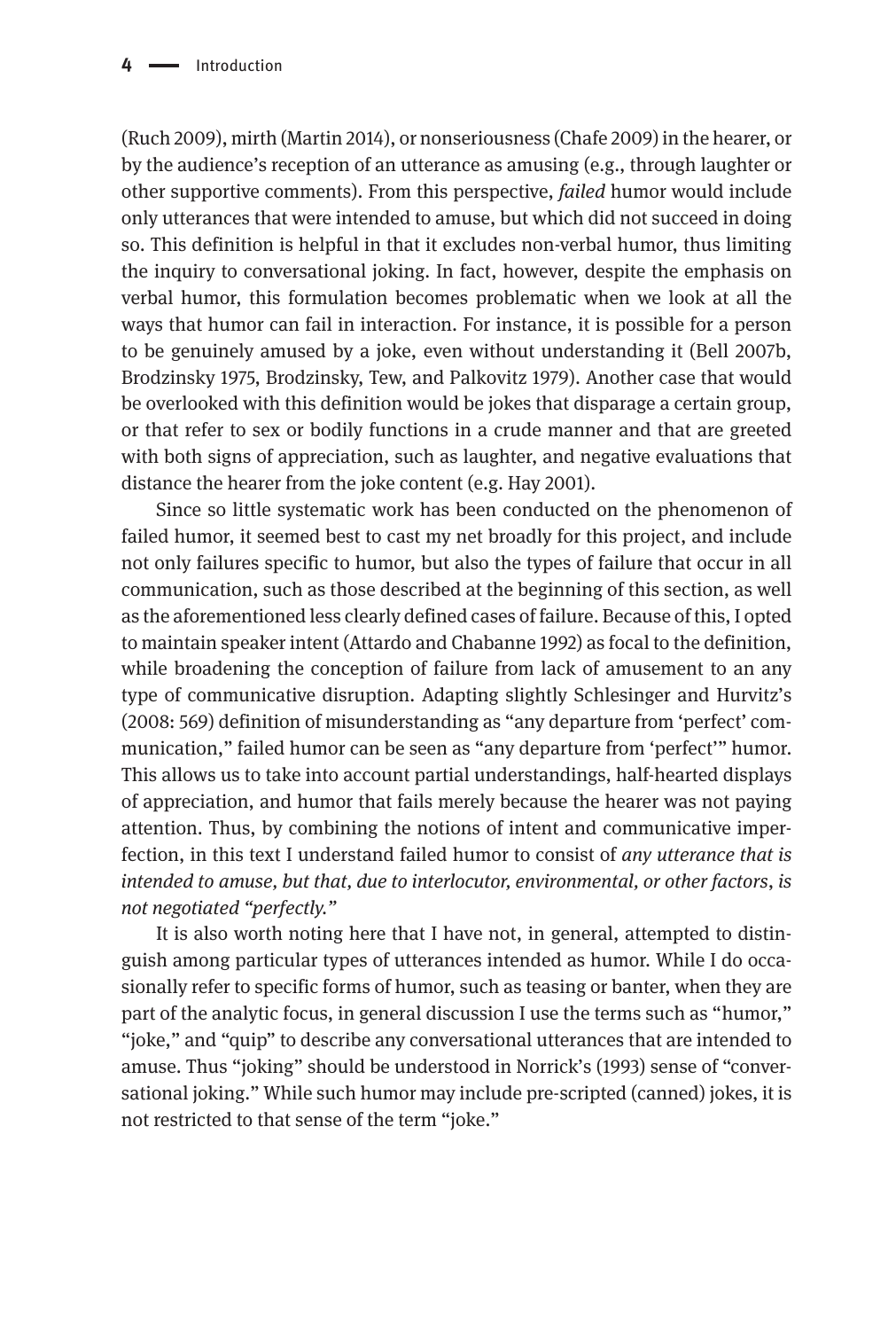#### **1.3 Why study failed humor?**

The study of failed humor remains a neglected topic<sup>4</sup> (Attardo, 2008). This is probably due in part to a natural tendency to study the presence, rather than the absence of a phenomenon. The historic skepticism of the academy toward what many mistakenly see as a "non-serious" area of inquiry is also a likely contributor to the dearth of research. The founding of the International Society for Humor Studies and the Humor journal in 1988 signaled a growing academic interest in humor, and these venues have in turn contributed to the increasing visibility and acceptability of humor scholarship (see also the comprehensive surveys in Raskin 2008, Attardo 2014). However, this move away from the margins of academia has been fairly recent, and before this time, when researchers were unable to study prototypical, successful humorous interaction it seems even less likely that they would tackle failures. Disciplinary differences also influence the focus of research, and it is significant that this book is written from the perspective of an applied linguist. Unlike sociologists and psychologists, who have always taken an interest in deviance from the norm, linguists have historically tended to focus on describing and explaining typical linguistic behaviors and cooperative forms of communication (Kecskes 2010). Thus understanding received attention long before misunderstanding, communication before miscommunication, politeness before impoliteness, and humor before failed humor.

Still, despite arriving a bit late on the humor studies scene, research within linguistics has revealed a great deal about how humor works in everyday interaction, detailing the forms, functions, and negotiation of humor in local contexts (e.g., Adelswärd and Öberg 1998; Boxer and Cortés-Conde 1997; Davies 2003; Drew 1987; Hay 1994, 2000, 2001; Holmes 2000; Holmes and Marra 2002a, 2002b, 2002c; Jefferson 1979; Jorgensen 1996; Knight 2010a, 2010b, 2011, 2013; Kotthoff 1996, 1999, 2007; Long and Graesser 1988; Norrick 1993; Pogrebin and Poole 1988; Straehle 1993; Yus 2003; Zajdman 1995). These descriptions of the ways that humor is constructed in different contexts have enriched our understanding of this important element of human communication. The many serious functions of humor, such as constructing personal and group identities, regulating social

**<sup>4</sup>** As of July 2, 2014, a search of the Linguistics and Language Behavior Abstracts using the most directly applicable subject terms for this book, "humor" and "communication failure," obtains eight peer-reviewed articles, three of which are my own. A search of Google Scholar for the phrase "failed humor" results in 117 hits. Although very few of these deal with the topic in depth, in researching this book this and other related searches (e.g. "unsuccessful humor," "bad joke," "not funny") both in Google Scholar and various databases allowed me to find a number of instances in which failed humor was mentioned in passing in scholarly works. However, these figures and the lack of established search terms demonstrate the dearth of research into failed humor.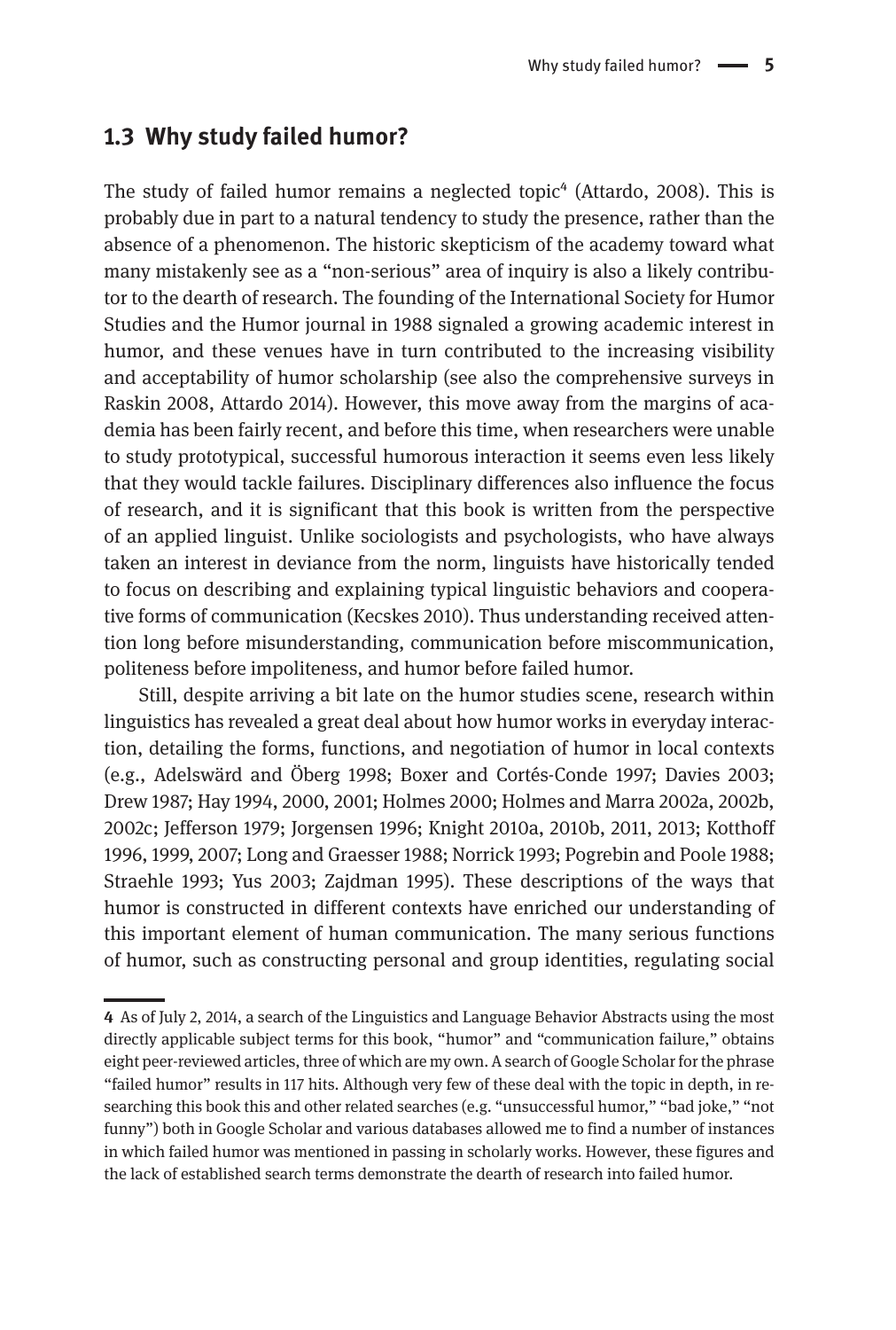behavior, and establishing and maintaining relationships, are now recognized as a fundamental part of humor theory by humor scholars across the disciplines.

Yet, while the crucial role of humor in building and maintaining human relationships is well-recognized, we know virtually nothing about how humor fails in conversation and what the social consequences of such failures are. Exploring the various ways that humor may fail provides insight into human linguistic creativity and its socially constructed boundaries. Furthermore, understanding how and why humor fails is not only an area worthy of inquiry in itself, but is also important to understanding how and when humor succeeds. From a theoretical perspective, no theory of humor can be complete without taking into account its failure. In this volume, I aim to describe failed humor and, in doing so, address important questions that have thus far remain virtually unexamined. For instance, I ask:

- What are the different ways that humor can fail? For example, is failure due to a lack of understanding, a lack of appreciation, or an offensive message?
- In what ways is the failure of humor similar to or different from the failure of other speech acts or events?
- How do speakers manage failure of their attempts at humor and how do hearers react to unsuccessful attempts at humor? Are their reactions similar across different types of failures?
- How do social variables affect the negotiation of failed humor in interaction?

#### **1.4 Background**

This book is written for two primary audiences: those interested in the study of humor and those interested in the study of conversational interaction. Humor studies is quite broad, and in my analyses I will draw not only on the work from humor scholars housed in linguistics, but also those in sociology, psychology, communication, and anthropology, as well as other disciplines. My research methods and perspective on language and interaction come from my primary academic home, applied linguistics. Like humor studies, applied linguistics is a highly interdisciplinary field encompassing a broad range of perspectives and research methods. My own work tends to involve qualitative analyses of interaction, drawing from a foundation of pragmatic and sociolinguistic theories, although I have engaged in and will draw on quantitative work in this text, as well. The terminology I will necessarily introduce also comes mainly from applied linguistics; however, the ideas should be accessible to readers from adjacent fields, where similar phenomena are studied, often with the same conclusions, but using different methods and different names for various phenomena. In the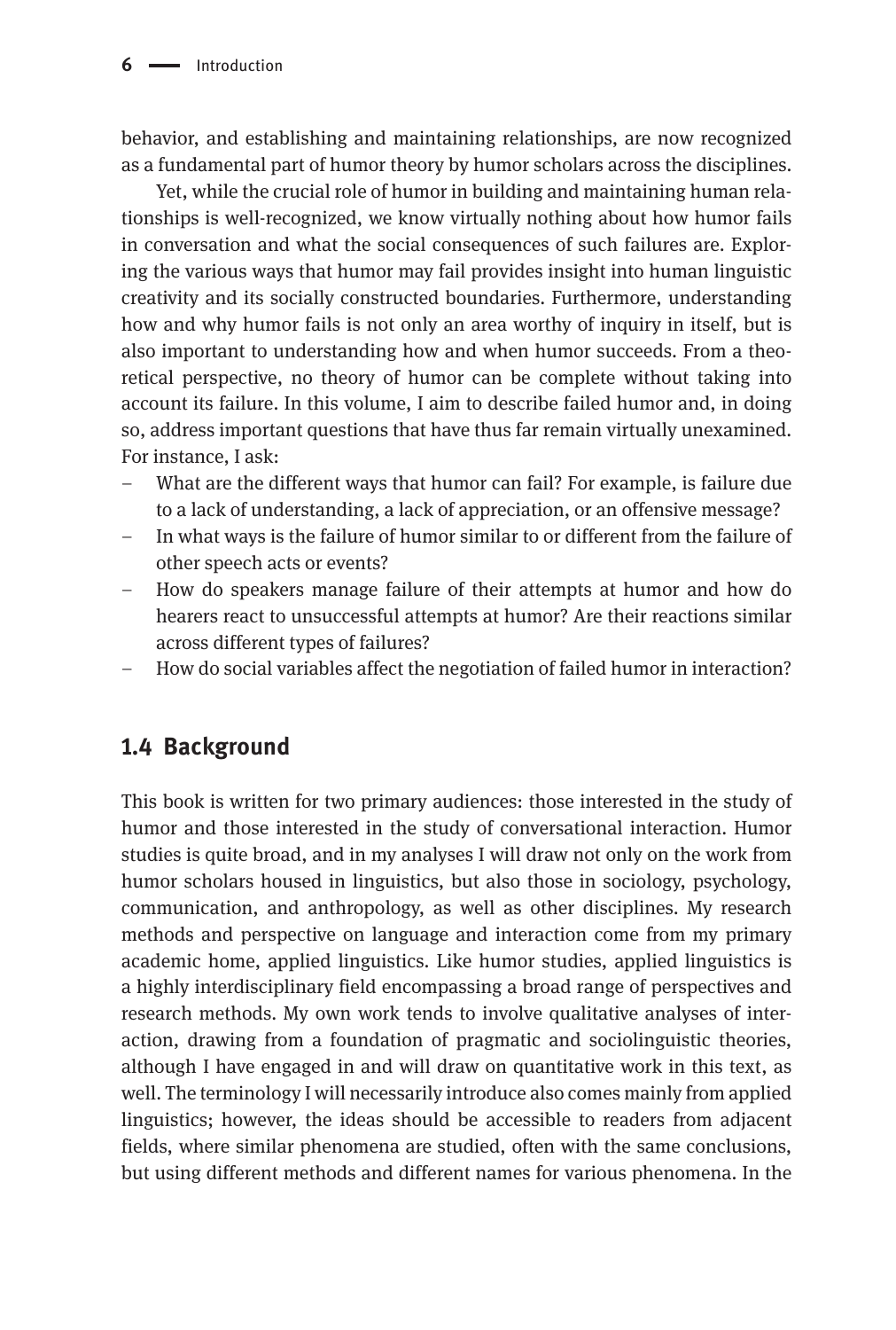sections below, I present a fuller account of my views of language and interaction, so that readers may better understand the backdrop against which my analyses of humor lie. In addition, I provide a brief account of discourse analysis, an important tool for studying language in interaction and my primary method in this investigation.

#### **1.4.1 Language and interaction**

Language is both cognitive and social, a system as well as a process. While I acknowledge and embrace each of these aspects, my own research interests lie mainly in the latter two: language as a social process. As such, I am interested in the examination of language use embedded within a particular context. I seek to understand the ways in which meaning emerges from language-in-interaction and how these meanings are jointly constructed by all interlocutors. The view of language and interaction that I present here draws broadly on insights from pragmatics, interactional sociolinguistics, conversation analysis, and discourse analysis. The perspective I develop below acknowledges the norm-based nature of sociolinguistic rules, yet recognizes that these rules are flexible and are realized in diverse ways as individuals co-construct interaction, and that sociohistorical factors shape and constrain interactional resources. In what follows I describe these concepts in further detail, providing illustrative examples from both successful and failed humor whenever possible.

#### **1.4.1.1 Context and the emergence of meaning**

Meaning does not lie in words or utterances themselves, but rather emerges locally, through interaction and is jointly constructed by conversational participants (e.g. Erickson and Schultz 1982, Goodwin 1981, Jacoby and Ochs 1995, Kendon 1990, Linell 1998). This does not, of course, mean that each utterance is wholly new and unexpected, requiring extensive cognitive effort to decode. Instead, we are aided in making interpretations by the conventionalized ways of interacting that have developed in response to various social situations. For example, speech acts such as greetings, apologies, and expressions of gratitude are routinely called for in particular contexts and tend to be both formulaic themselves, as well as having conventional responses. At a broader level of interaction, participants in a speech event embedded in a particular context, such as a university graduate seminar or a baby shower, also tend to adhere to certain norms of interaction that guide their verbal contributions.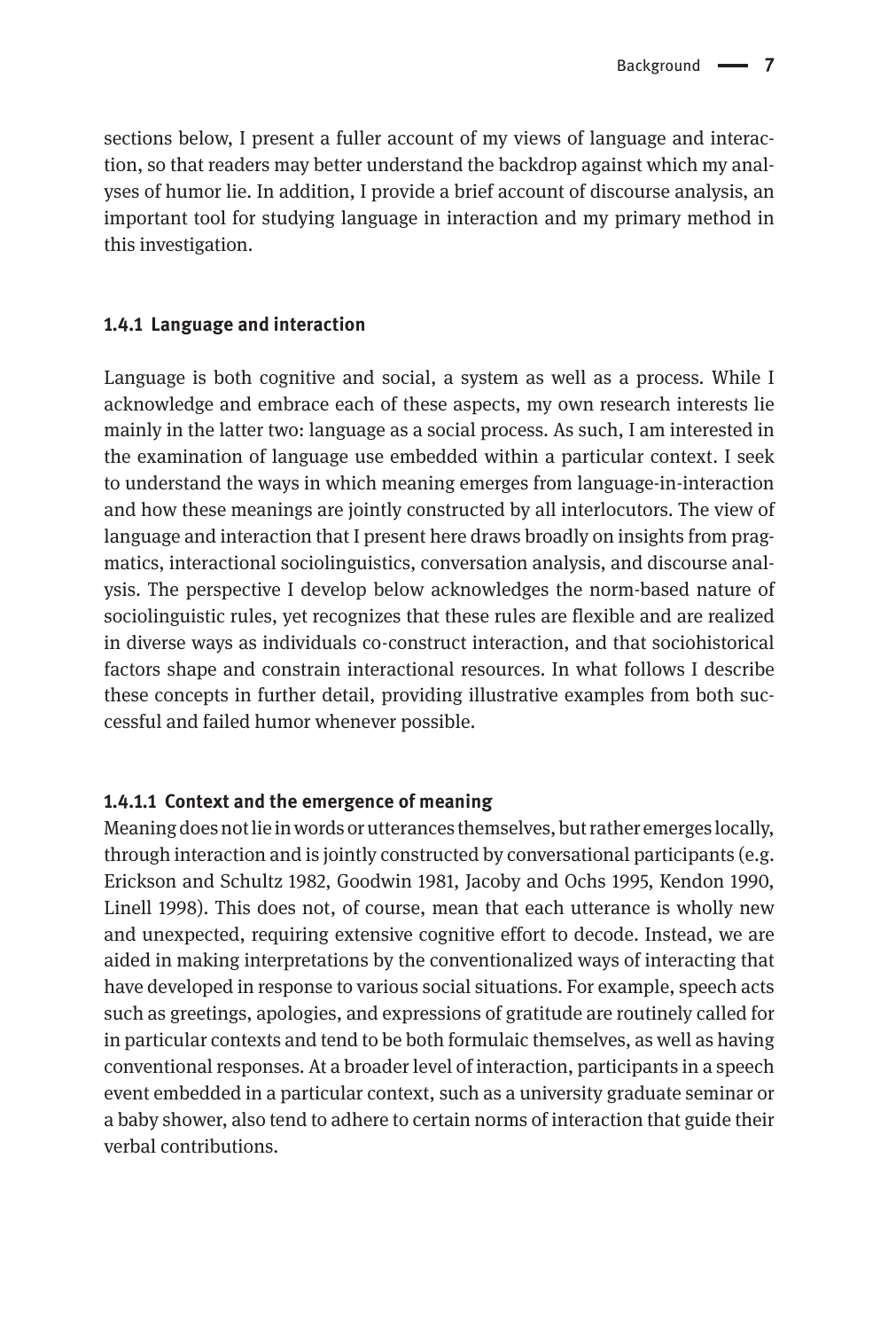A commonsense view of context sees it as closely related to situation, comprising such elements as the physical setting, the activity interlocutors are engaged in, and the conversational participants themselves, including both their demographics and their relationships to each other. From this perspective, contexts are often considered to range from formal to informal, with speakers calibrating their speech to fit the context. Although this view allows that some change in speech style may occur, such as when a speaker switches from addressing his or her spouse to addressing his or her boss, context is seen as relatively static. This conceptualization of context helps us to recognize the ways that the social world effects language use, but it is an oversimplification, and a more nuanced and dynamic view is necessary.

In their seminal article on context, Goodwin and Duranti (1992) provide a number of parameters that define context. Their first parameter, setting, encompasses the elements named above, and thus should be seen as consisting of both the social and the physical environment in which interaction takes place. Four additional elements are behavioral environment, the extrasituational context, and the linguistic context. The behavioral environment refers to the ways that interlocutors "use their bodies and behavior as a resource for framing and organizing their talk" (p. 7). Both verbal and nonverbal behavior are used to display attention and coordinate activities to accomplish shared goals. Extrasituational context involves the background knowledge that interlocutors bring to the talk. Linell (1998) helpfully specifies this further, naming participants' assumptions, beliefs, and attitudes about the topic, the goals of communication, and the people involved. He also includes the broader sociohistorical situation in which the interaction is embedded. Finally, the linguistic context, also known as the co-text, refers to the way that language itself invokes context. Through talk, speakers make certain aspects of the context relevant, while ignoring others. Each utterance alters the context, making it a dynamic, rather than static construct. While elements of the setting provide some clues as to expected and appropriate behavior, it is by no means a simple equation. Consider classes you have attended. There are likely a large number of similarities in the types of talk and activities that take place in them, but you can probably also recall classes where the interaction was markedly more playful or serious than others. An instructor can often set the tone of the class through his or her language use. Thus, context influences how we speak, but it is also created by how we speak, and therefore changes with each utterance.

Recognizing that context is not a pre-existing set of conditions that interlocutors adjust their speech to accommodate, but a dynamic social construct points to the fact that communication involves ongoing monitoring and adjustments by all conversational participants. A certain amount of regularity in lan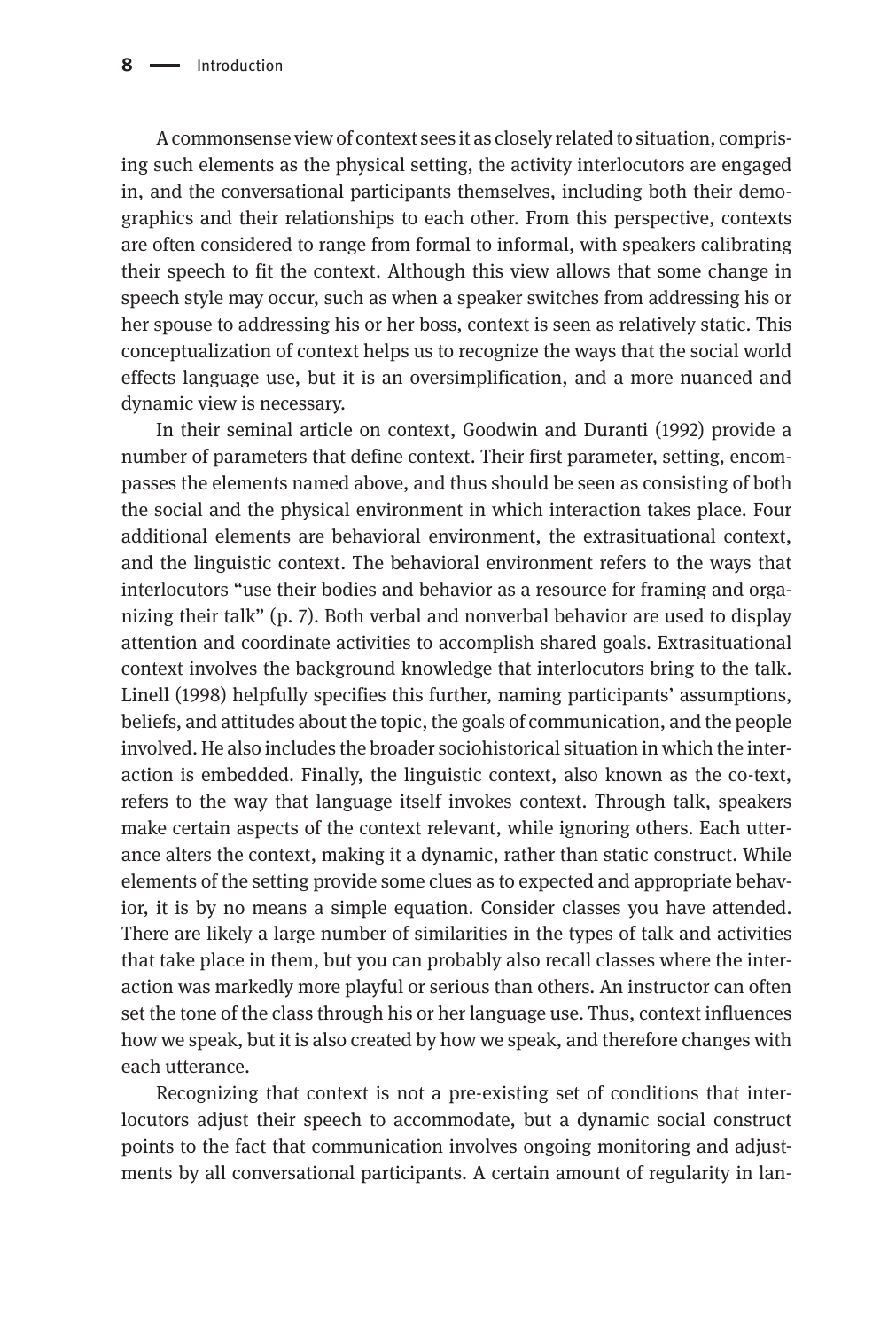guage use allows speakers and hearers to communicate efficiently. Linguistic variation across social situations and according to interlocutor variables such as race, social status, and gender is, to a certain extent, somewhat predictable. As noted above, conventionalized words and expressions decrease the cognitive load on interlocutors and their routine use allows social interactions to take place smoothly. Yet, the meaning of even the most mundane or formulaic sequences must be negotiated among interlocutors. How, then, are interpretations constructed during conversation?

Words and utterances should be regarding as having meaning potential (Linell 1998). The situation itself, including the current activity and any prior or future discourse, helps to cue the meaning that is most immediately relevant. For example, when two people meet while walking down the street and one says, "Hello!" the other is likely to interpret this as a greeting. If, however, these same individuals are working on a jigsaw puzzle and one says, "Hello!" it is more likely that the utterance is signaling that a piece of the puzzle has been found. These interpretations are guided by the participants' culturally-determined definitions of an interaction, or the way that they "frame" the interaction (Goffman 1974; see also Bateson [1955] 1972). The frame would be the answer to the question, "What are we doing?" and is closely related to notions of scripts (Schank and Abelson 1977), schema (van Dijk and Kintsch 1983), and certain conceptions of genre (e.g. Bakhtin 1986, Hymes 1972a, 1972b). A related notion introduced by Goffman (1981) is "footing," which refers to "the alignment we take up to ourselves and the others present as expressed in the way we manage the production or reception of an utterance" (p. 128). A concept closely related to footing is stance (Johnstone 2009). Within a frame, participants' footing is constantly changing, and often, but not always, changes in footing correspond to changes in frame. Within the jigsaw puzzle playing frame, for instance, participants may take up a collaborative or competitive footing. These footings would be reflected in the response to the finding of the puzzle piece ("Hello!"). An interlocutor who views the activity as collaborative might utter, "Oh, good!" whereas an interlocutor whose footing is competitive will be more likely to express dismay at not having found the piece him or herself ("Oh, no!").

The concept of the frame was introduced by Gregory Bateson ([1955] 1972), and his original formulation is particularly relevant to the study of (failed) humor. Bateson observed that otters at play engaged in many of the same behaviors as otters fighting, yet most of the time the play did not escalate into actual aggression because the animals were able to signal their playful intent. For humans, as well, the mutual construction of a play frame around otherwise aggressive actions allows for a different interpretation of them. Human interactive frames can also be quite complex, with serious frames embedded within play frames. Goffman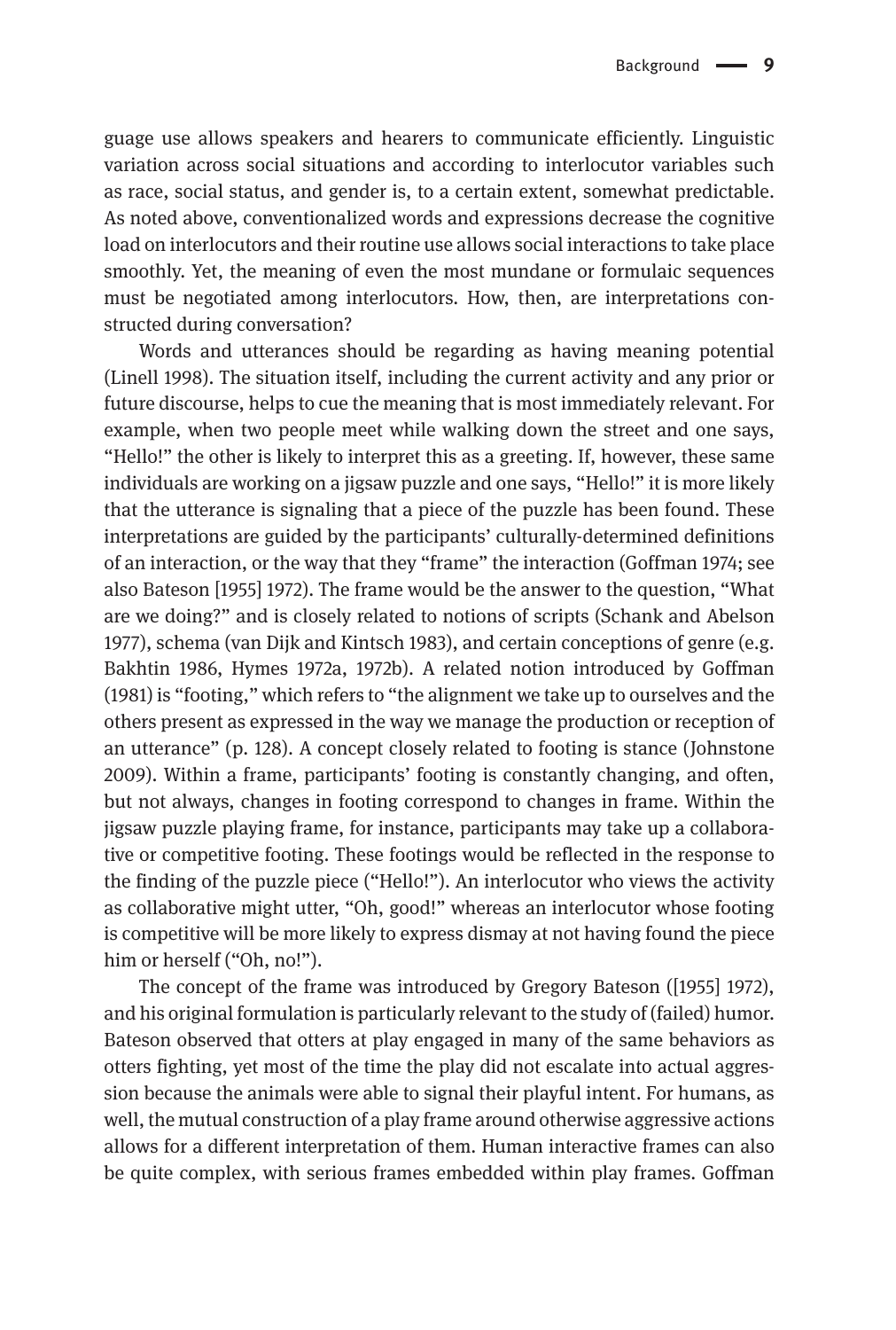points out that much conversation is layered or "laminated" in such a way that participants can transform the interaction by performing different identities and making the conversation increasingly less "literal" (Goffman 1981: 153–154). This sort of embedding occurs frequently within a play frame and usually causes changes in footing as participants take up new identities in response to one individual's joking. For example, one person might (playfully) pretend to be reading very serious poetry and, in response, another might take up the stance of poetry critic and ask (mock) intellectual questions about the meaning of the poem.

Like contexts, frames and footings are not pre-existing, but must be continually (re)constructed using the resources at hand, many of which are linguistic. John Gumperz introduced the concept of contextualization cues to explain how frames and footing are negotiated in conversation. Contextualization cues are defined as "any feature of linguistic form that contributes to the signalling of contextual presuppositions" (Gumperz 1982: 131). The meanings of the cues are conveyed implicitly through interaction. Gumperz emphasizes that the means through which intent is cued are culturally learned and dynamic. The meaning of any given cue is heavily context-dependent and interpretation lies not only in knowing the cultural conventions, but in being able to assess meaning within the immediate context. The meaning of any one contextualization cue can be conventional, but is not fixed. Cues must always be understood as relative to and shaped by the immediate context in which they occur. In the jigsaw puzzle example, for instance, although the activities would clearly aid in constructing an interpretation, the intonation of the word "Hello!" would also help signal whether the utterance functioned as a greeting or as an exclamation of surprise.

Research has uncovered a variety of conventional linguistic means by which humor is signaled, recognized, negotiated, and interpreted within any given context. Laughter and smiling have long been recognized as potentially contextualizing an utterance as humorous, although these are by no means consistently reliable signals (Ruch 1995, see also section 2.3, in the following chapter). Jefferson (1979) showed how speaker laughter, placed near the end of an utterance, is used as an invitation to invite joint laughter from the hearer. In multi-party situations, the preference is for someone other than the joker to initiate the first laugh, perhaps as a way of allowing the speaker to avoid the self-praise inherent in laughing at one's own joke (Glenn 1989). Recent acoustic analyses have confirmed the importance of laughter and smiling as cues of humorous intent, while also calling into question long-held beliefs about how humor is contextualized. For instance, both canned narrative jokes and spontaneous conversational humor tend to be marked by smiling or laughter, but not changes in volume or speech rate, nor are they preceded by a pause (Attardo, Pickering, and Baker 2011, Pickering et al. 2009). Humor may be signaled through repetition (Bertrand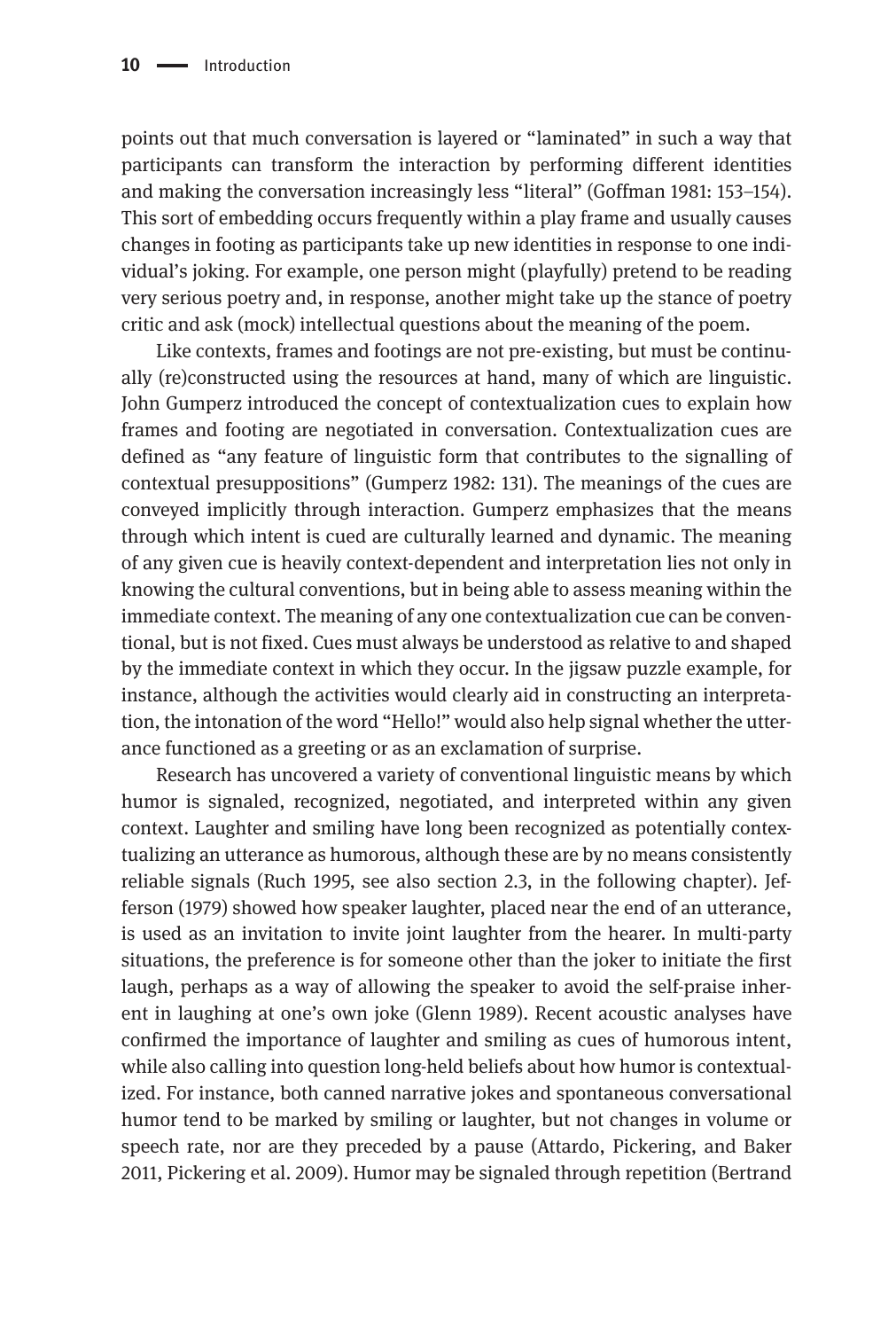and Priego-Valverde 2011), marked linguistic forms, such as the use of the third person to refer to someone who is present (Straehle 1993) and code, style, or register switching (Holmes 2000, Kotthoff 1999, Norrick 2007). Using the voice of another person, either a recognizable social voice (e.g. a teacher) or by imitating a specific individual, particularly in an unmarked manner, can also signal humor (Tannen 1984). Humorous intent is sometimes conveyed explicitly, as when an interlocutor adds, "I'm teasing you" in order to avoid being misunderstood. Humorous anecdotes are frequently prefaced with a comment such as, "It was so funny." Attardo, et al. (2003) have described what they refer to as "blank face" as an important marker of irony, thus the lack of a cue may also signal certain types of humor. This work also suggests that specific types of humor may correspond to certain types of cues. Speakers have a wide variety of linguistic and paralinguistic resources from which to choose when attempting to convey humor, allowing for extensive variation in the means of contextualization. In fact, clear contextualization cues may be lacking among familiar interlocutors who will be able to identify the speaker's intent through content alone (Flamson and Barrett 2008, Flamson, Bryant, and Barrett 2011). These insights into the signaling of humorous intent are crucial for recognizing unsuccessful attempts at humor, as well as for identifying instances in which the cuing (or lack thereof) contributes specifically to the failure.

The goal of this section has been to demonstrate how meaning emerges through interaction that involves continual, minute, moment-to-moment adjustments that both speakers and hearers make to the form of their utterances, to their understanding of utterances, and to their understanding of the context and goals of conversation. Although scholars have identified and described these processes, this micro-level monitoring and coordination of interaction remains largely unconscious in practice. As already noted, part of what makes the enormous task of processing language and coordinating linguistic action is the substantial amount of conventional language that is used. In the next section I explore the relationship between this formulaicity and creativity, and the role that they play in humor.

#### **1.4.1.2 Linguistic creativity, formulaicity, and (failed) humor**

Up to this point I have noted that language relies to a certain extent on conventionality, but have also suggested that rules of language use are quite flexible. Given that humor often involves an attempt to use language creatively, it is worth examining the relationship between creative and formulaic language more closely. The interplay between formulaicity and creativity in language use is widely recognized (e.g., Bakhtin, 1981, Larsen-Freeman and Cameron 2008,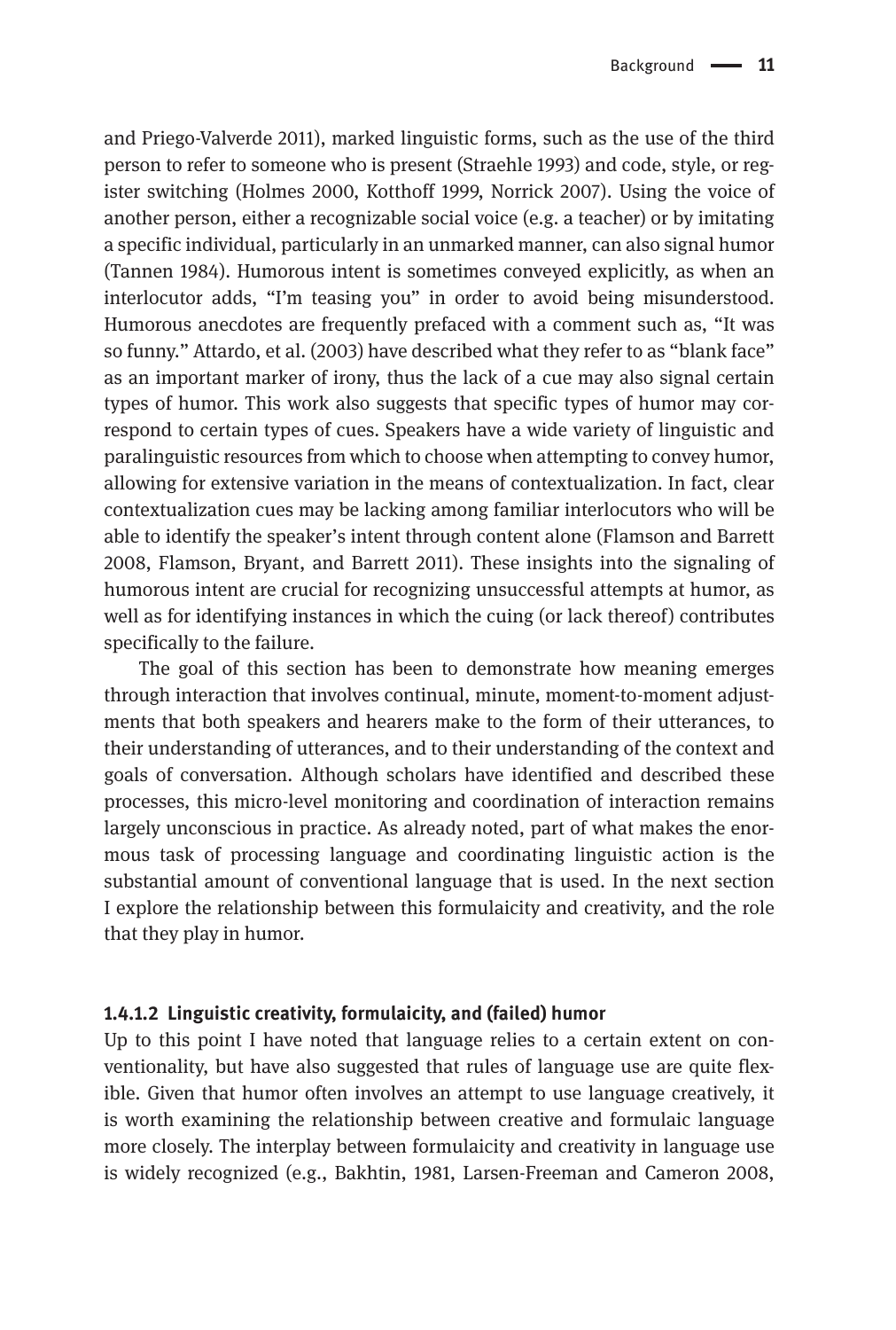Wray 2002). Creative play with and in language is often dependent on formulaic sequences. As Crystal (1998) describes it, "To play with language requires that, at some level of consciousness, a person has sensed what is normal and is prepared to deviate from it" (p. 181). This is how, for example, the phrase "sleight of hand" has undergone creative mutations such as "sleight of foot" and "sleight of word" (Veale 2012: 29). Wray (2008) notes that when a particular string that is associated with a particular situation or register is used outside of that context this "does not reduce its formulaicity. Rather, its formulaicity is what ensures its ironic interpretation" (p. 117). Thus, we might borrow language from airline scripts at the start of a drive (e.g. "Flight attendants, prepare for take-off.") and not be mistaken as serious.

Playful and humorous talk also involves not only the disruption of familiar language patterns, but also the creation of new patterns, because interlocutors echo each other as they recycle phrases over time (Carter 2004, Cook 2000). This can result in the creation of inside jokes, understood only by members of a certain social group, but it might also contribute to wider language change. For instance, Bell (2012) discusses how the reality television show Survivor, which originated in Sweden in 1997 and has since appeared in numerous other countries, spawned the phrase to "vote someone off the island." Given the popularity of the series, this string quickly became a formulaic way to humorously describe a situation in which a particular group of individuals is winnowed down, resulting in a winner. As an example of this, in an October 25, 2011 airing of the Jay Leno show, the audience laughed when Barack Obama explained that he had not been watching the Republican primary debates, as he was waiting until "everybody's voted off the island." Although this phrase still seems to be used exclusively in a joking manner at present, it is easy to imagine a future in which it becomes a common, non-playful way of referring to instances in which a field is narrowed.

Using computational linguistics, Veale (2012) has demonstrated how formulaic language is exploited for creative and humorous ends. He argues that linguistic creativity is inherently risky, as the speaker must construct an utterance with meaning that is unconventional, yet not so unusual as to be irretrievable by the hearer. This interplay is important for the study of failed humor, as it suggests that we might expect for failure to occur either when an attempt at humor is overly formulaic or is too creative and unusual for the given audience. In the first instance, a joke might not be found funny because it is stale, overused, or outdated. In the second, failure may occur because a joke relies on obscure knowledge or language, or is in a form that is unrecognizable (e.g., the anti-humor that riddles the internet). The failure of humor in interaction can be viewed as creating a socially-imposed limit on linguistic creativity, acting as a check to keep language use within certain boundaries.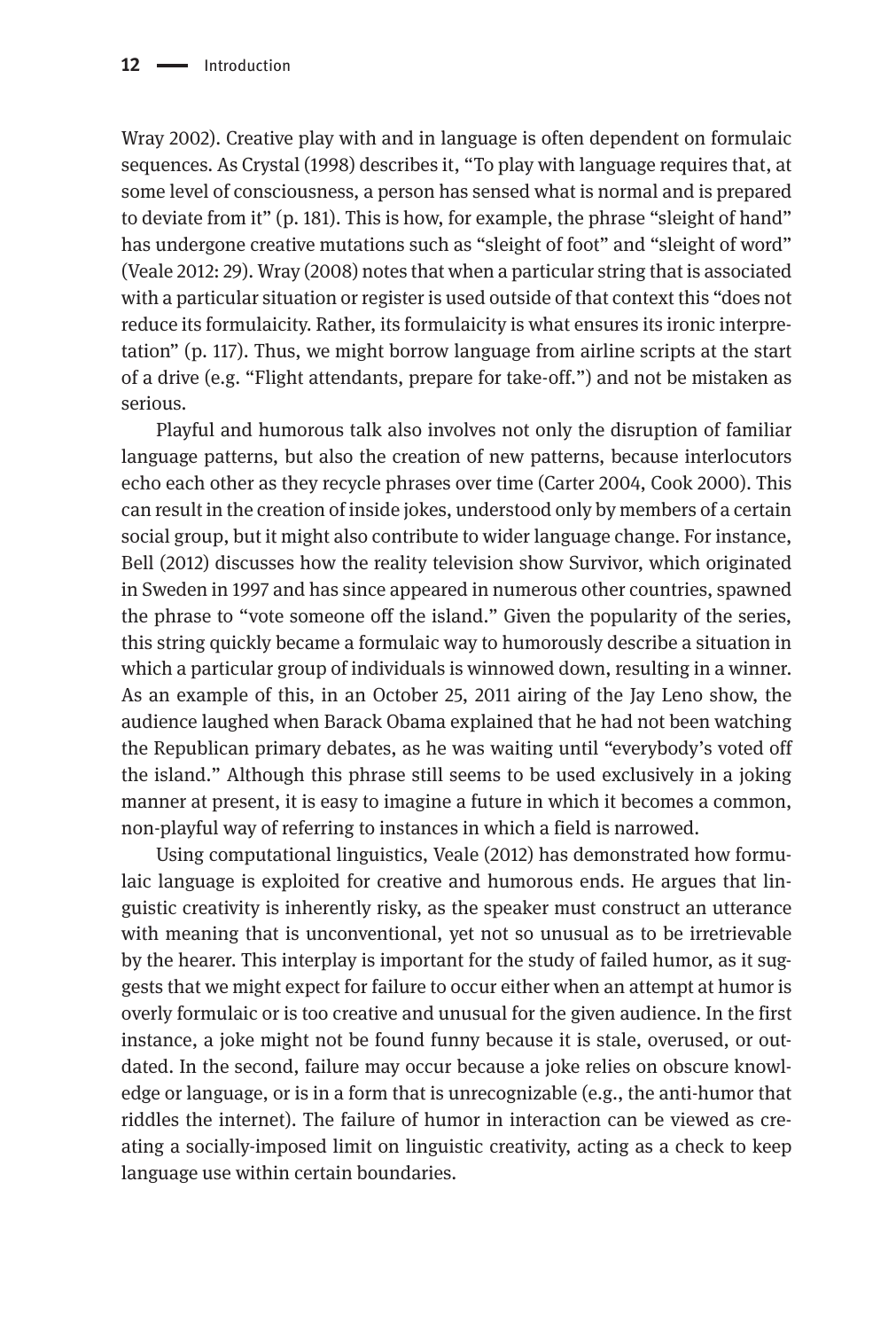#### **1.4.1.3 Competence and Performance**

Thus far I have described a dynamic model of communication in which speakers and hearers coordinate their actions, drawing on a set of linguistic and other resources to construct situated meanings. In this section I introduce two additional constructs from the field of linguistics that are useful in helping us understand communicative success and failure: Competence and performance. Linguistic competence refers to a speaker's knowledge of language, while performance describes the actual use of language. These two do not always match up. When an utterance contains, for instance, slips of the tongue, incomplete sentences, or stuttering, we can say that the speaker is not performing her or his competence. Although the speaker knows (is competent in) the linguistic forms, the actual deployment of them is less than perfect.

Although the distinction is present in Saussure's *langue* and *parole*, the terminology originated with Noam Chomsky (1965), whose interest lay in understanding language as a system, and who therefore needed access to language users' understandings of it (i.e., their linguistic competence). Linguistic performance was thus important mainly as a representation, albeit an imperfect one, of a speaker's competence. Because of his interest in understanding language itself, Chomsky viewed linguistic competence narrowly, as the underlying grammatical knowledge (phonology, morphology, syntax) of a hypothetical, ideal native speaker-hearer. Sociolinguist and anthropologist Dell Hymes (1972a, 1972b) took a broader view, showing that in order to communicate effectively a speaker needs to be able not only to form grammatically correct sentences, but to apply them in conjunction with rules of use. In other words, the speaker must know how, when, where, and with whom to use various linguistic forms. Consider, for example, the following joke:

A vampire walks into a bar and orders a Bloody Mary. He drinks it and leaves. The next day, he does the same. The third day he asks for hot water. The bartender asks, "What? No Bloody Mary?" The vampire pulls a used tampon out of his pocket and says, "No, I'm having tea<sup>"</sup>

From a Chomskian perspective, an imperfect performance of this joke would occur if, for example, the speaker misspoke and described a werewolf rather than a vampire, or if false starts occurred in the narrative. Taking Hymes into account, we would also consider the context of the telling. A competent speaker in this broader sense would be aware that this is not humor that is appropriate for all situations and all audiences. However, even a competent language user might slip in his or her performance, misjudging the hearers' acceptance of this type of humor or perceiving the situation as more casual than others do. Competence,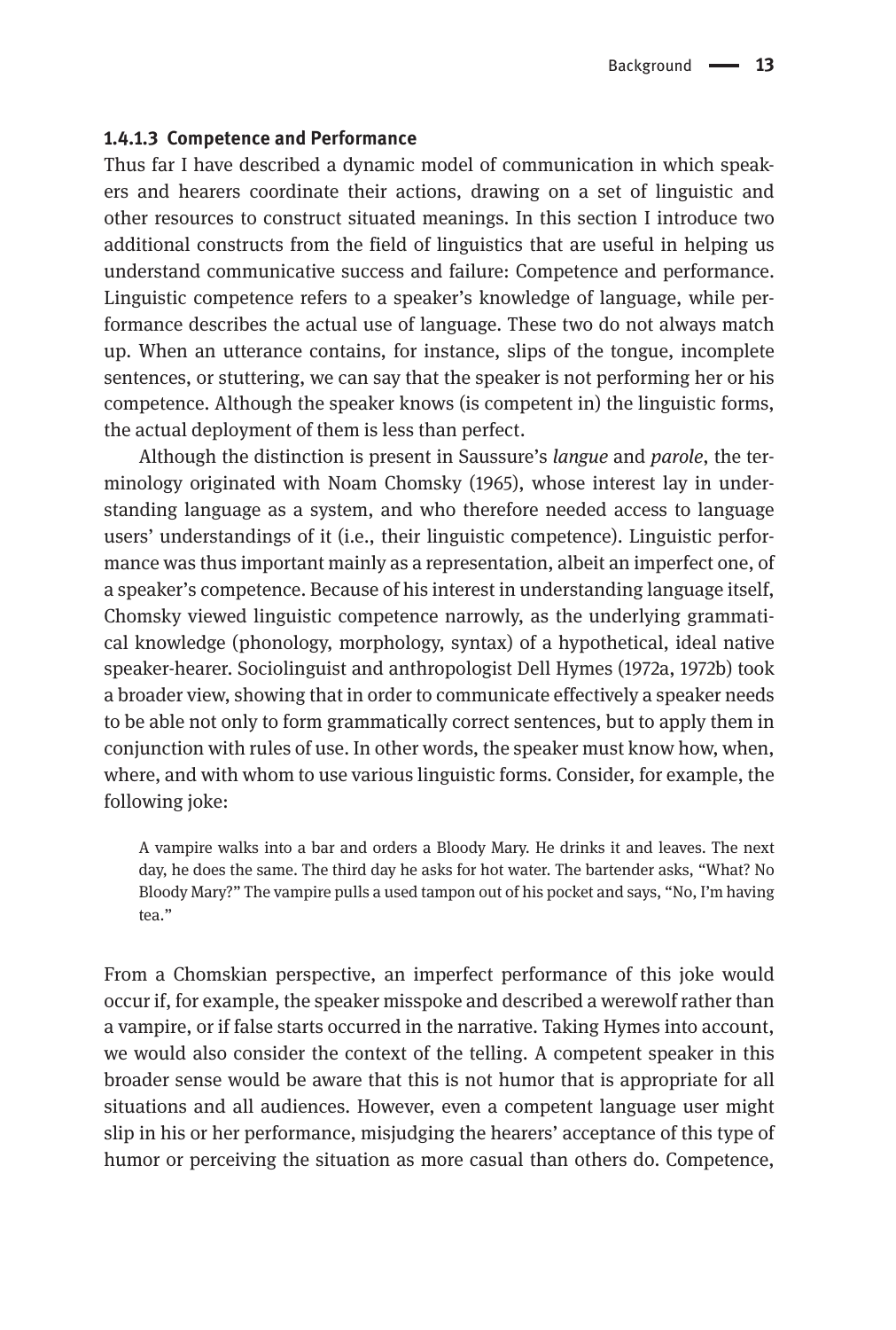thus, can be seen as entailing both knowledge of language and knowledge of language use. It is not only the ability to construct grammatically correct utterances, but to construct utterances that are linguistically appropriate to the context. Furthermore, competence and performance are interdependent, and successful communication requires that a speaker has certain level of proficiency in both.

Performance is easily recognized as being prone to all sorts of variability. We all speak more easily and comfortably with certain people, on certain topics, or in certain situations. Being sick, tired, or injured can also affect our ability to speak fluently and without errors. Competence, on the other hand, has sometimes been conceptualized as a fairly stable state of cognition. We should recognize, however, that competence, too is variable. A speaker may use his or her language in more or less "competent" ways depending on the setting, topic, or interlocutor, thus rather than conceptualizing competence as a uniform, mental construct, we can see it, like performance, as dynamic. Competence, again, like performance, is continually recreated and co-constructed between conversational partners in interaction (Shea, 1994). This is particularly clear in the case of humor, where we can all think of people with whom we laugh and joke a great deal, and have equally encountered others with whom we can develop no such rapport. We are simply not competent in constructing humor with those individuals.

When examining communicative failures, the constructs of competence and performance can help us identify the source of the trouble. In some cases it is clear which to attribute the miscommunication to, such as when one person obviously misspeaks. More often, however, it is possible that both competence and performance create conversational trouble. For instance, in Example 1.1, in the exchange between the older woman and her young seatmate on the light-rail regarding the automated recording, we might place the blame on the woman, for having put forth a rather poor attempt at humor. However, it is likely that some interlocutors might have found this amusing, thus we might also consider that responsibility for the failure lies with the girl, whose sense of humor may be lacking. In the second example involving the wife who cried after not understanding her husband's joke, not having witnessed the actual telling of the joke, the husband's performance might be a contributor to the failure, yet the wife's extreme response strongly suggests that she felt the blame lay with her and her own (lack of) humor competence. In chapter two, the concepts of competence and performance will be extended and considered specifically in terms of humor.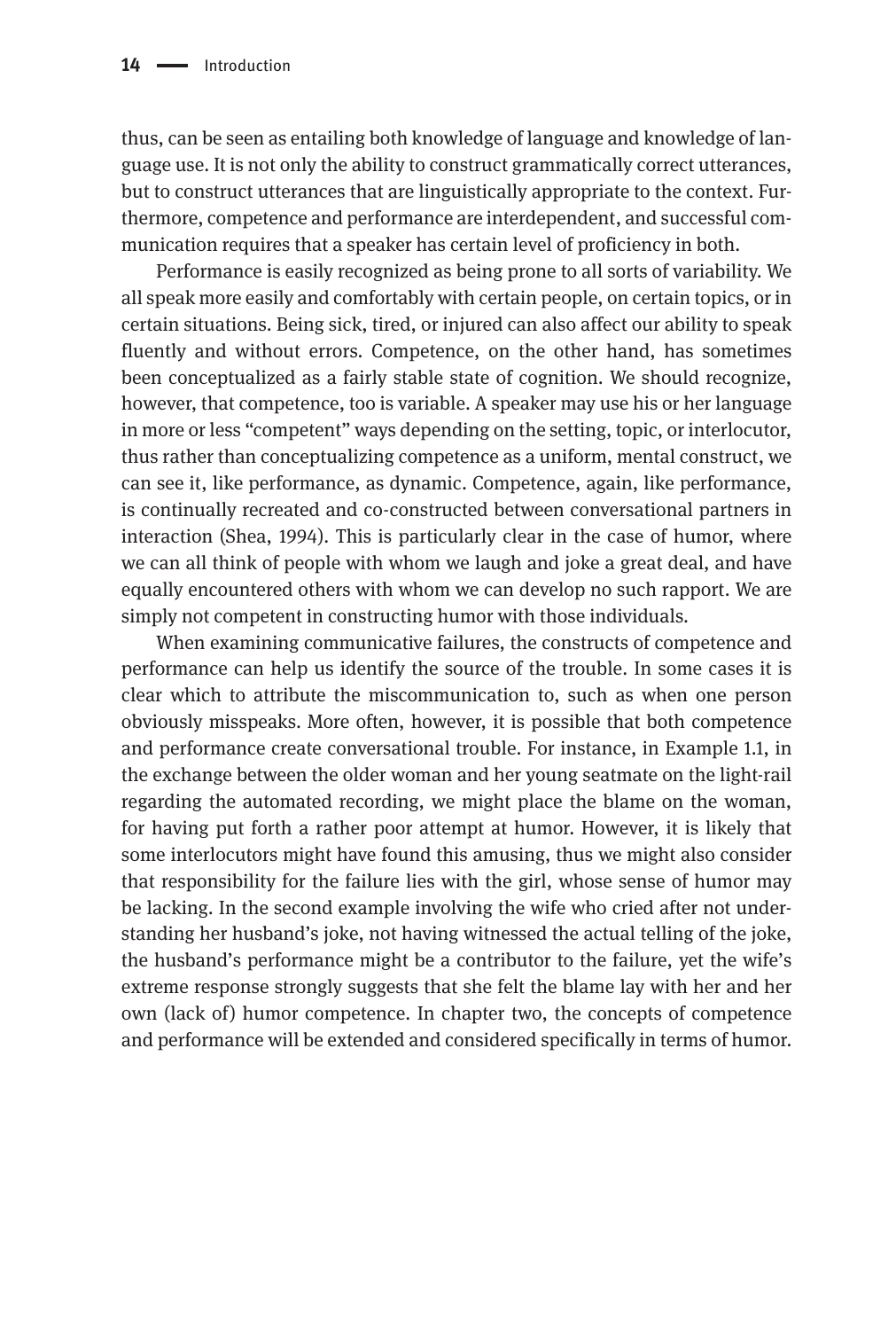#### 1.4.1.4 Face, politeness, and (failed) humor<sup>5</sup>

Also important to understanding failed humor in interaction are the related notions of face and politeness. These are often associated with the seminal work of Brown and Levinson (1987); however, their original conceptualizations have been reconsidered in light of developing views of language use. Current approaches see politeness as an interactional phenomenon, grounded in the dynamic, situated, and *value-laden* interpretations and negotiations that occur between interlocutors within a given context, in keeping with the view of language and interaction outlined thus far in this chapter. Utterances are thus no longer seen as inherently polite or impolite, rather these assessments are judgments made based on community norms (e.g. Arundale 1999, 2006, 2010; Fraser and Nolen 1981, Holmes 1995, Locher 2004, Locher and Watts 2005, Mills 2005, Spencer-Oatey 2000, 2005, Watts 2003). Current definitions reflect this emic shift. Spencer-Oatey (2005: 97), for example, defines politeness as "the subjective judgments people make about the social appropriateness of verbal and non-verbal behavior." Similarly, Locher and Watts (2005: 10) see politeness as "a discursive concept arising out of interactants' perceptions and judgments of their own and others' verbal behavior." Such definitions situate analysis in interaction, and, by focusing on judgments, help us better understand interlocutor reactions, which can be particularly revealing when communication does not proceed smoothly, as in the case of failed humor.

Spencer-Oatey's (2000, 2002) discussion of rapport management is one example of these reconceptions, and has led to a more culturally sensitive and theoretically sophisticated approach to politeness phenomena. She sees rapport management as "the use of language to promote, maintain, or threaten harmonious social relations" (2000: 3). As described above, this is not a one-sided endeavor, as any such linguistic behavior is judged by all interlocutors, which highlights the jointly constructed nature of politeness. Building on this earlier work, Spencer-Oatey (2005: 98) identifies behavioral expectations as the primary source of our assessments regarding appropriacy. These expectations, in turn, are based on contractual/legal requirements, role specifications, behavioral conventions, and interactional principles. The latter three are of particular interest here in understanding how people perceive attempts at humor as unamusing and how they frame their subsequent response. With regard to role specifications, the types of humor that are appropriate vary according to the teller. For example, riddles are not normally shared between adults in the U.S., and such humor will likely be judged quite differently than if it were told by a child. Behavioral norms can influence, for example, whether humor is even acceptable within a certain

**<sup>5</sup>** This section was adapted from Bell 2009a: 144–146.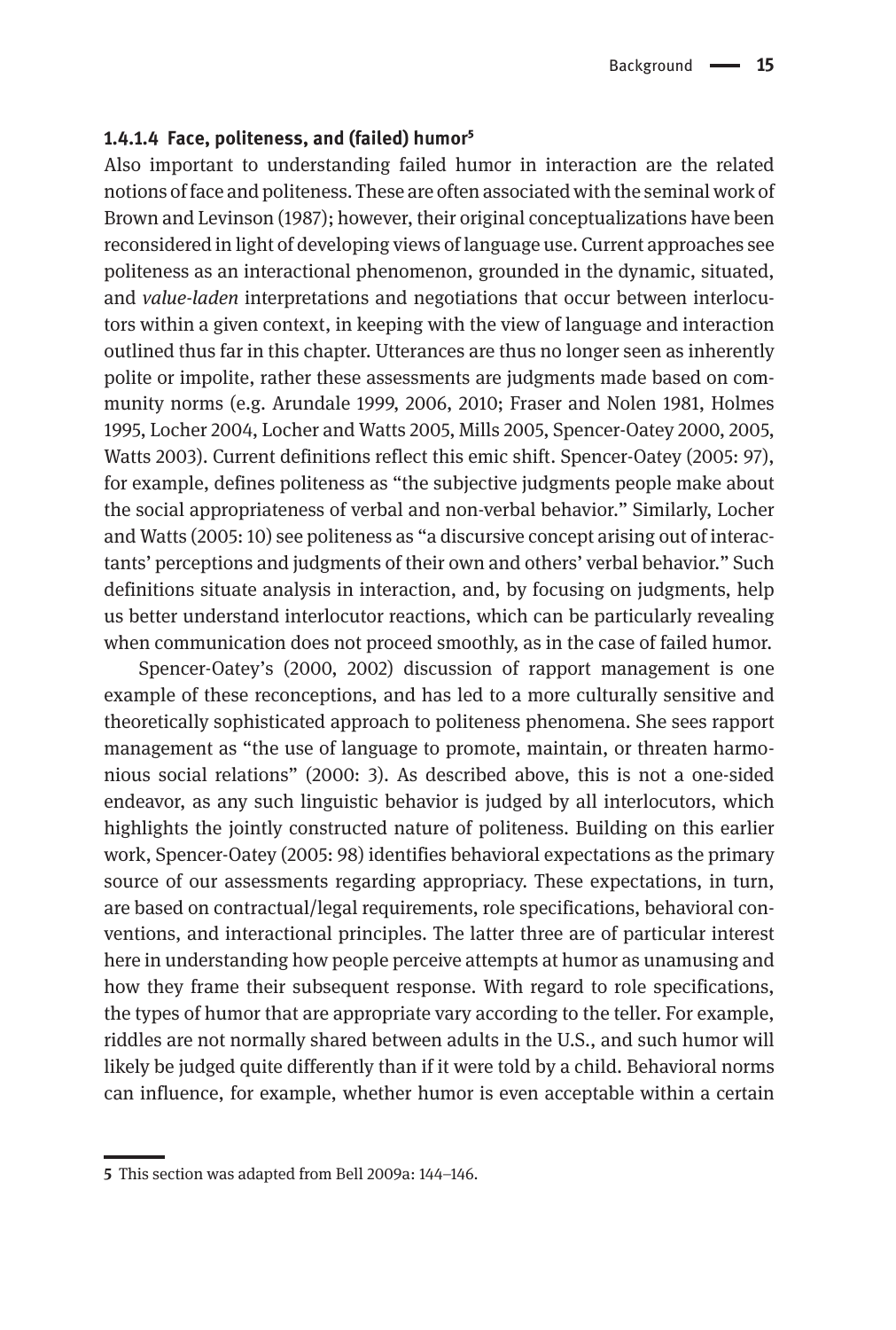context, or what type of humor is appropriate. In some communities, canned jokes are a common genre, whereas in others this type of behavior will be seen as juvenile and spontaneous humor will be valued. Finally, Spencer-Oatey likens interactional norms to conversational maxims, but stresses their link to personal and community values. She proposes the association principle as one guide to interactional norms: "people have a fundamental belief that they are entitled to an association with others that is in keeping with the type of relationship that they have with them" (2005: 100). This principle is made up of components of involvement, empathy, and respect.

Like politeness, face, too, has shifted from being conceived of as a primarily individual trait to a social one (Arundale 2006, 2010). Spencer-Oatey (2007) is among those who tie the concept of face closely to identity. In contrast to Brown and Levinson's (1987) fairly static conception of positive and negative face, both face and identity are related to self-image; however, face is restricted to those aspects of a person's personality that she or he values positively and wishes others to do as well. A relevant example here would be the quality "good sense of humor." The speaker who wishes to be seen as someone with such a trait will perceive a face threat or loss when his or her joke is not appreciated. Similarly, Spencer-Oatey (2007) points out that the ascription of a quality with which an individual does not want to be associated, such as a "bad sense of humor," will also impinge on his or her face. Because people will value different qualities differently across different contexts, face must be seen as a dynamic notion and can only be assessed interactively.

#### **1.5 Discourse analysis and the study of (failed) humor**

Discourse analysis was the primary research method used to analyze the data presented in this book, and I introduce it here as it relies on the understandings of language and communication laid out in this chapter. Discourse analysis is a form of inquiry that involves close, systematic examination of interaction. It can utilize both quantitative and qualitative procedures, and both are found within this text, although qualitative analysis predominates. Discourse analysis can be undertaken for a variety of reasons. Tracking patterns of language across contexts helps us understand how conversation is organized and what types of knowledge are needed for successful communication to take place. These patterns also reveal the norms and values of a discourse community. These may be values with regard to interaction, but also the choices we make in our speech reveal a great deal about our broader world view, the ways that we wish to position ourselves, and how we see others. The language we use both reflects and constructs our social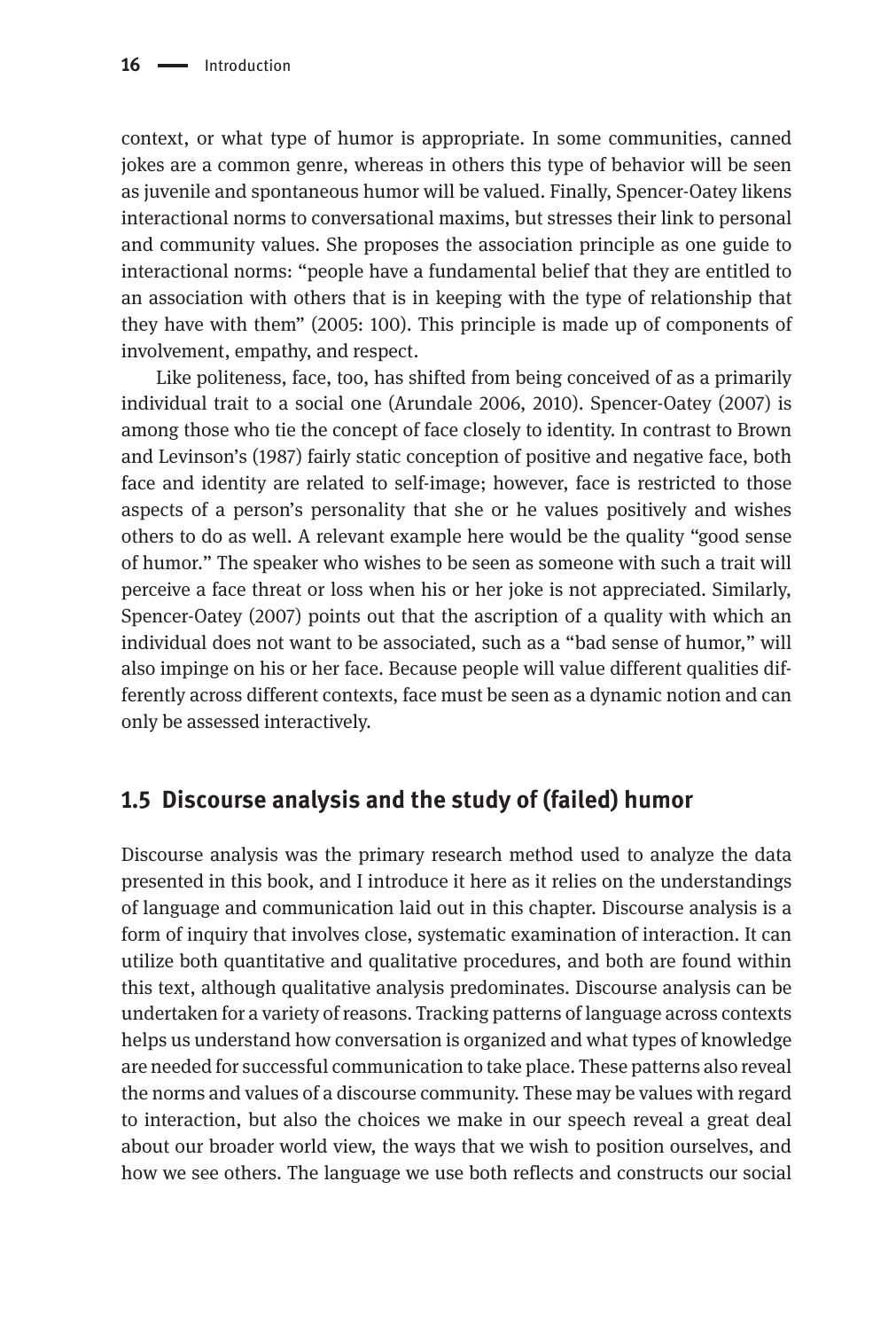reality. Furthermore, and of special interest to research on failed humor, the study of trouble spots in conversation can be particularly revealing with regard to conversational norms, as it is often only when those norms are violated that we are able to recognize them. Discourse analysis was used for the present project with the following goals in mind:

- 1. to identify the ways that humor can fail,
- 2. to identify the interactive structure of episodes of failed humor, and
- 3. to examine the social consequences of failed humor.

Thus, discourse analysis was helpful here for both the purpose of understanding interaction, as well as understanding the wider social values that are revealed through language use. There are a variety of schools of discourse analysis and, like many scholars, I draw from a number of them, using an eclectic selection of tools to accomplish my analysis. Here I highlight three that are central to my methodology: interactional sociolinguistics, conversation analysis, and ethnographically-informed discourse analysis.

Interactional sociolinguistics is strongly associated with the work of Erving Goffman and John Gumperz, and thus some of its analytic concepts have already been introduced. Interactional sociolinguists assume that language both indexes and constructs the social world, and that, while communicative norms exist, these are jointly negotiated by interlocutors in local contexts. Changes in language use result in changes to the participation framework, participant roles and alignments, and relevant identities. The concepts of framing and contextualization cues discussed above are normally associated with interactional sociolinguistics, and are used to examine how meaning emerges in interaction. In addition, interactional sociolinguistics focuses on the ways in which language use varies systematically across contexts and interlocutors, highlighting norms of use and how violations of these norms are treated in interaction. Evidence to support an interactional sociolinguistic analysis can come from prior research demonstrating how language is used, from participants' own displayed understandings, and from the analyst's knowledge of the situation. Examples of studies of humor that have drawn from this perspective include Boxer and Cortés-Conde (1997), Davies (2003), Everts (2003), and Straehle (1993).

Conversation analysis (CA) has its roots in ethnomethodology and focuses on the organization of talk-in-interaction, that is, *how* interlocutors actually accomplish conversation. CA requires the analyst to pay close attention to the sequential unfolding of conversation, as each utterance is contingent on what came before it. This method is particularly helpful in providing procedures that help create strong textual evidence to support an analysis. To provide just one example, the concept of next-turn validation helps to keep the analysis focused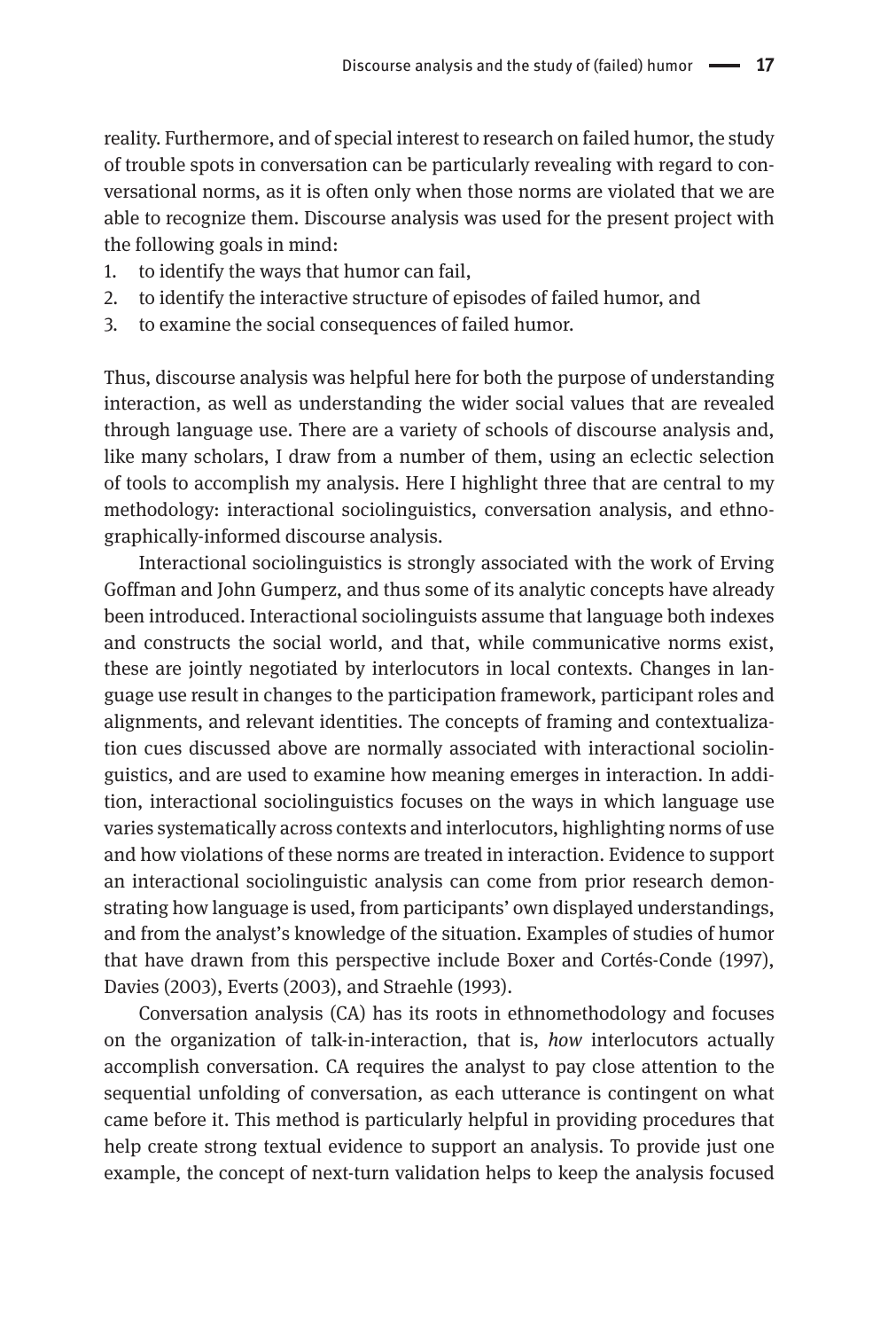on the participants' interpretations, rather than the analyst's. Although we can never fully identify a speaker's motives or intentions, speakers do display their understandings of prior utterances, as in the following two (invented) examples:

 $1 \quad A \cdot H \rho l l \rho l$ 

B: Hi!

2 A: Hello!

B: Oh, did you find it?

In the first instance, B's response demonstrates an understanding of A's utterance as a greeting. In the second, B responds as if A's utterance was meant to indicate that something (such as a jigsaw puzzle piece) had been found. Whether or not B's interpretations are those that A intended would likely be apparent in A's next turn. If B had responded in a manner that indicated an understanding other than what A had intended, A would likely display some confusion and initiate a corrective sequence. CA is particularly useful in the study of failed humor due to the rich body of research that has already been developed with respect to laughter (e.g. Glenn 2003; Glenn and Holt 2013, Jefferson 1979, 1984) and to miscommunication (e.g. Bolden 2012, Drummond and Hopper 1991, Schegloff 1987, 1992).

A strong version of CA restricts the analyst to only that information found in the text. In other words, if the speakers have not made gender relevant through their talk, it cannot be invoked in the analysis. I side, however, with those who support a less strict view (e.g. Moerman 1988), and at times draw on my own knowledge of the context and participants, or on ethnographic information reported by informants in understanding specific instances of failed humor. This is especially crucial, for example, when naming a particular utterance as an attempt at humor when there are no textual cues, as it has gone unnoticed by the other participants (see, e.g. Priego-Valverde 2009).

No matter what type of discourse analysis, the transcription of talk is a crucial theoretical and practical issue (Ochs 1979). Video and even audio recordings contain an infinite amount of information that could be included in a transcription. These include not only the words that were uttered, but their intonation, volume, pitch, and speed. Pauses of various lengths, stuttering, false starts, and various non-word sounds occur regularly, and only some of these are identifiable as things like clearing the throat or coughing. Furthermore, nonverbal behavior supports linguistic communication, and gestures and facial expressions can be crucial to understanding a conversation. The analyst must make choices about what to include or exclude and how to represent what is included. We aim for a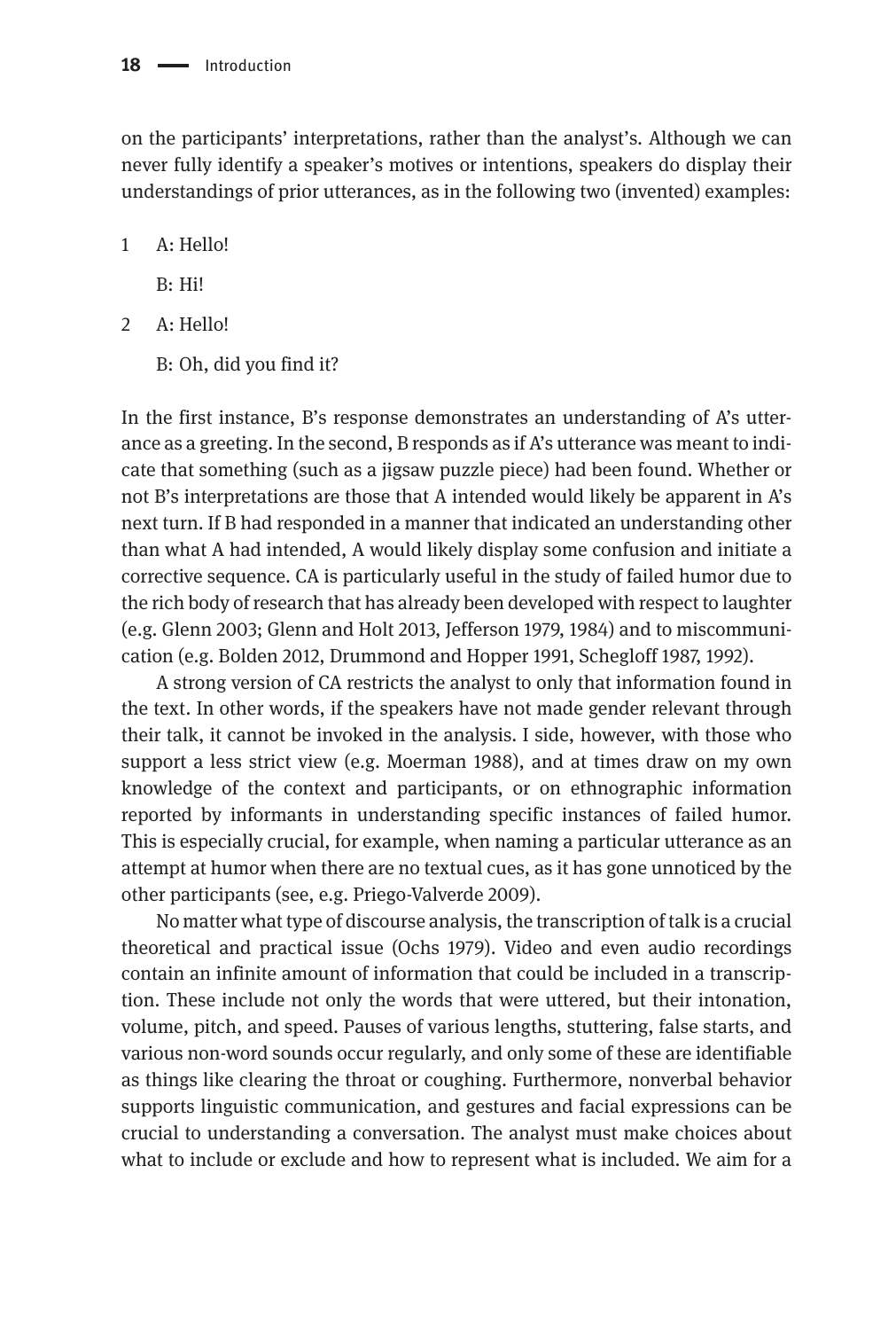transcript that provides an accurate representation of the interaction, with enough information to perform an analysis, but not so much detail that the resulting document is difficult to read. For this project, I have erred on the side of readability, given the broad audience for this book, which is likely to include some readers who are unfamiliar with reading transcripts that represent talk as it occurs, rather than edited transcripts. I have also standardized transcriptions that I have taken from other publications, and this has often meant stripping them of information. Thus, interested readers will often find more detailed transcripts in the originals. In addition, some examples are not taken from recordings, as these were either reported to me or come from the transcripts provided by media outlets, which are considerably less detailed than linguists prefer, and no audio or video was available so that they could be embellished. In these cases the transcription conventions used in this text and provided in Appendix A do not apply. Such transcripts will be recognizable by their use of conventional punctuation, including capital letters at the beginnings of turns, which are not used in the full transcripts.

#### **1.6 Structure of the book**

The following chapters build on the understanding of language and interaction presented here to examine failed humor. Chapter 2 more fully develops the concept and definition of failed humor, beginning with a short survey of humor theories in order to discern what they might have to offer with respect to understanding failed humor. This chapter also describes the data set used in this book, and includes a discussion of some of the challenges inherent to identifying failed humor. Chapter 3 continues with background information by couching failed humor within a larger model of miscommunication. Based on the review of prior work on conversational trouble, Bell and Attardo's (2010) framework for classifying failed humor is expanded and its elements are conceptualized as potential triggers to failure. The revised framework is then used in Chapters 4 and 5, where examples of each type of trigger are presented and analyzed. Chapter 4 presents those triggers that are inherent to all communication, but describes how these may or may not play out differently in humorous interaction. Chapter 5 focuses on those triggers that are particular to humor. While the earlier chapters tend to take the attempt at humor as the analytic focus, Chapter 6 takes a closer look at the negotiation of unsuccessful humor, paying special attention to the ways that interlocutors respond to different types of failed humor. The local interactional effects of a failed attempt at humor are apparent in the analyses in Chapters 4, 5, and 6. Chapter 7, therefore, considers the broader social consequences of failed humor, delving into questions of social norms and values and their role in the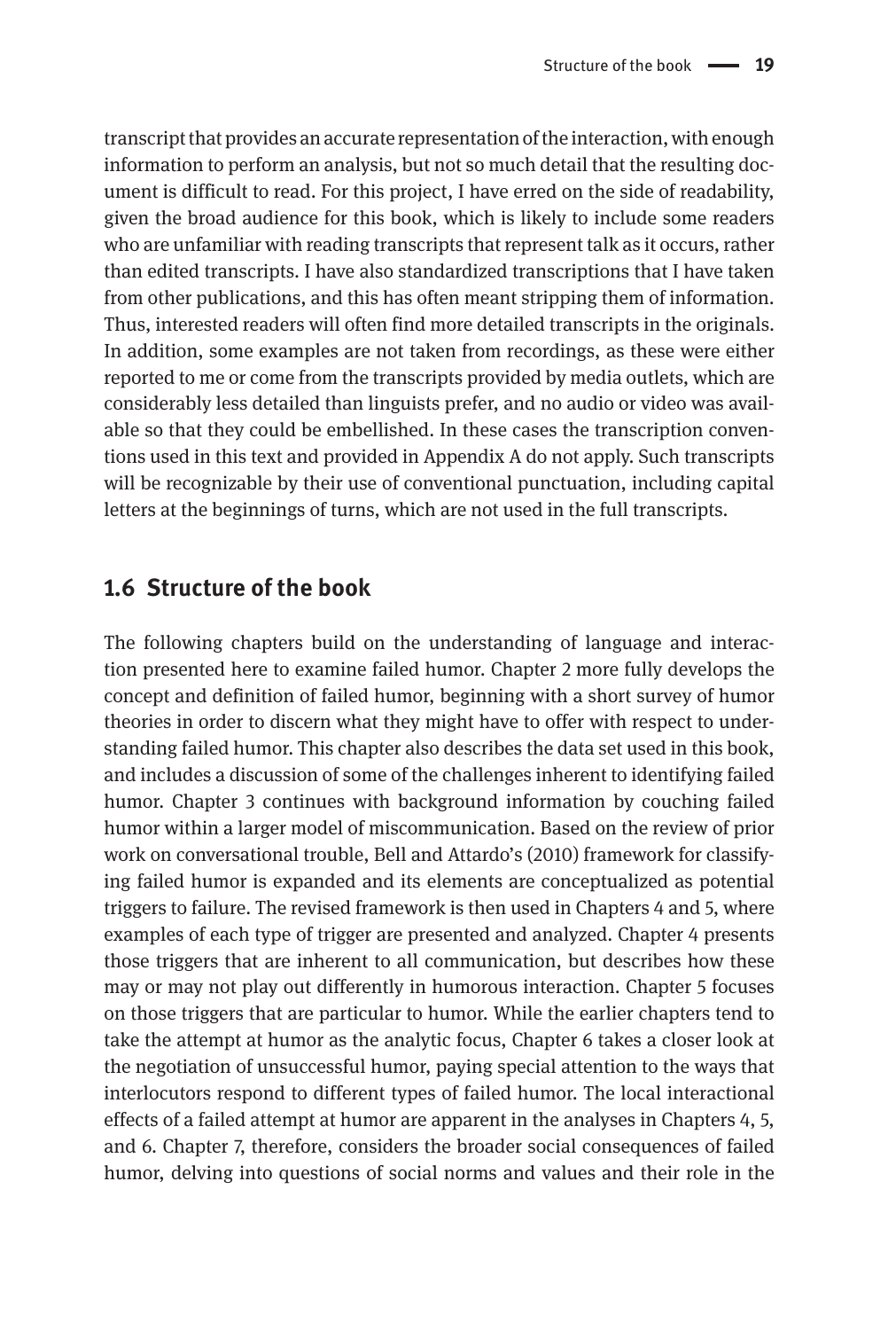construction of power relations. The final chapter brings together the findings in this volume, and discusses the limitations and implications of this work for humor studies and research on language and interaction, as well as suggesting directions for future research.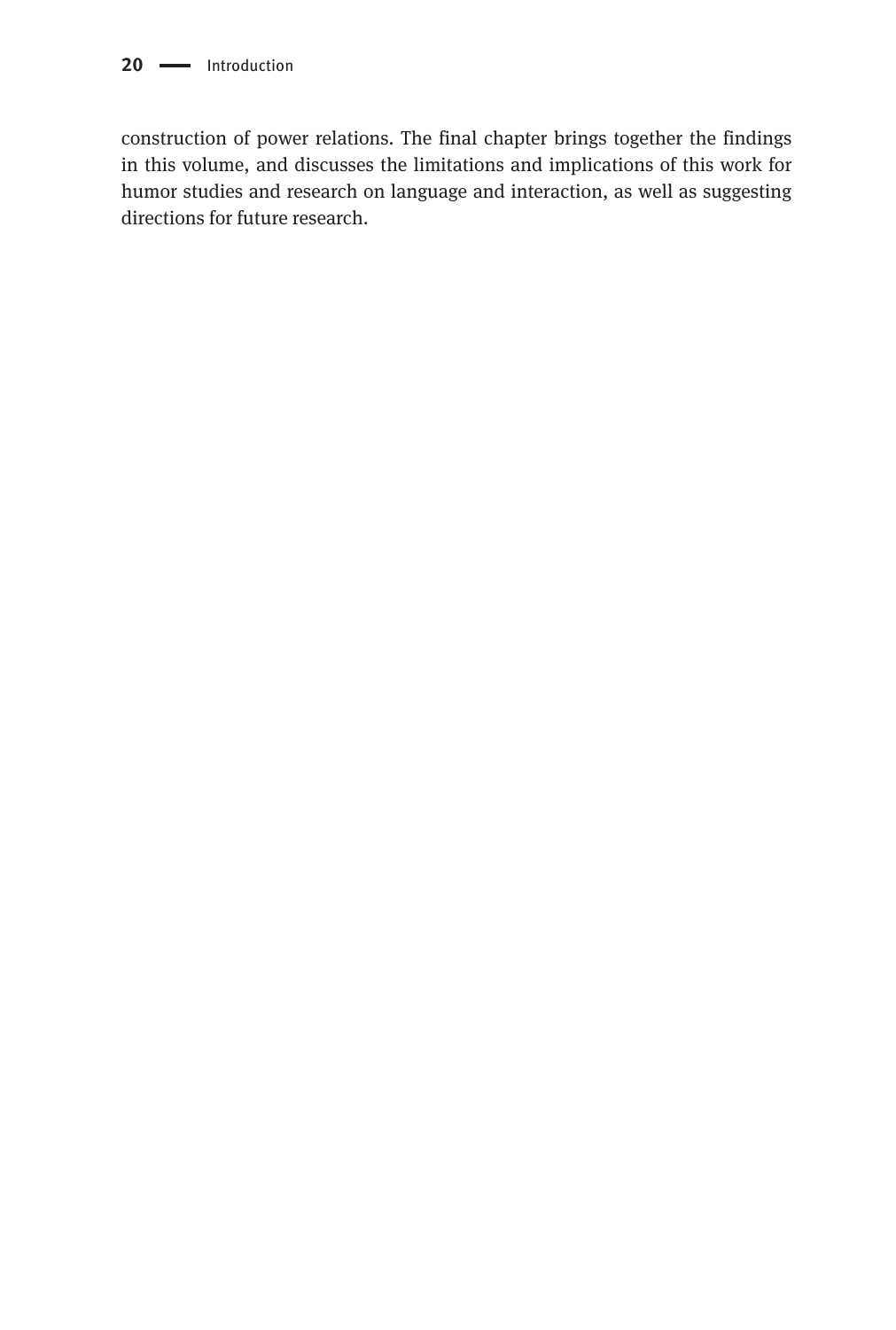# **2 Conceptualizing Failed Humor**

#### **2.1 Approaches to failed humor**

As a general issue, humor has been a topic of scholarly interest since (at least) the time of Greek philosophers, and despite some nuances in specific approaches, it is generally accepted that the theories proposed fall into one of three types: superiority/hostility theories, release theories, and incongruity theories (Attardo 1994, Keith-Spiegel 1972, Martin 2007, Raskin 1985). This rich history of thought is the logical starting point, even if these theories do not directly address failure. What can the major theoretical approaches to humor tell us regarding its failure, even if only implicitly? Moreover, in the previous chapter I noted that no theory of humor could be complete without including an account of failure. By examining each of these theoretical perspectives in turn, we may not only be able to learn something about failed humor, but also to judge the viability of each approach as a general theory of humor. In the following sections I briefly describe each theoretical position and then, turning the theory upside-down, outline the implications for failed humor. It is worth noting that many of the theorists reviewed here do mention specific conditions under which humor may fail – for instance, if a joke is old or overused – however, I attempt to focus on the place of failed humor in light of the overarching theories.

#### **2.1.1 Superiority/hostility theories**

Superiority or hostility theories of humor are the earliest documented attempts to explain humor, having been put forth by Plato and Aristotle (see Morreall 1987 for significant excerpts). Others whose approaches fall under this umbrella include Thomas Hobbes (1840) and Henri Bergson (1900/2008). Essentially, in this view humor is seen as arising from one person's negative feelings towards another or another's behavior. Thus, we may make jokes at the expense of the less fortunate, ridicule the mishaps of others, or even deride entire groups out of a feeling of happiness (or as Hobbes put it, the "sudden glory") that their misfortunes are not ours. Humor, thus, involves some degree of aggression. Bergson adds the idea that laughter at another's expense works as a kind of social corrective. Those who are most often identified by him as being on the receiving end of laughter are individuals to whom accidents befall, and these accidents disrupt that person's otherwise (excessively) orderly behavior.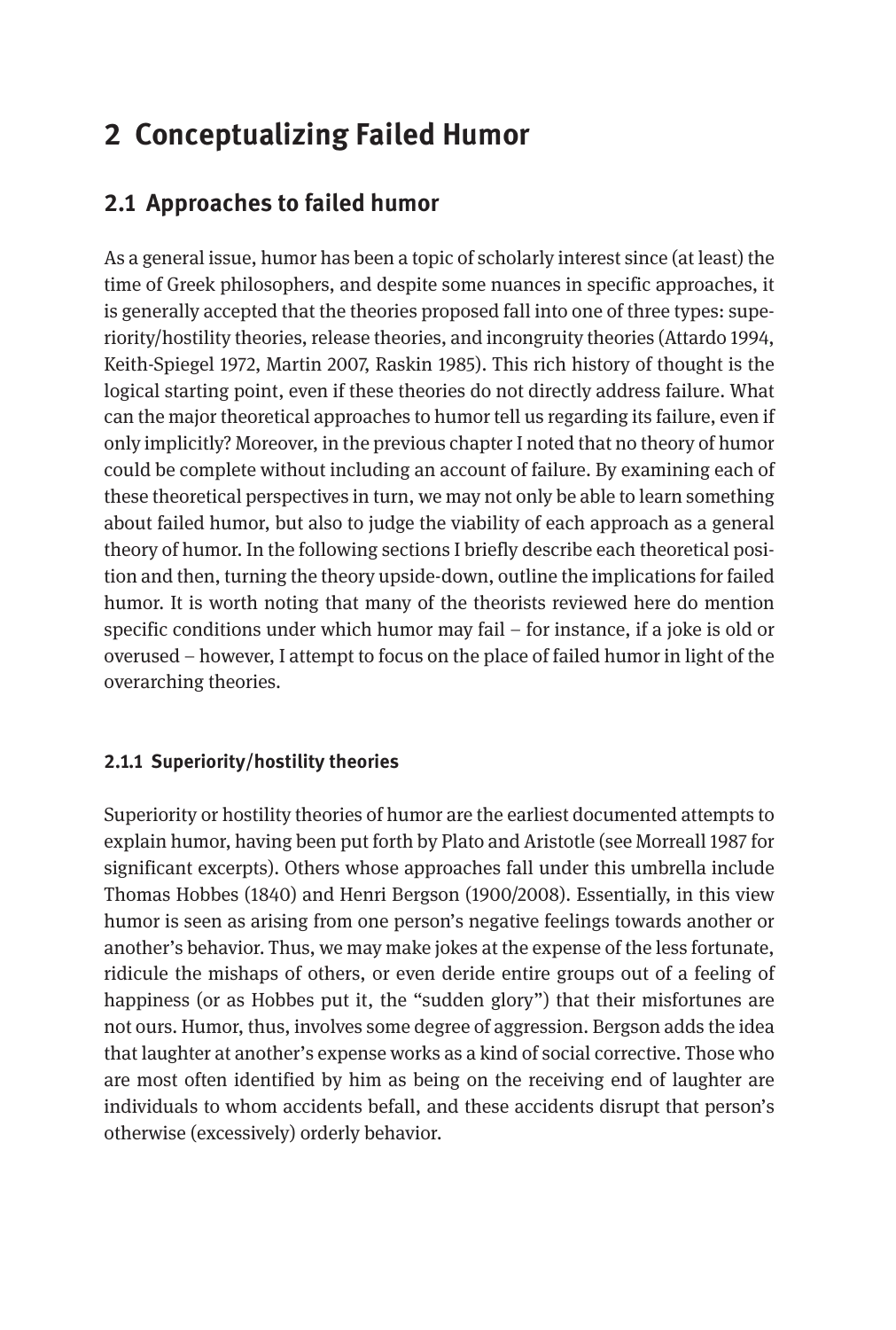If the misfortunes of others are funny because they make us feel superior toward them, then humor must fail if something unfortunate occurs to someone to whom we do not harbor such feelings. This would seem to explain certain instances of humor. For example, I am much more apt to laugh when a politician whose views I disagree with is caught up in a scandal than when this happens to one I support. However, humor occurs frequently among intimates – close friends and family – and superiority theories fail to account for all the occasions when we share laughter in these contexts as we banter together. Humor is too pervasive to be accounted for in this limited way. If humor failed when its hearer did not feel superior to the target, failed humor would likely be as common as successful humor. In addition, the theory is unable to account for (failed) humor that does not have a target, such as many types of wordplay.

Bergson's insistence on laughter's function in societal regulation suggests that we do not find humor in individuals who behave in socially normative ways, and thus are not in need of the correction laughter can provide. Humor would fail, then when the target is "normal." Again, this may provide a partial explanation for some failures. Teases, for instance, often contain an element of truth to them and their function as a social corrective or socializing agent is well-documented (e.g. Boxer and Cortés-Conde 1997, Eder 1993, Eisenberg 1986, Fine and de Soucey 2005, Franzén and Aronsson 2013, Goldberg 1997, Holmes and Marra, 2002c, Miller 1986, Norrick 1993, Schieffelin 1986, Tholander 2002, Yedes 1996). Teasing someone about an annoying habit allows the speaker to present a criticism in a less direct, and thus less threatening manner, perhaps resulting in a change of behavior. Teasing someone about a perfectly normal behavior would seem to be less likely to amuse and would have no function as a social corrective. (Although, in fact, it is certainly possible to "tease" someone about a perfectly usual behavior, for instance telling someone who walks perfectly normally that she or he is bad at walking. This, however, would be a type of anti-humor.). In addition, Bergson's position suggests that we can also view failed humor as humor that does not succeed in altering the behavior of its target.

Further complicating Bergson's perspective is the evidence that teasing can not only be used to deliver criticisms, but also to bond with the target (Boxer and Cortés-Conde 1997, Dynel 2008). Teasing not only demonstrates that a relationship is strong enough to bear this type of aggression, but can also reveal the interlocutors' shared knowledge of each other, as the following example demonstrates: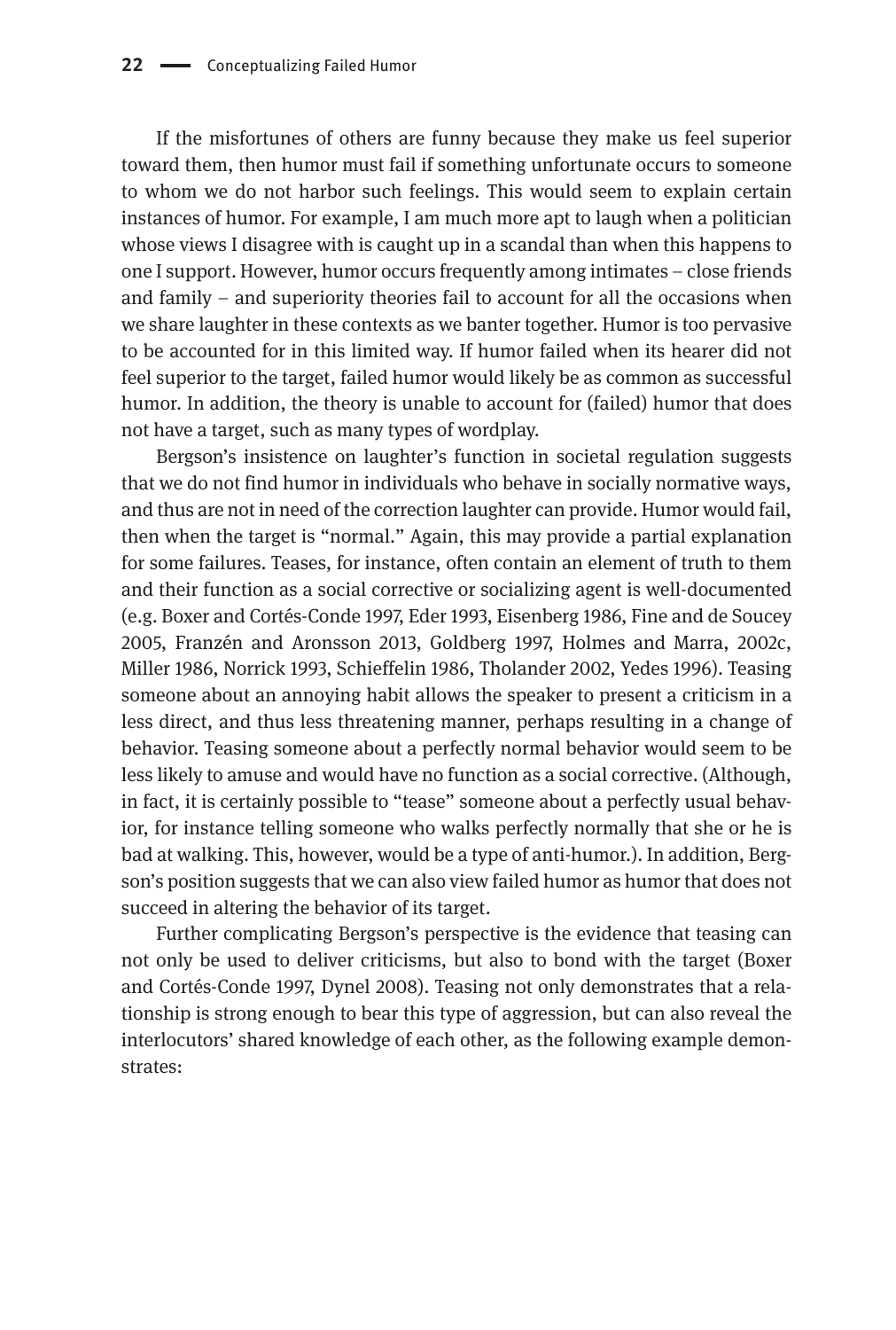Example 2.1

Carol: Ooh, my feet got cold, I don't know why my feet got cold all of a sudden.

Jane: You need a hot drink. You're drinking cold soda.

Carol: I know. I can't drink a hot drink.

Jane: You don't drink hot drinks, it's not part of your religion.

Carol: Right (laughs). (Adapted from Boxer and Cortés-Conde 1997: 285)

On a ski retreat, Jane's teasing of Carol contains no suggestion of aggression. Instead, the tease works to reinforce the bond between these two close friends, as it indexes their shared history and knowledge of one another. Superiority/hostility theories of humor thus only seem to be able to explain a small number of certain types of unsuccessful humor.

#### **2.1.2 Release theories**

Sigmund Freud is the most well-known proponent of release theories of humor (see also Fry, 1963), although limited forms of the theory continue to play a role in certain areas of psychology, where humor's role as a coping mechanism is emphasized. These theories of humor view laughter as the release of pent-up nervous energy resulting from societal constraints which cause us to suppress many of our desires, such as feelings of aggression or sexual desire. The emotional energy does not, however, have to have been present in audience members before entering the conversation, but may also be aroused in them during the course of even a non-aggressive, non-hostile narrative (Morreall 1983: 22). During the telling of a joke or humorous story, for example, listeners may develop feelings about the characters, which, upon hearing the punch line, are shown to be false. In this case, the unexpected nature of the ending causes a build-up of nervous energy, which must then be released through laughter.

From this perspective, humor would fail under two conditions. First, an attempt at humor would be expected to fail if it involved a topic about which the hearer was not repressed. Thus, a person who feels relaxed about sex and talk about sexuality should not appreciate sexual humor. In fact, as Ruch and Hehl (1988) found, the opposite is true: Individuals who were comfortable with sex appreciated sexual humor more than those who were sexually inhibited. It has also been suggested that very strong repression might also prevent individu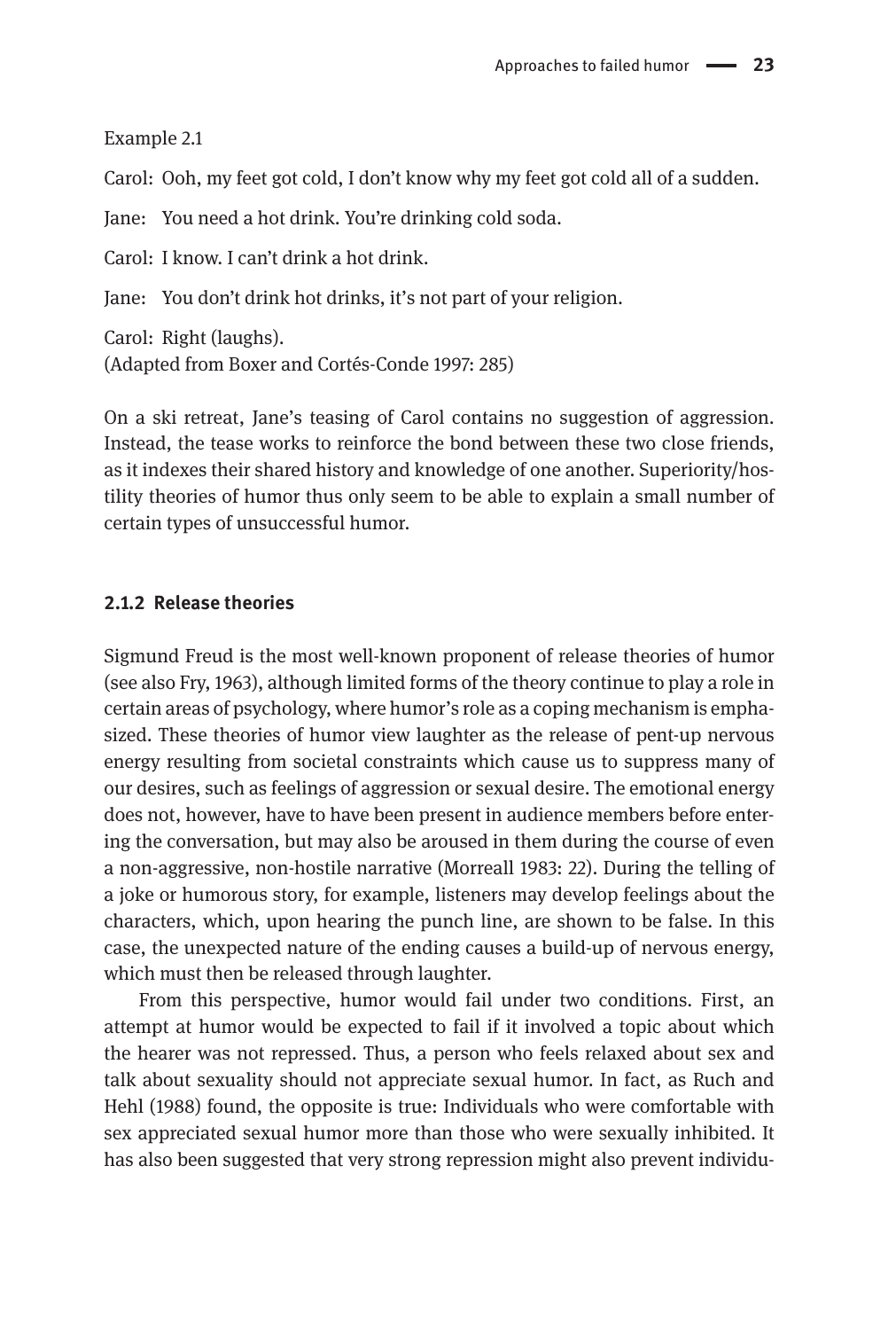als from understanding or appreciating humor (Levine and Redlich 1955, 1960); however, credible research has generally not supported hypotheses generated from Freud's theories (see Martin 2007: 36–43 for a review).

Freud's theory would place the blame for not appreciating humor, in the first case, on the hearer. With the second reason for failed humor, the onus would seem to lie with the speaker, who, through inadequate skills as a humorist, fails to build up enough energy in the hearer for that energy to necessarily be released through laughter. As a literal account of mental functions, Freud's descriptions of psychic energy are not in line with modern understandings. However, if interpreted more broadly, it is clear that a humorous joke or story might be ruined if told with insufficient build-up. Again, however, this provides an explanation for only a very small subset of all humorous failures. Indeed, some forms of humor actually rely on the lack of build-up, and instead use the element of surprise to achieve a humorous effect. In short, release theories cannot fully account for failed humor.

#### **2.1.3 Incongruity**

Incongruity theories stem from occasional remarks made on humor by Immanuel Kant and Arthur Schopenhauer, and more recent such theories include Koestler's (1964) bisociation theory and the two-stage model proposed by Suls (1972) and propagated in the psychology of humor at that time. While Raskin would dispute the classification, his (1985) semantic-script theory, as well as Attardo and Raskin's (1991) General Theory of Verbal Humor (GTVH) have also often been included in lists of incongruity theories. Rather than emphasizing the participants, incongruity theories of humor spotlight the humor stimulus. Proponents of these theories assert that humor arises as a reaction to something that does not meet our expectations or is inappropriate to the context. Humor, in this view, requires that two incongruent elements be juxtaposed and, for some incongruity theorists, be revealed as similar in some way.

From this perspective, we could identify failed humor as any attempt at humor that did not contain incongruity or where the incongruity remained unresolved. Humor preferences are, however, not only cognitive, but also social and cultural. Thus we find individuals who find amusement in rambling, pointless, Shaggy Dog stories and other anti-humor where incongruity is not resolved. Furthermore, the construction of incongruity relies on information gained through experience and interaction, thus perceptions of incongruity are not necessarily shared by all members of a discourse community. This issue is considered in some detail by Raskin (1985, [1998] 2007), who describes how, within his semantic-script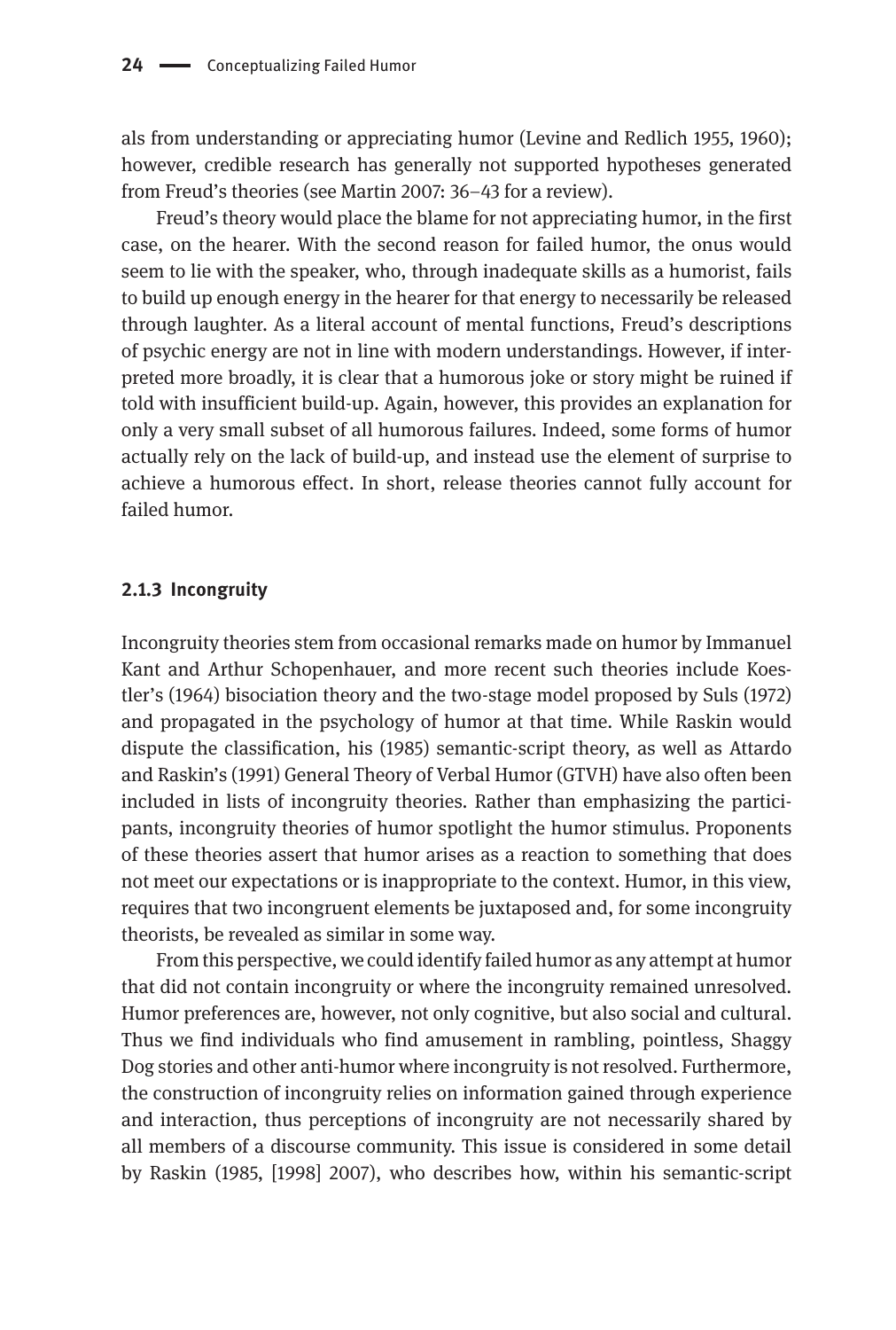theory of humor, a person without a sense of humor (i.e., someone for whom humor will likely fail) might be identified. In order to understand this, I will first briefly outline his theory, beginning with the notion of script, or schema, which is "a large chunk of semantic information surrounding the word or evoked by it" (Raskin 1985: 81). In order for a text to be considered humorous, the speaker must switch from the bona-fide mode of communication into the non-bona-fide mode. This might also be referred to as constructing a play frame (Bateson [1955] 1972) around an utterance. The joke text must contain two overlapping scripts that are compatible with the text and opposite in some way. The audience is normally meant to initially understand the text in terms of one of the scripts until a trigger forces them to switch their interpretation to the other script, thus creating the humor (see Raskin 1985 for a full account).

From this perspective, Raskin proposes, humor may fail for individuals who

- i. refuse to switch from the bona-fide mode of communication to the joke-telling mode,
- ii. have fewer scripts available for oppositeness interaction,
- iii. have fewer oppositeness relations between scripts available (Raskin 1985: 128).

These ideas are further developed in Raskin ([1998] 2007), where he distinguishes among cognitive, communicative, experiential, and volitional aspects of the sense of humor. Under (i), we find people who we might describe as chronically "serious." In addition, however, the context may cause some normally jolly people to feel that it is inappropriate to switch to the playful communicative mode. A racist joke is another example of something that might cause someone to refuse to make that switch. Raskin points out that the refusal to switch modes may be unconscious in the case of people who genuinely find very few things amusing, or "hypocritical" in the case of people who are privately amused by the humor, but who opt to hide this in public in order to signal a particular political stance (p. 104; see also Kramer 2011 on humor ideologies). Thus, under (i) humor may fail due to a lack of familiarity with communicative norms or an inability (or conscious refusal) to engage with those norms.

The next two conditions depend upon individual life experiences, which allow a person to develop schema and oppositions, as well as on the person's cognitive ability to access scripts and oppositions. For instance, a person whose script for "standard poodle" contains only information associated with them as show dogs and those accompanying stereotypes (e.g., overly-pampered, prissy, and wearing a complicated hair style), will not be able to understand jokes based on other possible scripts associated with standard poodles (e.g., strong swimmers, good hunting dogs, or highly intelligent tricksters). Access to a broader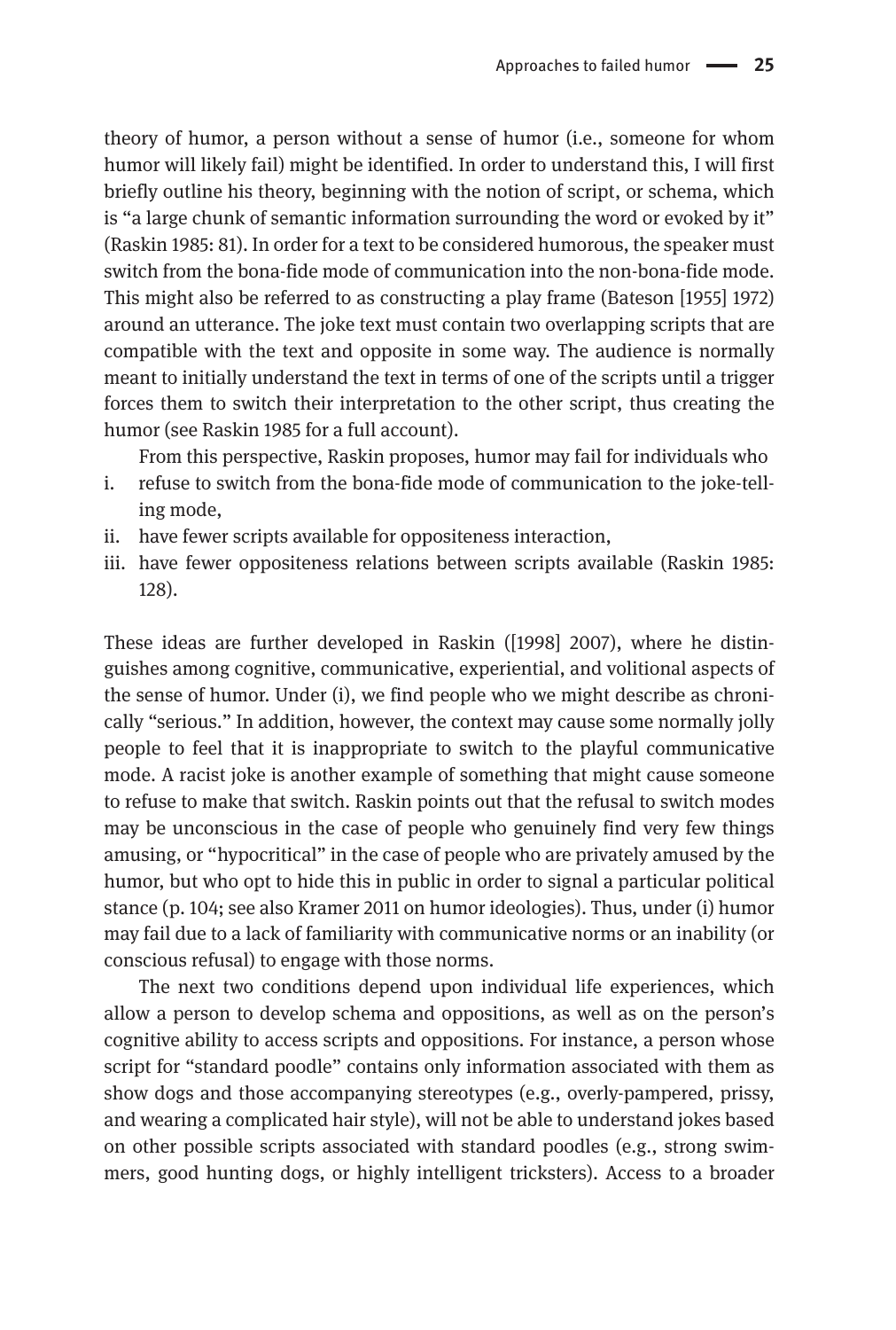range of scripts might also prevent the success of humor, as a personal, standard poodle-related example will illustrate. In the 2004 U.S. presidential campaign, the National Rifle Association created an ad with a picture of a standard poodle wearing a pink bow and a "Kerry for President" sweater with the caption "That dog don't hunt." The ad was designed to trigger derogatory associations of John Kerry as an elite, wealthy speaker of French, and thus out of touch with the concerns of ordinary Americans, particularly those who were focused on preserving their rights as gun owners. The humorous implication, which hinged on the activation of the "pampered show dog" script for standard poodles, was that Kerry was not a hunter and could not be relied upon to uphold gun rights. However, as someone quite familiar with the standard poodle as an excellent hunting dog, this ad was only confusing to me when I first encountered it. Finally, familiar scripts may also be excluded due to certain associations, such as when personal experience with a particular affliction renders that script unavailable for humorous use.

Raskin's semantic-script theory of humor, coupled with his discussion of the implications of the perspective for conceptualizing a sense of humor (or lack thereof) go much further than the previously discussed theories in explaining failed humor. Both superiority and release theories were not only unable to account for more than a few specific instances of failure, but they also focused only on one type of failure – humor that fails because it is not appreciated by the hearer. Raskin is not only able to account for a lack of appreciation, but also to provide an explanation, in terms of scripts and script opposition, as to why a particular interlocutor may fail to be amused by a certain joke. In addition, he points to a variety of different types of factors that may contribute to failure, suggesting, too, that failure can be a very complex phenomenon, with hearers opting to display a lack of appreciation or even to express offense at a joke that they had secretly been amused by. Script opposition, which is also a crucial component of Attardo and Raskin's (1991) GTVH, plays an important role in understanding some types of failed humor. While incongruity models acknowledge the importance of interaction in the construction and reception of humor, their focus is on the texts themselves. In order to more fully understand the diverse ways that humor can fail, a discussion of the concepts of communicative competence and performance with regard to humor is necessary.

#### **2.2 Competence, performance, and failed humor**

The distinction between competence and performance was introduced in the previous chapter as a way of understanding language use, language knowledge, and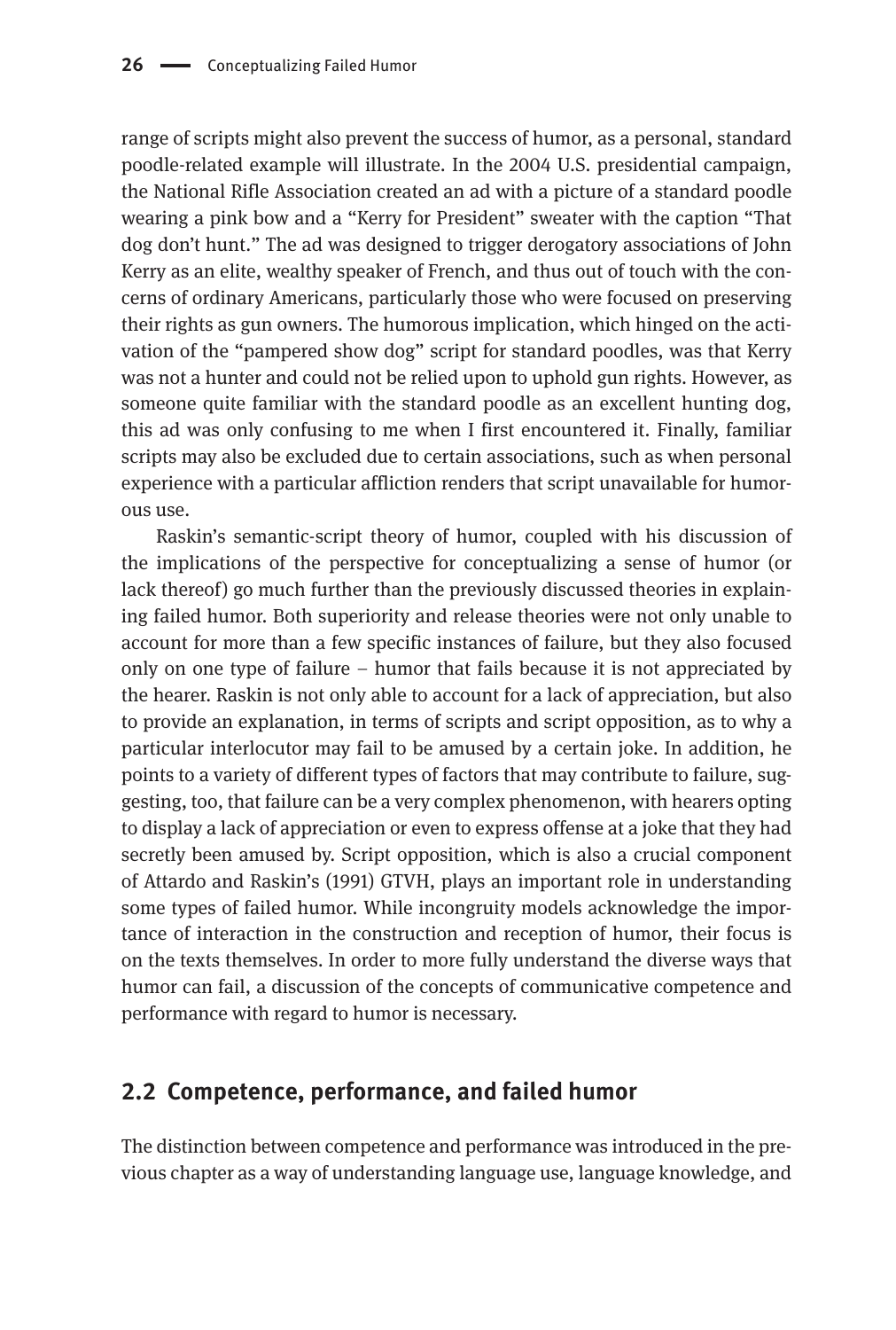the relationship between the two. It has also been proposed that these concepts be extended to form the basis of a complete theory of humor (Attardo 2008, forthcoming). The proposition proves analytically useful in the examination of failed humor, where hearers may not perform their competence. That is, for example, while an audience member may recognize a text as humorous and find it amusing, he or she may choose not to laugh (cf. the discussion of Raskin [1998]2007 above). In the next two sections I discuss failed humor in light of the concepts of humor competence and performance, and in doing so review some of the small body of scholarly work that more or less directly addresses failed humor.

#### 2.2.1 Failed humor and humor competence<sup>6</sup>

In Chapter 1, linguistic competence was introduced as knowledge of language, including not only the grammatical structure, but rules of use, as well. Knowledge of humor has been proposed as a component of our general communicative competence (Vega 1990). While this is useful for considering the elements of linguistic competence, in terms of humor studies it has proven more fruitful to conceptualize a competence specific to humor. Building on Raskin's (1985) initial discussion of humor competence, Carrell (1997) proposed two levels of competence related to humor: joke competence and humor competence. She described joke competence as a relatively static construct that is necessary for a speaker to be able to recognize that a text is intended to be interpreted as humorous. Once a text has been identified as an attempt at humor, the hearers use their humor competence to pass judgment as to whether or not the text was amusing. Carrell's model, thus, posits two stages of processing: recognition and appreciation. Although this processing usually takes place at the unconscious level, a hearer may sometimes experience uncertainty at either stage. Hearers who experience difficulty with respect to joke competence may ask, for example, "Are you joking?" At the level of humor competence, a confession may follow (e.g., "I don't get it.") or a negative evaluation (e.g., "That's not funny.").

Carrell's (1997) framework thus identifies potential failure points, and she proposes reasons why an intended joke may fail at either level. When humor does not clear joke competence, she suggests it may be due to the hearer's lack of familiarity with the form of the text which makes it impossible for him or her to recognize it as such. For instance, someone unfamiliar with the format of riddles may be unable to interpret the question that makes up the first part as the beginning

**<sup>6</sup>** This section has been adapted from Bell (2007b).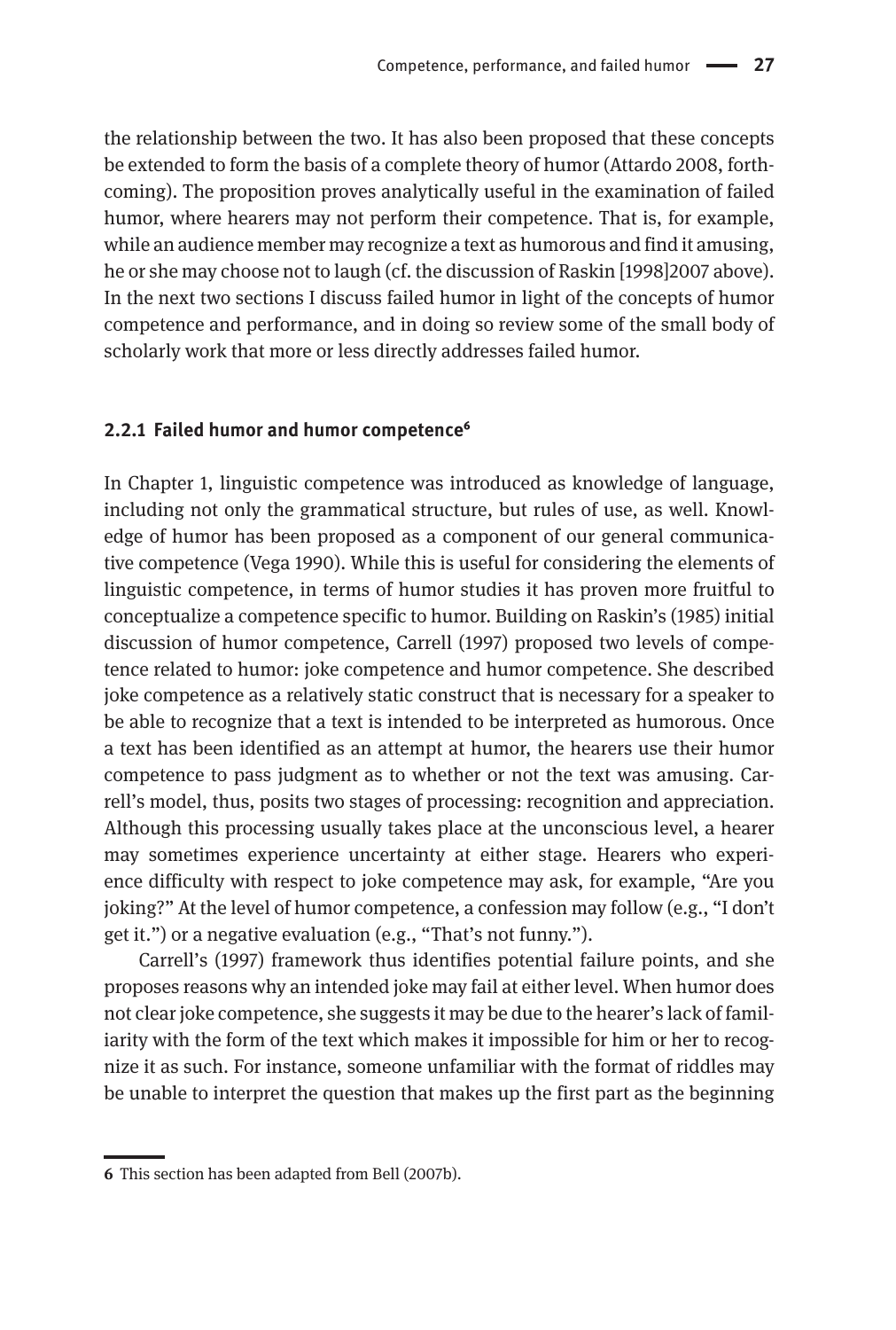of a joke. Problems may also arise when the hearer does not possess one or more of the semantic scripts necessary to interpret the text as an attempt at humor. Humor that relies on professional knowledge, for example, might be interpreted as serious to outsiders.

For a joke to pass the second level, humor competence, depends "almost exclusively on the availability of the audience's scripts *for humor*" (Carrell 1997: 181, emphasis in original). In other words, it is not enough that the hearer merely possess the scripts, but the scripts must not be restricted to non-humorous uses only. Some people will not be amused by jokes that involve disparagement of their religion, for instance. Their scripts on this topic are restricted to serious use only. Carrell suggests that while joke competence will remain fairly static, humor competence is a dynamic construct, and a script that is unavailable at one point may, years later, become available. Other reasons a joke may be judged unamusing, according to Carrell, are because the audience is unwilling to reprocess the joke through humor competence, or because they are already familiar with the joke. Although Carrell focuses on the reception of humor, humor competence is clearly also important for the production of humor. The availability of a wide variety of scripts for humor and the ability to identify appropriate incongruencies among them, for instance, will figure into an individual's ability to create jokes (see also Veale 2012).

Hay's (2001) discussion of humor support recognizes an additional step between recognition of a joke text and appreciation of it. Before appreciation can occur, she notes, the text must be understood. In other words, an attempt at humor might be recognized as such, and the joke might be understood, but this does not guarantee that the hearer will find it amusing. Hay also observes that a speaker who expresses full support for humor is implicating agreement with any messages contained in the joke, as well. This is why a hearer might simultaneously laugh and cringe at a sexist joke. Such a mitigated response allows hearers to demonstrate full joke and humor competence, but to also express disagreement with the message. The hearer's ability to respond by participating in the humor forms a final stage, at which full support for the original attempt at humor is expressed. Actually doing so is a performance issue, but judgments concerning the appropriateness of different types of participation are questions of competence.

Hay's (2001) model, presented as a set of scalar implicatures, refines Carrell's (1997) proposal and thus adds additional failure points. Within this new framework, humor may fail when it is a.) not recognized, b.) not understood, c.) not appreciated, d.) not fully agreed with, and c.) not engaged with. It is important to note that this is an idealized model, and in practice not only is the notion of competence dynamic (as noted in the previous chapter), but the failure points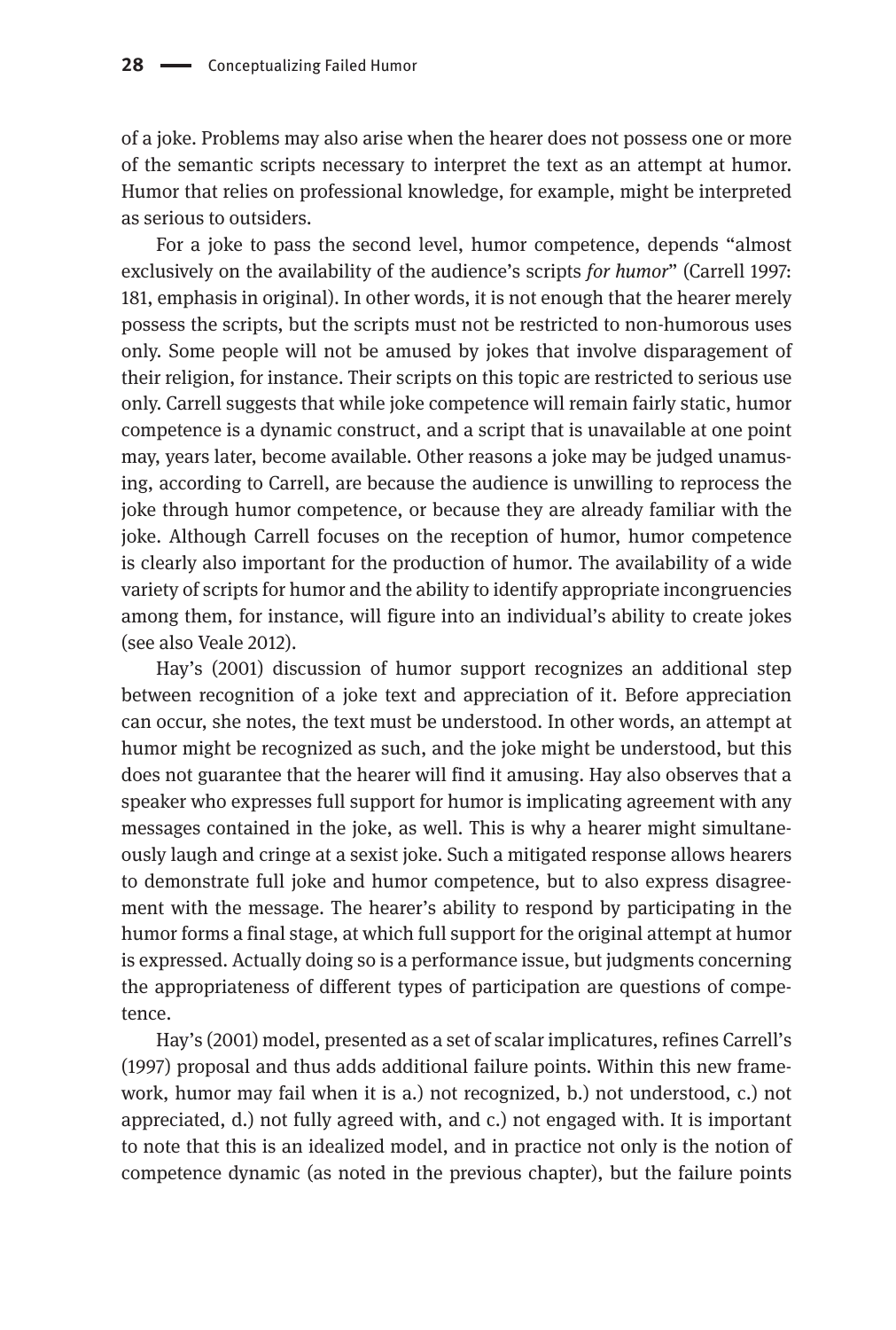are neither linear nor mutually exclusive, as will become apparent (see also Bell 2007b). However, analysis must be reductive to a certain extent, and these potential points of failure form the foundation of the model used in this book, which will be fleshed out with further points in chapter three. We turn next to a short discussion of humor performance.

#### **2.2.2 Failed humor and humor performance**

While a theory of humor competence illuminates the abstract idea of what humor is, a theory of humor performance provides us with a lens through which to examine how humor – both failed and successful – is instantiated and negotiated in situated interaction. It helps us understand how we do humor. Discourse analytic studies of humor in interaction have made considerable headway in describing and explaining the performance of successful humor. Much of this work documents the forms, functions, and structure of humor used by specific social groups such a friends and families (e.g. Everts 2003, Kotthoff 1996, Norrick 1993, Straehle 1993), or specific discourse communities (Fine and de Soucey 2005, Franzén and Aronsson 2013, Pollner and Stein 2001, Sutton-Spence and Napoli 2012, Wennerstrom 2000), or in particular contexts such as classrooms (e.g. Baynham 1996; Bucholtz, et al. 2011; Doerr 2009; Nesi 2012; Norrick and Klein 2008; Pomerantz and Bell 2007, 2011; Poveda 2005; Wagner and Urios-Aparisi 2008) or workplaces (Holmes 2000, 2006; Holmes and Marra 2002a, 2002b, 2002c; Holmes and Schnurr 2005; Lynch 2010; Plester and Sayers 2007; Pogrebin and Poole 1988; Richards 2010); or in intercultural communication and interaction between native and non-native interlocutors (e.g. Adelswärd and Öberg 1998, Cheng 2003, Davies 2003, Habib 2008). In addition to highlighting the complex ways that humor is constructed and its multifunctional nature, much of this work has also demonstrated the ways that (successful) humor is responded to and often elaborated upon by audience members (e.g. Hay 2001, Schnurr and Chan 2011). Conversation analysts, who often focus on laughter, rather than the somewhat more analytically slippery notion of "humor," have also contributed a great deal to humor scholarship by describing the sequential organization of humorous episodes and identifying the myriad ways that laughter is used in conversation, both humorous and non-humorous (e.g. Drew 1987; Glenn 2003; Glenn and Holt 2013; Greatbatch and Clark, 2003; Haakana 2010, 2012; Holt 2010, 2011; Jefferson, 1979, 1984; O'Donnell-Trujillo and Adams, 1983). In doing so, they have added analytic precision to our identification of humor in interaction and to the notions of seriousness and nonseriousness, highlighting the ways that the two appear, shift, and blend in conversation.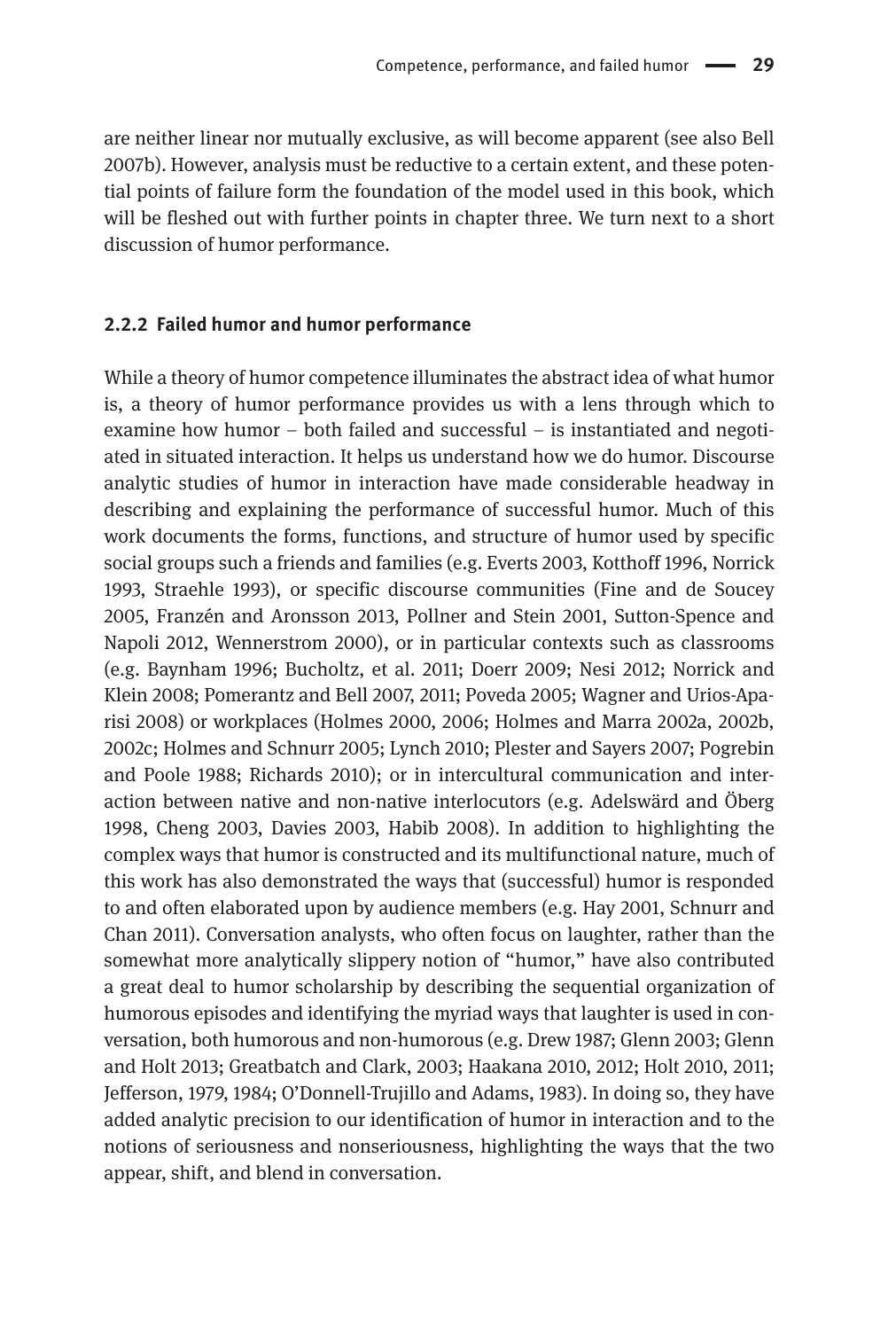In comparison to the rich and growing body of research described above, similar scholarship that focuses on the performance of failed humor remains scant. Systematic reports that document the ways that humor can fail in interaction and what types of responses different types of failure tend to receive are few and far between. Instead, unsuccessful humor tends to be treated largely as an aside or merely anecdotally. However, in this section, I review the studies that have worked toward making substantial contributions to our understanding of the performance side of failed humor. I begin with two studies whose emphasis is on humor production, followed by those works that have examined the reception of failed humor.

Palmer (1994) confronts failed humor directly, devoting a full chapter to describing how "performative inadequacy" (p. 161) can cause humor to be unsuccessful. He suggests a number of ways that a joke may fail due to its delivery, including a miscalculation of the situation as appropriate for humor and an inability to tell the joke well. Much of his discussion, however, focuses on humor that fails because it has caused offense and he finds three main reasons why humor may do so. First, the content or structure of a joke may be inappropriate. Second, the context in which the humor is delivered may be inappropriate. Finally, he identifies participant issues as a source of offense, explaining that the relationship among the joke-teller, the butt, and the audience may not permit joking. Although I would not argue with these assertions, I would also add that the factors that he names as crucial to identifying whether or not an attempt at humor will cause offense (linguistic content, social situation, and participant roles and relationships) are the same factors that contribute to determining the way that any utterance is produced and received. Furthermore, due to the lack of empirical studies Palmer's assertions and conclusions are, by his own admission, based on "various examples" (p. 149). By this he seems to mean an unsystematic set of post-hoc reports of failed humor, rather than systematic observations. Many of these reports involve attempts at humor made by public figures that resulted in gaffes, and thus represent a very specific type of interlocutor and situation. Moreover, some of the examples that he uses occurred in private, and were only deemed offensive when they were later made public. These instances would not necessarily be considered failed in their original context. Given the choice of data, an analysis of the actual interaction (which Palmer does not attempt) is clearly impossible and such analyses often reveal a social reality quite different from the one we imagine. Palmer's assertions therefore serve mainly as reflections from which research questions might be formed and empirical answers sought.

Priego-Valverde (2009), on the other hand, draws on a rich set of detailed recordings of casual conversation among friends to identify and describe the performance of failed humor. She grounds her analysis using Bakhtin's model of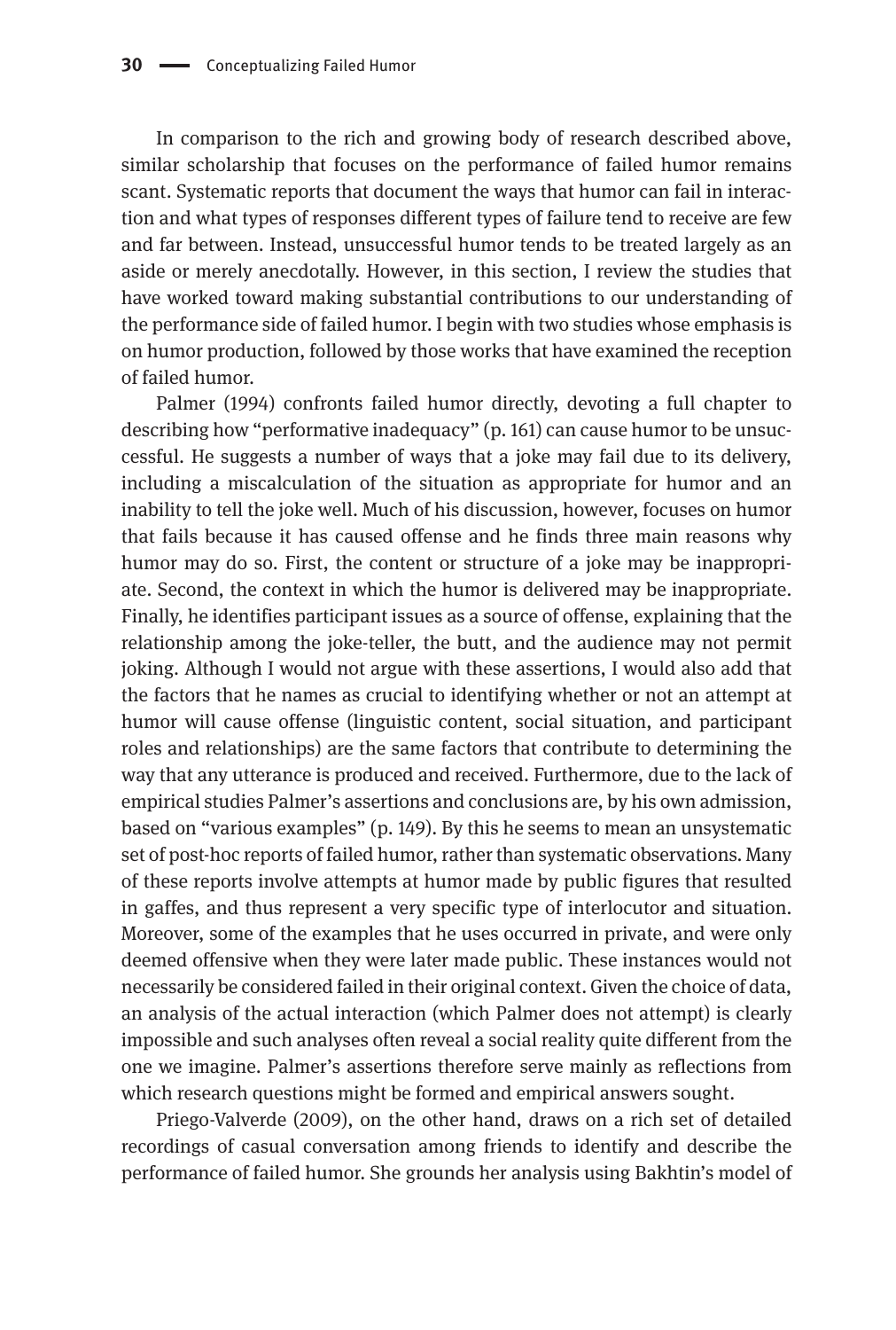language and his concept of double-voicing in particular, in order to understand the ways in which humor may be misconstrued. She describes humor as created with two voices. The first produces the utterance and the second comments on the utterance, perhaps mocking it or taking an ironical stance toward it. It is the second voice, she asserts, that can confound humorous communication, as the hearer may not be able to discern which voice the speaker aligns him or herself with, and thus whether or to what extent the speaker is joking. Priego-Valverde's status as a participant in the group she recorded allowed her to identify two types of failed humor: Humor that was not recognized and humor that was recognized, but ignored. The first type of humor is fairly straightforward, although virtually undocumented prior to Priego-Valverde's work. In her examples, hearers fail to recognize that an utterance was intended to be understood as playful, or, in Priego-Valverde's terms, they detect only the first, serious voice and merely continue in the bona-fide mode of communication. The second type of failure she identified was humor that was recognized by the hearer, but rejected. This may happen in teasing, because the target of the tease refuses to play along with the particular way that the tease positions her or him. In addition, an attempt to joke might be ignored when it interferes with or has the potential to disrupt the hearer's conversational trajectory. Priego-Valverde's analysis is particularly useful in demonstrating the subtle negotiation that takes place among interlocutors as humor balances on a knife edge between playfulness and aggression.

In comparison to humor production, the reception of failed humor has received much more attention. While comprehension of humor is largely a question of competence, performance must also be considered in examining the actual responses of hearers. The body of research on reactions to failed humor allows us make some initial claims about the preferred responses to specific types of failure, and the systematic ways that humor responses tend to vary across sociolinguistic variables. Hay's (2001) work on humor support, while not solely devoted to the study of responses to failed humor, was ground-breaking in this respect. In contrast to previous mentions of reactions to poor attempts at humor, which suggested only groans or fake laughter as possible responses, Hay's (2001) analysis was based on naturally-occurring conversational data, and demonstrated that responses to unsuccessful humor are quite varied. She described, for example, silence, ironic expressions of appreciation, and statements of understanding delivered flatly.

Moreover, Hay's (2001) examples illuminated the delicate situation that hearers face when choosing whether and to what extent to support an attempt at humor, thus emphasizing that failure (and success) can be partial. Hearers also face a task in which showing that they not only recognized the attempt at humor, but also understood the joke, is important, as it demonstrates their own compe-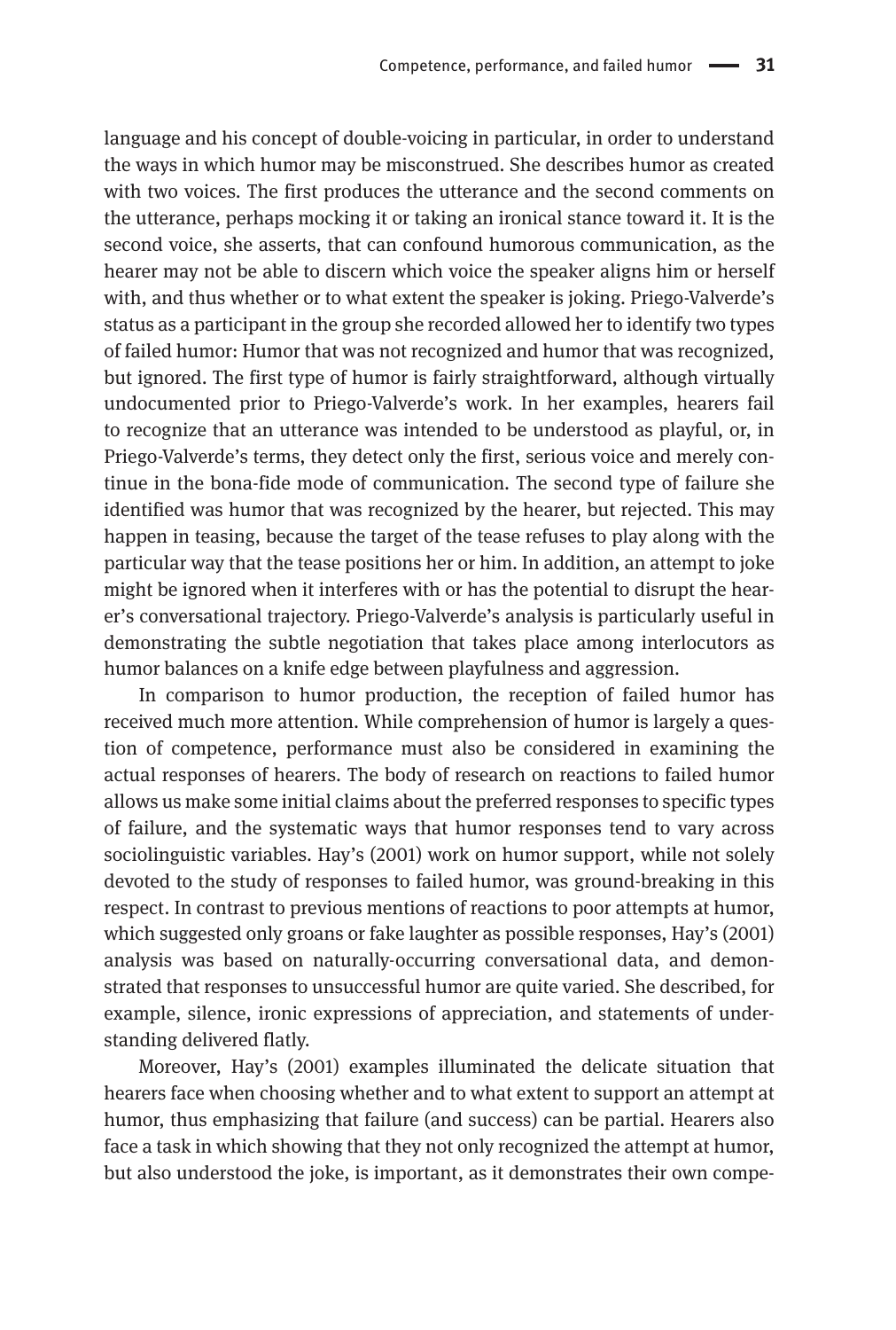tence with regard to humor and social situations: For most people it is desirable to be seen as someone with a sense of humor. At the same time, if a hearer considers the quip to be "bad" in some respect (e.g., childish, offensive, over-used), it is likely that she or he will want to find a way of expressing a lack of appreciation. Displaying recognition of a joke demonstrates a sense of humor, but displaying taste preferences demonstrates a "good" sense of humor, if only through *not* expressing appreciation. This balancing act on the part of joke recipients received further support from one of my own studies (Bell 2009a, b), in which responses to an unfunny joke were collected and analyzed. The study is discussed in greater detail in Chapter 6.

Hay's (2001) model, introduced in the previous section, put forth that support of humor implicated recognition, understanding, and appreciation, all of which fall under competence. She included, however, a fourth implicature relevant to the performance of (failed) humor: agreement. As she explains, "Unqualified support of humor implicates agreement with the message, including any attitudes, presuppositions or implicatures contained in the humor" (p. 72). Thus, individuals who laugh and join in the derisive joking about a certain political figure, display not only their appreciation for this humor, but also their political alignment against this person. Still, it is certainly possible that hearers may express both appreciation for the joke, say, through laughing, while simultaneously disassociating themselves from the message by voicing disagreement with it. Sometimes, however, disagreement with the message is strong enough to eclipse any mirth a hearer might feel, and instead causes only feelings of offense.

Finally, two studies of reactions to offensive humor illustrate how the responses in these situations are somewhat different from those that occur when a person simply does not appreciate the humor. Lockyer and Pickering (2001) used a collection of letters sent to a satirical magazine (Private Eye) in which the writers complained about the offensiveness of certain features published in the magazine. Given the importance society places on having a good sense of humor, they note that writers who wish to complain about a joke put themselves in the precarious position of identifying themselves as people without a sense of humor. They found that most writers used a number of strategies to carefully negotiate the need to position themselves as people with a normally robust sense of humor with the potentially contradictory desire to complain about offense taken at a particular joke. Kramer (2011) makes similar observations based on online arguments about rape jokes. She carefully examines the positions of those who defend the jokes as funny, those who find them funny only under certain conditions, and those who argue that rape jokes can never be amusing. The result is a fascinating set of "humor ideologies" – folk beliefs about the power of humor and the conditions under which it is appropriate to laugh.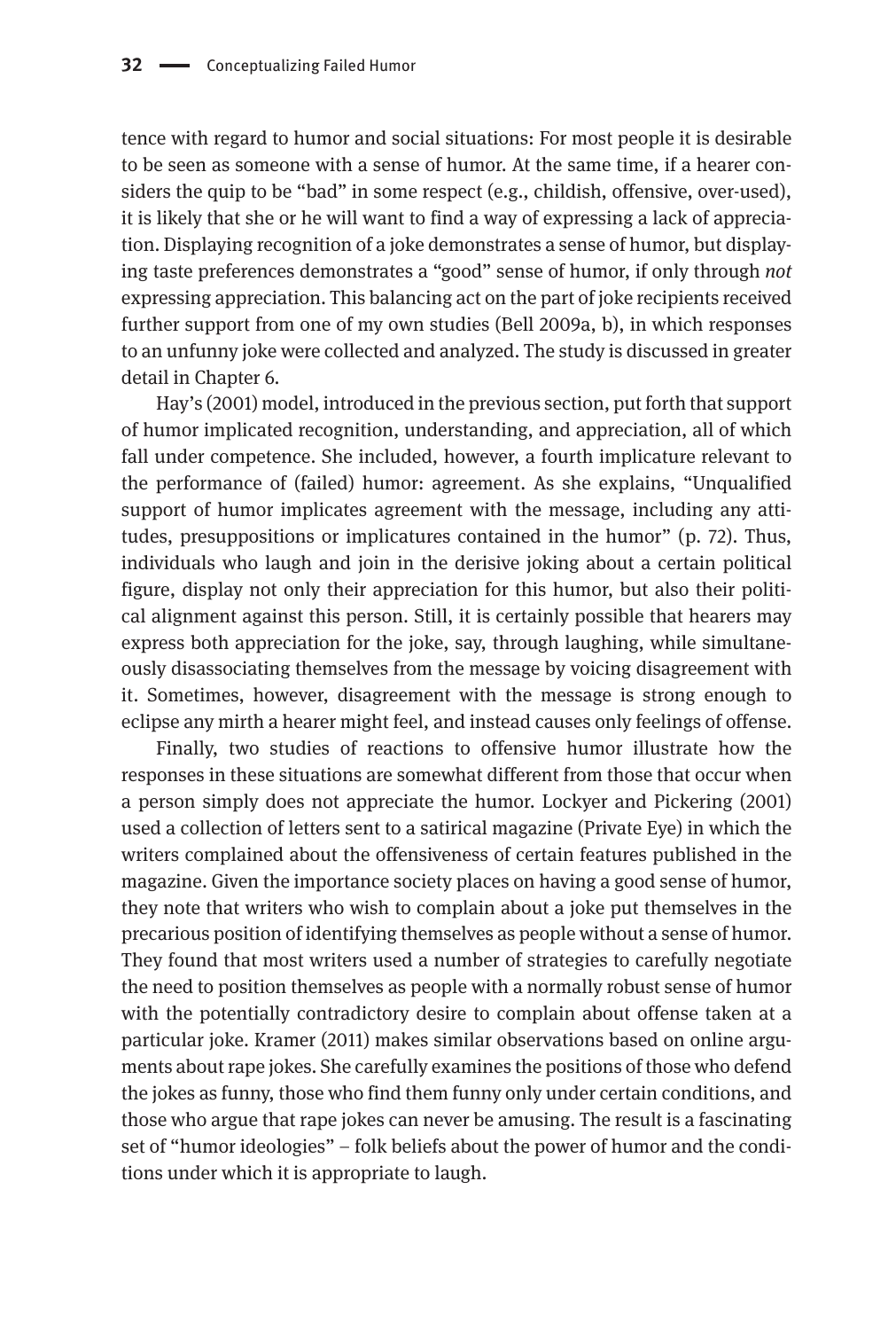Although the body of research on failed humor is minimal, it does allow for an initial set of claims to be made regarding failure using the theoretical lenses of humor competence and humor performance. The work discussed above suggests a number of potential points at which humor is likely to fail, as well as identifying normative responses to unsuccessful jokes and how these reflect and construct the social context of humor. In the final two sections of this chapter, I present the corpus of failed humor from which the examples in this book are drawn, describing how I identified failed humor and the diverse set of sources I used to construct the data set.

### **2.3 Identification of failed humor**

Despite the conventional means available to interlocutors for signaling their intent, as discussed in Chapter 1, these contextualization cues are used flexibly and their meanings must be negotiated anew from moment to moment. Utterances may be marked as serious, playful, or some combination of the two, blurring the lines between serious and unserious activity to the point that participants may be unsure as to the status of the interaction (Bateson [1955] 1972: 179, Sacks 1972). This poses a challenge for the identification of failed humor which begins, of course, with being able to identify an intent to amuse. The problems of identifying humor in interaction have been considered at length by humor scholars and discourse analysts (e.g. Attardo 1994, Holmes 2000, Schnurr 2010) and it is generally agreed that there can be no fool-proof method for identifying all instances of humor, but that the analyst can rely on certain cues in the interaction, as described in the previous chapter. These can include laughter, smiling, unusual or exaggerated prosody, and marked linguistic choices. The audience reaction and/or ethnographic knowledge that the analyst has of the interaction can also help to recognize the existence of a play frame.

Once it is established through the use of these contextualization cues that an utterance was intended as humorous, failed humor can be similarly identified through the examination of subsequent reactions of both speaker and hearer. The hearer is likely to give some signal of failure through lack of uptake or perhaps through an explicit negative evaluation of the quip. The speaker may react to the hearer's lack of uptake by explicitly naming the prior utterance as a joke (e.g., "I'm just kidding") or may make another attempt at the humor. Contextualization cues, too, are again important. Words that suggest a positive reception of a joke, for example, may be belied by unenthusiastic prosodic cues. The "post-failed joke hitch" can be another indication that humor has failed. Schegloff (1996) finds that often unsuccessful humor is followed by some conversational disflu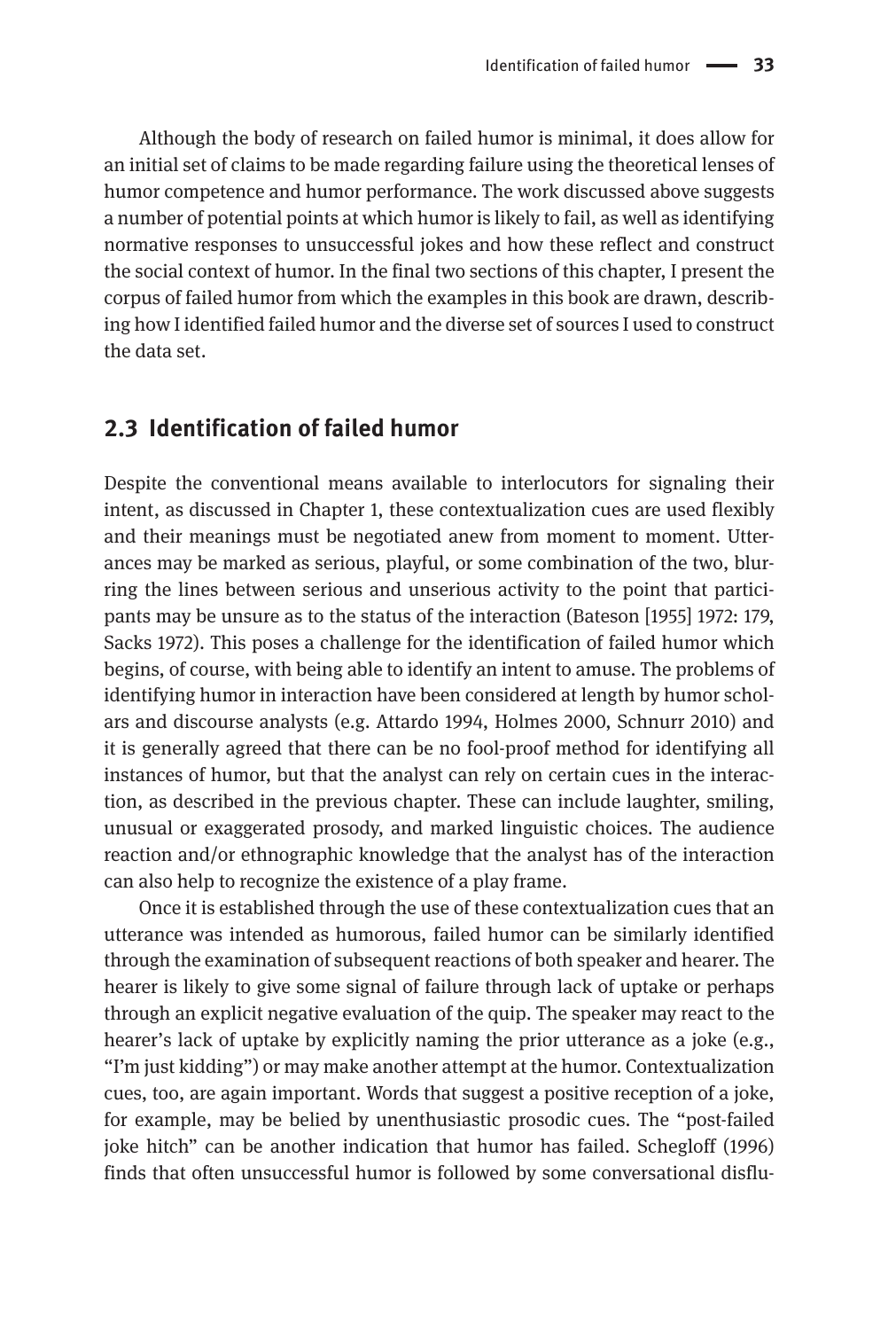ency (e.g., stammering, pauses) on the part of the speaker before the conversation continues. This is illustrated in the following example:

#### Example 2.2

|                                   |          | 01 Marsha: I-I, I told my ki:ds. who do this: down at the Drug Coalition I want the |  |
|-----------------------------------|----------|-------------------------------------------------------------------------------------|--|
| 02                                |          | to:p back. hhhhhh (1) (breath) SEND OUT the WO:RD. hhh hnh (0.2)                    |  |
|                                   | 03 Tony: | veah                                                                                |  |
|                                   |          | 04 Marsha: hhh bu:t u-hu: ghh his friend Steve and Brian are driving up. right      |  |
| 05                                |          | after::                                                                             |  |
| (Adapted from Schegloff 1996: 94) |          |                                                                                     |  |

Marsha has given an emphatic dramatic utterance in lines 01 and 02, marked by the lengthening of vowels, louder speech, and laughter. This utterance is followed by a 2 second gap, which normally would be expected to be filled with Tony's reaction. Eventually Tony provides a minimal response of "yeah," although, given Marsha's delivery, a more emotional response would have been expected. At the start of her ensuing turn, the failed uptake is registered through Martha's aspiration, hesitant beginning ("bu:t) and disfluent sounds ("u-gu: ghh").

Thus far I have presented the identification of failed humor as a fairly straightforward procedure, but it should in fact be treated with caution. First, the role of the analyst in the identification of humor must not be ignored or underplayed (cf. Holmes 2000: 163). In some cases, such as when one speaker's humorous utterance is not recognized as humor by the other interlocutors, only that speaker will be able to identify the utterance as an unsuccessful attempt at humor. Thus, in some situations it may be crucial for the analyst to be part of the interaction (see, e.g., Priego-Valverde 2009) or for the analyst to be able to perform post-interaction interviews with the participants in order to identify all attempts at humor. Linell (1995), in fact, classifies misunderstandings as latent, covert, or overt in recognition that some may pass unnoticed by interlocutors and leave no (latent) or few (covert) signs in the conversational data. Thus, in the case of disrupted communication, the researcher's interpretation might be used as a kind of neutral perspective, as someone observing, rather than participating in the troubled interaction (Schlesinger and Hurvitz 2008). Clearly textual evidence is key, but it can be aided – or confounded – by the analyst's own biases, causing failed humor to be overlooked.

Just as failed humor is subject to being missed by the analyst, there is also a risk that successful humor might get miscategorized. Below is an example of humor that might have been miscategorized had the data collection only relied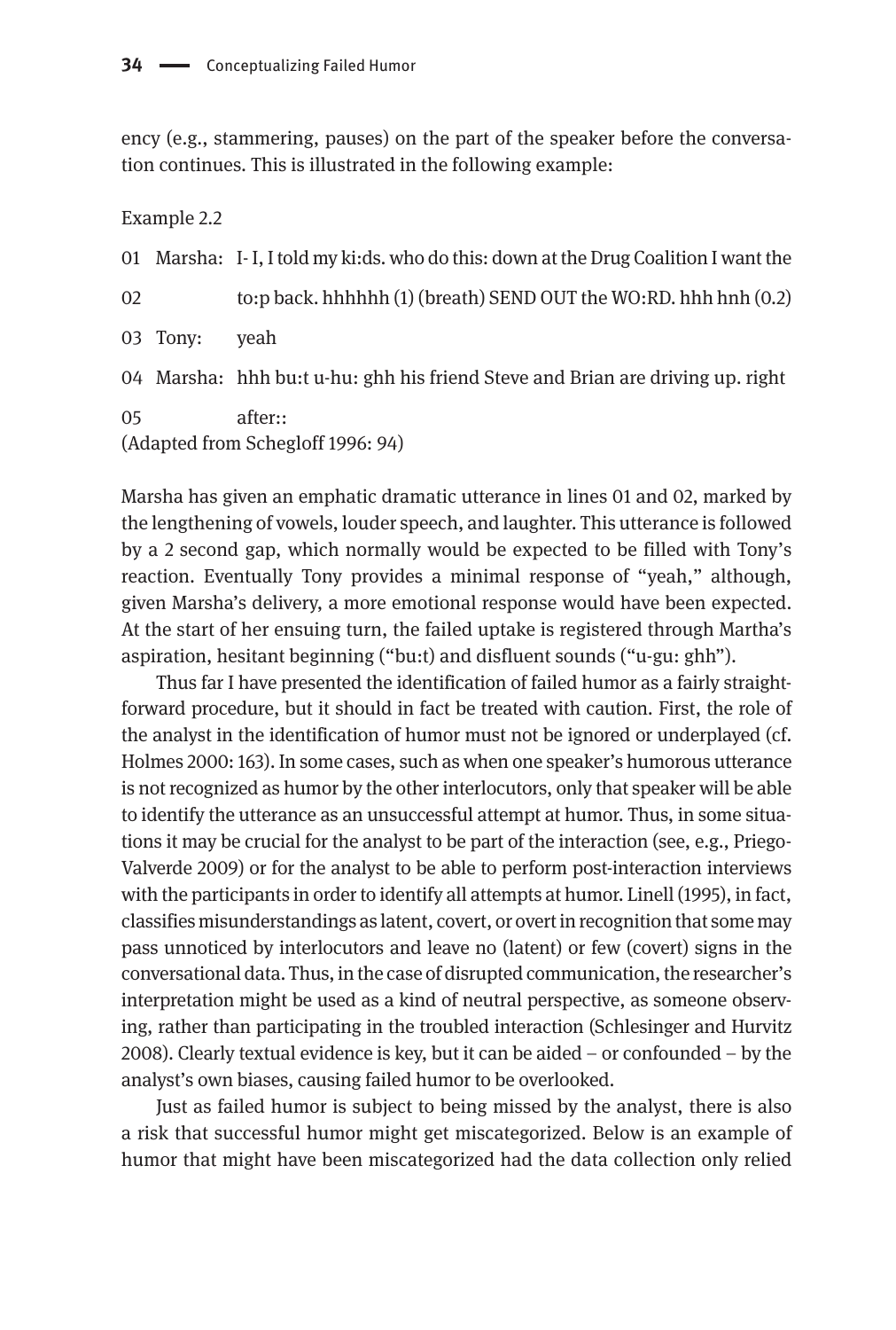on transcripts. While vocal cues, as well as contextual understandings might have enabled the identification of Ripeka's utterance as ironic, the lack of verbal uptake might have resulted in its classification as a failed attempt at humor:

Example 2.3 01 Tracey: it's always been like that though eh / / [I don't know] how many 02 reviews= 03 Hera: [it's a political issue] 04 Tracey: =there's been 05 Ripeka: just like the Māoris 06 (people smile and look amused) 07 Hera: it's a political issue not a not an issue it's not it's not it's got nothing 08 to do with logic 09 Tracey: no (Adapted from Vine et al. 2009: 133)

Another potentially confounding issue is that of meta-humor or anti-humor. This type of joke is deliberately unfunny. Gregg Turkington's character, stand-up comedian Neil Hamburger, is one example of this. Hamburger's act consists mainly of strings of questions and answers, often involving celebrities. The answers are either corny, potentially offensive, or blatantly unfunny, and the delivery is awkward. Although I have not recreated the delivery, the following is an example:

Example 2.4

Why did God create the Paris Hilton sex video tape?

So that the mentally retarded would have something to masturbate to. (http://www.youtube.com/watch?v=h\_jHptcdhYg&feature=related)

The term meta-humor can also refer to (again, usually unfunny) jokes constructed on the templates of other jokes, for example:

How many electricians does it take to change a light bulb?

One.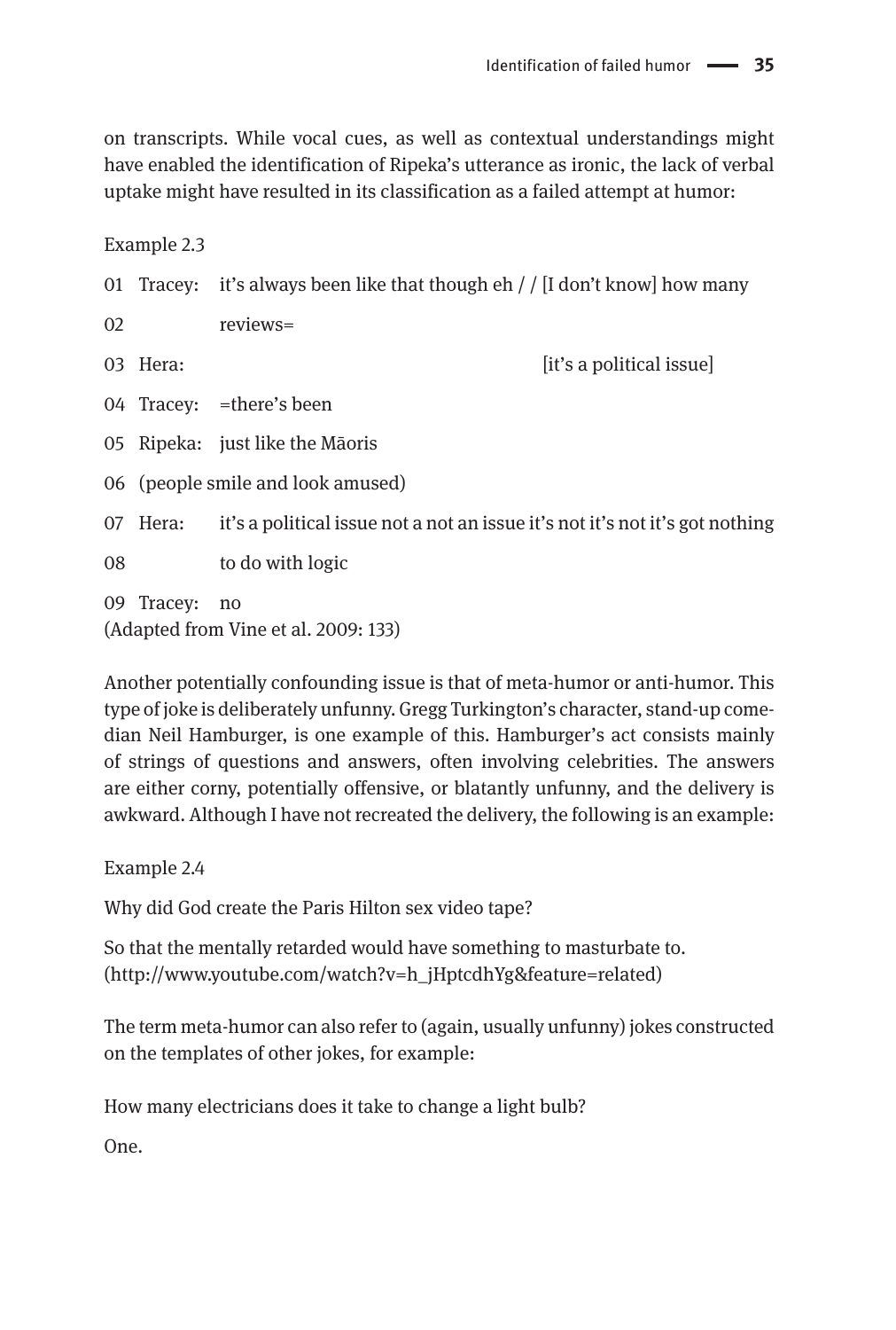It can be difficult to distinguish whether humor is unfunny on purpose (antihumor) or whether the speaker genuinely intended the utterance to be funny (but not due to its unfunniness). In addition, there may be borderline cases where a speaker says something intended as genuine humor, but ends up couching it as meta- or anti-humor, perhaps by re-assessing its funniness or by noting a tepid response from the audience. The following is such a borderline case. Here, the wife has left the fireplace damper open wider than husband thinks is appropriate:

Example 2.5

Husband: okay, leave it open, burn through our wood real fast. it's not like wood grows on trees. (.) (fake laughter)

Wife: (eye roll)

Given the lack of positive response from the wife, this might be seen as failed humor. Yet, the husband himself is the first to offer a negative assessment in the form of lexicalized (fake) laughter, which suggests he is signaling his recognition of the questionable quality of his joke (Haakana 2012). The slight pause before the fake laughter might have given the wife a chance for uptake, and, receiving none is what prompted the fake laughter. In any case, such unclear examples were excluded from the data set, unless useful for illustrating some particular point.

Laughter and smiling are far from unitary phenomena, exhibiting a great deal of variability in their expression (Bachorowski, Smoski, and Owren 2001; Ekman and Friesen 1982) and signaling a variety of emotional states (Platt and Ruch 2014; Ruch, Hoffman and Platt 2013). Recipients are sensitive to the acoustic and visual differences in smiling and laughter, and assign them different meanings (Bachorowski and Owren 2001; Frank, Ekman, and Friesen 1993; Szameitat, et al. 2009). The Duchenne smile has been considered the marker of genuine pleasure (Ekman, Davidson, and Friesen 1990); however, some recent studies suggest that it may be feigned (Krumhuber, Likowski and Weyers 2014, Krumhuber and Manstead 2009). Laughter, too, can be faked in ways that are convincing, unlike the deliberate display of lexicalized (non)-laughter in the previous example. Further complicating the issue is that fact that laughter tends to be contagious, and laughs that begin as a contrived attempt to join in the enjoyment of others may evolve into the laughter of genuine mirth and pleasure (Ruch and Ekman 2001) Thus, a final problem in the identification of unsuccessful humor springs from the aforementioned fact that responses indicative of understanding or appreciation can be feigned. In such cases an instance of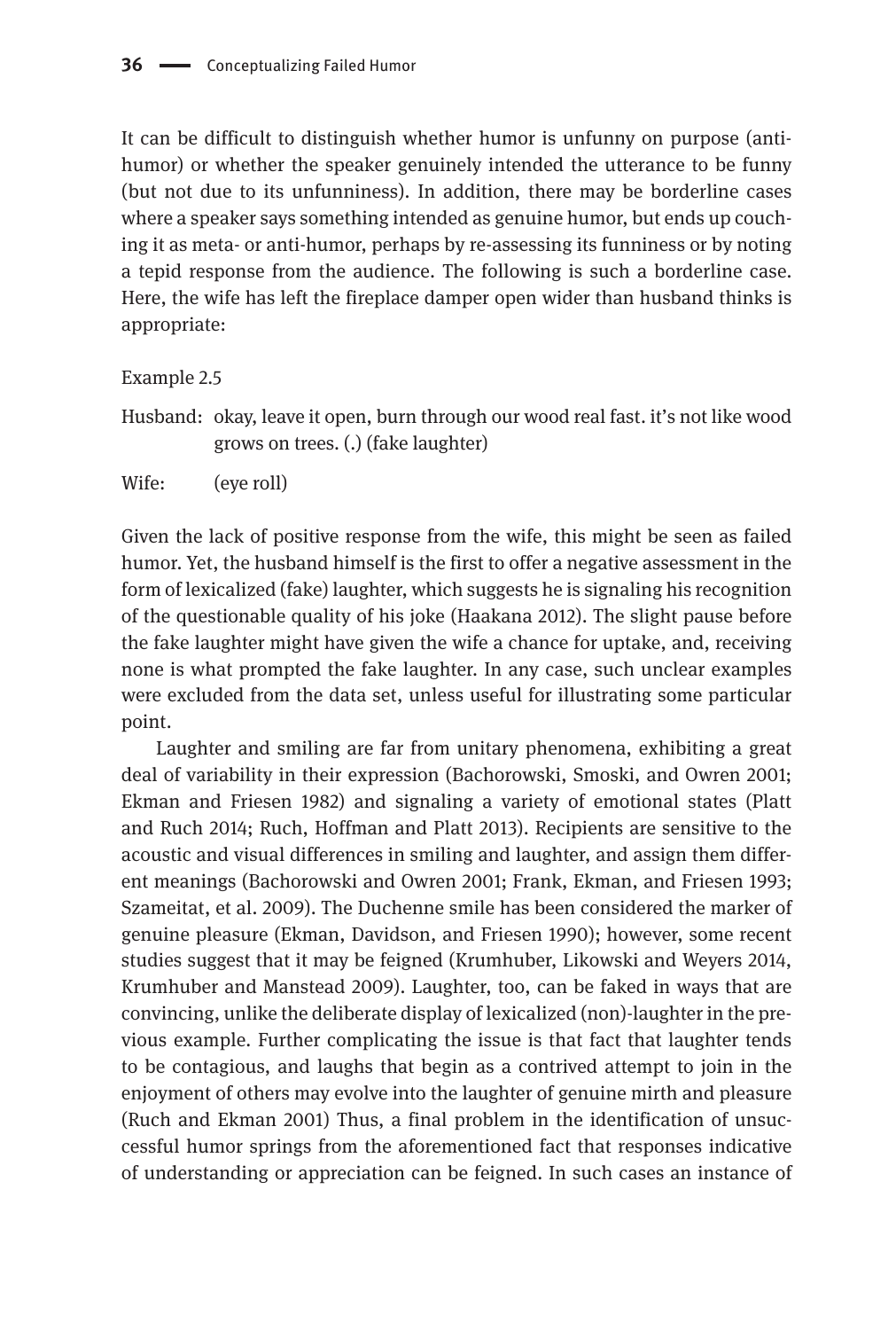failed humor will be overlooked. In the following example, Pum's hearty laughter belies her lack of understanding of the joke. As this extract begins, Jake playfully worries that, in listening to their tape, I will think that all they do is smoke and drink. He and his brother, Louis, proceed to construct an imaginary scenario around this:

#### Example 2.6

|    |           | 01 Jake: $\odot$ all we do is sit around and smo[ke and drink $\odot$ |
|----|-----------|-----------------------------------------------------------------------|
|    | 02 Louis: | smoke and drink                                                       |
|    | 03 Pum:   | the best part uh [huh huh huh                                         |
|    | 04 Jake:  | (gruff voice) [and we take out our guns                               |
|    | 05 Louis: | yeah                                                                  |
|    | 06 Jake:  | drive my pickup truck                                                 |
|    | 07 Louis: | (gruff voice) I wish I was in the desert right now with a             |
| 08 |           | gu[n and a knife                                                      |
|    | 09 Jake:  | [u:::h huh huh huh huh                                                |
|    | 10 Louis: | and that orange and white parachute                                   |
|    | 11 Jake:  | uh huh huh huh                                                        |
| 12 | Louis:    | and a book on what types of d[esert animals are out there.            |
| 13 | Pum:      | [uh huh huh huh huh huh                                               |

It was only because of the retrospective interviews that were part of this study (Bell 2002, see also Bell 2007b for discussion of this extract) that it was possible to identify this as failed humor. Although Pum, a native of Thailand and not an avid survivalist, appreciated that a play frame was in place and enjoyed the voices the men were using, her closest understanding of the topic was that it had something to do with camping. This example is particularly interesting, because although Pum did not understand the humor, her appreciation (expressed through laughter) was genuine. We must therefore remain cautious when following Hay's (2001) scalar implicatures. This example demonstrates that appreciation does not always implicate understanding and may in fact co-exist with failure at some level.

Similarly, interlocutors may feign a *lack* of comprehension or appreciation, despite their understanding and enjoyment of a joke. Raskin ([1998] 2007) points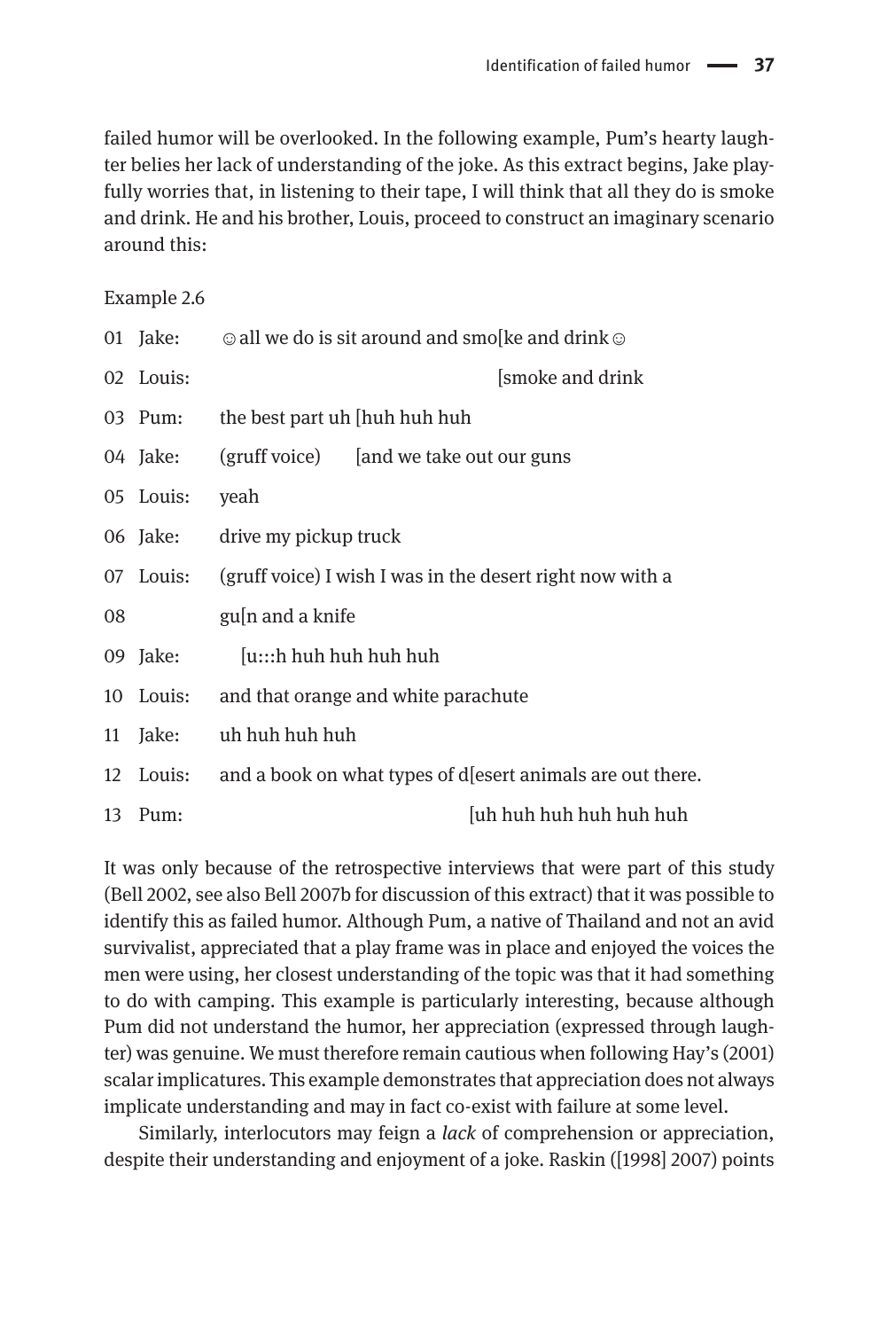out that a hearer may do this in order to make a point about his or her political stance. Thus, despite feeling amused by a joke that denigrates women, for instance, a person may withhold laughter in order to express disapproval of sexism. In these instances, humor will correctly be identified as failed, but for the wrong reasons. The analyst will see that the humor has failed for lack of appreciation, but the real reason will be that the hearer disagreed with the meta-message contained in the joke (see Chapter 5, section 5.4). These issues cannot be completely resolved, but must simply be acknowledged here; however, in the following section I describe the procedures for compiling the data set used here, which to some extent mitigate these problems.

## **2.4 Data set**

The ideal data for studying interaction is video or audio recordings of conversations. Unfortunately, such data is not always readily available or easily attainable. Although humor peppers many of our conversations, failed humor appears more rarely, making data collection difficult. In order to overcome this hurdle, I have drawn from a variety of sources in compiling the data used to make the claims in this book. Each type of data comes with different advantages and disadvantages, but taken together they provide a rich and fairly representative portrait of failed humor:

- 1. Observations: These include interactions that I participated in, or that I overheard. For several years, each time I encountered an instance of failed humor as I went about my daily life, I made detailed fieldnotes on the interaction as soon as possible. This data has the advantage of spontaneity, and is usually transcribed in some detail, despite not having been audio recorded. In addition, some examples from internet interaction are included here, such as videos posted on Youtube or comments on Facebook status updates or blog posts.
- 2. Self-reports: Some instances of failed humor have been shared with me when people learn about my research. In addition, the 33 examples that formed the basis for Bell and Attardo (2010) are used here. These were reported by nonnative English speaking graduate students, who kept diaries of their experiences with humor in the U.S. Like all self-report data, these must be understood as having been selected by the reporter and filtered through her or his own lens. In addition, these examples lack the linguistic detail of directly observed or audio/video recorded interaction.
- 3. Previously published data: These examples come from scholarly articles, and in most cases the failed humor was not the focus of the analysis, but the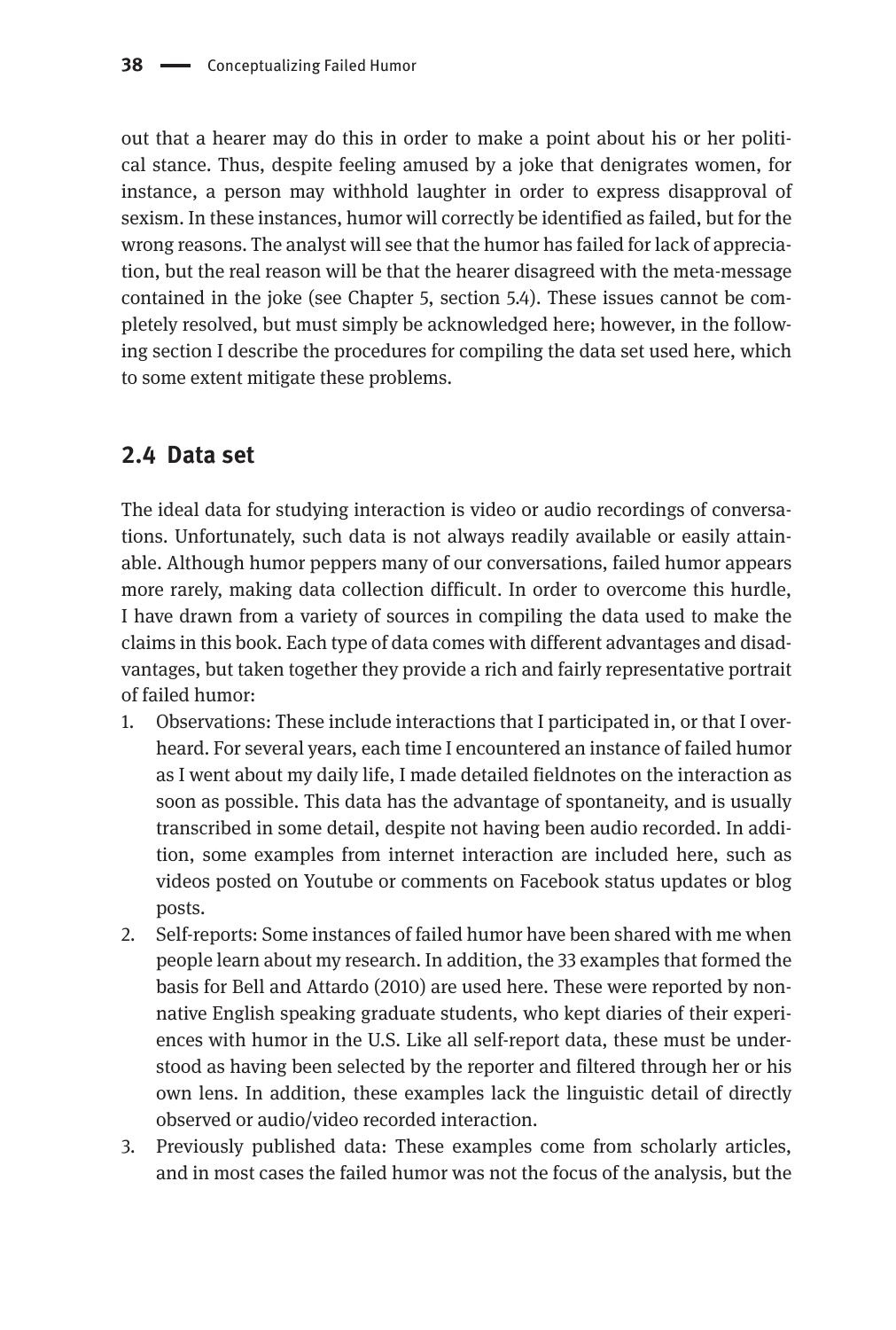failure was noted. At other times the failure was not remarked upon, but was apparent in the transcript. Many of these examples are detailed transcripts of recorded interaction, although some are narrative accounts from the author's fieldnotes.

- 4. Corpus of Contemporary American English (COCA): By using various search terms such as "just/only kidding" and "just/only joking" and limiting the search to spoken English, I identified 53 examples of failed humor in COCA. Most of these examples are the rough transcripts of television or radio broadcasts, but the original recordings for a substantial number of these were available online and were used to construct more detailed transcripts (e.g., marking pauses, false starts, intonation, overlap, etc.). The public nature of this type of talk, as well as the interlocutors' awareness of large multiple and unseen audiences, gives it particular qualities not necessarily found in private discourse. Kotthoff (2003), for instance, found that friends tend to respond playfully to the surface meaning of an ironic utterance, whereas those in the public arena tended to address the implicature. Much of the talk taken from COCA resembles casual conversation between friends on the surface, but is actually being done before an audience for the purposes of informing and/or entertaining them, thus making the communication quite different from private, casual conversation. At issue here, then, is not the linguistic details, but the explicit performance that is occurring, rendering this interaction qualitatively different from private, casual conversations, no matter how much it may resemble that type of interaction on the surface.
- 5. Television/movies: Rose (2001) and Martínez-Flor (2007) have demonstrated that in many respects the scripted interactions found in films that depict "regular" life (i.e. dramas or [pseudo] reality shows set in the present day, as opposed to fantasy films set in an imagined future world) closely resemble in form naturally-occurring examples of the same type of interaction or speech act. On this basis, a small number of examples were obtained from these sources.
- 6. Elicitation: This technique was used in order to gather data specifically on responses to failed humor. Responses to two different types of failure, lack of appreciation and lack of understanding, were collected. The first set consists of 540 reactions elicited in response to a joke that was not funny. The second set consists of 248 responses that were recorded following the telling of a joke that was very difficult to understand. This data is mainly presented in Chapter 6. Elicitation has the advantage of allowing a large amount of data to be collected quickly, but lacks the element of genuine spontaneity.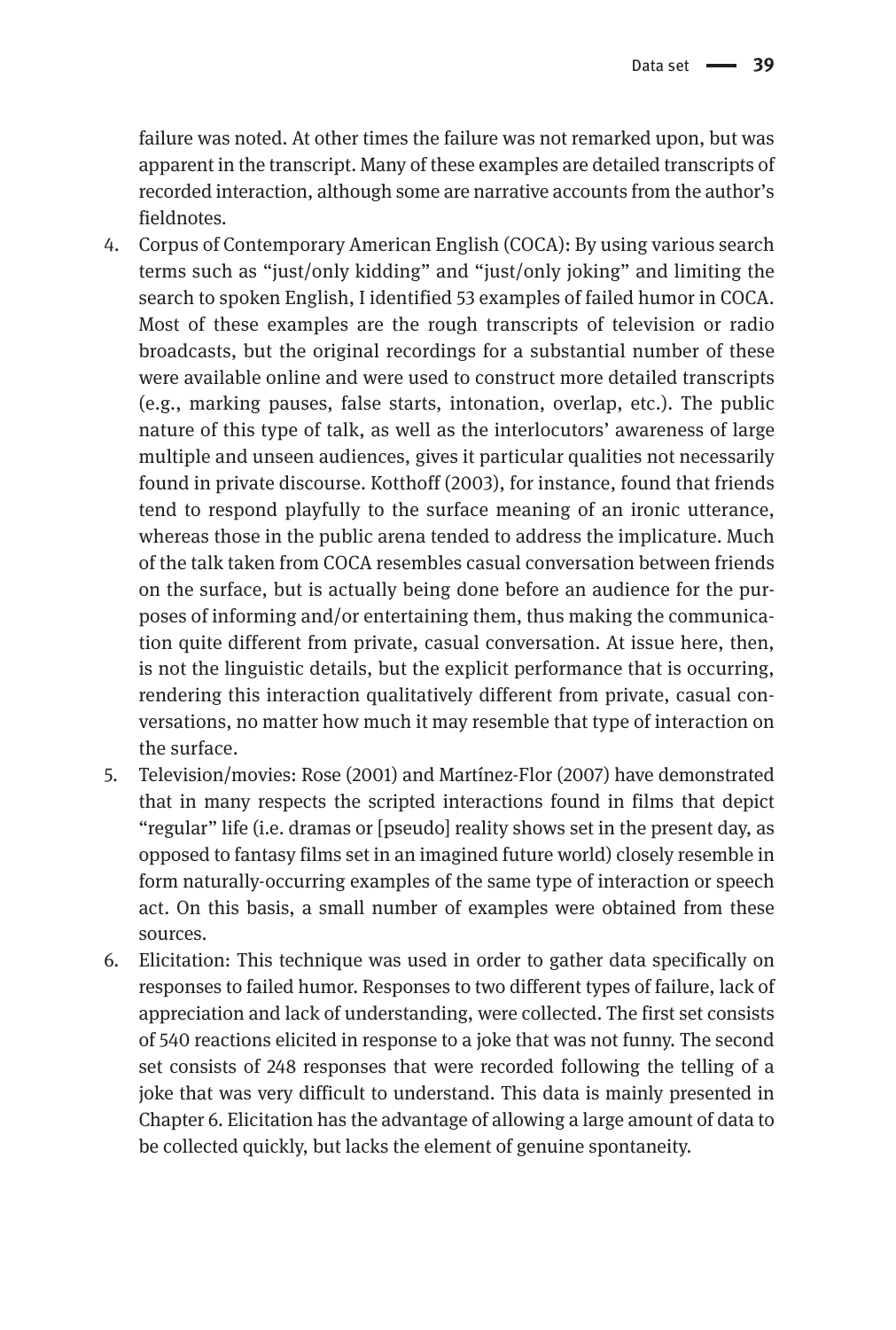Given the challenges in identifying failed humor described in the previous section, the data collected here surely will not have captured all failures, and it is possible that the data set may include as failures some instances of humor that were actually successful (although the former seems more likely). It is also crucial to recall that failure is not an all-or-nothing proposition: Appreciation can range from robust to weak; understanding can be partial. (This idea will be revisited in the next chapter.) Still, using a variety of techniques, I ensured that each token in the data set met requirements for use as examples of unsuccessful humor. In some instances identifying failed humor was easy as I was a participant, whereas in others I relied on the reports of others, under the assumption that they were competent interlocutors with the ability to judge failures. This is in keeping with our understanding of linguistic intuition – while interlocutors are not often able to accurately report what they would say in a particular situation, they are good judges of things like appropriateness or implicature (Wolfson 1986). In other instances I relied on cues that were present in the interaction. These included the reaction of the hearer (e.g. "that's not funny") or the speaker's assessment of his or her own utterance (e.g. "that was supposed to be a joke"), as well as other linguistic or paralinguistic cues made the failure apparent, as discussed above. It is also worth noting that, given the broad range of language users represented here, it is unlikely that I managed to create a data set consisting largely of socially awkward individuals who have an "inept" humor style and are thus prone to failing at humor (Craik, Lampert, and Nelson 1996). The findings I present with regard to types of failure and ways of negotiating failed humor in interaction are likely to apply broadly, although it will certainly be the case that individuals will exhibit variety in their interactional preferences and that different patterns may be found to apply to specific populations with certain personality characteristics or psychological profiles (e.g., neurotics, gelotophiles/gelotophobes, introverts/ extroverts).

As I was attempting to capture the widest range of failed humor, few attempts were made to restrict the data. Age was one criterion by which participants could be excluded. Because children's sense of humor is still developing (for reviews see Bariaud 1989, Bergen 2006, Martin 2007: 229–241, Semrud-Clikeman and Glass 2010), I did not want to complicate the picture unnecessarily by including humor that failed for them – either in production or reception. In addition, I excluded instances of humor that succeeded in the moment, but failed later, although these are occasionally referred to. Many of these are well-known celebrity blunders that later had to be apologized for. One example is a self-denigrating comment that Barack Obama made on the Jay Leno show when he compared his own bowling skills to that of Special Olympics bowlers: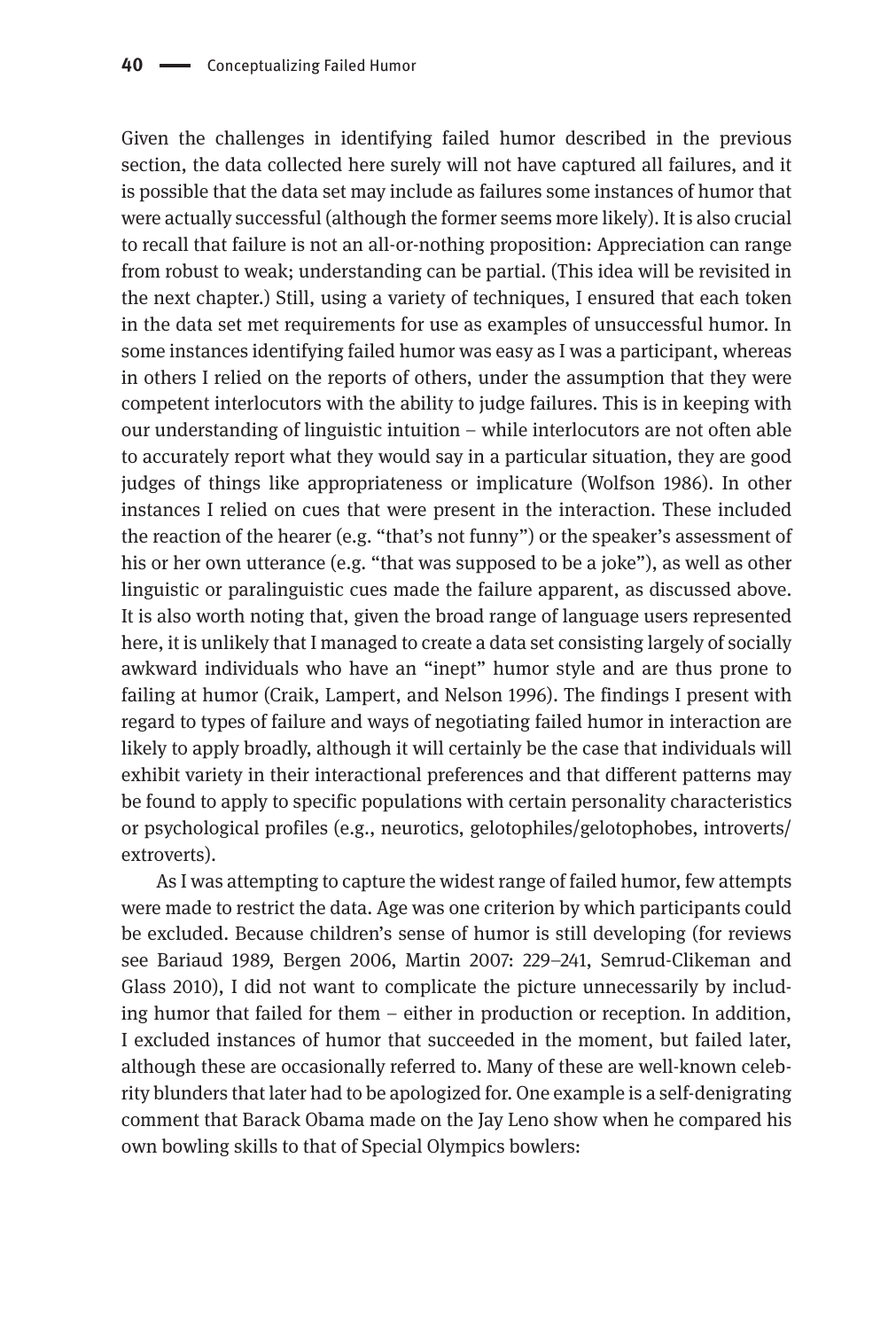Example 2.7

|    | 01 Obama:    | I have been practicing bowling                                                                            |
|----|--------------|-----------------------------------------------------------------------------------------------------------|
|    | 02 Leno:     | really, really.                                                                                           |
|    | 03 Obama:    | I uh I bowled a 129                                                                                       |
|    | 04 Audience: | (applause, cheers)                                                                                        |
|    | 05 Obama:    | which $(.)$ yes $(.)$ I have- $(laughs)$                                                                  |
|    | 06 Leno:     | (sarcastically) oh no that's very good. yeah. no, that's very                                             |
| 07 |              | [good, Mr. President.                                                                                     |
|    | 08 Obama:    | $\int \odot$ I'm sure it was                                                                              |
| 09 |              | like- it was like Special Olympics or something  ulthe- it was like Special Olympics or something  ulthe- |
| 10 | Audience:    | (laughter)                                                                                                |
| 11 | Leno:        | no, that no that-that's very good                                                                         |

It is tempting to classify this as failed humor, because less than 24 hours later, Obama publicly apologized for this remark, which many people saw as offensive to the Special Olympics participants, who, although mentally challenged are often highly accomplished athletes. However, this quip was apparently successful at the time. Rather than being greeted with boos, the president's remark received laughter. In this age of rapid, global communications, any public remarks can eventually be met with a range of responses (see, e.g. the discussion of the genesis and aftermath of the Danish Muhammad cartoons in Lewis 2008). Humor that succeeds in the moment may be deemed as failed at a later date, by a different audience. These examples are excluded in favor of an examination of humor that has failed in its immediate context.

## **2.5 Summary**

In this chapter, the major theories of humor were reviewed in order to determine how the failure of humor might be conceptualized from each perspective and to what extent each theory might be able to account for failure. The review suggested that only incongruity theories are equipped to cope with failure. Furthermore, through the work of Raskin (1985, [1998] 2007), some advances toward the incorporation of unsuccessful humor into incongruity theories have been made.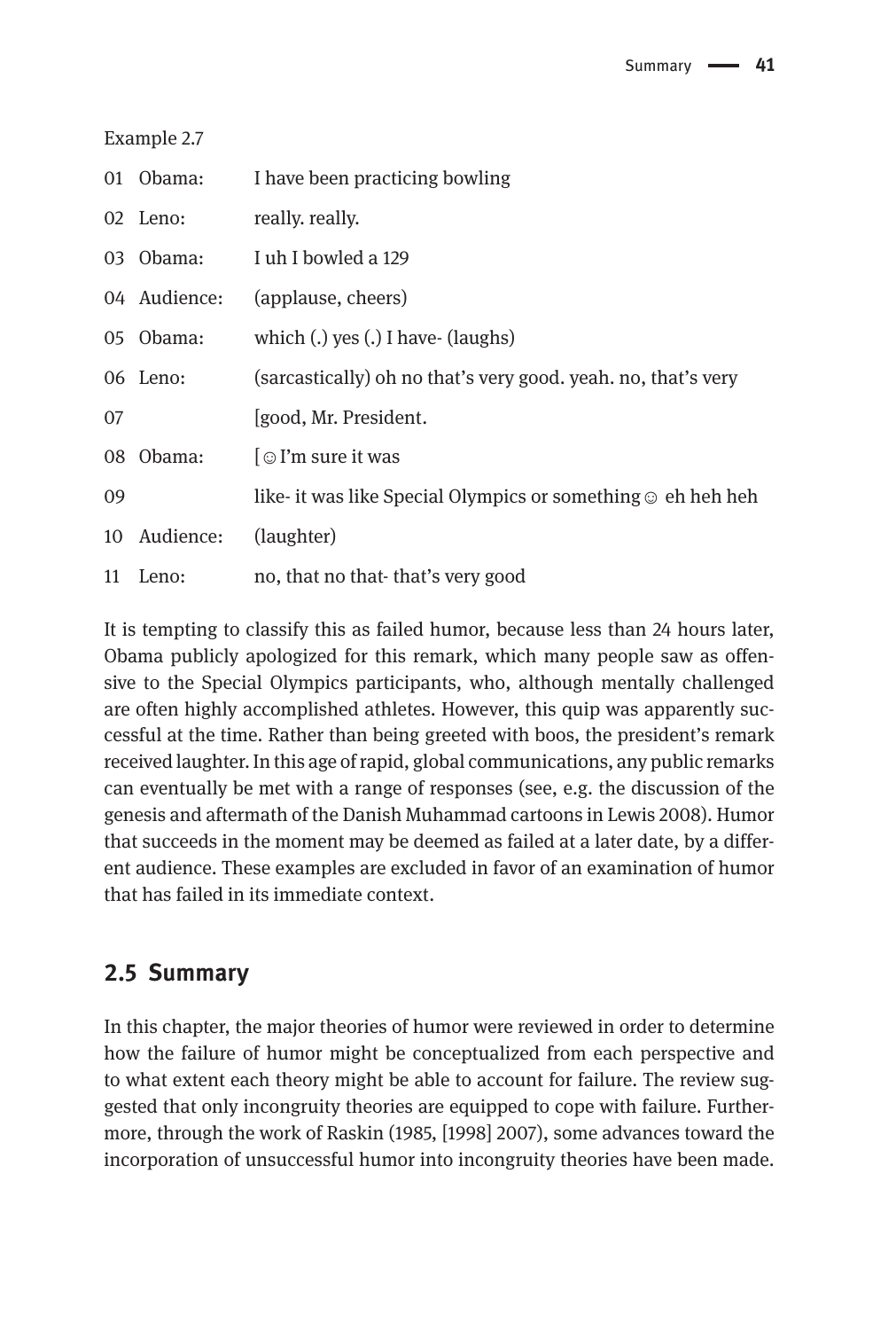Building on the notions of linguistic competence and performance introduced in Chapter 1, the idea of humor competence and performance were presented. The small body of research that has touched on humor competence and performance and their relationship to failed humor was reviewed, and this work provides a foundation from which to examine the phenomenon further. Finally, two methodological issues were discussed. First, challenges involved in the identification of failed humor were described. Many of these overlap with the task faced by analysts in locating humor; however, additional problems were identified. Finally, the chapter closed with a description of data set that was used to perform the analyses presented in this book, including the advantages and disadvantages of each type of data. In the following chapter, failed humor is discussed as a specific form of miscommunication.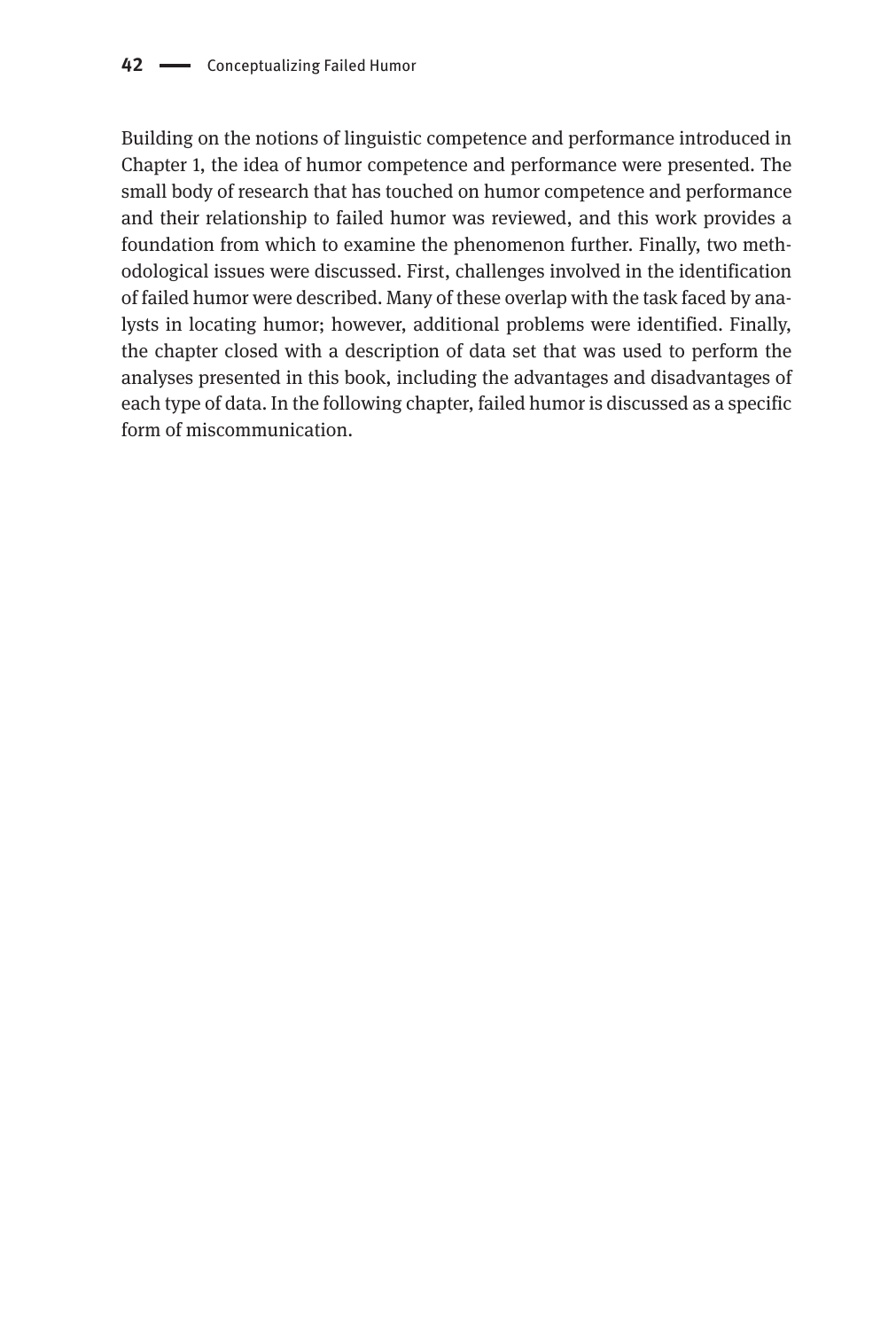# **3 Failed Humor as Miscommunication**

## **3.1 Introduction**

Up to this point the term "failed humor" has been used to describe any utterance that is intended to amuse, but that is not perceived, understood, and/or appreciated, or perhaps that does not achieve additional desired interactional goals. As such, failed humor fits into a broader category of miscommunication, therefore, it will be useful to review previous work on this topic before focusing on communicative problems involving humor, specifically. There is a rich body of work on miscommunication (e.g. Bazzanella and Damiano 1999; Bremer et al. 1996; Coupland, Giles, and Wiemann 1991; Dascal 2003; Grimshaw 1980; Hinnenkamp 2001, 2003; House, Kasper, and Ross 2003; Kaur 2011; Linell 1995; Mustajoki 2012; Schegloff 1987; Schlesinger and Hurvitz 2008; Tzanne 2000; Verdonik 2010; Weigand 1999; Yus 1999; Zamborlin 2007). Hinnenkamp (2001) noted that these works generally take one of two approaches, describing either the potential sources of miscommunication or the interactional structure of miscommunication sequences. His observation holds true today, although some work does address both aspects. In this chapter, following a brief review of some fundamental concepts of unsuccessful communication, I pursue both of these approaches to miscommunication. I focus first on the sources of miscommunication and use prior research to lay out a framework that can be used to identify these sources with respect to humorous interaction. Second, I examine research on the interactional structure of unsuccessful communication and how repair is negotiated. These two strands of work then form the basis for the analyses in the ensuing chapters, which provide examples of each type of miscommunication with interactional analyses of each.

## **3.2 Defining miscommunication**

Research on less-than-perfect communication employs a wide variety of terms to discuss problematic talk. Terms such as misunderstanding, non-understanding, non-success, mishearing and communicative failure are all used, but not always with consistency among researchers (see Kaur 2011 for examples and disambiguation). These ways of describing interaction that does not proceed smoothly are not all equivalent, in that they are not all neutral with regard to the source of the problem. For instance, "misunderstanding," perhaps the most commonly-used term, clearly suggests an assessment of the hearer's mental state. In this text I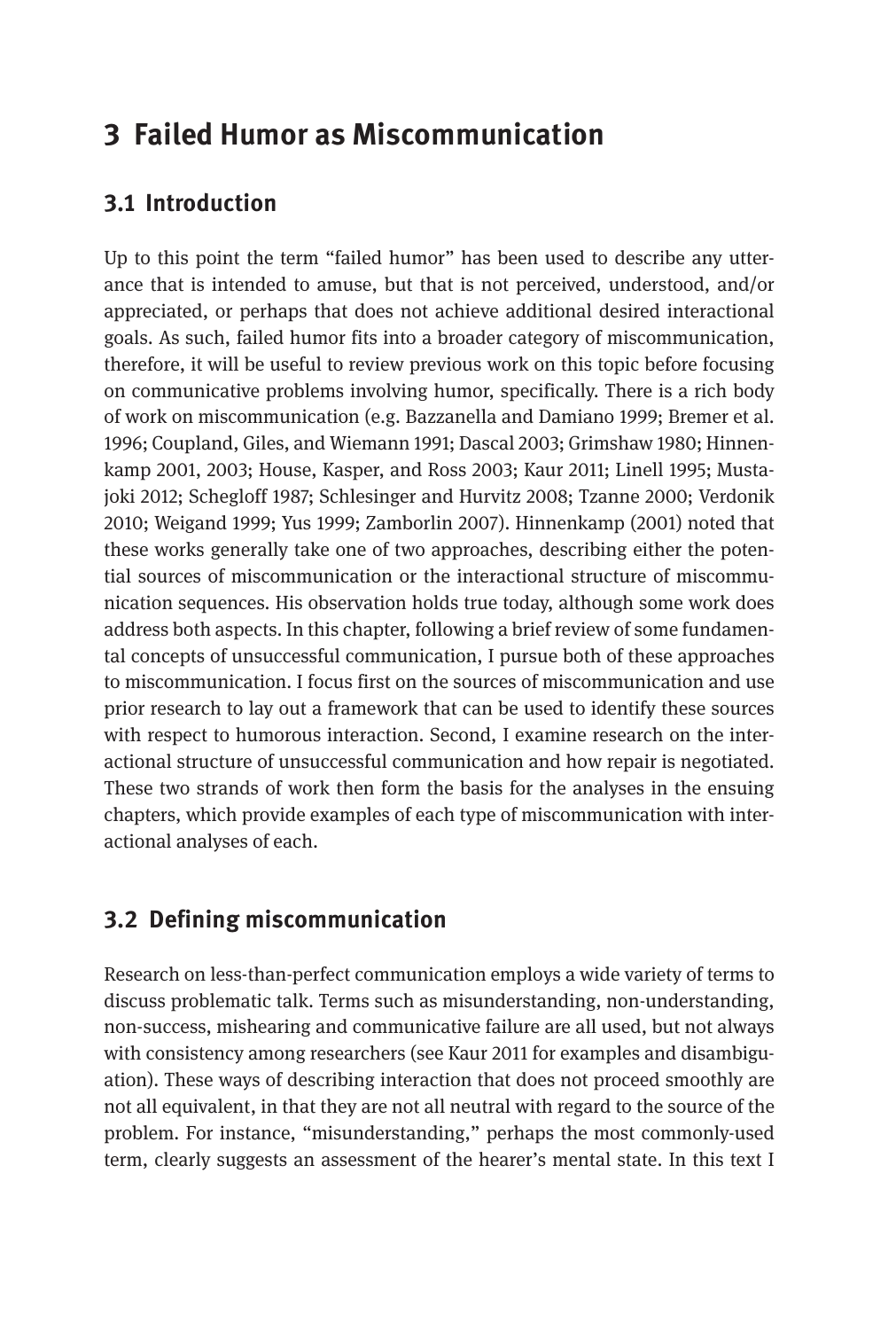use terms such as "failure" and "miscommunication" to describe any attempt at humor whose outcome is less-than-ideal. I am also partial to Zamborlin's (2007) use of "dissonance" as a less dramatic option than "failure," and as another term that does not attribute responsibility to either party. I reserve terms like "mishearing" or "misspeaking" for describing interaction in which either the audience or the speaker has clearly erred.

Studies of miscommunication emphasize the partial nature of both understanding and misunderstanding (Dascal 2003, Grimshaw 1980, Linell 1995, Verdonik 2010). From this perspective, miscommunication can been understood as an inherent part of communication (Coupland et al. 1991). In this vein, Weigand (1999: 769) prefers to conceptualize the object of study as "coming to an understanding" in interaction, in contrast to the binaries of "understanding" or "misunderstanding." This also helps to highlight not only the incomplete nature of understanding, as well as the process, but also the negotiated nature of all communication – whatever its degree of success. Weigand emphasizes that such a view helps us go beyond merely describing linguistic performance to explain the functional use of language. I would add, as well, that conceptualizing miscommunication as dynamic and jointly constructed is in keeping with the view of interaction outlined in Chapter 1.

### **3.3 Sources of miscommunication**

What causes unsuccessful communication? Dascal's (2003) folk taxonomy, derived from an examination of the family of "mis-" words involving interaction (e.g. mishear, misinterpret) derives the same broad categories found in the research literature. He finds that this class of words allows us to distinguish:

- 1. whether the problem is one of production or reception;
- 2. the level of language at which the problem occurred;
- 3. the type of social norms upon which the communicative problem is evaluated; and
- 4. whether the error was voluntary or involuntary (p. 293–294).

Let us examine each of these in turn.

With respect to whether the problem can be pinpointed as involving production or reception, Mustajoki (2012) draws on a growing body of research that demonstrates the egocentrism of the speaker (Keysar 2007, Kecskes and Zhang 2009) to suggest that most unsuccessful interaction can be attributed to the speaker's inability (or unwillingness) to take the hearer's needs into account. Mustajoki notes that poor recipient design of utterances can result from a lack of moni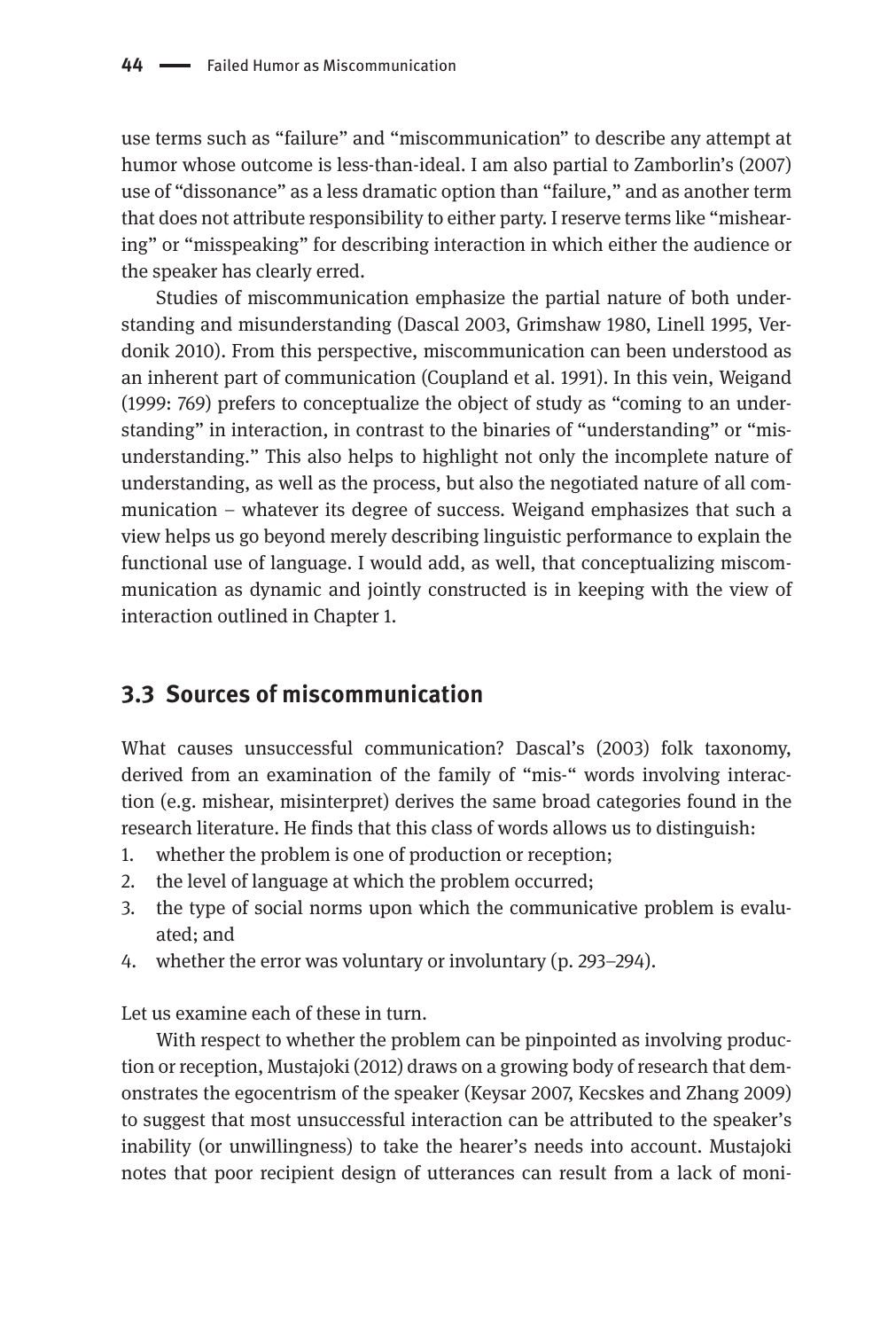toring due to a desire to avoid cognitive effort, from an (incorrect) assumption of convergence between speaker and hearer's mental worlds, from physical or emotional impediments, or in cases where clarity comes second to other communicative goals (an obvious one here would be the desire to amuse). However, it is important to recognize that, despite these findings, as well as an inclination in the research literature to focus on the speaker as the source of conversational trouble, the hearer can also play an important role (Grimshaw 1980). Further, given that interaction is co-constructed, its success or failure can always be seen as a mutual endeavor (Bremer et al. 1996; Hinnenkamp 2001, 2003; Kaur 2011; Linell 1995; Schlesinger and Hurvitz 2008). With respect to this first broad dimension, failures in non-serious interaction will likely face essentially the same obstacles as does serious discourse.

Identifying interactional failures by the level of language that was the source of the problem is a fairly common approach (Tzanne 2000, Weigand 1999), although some authors merely name language in general as a factor. Despite some potential for overlap, classifying whether an instance of miscommunication arose from phonological, morphological, lexical, syntactic, or pragmatic aspects of language is generally straightforward. Empirical work in this vein finds lexical and syntactic ambiguity to be the most common source of misunderstandings (Bazzanella and Damiano 1999). This seems to be the case both inter-and intraculturally (Kaur 2011). Although confusion arising from unintentional ambiguity may commonly contribute to miscommunications that occur in serious conversations, humor often relies on ambiguity, thus we should expect that the failure of humor will largely be due to other factors.

Discussions in which interlocutors' social values lead to particular assessments of misunderstanding tend to be found most frequently in literature on intercultural and interethnic communication, or in research on interaction between native and non-native speakers (e.g. Gunthner & Luckmann 2001, Varonis and Gass 1985, Wierzbicka 2010, Zamborlin 2007). Jenny Thomas' (1983) seminal work on the pragmatic failures of second language users highlighted the difference between miscommunications that are largely due to linguistic errors and those that are due to pragmatic factors by distinguishing between pragmalinguistic and sociopragmatic failure. The former occurs when a learner maps onto an utterance a pragmatic force that is not normally attributed to it by native speakers. This is primarily a linguistic problem. For example, in some languages (e.g., Russian) a question such as, "Can you close the door?" does not have the force of a request, but instead refers only to ability. Sociopragmatic failure occurs when a second language user assesses a social situation differently than is usually done by native speakers and ends up making a statement that is, for example, too formal for the context. An example of this might be the differing emphasis on age as a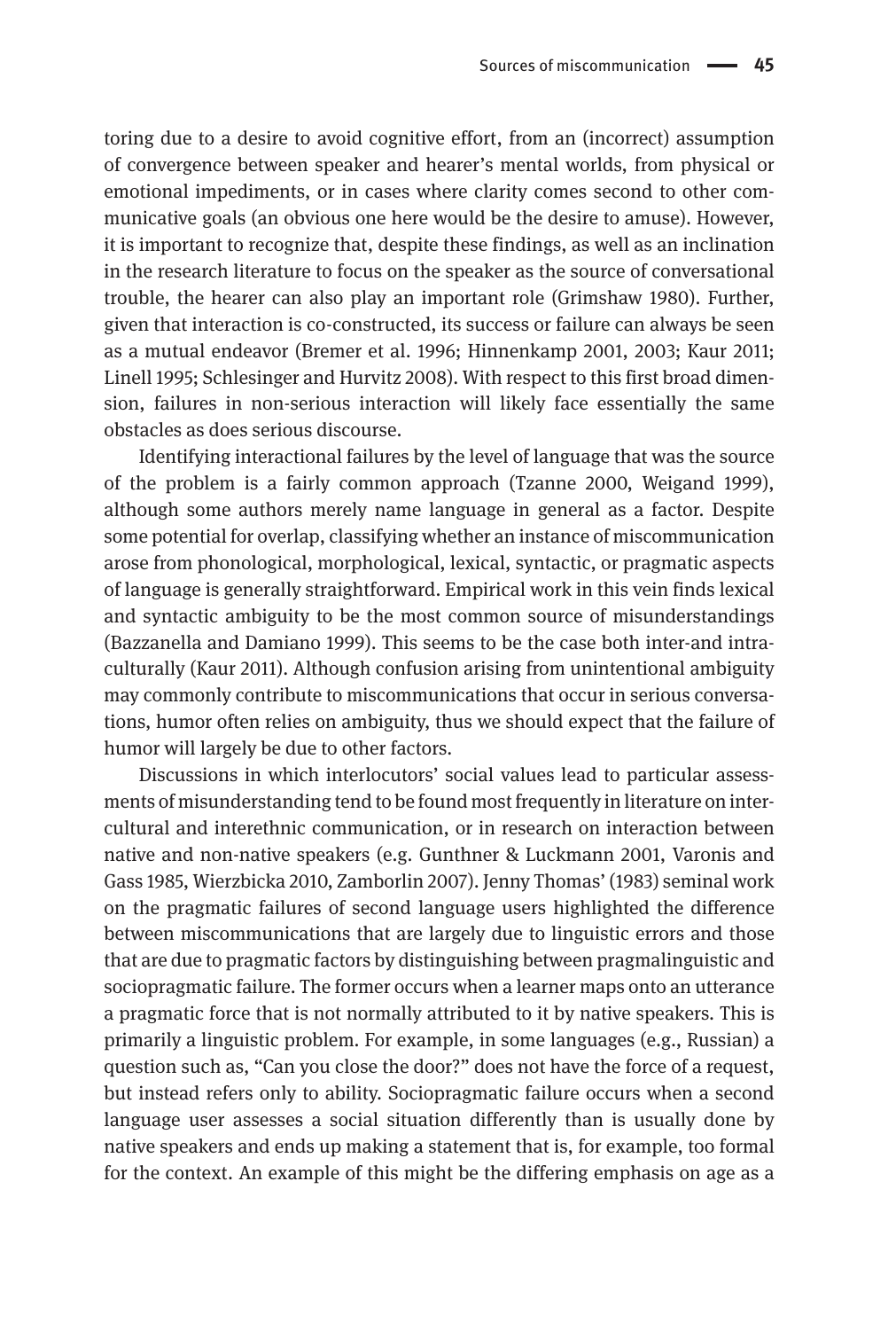component of status between Koreans and North Americans, which might cause a native speaker of Korean to speak much more formally to a classmate or coworker who is just a few years older than would a native speaker of English.

Grammatical differences are usually easily identified either as slips of the tongue, for native speakers, or as not belonging to English in the case of nonnative language users. Pragmatic differences, on the other hand, may go unrecognized by the hearer, as they will often simply fail to achieve the desired effect. However, pragmatic failure potentially has additional consequences for the speaker's identity. Whereas errors in grammar or pronunciation are easily attributed to fatigue or to a speaker's status as language learner, grammatical, but socially odd speech seems more likely to be construed as a characteristic of a speaker's personality or ethnic group (Thomas 1983). In serious communication, this may manifest itself as an impression of an individual or group as being, for example, rude. Pragmatic failure in humorous communication, however, may be perceived differently. Some research suggests that such failures on the part of native interlocutors will be perceived harshly (Bell 2009a), but that humorous failures in intercultural communication are ignored or treated with leniency (Bell 2007a).

Finally, the accidental nature of some slips that lead to miscommunication, versus deliberate attempts to mislead are the concern of (4). Unsuccessful communication is often thought of as something undesirable to be avoided in conversation, and thus is often assumed to be due to involuntary factors, such as slips of the tongue. This view, however, ignores the many occasions on which interlocutors feign misunderstanding (Dascal 2003; Grimshaw 1980; Schlesinger and Hurvitz 2008) or construct utterances that are deliberate attempts to create misunderstanding (Zamborlin 2007). This facet is of particular interest here, as these are often these are often strategies used in an attempt to be humorous. Schegloff (1987), for instance, has documented what he calls the "joke first" phenomenon, in which a speaker provides a facetious response before providing the serious answer. Often these joking rejoinders exploit an ambiguity in the prior speaker's utterance that allows a joke to be created through deliberate misunderstanding. This is illustrated in the following example that took place during a group therapy session. Ken, one of the teenagers in the group has received an unsatisfactory report card from school and is asked about it by Dan, the therapist: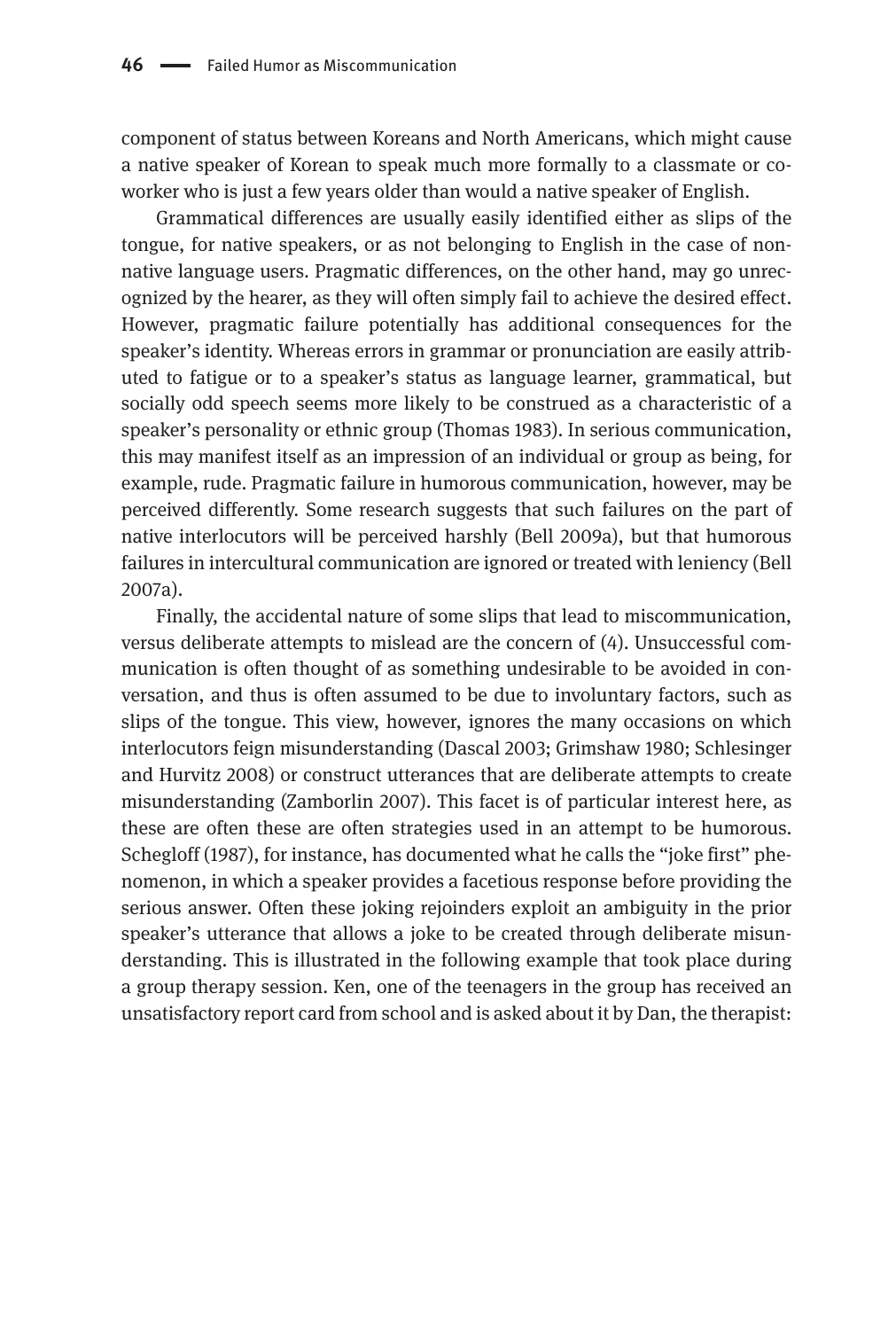Example 3.1

01 Dan: well, whaddya y'gonna do about it. (0.2)

02 Ken: give it to my parents and have em sign it,

03 Dan: no, I mean about hh

04 Ken: heh

05 Dan: not this, [I'm not talking about this.

06 Ken: [heh heh (0.4)

07 Dan: what *are* you gonna do about it.

```
(adapted from Schegloff 1987: 213)
```
The referent of "it" in Dan's utterance (line 1) is intended to refer to the problem of having done unsatisfactory work, but can also be interpreted as referring to the report card itself. Ken deliberately misunderstands Dan by opting for this second interpretation, which allows him to provide the facetious answer that he will have his parents sign the report card, as required by the school. It is worth nothing that although Dan does not immediately recognize the playful nature of Ken's feigned misunderstanding, we would not classify this as an instance of failed humor, as part of the amusement lies in tricking the hearer.

Weigand (1999) provides one of the most detailed analyses of misunderstanding, and as such will be used to illustrate one way in which the four broad categories presented above have been conceptualized as a general model of miscommunication. She makes an initial division between "misunderstanding the means" of communication and "misunderstanding the purposes." She further sub-categorizes means into linguistic, perceptual, and cognitive. Problems involving linguistic means are purely illocutionary. Perceptual means include problems in appropriately interpreting contextualization cues, such as facial expressions or gestures. Finally, problems related to cognitive means involve incorrect inferences. Weigand also recognizes that these categories are not mutually exclusive, thus misunderstandings can be attributed to a combination of these. Misunderstandings involving purpose are functional and can be of three types. What she calls the action function essentially refers to the identification or encoding of a particular speech act. Within the referential function she includes problems related to the use of vague deictics, for example. Finally, the predicative function focuses on problems understanding particular lexical items, perhaps due to an interlocutor's lack of linguistic competence, or to the ambiguity of a word.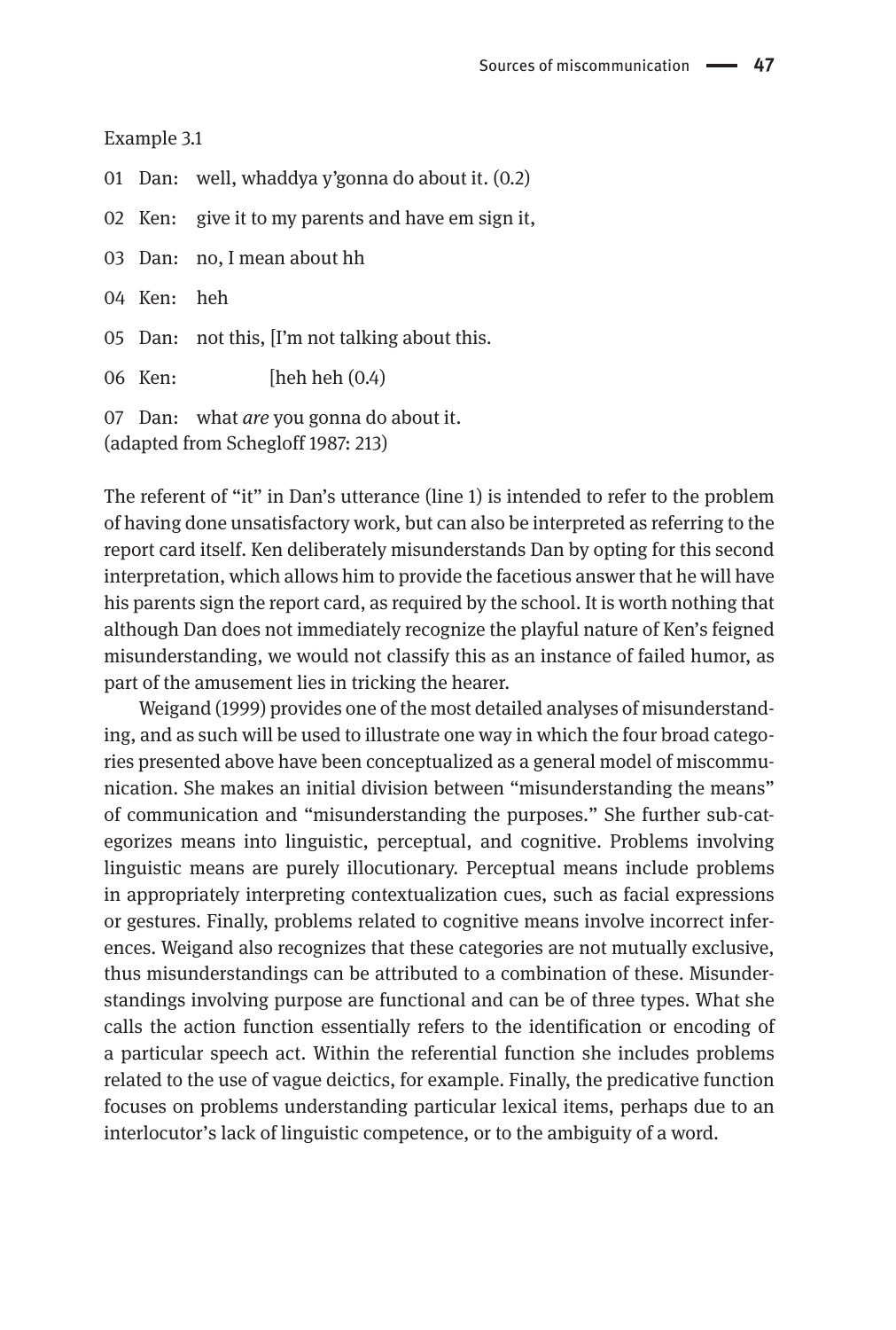Weigand's (1999) goal was to lay out the "standard case" of misunderstanding. Schlesinger and Hurvitz (2008) build upon her findings using what they call a "neutral" analyst's perspective to mediate between the apparent understandings and intentions of the interlocutors and to describe additional types of misunderstanding. They begin with a similar list of potential sources of miscommunication, but depart by adding a set of factors that may create more subtle types of misunderstandings, and thus be less apparent, both in communication and analysis. Two of their additions are of particular interest to miscommunication involving humor. First, they note that the form of the message can be important to comprehension of the overall message. Thus, if a hearer is not familiar with the register used or does not recognize that the speaker is quoting someone, the message may not be fully appreciated or understood. In humor, of course, the form can be the major contributor to the joke, as in word or register play. The second important addition is referred to as "resonating to the message" (p. 582). If a hearer resonates to the speaker's message, then an emotional or attitudinal response is elicited. If the response is not what the speaker intended or expected, a misunderstanding has occurred. In the case of humor, the expected resonance would be a feeling of mirth.

Finally, it is worth noting that a large body of literature has been devoted to intercultural, cross-linguistic, and inter-ethnic communication under the assumption that interaction among individuals who are different from each other in some way will be more likely to create challenges to the achievement of understanding. Given that I have opted here to treat the communicative failures of both native and non-native interlocutors in the same manner (see Chapter 2), it seems important to address the assumption that difference automatically contributes to communicative troubles. First, work such as that of Erickson and Schultz (1983) has demonstrated that even in the face of numerous differences – power, race, class – communication is by no means guaranteed to be disrupted. In closely examining the interaction that took place in inter-ethnic school counseling sessions, Erickson and Shultz noted the powerful role that the establishment of co-membership between interlocutors can play in their ability to achieve understanding. Co-membership is created when conversational partners reveal or discover a shared identity, which might involve, for instance, having a love of the same sport or hobby, having visited the same place, or having similar problems. Similarly, research has shown how interculturality (Mori 2003) and non-native speaker status (Firth 2009) are not necessarily oriented to by speakers. It is therefore incorrect to assume that intercultural conversations are somehow different than those that take place between native interlocutors of similar backgrounds. Rather, evidence for the relevance of non-native speaker status or interculturality for the participants should be found in the interaction. Although factors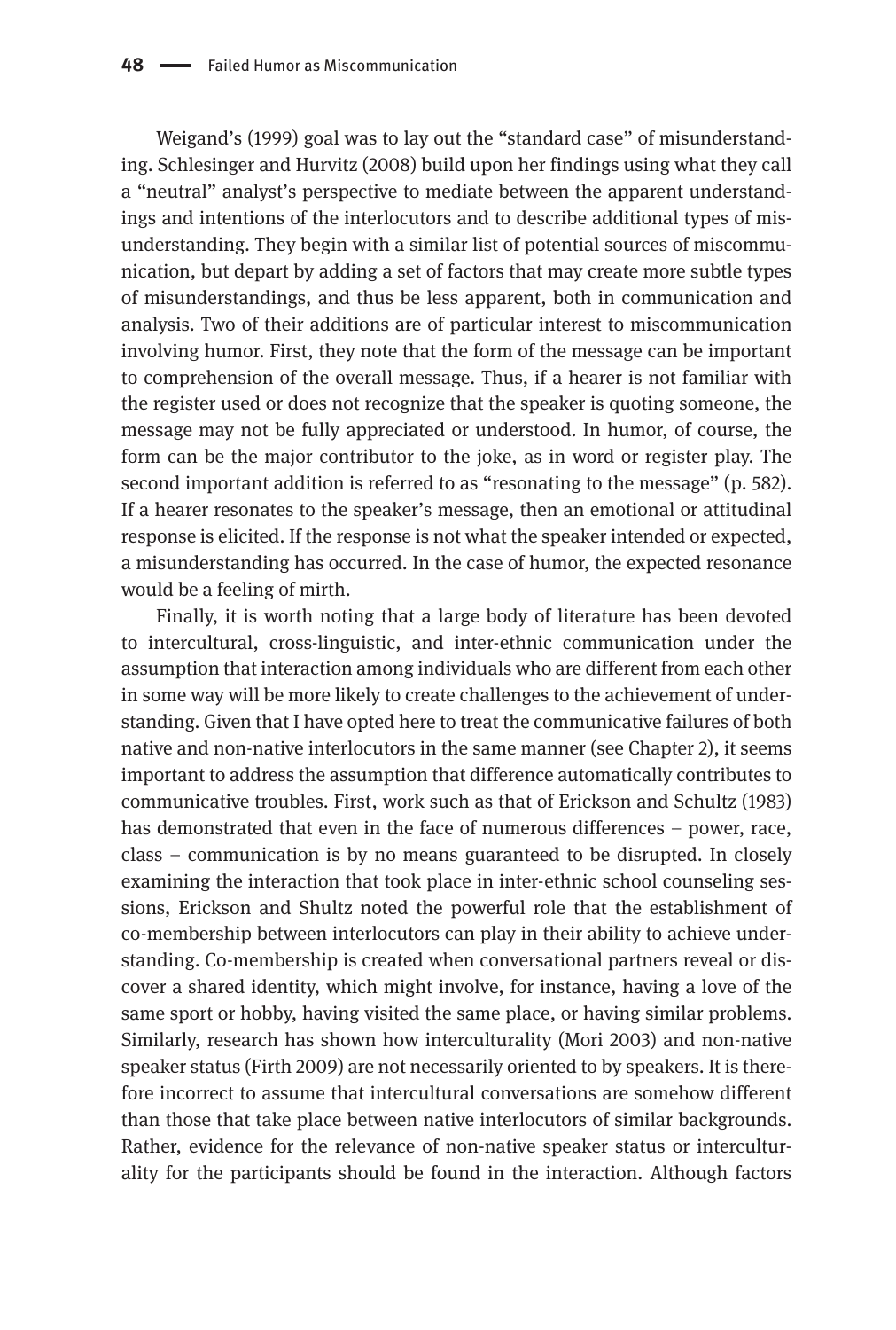such as language proficiency, lack of shared background knowledge, and cultural differences can clearly contribute to conversational trouble at times, these explanations are one step removed from the analysis of the interaction itself. The framework presented here focuses on those elements that can be found in the interaction, and then looks to these and other factors to help further explain each particular instance of miscommunication.

### **3.4 Failed humor as misunderstanding**

How is the failure of humor similar to or different from other communicative failures? Is there something about communication within a play frame that creates different types of miscommunication? Clearly, some of the sources of conversational trouble will remain the same. For instance, garbled speech or a noisy environment will interfere with humor in precisely the same way as with other types of talk. Similarly, lack of familiarity with the linguistic means used in recounting a narrative may prevent the hearer from understanding the story, whether or not it is intended as amusing. Other aspects of the general models of miscommunication will have humor-specific instantiations and effects. For example, when it comes to being able to recognize the particular frame or key that should be used to interpret an utterance, we can narrow the choices essentially to a point along the continuum of "serious" to "non-serious." Still, within any stretch of conversation that takes place within a play frame, the hearer must be able to recognize specific voicings or registers in order to fully appreciate the humor. Finally, the nature of humor itself, as described in Chapter 2, creates special conditions in which failure is possible. Perhaps most important is the ability to create and understand humorous incongruities. The reactions to humor, including both the cognitive effect of appreciation and the interactional effect of constructing an appropriate response are also particular to communication within a play frame. In the next section I introduce an initial framework for the analysis of failed humor, and expand it based on the models of misunderstanding discussed above.

#### **3.4.1 A framework for understanding failed humor**

Bell and Attardo (2010) used self-reports of non-native speakers of English describing their experiences with humor in English in order to develop a typology of failed humor. Although the data came from second language speakers, we posited that the difference between native and non-native language users would be only quantitative rather than qualitative. In other words, we assume that native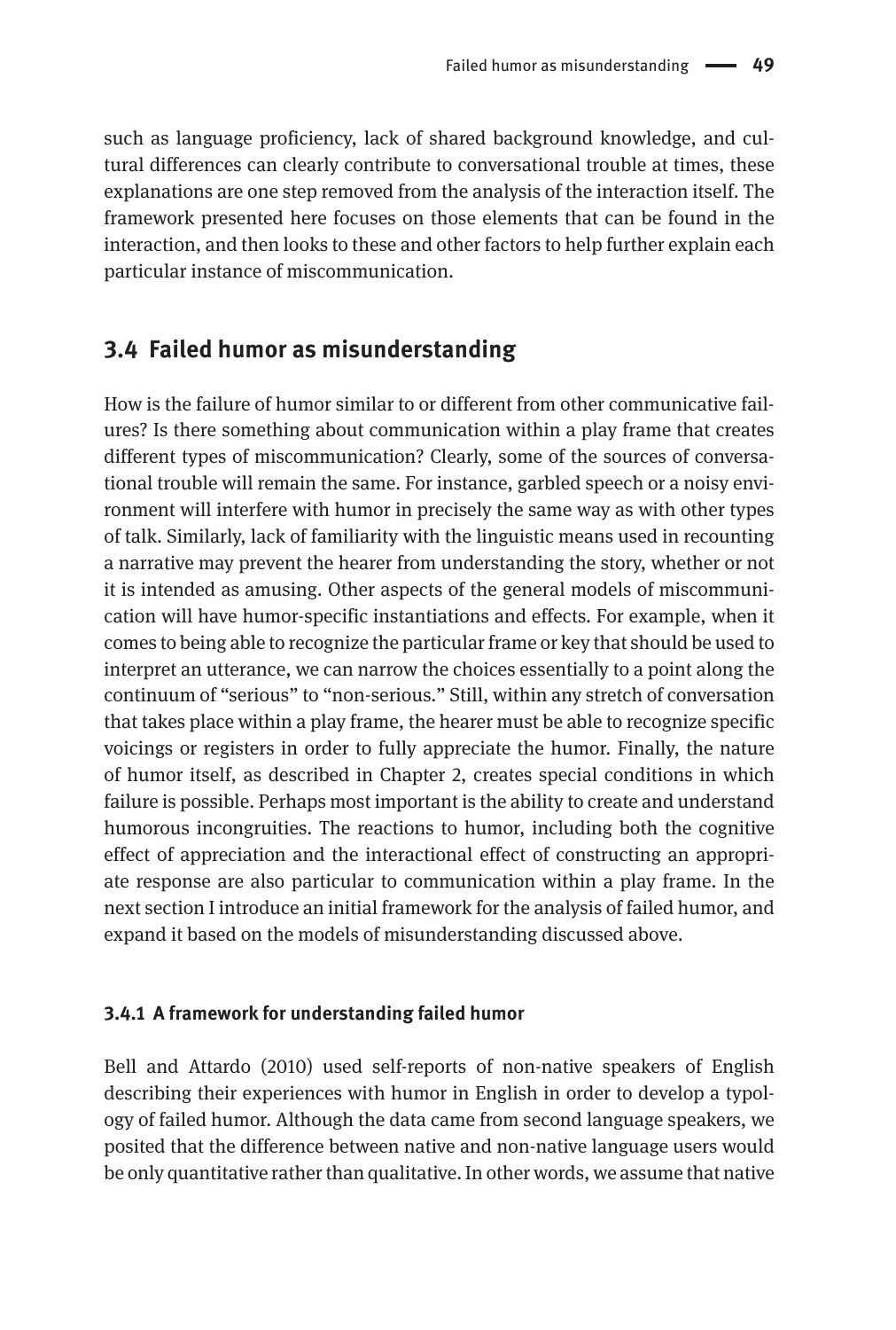speakers can experience all the same types of communicative problems as nonnative speakers, but will merely encounter them less frequently. For example, an attempt at humor that relies on the understanding of a specific lexical item may fail for a native speaker who is not familiar with that word, but this is probably something that many non-native users, who are likely to have a more restricted vocabulary in their second language, will be more likely to experience. On the topic of misunderstandings in general, Kaur (2011) reports the same finding: The sources of misunderstanding are the same for first and second language users. It is thus an assumption built into this framework that it applies broadly to all types of contexts and all adult interlocutors with a fully developed humor competence.

Bell and Attardo (2010) proposed seven potentially overlapping levels at which failure can occur (see Table 1). These potential trouble sources coincide to a large extent with the findings of previous research on miscommunication, including, for instance, trouble with the communicative channel itself (level 1), linguistic problems (levels 2 and 3), and issues involving the framing or keying of an utterance (level 4). However, because this framework was derived in a bottomup fashion, by looking at the data, and because the data relied on self-reports, some triggers of miscommunication that are reported in prior research on misunderstanding were not included, as they did not appear in the data, perhaps because they were not noticed by the participants. Level 2 stands out as a clear example. While other frameworks recognize errors at all levels of language as potential triggers, we identified only semantics as a problem.

**Table 1:** Levels of failure in Bell and Attardo (2010: 430)

- (1) failure to process language at the locutionary level
- (2) failure to understand the meaning of words (including connotations)
- (3) failure to understand pragmatic force of utterances (including irony)
- (4) failure to recognize the humorous frame
	- (a) false negative: miss a joke
	- (b) false positive: see a joke where none was intended
- (5) failure to understand the incongruity of the joke
- (6) failure to appreciate the joke
- (7) failure to join in the joking (humor support/mode adoption)

The revised framework reflects two major changes based on the findings of prior research on miscommunication. One shortcoming of the original typology is that, derived from the self-report data, it was biased toward hearer-related problems, despite our recognition that both successful and unsuccessful interaction are jointly constructed. Thus, the original typology described a failure to *process* language at the locutionary level, focusing on the audience and ignoring the fact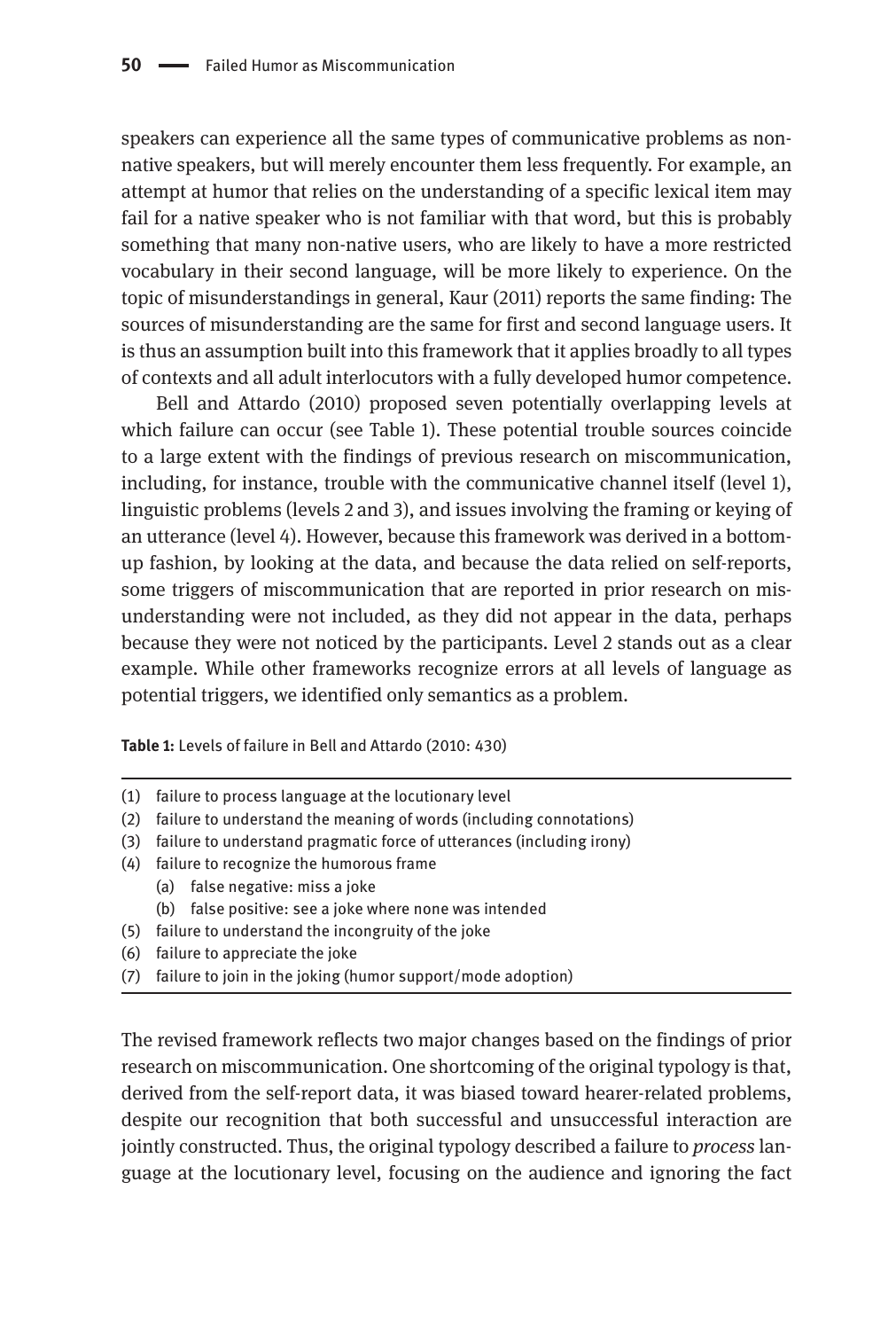that the speaker might fail to clearly articulate. Thus, the descriptions of the levels have been revised to remove the bias toward the hearer and leave open the possibility that miscommunication might be triggered by either interlocutor (or both, with the exception of levels 7, 8 and 10). Second, the framework has been broadened, drawing mainly on the models of Weigand (1999), Bazzanella and Damiano (1999), and Schlesinger and Hurvitz (2008) to account for further ways that humor can fail in interaction. These changes are provided in bolded italics in Table 2. Attention to ambiguity, found to be a major contributor to misunderstandings, as noted above, has been added. This seems particularly appropriate for an examination of failed humor. Because humor often relies on ambiguity we will want to ask what role ambiguity plays in triggering failed humor. Level 5 is also a potential trigger to unsuccessful communication in general, but also particularly important for humorous communication, which often involves play with linguistic forms. Finally, level 9 failures, a new addition to the framework, were acknowledged in Bell and Attardo (2010: 426), but were not addressed in detail or added to the framework, as the participants themselves did not report failures of this sort.

**Table 2:** Revised framework for understanding failed humor

- (1) locutionary factors
- (2) *linguistic rules*
	- (a) *phonology*
	- (b) *morphosyntax*
	- (c) semantics (word meanings, connotations)
- (3) *ambiguity*
	- (a) *lexical*
	- (b) *syntactic*
- (4) pragmatic force of utterances
- (5) *message form (e.g. register, code-switching, rhyming)*
- (6) humorous frame (key)
	- (a) false negative: miss a joke
	- (b) false positive: see a joke where none was intended
- (7) joke incongruity
- (8) joke appreciation
- (9) *joke (meta)messages*
	- (a) *social functions (e.g. attempts to get others to change their behavior or attitudes)*
	- (b) *discourse functions (e.g. attempts to change the topic, keep talking, etc.)*
- (10) appropriate humor support

The following chapters will provide examples of each of these, with accompanying analysis to allow for a focus on the actual co-construction of unsuccessful humor. Here, however, I provide a brief explanation of each level. Table 3 also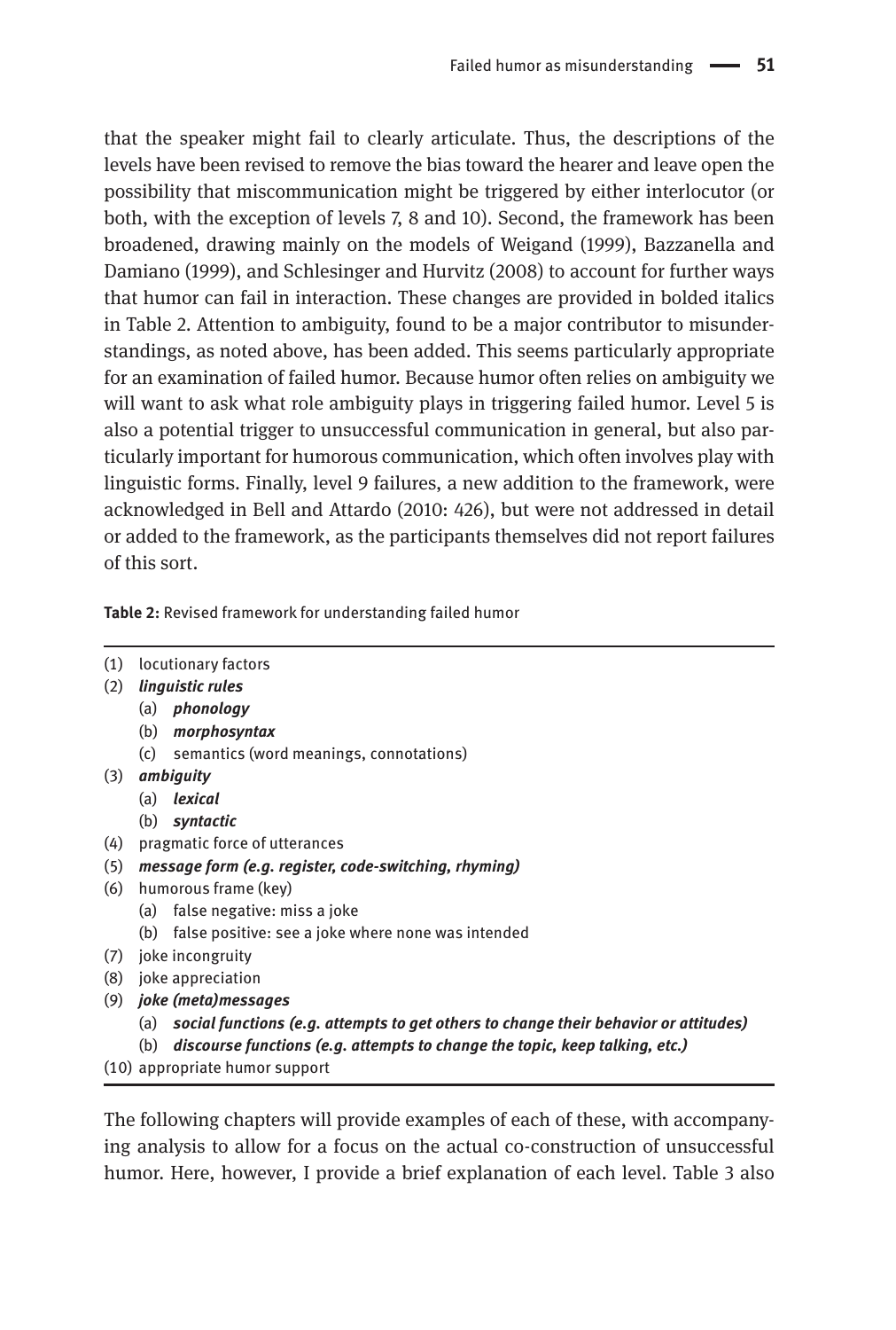further explicates each level by outlining possible problems that a speaker or hearer might have.

#### **3.4.1.1 Locutionary factors**

Problems at the locutionary level involve physical conditions necessary for an utterance to be constructed and perceived. Injury to the vocal tract or hearing impairment, for example, might lead to a joke not being encoded or decoded. Similarly, intoxication might create a disruption in the communicative channel. These are solely errors of performance. Factors external to the interlocutors should also be considered, such as a noisy environment.

#### **3.4.1.2 Linguistic rules**

At this level, errors may occur due to shortcomings in either performance or competence. A speaker may be unaware of appropriate or correct language forms (competence) or may undergo a slip of the tongue. Hearers, similarly, may lack linguistic knowledge or mishear utterances. With respect to phonology, this might involve mispronunciation or lack of familiarity with the pronunciation of a word, as well as slips of the tongue such as spoonerisms that involve the inversion of sounds (e.g. "ray the pent" instead of "pay the rent"). Problems involving morphology or syntax could include incorrect affixes, such as the use of "eated" rather than the correct form "ate," or improper sentence structure. From the hearer's perspective, a lack of familiarity with a certain structure might impede comprehension. Miscommunications that derive from semantics stem from lack of knowledge of word meanings, which may involve both denotation and connotation.

#### **3.4.1.3 Ambiguity**

As noted above, given the role that ambiguity can play in the construction of humor, as well as the extent to which it has been found to contribute to communicative troubles, it has been given its own level in this model, despite being essentially a linguistic problem. Ambiguity may be lexical or syntactic. Lexical ambiguity derives from the use of words with multiple meanings, such as "bat" used for baseball and the animal "bat." Syntactic ambiguity is introduced when the structure of an utterance is such that it is open to more than one interpretation. For example, a request for "more cuddly kittens" could be referring to a greater number of cuddly kittens, or to a desire for kittens that are better for cuddling.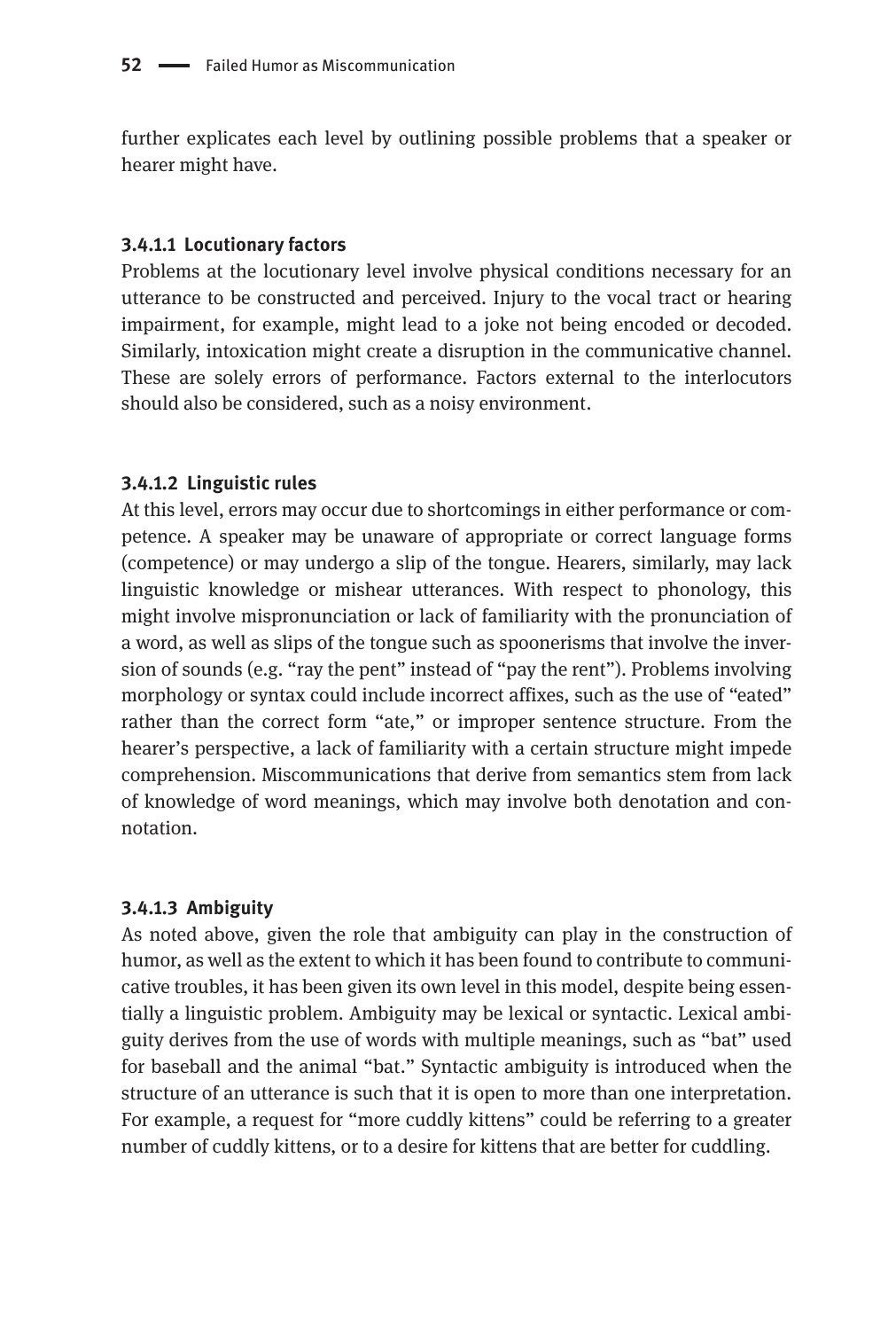Ambiguity may be introduced into conversation intentionally, often as a way of being humorous. In such cases, the humor will fail if the hearer does not recognize the dual meanings. Unintentional ambiguity in an utterance can provide an opportunity for the hearer to construct humor, for instance by telling a speaker who has requested a bat during a baseball game that she cannot have it because it has rabies (see also example 3.1, above).

#### **3.4.1.4 Pragmatic force of utterances**

Failures to clearly communicate or to detect the illocutionary or perlocutionary force of an utterance are addressed at this level. The result of failure at this level will likely be an inappropriate action, as the hearer will understand the literal, but not the implicit sense of the utterance. Thus, an ironic compliment or joking suggestion will be responded to seriously.

#### **3.4.1.5 Message form (e.g. register, code-switching, rhyming)**

Speakers have many choices in how they communicate their messages, thus the form of the utterance is often significant. A switch from Spanish to English or from a more to less formal way of speaking, for example, can signal a particular attitude. This level might also refer to the channel of communication, where writing versus speaking is meaningful. With respect to humor, specifically, interlocutors must be able to construct and decode particular forms, such as a knock-knock joke or the question-answer format of riddles. Finally, I include in this category deliveries of jokes that are particularly poor, as humor can often be ruined by a telling that is too fast or slow, very circuitous and overly-detailed, or full of selfinterruptions, to name just a few problems that might occur.

#### **3.4.1.6 Humorous frame (key)**

In some respects, given the present project's focus on failed humor, the issue of framing or keying of an utterance would seem to be a fairly simple task: An utterance is either framed as playful or serious. If done successfully, the speaker will have selected appropriate contextualization cues to signal the frame and the hearer will have been able to recognize the cues as the speaker intended. If this is the case, when failure occurs it will result either in a false negative, in which the joke is not recognized, or a false positive, in which an utterance that was intended as serious is interpreted as humorous. In reality, however, the situation is more complex. As noted in Chapter 1, Goffman (1981) demonstrates how frames are often "laminated" so that layers of frames can be enacted simultaneously. This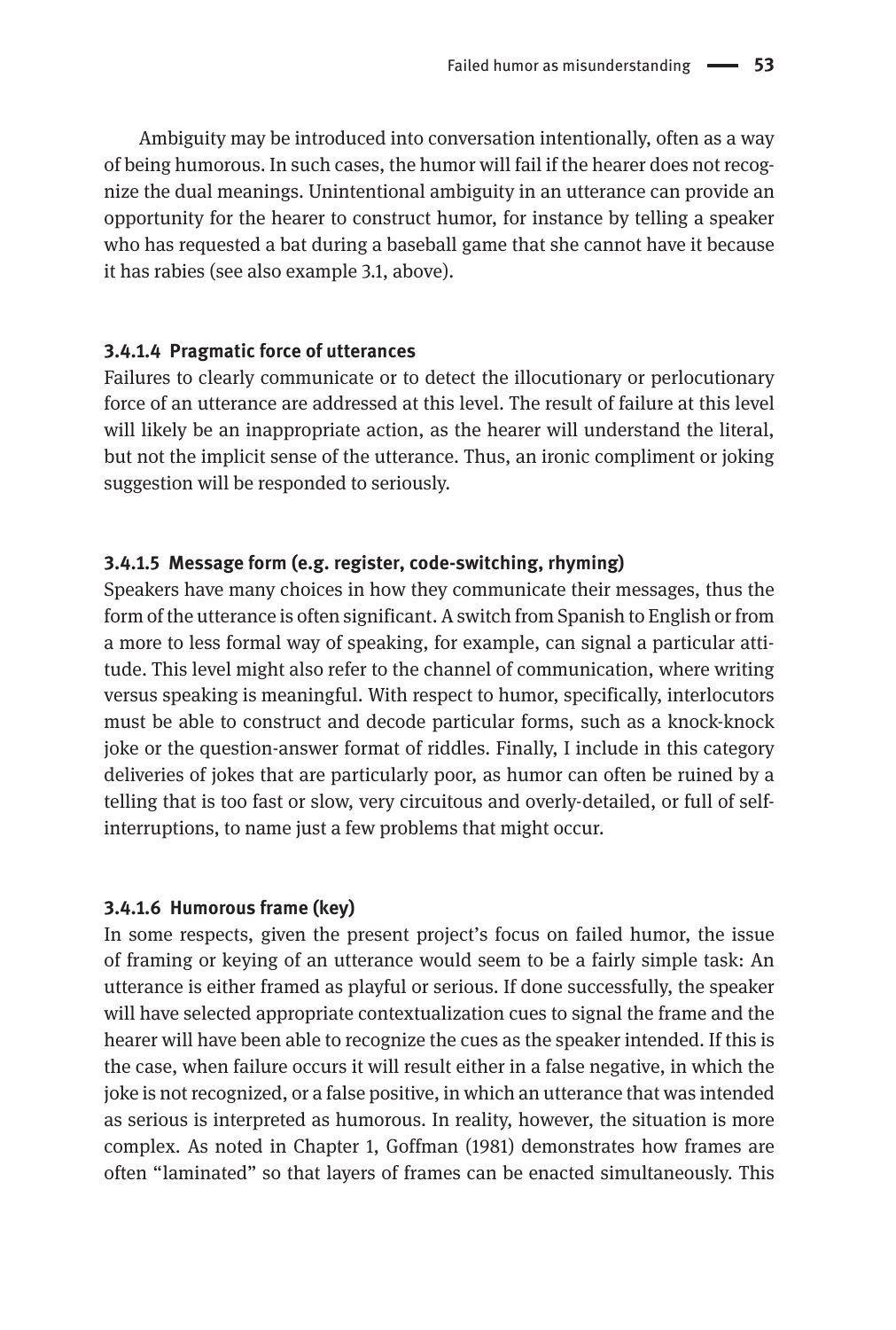dynamic shifting of multiple frames can create uncertainty among participants as to the conversational key. Sacks' (1972) analysis of calls to a suicide center poignantly illustrates the slippery, blended and therefore often difficult to interpret nature of playful vs. serious framing of talk and the ensuing interactional consequences of either interpretation. Schegloff (1987) built upon Sacks' initial work and, importantly for the study of failed humor, identified interactants' uncertainty with regard to serious/non-serious keying as a major factor in miscommunications. Thus, not only are play frames not constructed in an all-or-nothing manner, but their interpretation can be quite challenging for hearers.

#### **3.4.1.7 Joke incongruity**

As noted by Bell and Attardo (2010: 436), the identification of failed humor at this level can pose a challenge, in that often linguistic or pragmatic problems create parallel miscommunications. The main difference is that problems of, for example, lexical item selection or comprehension, result in an inability to process the text as a whole. Thus, a hearer might understand all the words of the utterance, but fail to identify the incongruity. The folk description of failing to identify joke incongruity is often that the hearer "didn't get it." Troubles relating to the construction or interpretation of incongruity are a potential trigger for miscommunication that is specific to humor.

#### **3.4.1.8 Joke appreciation**

This level is also specific to humorous interaction, as it addresses the trouble that occurs when an attempt at humor is recognized and understood, but not appreciated. It is a broad category, as there are many reasons why an interlocutor may not share an intent to be humorous. Hearers may be offended by a joke, may lack requisite background knowledge, may not share cultural references, or simply may not share the same sense of humor as the speaker. The problem may also lie largely with the speaker, who may have delivered the joke in a highly inept manner, thus detracting from the amusement. It is also important to recall that the expression of a lack of appreciation may be the result of an unconscious reaction or a conscious decision on the part of the hearer (Raskin 2000/1998). In the latter case, the hearer may be amused, but wishes to conceal his or her amusement, for instance in the case of an offensive joke. In some situations, a hearer may want to distance her or himself from the speaker, and therefore she or he withholds laughter or other expressions of appreciation.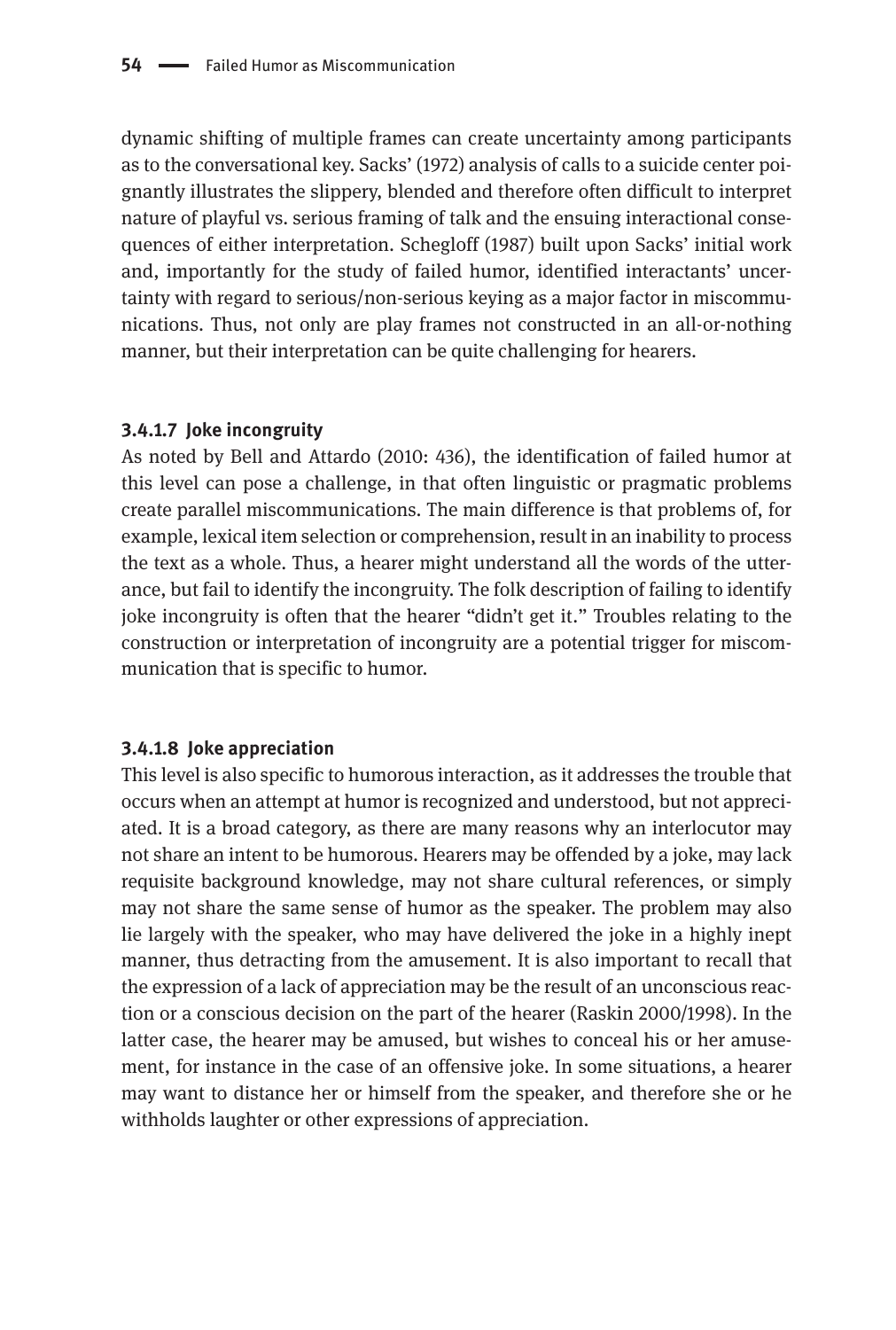| <b>Trigger</b>                                                          | <b>Speaker</b>                                                                                                                                                           | <b>Hearer</b>                                                                            |
|-------------------------------------------------------------------------|--------------------------------------------------------------------------------------------------------------------------------------------------------------------------|------------------------------------------------------------------------------------------|
| locutionary problem                                                     | Utterance poorly encoded (slurred<br>speech, etc.)                                                                                                                       | Unable to process utterance<br>(noisy, drunk)                                            |
| linguistic rules                                                        | Error/slip with regard to rules of<br>phonology, morphology, syntax,<br>semantics (e.g., spoonerism, "mis-<br>underestimate," use of nonplussed<br>to mean underwhelmed) | Slip of the ear or lack of famil-<br>iarity with linguistic rules                        |
| Ambiguity                                                               | Introduces unintended ambiguity or<br>intentional but not marked                                                                                                         | Is unable to identify/decode<br>ambiguity                                                |
| Problem with pragmatic<br>force of utterances                           | Ill-/perlocutionary force not clearly<br>communicated (e.g. too vague,<br>indirect)                                                                                      | Unable to identify illocution-<br>ary force                                              |
| the form of the message<br>(e.g. register, code-<br>switching, rhyming) | Failure to perform formal elements<br>appropriately (e.g., unable to voice a<br>hillbilly in a recognizable way)                                                         | failure to appreciate the form<br>of the message (doesn't know<br>how a hillbilly talks) |
| humorous framing/<br>keying                                             | Does not use clear/appropriate cues<br>to signal play frame                                                                                                              | Unable to properly interpret<br>cues                                                     |
| Joke incongruity                                                        | Failure to construct an appropriate<br>and well-formed incongruity                                                                                                       | failure to understand the<br>incongruity of the joke                                     |
| Joke appreciation                                                       | n/a                                                                                                                                                                      | Failure to appreciate the joke                                                           |
| Joke (meta)messages                                                     | Does not clearly communicate<br>additional messages; communicates<br>inappropriate meta-messages                                                                         | failure to recognize any (meta)<br>messages contained in the<br>joke                     |
| humor support                                                           | n/a                                                                                                                                                                      | failure to join in the joking or<br>provide appropriate feedback                         |

#### **Table 3:**

#### **3.4.1.9 Joke (meta)messages**

Here the assumption is that the pragmatic force of the utterance has been appropriately communicated and understood, thus clearing level 4. However, some humorous utterances are designed to do more than amuse their audience. Humor is, for example, often used to soften criticism or hedge a face-threatening act because, when couched as humor, the meta-message is deniable: I was only kidding. Meta-messages may involve social or discourse functions. Social functions are attempts to alter another's behavior or attitudes, and thus include, for instance, the aforementioned criticisms presented jokingly. Discourse functions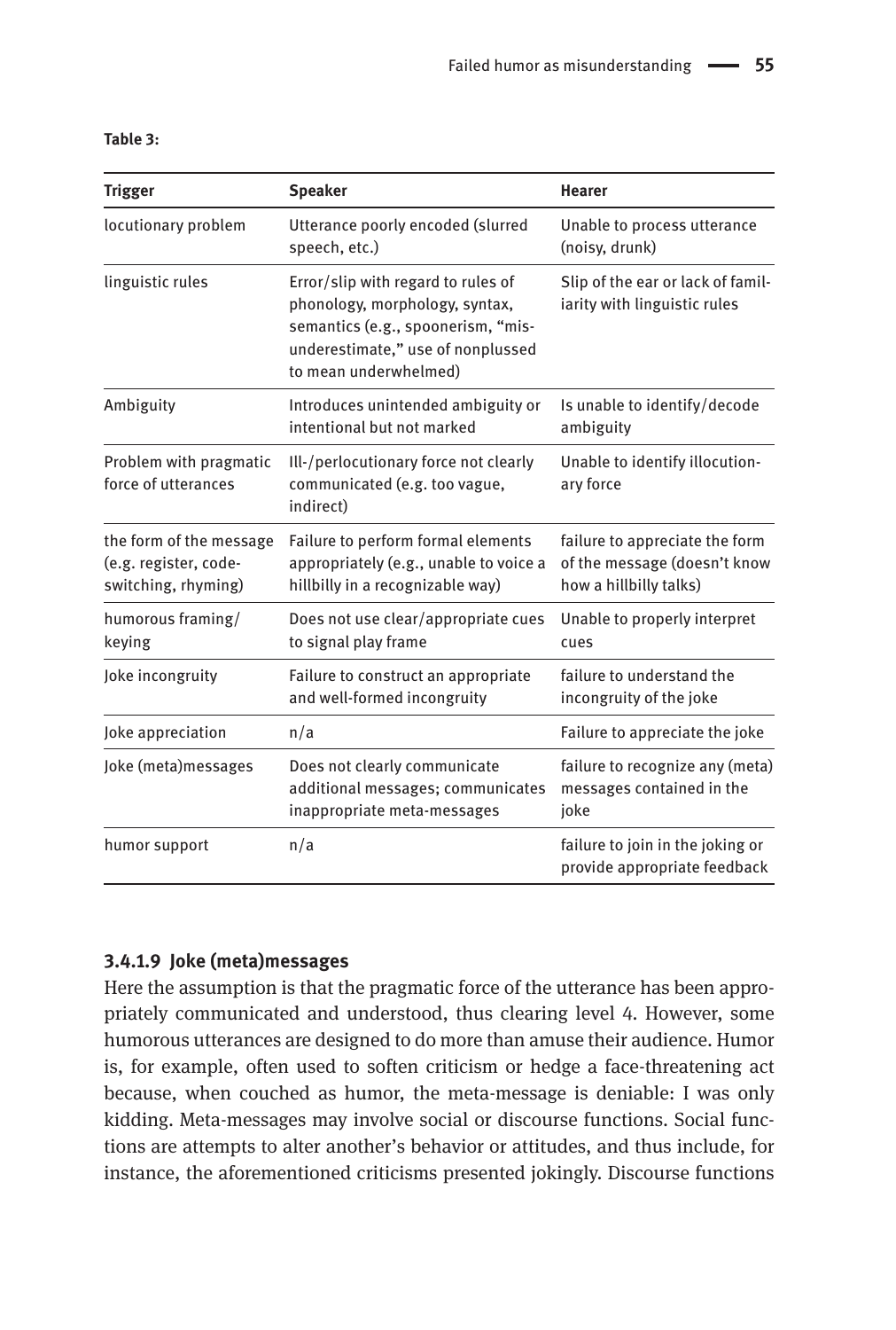involve attempts to alter the interaction, for instance by seizing or holding the floor, or changing the topic.

#### **3.4.1.10 Appropriate humor support**

The failure to provide appropriate humor support that expresses understanding and appreciation is well-known to anyone who has thought of a witty reply hours after it was needed. In our work with non-native users of English (Bell and Attardo 2010), we identified this type of conversational trouble specifically as this type of problem: A failure to join in the joking. An inability to contribute a clever rejoinder is not likely to disrupt conversation if the hearer contributes non-verbal signals of appreciation. However, it may result in miscommunication as when, for example, a tepid reaction is interpreted as lack of understanding or lack of appreciation. Here, however, I take up the issue of support more broadly, examining such aspects as unusual responses and the ongoing interaction surrounding failed humor. This is the topic of the following section.

### **3.5 Structure of miscommunication and repair**

Despite interlocutors' best efforts and intentions to achieve and maintain intersubjectivity, problems do occur in regularly in discourse. Thus, fundamental to the study of miscommunication is the practice of conversational repair. The notion of repair is broader than that of correction, as it refers to the set of practices that interlocutors engage in when trouble of any sort has been detected in interaction. In examining cases of repair we might ask, for instance, how do interlocutors identify misunderstandings? What do they do upon realizing that a misinterpretation has occurred? What types of social practices are employed to resolve misunderstandings? Who claims responsibility for communicative trouble? In this chapter I present a brief examination of previous work on conversational repair in order to provide a basic illustration of the most typical repair practices that occur in serious communication. This picture, which will be elaborated in Chapter 6 with respect to humorous interaction, will be helpful in understanding such negotiations in playful talk, where repair has not yet been extensively studied.

Conversation analysts pioneered extensive research on the organization of repair, initially focusing on questions of who initiates the repair, how it is initiated, and where within the conversational sequence the initiation occurs. This work demonstrated a strong preference for self-initiation (rather than other-initiation) of repair, as well as self-correction (Schegloff, Jefferson, and Sacks 1977). In other words, it is much more common for the speaker of the utterance that created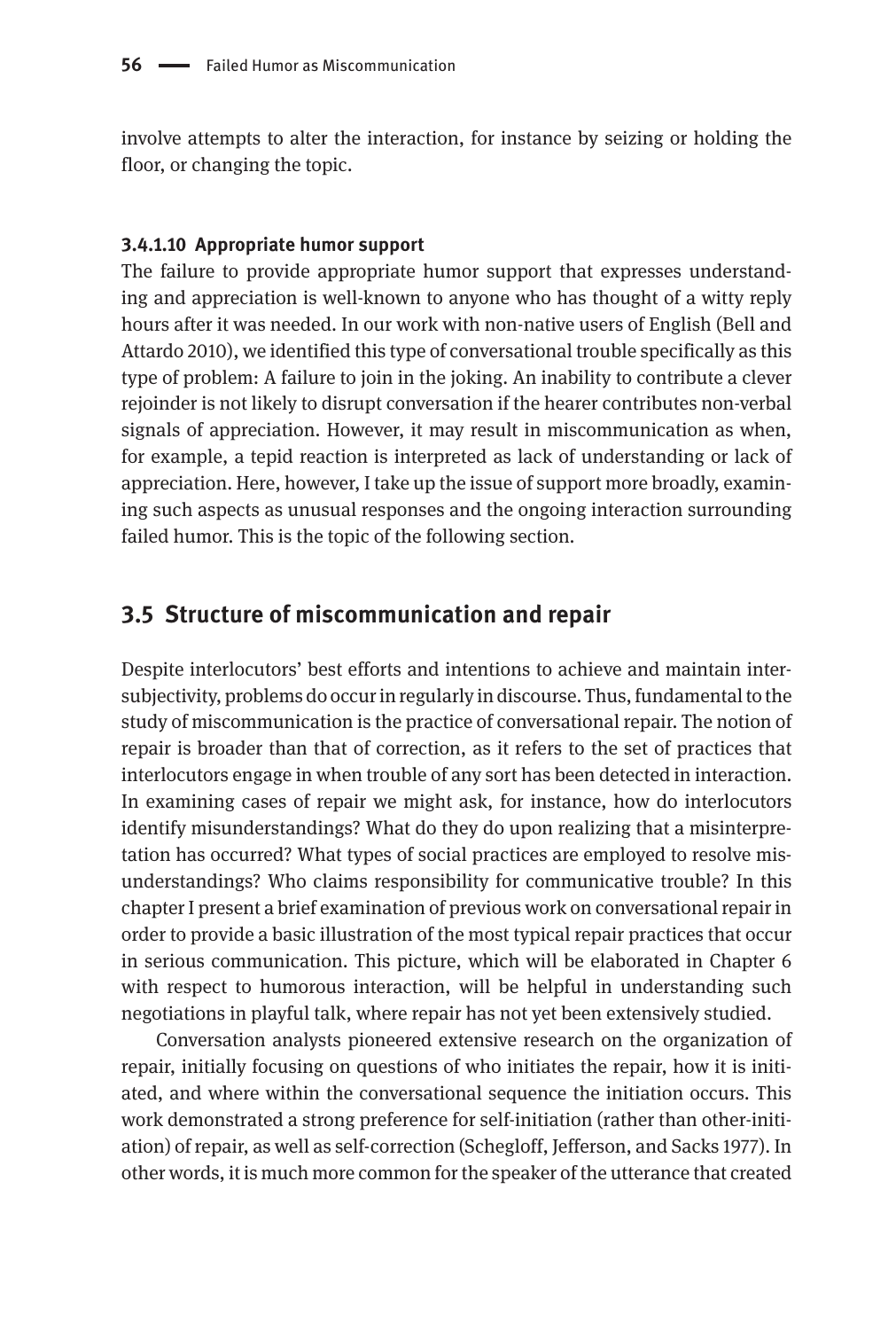the trouble to both initiate repair and correction than for a hearer to do so. What occurs most commonly is termed third-position repair.⁷ As briefly mentioned in Chapter 1, an important concern of conversation analysis is the sequential organization of interaction. Because speakers normally address their utterances to prior (and usually immediately prior) talk, they reveal their understandings of the interaction at hand and of that previous utterance. Thus the first position in the excerpts that follow is the turn that is the source of the trouble, the second (sometimes) reveals the misunderstanding, and thus, the repair then is initiated and often also occurs in the third. Third position repairs are illustrated in the following examples:

Example 3.2

|             | 01 Hannah:                                                                   | and he's going to make his own paintings.         |  |  |
|-------------|------------------------------------------------------------------------------|---------------------------------------------------|--|--|
|             | 02 Bea:                                                                      | mm hm,                                            |  |  |
|             | 03 Hannah:                                                                   | and- or I mean his own frames                     |  |  |
|             | 04 Bea:<br>yeah,<br>(Adapted from Schegloff, Jefferson, and Sacks 1977: 366) |                                                   |  |  |
| Example 3.3 |                                                                              |                                                   |  |  |
|             | 01 Annie:                                                                    | which one: s are closed, and which ones are open. |  |  |
|             | 02 Zebrach:                                                                  | most of 'em. this, this, [this, this (pointing)   |  |  |
|             | 03 Annie:                                                                    | I don't mean on the shelters, I mean on           |  |  |
| 04          |                                                                              | the roads.                                        |  |  |
|             | 05 Zebrach:<br>oh!<br>(Adapted from Schegloff 1992: 1303)                    |                                                   |  |  |

In example 3.1, Bea exhibits no sign of finding trouble with Hannah's initial utterance, but Hannah herself detects a problem and both initiates and completes repair in her next turn (line 03). In the next example, Zebrach's response to Annie (line 02) reveals a misunderstanding, which prompts Annie to initiate repair in line 03. Schegloff (1992) documents four components of a third position repair, not all of which must necessarily be present. These repairs often begin with "No"

**<sup>7</sup>** Conversation analysts make a distinction between third position and third turn repairs that, for the sake of simplicity, I am ignoring here. However, see Schegloff (1992) for a discussion.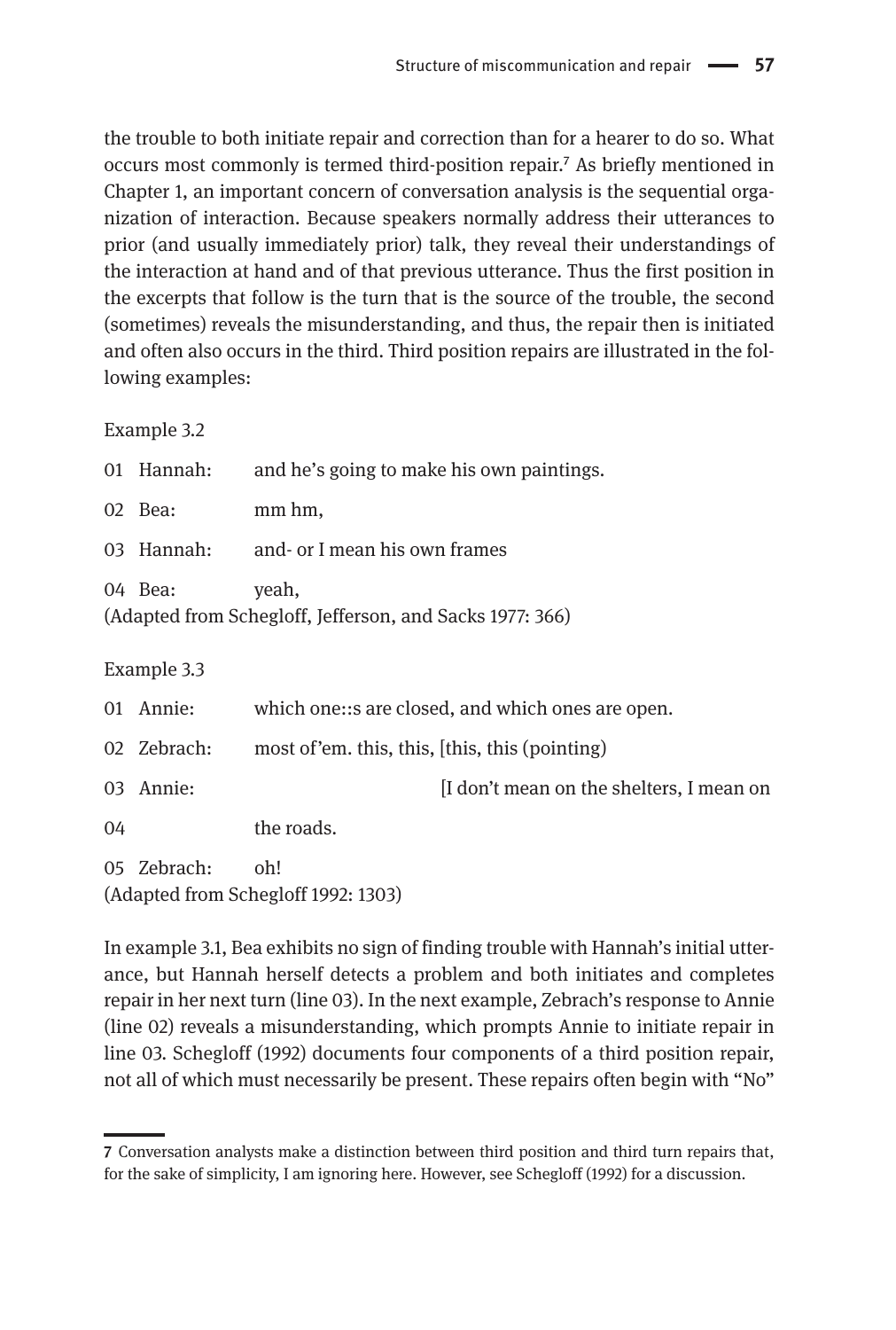and may be followed by a statement of agreement or acceptance of the prior speaker's utterance (e.g., "I know" or "you're right"), although this is the most likely component to be missing, as it is incorporated almost exclusively when the prior utterance was heard as a complaint. The third component is a statement that rejects the hearer's understanding of the speaker's utterance, and it often takes the forms "I didn't mean that" or "I'm not criticizing/joking/complaining, etc." Finally, and most likely to be present, is the repair proper. A variety of strategies, such as reformulation, explanation, or provision of example responses might be used for the repair. Of these components, the first example above contains only the repair, while the second also includes a rejection.

The less frequently used other-initiated repair usually happens in the turn following the trouble-source turn, although sometimes factors may intervene to displace it (see Schegloff 2000 for examples). In these cases, the hearer, having identified some problem with the preceding utterance, signals the problem, often with a particle such as "huh?" or, as seen here, with a question word (who?):

Example 3.4

- 01 B: oh Sibbie's sister had a ba:by bo:y.
- 02 A: who?
- 03 B: Sibbie's sister.

04 A: oh really?

(adapted from Schegloff, Jefferson, and Sacks 1977: 367)

This example also illustrates the already-noted preference for the speaker of the trouble to resolve it, even when the repair is initiated by the hearer. Thus B, who uttered the phrase that was not understood, repeats the information that identifies the new mother. Schegloff, Jefferson, and Sacks (1977) note that the preference for self-repair occurs largely as a result of the structural constraints and affordances of conversation. Given the sequential organization of talk, opportunities for initiation of repair are always available first to the speaker of the trouble. Other-initiation of repair provides the speaker with a new opportunity for correction, which is overwhelmingly taken up. In the case of self-initiated self-repairs, this works well. However, Robinson (2006) notes that the very organizational factors favoring self-repair can create a delicate interactional situation for hearers who initiate repair, as they are often heard as blaming the speaker for the trouble. Thus, we sometimes see hearers enacting repair-initiation with an apology ("Sorry?") and claiming responsibility for the trouble, even when it is clearly not theirs. Thus, the handling of repair can be delicate and is important for the management of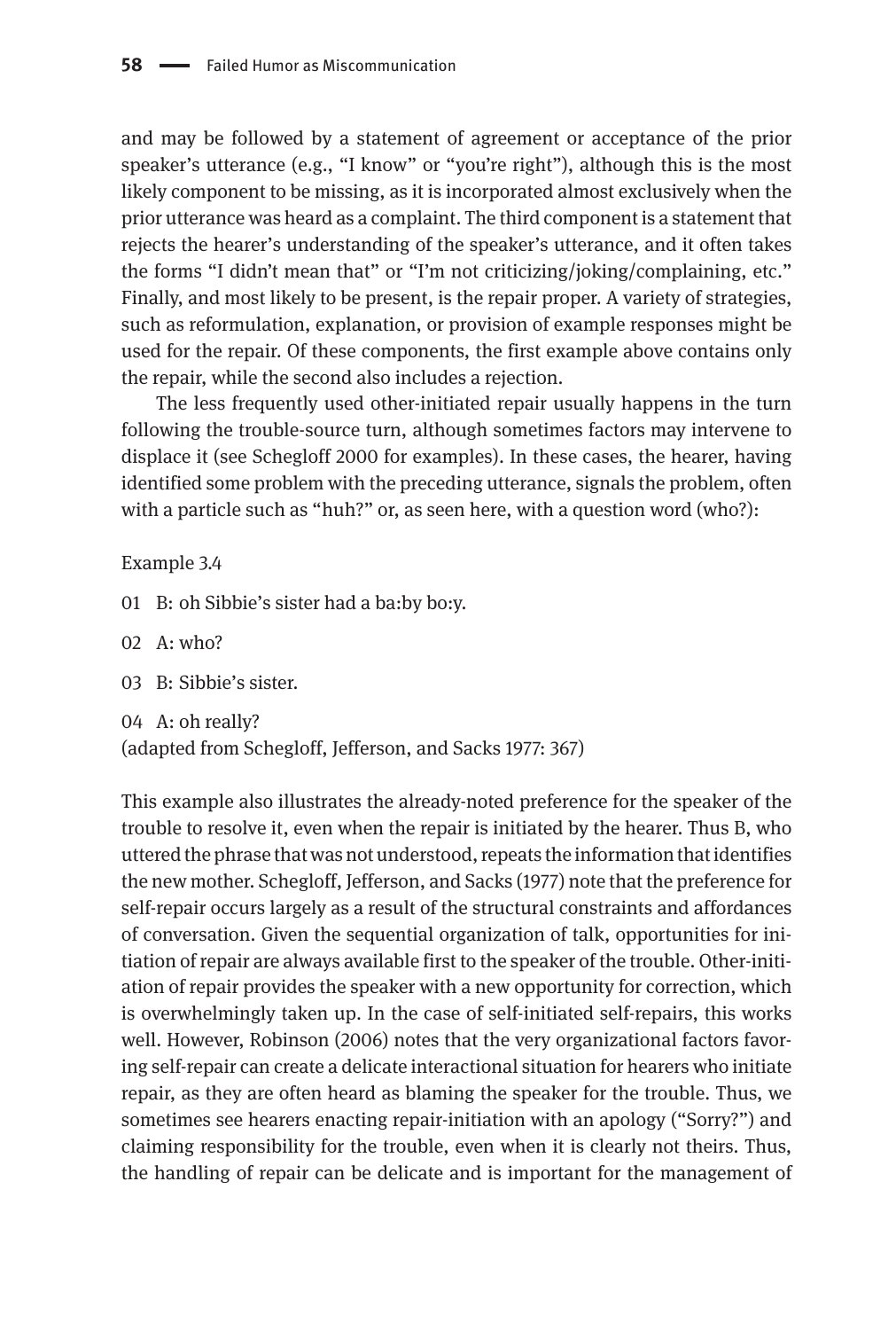relationships. Given that a great deal of humorous interaction is implicated in the construction and maintenance of relationships, the examination of negotiation of repair sequences in playful talk takes on greater importance.

A functional model of the basic negotiation cycle that takes place following the detection of a misunderstanding is provided by Bazzanella and Damiano (1999). Upon detection of a misunderstanding, the interlocutor who identified the trouble can either initiate repair, or forego it, in which case a communication breakdown is likely to occur. Indeed, as Drummond and Hopper (1991) demonstrated, the longer the space between detection and initiation of repair, the more likely we are to call the sequence a "miscommunication." If, however, repair is initiated, it may be (partially) refused or (partially) accepted. Both incomplete refusals and acceptances will trigger an additional repair turn, and this cycle may continue until the interlocutor either fully accepts or rejects the repair attempt. If the refusal is complete, the interlocutors experience communication failure. Upon full acceptance, the talk can continue under what Bazzanella and Damiano refer to as a "fresh start" (p. 824).

In this brief review I have provided information about the canonical shape of repair in interaction. Since these studies, extensive research has further documented additional repair practices, the conditions under which they occur, and their interactional import (e.g. Bolden 2010, 2012; Egbert 2004, Koshik 2005; Laakso and Sorjonen 2010; Robinson 2006; Robinson and Bolden 2010; Schegloff 1997, 2000). This body of work allows for comparisons to be made between repair that occurs in predominately serious discourse and repair of joking utterances. It seems likely that miscommunication that takes place within humorous discourse might be done somewhat differently since, as the research demonstrates, different types of repair are required for different types of trouble. In creating humor, the speaker can employ some strategies to prevent misunderstanding, but to some extent is also working to challenge the hearer with ambiguity and surprise, and thus may often operate under a greater risk of miscommunication than in serious interaction. Furthermore, we can expect dissonance in humorous communication to follow a different trajectory and set of practices due to its special nature. Humorous talk is not necessarily information-conveying, and thus not necessarily crucial to the conversation. Because of this, when trouble occurs the line of talk can be abandoned. Although the structural affordances and constraints will remain the same, the social factors involved in humor will require different practices for negotiating failure.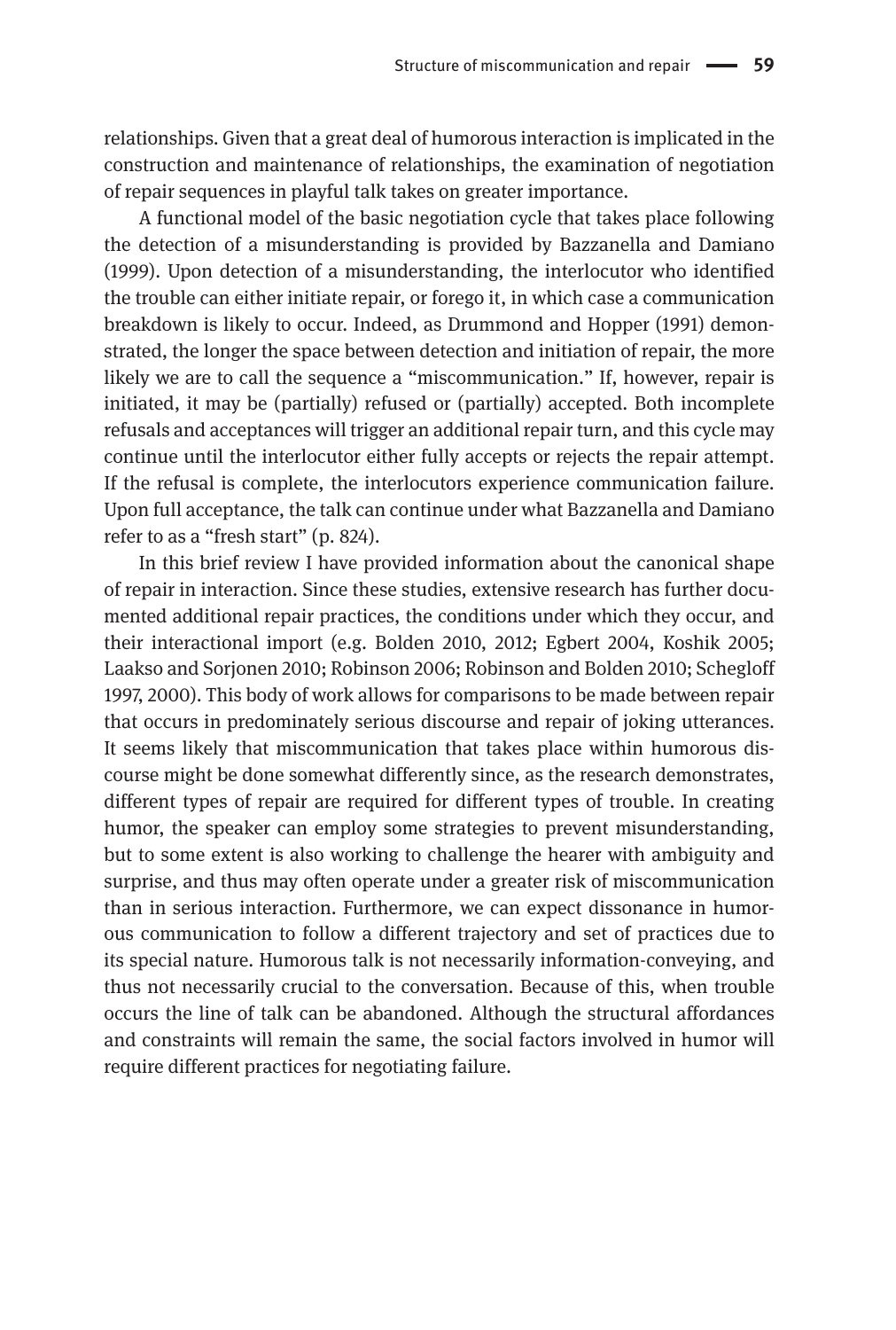## **3.6 Summary**

Conversational trouble, or miscommunication, has been the focus of the present chapter. Following a review of the concepts involved in miscommunication and the general models that have been put forth, a framework for the study of failed humor was proposed, based on Bell and Attardo's (2010) previous work, as well as the work of those who have studied miscommunication more generally. In addition to a discussion of the types of conversational trouble that can occur, the typical processes of repair were presented. While we should expect a great deal of overlap between serious and humorous miscommunication, the play frame also carries with it different expectations than does the serious frame, thus differences will also be seen. With the understanding of language and interaction presented in Chapter 1, the understanding of humor and its failure presented in Chapter 2, and now an understanding of conversational problems and repair, we can proceed to an examination and analysis of actual examples of failed humor in the following chapters.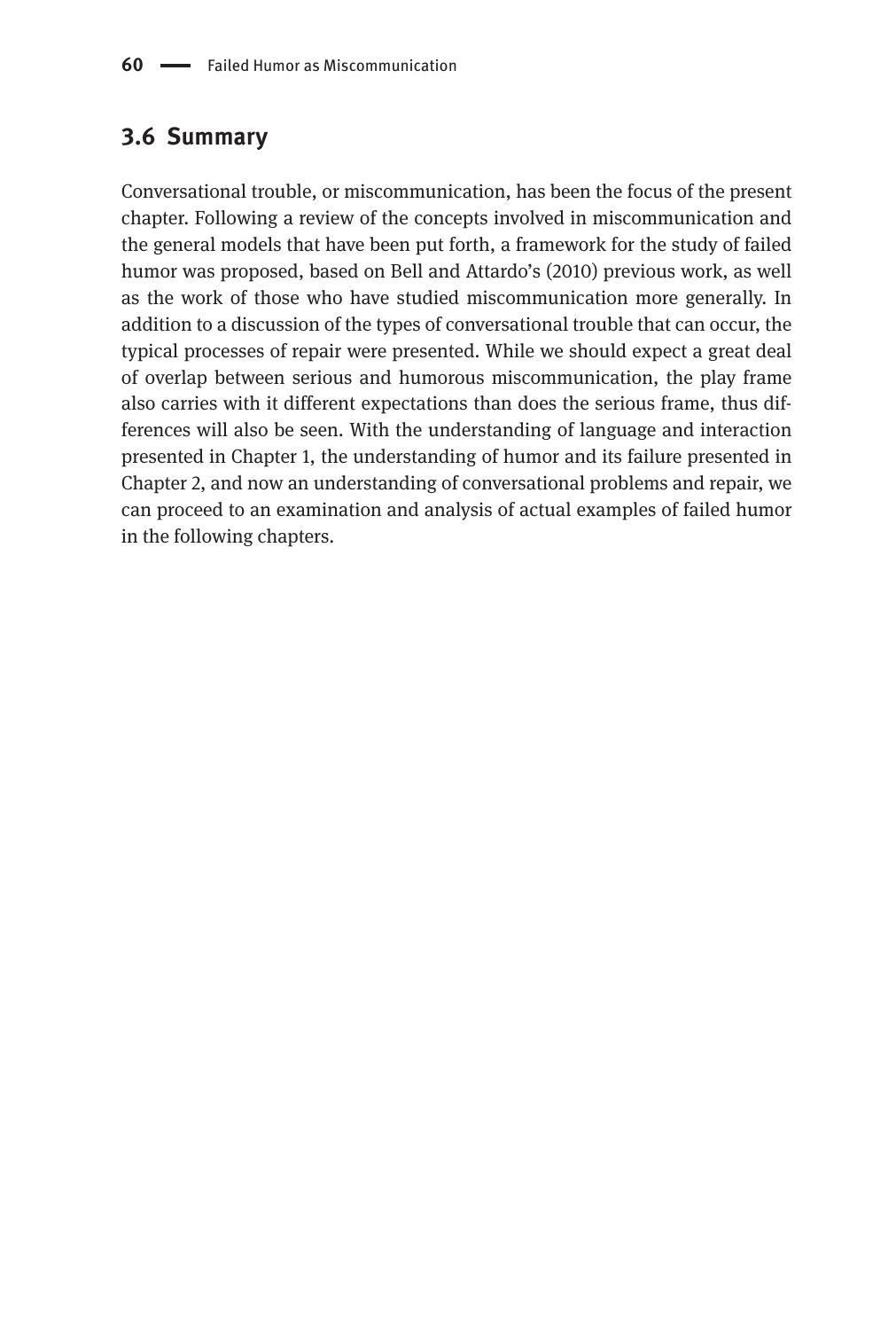# **4 Triggers of Failed Humor**

## **4.1 Introduction**

As noted in the previous chapter, many of the factors that can cause humor to fail will also be likely to cause miscommunications to occur in serious discourse. These potential triggers represent the first six levels of the model presented in Chapter 3, and examples of each will be discussed here with the goal of determining the ways in which communicative failures at each level can differ when they take place in serious or non-serious discourse. In other words, when the mechanism that triggers miscommunication is the same, are failures of humor different in some way from parallel failures in serious talk? If so, in what way? The triggers to be examined here involve problems related to: locution, linguistic rules, ambiguity, pragmatic force, message form, and framing.

## **4.2 Locutionary problems**

At the most basic level are problems with the channel of communication. Communicative problems at the locutionary level arise from either issues of performance or from factors outside of the control of the interlocutors. Recall that locutionary problems involve anything that impedes interlocutors' abilities to articulate or decode utterances. Thus, the physical environment may interfere, as when people attempt to communicate over noise, or the problem may stem from personal impairment or injury. In the first example, a number of these factors are likely in play. At a party, a male in his 20s finds some ricotta cheese in the host's refrigerator. As a joke, he puts a dollop of ricotta on each palm, goes into the living room, raises his hands and shouts:

Example 4.1

01 M: ricotta stigmata!

02 Party-goers: (turn and look in silence, return to partying)

Because this is a reported example, it is impossible to determine the exact problem; however, given the situation, the root of the problem is almost certainly locutionary, and possibly due to several factors. First, by his own admission, the joke-teller was inebriated, which may well have interfered with his ability to articulate clearly. Although he reports having cried, "Ricotta stigmata!" his actual delivery may have been slurred and incomprehensible to the hearers, creating a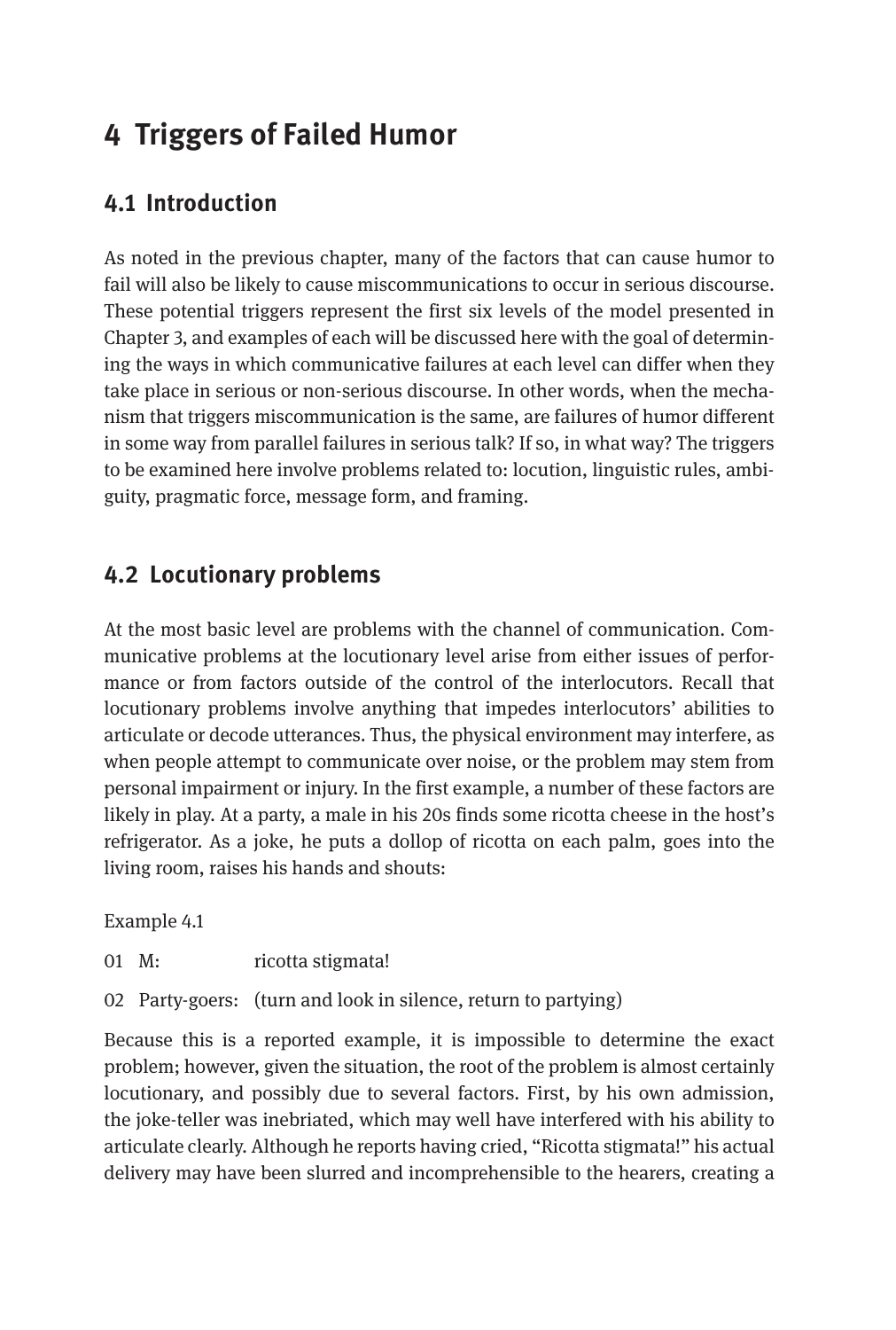performance issue. Similarly, many of the hearers were likely in a similar state of intoxication, and therefore may not have been able to process his attempt at humor. Finally, this particular social situation is typically marked by music, which is often loud, and perhaps raucous (drinking) games. These in turn usually force interlocutors to raise their voices, and all of these factors lead to a loud environment. This noise may have prevented even those party-goers who were near-by and sober when the joke was made to be unable to discern what was said. The speaker also reported that no one attempted to find out what he had said, essentially ignoring his outburst. It seems likely that non-essential, but serious information conveyed in this same context and not heard would also be ignored.

Another reported example illustrates the failure of an attempt at humor because the speaker was too soft-spoken:

Example 4.2

|    |           | 01 Harumi: he tends to murmur, so I usually cannot hear what he says. and at   |
|----|-----------|--------------------------------------------------------------------------------|
| 02 |           | the time as always I missed some part of his talk but it seems like I          |
| 03 |           | failed to hear his joke? and his face was like the face that somebody          |
| 04 |           | shows just after he has finished a joke.                                       |
|    | 05 Nancy: | o:h                                                                            |
|    |           | 06 Harumi: when I saw his face uh it's like he just said something funny.      |
|    |           | 07 Nancy: like he's waiting?                                                   |
|    |           | 08 Harumi: yeah HHH my reaction I was like, "my god" I didn't / / to him. then |
| 09 |           | I noticed I was supposed to laugh. but I guess it was kind of too late.        |
| 10 |           | and I thought that it was not nice that I didn't smile so I just like like     |
| 11 |           | made / / smile HHH. / / or something.<br>(Bell and Attardo 2010: 430)          |

Because she was unable to clearly hear it, Harumi identifies her interlocutor's prior utterance as having been intended as humor, albeit belatedly, from his expression. However, given that she could not hear what was said, she was unable to process it through her humor competence. Despite the failure of the joke at this point, Harumi opted to smile, feigning appreciation of the humor she had not heard, rather than initiate repair. Interestingly, the problem of not hearing portions of this speaker's utterances was apparently routine, as Harumi introduced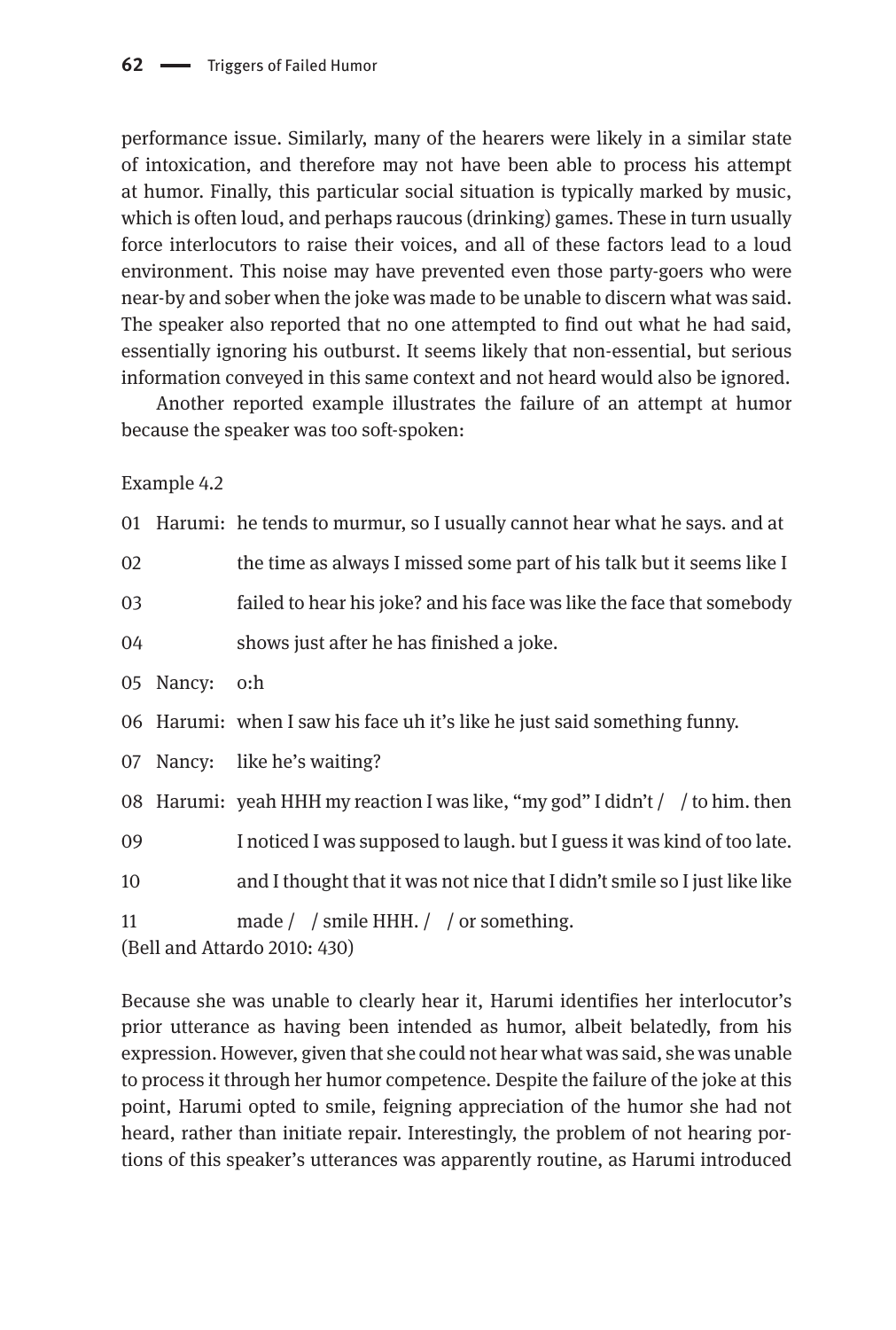the problem by noting that "as always" (line 2) she had missed something. This type of failure with respect to a joke, however, is presented as an exceptional situation, as it is introduced with "but," when she notes in line 02 that this time it was a joke that she did not hear. Although we do not know how Harumi responded when similar problems arose in serious discourse, we can see here that she feels an obligation to respond and to do so in a particular way ("I was supposed to laugh," line 09). Politeness comes in to play here, since while missing portions of a serious utterance may not matter, "it was not nice" (line 10) for Harumi to not smile and thus to fail to acknowledge the attempt at humor. The expectation of a normative response of laughter or smiling is very strong. As soon as Harumi recognized it was a joke, she apparently felt a sense of shock ("my god" line 08) and obligation to respond that she may not have felt had the utterance been serious. Thus, while the locutionary failure in this case is easily found in both serious and non-serious interaction, the types of reactions engendered by each do not appear to be the same.

Finally, one locutionary problem does occur that is largely specific to humorous talk: This is when the speaker is laughing too hard to articulate clearly, thus making it impossible for the audience to process the joke.<sup>8</sup> The extract below is taken from a video posted on YouTube, and the poster describes the content as "My girlfriend tries saying a joke but fails completely." The video is two minutes and 59 seconds long and opens with the teller, who I call Ana, laughing, apparently from having already attempted the joke, but failed because she could not help breaking down in laughter. She continues laughing almost incessantly throughout the recording while she makes several more attempts to tell the joke. Three other interlocutors are present: her boyfriend, who is making the recording and who I call Bob, and a male and female. The male does not speak in this extract. The female, who I call Carol, is the one who the joke is primarily addressed to, because the response is gendered and requires a female addressee. In the first part of the video all three try various tactics to help Ana complete her joke. They encourage her, ask questions and make comments about the nature of the joke, and try to change to a more serious subjects so that Ana can begin to control her laughter. However, they also express mild, teasing frustration at her inability to tell the joke, with Carol at one point chanting, "This joke sucks! This joke sucks!" In the interest of space, the transcription, greatly simplified in terms of aspiration to maintain readability, begins at 2:22, when Ana initiates what will ultimately be a complete telling of the joke:

**<sup>8</sup>** This may also be a problem that occurs in hysterical or maniacal episodes.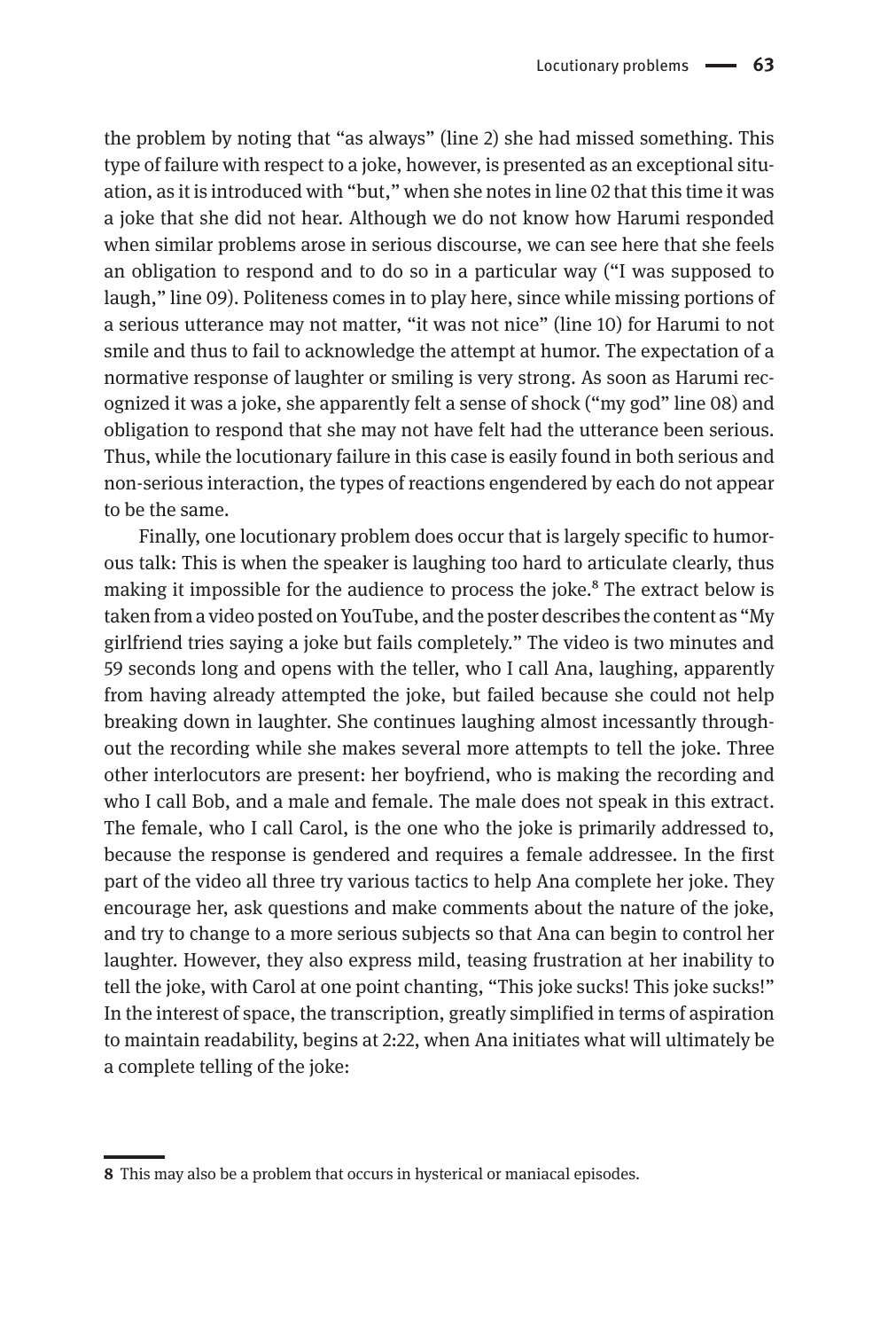Example 4.3

- 01 Ana: ok. are you Africahhhhhh (breaks down laughing)
- 02 Bob: oh god that one?
- 03 Ana: ((are you African)) (1)
- 04 Carol: no:?
- 05 Ana: ☺'cause you're a frickin' biHHH[°tch°☺ (continues laughing)
- 

06 Bob: [ha ha HA::::

- 07 Carol: /what what/ what?
- 08 Bob: she couldn't finish it!
- 09 Ana: ((are you African))
- 10 Carol: no
- 11 Ana: 'cause you're a frickin' biHHitchHHHH (continues laughing)
- 12 Bob:  $\odot$  noHO::! finish it! $\odot$
- 13 Ana:  $\odot$  are you- it's /  $\prime$   $\odot$
- 14 Carol: a fuckin' bitch?
- 15 Bob: [yea:h
- 16 Ana: [no ☺are you African.☺
- 17 Carol: no:
- 18 Ana: 'cause you're a frickin' bitch HUH
- 19 Bob: huh ☺'cause you're a frickin' bitch ☺
- 20 Ana: ☺<sup>'</sup>cause *African*, a *frickin'*☺
- 21 Carol: oh::::: (in recognition)
- 22 Ana:  $\odot$  you don't get it it's funny::::  $\odot$
- 23 Bob: ah hahhh
- 24 Carol: you think that's funny?! [o::h no (disappointed)
- 25 Bob: [rea:ction (turns the camera from Ana toward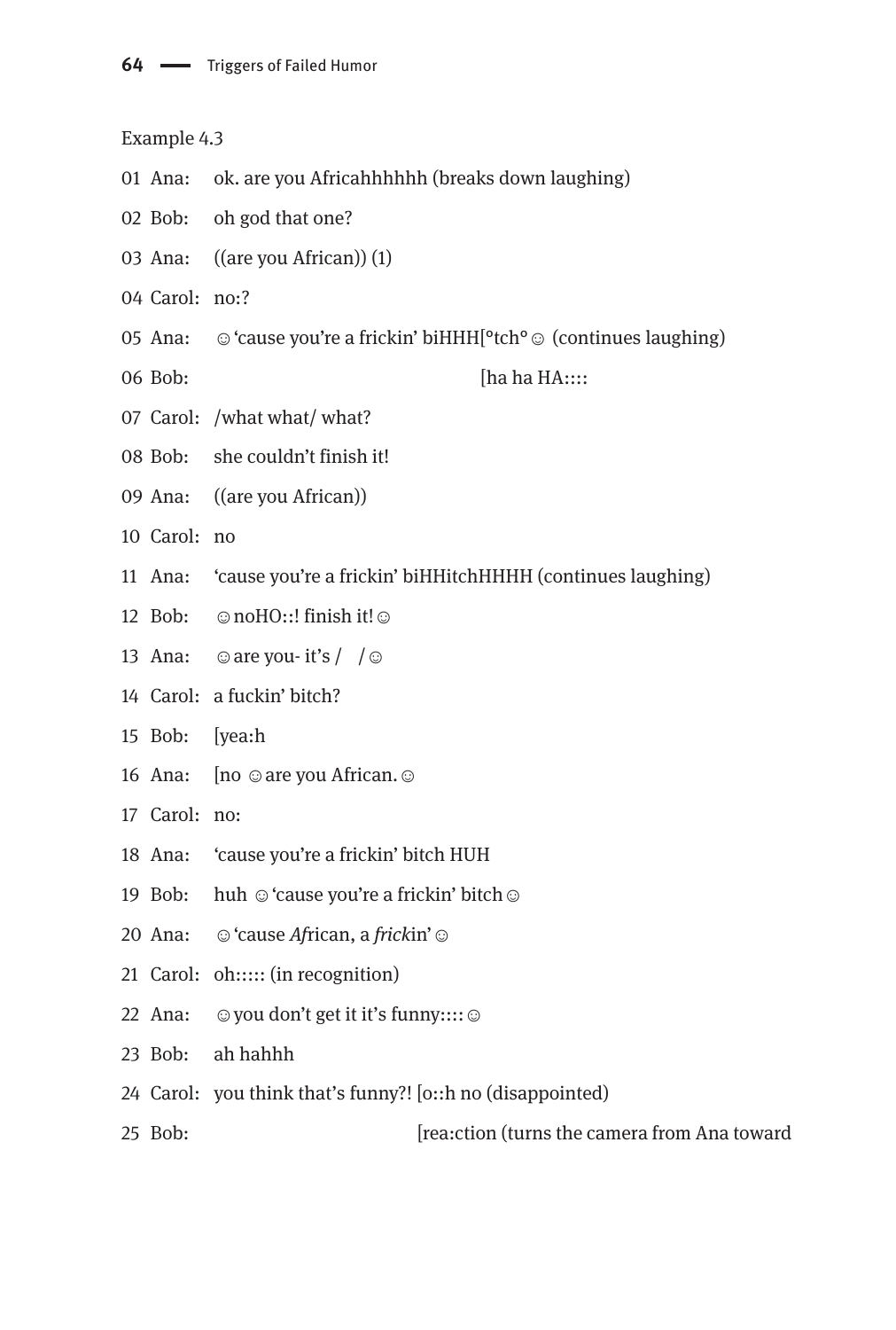#### 26 Carol, who is shaking her head and waving her hand dismissively as

27 she turns away from the camera)

(http://www.youtube.com/watch?v=ut02u8TMgVk, retrieved 9/13/2013)

Ana's first attempt at the punch line (in this extract) occurs in line 05, but her laughter renders it incomprehensible to Carol. Bob, who knows the joke, laughs and informs Carol that Ana was not able to complete the punch line. Her second attempt, in line 11, is still deemed unfinished by Bob, although it is clearer and Carol is able to guess "fucking bitch" as part of the punch line. Bob confirms this, probably since although "fucking" is not the word used, "frickin'" is a common euphemism for it, which suggests that Carol has successfully decoded the surface features of the joke. Ana, on the other hand, simultaneously disconfirms Carol's interpretation and launches into a third telling, which finally results in a clear rendering of the punch line (line 18), which she follows with an exposition of the pun in line 20. The final portion of this example will be discussed below. At this point, it is important to recognize that the initial two attempts at telling this joke failed simply because Ana's laughter prevented her from fully articulating the final words.

Experience attests to the many times that an attempt at humor may initially fail due to locutionary problems, but then succeed when repair is initiated in the same way as it is when such troubles occur in serious discourse. That is, the speaker self-corrects, or the hearer signals the trouble with, for instance, "What?" or "Sorry?" As these examples suggest, however, additional types of responses might be more common in humorous failures of this sort. Humor may be more prone to simply being ignored. If the hearer has recognized the utterance as an attempt to amuse, he or she might not seek clarification, since humor is does not normally communicate necessary information. Furthermore, there is a perception that humor that is not immediately grasped is not worth pursuing, perhaps due to the concern for ruining a joke through repetition or explanation, even though the problem was purely locutionary. Humor that was not fully perceived may also be prone to receiving a response that is polite, seeking only to save face for both speaker and hearers rather than rectify the miscommunication, again due to its non-essential nature. And, as the final example illustrates, although laughter might seem to be something that would lend itself to a more playful telling, excessive laughter seems to try the patience of the audience and may ultimately lead to the failure of the joke.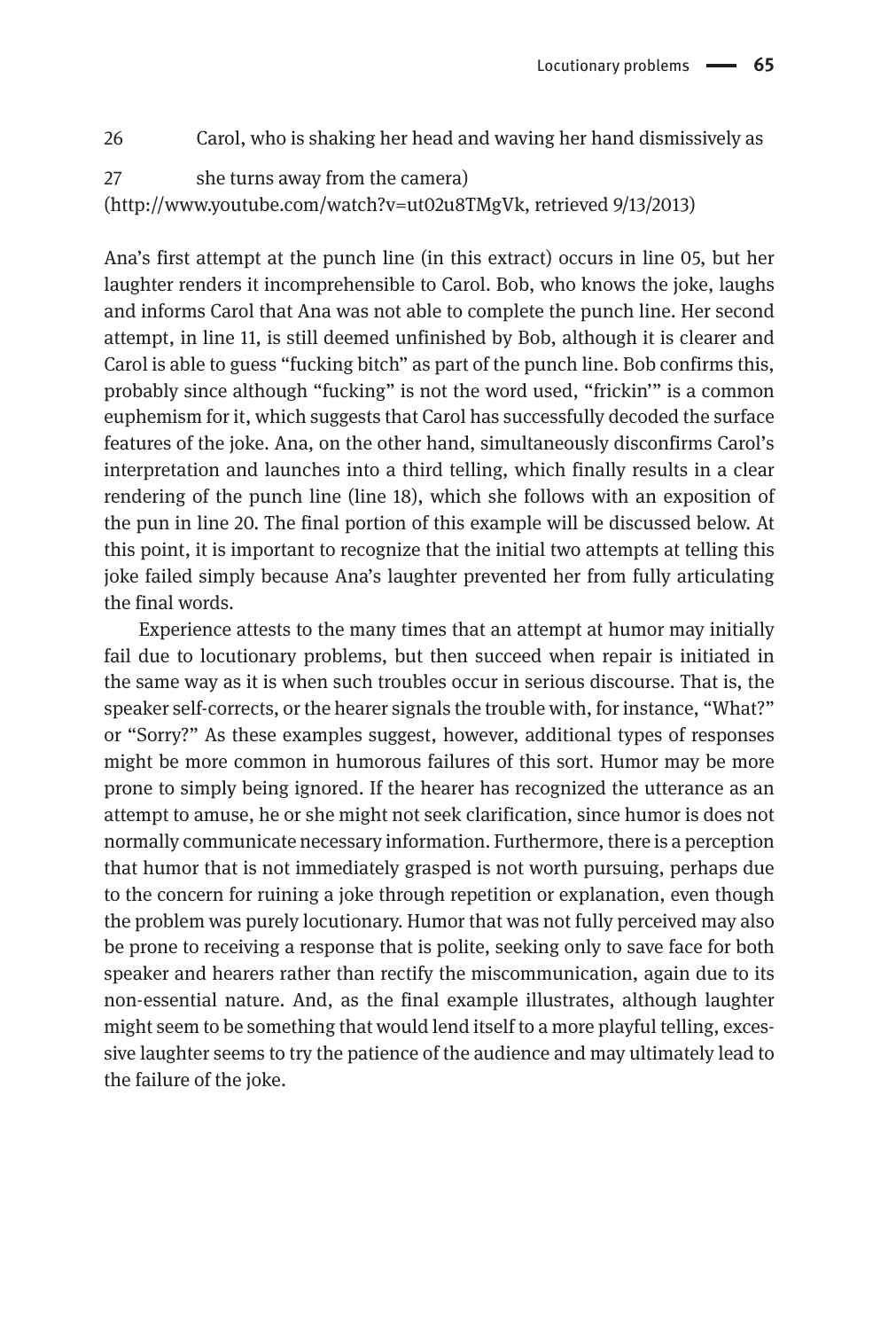## **4.3 Linguistic rules**

When humor fails due to linguistic factors (limited here to phonology, morphosyntax, and semantics), the issue may be one of either competence or performance on the part of either interlocutor. Both speakers and hearers may lack the knowledge of the structure of the language being used that is necessary to either construct or interpret the humor. Performance problems relating to linguistic rules may be due to memory lapses or slips of the tongue or ear, for example. Although performance-related problems can occur with any speaker, competence-related problems will be more often found in speakers whose knowledge is not yet fully developed, such as second language learners and children.

#### **4.3.1 Phonology**

The failure of humor due to phonological problems appears to be very rare. Example 4.3, above, seems to be a case in which phonology, at least to some extent, interferes with joke comprehension. First, it is important to recall that Ana's uncontrollable laughter resulted in the joke's telling being extended over several minutes. The laughter may have contributed to unreasonably high expectations for amusement on the part of the hearers and the multiple attempts may have reduced the element of surprise and spontaneity. Still, phonology appears to have also contributed to the lack of success. Following Ana's second delivery of the punch line (line 11), Carol is apparently able to interpret its meaning, as she performs a comprehension check, asking "a fuckin' bitch?" in line 14. Although this reveals her understanding of the meaning of the phrase, the humor is lost, because it is only the euphemism "frickin'" that creates a pun with "African." Ana articulates this clearly in line 20, when she isolates these elements and repeats them, emphasizing their different stress for clarification ("*Af*rican, a *frick*in'"). This display seems to finally help Carol understand the incongruity in joke, although she does not appreciate it. In this instance performance is largely the issue for both participants. Ana's delivery is imperfect as, it seems, is Carol's reception.

This is the sole miscommunication based on phonology in the present data set; however, it is easy to imagine that a not-fully-proficient interlocutor might have trouble with other aspects of phonology. Websites for English language teachers are replete with jokes that can be used to expose learners to specific facets of the language, including drawing their attention to patterns of phonology. Consider, for instance, this joke: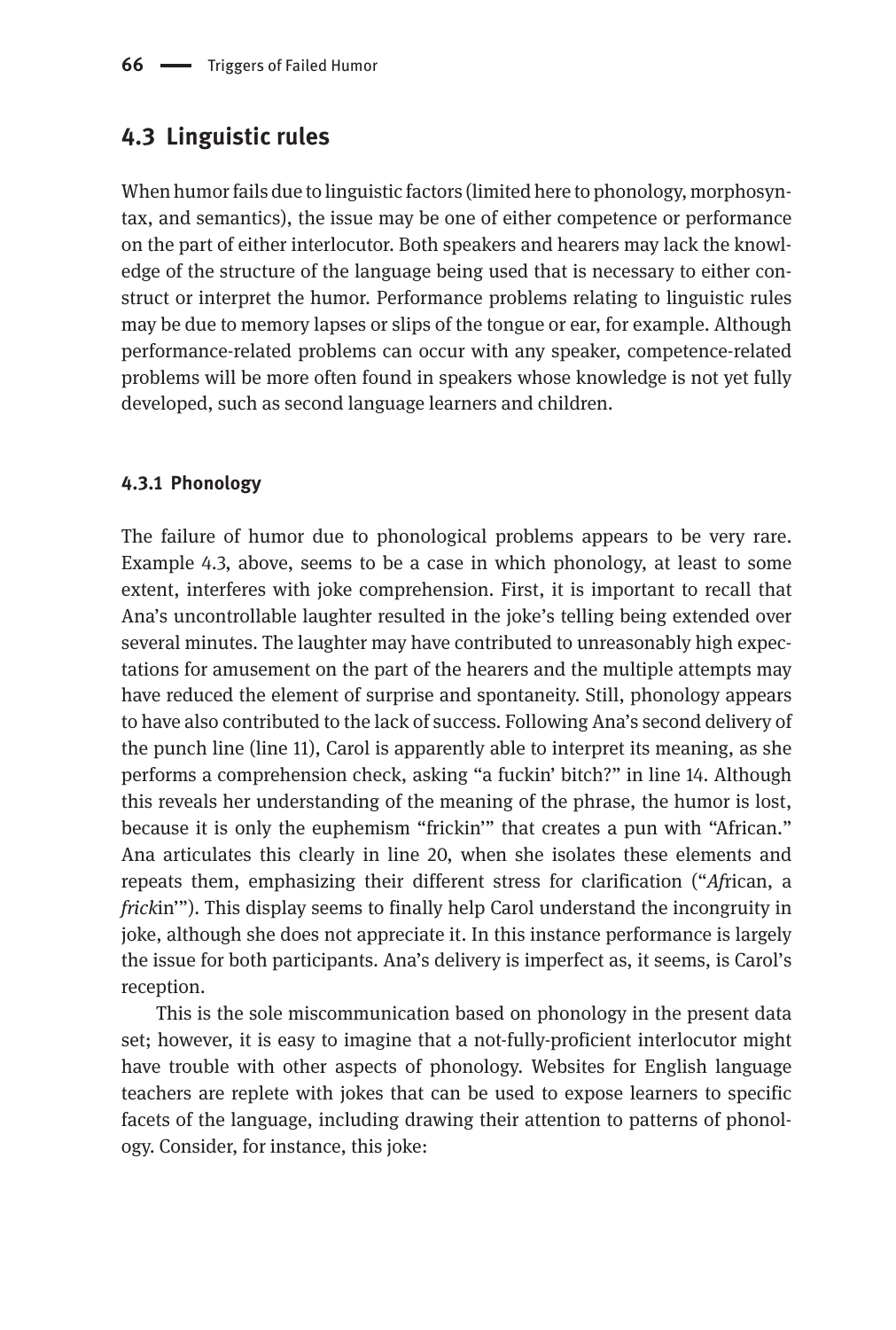#### Example 4.4

A man went to see his psychiatrist. "When I wake up, I keep on finding that I have black lines all down my body." "I know the problem," said the psychiatrist. "You're a psychopath."

(http://videoweb.nie.edu.sg/phonetic/phonetics/jokes.htm:)

Assuming that the hearer is familiar with both lexical items, the humor lies in being able to identify the phonetic similarities between "psychopath" and "cycle path." More specifically, a speaker must know that the sound /l/ varies in English. The word "leap," for instance, contains a "bright" /l/ sound, pronounced clearly and in the front of the mouth. "Cycle" contains a "dark" /l/, which is pronounced in the back of the mouth and is much closer to the vowel sound in the middle syllable of "psychopath." Individuals whose pronunciation is different from this (whose linguistic competence does not include this variation) will likely have a very difficult time processing the joke.

Linking, or liaison, between words is the phonological process that constructs the humor in the next joke:

#### Example 4.5

Two boll-weevils grew up together in the cotton fields of Alabama. One of them went on to become a high-flying lawyer in New York. The other stayed behind in Alabama. The second was the lesser of two weevils.

(http://videoweb.nie.edu.sg/phonetic/phonetics/jokes.htm:)

The rounded vowel sound  $\mu$  that comes at the end of the word "two" encourages the insertion of the glide /w/ before the vowel sound  $/i/$  in "evils." This is similar to the use of "an" before a word that begins with a vowel sound, such as "an icicle," but is not encoded in the written system. This sound insertion renders the phrase "two evils" virtually identical-sounding to "two weevils," hence the humor. A speaker, such as an second language learner of English, who is unfamiliar with this linking process (unconscious to most native speakers) and who tends to carefully articulate each word may be unable to perform or to decipher this joke.

#### **4.3.2 Morphosyntax**

As with failures of humor due to problems constructing or interpreting phonology, failures involving morphosyntax were difficult to find in every day interac-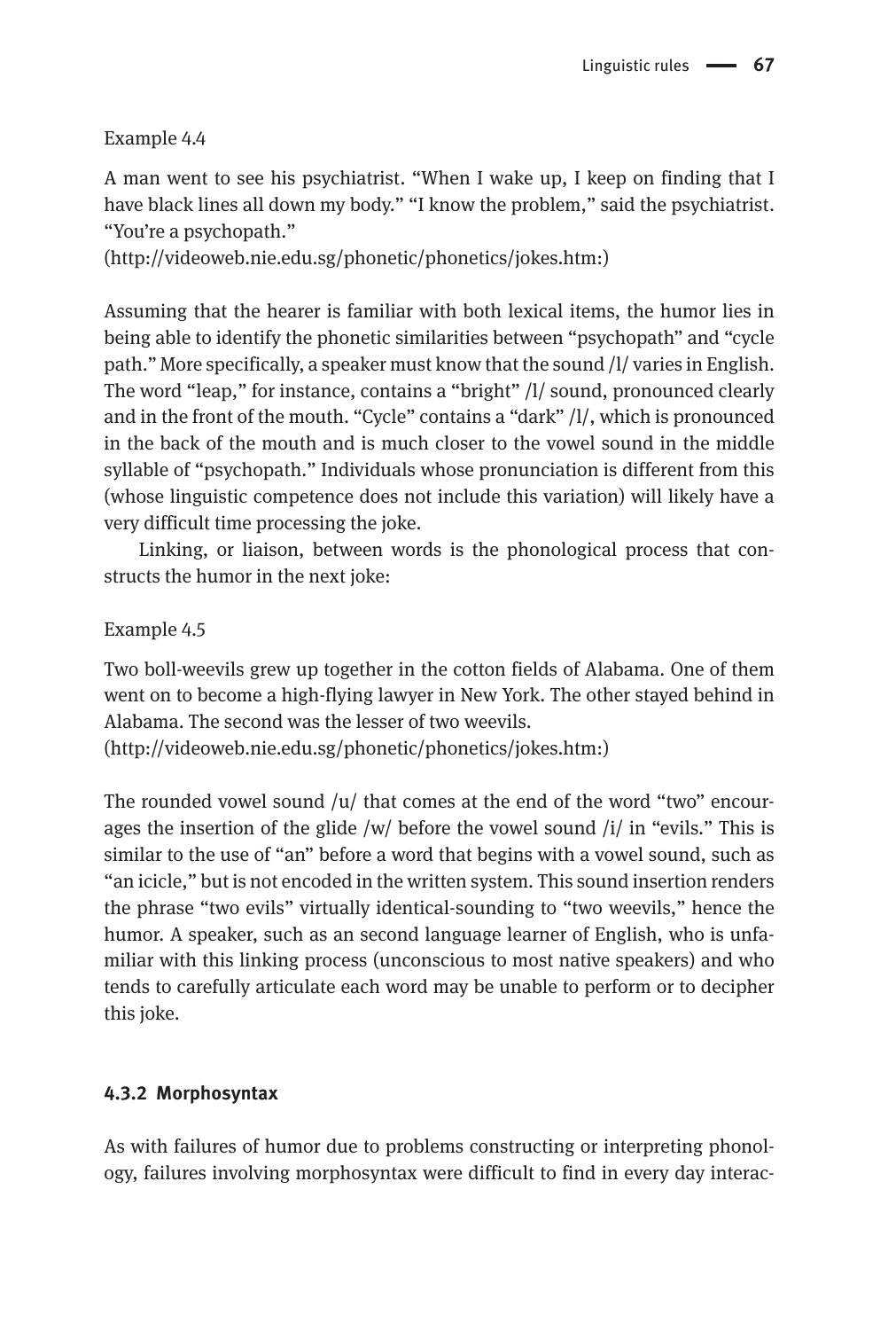tion. However, for a project seeking to examine the ways that people respond to humor that they did not understand, I used a joke that relied on morphosyntax for its humor, and thus collected numerous examples of failure in this realm (the results of that project are summarized in Chapter 6 and are also available in Bell 2013). Here is the joke, which was also presented in Chapter 1:

#### Example 4.6

Every time the mail carrier comes to this one house a huge dog comes bounding out and jumps on him. He puts his paws on the mail carrier's shoulders and licks his face and sometimes he almost knocks him over. One day, the mail carrier comes to the house and walks into the yard, but there's no dog. Next day, same thing. The third day the owner's in the yard and the mail carrier, a little anxious about whether the dog's ok or not asks, "How's (house) the dog?" The owner replies, "I did."

This joke was ideal for collecting examples of humor that failed due to hearers' inability to understand it, as most people were only able to retrieve the more common parsing of the sound sequence [hauz], which gave them "I did" as a response to a question about the dog's welfare: How's the dog? In order to understand the joke, the hearer must be able to instead construct a truncated question that asks whether the owner put the dog in the house. The question uses "house" in its less common verb form and drops the initial do-construction that often introduces such a question: (Did you) house the dog?

One spontaneous example of failure deriving from imperfect knowledge of morphosyntax is taken from a classroom of college students enrolled in second year Spanish. As language learners, their competence in Spanish syntax is still developing and thus gaps remain. As the excerpt begins, the teacher is listing examples of adverbial phrases that trigger the use of the subjunctive. All of these structures use the form "que"<sup>9</sup> (a word that rhymes with the English "hay"), but when he makes a joke based on this structure, the students' lack of knowledge of the possible forms prevents them from immediately understanding it:

Example 4.7

01 T *si, a menos que, a fin de que*

02 S okay

**<sup>9</sup>** *a menos que* = unless, *a fin de que* = in order to/that, *antes de que* = before, *para que* = so that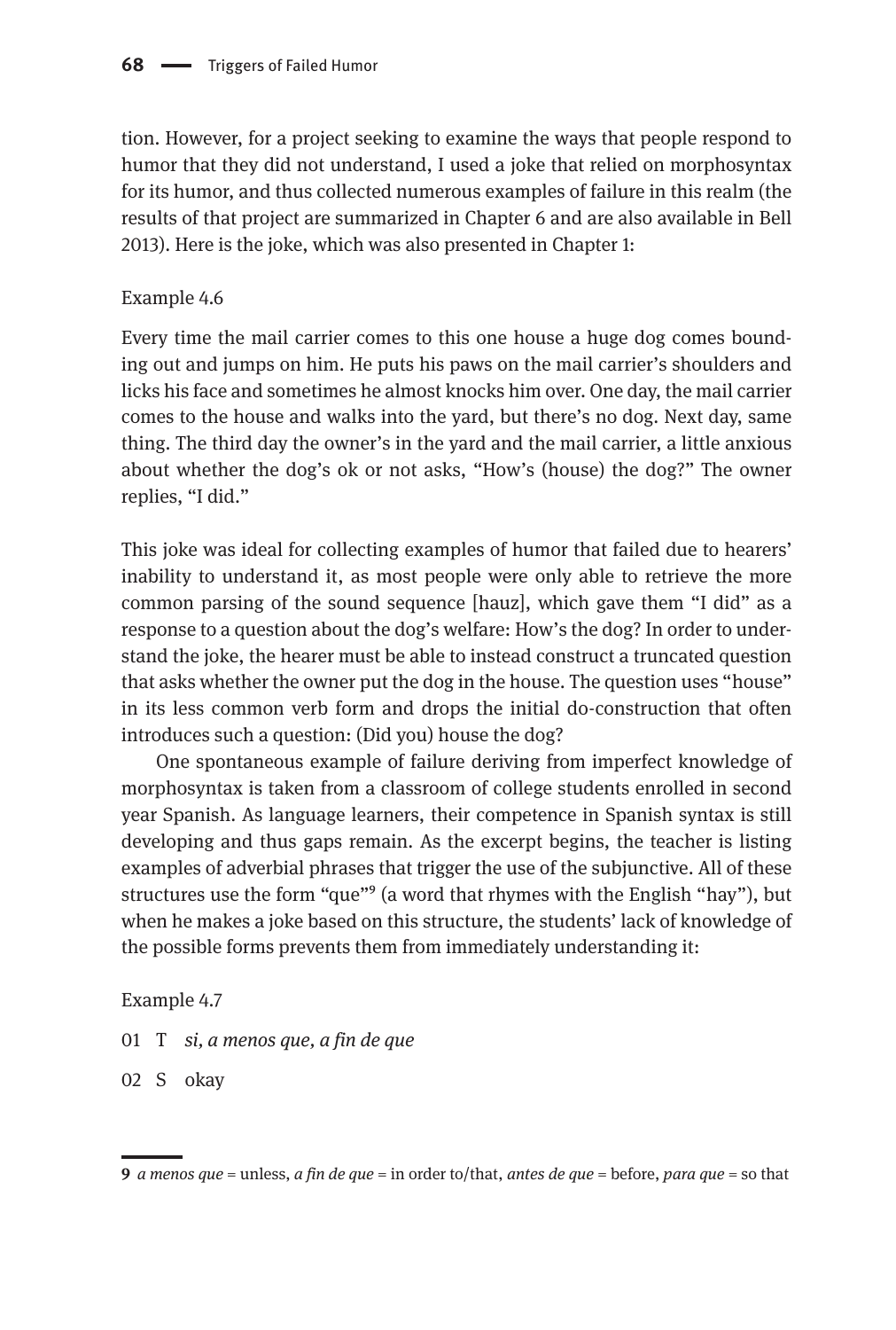03 T um *antes de que, para que* 04 S okay 05 T *o que?* no, no, no 06 S no? 07 T it was a bad joke 08 Ss (laughter) 09 T she was like *antes de que, para que*, and she's like ok, and I'm like no "ok" 10 (o que) no

11 Ss (laughter)

(Adapted from Sterling and Loewen 2013)

As the teacher lists the structures using "que," one student backchannels with "okay" (lines 02 and 04). The teacher seizes upon the second turn using "okay" to make a joke based on the phonological similarity between that word and the structures he has been presenting. In line 05 he playfully takes up the student's contribution as an addition to the list, reimagining "okay" as "o que," a possibility that he immediately rejects. Although his misunderstanding is deliberate, his rejection is accurate, because although "o" is a legitimate lexical item in Spanish (meaning "or"), "o que" could not be included in this list. Although the student's turn in line 06 draws attention to conversational trouble, it does not make clear the source of her confusion. Is she uncertain as to whether or not "o que" is a possible Spanish phrase or has she heard "okay" and is confused as to why the teacher would reject that backchannel? In any case, the humor is not taken up by any members of the class, and the instructor begins to conduct repair in line 07, by explaining his utterance as "a bad joke." Once the intent has been retroactively named, the joke succeeds, with members laughing in line 08, and again after an explanation is issued in line 11.

#### **4.3.3 Semantics**

While a native speaker's knowledge of the rules of phonology and morphosyntax are learned and largely set fairly early, the lexicon continues to develop throughout the lifespan. We add to our vocabularies as we encounter jargon specific to new activities we engage in, learning words related to our profession, or to new sports and hobbies we try. In addition, meanings shift and new connotations build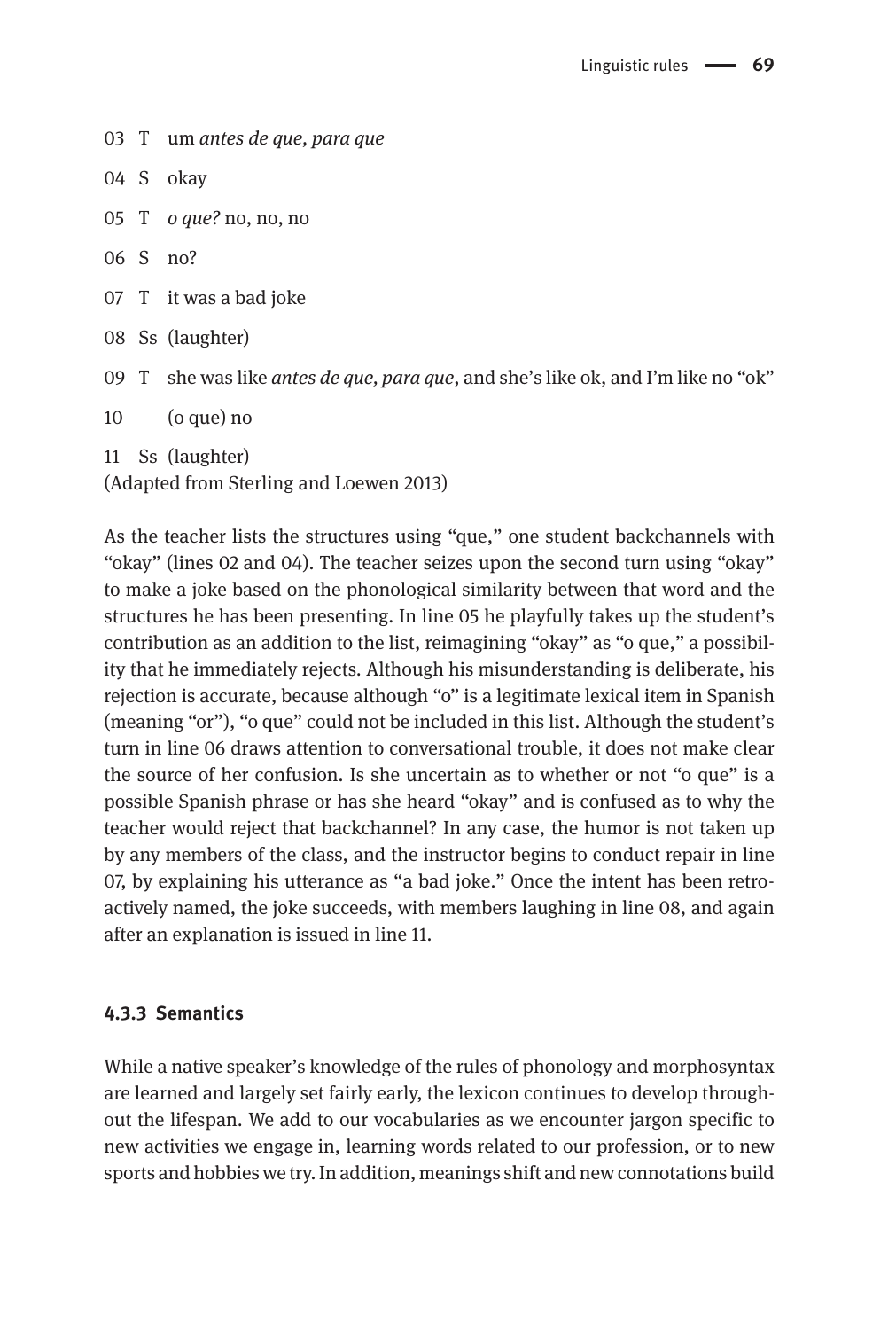up around words as we gain more and varied experiences. Thus, whereas the last two areas of language are those in which failures were more likely to be found among second language users and children, the semantic realm finds similar problems across all language users. The source of the communicative trouble at this level may only be hearer-based, but can also derive from the speaker not judging the audience's background knowledge well.

The first example of the failure of humor due to semantics involves a joke told in a college calculus class designed especially for students who showed promise in scientific research. Here, just as the professor approaches this group of students to observe their work, James attempts to tell a math joke. (Each @ symbol here represents a single pulse of laughter, following the notation that was used in the original transcript.):

#### Example 4.8

|                                              | 01 James: | what do you call an eigensheep?                                    |
|----------------------------------------------|-----------|--------------------------------------------------------------------|
|                                              | 02 Zoe:   | [@                                                                 |
|                                              | 03 James: | [a la:mbda. (Zoe, Morrisse, Harry, and the professor smile)        |
| ()                                           |           |                                                                    |
|                                              | 28 Harry: | [@@                                                                |
|                                              | 29 Zoe:   | [@@                                                                |
|                                              | 30 Harry: | oh Zo[e.                                                           |
|                                              | 31 Zoe:   | [and I don't get it at $a@@@$ ll.                                  |
| 32                                           | Harry:    | you don't get it?                                                  |
|                                              | 33 Zoe:   | no@.                                                               |
|                                              |           | 34 Harry: what don't you get? It's not la:mb, du:h, it's la:mbda:. |
|                                              | 35 Zoe:   | @ I@ do@n't kno@w what- I don't know what ei@genvalue i@s.         |
| 36                                           | Harry:    | [o@@h, m@e@ neither.                                               |
|                                              | 37 Zoe:   | $[.h]$ @@                                                          |
|                                              |           | 38 Harry: [it's still funny though.                                |
|                                              | 39 Zoe:   | $[\omega.h!]$                                                      |
| (Adapted from Bucholtz et al. 2011: 182-184) |           |                                                                    |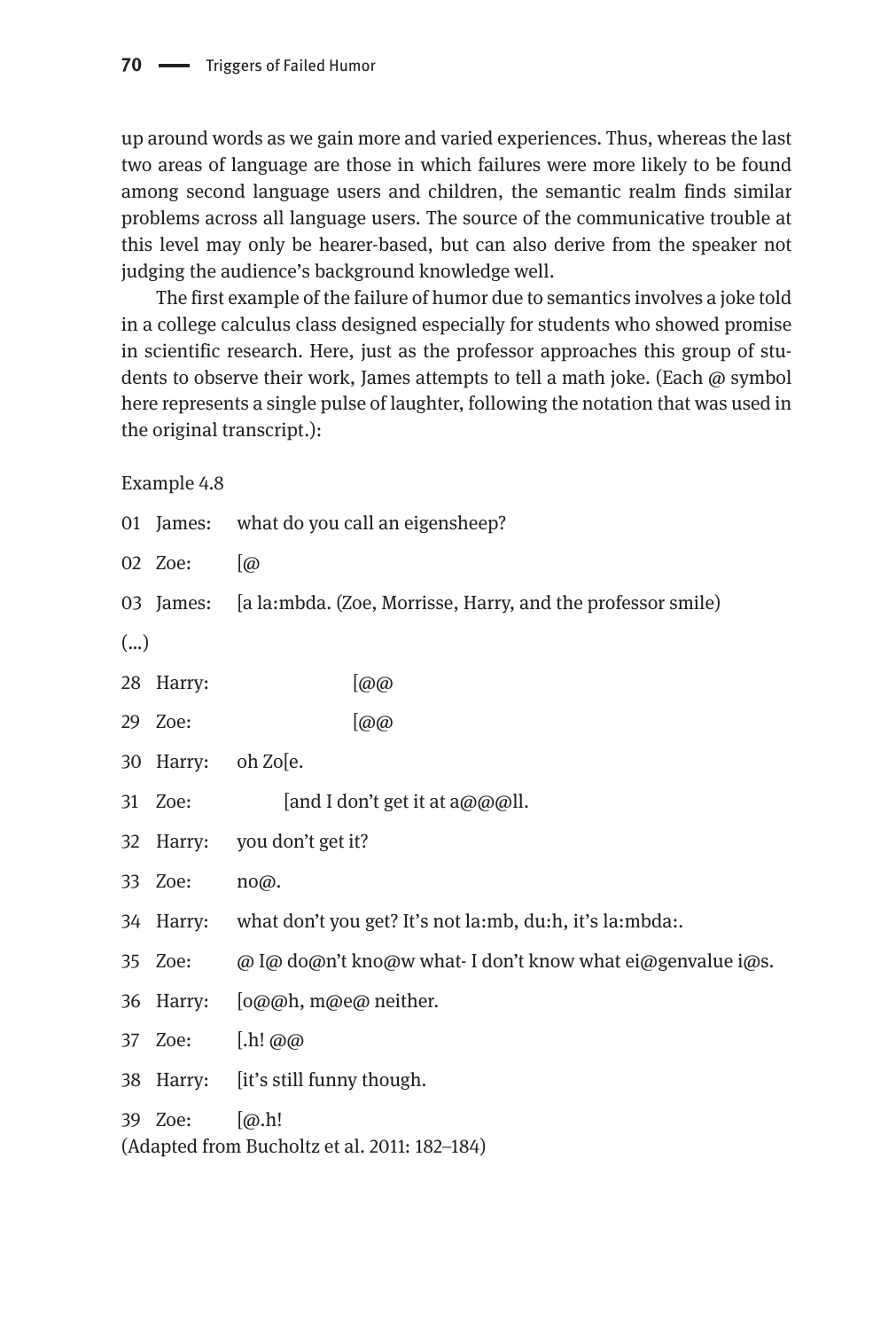Bucholtz et al. (2011) explain the joke thus:

The humor derives from the fact that the Greek character  $\lambda$  (lambda) is used to represent the eigenvalues of a matrix. The joke relies on a pun between the phonological similarity of *lamb* and the first syllable of *lambda*; in most entextualizations, the riddle is *What do you call a young* (or *baby*) *eigensheep?*, a phrasing that provides a clearer motivation for the punchline (p. 183).

James presented the answer to the joke as the Greek character. In part of the transcript that is not shown here, the teaching assistant returns and suggests that a better delivery of the punch line would be "A lamb, duh." When Zoe professes to have not gotten the joke (line 31), Harry contrasts the two possibilities for her (line 34) for clarification. This, however, is not Zoe's concern, as in line 35 she asserts that she does not know "what eigenvalue is," which prompts Harry to confess that he does not either. Interestingly, both students fail to fully understand the joke, but arrive at opposite conclusions about what this means for their appreciation. Harry seems to feel that he understands enough to appreciate the humor, whereas Zoe, despite having extrapolated the term "eigenvalue" from the joke's "eigensheep," does not claim understanding.

As noted above, a lack of shared connotation may also affect how humor is received. Below Frank, a native of Japan, describes how his classmate playfully referred to him as a "guru":

#### Example 4.9

Frank: Karen asked me if she can call me guru, huh, huh, guru, I don't know why, she just want to call me guru, huh, huh, guru, so but I got upset. [...] because guru, the word guru in Japan it has a special meaning, if you are related to a cult guru, which is a very bad thing.

(Bell and Attardo 2010: 432)

Frank reported this incident as an attempt at humor, but one that he could not appreciate. In this context, it seems that his friend was using the term to teasingly describe Frank as very knowledgeable. Although Frank was aware of the complimentary denotation of the term "guru," he associated it with the leader of the Japanese cult Aum Shinrikyo, which was responsible for using sarin gas in an attack on the Tokyo subway in 1995. Thus, he found the application of the term disturbing, as only the negative Japanese connotations resonated strongly with him, preventing him from being able to appreciate the humor.

Humor whose failure is triggered by linguistic problems seems likely to be treated similarly to serious failures of the same sort if the trouble is in the per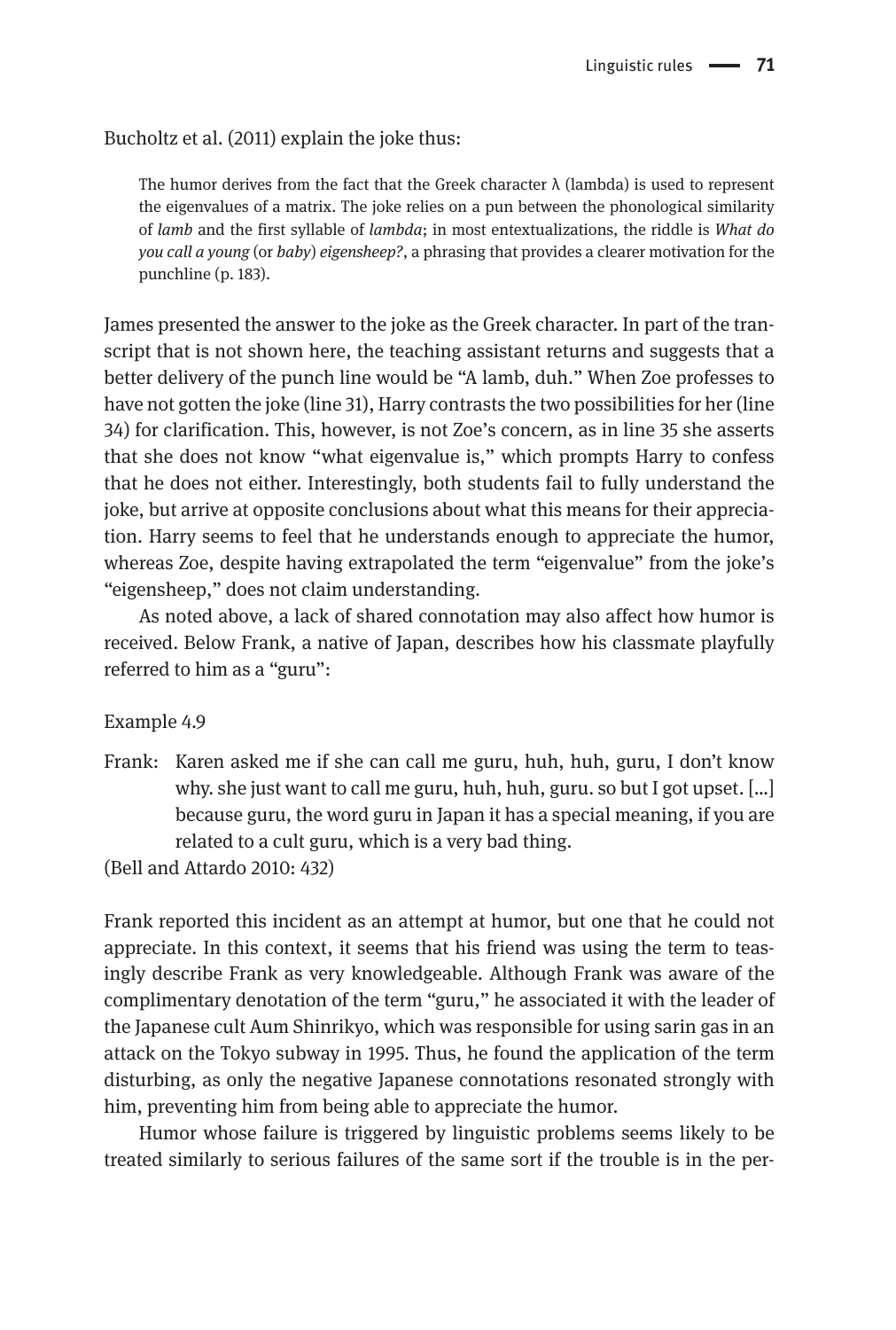formance. In these cases, as in Ana's delivery of her "Are you African?" joke, the trouble is apparent in Carol's question "a fucking bitch?" which prompts repair by Ana, in the form of a clearer delivery. Problems that spring from competence, on the other hand, may be treated differently from those found in similar, serious interaction. When interlocutor competencies differs significantly, as in talk with children or second language users, the attempt to joke may be abandoned without clarification sought by either party. In Frank's case, his interlocutor was not even aware of his dismay at having been referred to as a guru. Recognizing that she was attempting to joke, he did not see it as important to engage her on the topic. The specific interactional conditions, of course, can affect this. Teachers, such as the one who attempted to joke in Example 4.7, are responsible for communicating clearly and, in this case, taking care to point out particular language structures so that their students can learn. Thus, it was important for this teacher to explain his joke.

# **4.4 Ambiguity**

Commonly exploited for humor, lexical and syntactic ambiguity can also trigger the failure of humor when the ambiguity is not recognized or is misinterpreted. It can be more difficult than usual, in the case of ambiguity, to name one participant as the primary source of the trouble. The speaker may be unaware of having constructed an ambiguous utterance or, if the ambiguity is intended and has been employed for humorous purposes, it is possible that the speaker did not adequately contextualize the ambiguity. The latter is the case in the following example, which illustrates a failed attempt at humor using lexical ambiguity. In this situation a husband and wife are walking in the woods and the husband has constructed an imaginary scenario in which he plans to take up hunting in order to extract revenge on all the deer that are staring at him from behind the trees:

Example 4.10

| 01 Wife:    | those eyes!               |
|-------------|---------------------------|
| 02 Husband: | their doey eyes           |
| 03 Wife:    | I could make you a cookie |
| 04 Husband: | of a deer?                |
| 05 Wife:    | those doughy eyes         |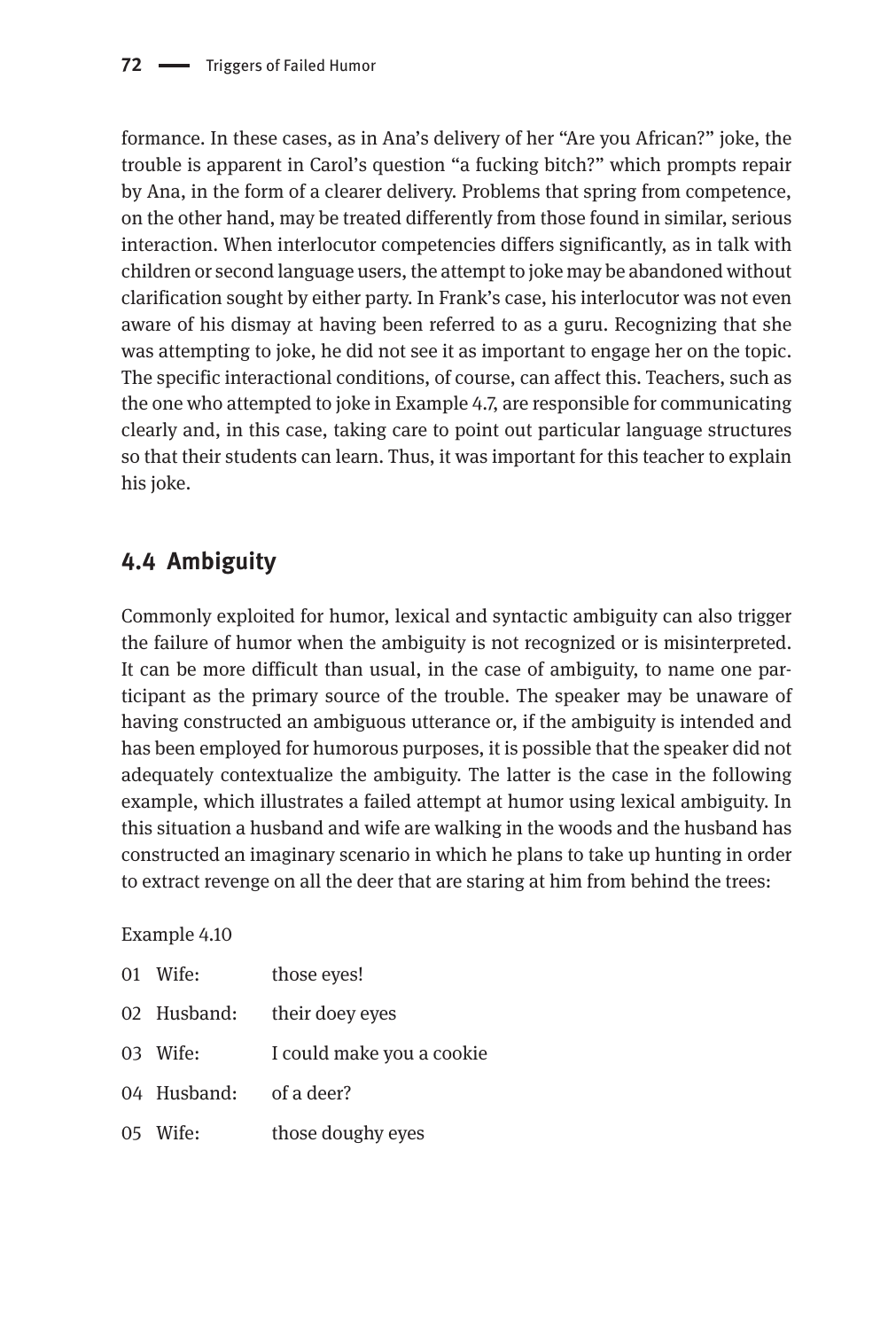#### 06 Husband: (does not acknowledge that he has perceived a joke and contin-

07 ues to talk about what he will do to the deer)

The initial joke made by the wife in line 03 is a rather oblique attempt to exploit the ambiguity of "doey/doughy eyes." The ambiguity is not recognized by the husband, whose request for clarification indicates some interactional trouble, but does not demonstrate that he has recognized her utterance as an attempt at humor. The wife's simple repetition (line 05) of the phrase previously used by the husband is not sufficient to draw his attention to the ambiguity, and he continues to elaborate on his fantasy, while she abandons the joke.

In the doey/doughy eyes example, it is possible to argue that the lexical ambiguity was not identified by the hearer because the humor was overly implicit. In other words, the lack of contextualization cues may have contributed as much to the failure of the joke as did the husband's inability to recognize the ambiguity. In a more high-profile instance of failure due to lexical ambiguity, the fact that an attempt at humor was being enacted was made very clear. This 2011 interview of the Dalai Lama by Australian Today show host Karl Stefanovic had been quite light-hearted throughout. For instance, Stefanovic had asked the Dalai Lama what makes him laugh and the Dalai Lama had, several times, initiated humor. This excerpt, in which Stefanovic attempts to tell a formulaic joke to the Dalai Lama (DL, below; there is also a translator present) comes at the end of the interview, and thus after the two had already shared a great deal of laughter:

Example 4.11

- 01 Stef: so the Dalai Lama walks into a pizza shop
- 02 DL: (looks to translator and speaks Nepalese, apparently asking for translation)
- 03 Trans: (provides translation the word "pizza" can be heard)
- 04 Stef: pizza?
- 05 DL: pizza [shop (nodding) yes
- 06 Stef: [yeah pizza pizza shop. and says, can you make me *one* with
- 07 everything
- 08 DL: (1) mm (.) (puzzled look, shakes head, looks to interpreter, smiling) 09 what's that?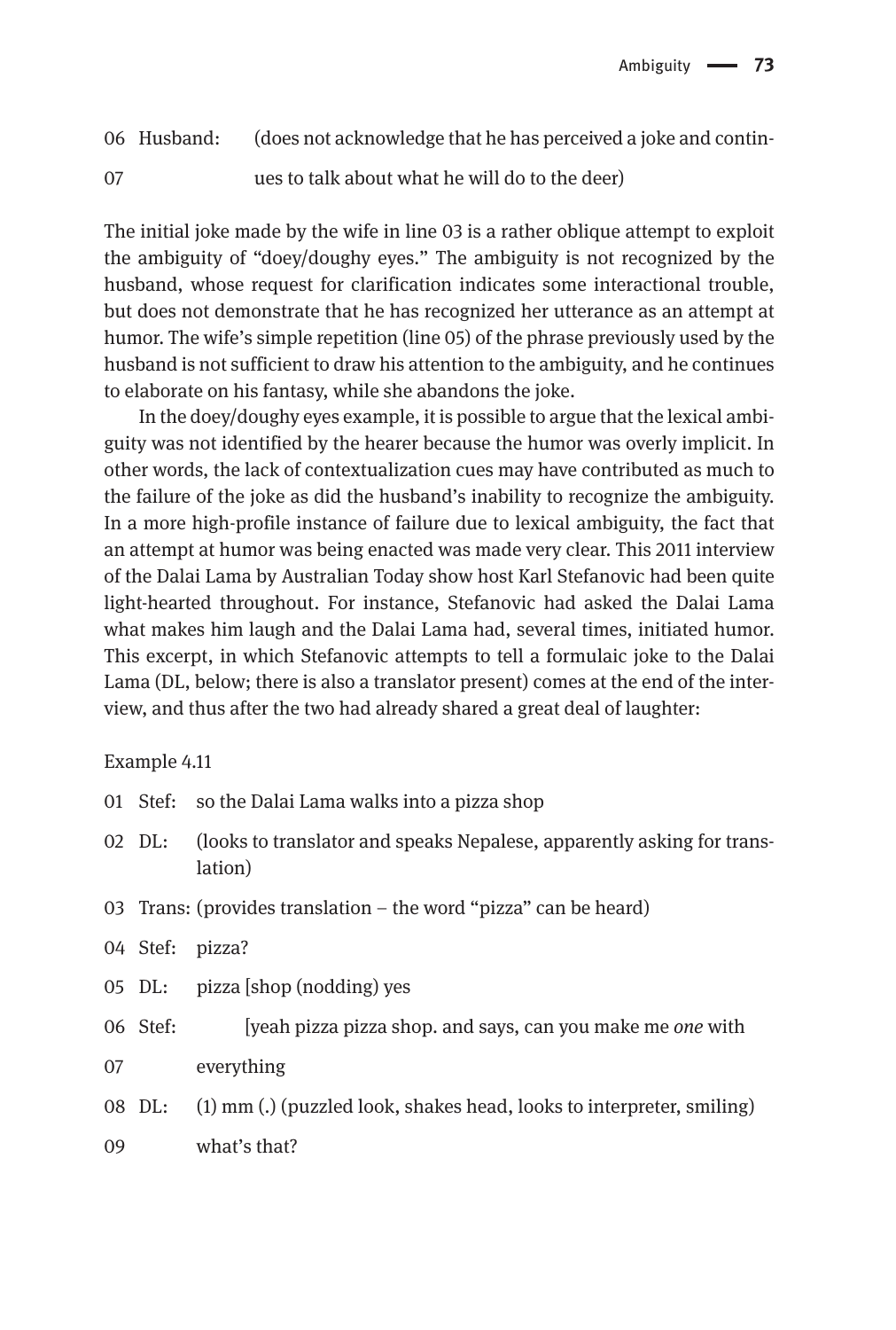|    |        | 10 Trans: (speaking Nepalese)                                                    |
|----|--------|----------------------------------------------------------------------------------|
|    | 11 DL: | (looks back at interviewer) ah yes                                               |
|    |        | 12 Stef: do you know what I mean? (laughing) can you make me one (puts           |
| 13 |        | palms together in front of his face, as in prayer)                               |
|    | 14 DL: | ho                                                                               |
|    |        | 15 Stef: with everything. (gestures with both hands to make one circle) (laughs) |
|    |        | 16 DL: ah theoretically possible                                                 |
|    |        | 17 Stef: oh I knew that wouldn't work (puts hand over eyes)                      |
|    |        | 18 DL: (hearty laughter)                                                         |

(http://today.ninemsn.com.au/videoindex.aspx)

The first disruption occurs when the Dalai Lama requires a translation for part of the question; however, this is minor and appears to be quickly resolved. In line 06, Stefanovic delivers the punch line, articulating quite clearly, perhaps in response to the initial need for translation, and emphasizing the word "one," upon which the joke hinges. Here "one" can be interpreted as a pronoun, indicating a pizza, or as an adjective indicating a unified, harmonious, single entity. Understood in the context of a pizzeria, the phrase "make me one with everything" would be a request for a pizza with all the available toppings, while a spiritual interpretation would involve a request for personal peace and enlightenment. The Dalai Lama again turns to the translator and receives an answer; however, when he turns back to the interviewer (line 11) his response of "ah yes" does not show that he has oriented to the humorous nature of the punch line, and the token instead seems to be given as a backchannel response, as if he is expecting Stefanovic to continue. Stefanovic checks the Dalai Lama's understanding and repeats the punch line slowly, and this time accompanying each interpretation with clarifying gestures. The Dalai Lama's response in line 16 does not indicate recognition of ambiguity, as it only addresses the spiritual interpretation of the punch line, and Stefanovic subsequently admits defeat. Interestingly, the host's resignation receives strong laughter from the Dalai Lama, suggesting that he did not forget or misunderstand that Stefanovic's narrative was intended to be humorous, even though he was not able to understand the humor.

Where the previous two examples demonstrated the failure of humor that relied on lexical ambiguity, we return to mundane talk for an example of an unsuccessful joke using syntactic ambiguity. In what follows, two students have been discussing a writing assignment for one of their courses, and the transcript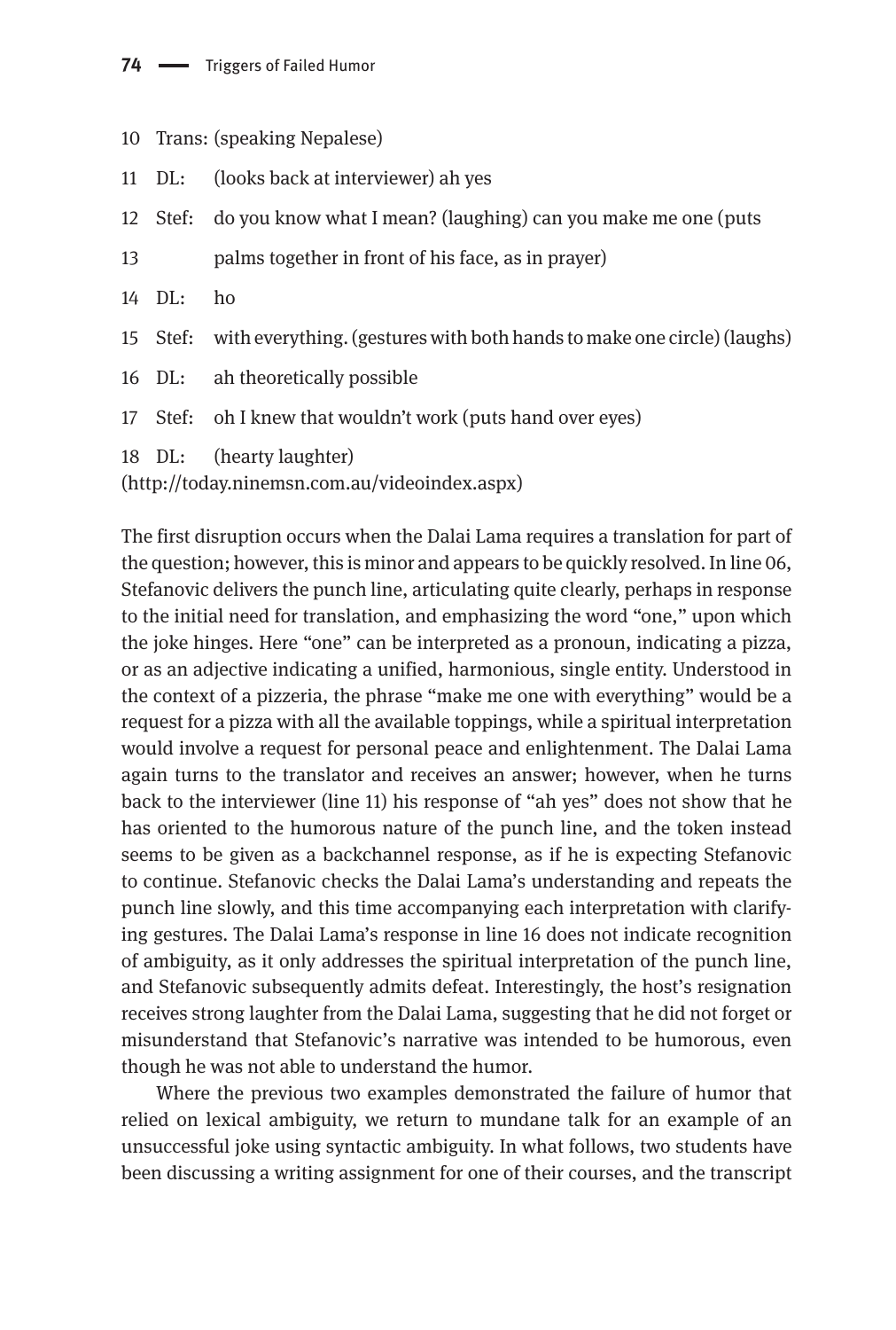opens with student S initiating a topic change to inform student K about a change in the class meeting time:

Example 4.12

01 S:  $\frac{9}{2}$  eveah.<sup>0</sup> anyway you know the (1.3) the time may be change (0.7) on Monday

- 02 we- we start class at nine (0.9)
- 03 K: [yes
- 04 S: [you know?
- 05 K: I know.
- 06 S: yes and maybe we- we wake up early hahhahhahhahhahhah[hah
- 

07 K: [okay so you

08 have er::::  $(0.9)$  y- $(1.4)$  you worry about it? <sup>o</sup>huhhhuhhuh<sup>o</sup>=

09 S: =yeah I worry about the long paper of the:

10 K: no no no you worry about the:: (1.0) waking up so early? huhhh[huhhuhhuh

11 S: [no I just

12 joking hahhahhah

(Adapted from Kaur 2011: 106)

The attempt at humor occurs in line 08, where K asks whether S is worried about "it." The intended referent for "it" was "waking up early," but S intentionally misinterprets "it" to refer to the assignment (line 09). K, not recognizing this as an attempt at humor initiates repair in line 10, naming the intended referent. S, then, also executes repair, naming the intended interpretation of the utterance in line 09 as a joke. S seems to have recognized that play with the ambiguity of "it" might be challenging for the listener. Clearly, the most obvious interpretation was "waking up early," as the nearest prior referent. Had S wanted to express concern about the early class meeting time an elliptical response would have sufficed (e.g., "Yeah, I do."). Thus, S's utterance is framed as humor at least partly through the use of the full noun phrase referring to the earlier referent "the long paper." In this case the hearer seized on unintended ambiguity in the prior speaker's utterance to create humor that then went unrecognized.

These examples suggest that, like non-playful conversational dissonance that is triggered by problems of lexical or syntactic ambiguity, similar such playful miscommunications will be treated in a variety of ways, depending on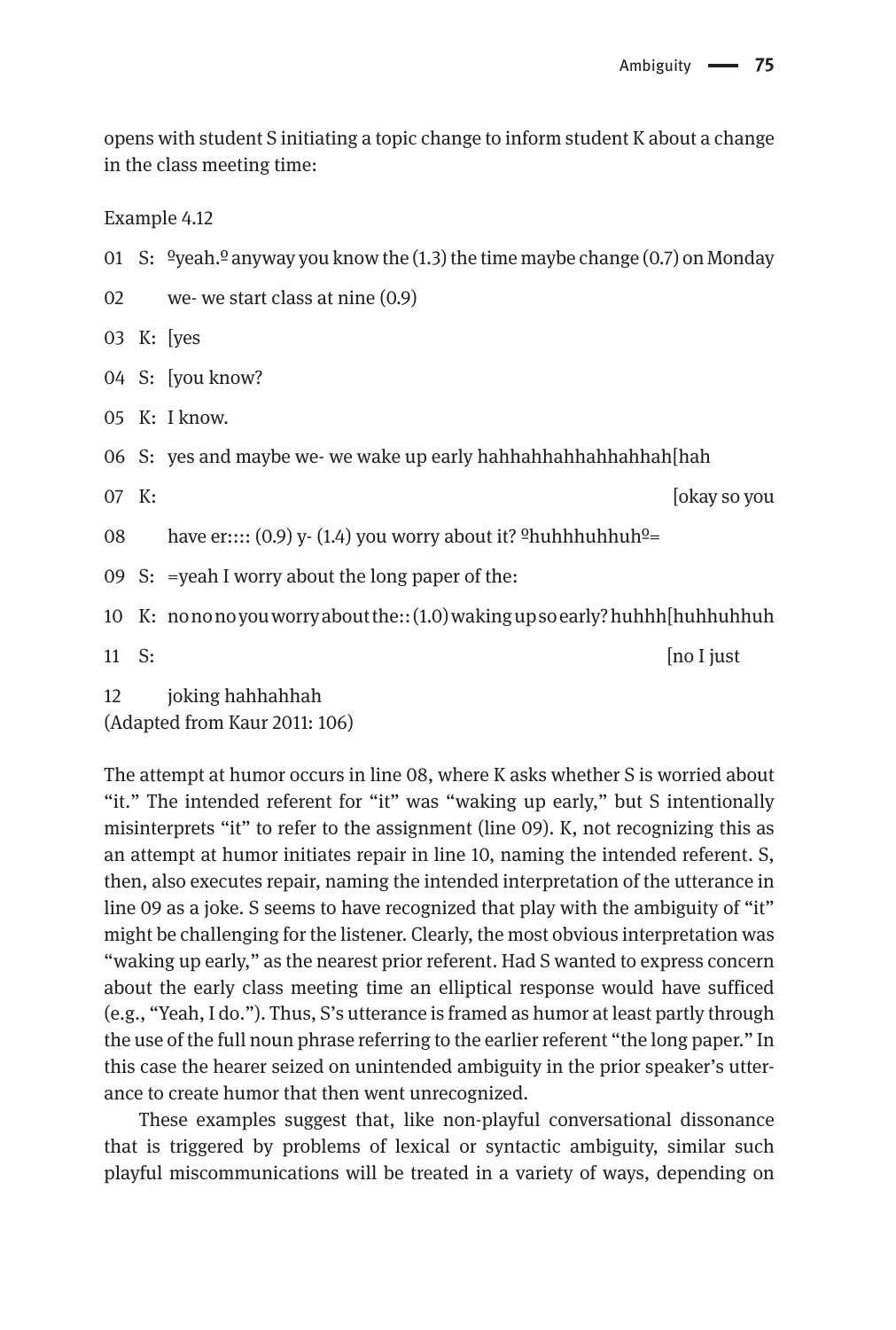the context and interlocutor goals. In the first example, the ambiguity was not recognized and the joke was not deemed worth clarifying, and was therefore abandoned, a tactic which may, again, be more common to humorous talk. In the next two extracts, however, the misunderstanding based on the ambiguity took a central place in the conversation and thus required acknowledgement and repair. The close relationship between ambiguity and humor (both intentional and unintentional) further suggests that the treatment of misunderstandings based on it might be very similar. Ambiguity often triggers humor, either unintentionally because it created a misunderstanding (as in Example 4.12 above, or because it was unintentionally introduced and deliberately misunderstood (as in Example 3.1 in Chapter 3). Although ambiguity certainly creates non-playful miscommunications and repairs, it may also be a trigger of humor and play much more frequently than are the other types of conversational troubles discussed here, and the types of negotiations that result may tend toward the playful more often than in the other cases.

# **4.5 Pragmatic force**

When humor fails due to miscommunication involving pragmatic force, the utterance is interpreted literally. Thus what is meant implicitly as a joke is instead understood only in its explicit sense as, for instance, a suggestion, warning, or compliment. Irony may be particularly susceptible to such misinterpretations, as in the following example. Here two strangers sitting together on a train begin chatting and A, who is reading a newspaper, remarks about one of the articles:

Example 4.13

- 01 A: listen, it says here that sixty per cent of women are still unemployed in
- 02 this country!
- 03 B: yeah! keep them in the kitchen where they belong!
- 04 A: do you think all women should be housewives?
- 05 B: of course not! I was only joking, for god's sake! (Adapted from Yus 1998: 405)

In response to A's factual comment, B offers an enthusiastic, but ironical assessment, which constructs him at sexist. Although A reacts to the literal content, by asking a question, A also leaves open the possibility that B's utterance may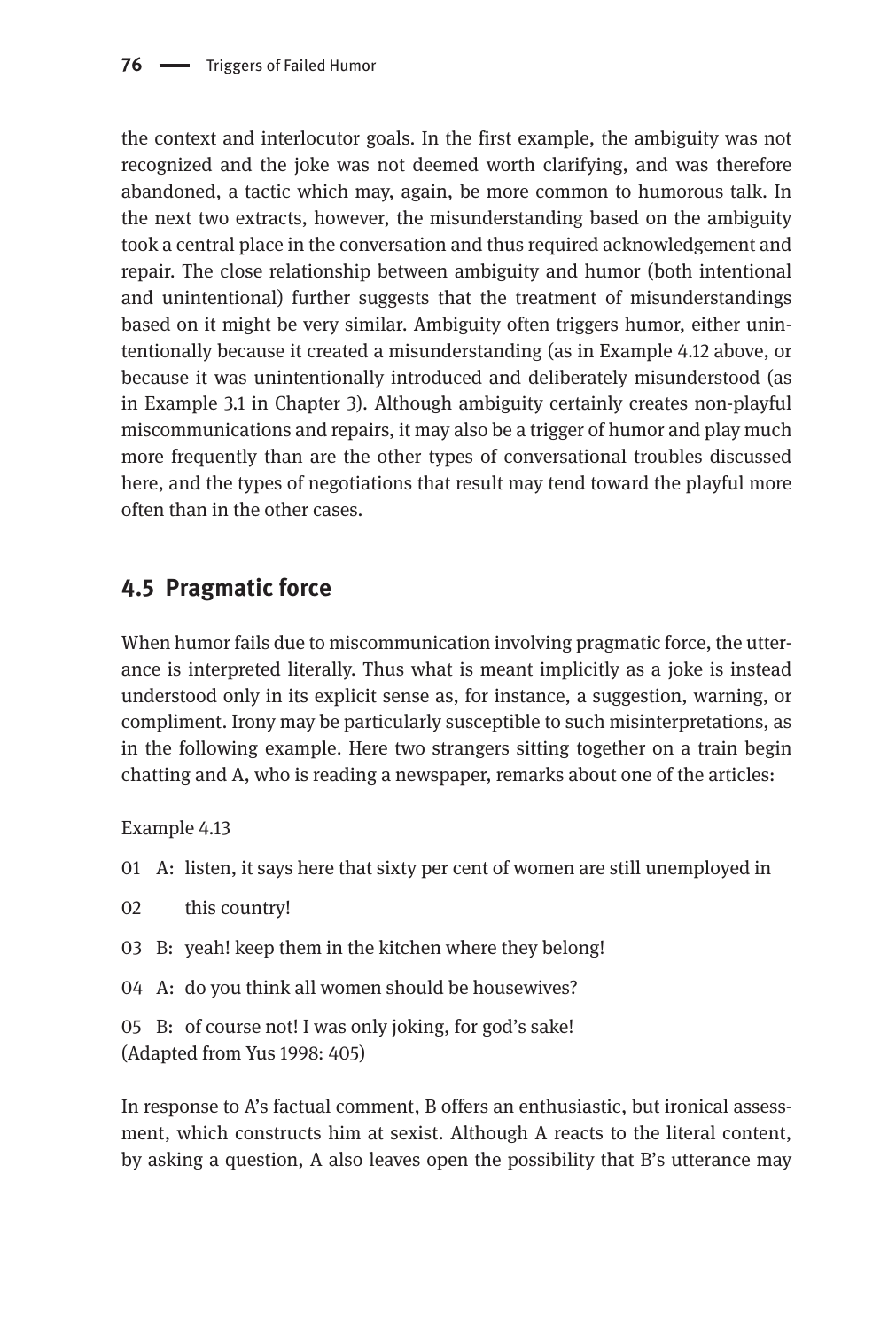have been offered non-seriously. Furthermore, this move allows B to claim nonserious status of the utterance even if that was not the original intention, as a way of maintaining cordial interaction between these two strangers. B's vehement denial and explicit recontextualization of the utterance work to repair the miscommunication (line 05).

One potential difference between miscommunications of this sort in serious vs. playful discourse and their subsequent negotiation is that humor often draws on scandalous or shocking topics. This makes the risk of misinterpretation of humorous intent resulting in an escalation of the repair into a more aggressive key a real possibility. The existence of formulaic sequences (e.g. I was just/only kidding/joking/being facetious) for quickly repairing these types of miscommunications suggests not only that these are common enough problems for linguistic formulas to have developed in response, but also further supports the notion that these misunderstandings can threaten social harmony. Notice that the sequence normally employs the minimizers "only" or "just" (the latter being frequent enough to have been incorporated into the internet acronym for the verbal formula: JK for "just kidding"), again indicating that this phrase is used in response to a prior utterance that has been perceived as inflammatory. Of course, not all attempts at humor that fail in this way will provoke the hearer and require a mitigating response.

### **4.6 Message form**

This broad category captures humor that is unsuccessful because of its form. This may include the language(s) or register(s) used, the channel of communication (spoken, electronic, sky-writing, etc.), or the particular linguistic forms selected for a certain effect, such as a rhyme. An example of particularly poor joke delivery occurred in 2013 at the opening of the trial of George Zimmerman in Florida. The months leading up to the case were emotionally charged for many Americans, who saw Zimmerman's killing of Trayvon Martin, an African-American teenager, as a sad comment on the state of race relations, as well as gun laws, in the U.S. In this atmosphere, Zimmerman's defense attorney, Don West, opted to open the trial with formulaic joke:

Example 4.14

- 01 West: sometimes (.) you have to laugh (.) to keep from crying. (1) so let me
- 02 (.) uh eh- at considerable risk let me (.) let me say, I'd like to tell you a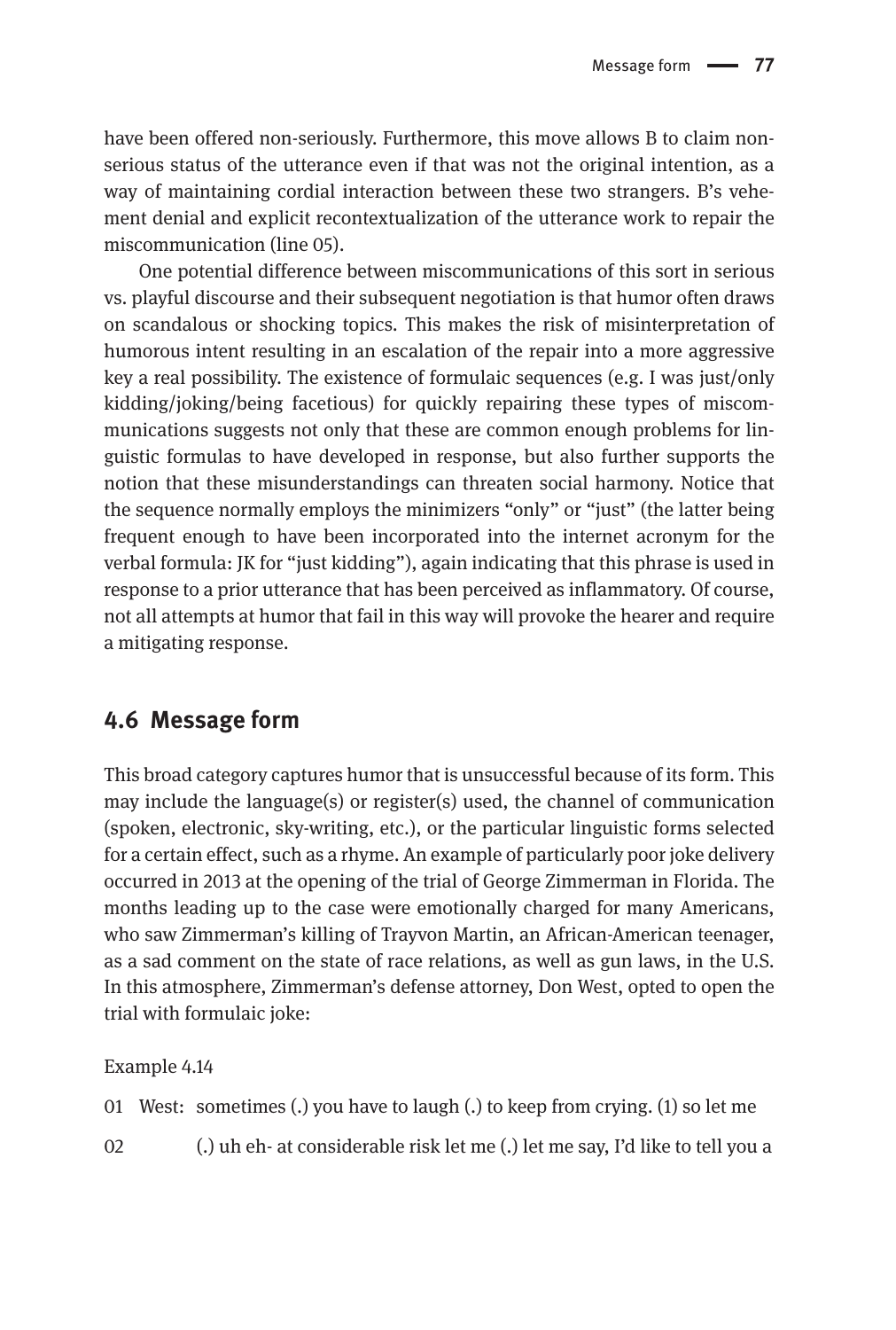| 03 | little joke. I know how that $(.)$ may sound a bit weird $(.)$ in this context              |
|----|---------------------------------------------------------------------------------------------|
| 04 | under these circumstances. (.) but I think you're the perfect audience                      |
| 05 | for it (.) as long as you uh don't- if you don't like it or you don't think                 |
| 06 | it's funny or inappropriate that you don't (.) hold it against                              |
| 07 | Mr. Zimmerman you can hold it against me if you want, but not Mr.                           |
| 08 | Zimmerman. I have your assurance you won't, here's how it goes.                             |
| 09 | knock knock (.) who's there. George Zimmerman. George Zimmerman                             |
| 10 | who (.) all right good (.) you're on the jury. $(3)$ nothin'?!                              |
| 11 | Aud: (laughter)                                                                             |
|    | 12 West: that's funny. (.) after what you folks have been through the last two or           |
| 13 | three weeks<br>(http://thinkprogress.org/politics/2013/06/24/2202081/george-zimmermans-law- |

yer-opens-trial-with-a-knock-knock-joe/?mobile=nc)

As acknowledged by West, the telling of this joke, at this moment, and to this group of people is fraught with potential pitfalls, and as such it is impossible to identify what aspects of the joke caused each member of the courtroom to withhold laughter. It does appear, however, that the actual delivery of the joke is likely to have been involved. First, West's tone is far from animated and he pauses noticeably after almost every phrase. The effect is not a deadpan delivery, which might have been more successful, but one that seems to be an awkward attempt to incorporate the communicative demands of the courtroom for seriousness and clarity into the telling of a joke. Next, the introduction to the joke (which lasts much longer than the joke itself) prepares the jury for something that is not only unusual ("weird" in line 03) and thus potentially risky (line 02), but also, most surprisingly for the telling of a joke, not funny. West asserts that they may not be amused by the joke or may find it inappropriate (line 06) and even suggests that they might want to "hold it against" either him or his defendant (lines 06–07). In all, this is not an auspicious beginning for the joke itself. Once the joke has been told, three full seconds of silence follow (line 10), and it is only West's exclamation over their lack of response that receives laughter.

The next example of humor that does not succeed due to a problem with the message form comes from reader comments in an article about English as a lingua franca posted on the Times Higher Education website (Reisz 2012). The piece reported on a talk by applied linguist Jennifer Jenkins, who appealed to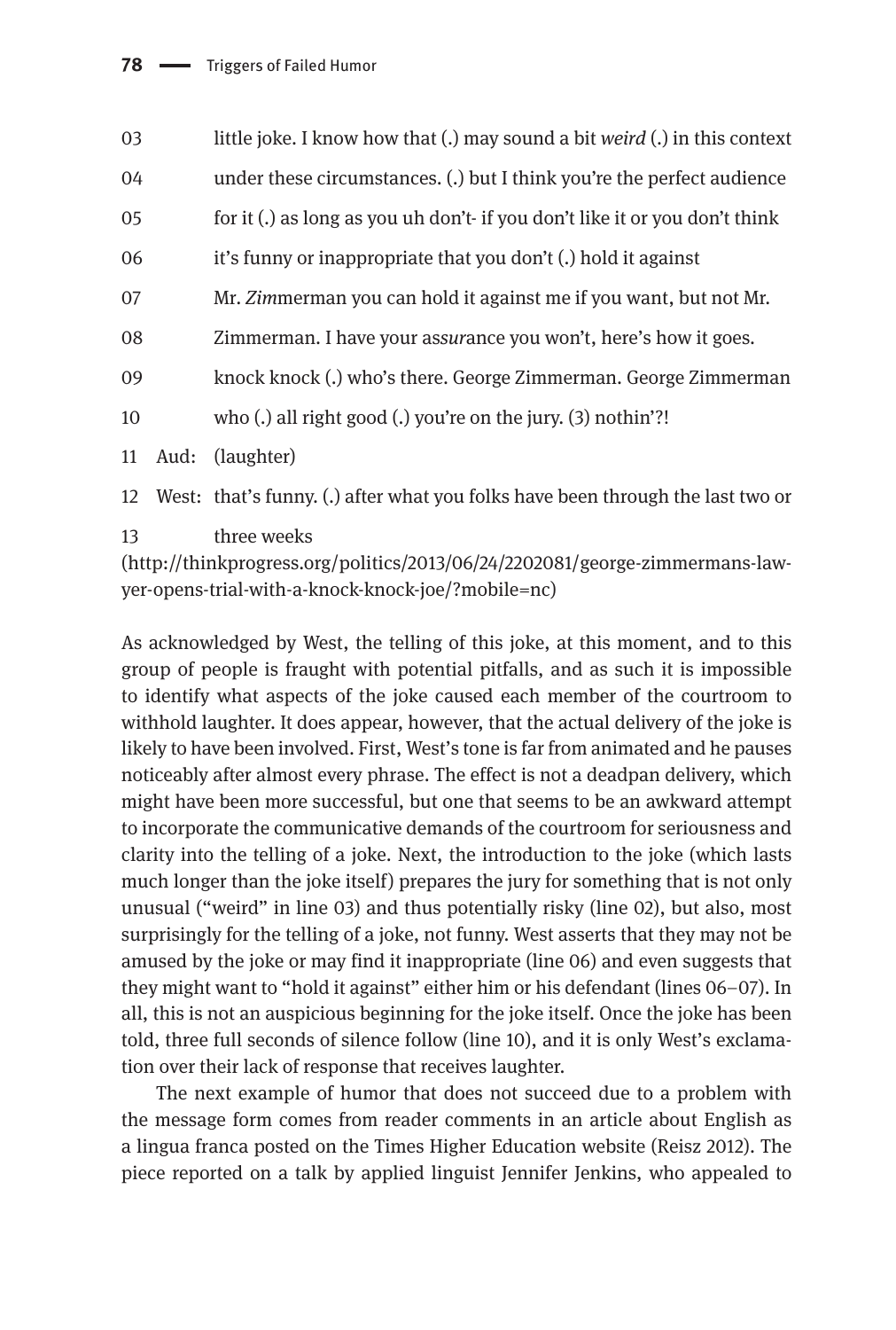those in higher education to recognize how the widespread use of English has changed its norms, particularly among international users. She explains that many non-native users of English no longer look to native speakers for their linguistic models and that their versions of English should be accepted on an equal basis. The first reader to comment offered a critique of Jenkins' view, couched as a joke:

#### Example 4.15

|    |               | 01 Michael: I want that Jennifer Jenkins stops to say these things. My French |
|----|---------------|-------------------------------------------------------------------------------|
| 02 |               | students tell to me that they like very much correct English.                 |
|    | 03 ali:       | Hi Michael, I think your sentence will disappoint your students               |
| 04 |               | because even your sentence is NOT "very much correct English".                |
| 05 |               | 'Tell' as a verb does not require 'to' following it. You should have          |
| 06 |               | better written 'my students say to me.' to make them much happier.            |
| 07 |               | For me, it does not matter as I am focused more on the                        |
| 08 |               | communicative side of what you wrote rather than linguistic forms             |
| 09 |               | used. $()$                                                                    |
| 10 | Michael: @ali |                                                                               |
| 11 |               | Thanks for reading my comment, but unfortunately – and surpris-               |
| 12 |               | ingly, if you are a native English speaker - you didn't see the joke.         |
| 13 | ali:          | @Michael                                                                      |
| 14 |               | I am a non-native speaker and user of English. Sorry but I could not          |
| 15 |               | see any joke or failed to see it but that does not change my stand            |
| 16 |               | point here. ()                                                                |
| 17 | Michael: @ali |                                                                               |
| 18 |               | I was too brusque in my reply to you above, for which I apologise.            |
| 19 |               | I guessed from your writing that you were not a native speaker of             |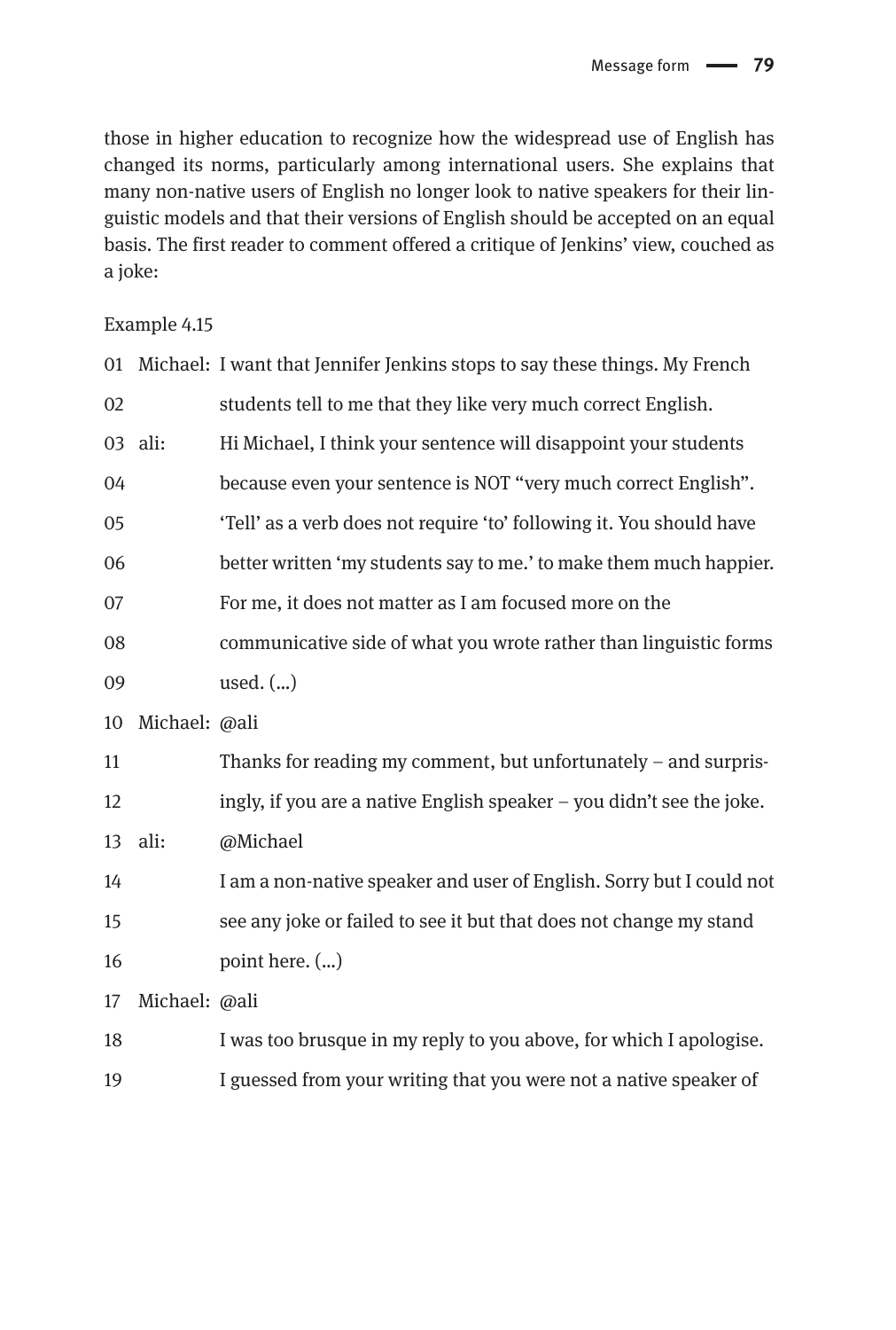20 English and I should have explained the joke and not left you in the

21 dark.

(http://www.timeshighereducation.co.uk/news/a-word-of-advices-let-speakersof-englishes-do-it-their-way-uk-told/419935.article)

Michael's joke relies on the ability to recognize both the errors that he included in his message, as well as the fact that they were put there deliberately. This detail could be discerned from his mention of "my students," which suggests that he is an English teacher, which would in turn lead the reader to expect that he would be able to eliminate those forms from his English if he so desired. In his reply, Ali notes at least one error, however, he does not recognize that it was a deliberate part of the message and earnestly suggests a correction. He goes on to disagree with Michael's critique (parts of the dialog have not been included here). Michael then initiates repair (line 12), but only by identifying his post as a joke. In the ensuing negotiation, ali confirms his failure to identify the post as an attempt at humor, and Michael apologizes and explains the errors he inserted (not shown here). Michael's choice of form for his humor – deliberate errors – was particularly challenging given the medium of a website's comments forum. In face to face communication his status as a native speaker of English would have been made clear, and a hearer would have recognized, perhaps through the staging of a very hesitant delivery or a clearly feigned French accent, that this was play. The electronic forum, however, does not easily accommodate such markers, making interaction among strangers even more open to misinterpretation. Thus, in this instance the form of the humor contributed in (at least) two ways to its failure.

# **4.7 Framing/keying**

The indeterminate and often layered framing of talk as serious, non-serious, or something in between the two is an important resource in human interaction. It allows us to calibrate messages to our context and audience, creating nuanced meanings. It also provides a way to save face for both speaker and hearer, smoothing over potentially uncomfortable social situations. Of course, indeterminate framing can also lead to trouble if the key of an utterance is not clear. With regard to humor, failure can occur when an attempt to amuse is not recognized or when a serious utterance is interpreted as non-serious.

A false negative identification of humor can occur due to inadequate construction or interpretation of a play frame. In the extract below, a BBC reporter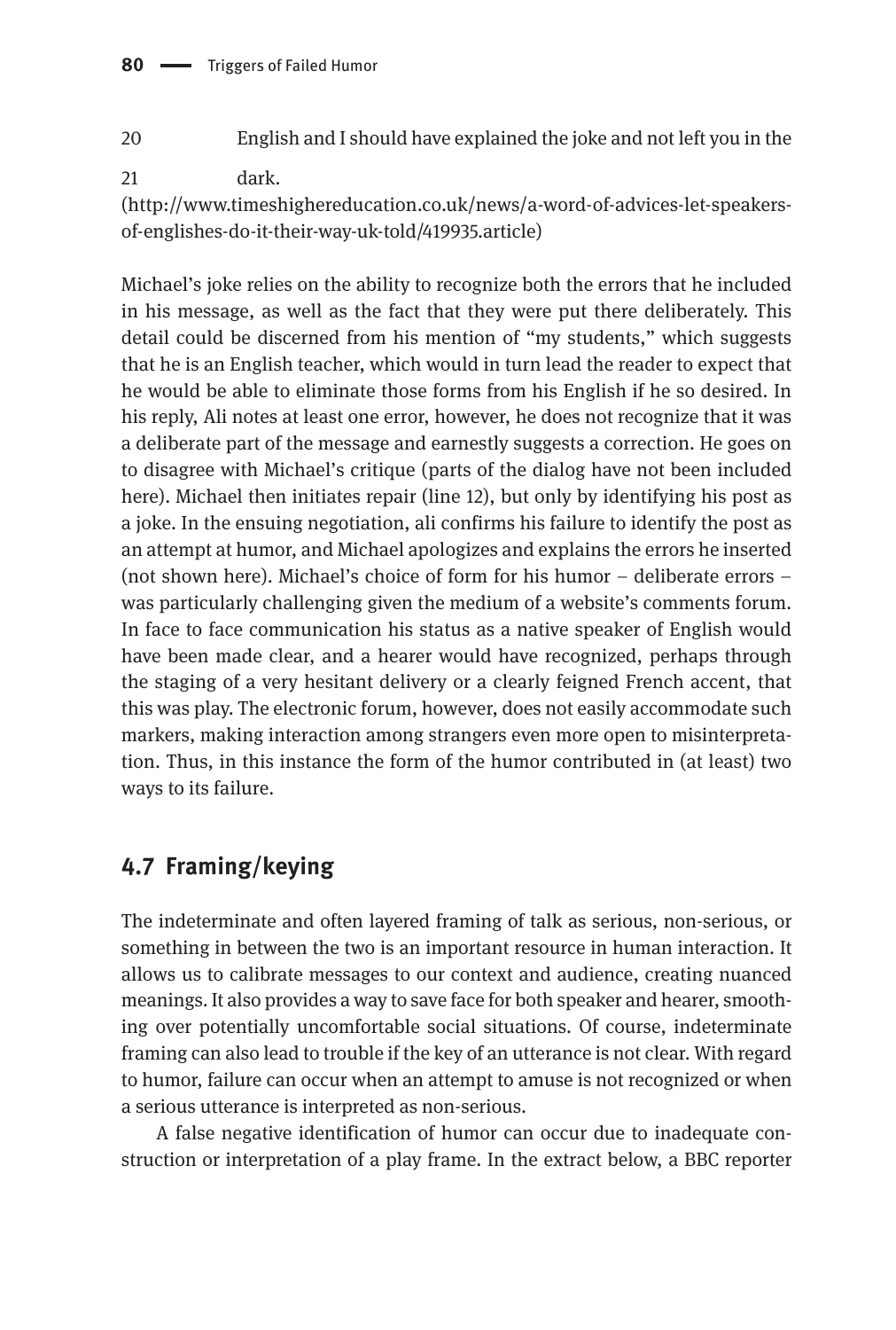interviews the president of Jefferson County Commission, in Alabama. Corruption among city officials had left the county with \$3.2 million of debt that the current president was attempting to resolve:

Example 4.16

|    | 01 Reporter:    | why did you take this job on                                                         |
|----|-----------------|--------------------------------------------------------------------------------------|
|    | 02 Interviewee: | stupidity. (1) that was my humor. I thought you would                                |
| 03 |                 | $($ .) laugh HUH! um I've been in                                                    |
|    | 04 Reporter:    | $[$ (exhale) $\circ$ huh huh huh $\circ$ ]                                           |
|    |                 | 05 Interviewee: public service for the last (.) six years and I guess I should back- |
| 06 |                 | track for a moment                                                                   |
|    |                 | (BBC Business Weekly, 3/4/2011, http://www.bbc.co.uk/iplayer/episode/p00f17ll/       |
|    |                 | Business_Weekly_Sewage_Bankruptcy_and_Strikes/)                                      |

The interviewee delivers his response to the reporter regarding why he had agreed to undertake this job in a completely deadpan manner, apparently relying on the content to contextualize his utterance as humorous. He allows ample time – one full second – for her to react before initiating self-repair by explicitly naming his response as humor. His explanation is issued in a serious tone (note the falling intonation in line 02) and the reporter withholds laughter while he speaks. It is not until he issues a single laugh particle (line 03) that she finally joins in with quiet laughter as he returns to her question, providing a serious response. Given the very challenging situation that the interviewee and his county are in, it is not surprising that the hearer's laughter would be absent or minimal. Although different from friends commiserating, this clearly falls under "troubles talk," where we can expect to see speakers making light of their difficulties, while their interlocutors withhold laughter (Jefferson 1984). Furthermore, given that these two are strangers and thus unfamiliar with each other's humor styles – as well as speaking by telephone – makes it even more likely that a joke might not be recognized.

False positives can also occur, where a joke is perceived when none was intended, as demonstrated in the next example, which also comes from a radio interview. Here the host, Jennifer Ludden is interviewing a professor of legal ethics, Steven Lubet, on the topic of judicial bias. A moment of confusion follows his answer about how judges recuse themselves from cases: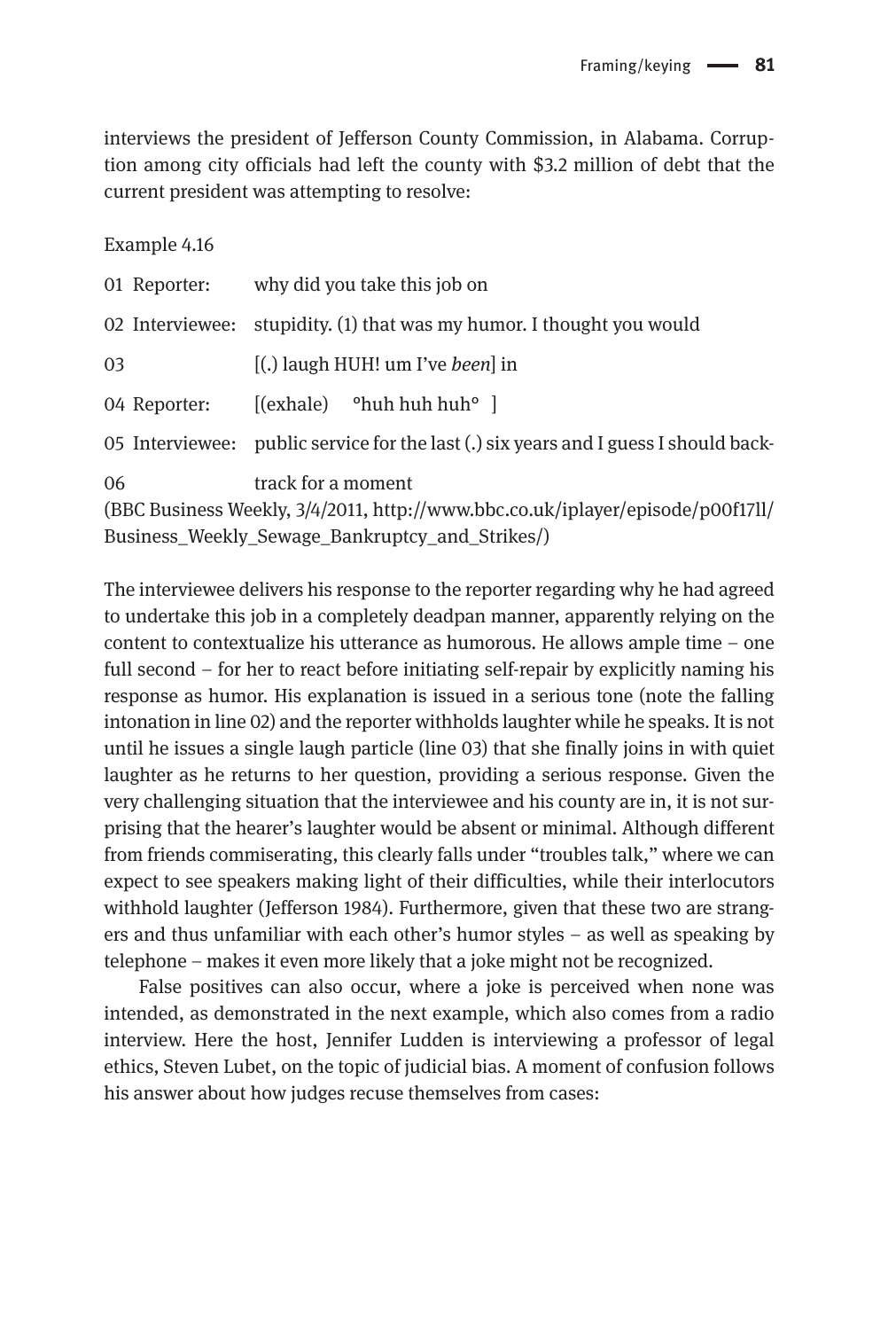Example 4.17

|                 |              | 01 Ludden: and then who uh who decides I mean is it always the j:udge who        |
|-----------------|--------------|----------------------------------------------------------------------------------|
| 02              |              | recuses him or herself is there someone who decides fo:r them?                   |
| 03              |              | w-whether this is a legitimate uh concern and the-they should not                |
| 04              |              | hear that case?                                                                  |
| 05              | Lubet:       | tha-that's a pretty sensitive issue actually and it differs from state           |
| 06              |              | to state. uh almost everywhere uh motions to disqualify a judge go               |
| 07              |              | initially to the judge herself (.) or himself. um then in in many                |
| 08              |              | places many states the motion would be referred to another judge                 |
| 09              |              | which seems to make a lot of sHEHense doesn't it.                                |
| 10              |              | Ludden: eh [heh uh y- well eh- uh are you being facetious [or no                 |
| 11              | Lubet:       | [no!<br>[u:m]                                                                    |
| 12 <sup>2</sup> | Ludden: no.= |                                                                                  |
| 13              | Lubet:       | =I think it [makes a lot of sense                                                |
| 14              | Ludden:      | [yes it $\odot$ does make sense $\odot$                                          |
| 15              | Lubet:       | it makes a lot of sense t- to to send a motion like that to somebody             |
| 16              |              | else                                                                             |
|                 |              | (Talk of the Nation, July 19, 2012, http://www.npr.org/player/v2/mediaPlayer.htm |

l?action=1&t=1&islist=false&id=157052848&m=157052841)

The reporter is clearly uncertain as to how to react to the professor's answer to her question, as evidenced by the disfluency at the beginning of her response and the explicit request for him to name his intentions. The conversational trouble seems to have two sources. First, the professor inserts a laugh particle at the end of his response (line 09), a technique often used for inviting shared laughter (Jefferson 1979). Laughter is of course used in many ways in interaction, however, and here it seems to be signaling that he is stating an obvious truth. The content of his utterance seems to complicate the interpretation. He employs a formulaic phrase that is often used ironically: "That makes a lot of sense." When combined with the laugh particle, the sarcastic interpretation of this phrase may have become more salient than the serious use. When Ludden initiates repair, he emphatically denies having intended to be facetious (line 11) and repeats his assertion that it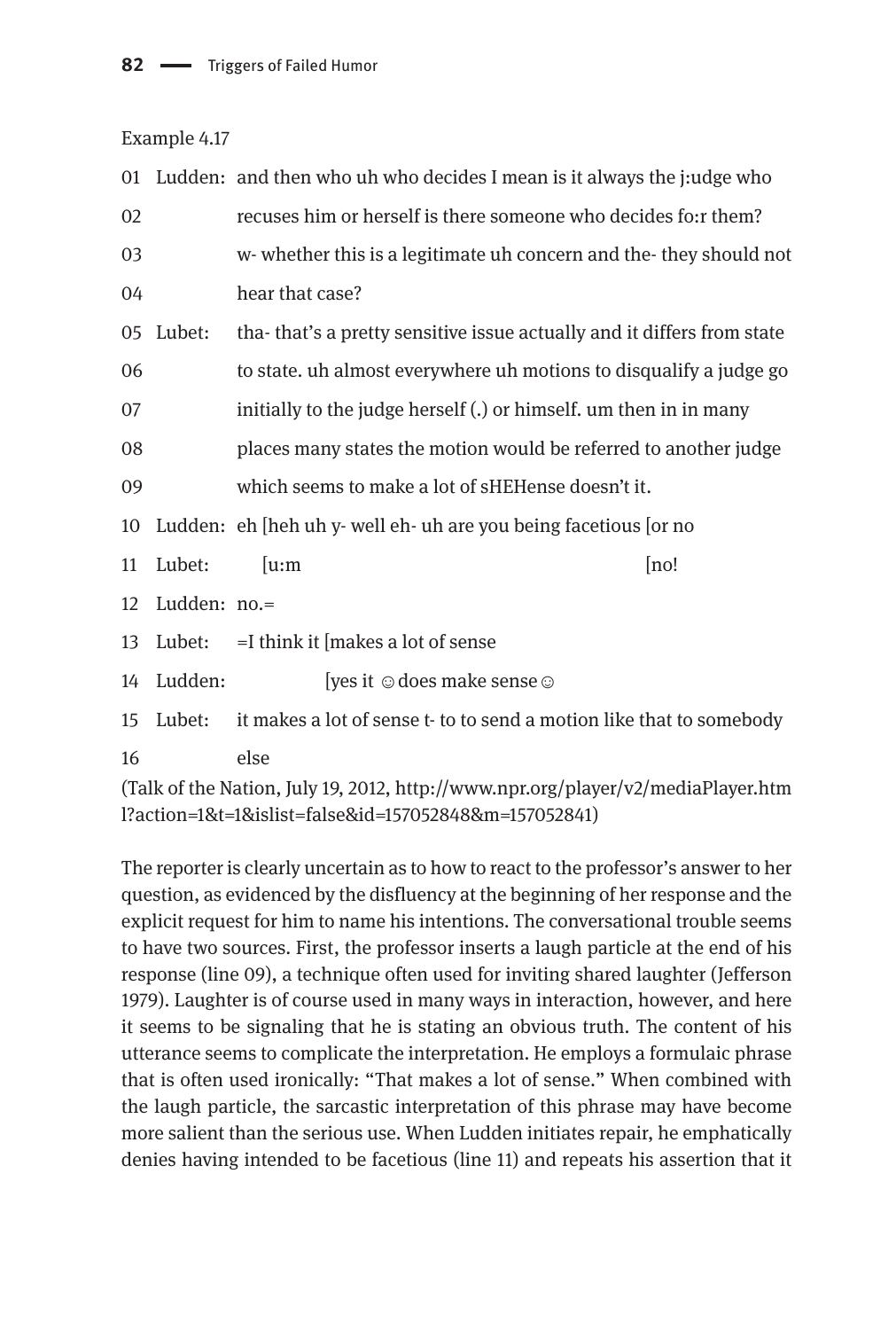"makes a lot of sense." Having established that this was not intended as humor, conversational harmony is restored as the two repeat the phrase in an overlapping chorus, rather than by sharing joint laughter, which we would expect if Ludden's intent had been to joke. It is worth noting that here again we have interaction between strangers. To some extent, this is likely a bias of the data set, which is somewhat weighted toward public interaction. However, it seems considerably more likely that these problems of framing would occur between strangers or acquaintances than with intimates who are familiar with each other's humor styles. In addition, both interviews addressed serious topics, where humor might be less expected, again contributing to the confusion.

As was noted in Chapter 3 (section 3.3.1.6), constructing and interpreting serious and non-serious frames is a considerable challenge to interlocutors (Sacks 1972, Schegloff 1987). While lexical and syntactic ambiguity have been identified as major contributors to miscommunication in serious discourse, it is likely that problems with keying are the most common reasons that humor fails in conversation. It is the very indeterminacy of serious/playful keying, however, that makes humorous talk both a very risky and a very socially useful mode of communication. The cues that are used to fold a serious and potentially face-threatening message into a humorous package allow the hearer to choose which aspect of the utterance to respond to, as well as allowing the speaker to deny one of the two messages. Thus, although this indeterminate framing clearly contributes to miscommunications, it should be viewed as a resource, rather than a problem.

### **4.8 Summary**

The potential triggers of communicative failure that were discussed in this chapter could all be found in both serious and non-serious discourse. As such, the negotiation and repair of these failed attempts at humor were similar or even identical to those of miscommunications of the same type that occur during serious talk. At the same time, however, the status of humorous discourse does seem to create some differences in the way that failure is managed. First, it seems to be more likely that interlocutors will forego repair, perhaps because, in comparison to transactional utterances, humor is perceived as unimportant. Most of the triggers discussed here do not preclude the hearer from recognizing an utterance as an attempt to amuse. If this intent is identified, the hearer may simply opt to move the conversation forward, rather than initiate repair. From the speaker's perspective, if it is apparent that humorous intent has been recognized, but there has been no uptake from the hearer, repair may not be initiated due to the general social sanction against belaboring a humorous point. At the same time, however,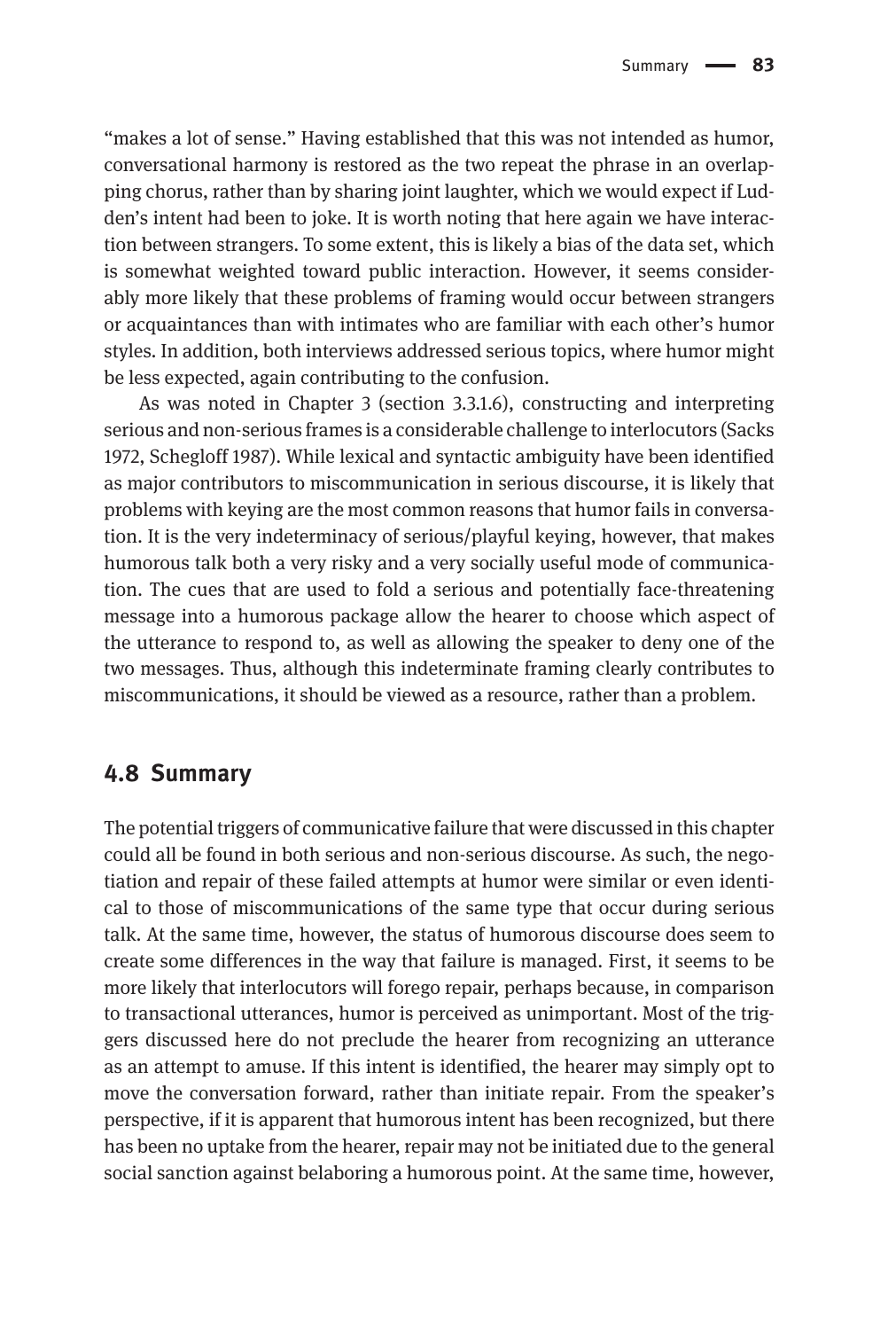humor is often not at all frivolous and in fact serves a vital social function, communicating sensitive information indirectly. Humor is thus extremely important for the management of relationships and although the imprecise framing of utterances as serious/non-serious/semi-serious may contribute to miscommunications, it also functions as an important communicative resource. An utterance that was initially construed as serious can be renegotiated as humorous and vice versa, if the reaction of the hearer is not what the speaker desired. Thus, this chapter has demonstrated that although many of the triggers of failed humor are the same as those that trigger failure in serious talk, their negotiation is not always the same. In the next chapter we turn to failures that are specific to humor.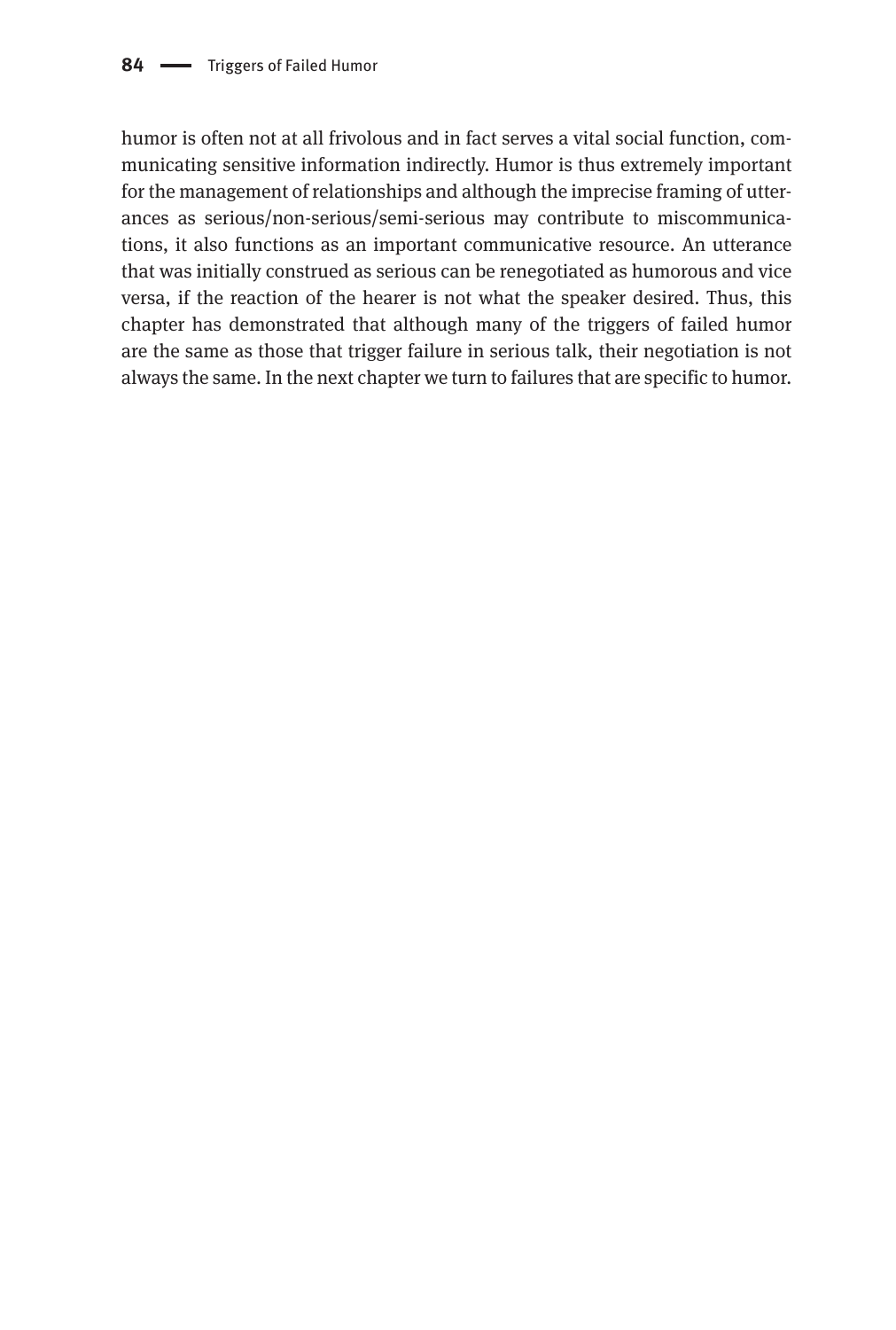# **5 Triggers of Failure Specific to Humor**

# **5.1 Introduction**

As a particular mode of communication, the processing of humor involves a number of steps that are not found in most serious discourse. In this chapter, those communicative failures that are specific to humor are examined. These are the final four triggers in the model presented in Chapter 3: joke incongruity, joke appreciation, joke (meta)messages, and humor support.

# **5.2 Joke incongruity**

As described in Chapter 3, a failure at the level of joke incongruity arises when a hearer is able to identify an utterance as something intended as humorous and can understand the language of the text, yet is still unable to process the text as humor. In other words, the hearer simply does not get the joke. This may be caused by a variety of problems. For instance, the speaker may not have adequately considered the hearer's background knowledge. In the first example, a woman, well known for inventing corny quips, told her daughter the following joke:

Example 5.1

|    | 01 Mother:   | The guy who invented the bowling shirt died today. I wonder    |
|----|--------------|----------------------------------------------------------------|
| 02 |              | what Polish people wore to weddings before that.               |
|    | 03 Daughter: | What? I have absolutely NO contextual reference for that joke. |

The daughter's response places the responsibility for the failure of the joke squarely on her mother's shoulders, suggesting that the daughter's own life experiences have not prepared her to appreciate this as humor. Thus, the necessary information to find this amusing is not part of her humor competence. At the same time, the mother has made a poor selection of audience.

The speaker might also fail to properly set up a joke, providing a sufficient amount of information for the hearer to be able to grasp the punch line. To some extent, this is the case in the next example. Here, however, it also seems that the hearer was not paying close attention: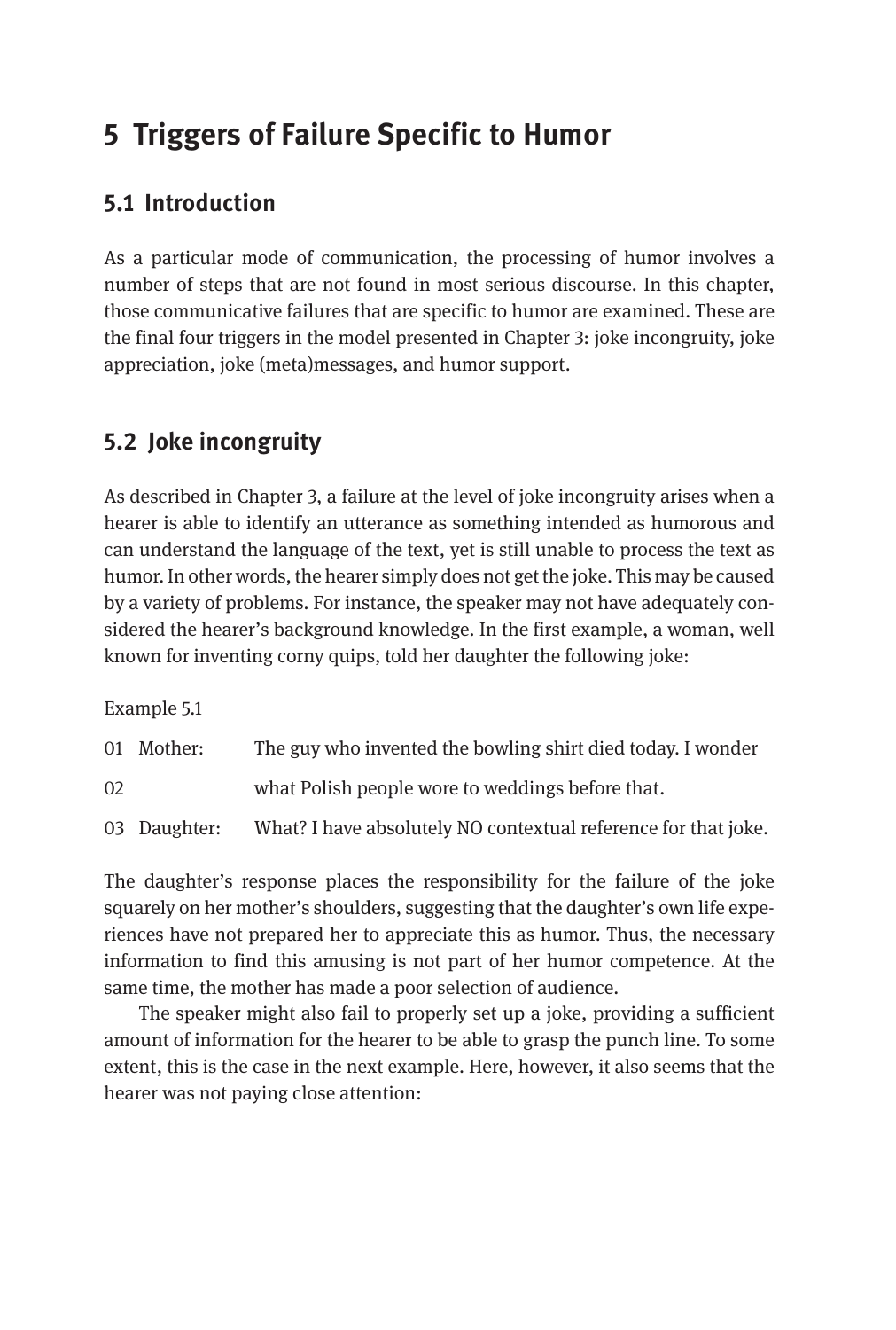Example 5.2

|    | 01 Peter: | oh no recording again. how stupid                                            |
|----|-----------|------------------------------------------------------------------------------|
| 02 | Ralph:    | oh yes, we're going to have a singing telegram: "Fred and the kids"          |
| 03 |           | are <i>dead.</i> " (singing and clapping on stressed words)                  |
|    | 04 Peter: | (laughs)                                                                     |
| 05 | Ralph:    | you ever hear that joke?                                                     |
| 06 | Mary:     | no. (laughing)                                                               |
| 07 | Ralph:    | well, it was just one woman wanted a telegram? she always wanted             |
| 08 |           | a singing telegram? guy says, "ma'am I don't think you want this as          |
| 09 |           | a singing telegram." "yeah, go ahead." "Fred and the kids are                |
| 10 |           | <i>dead.</i> " (singing and clapping on stressed words)                      |
| 11 | Mary:     | (laughs briefly) I didn't get it.                                            |
| 12 | Peter:    | I'm not talking while we're being recorded.                                  |
| 13 | Ralph:    | you don't get it. you don't sing a telegram about <i>death</i> . or anything |
| 14 |           | bad news.                                                                    |
| 15 | Mary:     | well, I lost the bad news part. I never knew there was bad news=             |
| 16 | Ralph:    | =Fred and the kids are dead. opens up the telegram, sings, "Fred             |
| 17 |           | and the kids are dead" (singing)                                             |
| 18 | Pat:      | that's an old old joke.                                                      |
| 19 | Mary:     | oh. (laughs)<br>(Adapted from Norrick 2001: 269)                             |

By making an allusion to the joke in referring to "a singing telegram" and providing only its punch line, Ralph assumes that his interlocutors are familiar enough with the joke to be able to retrieve the rest. Indeed, Peter's laughter (line 04) suggests that this has been the case for him. Mary, on the other hand, has not heard the joke before, so Ralph proceeds to share it. Although Mary laughs, she also confesses that she did not understand the joke (line 11). Following Ralph's explanation, we learn that she did not apprehend that there was bad news involved. A third delivery of the punch line (lines 16–17) elicits laughter from her. In this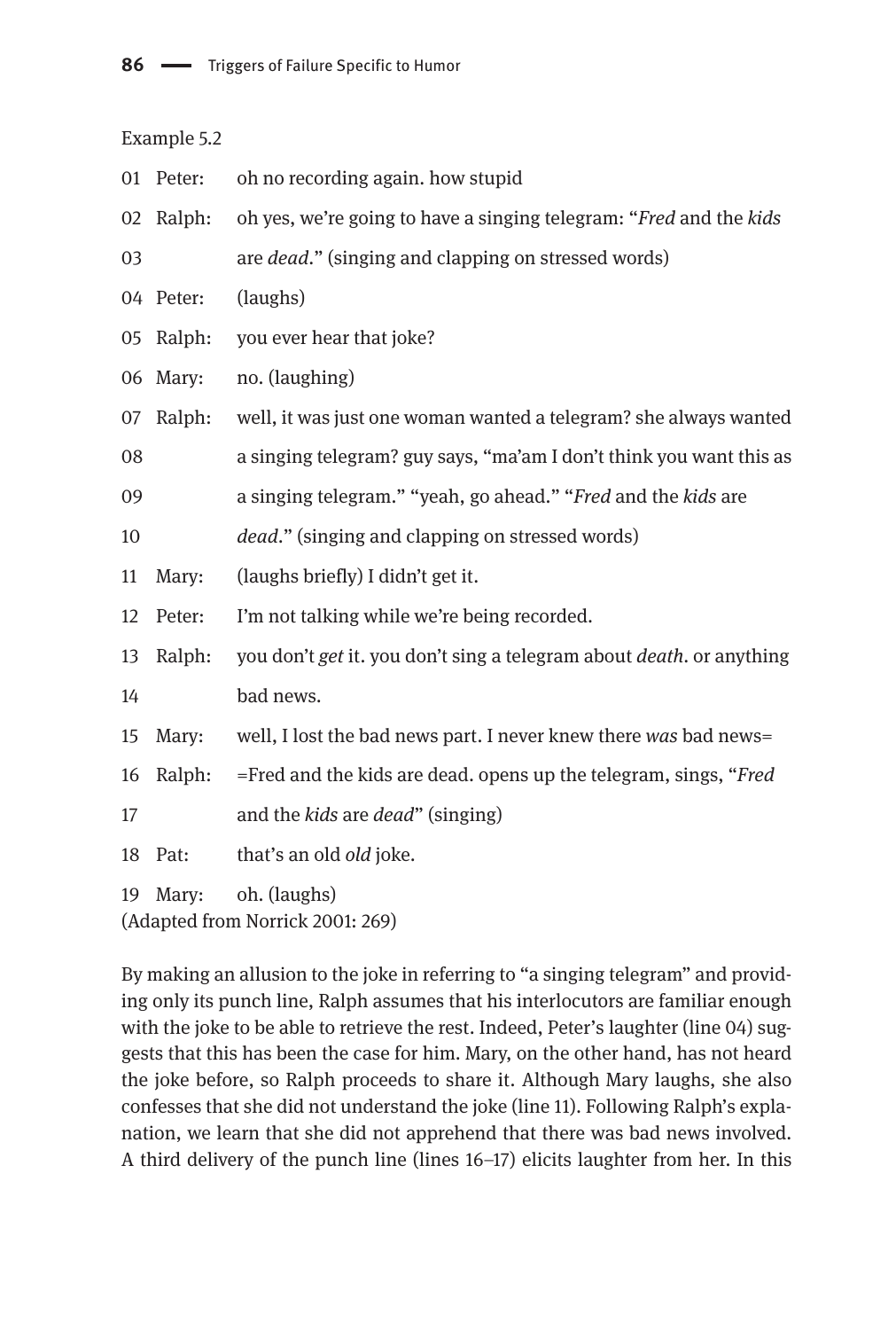situation, the structure of the joke telling was unusual, first because Ralph began with the punch line. His full delivery, however, also seems truncated. A quick web search shows that most variations of this joke begin by creating a scenario in which the doorbell rings and the resident answers the door to find a (nonsinging) telegram delivery person there. The resident then persuades the messenger to deliver the telegram in song. Ralph, however, does not even mention a messenger, instead simply referring to the delivery person as a "guy" (line 08). The bad news, as well, is implied in the statement, "I don't think you want this as a singing telegram," but Mary does not notice this, or is unable to make this additional inference. Although the necessary information to retrieve the joke's incongruity is present, Ralph's abbreviated telling, in which a telegram, messenger, and bad news must all be inferred, creates a heavy cognitive load for someone unfamiliar with the joke. The performance of both joke-teller and audience thus contributed to the failure of this joke.

Humor styles and preferences are diverse, and sometimes what is funny to one person is incomprehensible to another. This seems to be the case in the following example, in which comedian and talk show host Joy Behar interviews comedian Roseanne Barr. Prior to this extract Behar was asking Barr questions submitted from the public via Twitter. One question was "Why did your dad say that Santa is an anti-Semite?" Barr explained that her father was a very funny man and, as a Jewish family, this was his way of explaining why Santa Claus did not come to their house. She then explained that, as a child, she loved Santa and began to tell about a time she visited him:

Example 5.3

| 01 | Barr:     | and I finally got to Santa, because I thought he was like go:d, and so             |
|----|-----------|------------------------------------------------------------------------------------|
| 02 |           | I'm like "Sa:nta I want this Judy the walking doll thing," and he's                |
| 03 |           | like "ok (.) ne::xt" or whatever. $\odot$ he wasn't a very sensitive Santa $\odot$ |
| 04 |           | and then I didn't [get it!]                                                        |
|    | 04 Behar: | $[$ (coughs) $o:::$ h.                                                             |
|    | 05 Barr:  | see, that's why I feel sorry for kids with this [Santa thing.                      |
|    | 06 Behar: | [but that was when the                                                             |
| 07 |           | devil was in you.                                                                  |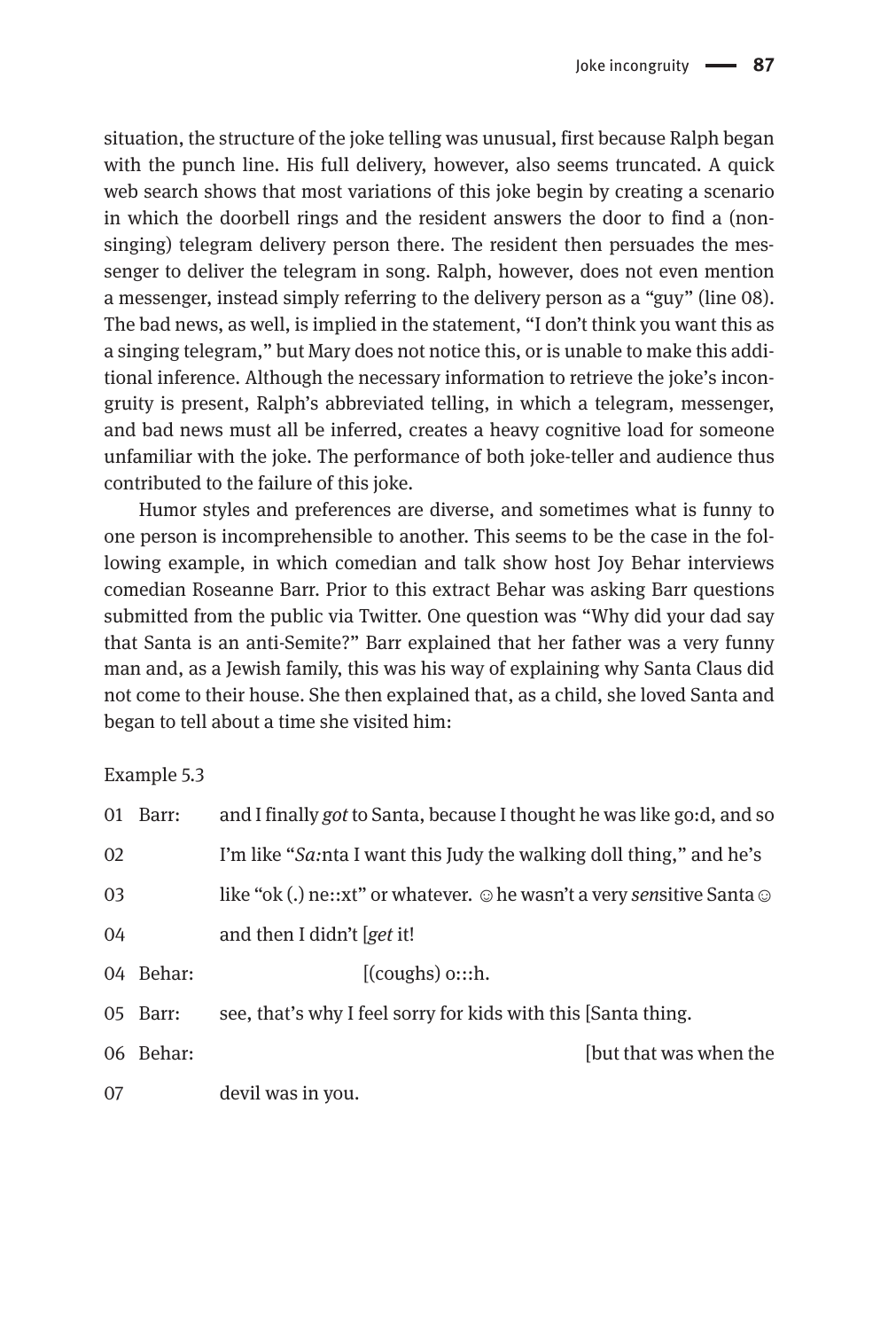|    | 08 Barr: | $(1)$ no. it's because my parents didn't buy [me a Judy the walking |
|----|----------|---------------------------------------------------------------------|
| 09 |          | doll.                                                               |
| 10 | Behar:   | [or was that when you                                               |
| 11 |          | were married to Tom                                                 |
| 12 |          | Arnold. $\left[ \frac{\ }{\ }$ ? / (laughs)                         |
| 13 | Barr:    | [no it's when I was a <i>kid</i> !=                                 |
| 14 |          | Behar: $=$ <sup>o</sup> ok <sup>o</sup> (.) just kidding.           |
| 15 | Barr:    | <i>what</i> did you say                                             |
| 16 | Behar:   | I said that was when the devil was in you, or was that when Tom     |
| 17 |          | Arnold was married to                                               |
| 18 |          | you [(laughs)                                                       |
| 19 | Barr:    | [well, you know, getting famous is definitely a deal with the       |
| 20 |          | devil.                                                              |
| 21 | Behar:   | yes.                                                                |

(CNN, Joy Behar, 4-15-2011, http://www.youtube.com/watch?feature=endscreen& v=1hDiajhZbmM&NR=1)

Barr completes her story about not having received the toy she asked for from Santa, and Behar makes an appropriately sympathetic sound (line 04). In the next line, Barr provides a coda for her narrative, explaining that her experience caused her to feel sorry for children, apparently because their interactions with Santa do not always yield what they hoped for. Behar's next utterance overlaps with Barr's and suggests that at that time "the devil was in" Barr. This topic appears to be unmotivated by anything in the prior talk, and Barr pauses for a full second before she initiates repair, which seems to pinpoint the problem children have as one in which they tell Santa one thing and their parents do something different (or perhaps nothing at all, if gift-giving is not part of their tradition). Behar again overlaps her speech with the end of Barr's utterance, providing an alternative ("or…") proposition, that Barr was married to actor Tom Arnold at that time. This utterance is clearly framed as an attempt at humor, as Behar laughs heartily as she finishes. Barr, however, strongly denies this possibility, does not take up the humor, and again attempts repair by emphasizing that she was a child when the story took place, implying that of course she could not have been married. Behar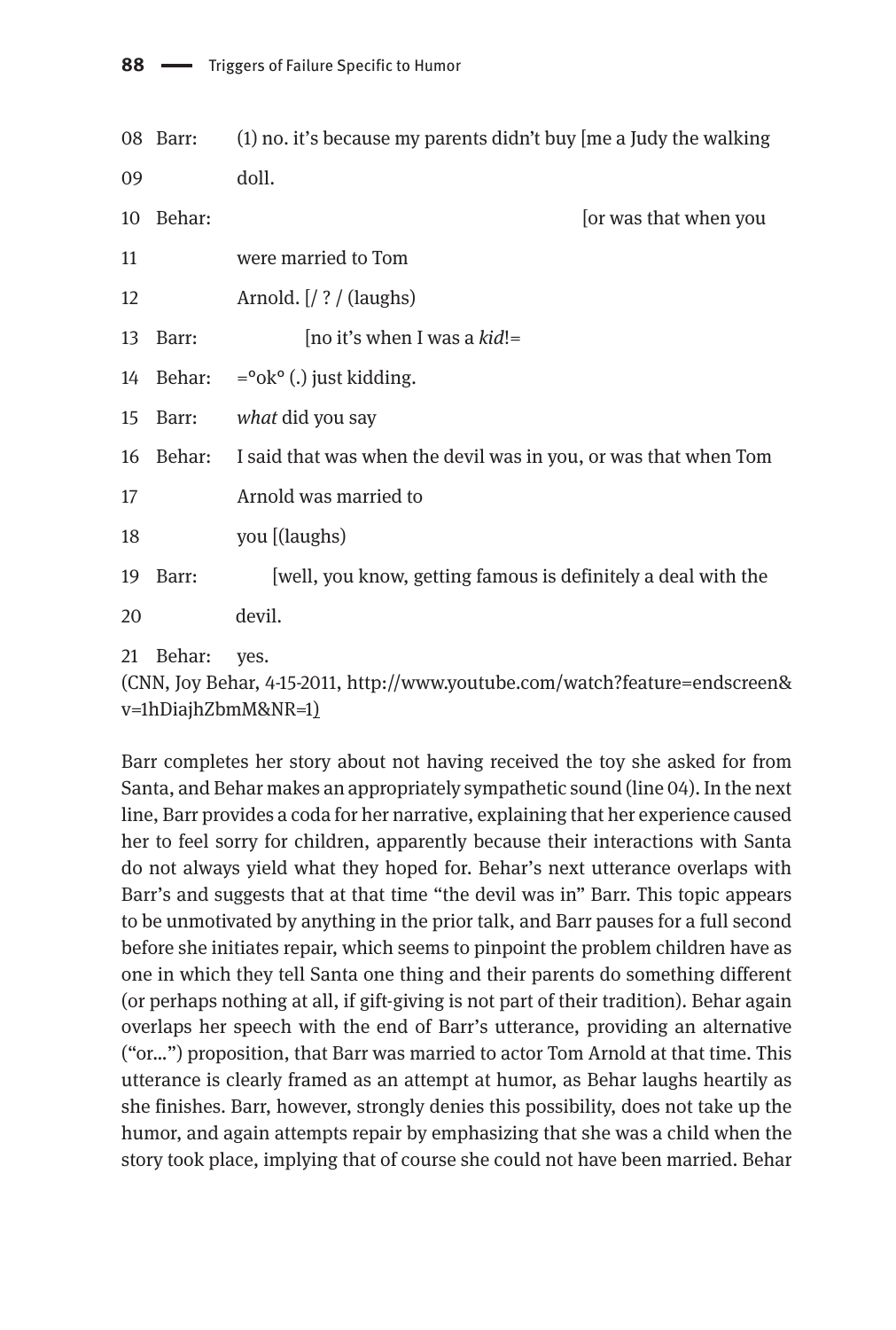immediately concedes and initiates her own repair, minimizing the importance of her utterance as "just kidding" (line 14) When Barr asks her, to repeat it, perhaps thinking she had missed the joke and would be able to understand it, Behar does, again laughing as she finishes speaking. Barr does not join her laughter, but links her next utterance to Behar's joke, shifting the topic to describe fame as "a deal with the devil" (lines 19–20). The incongruity is left unexplained, but given the public forum and the need to entertain viewers, the two professionals continue on the new topic rather than continue to negotiate repair.

Prior joke schema may also interfere with a hearer's ability to detect humorous incongruity. The following transcript is extracted from a video lasting three minutes and 53 seconds. The first minute has been provided, as well as the final 27 seconds. The entire recording consists of A attempting to get B to understand the joke through repetition and finally explanation, most of which is not seen here:

#### Example 5.4

- 01 A: why did the chicken cross the road
- 02 B: why::
- 03 A: to go to your house knock knock
- 04 B: who's thHEHre?
- 05 A: the chicke:n
- 06 B: HHHthe chicken who?
- 07 A: (2) (laughs) *NO::::*! ok why did the chicken cross the road.
- 08 B: I don't know why:
- 09 A: to go to your house. knock knock
- 10 B: knock knock who's there
- 11 A: the *chi*ckeHEHEHEn
- 12 B: the chicken who
- 13 A: NOHOHOHOHOHO!
- 14 B: (laughing) I don't get it!
- 15 A: oh my god. 'kay. why did the chicken cross the road.
- 16 B: to get to my house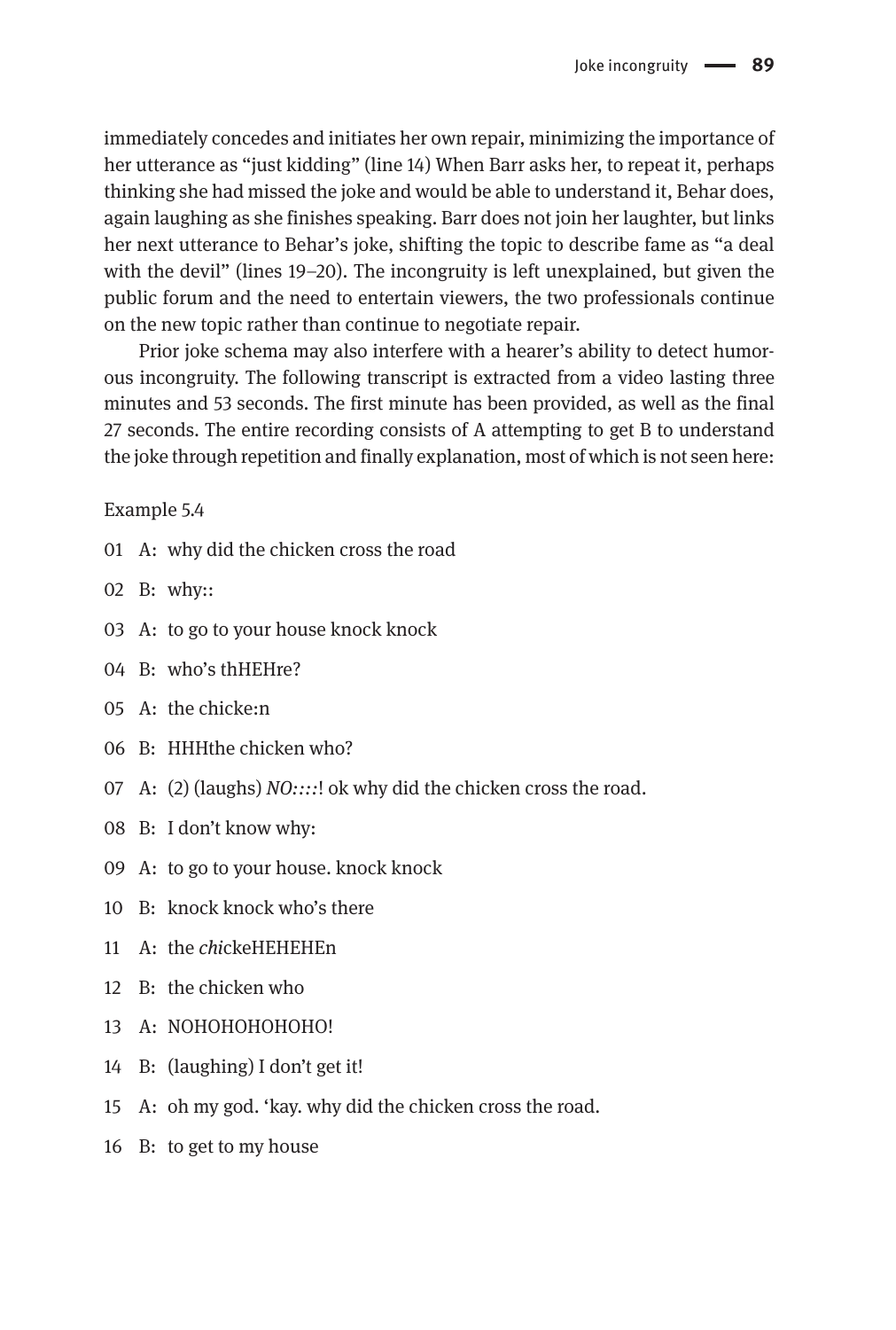- 17 A: knock knock
- 18 B: (1) yes?
- 19 A: (laughing) NO! knock *knock*.
- 20 B: WHO'S THERE
- 21 A: the *chi*:cken
- 22 B: the chicken who
- 23 A: OhHOHOHOHOHO
- 24 B: (laughing) isn't that what I'm supposed to say?
- 25 A: no not the chicken who::: (.) knock knock!
- 26 B: WHO'S THERE!
- 27 A: the *CHI*CKE:N
- 28 B: oka::y?
- 29 A: (laughing) do you not *get* it?
- 30 B: (laughing) °no°
- (…)
- 74 A: …and the chicken's at your house because it crossed the road to get to
- 75 your house.
- 76 B: (2) <sup>o</sup>that's the dumbest joke [I've ever heard in my life.<sup>o</sup>
- 77 A: [(laughing) it's a little bit funny (4) it's a little
- 78 bit funny.
- 79 B: I don't get it. (.) I mean I GET IT I just don't get why it's a *joke*. it's just con
- 80 *fu*sing.
- 81 A: exaHActly

82 B: and *you're* laughing at the other person because they don't understand it (Retrieved 9-23-2013, http://www.youtube.com/watch?v=kKKw-qx92\_o)

The joke blends two common formulaic joke formats, the riddle using the question "Why did the chicken cross the road?" and the knock knock joke. The joke begins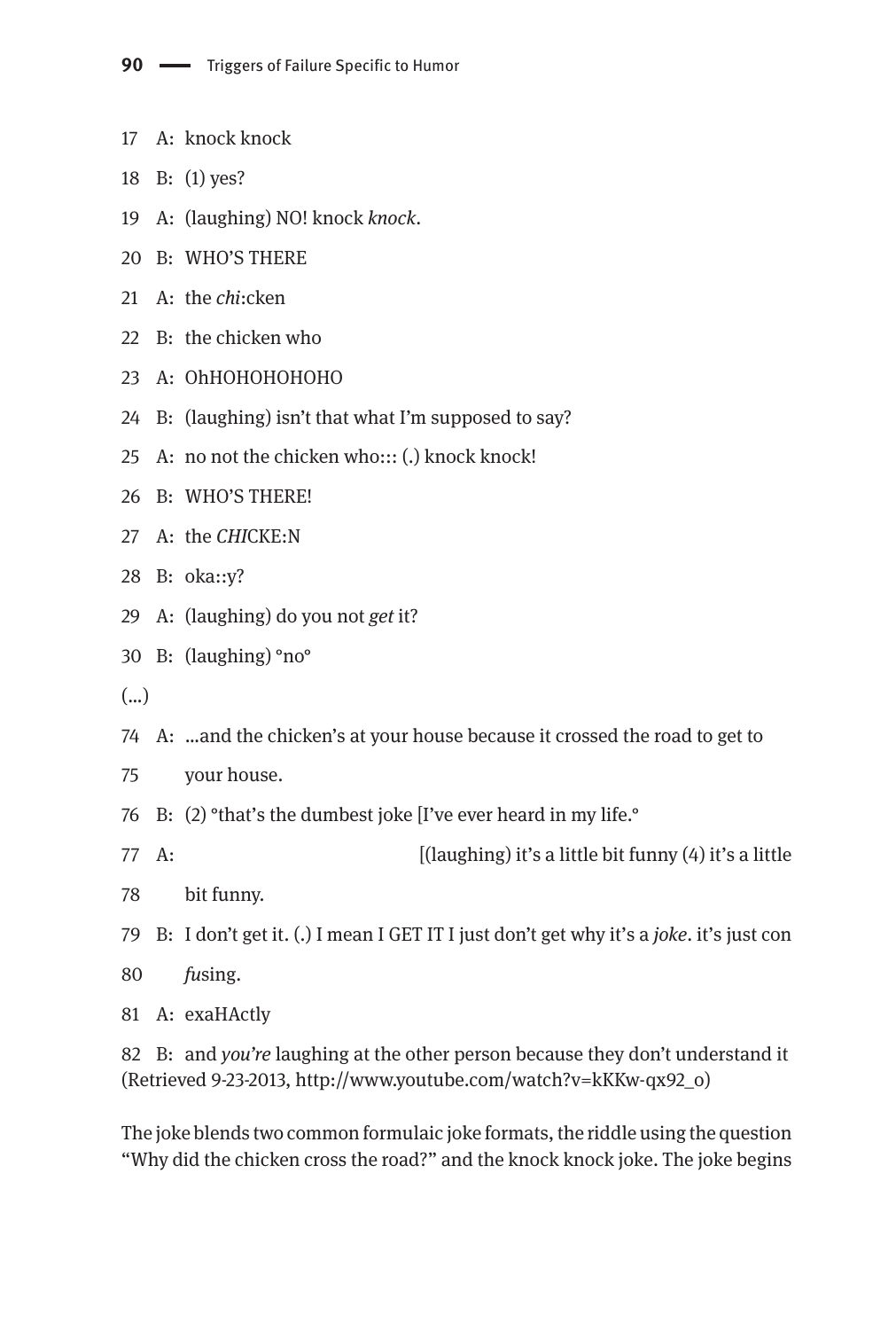as a traditional chicken joke, with the response being, "To get to your house." This is immediately followed with "knock knock," prompting the hearer to take up the appropriate role within that joke and ask, "Who's there?" The response of "the chicken" is meant to be the punch line, as the chicken has crossed the road and is now at the hearer's door. B, however, does not recognize this and instead continues with the next step in the knock knock joke formula, asking "the chicken who?" In the portion of the recording that is not transcribed here out of consideration for reader boredom, the two speakers go through several more iterations of this pattern, with slight variations until A finally explains the joke. B, however, has become so confused that a second explanation is required. At the end of the recording (line 79), B's understanding of the incongruity that creates the humor remains tenuous: Is she unable find it amusing because she still does not fully understand it, or does she simply not appreciate this type of humor? In either case, given the number of repetitions of "the chicken who?" on her part, it is clear that the knock knock joke schema prevented her from identifying the incongruity in the actual joke.

### **5.3 Joke appreciation**

Humor that is understood, but is ultimately unsuccessful because the hearer refuses or is simply unable to express appreciation for it is perhaps the most familiar – and often distressing – type of failure. Often, the attempt at humor was weak or simply does not evoke a feeling of mirth in the hearer, as is the case in the first example presented. Two female friends are talking about hybrid cars and are trying to remember what the names are:

Example 5.5

- 01 A: not the Toyota. Honda makes one. the Honda Schmaccord.
- 02 B: (laughs) that was bad. I'm actually laughing at that. I'm laughing that you
- 03 actually *said* that.

The proposal of "Honda Schmaccord" as the name of Honda's hybrid vehicle alludes to the well-known Honda model, the Accord. Placing the "schm-" before it is not particularly creative, as this sound sequence is often called upon to express a dismissive attitude toward something. Furthermore, because of this function of "schm-," it is not even appropriate here, either for humorous or serious purposes, as the two are not disparaging the cars. Despite B's laughter, she makes it clear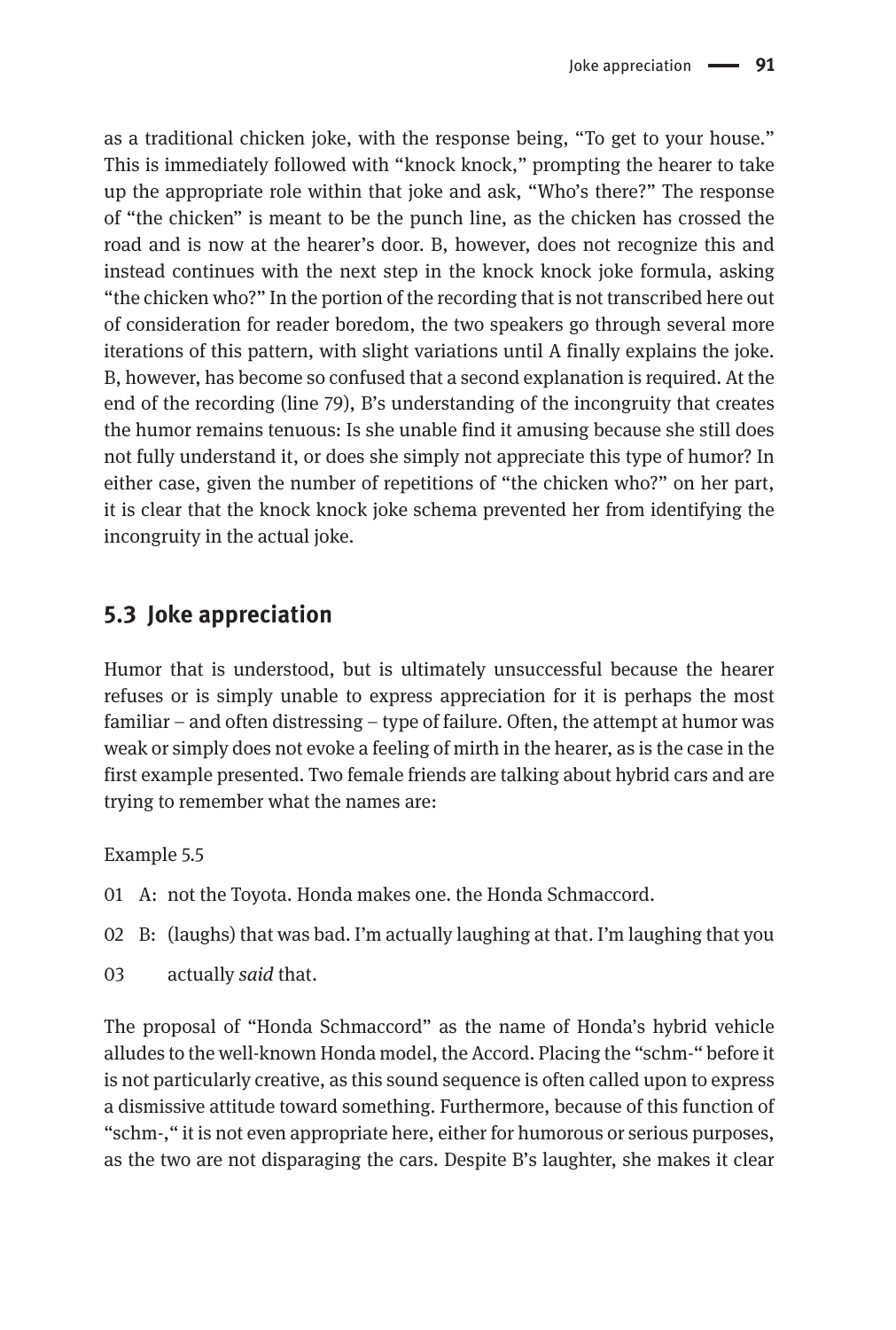that she did not find the joke amusing and is instead laughing at the teller for having offered that name as a possible joke.

Although the face loss was minimal in the previous example, failing to amuse can at times be quite humiliating. Humor scholar Christie Davies recalls in detail an episode of failed humor that he witnessed during the 1963–1964 academic year. At that time, Graeme Garden, now a well-known British professional comedian, was a student at Emmanuel College, Cambridge. He was not a regular attender at the college debating society, but one evening he turned up at a debate and told a joke. He was by then already very prominent in the Cambridge Footlights, the leading group of comedy actors doing review work in the university. The joke he told went as follows:

#### Example 5.6

I'm setting up a new society called sports cars for the blind. All cars will have white hub caps.

#### As Davies recounts:

*No* one laughed. Total silence. No one said anything. He was unable to continue. It was the custom of the society that the secretary took notes on all the speeches made in long hand in a large book, which then constituted the society's records. Garden was so embarrassed he asked to have his joke expunged from the records. The secretary refused.

(personal communication, July 8, 2011)

Clearly, the public nature of this joke, coupled with its telling before an audience of comedians, created a situation in which failure to amuse was exceptionally humiliating, as demonstrated by the teller's desire to have his remark obliterated from the record. Although this is not a typical situation for most speakers, it does serve to illustrate the serious emotional consequences that can follow when hearers have plainly not appreciated a joke.

In some contexts humor might not be appreciated when it is seen as rude, hurtful or overly aggressive. Louis Walsh, a judge on the U.K. music competition show X-Factor, illustrates this in a comment he aimed at his fellow judges, Dannii Minogue, Simon Cowell, and Cheryl Cole. The excerpt begins just as Minogue was completing her assessment of the performer:

#### Example 5.7

- 01 Minogue: and you know people say diva like it's a bad thing
- 02 Walsh: it's a good thing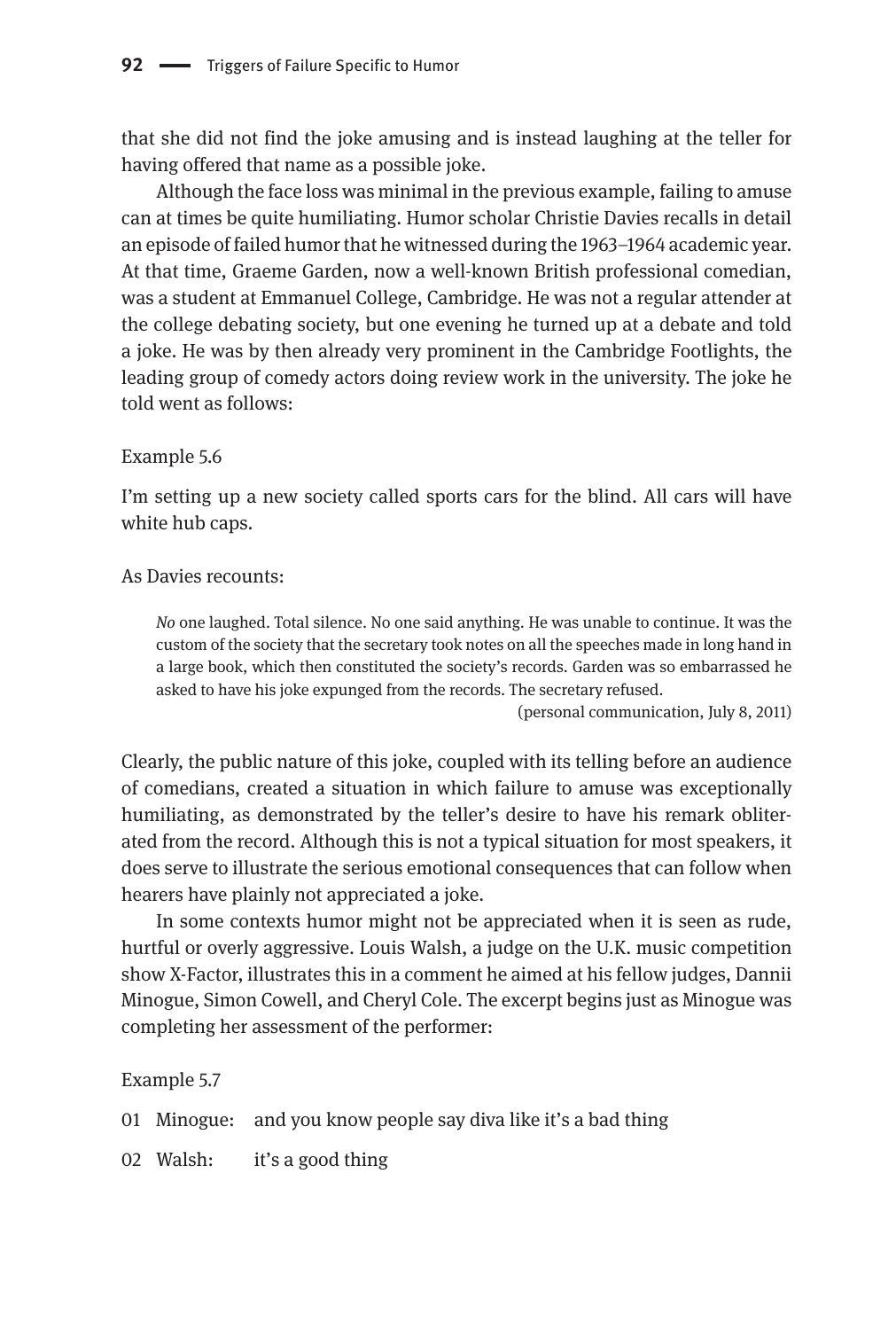|    |                         | 03 Minogue: it's a good thing!                                                          |
|----|-------------------------|-----------------------------------------------------------------------------------------|
|    | 04 Walsh:               | I agree                                                                                 |
|    | 05 Minogue:             | ves                                                                                     |
|    | 06 Walsh:               | I'm working with three (looks at his fellow judges, all seated to                       |
| 07 |                         | his left, smiles)                                                                       |
|    |                         | 08 Minogue: $\odot$ huh $\odot$ (nodding, Simon Cowell and Cheryl Cole are stony-faced) |
|    |                         | 09 Audience: (weak smattering of laughter) (3)                                          |
|    |                         | 10 Host: all right guys                                                                 |
|    | 11 Audience: (laughter) | $(http://www.youtube.com/watch?v=BVty1JT5M7M)$                                          |

Minogue, in encouraging a contestant, implies that to behave like a "diva" is not insulting, despite the typical negative connotations the word often carries. Walsh supports Minogue in this assertion, and in line 06 jokingly (it seems) applies the term to his fellow judges. Although Walsh has just agreed to a revised sense of "diva," the more commonly-used negative sense still predominates, with the effect of making his attempt at humor seem more insult than compliment. The reactions of Cowell and Cole, as well as the very minimal laughter from the audience, suggest that most hearers did not find this funny. The host seems to orient to the aggression in Walsh's utterance and the negative reaction of the other judges, as he utters "all right guys" (line 09) in a tone that might be used by a referee or a parent trying to alleviate tension and move the conversation forward. This example also serves to remind us that failure is rarely complete. At least some members of the audience laughed, and although that may have been in response to the other judges' reactions, it is likely that at least some simply found Walsh's remark amusing.

Aggressive humor towards groups of people also carries a high potential to fail, depending on the audience, because it may cause offense. Conservative political talk show host Rush Limbaugh regularly engages in humor aimed at particular groups and, even given his audience, which we can assume is largely populated with similarly conservative thinkers, he often ends up mitigating humor that has received a negative reaction. Here, Limbaugh has been asking audience members to relate their first encounters with him on the radio or on television: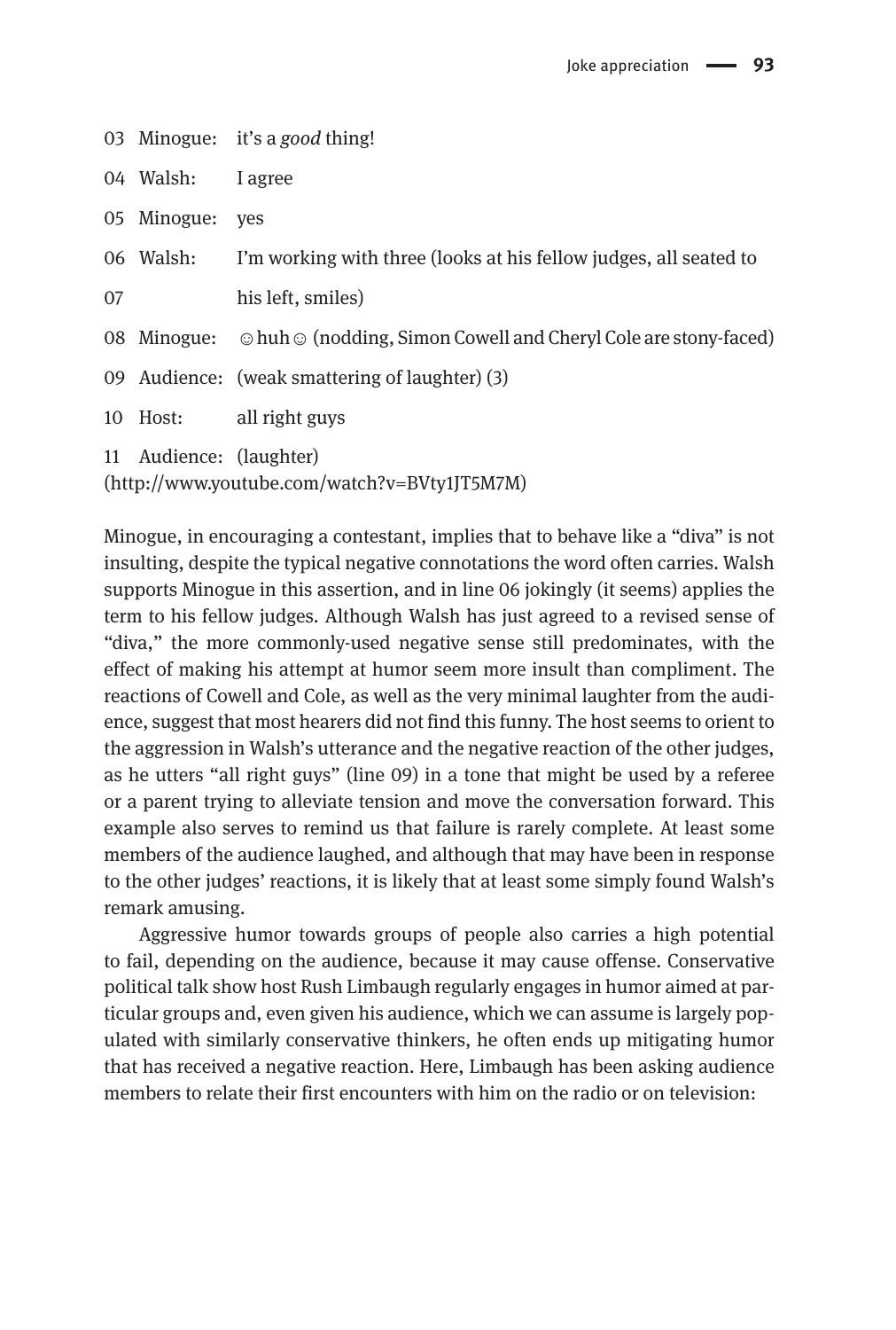Example 5.8

|                                  | 01 Man:      | My wife s- my moderate wife said (laughter) "there's this guy on   |  |  |  |
|----------------------------------|--------------|--------------------------------------------------------------------|--|--|--|
| 02                               |              | the radio I think you might like." I said, "nah, those liberals on |  |  |  |
| 03                               |              | the radio I don't like." But she was right.                        |  |  |  |
|                                  | 04 Limbaugh: | Yes, she was. One of the rare times a wife knew what she was       |  |  |  |
| 05                               |              | talking about.                                                     |  |  |  |
|                                  | 06 Audience: | (laughter; boos)                                                   |  |  |  |
|                                  | 07 Limbaugh: | Just kid- I'm just kidding. I'm s- I'm just ki- please, I 'm just  |  |  |  |
| 08                               |              | kidding. I love stereotypical humor. I- just a joke. You see, in   |  |  |  |
| 09                               |              | our society today, women are going to, "See, he just is vicious    |  |  |  |
| 10                               |              | to women."                                                         |  |  |  |
| 11                               | Audience:    | (laughter)                                                         |  |  |  |
| 12                               | Limbaugh:    | Yes, one more. Yes, madam, where were you? What were you           |  |  |  |
| 13                               |              | doing when you first heard or saw me?                              |  |  |  |
| (Rush Limbaugh show, 11-22-1993) |              |                                                                    |  |  |  |

One audience member explains how his wife suggested that he listen to Limbaugh and, although he was skeptical, he found that he agreed with her recommendation. Limbaugh used this information to make a joke that implies that women – or at least married women – are rarely well-informed (line 04–05). The joke encompasses all wives, as he refers to "a wife" as a generality. Some audience members were apparently amused by his utterance, but he was also met with enough negative response, in the form of booing, to undertake repair in the next turn. The disfluency he exhibits as he begins repair is common following failed humor, and was deemed the post-failed joke hitch by Schegloff (1996). Limbaugh repeats the intention of his utterance, referring to it as "kidding" and "just a joke," and also makes a mitigating move by adding more humor at the expense of those who were not amused by the initial attempt. It is, of course, important to again recognize that some individuals may have been amused, but withheld laughter or even contributed to the booing, in order to send the message that this humor was not appropriate. In other words, the message could have overridden the humor potential for them.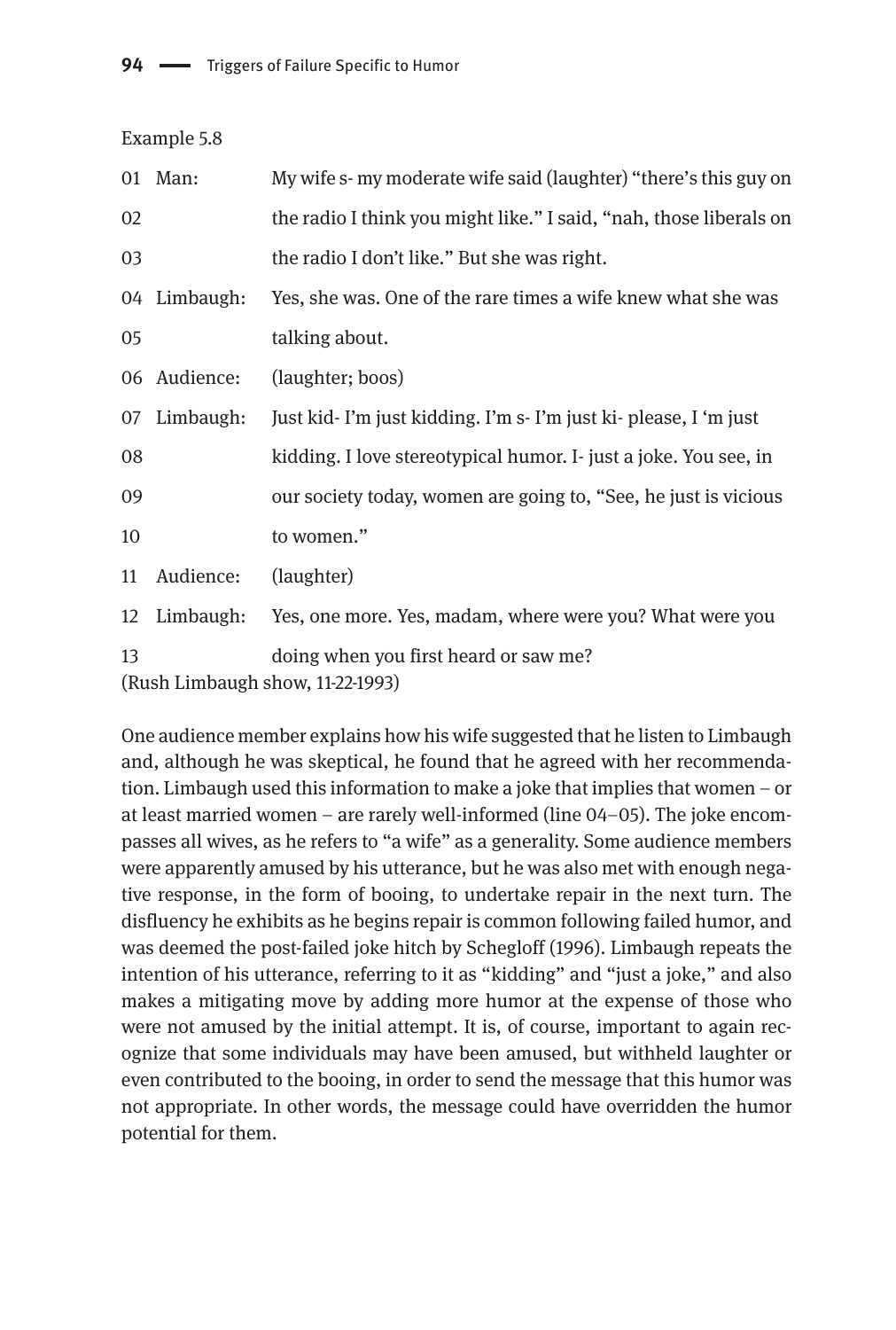In other situations the reasons for which signs of appreciation are withheld can be less clear. In 2011, President Obama made some remarks to the press on his nomination of Richard Cordray to be director of the newly-created Consumer Financial Protection Bureau. In those remarks, he joked about Cordray's past as a successful game show contestant:

Example 5.9

|                                                                                                                                  | 01 Obama: | he's also served as Ohio's treasurer and has successfully worked                       |  |  |
|----------------------------------------------------------------------------------------------------------------------------------|-----------|----------------------------------------------------------------------------------------|--|--|
| 02                                                                                                                               |           | with people across the ideological spectrum: Democrats and                             |  |  |
| 03                                                                                                                               |           | Republicans, banks and consumer advocates. now last but not                            |  |  |
| 04                                                                                                                               |           | least uh back in the eighties Richard was also a five-time                             |  |  |
| 05                                                                                                                               |           | Jeopardy champion.                                                                     |  |  |
|                                                                                                                                  |           | 06 Audience: (smattering of quiet laughter)                                            |  |  |
| 07                                                                                                                               | Obama:    | and a $\odot$ semifinaliHHHHst $\odot$ in the tournament of champions.                 |  |  |
| 08                                                                                                                               |           | not too shabby $(2)$ uh that's why a:: I his confirmation uh <all his<="" td=""></all> |  |  |
| 09                                                                                                                               |           | answers at his confirmation > (.) hearings will be in the form of a                    |  |  |
| 10                                                                                                                               |           | question. (3)                                                                          |  |  |
| 11                                                                                                                               |           | Audience: (very little weak laughter)                                                  |  |  |
| 12 <sup>2</sup>                                                                                                                  | Obama:    | (lower pitch) that's a joke.                                                           |  |  |
| Audience: (laughter)<br>13<br>(July 18, 2011, retrieved 9-26-13, http://www.youtube.com/watch?v=XD6ek8R5Bf<br>s&feature=related) |           |                                                                                        |  |  |

Obama completes his list of Cordray's accomplishments with one that is less distinguished and almost certainly irrelevant to the position for which he has been nominated: five-time Jeopardy champion (lines 04–05). Completing a list with an absurd element is a time-honored comedic technique, and the audience responds in kind with quiet laughter in line 06. Obama, however, had merely been setting up a humorous scenario in which Cordray would respond to all questions at his confirmation hearing with a question. This joke requires that the hearers be familiar with the game Jeopardy, in which the answer is given and the contestant must come up with the question. For instance, in response to the answer "the African country where Mafa and Mandara are spoken" the contestant would need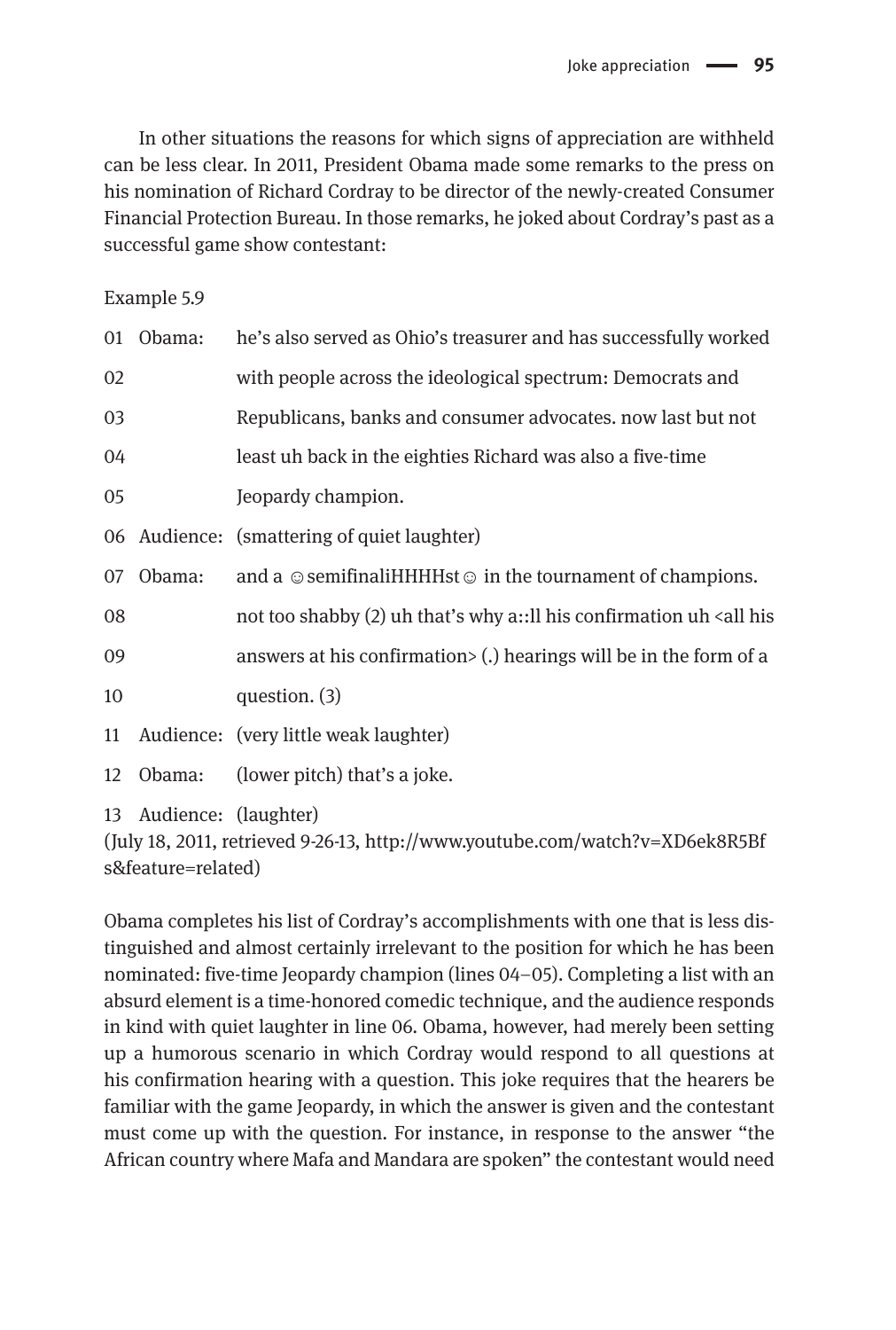to say, "What is Cameroon?" Although it is likely that most members of this audience were familiar with this long-running and popular game show, first silence and then a bit of weak laughter ensued. Much more laughter followed Obama's meta-commentary in line 12.

On the one hand, the lack of laughter in response to the initial attempt at humor is curious. Not only did Obama seem to clearly frame his utterance as nonserious, but Elizabeth Warren (then responsible for setting up the agency to which Cordray was being nominated to run), who was standing near the president, laughed in a way that seemed to signal genuine appreciation. Cordray, as well, responded to the joke with laughter. Thus, this does not seem to be a situation in which the joke or the incongruity were not recognized (although the latter would certainly be the case for anyone unfamiliar with the show). Instead, I suggest that the context itself may have been responsible for preventing or suppressing expressions of appreciation. First, when the president makes a public statement it is rarely with the primary goal of amusing his listeners. Rather, presidential press conferences tend to be occasions for the delivery of serious information. Thus, audience members may have oriented to this norm and withheld laughter out of respect and perhaps uncertainty as to whether it would be appropriate to express mirth in this context. Second, the audience would have been mainly reporters present to obtain a story. Their role then, as professionals would be foregrounded, and thus their stance would likely tend toward seriousness, as they listened carefully in order to later create a news story. This simply may not have been an audience primed for playful commentary.

Finally, one more brief example is provided to illustrate how lack of appreciation can cause a joke to fail when the humor is seen as stale or obvious. This conversation took place during Christmas gift-opening. One brother, who does not speak here, has just received a travel guide to micronations, which are entities that claim sovereignty over a geographically very small area. The oldest brother makes a joke about presiding over such a nation:

#### Example 5.10

01 Brother: so you know how people say they want to be king of their castle,

02 you can actually say you are!

03 Sister: oh yeah. Nobody thought of that. That's the best you can do?

04 (sarcastically)

Given that some of these micronations are only a few acres, or even less, it makes sense to seize on the normally only metaphorical phrase "king of one's castle" to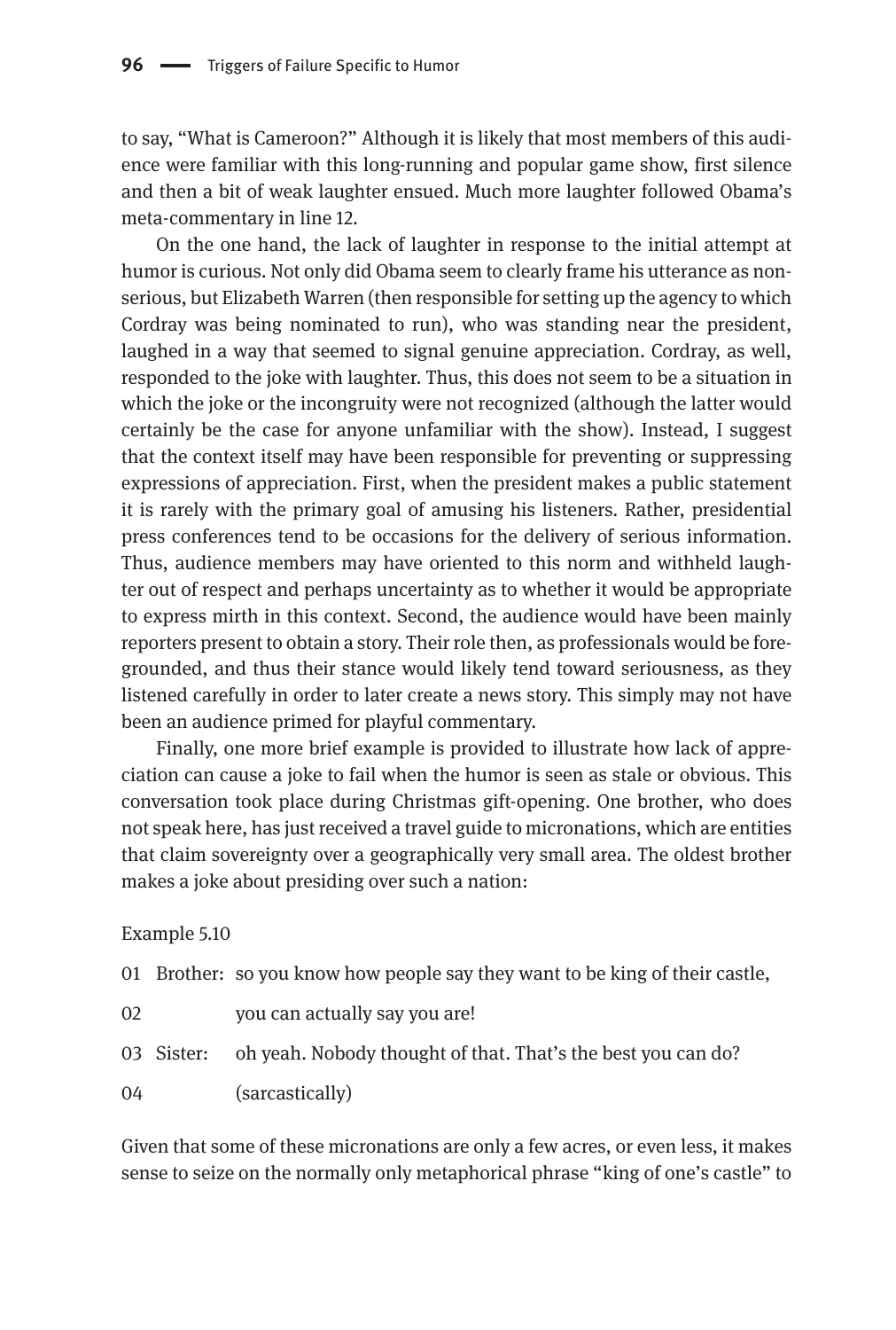joke about them. Unfortunately for the speaker, his sister deems this an obvious joke and issues a scathing put-down. It is worth comparing this response to the much kinder, but still clearly unappreciative response to the "Honda Schmaccord" joke in example 5.5, above. As Chapter 6 will demonstrate, responses to failure can vary widely, depending on the context and reason for the lack of success.

## **5.4 Joke (meta)messages**

Joke (meta)messages can be difficult to identify, as the analyst needs to be privy to or be able to find evidence of the speaker's intentions. In addition, knowing what the hearer did – or did not do – following the humor can also be crucial. In the first example, the analyst was a participant in the interaction and thus was able to both identify and add insight into the failure of the attempted humor. The conversation involves four friends. The two males are dental students, one female is studying pharmacy, and the other female participant (F1, below) is studying linguistics. The discussion has centered around possible collaborations that might help result in a successful dentistry practice:

Example 5.11

- 01 M1: it's complicated (.) we have to see uh:::
- 02 F1: (interrupting) and you're not interested in having a linguist in it?
- 03 M1: (very seriously) no:: no no

04 All: (roar of laughter)

05 M2: a private university uh:::

06 F1: (laughter)

07 M1: /on the other hand/ a doctor (adapted from Priego-Valverde 2009: 178)

At first glance, F1's attempt at humor seems to be successful, and indeed is in some senses. She asks a question that is clearly irrelevant to the discussion (line 02), and thus equally clearly intended to be interpreted playfully. When M1 rejects her suggestion seriously, the group erupts in laughter (line 04). However, by line 07, M1 has brought the conversation back to the original topic and the discussion continues in a serious tone. However, as Priego-Valverde (2009: 179–180)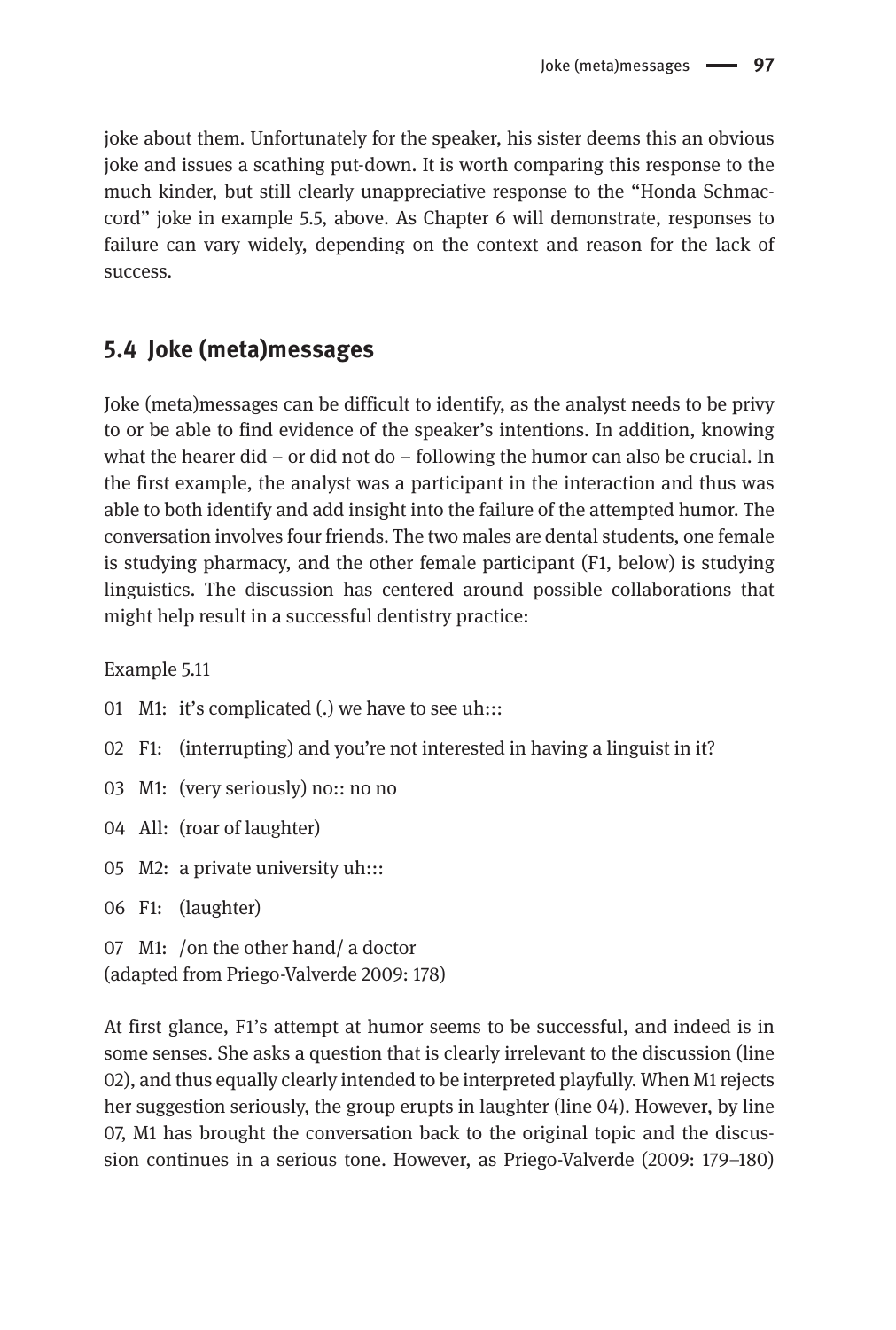reports, F1 did not merely hope to amuse her interlocutors. Instead, her playful interruption was meant to also contain a meta-message with a discourse function: Please change the topic. Although M2 briefly collaborates with F1 to extend the play frame, M1's next contribution rejects this frame and subsequent turns by other interlocutors, including F1 (not shown here) serve to maintain that conversational key. Thus, although F1's joke succeeds in the sense that it results in an episode of humor for the group, its use as an attempt to change the course of the conversation fails.

As noted in Chapter 3, meta-messages in humor can also serve social functions, communicating something about a hearer's stance or attempting to change the attitude or behavior of another. Teasing is one type of humor that often receives a response that, similar to the previous example, indicates amusement, but also disagreement with the message, since teases often playfully point out faults. Drew (1987) provides numerous example of serious, or po-faced, responses to teases. Here Del has called Paul on the telephone:

```
Example 5.12
```

|    |         | 01 Del: what are you doing at ho: me. (1.7)                                   |
|----|---------|-------------------------------------------------------------------------------|
|    |         | 02 Paul: sitting down watching the tu: [be]                                   |
|    | 03 Del: | [khnhhh:: ih-huh .hhh wa:tching n-hghn]                                       |
| 04 |         | $h$ you-nghn $(0.4)$                                                          |
| 05 |         | watching dayti: me stories $uh$ ? (.)                                         |
|    |         | 06 Paul: no I was just watching this: uh:m: (0.7) .h.khh you know one of them |
| 07 |         | ga:me shows,<br>(adapted from Drew 1987: 226)                                 |

This phone call has apparently taken place in the afternoon, because when Paul reveals that he has been watching television, Del teases him about watching soap operas ("daytime stories," line 05). Paul's response in line 06 entails a denial of Del's assertion ("no") and a correction, in which he provides the name of the type of show he was actually watching. Sometimes the recipients of teases will include some laughter or other signal that they have recognized that they have been teased, even while rejecting the content of the tease. Paul, however, gives no such sign to mitigate his rejection. Drew notes, however, that this does not mean that he has not recognized it. Tease recipients may recognize teases without displaying signs of recognition and choose to attend only to the message of the tease.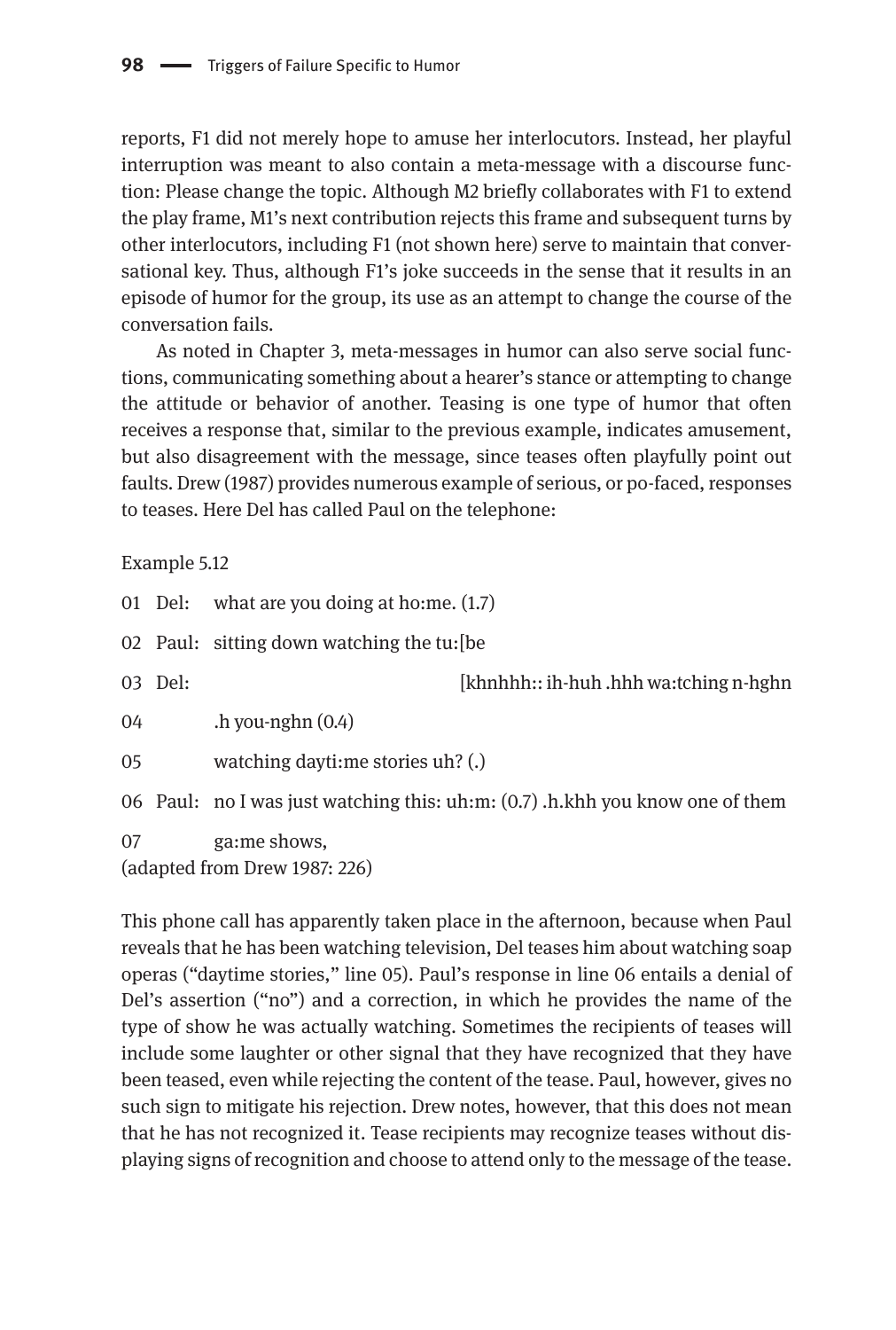Even if the message of the joke itself is innocuous, hearers may choose to withhold signs of appreciation due to some aspect of the telling. To illustrate this, an example from a scripted television show is provided. Bubel and Spitz (2006) analyze two jokes told during an episode of Ally McBeal, a comedy/drama series about a lawyer. The jokes themselves were structurally similar and told in a similarly expert fashion, yet one failed and the other did not, therefore the researchers sought to determine why. In the show, the day prior, Ally McBeal's friend (Renee) had told a dirty joke on stage at their favorite bar. The next day, Ally is called to the stage to tell a joke (rather than going voluntarily like her friend), and she goes with great reluctance:

### Example 5.13

|  |  |  | 01 A: okay (laughs) thank you. I was here last night, when Renee Radick= |  |
|--|--|--|--------------------------------------------------------------------------|--|
|--|--|--|--------------------------------------------------------------------------|--|

- 02 All: [yeah]
- 03 A:  $=[-t \text{old}]$  that .. JOKE=
- 04 All: =yeah=
- 05 A: =and I see that a lot of you were here too, and and wasn't she great?
- 06 Au: yeah [(applause)]
- 07 A: [Renee stand up take a bow.] (Renee is hiding under the table) okay 08 well .. she's just being shy, but she she really is there and but you know 09 what, she DARED me, to come up here, and tell a dirty joke. >she didn't 10 think I had it in me. she didn't think I could do it, and and and what do 11 you think, d'you think I can do it?<

12 All: no:::::

- 13 A: o::::h ha ha (forced) GOOD. good I'm glad you think that, because you
- 14 know what? one of the last VEStiges of gender bias [is the dirty joke=]
- 

15 All: [u:::::h]

- 16 A: =MEN can handle it, [women can't we're we're uh]
- 17 All: [(murmuring)]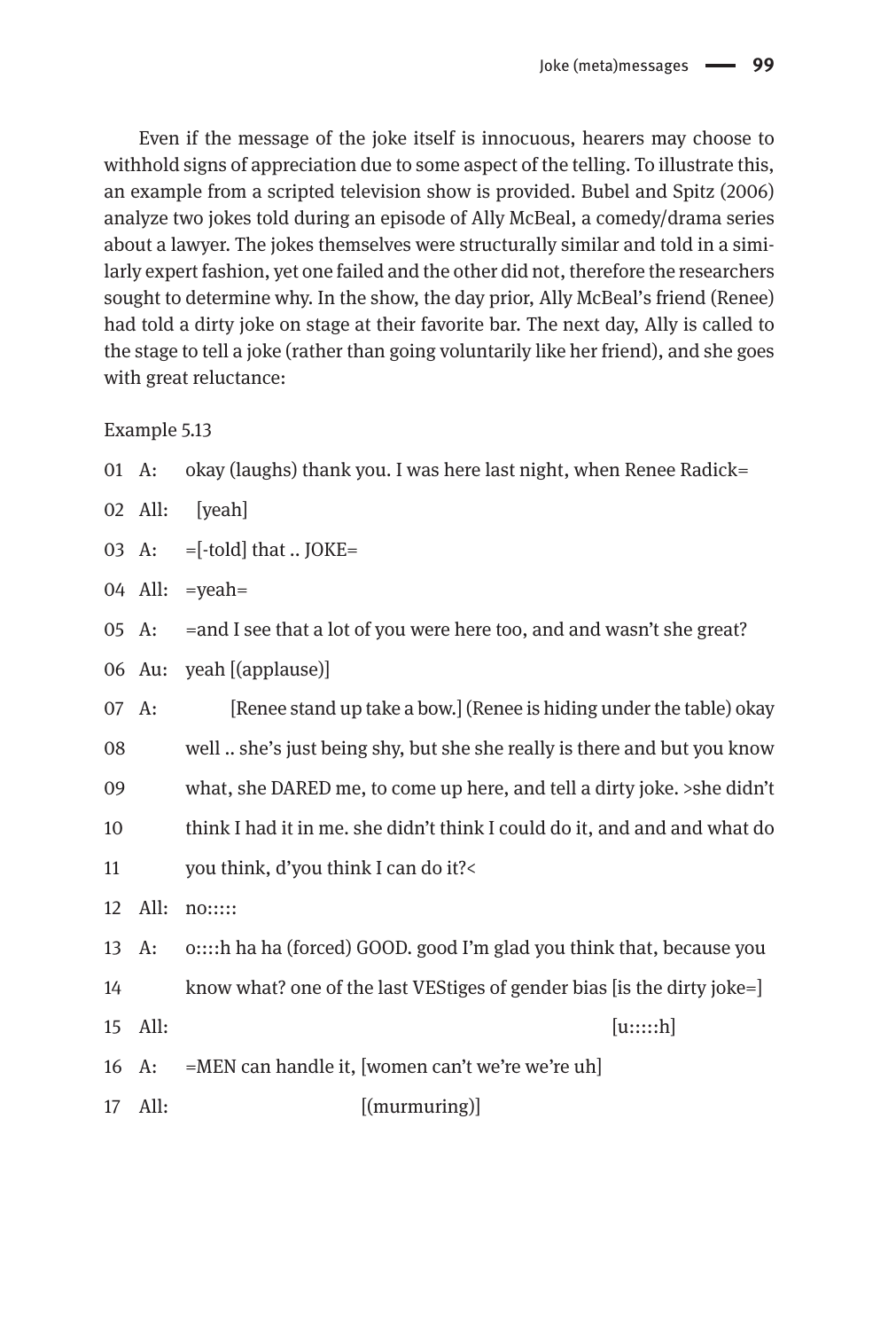18 A: we're not tough enough. we're we're too we're too (2.0) fragile.

- 19 All: (murmuring)
- 20 A: well let's see. here we go. okay oh and by the way, my joke .. true story. 21 two little fleas,
- 22 All: [(laughter)]
- 23 A:  $\left[$ (laughs) they meet at a ba: r in Florida, uh oh they they vacation .. 24 together, all the time [and uhm ..]
- 25 All: [(laughter)]
- 26 A: ONE year, the second little flea, he arrives, and he's < freezing freezing 27 cold. > and he says "o:h o:h (higher pitch; acts out freezing flea) > I was 28 just zooming down from Jersey, in the mustache of some guy on a 29 motorcycle, < and I: am FROzen." and the first flea says "well THAT is 30 no way to come to Florida, Here's what you do. you go into an airport 31 bar, you have a few dri::nks. you .. find a BEAUtiful stewardess, you 32 climb up her leg, you nestle RIGHT in her wa:rm so:ft .hh you know 33 what I mean.

34 All: (laughter)

35 A: a:nd you get a good night's sleep, a:nd you wake up in FLOrida. now 36 THAT is the way to TRAvel." year goes by. vacation comes, IN comes 37 the second flea agAIN. freezing cold agAIN. and the first flea goes, "well 38 okay, why are you cold? didn't you do what I said?" > and the second 39 flea says, "I did exACTly what you said. < I went into a bar, I had a couple 40 of dri:nks, I climbed right up the leg of a BEAUtiful stewardess, I 41 NEstled i:n, .h and I PASSed out all snuggled up, and the next thing 42 you know, > I am ZOOming down the freeway in the MUstache of SOME 43 guy on a motorcycle (giggling)." <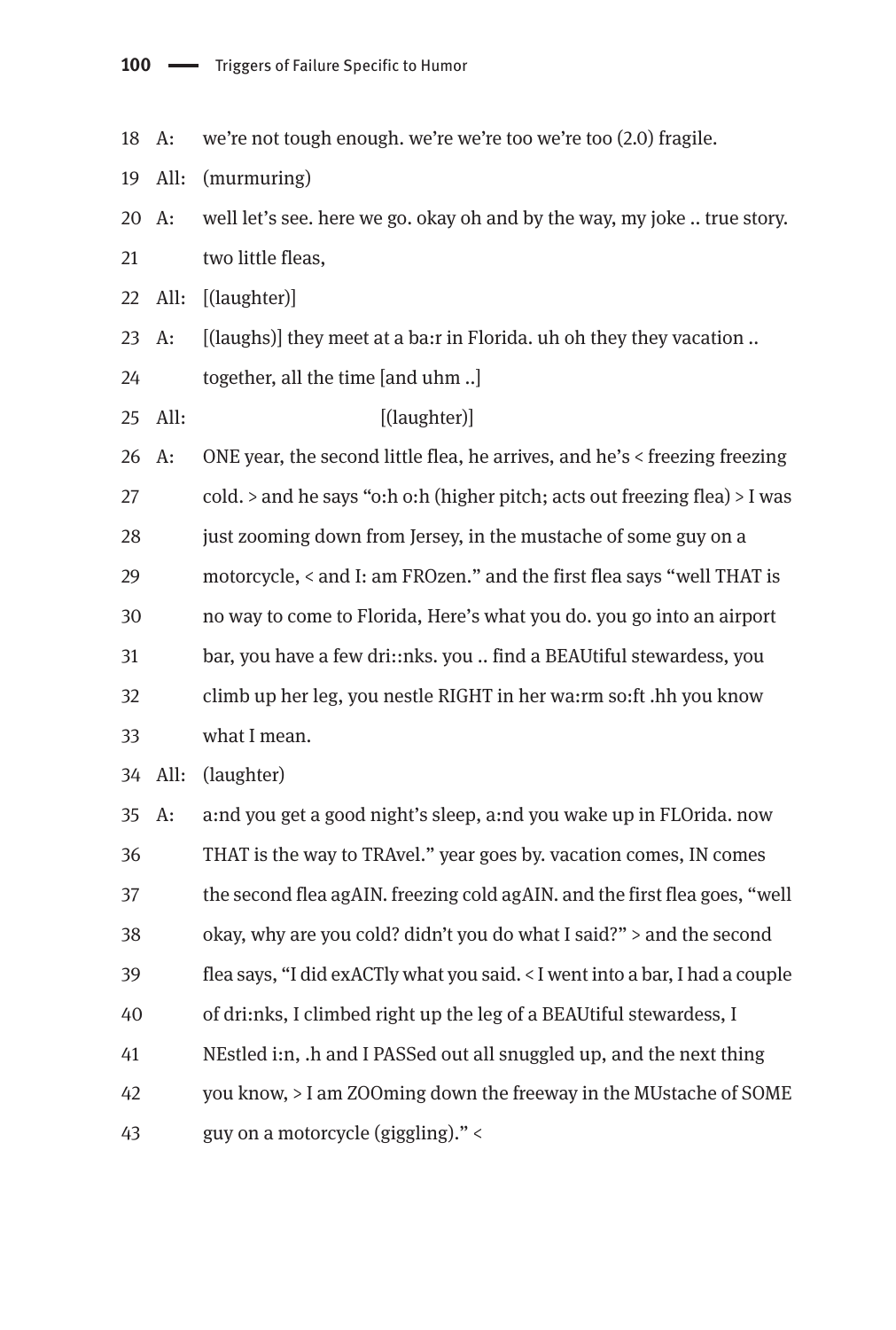- 45 All: (1.5) (murmuring)
- 46 Ri: (forced laughter)
- 47 G: (forced laughter)
- 48 All: (murmuring) boo
- 49 A: oh oh COME ON
- 50 All: [(murmuring)]
- 51 A: [okay .. uhm well uh .fhhh uh] let's let's hear for VONDA (forced laugh)

52 All: (applause)

(Adapted from Bubel and Spitz 2006: 86–89)

Ally's joke received a positive response from the audience during its telling; however, prior to and immediately following the joke she does not receive their support. Her initial warm-up of the audience proceeds smoothly until, in lines 08–11, she frames the joke-telling as a competition and subsequently does not receive audience support when she asks whether they think she can tell a dirty joke on stage. Her next three turns put her further at odds with the audience, as she brings in the issue of gender bias, making her telling of the joke not only a competition with her friend, but a political statement. Because the topic of sexism is raised in response to the audience's expression of their lack of faith in Ally's ability to tell the dirty joke, it is potentially aggressive toward them, suggesting that their lack of faith stems from their own sexism. This places the audience on a defensive footing. Ally's joke-telling is now not just a matter of entertainment, but a statement about gender inequity and an effort to overturn it. The audience clearly does not approve of her framing the joke in this way, given their disapproving murmurs. Laughing at the end would suggest not only that they enjoyed the joke, but that they agreed with her meta-message and saw her telling as a positive statement for women. Instead, of course, as the final lines show, there is silence (line 45), more murmuring, and even some boos. The only laughter comes from Ally's friends and it is described as "forced." Thus, the performance, rather than the content, of this joke contained a meta-message with a social function that failed with this audience.

Finally, it is worth noting that multiple meta-messages may be present in humor and that these may serve both discourse and social functions. An example from a television news broadcast serves to illustrate this. O.J. Simpson, who was accused of murder in 1994 and acquitted, was in 2007 accused and eventually found guilty of armed robbery in Las Vegas, where he broke into a hotel room and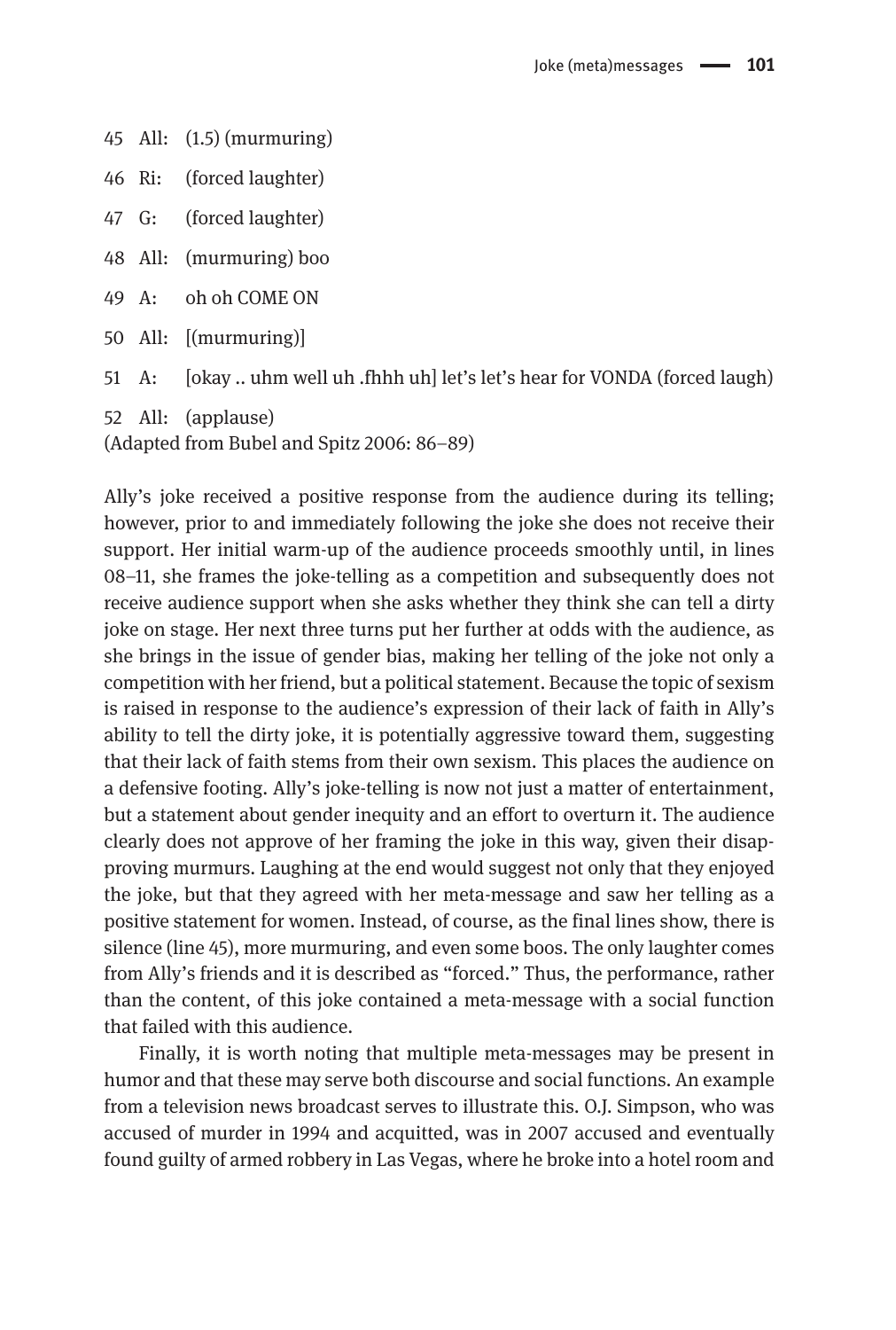took some memorabilia that the victims were planning to sell. It is this robbery that Maggie Rodriguez, the news anchor has been discussing with the network's legal analyst, Mickey Sherman:

Example 5.14

|                                      |                       | 01 Rodriguez: Bottom line, Mickey, do you think this'll end with us seeing O.J. |
|--------------------------------------|-----------------------|---------------------------------------------------------------------------------|
| 02                                   |                       | Simpson in handcuffs again?                                                     |
|                                      |                       | 03 Sherman: We can only hope so.                                                |
|                                      | 04 Rodriguez: Oh, my. |                                                                                 |
|                                      |                       | 05 Sherman: I'm just kidding. Just kidding. Don't know. It's an even toss.      |
| (CBS Saturday Early Show, 9-15-2007) |                       |                                                                                 |

Although Sherman is a news analyst, rather than a reporter, his joking wish to see O.J. Simpson arrested once again is rather inappropriate in this professional, public forum. Although analysts are allowed to express opinions, it is expected that they will do so as journalists, presenting opinions based on careful and reasoned thought, assessment of the facts, and consideration of, for instance, prior cases. Sherman's quip instead seems to be the unreasoned, emotional opinion of an everyday observer and thus removes him from his professional footing. The comment puts him – and the network who invited him to contribute – in the position of appearing biased and untrustworthy. Rodriguez' non-committal response of "oh my" allows her to suggest that his utterance was inappropriate, while still maintaining a professional distance by not agreeing or disagreeing with him, as laughter or any clear expression of offense would have implied. Her remark can be seen as having both a social and a discourse function. The social function seems to be to express surprise, as well as a cue that his comment was inappropriate. With respect to discourse, she provides Sherman with a space to mitigate his utterance and regain a professional stance, which he takes advantage of.

# **5.5 (Appropriate) humor support**

One failure that is specific to hearers is that of responding appropriately to humor. Sometimes even if a joke has been perceived, understood and appreciated, a response eludes us. Although the appropriate reaction varies according to context, quite often a response that adds more humor, and thus supports the speaker's playful utterance is called for. In fact, as the example below demon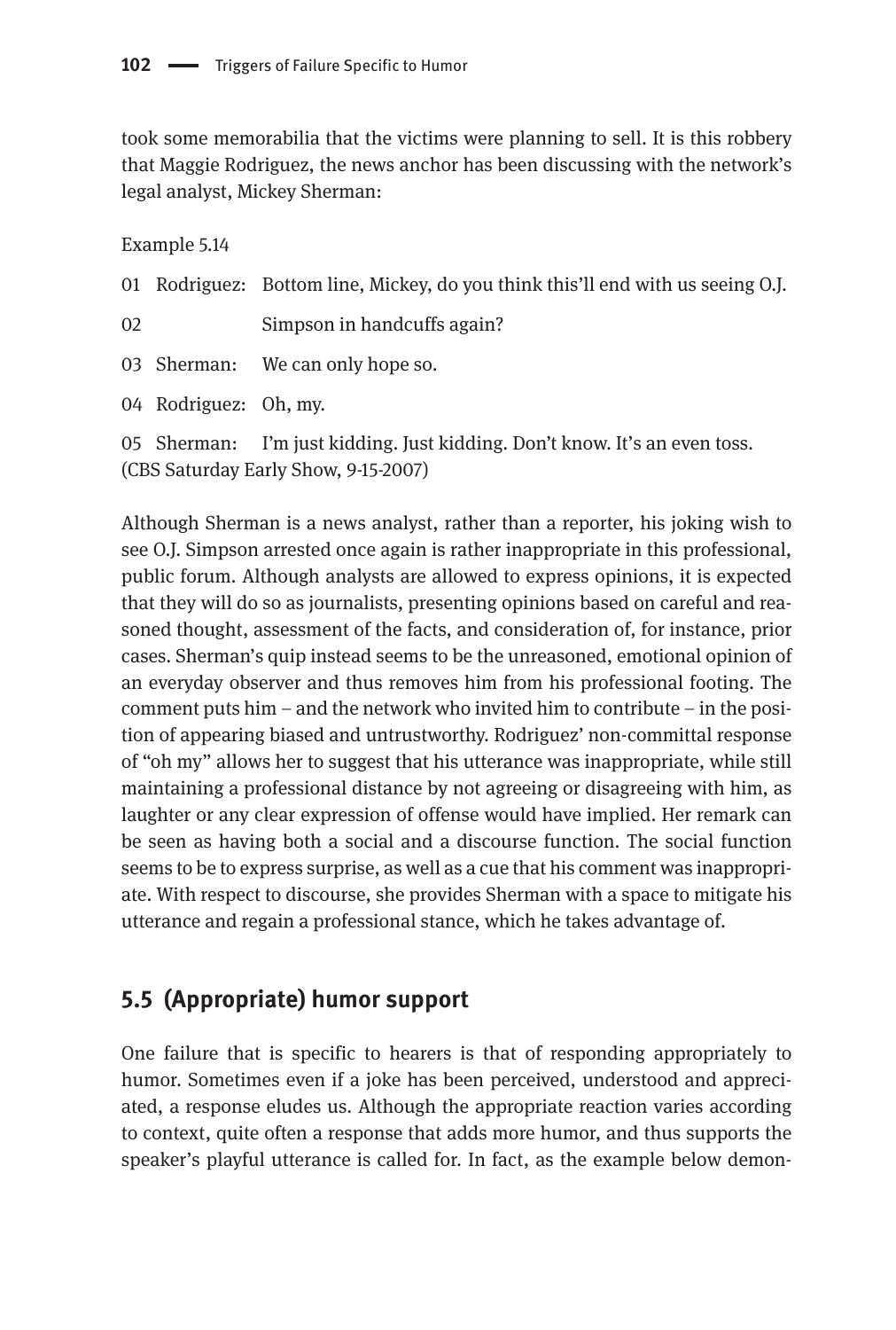strates, a hearer who is unable to join in the humor creates a somewhat awkward interaction. This television interview took place on a morning news and variety show. The host, Julie Chen, has been interviewing Robert Franek, author of the Princeton Review college guidebook, about the text's recommendations for different types of universities:

| Example 5.15 |  |
|--------------|--|
|--------------|--|

|    | 01 Chen:   | okay. everyone wants to know the biggest party schlools                                          |
|----|------------|--------------------------------------------------------------------------------------------------|
|    | 02 Franek: | [ah, yes! eh heh                                                                                 |
|    | 03 Chen:   | because we wanna study!=                                                                         |
|    |            | 04 Franek: = huh huh                                                                             |
|    | 05 Chen:   | we wanna make sure we don't want to go to these party schools                                    |
| 06 |            | right?                                                                                           |
|    |            | 07 Franek: uh well w- [eh ha ha ha                                                               |
|    | 08 Chen:   | [I:'m just kidding. lot of-you know have a good time                                             |
|    |            | 09 Franek: I totally agree. I totally agree.                                                     |
| 10 | Chen:      | top three, number one, Penn State University, followed by Univer-                                |
| 11 |            | sity of Florida, University of Mississippi. all right. how do you know                           |
| 12 |            | Penn State is the biggest party school?                                                          |
| 12 |            | Franek: it's a-it's a good question and we go directly to whom we consider                       |
| 13 |            | college experts, students at college classrooms and we asked them                                |
| 14 |            | their experiences<br>(July 29, 2009, CBS Early show, http://www.youtube.com/watch?v=Vww_uQ3lzuk) |

Chen's question about party schools turns the conversation to a more playful frame, as the earlier talk had centered on such factors as which colleges were economically sound choices. Franek orients to this with enthusiastic agreement and a small laugh. In line 03, Chen begins to construct a scenario in which the people (and potential students) listening to the show are serious scholars who want to hear the party schools named so that they can avoid them. When Chen completes the scenario, Franek has difficulties constructing a rejoinder even though he had contributed apparently supportive laugh particles as she spoke. His response in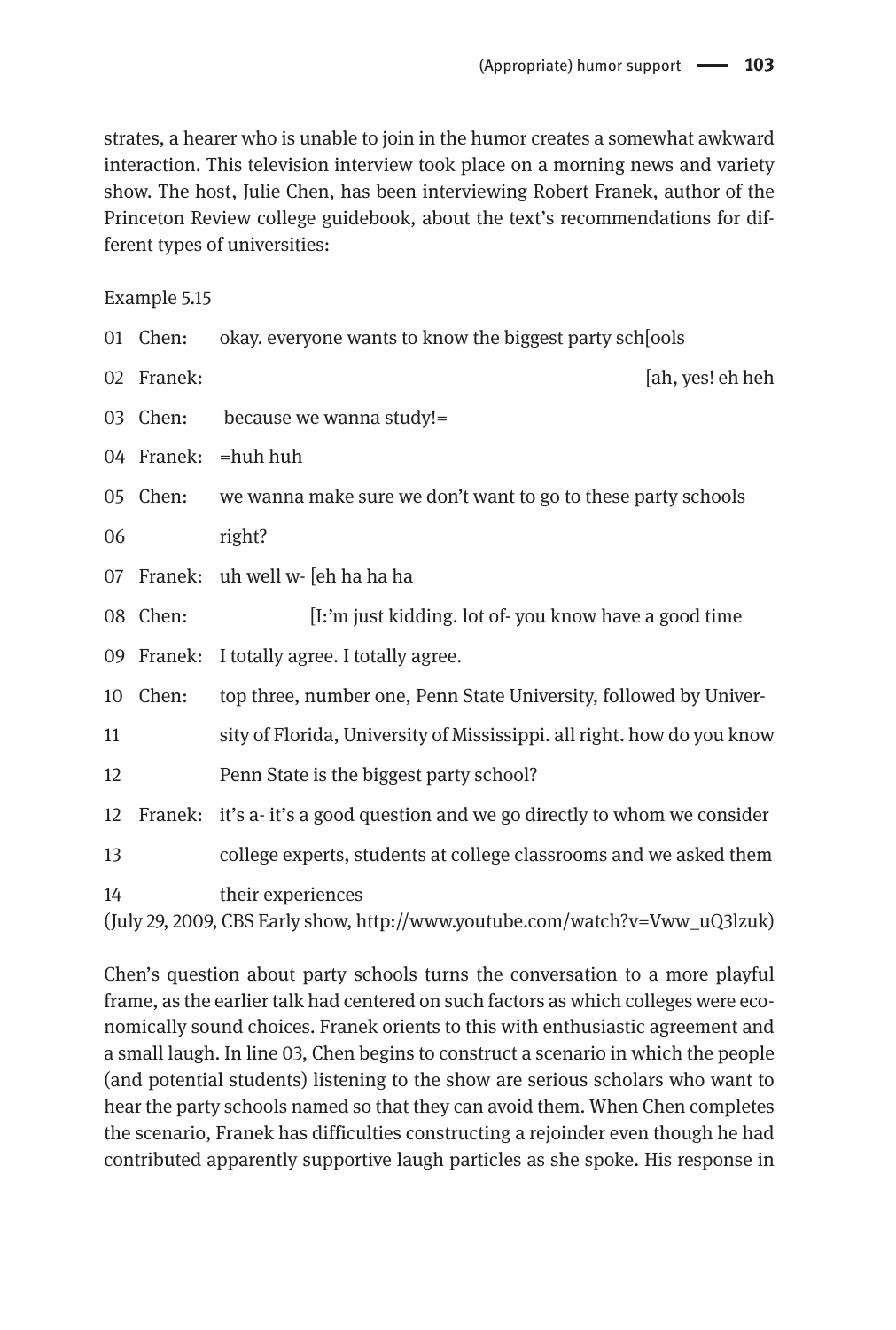line 07 begins with a great deal of disfluency and ends in laughter, overlapping with Chen's explicit rekeying of her prior speech. With a return to serious information-sharing, his next turns are much more fluent. The public forum in which this discussion took place may well have made responding to such a joke more of a challenge.

This is possibly also the case in the next example, which also occurred during a public interview. Here British writer Ian Leslie is being interviewed by Jian Ghomeshi, host of the Canadian arts and culture radio show, *Q*. The topic has been an article Leslie wrote titled "Is the internet killing gossip?"

Example 5.16

|    |            | 01 Ghomeshi: would you like to use this opportunity to <i>share</i> any gossip?                                                      |
|----|------------|--------------------------------------------------------------------------------------------------------------------------------------|
|    | 02 Leslie: | we:ll, Jian, I <i>would</i> like to share with your listeners exactly how                                                            |
| 03 |            | you got your job. but (.) u:m (.) I fear perhaps you wouldn't have                                                                   |
| 04 |            | me back on the show                                                                                                                  |
|    |            | 05 Ghomeshi: hhhhhh <sup>o</sup> hahahhh <sup>o</sup> what a strange (.) j-joHOke [(.) but I appreci-                                |
| 06 |            | ate it=                                                                                                                              |
|    | 07 Leslie: | [hahaha                                                                                                                              |
|    |            | 08 Ghomeshi: = uh Ian uh thank you very much for this and congrats on a very-                                                        |
| 09 |            | a most interesting piece that had us captivated<br>$(October 4, 2013 http://www.cbc.ca/q/blog/2013/10/04/is-gossiping-good-for-us/)$ |

Because Leslie has been extolling the virtues of gossip, Ghomeshi closes the interview by asking whether he might want to share some gossip of his own. Leslie's response is a tease that implies that there is something untoward in the way that Ghomeshi secured his current position. His deadpan delivery may not clearly indicate humorous intent, particularly over the radio. Ghomeshi, however, orients to Leslie's utterance as humorous, but in a rather curious way. Initially he emits a long nasal exhale followed by some quiet laughter. Then he explicitly names the speech act that he interprets Leslie's utterance to be (a joke) and evaluates it as "strange" (line 05). Ghomeshi seems to see "strange" as a potentially negative evaluation, because he prefaces his expression of appreciation with "but" to indicate contrast. Notice, however, that despite Ghomeshi's laughter, the expression "I appreciate it" is a lukewarm manifestation of mirth compared to, for instance, "that's hilarious!" or any other number of ways he could have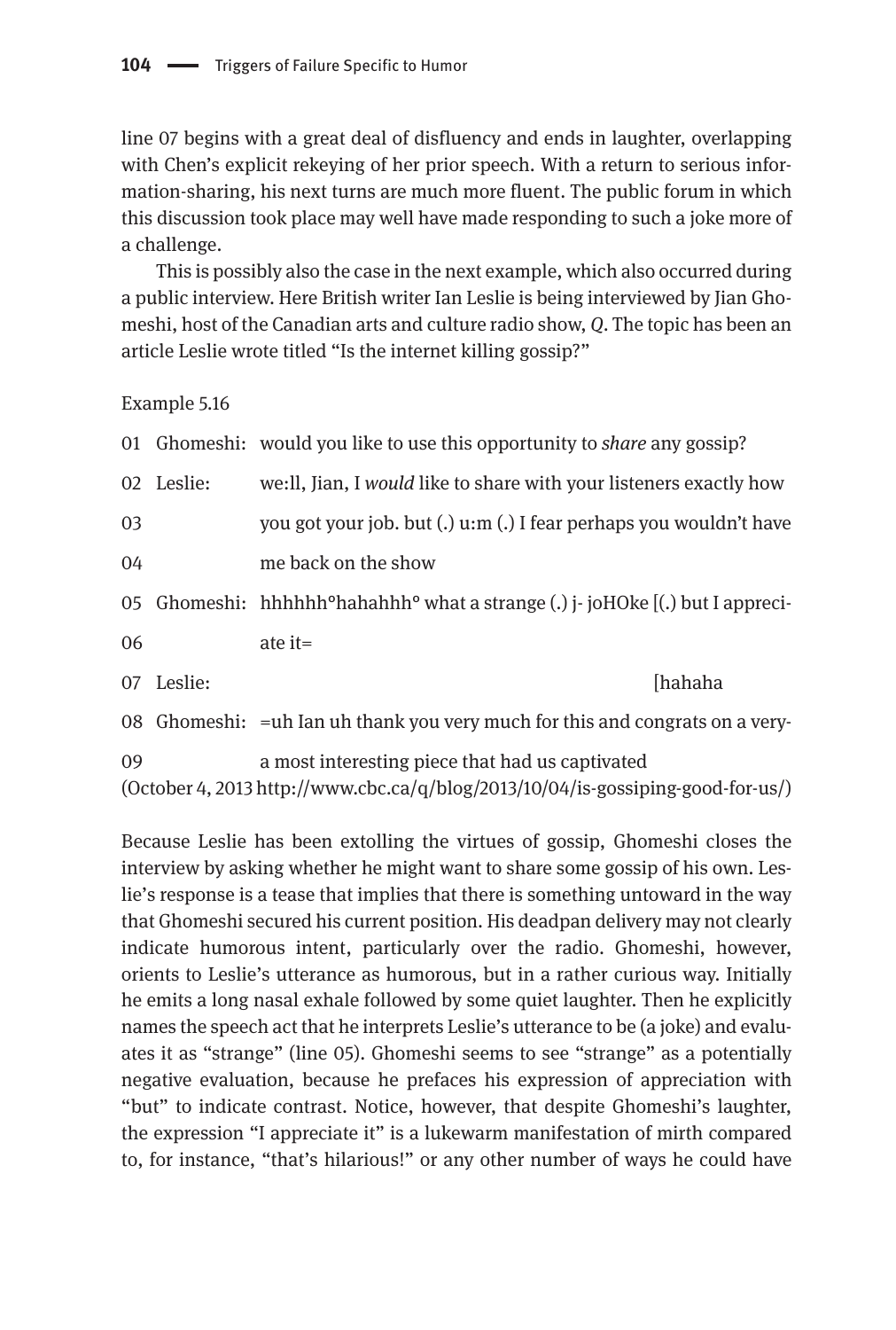chosen to express appreciation. This example demonstrates well how interlocutors can express nuanced degrees of appreciation. However, more to the point of joining in on humor that has been recognized and appreciated, it shows even more clearly than the above extract how hearers may be deterred from engaging in full humor support. To deny the content of Leslie's tease in order to ensure that his radio audience does not think that there is any truth to it places Ghomeshi in the position of a humorless interviewer. Yet, to play along with the joke puts him at risk of seeming to agree with the proposition and potentially creating questions about his credibility as an interviewer with listeners who did not perceive the humor. Thus, his unusual response seems calculated to avoid both of these problems, while also displaying his sense of humor.

Hearers may also have a difficult time responding to humor in new contexts or with unfamiliar participants. This point is made clearly in the next example, where a new employee, Emma, contributes only a minimal acknowledgement of her colleague Gavin's playful criticism of another colleague who she had not yet met (Leonard). Her response is not necessarily inappropriate, but illustrates another situation in which providing full support of humor may be risky:

Example 5.17

|    | 01 Gavin: | so (.) Elaine and you (.) will be the person to handle Oliver Flower  |
|----|-----------|-----------------------------------------------------------------------|
| 02 |           | with Lucy and (.) please remember (.) Leonard will forget (.) all the |
| 03 |           | things (.) after the meeting                                          |
|    | 04 Emma:  | after the meeting                                                     |
|    | 05 Gavin: | yeah he will forgot everything hah and make sure hah make sure        |
| 06 |           | every (.) decision he made (.) please cap and email to him because    |
| 07 |           | (.) he will forget everything once got the problem (.) he will say oh |
| 08 |           | (.) you did it you did it hah you did it (.) not me hah               |
|    | 09 Emma:  | hah okay                                                              |
|    | 10 Gavin: | okay be careful of (.) Leonard                                        |
| 11 |           | (Emma rapidly raises another business topic.)                         |

(Adapted from Mak, Liu, and Deneen 2012: 171)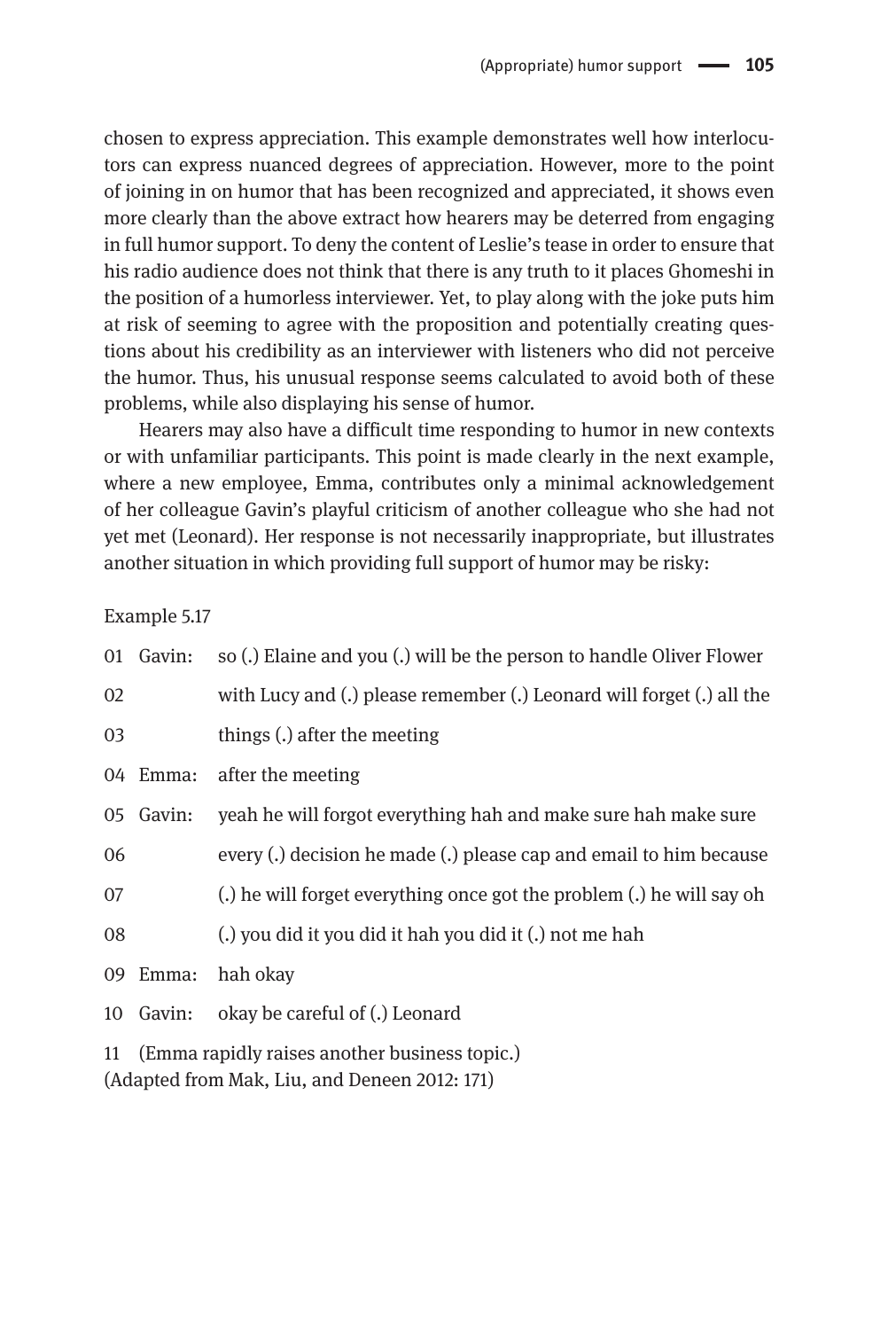In reminding Emma about her duties as a note-taker during the meeting, Gavin playfully warns Emma about Leonard's absent-mindedness. As a new member of the organization, Emma has not only not met Leonard, the person who is being made fun of here, but she is also in a low position vis-à-vis the others. Although Gavin sprinkles his warning with laugh particles, Emma may be reluctant to express full support for humor that criticizes a colleague with authority over her, as she follows his utterance with only minimal laughter and acknowledgement of the message and quickly steers the conversation in another direction. Joining in the humor, for example by sharing a story about a past colleague whose behavior was similar, might be an option for Emma and would align her with Gavin and allow her to build on his humor; however, it is still likely to be more risky than the minimal contribution she makes.

# **5.6 Summary**

The four triggers of failure discussed in this chapter involve cognitive and interactional demands that differ from those of most serious discourse, and little is known about the structure of these failures and the ways that such failures are negotiated in interaction. The first point worth noting is that, in contrast to the reactions to some of the failures presented in the previous chapter, the unsuccessful attempts at humor that involved a hearer not understanding or not appreciating the joke were not simply ignored. It seems that some acknowledgement of these types of failures is preferred. Furthermore, as the following chapter will demonstrate more clearly, responses to humor that fails for these two reasons often differ significantly in emotionality from the serious repair sequences examined in Chapter 3. The construction and reception of any meta-messages contained in a joke, on the other hand, may pass unacknowledged and even unnoticed by the interactants. This is related to the indeterminacy of playful/ non-playful framing and, as noted in the previous chapter, serves an important social function. Meta-messages contained in humor may be delicate, which also helps to explain why they might be glossed over in conversation. Finally, humor requires different types of support than other, serious speech acts. Humor that has been successful requires acknowledgement of this success, even minimally. For full support, however, the preference is for the hearer to add more humor. This is not unlike other speech acts where, for instance, a compliment is returned with another compliment or a greeting with a greeting. In these acts, however, the forms are often limited and even formulaic, making such responses cognitively easy. Because humor, in contrast demands creativity and spontaneity, the hearer who wishes to support humor with humor must think quickly, making the task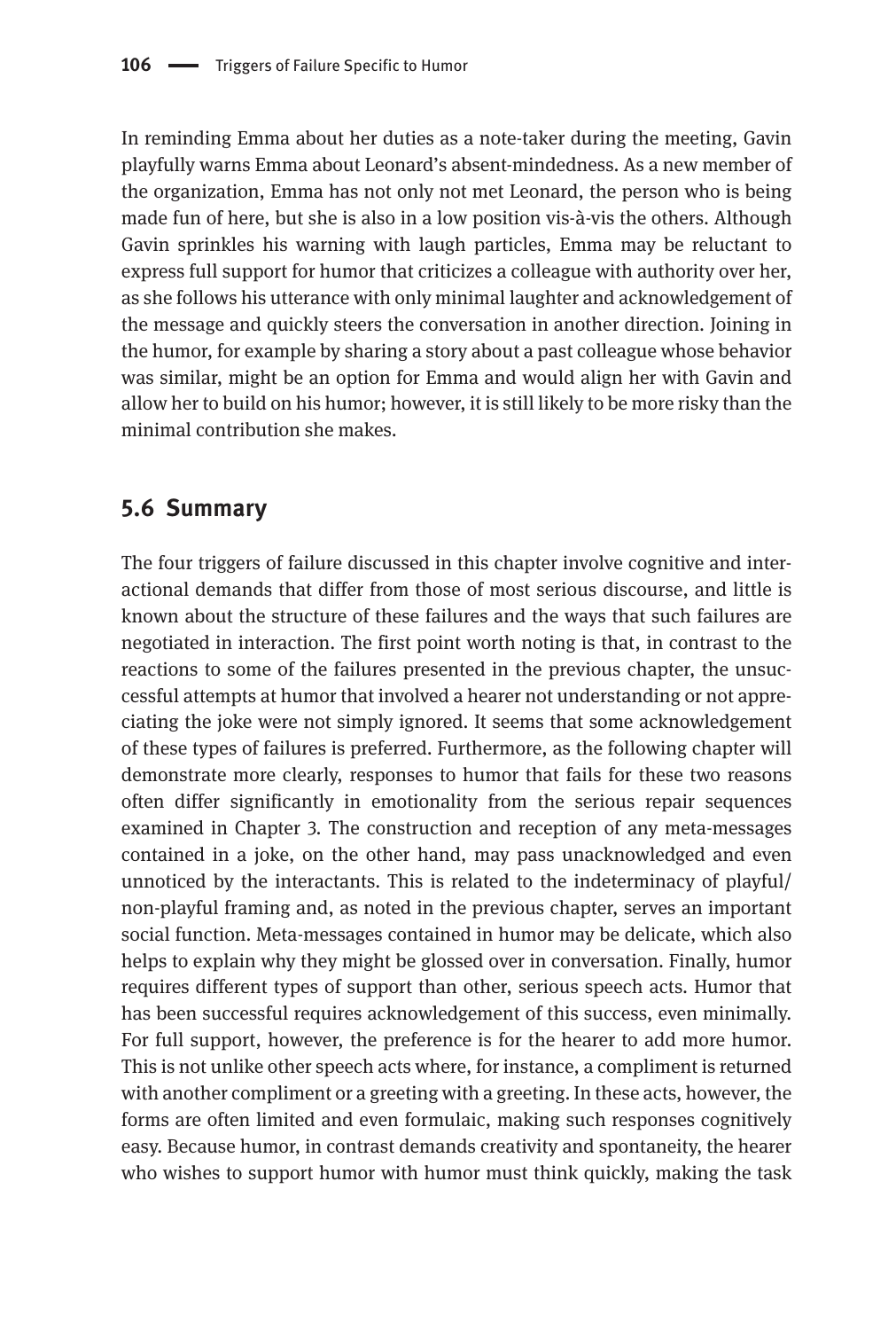more challenging than responding to many other types of speech acts. The next chapter will address in greater detail the strategies used by both speakers and hearers to manage the failure of humor.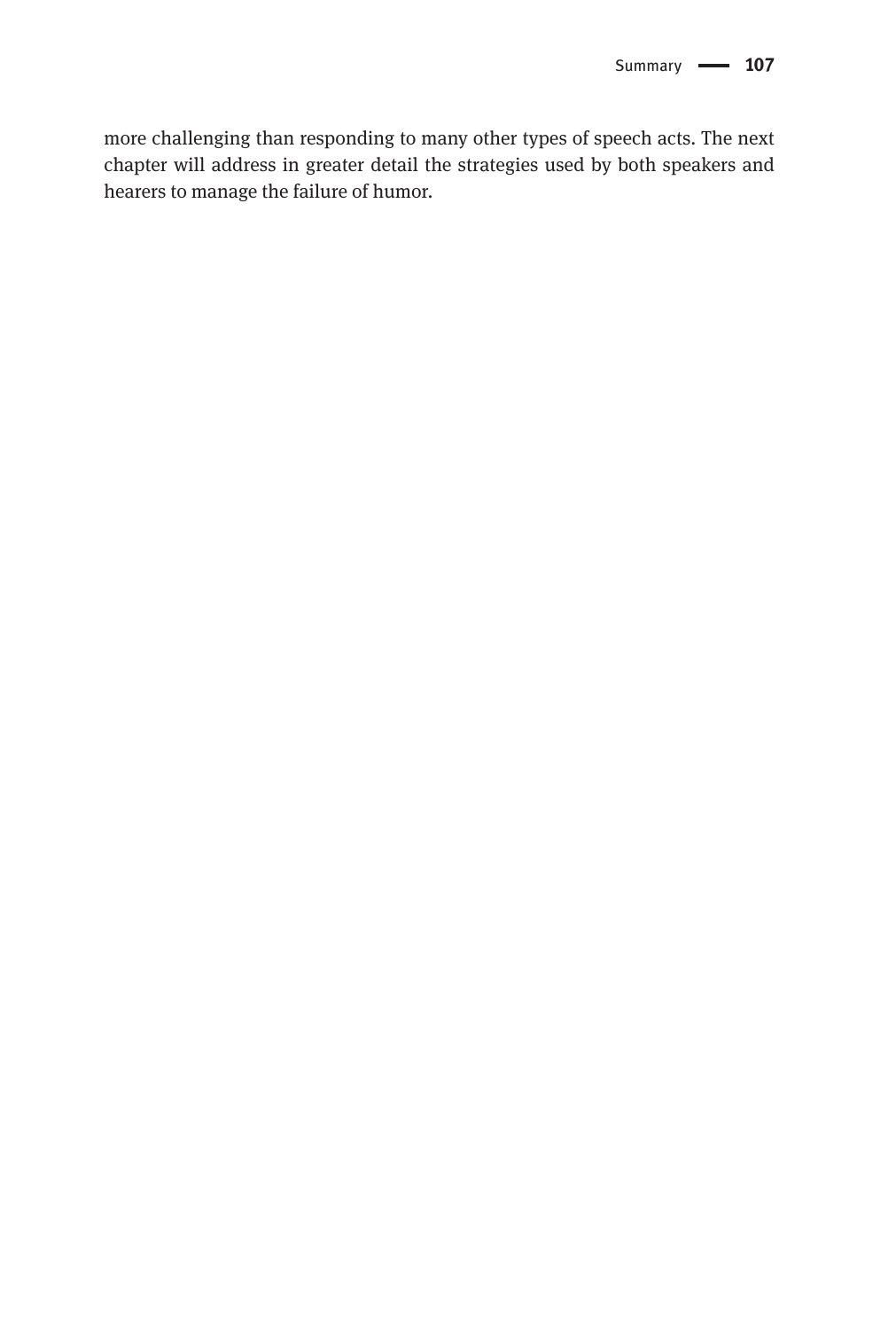# **6 Managing Failed Humor in Interaction**

# **6.1 Introduction**

Having described in the previous two chapters the various triggers that can cause humor to fail, we are now prepared to examine the negotiation of failure in conversation. Although, as I have emphasized, meaning is jointly constructed in interaction, for analytic purposes this chapter focuses first on strategies speakers use to prevent or manage failure. Then, the ways that hearers respond to humor that has failed for different reasons will be examined. Specifically, humor that fails because the hearer was not amused, because the hearer did not understand the joke, or because the hearer was offended all require different treatment. In closing, some remarks will be made concerning the negotiation of unsuccessful humor in general.

# **6.2 Speaker management of failure**

As described in Chapter 3, in serious interaction, interlocutors exhibit a marked preference for self-initiation of repair and self-correction in resolving conversational trouble. These practices hold for humorous talk when the speaker realizes that he or she has been unclear or has misspoken and wishes to clarify his or her utterance. Consider, for example, the following interaction that occurred when one spouse suggested that the other, who was going to the store, pick up some butter:

Example 6.1

|          | 01 Husband: do we really need it?                                  |
|----------|--------------------------------------------------------------------|
| 02 Wife: | yeah, we're in butter desperation. (a) butter desperation, get it? |
|          | 03 Husband: yeah not funny at all! <sup>10</sup>                   |

In line 02, the wife jokes about the dire butter situation by describing it as "butter desperation," a play on the familiar collocation "utter desperation." She delivers her initial attempt at humor in a deadpan fashion. After a brief pause during which the husband has provided no indication of having noticed or appreciated

**<sup>10</sup>** For the record, this joke is objectively quite clever. The husband is clearly at fault here, as anyone can see.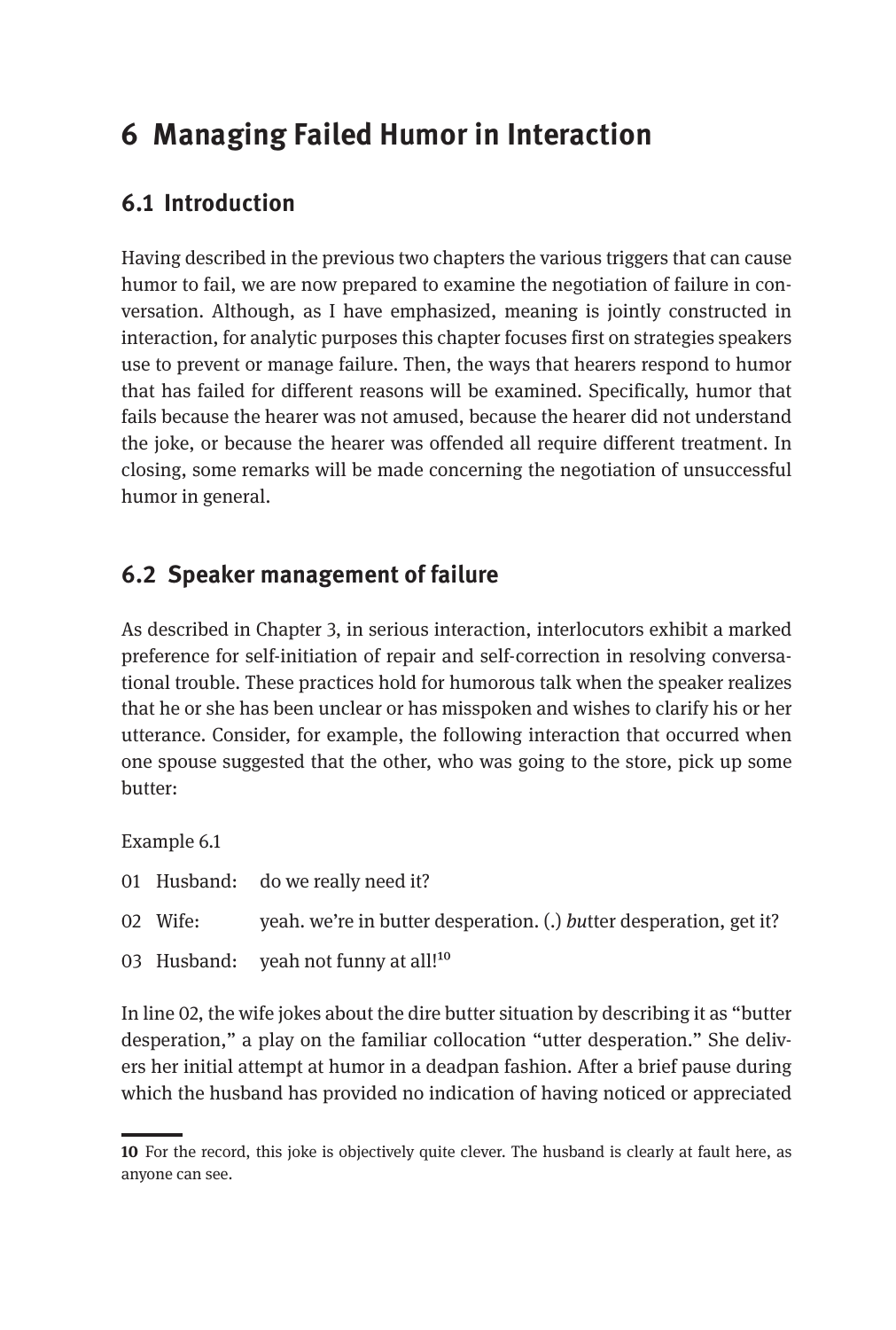the quip, she initiates repair, repeating the line with emphasis. In addition, she asks the question "get it?" which is typically used to check for understanding specifically of jokes. These two moves serve to ensure that her attempt at humor is recognized. As the husband's next turn indicates, however, his lack of response had not been due to his not noticing or understanding her joke, but to a lack of appreciation.

This type of checking is, again, similar to repair of serious utterances. However, the extent to which self-repair occurs in non-serious interaction is unclear. The types of miscommunication addressed in Chapter 4, where triggers of conversational failure common to both serious and non-serious interaction were discussed, will tend to follow the repair sequences already studied for serious interaction, with some exceptions. The types of failure specific to humorous talk, however, discussed in Chapter 5 are more likely to merit special practices. The preference for self-initiation and self-correction will be less frequent, as humor relies on surprise. As the familiar adage suggests, explaining humor kills it, thus the speaker wants the hearer to figure it out herself. "Self repair," in these instances might instead consist of a reformulation of a punch line or a hint that will help the hearer identify the humorous incongruity. In the following sections, strategies used by speakers to prevent and manage failure are discussed.

#### **6.2.1 Preventing failure**

Speakers use a variety of techniques in serious interaction to prevent miscommunication and many of these apply to humorous communication, as well. For instance, in both serious and non-serious talk speakers will attempt to ensure that they speak clearly, that they have the hearer's attention, and that the hearer has the necessary background information to understand the utterance. In this section I discuss two strategies for preventing communicative failure that, although certainly not specific to humorous interaction, do appear frequently with respect to that type of talk. I refer to these strategies as avoidance and inoculation.

Humor is almost never a conversational requirement, therefore, if a speaker is unsure of the appropriateness of making a joke, she or he can simply opt to maintain a serious frame and thus prevent the possible failure of the humor. In addition to avoiding an attempt at humor for fear of its failure, speakers may also avoid certain topics, language, or types of humor. In a study of humor in intercultural interaction (Bell 2007a), I noted each of these types of avoidance. There was, for instance, a marked absence of joking about taboo topics by both native and non-native interlocutors. Both groups also tended to avoid teasing, a form of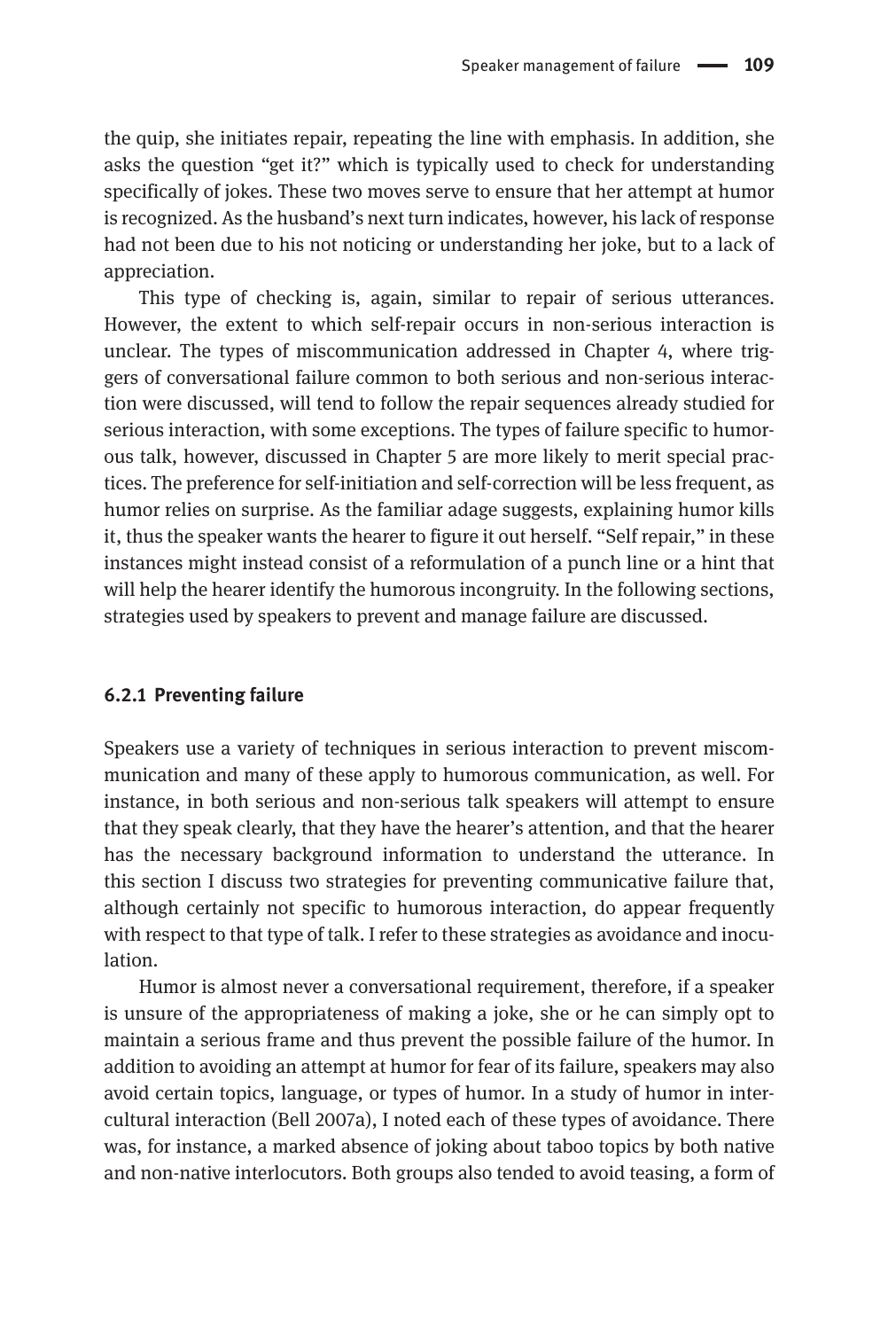humor that often carries the potential to be misconstrued as aggressive, and thus carries more risk. Native speakers also reported being aware of their language use when constructing humor with a non-native hearer and attempting to use simple language. Similarly, Adelswärd and Öberg's (1998) study of humor in international business negotiations suggests that, at least in intercultural communication, speakers consider their hearers' background knowledge in constructing humor. They reported that most humor between the groups was work-related, and suggested that the speakers avoided non-work-related jokes that might contain information and references unfamiliar (and therefore unfunny) to their hearers.

Research indicates that poor recipient design of utterances is an important cause of miscommunication, as speakers often do not take hearer needs into account when crafting their utterances (Mustajoki 2012). As I suggested in Bell (2007a), however, humor may be somewhat of an exception. Communicative failures involving other types of serious speech, such as greetings or requests, are not only likely to be less humiliating than those involving humor, but also less memorable. Everyone has witnessed or engaged in an unsuccessful attempt at humor and this is often recalled as an embarrassing event. This awareness may facilitate the use of avoidance as a strategy for preventing the failure of humor. Although this assertion was formed based on research into the experiences of native and non-native language users' interaction, I believe that it applies to the population at large. In fact, two of the studies of responses to failed humor that are reported on in section 6.3 used elicitation as a technique to gather data. This option was employed after naturalistic observation was found to yield very few instances of failed humor. Moreover, data collection procedures had to be altered to require the data collectors to tell the jokes to a set number of strangers. Without this stipulation, nearly everyone avoided this potentially embarrassing situation and told the jokes only to people with whom they already had an ongoing relationship and to whom they could easily explain their anomalous joke-telling behavior. We seem to be fairly good judges of appropriateness with regard to humor, avoiding humor itself, as well as certain types, topics, or language in order to ensure that conversation proceeds smoothly.

The second strategy for preventing failure is inoculation. Speakers who anticipate that their attempt to joke might be seen as unamusing, inappropriate, or even offensive can safeguard themselves against any negative reaction by acknowledging the potential trouble with their humor and preparing the hearers for it. By criticizing themselves first, speakers essentially inoculate themselves against further censure, as the hearers have been warned and could have, for example, left the room if they did not want to hear a the joke. Example 4.14, in Chapter 4, where George Zimmerman's attorney began his opening statement with a joke was an extreme illustration of this. A less dramatic example of inoculation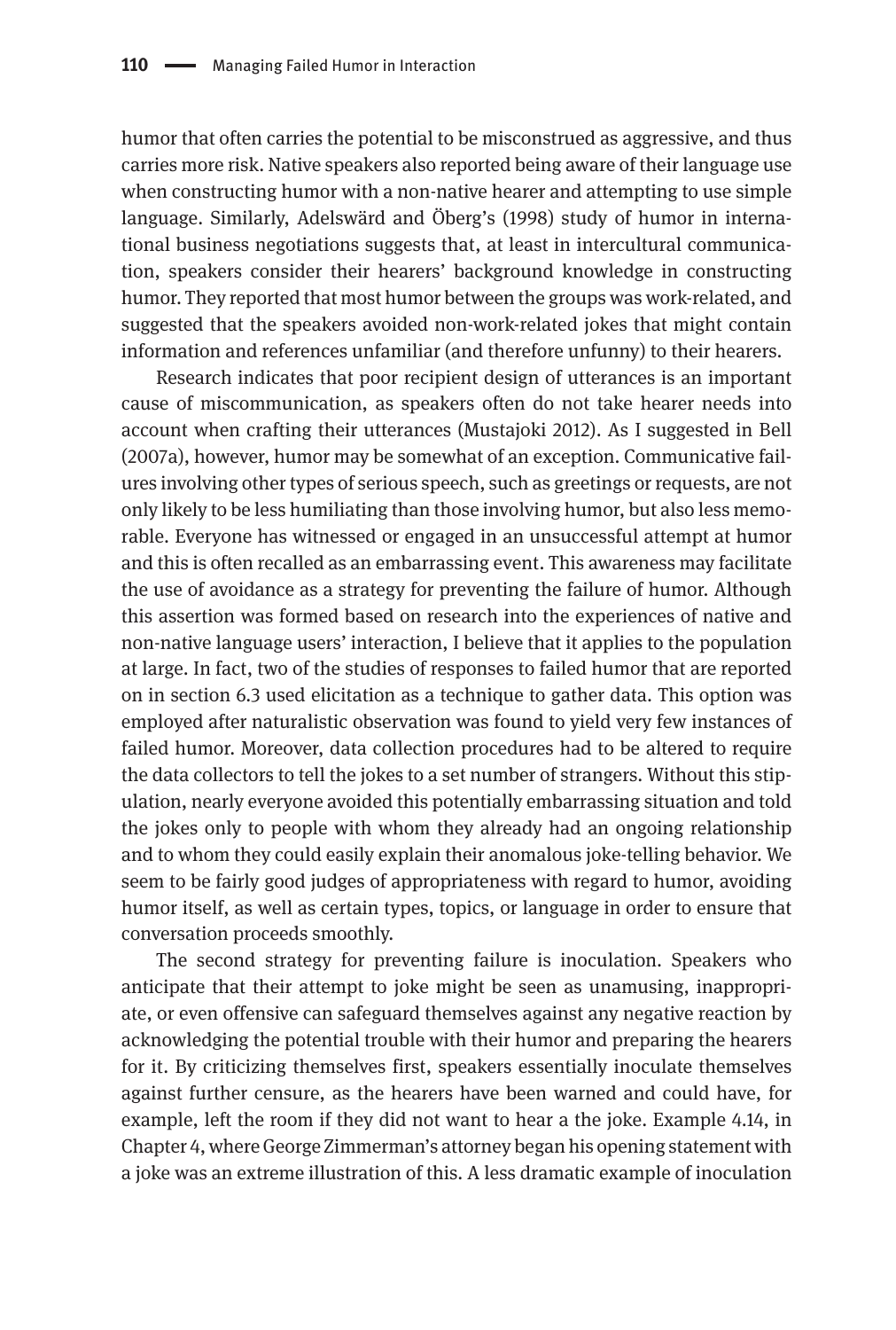that occurred during a news show is provided here. The host, Tucker Carlson, had been discussing new statistics reporting a drop in sex crimes with human rights activist Bianca Jagger:

Example 6.2

|    | 01 Jagger: | I think that we are on the right track. It is important we have legisla-        |
|----|------------|---------------------------------------------------------------------------------|
| 02 |            | tion. I think we have to even make legislations that are tougher on             |
| 03 |            | them to be able to really inform parents and families when there is             |
| 04 |            | a sex offender nearby them. It is important to have therapy, as                 |
| 05 |            | apparently it's part of the situation has improved, but we should               |
| 06 |            | not cry victory and think that this is the end of the battle against            |
| 07 |            | sex offenders.                                                                  |
|    |            | 08 Carlson: Well, that is a very smart point, which may be surprising, in light |
| 09 |            | of this next story. I'm actually just kidding, and I want our viewers           |
| 10 |            | to know not to shoot the messenger. We are merely reporting the                 |
| 11 |            | news. And you decide what to make of it. But a paper to be pub-                 |
| 12 |            | lished soon in a "British Journal of Psychology" suggests that men,             |
| 13 |            | by an average of five I.Q. points, smarter than women.                          |
|    |            | (August 26, 2005, MSNBC, "The Situation with Tucker Carlson")                   |

Carlson assesses Jagger's views on sex crimes as "smart," and then proceeds to joke that viewers may find it surprising that his guest's remarks were intelligent when they hear the next story (line 08). Before explaining this joke, which would not be apparent to viewers who had not already heard what the next story was about, he immediately inoculates himself by referring to his prior utterance as "just kidding" and appealing to viewers to not be angry with him, as the person who is merely reporting the story. As it turns out, the joke is that it is surprising that his guest's contribution was smart because she is female, since a recent study had found men's average I.Q.s to be a few points higher than women's. The humor obviously contains the potential to offend and, given that Carlson's show ran nationwide in the U.S., it was almost certain to upset some viewers. Thus, protecting himself in this way was a wise move.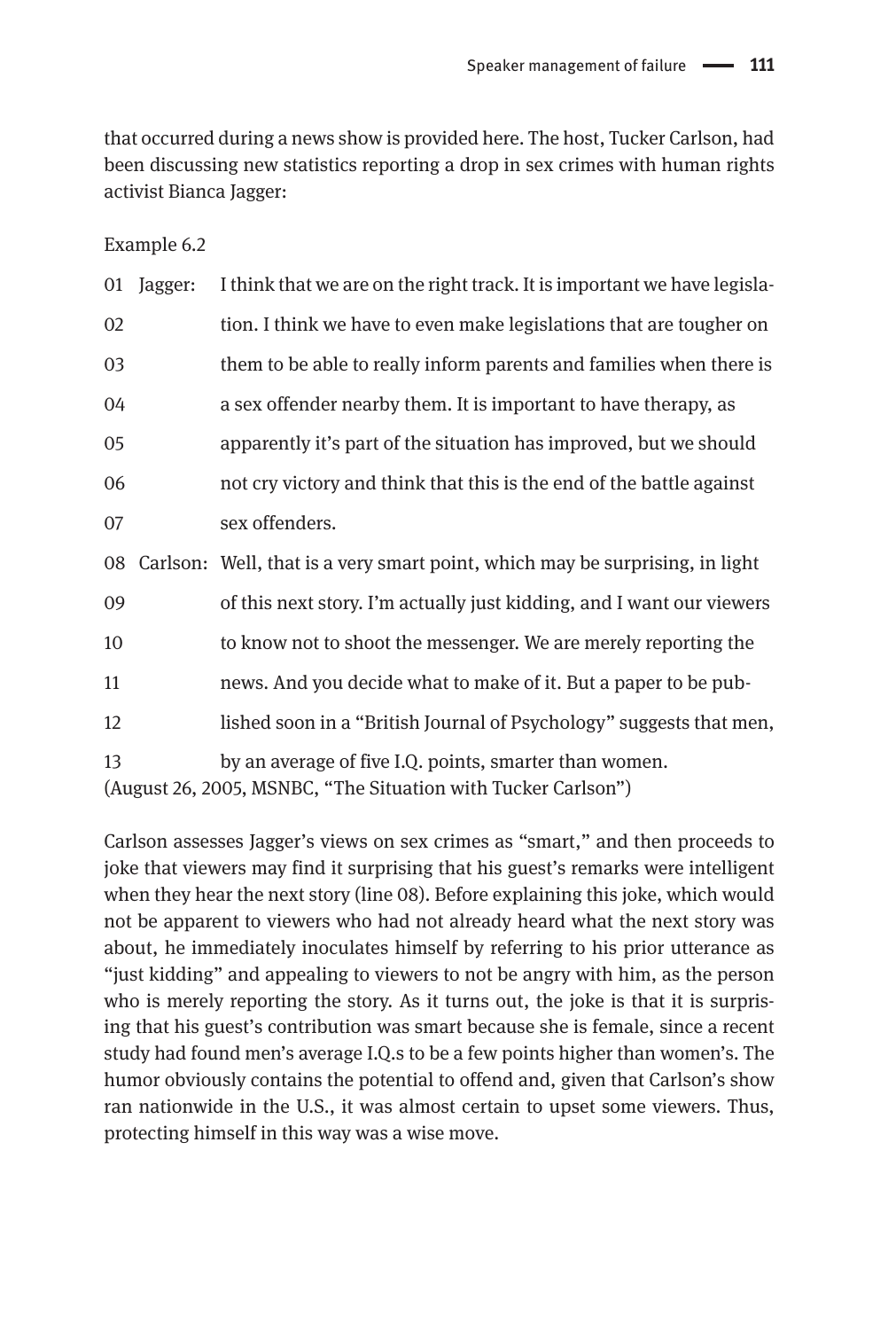Inoculation can also take place even between individuals who are familiar with each other's interactional and humor styles. The next example comes from a Facebook posting and thus is also public, although intended for a smaller circle. The poster, who I refer to as Randy, announced upcoming travel plans and Kevin, the first friend to comment, made a potentially upsetting joke:

## Example 6.3

Randy: I'm gearing up for six weeks in El Salvador and Panama. On the bright side: both countries use dollars as the official currency, and the murder rate in El Salvador, though the second highest in the world, is still only slightly higher than Detroit's. And then there's the opportunity finally to learn the difference between empanadas, pupusas, and arepas!

Like  $\cdot$  Comment  $\cdot$  Share  $\cdot$  4 hours ago near Washington, DC $\cdot$  10 people like this.

Kevin: And to make a really tasteless joke, you'll be far away from the Navy Yard. Have a good time, Randy!

Randy's post was made near Washington, D.C. on September 17, 2013 – the day after 12 people were killed in a shooting at the Washington Navy Yard. Kevin's comment playfully suggests that another benefit of Randy's upcoming trip is that it will keep him far away from the danger (even though the situation had been resolved by then). Joking about a tragic incident, especially so soon after it occurred, is always risky, and Kevin acknowledges this by introducing his remark as "a really tasteless joke." Kevin may have been able to anticipate that Randy would appreciate (or at least not be offended by) this joke, but he could not be certain how others who would see it would react. The inoculation strategy apparently worked well in this instance (although it is, of course, impossible to know what the reaction would have been had Kevin not inoculated himself in this way). The recipient "liked" this comment and neither of two additional comments subsequently added to this post even mentioned Kevin's comment.

Because humor is not necessary in interaction, avoidance makes sense as a way of preventing its failure. Inoculation as a strategy against failure, however, is curious. If a joke seems too obscure to be understood or has the potential to offend the audience, it would be safer to simply not attempt to make the joke. The use of this strategy points yet again to the importance of humor in managing social relationships. It suggests that the payoff for using humor is perceived as greater than the risk of failure.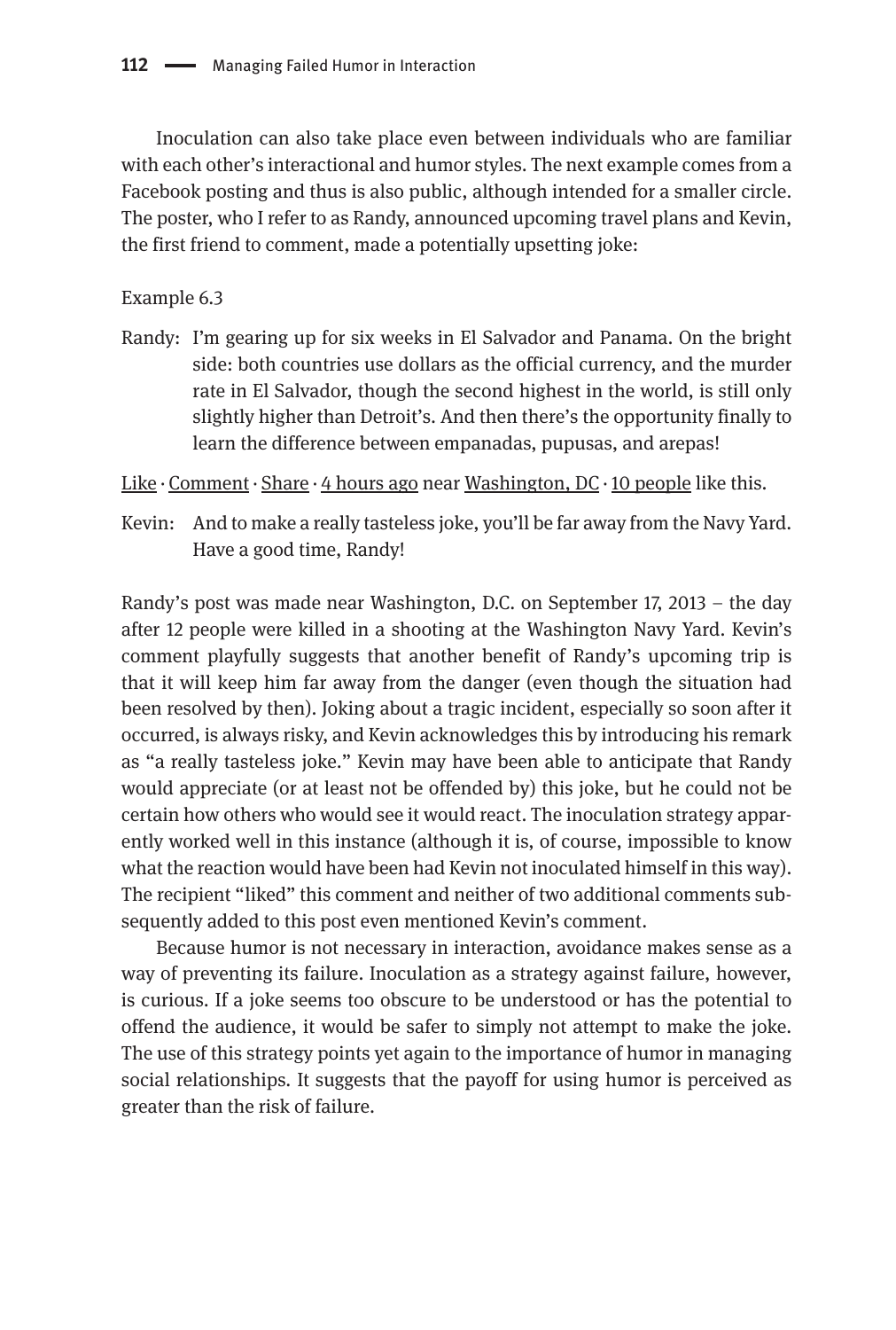### **6.2.2 Managing failure**

Of course, despite the best efforts of speakers to avoid failure, as we have already seen, humor does fail. One outcome of failed humor discussed in Chapter 2 is the post-failed joke hitch (Schegloff (1996). This is when, following a lack of hearer uptake of an attempt at humor, the speaker's next turn begins with some disfluencies, such as stuttering and false starts. This suggests that the failure to achieve shared laughter, or at least some acknowledgement of a joke is awkward for the speaker, which further leads us to expect that the speaker may have certain strategies for managing failed humor. In this section examples of five strategies that arose from the data set are described. They are: topic change, apology, coaxing, naming the joke, and turning the joke on oneself.

Given that the failure of humor can create an uncomfortable situation for the speaker, it is unsurprising to find that speakers whose humor has been unsuccessful frequently turn the conversation to a new topic in their next turn. (Hearers also utilize this option. See Table 6.2, below). The example in which this occurs came from a televised news show with discussants Pat Buchanan, a conservative commentator, Mike Kinsley, a liberal commentator who does not speak in this extract, and Dewey Stokes, president of the Fraternal Order of Police. The topic of the evening was gun control, as the U.S. senate had just voted in favor of an assault weapons ban. Stokes has brought a number of the newly banned weapons to demonstrate how they work:

Example 6.4

|    | 01 Buchanan: | Why is it-why is it threaded on the end?                            |
|----|--------------|---------------------------------------------------------------------|
|    | 02 Stokes:   | Well, this is threaded on the end because then you can adapt        |
| 03 |              | the silencer                                                        |
|    | 04 Buchanan: | Right.                                                              |
|    | 05 Stokes:   | to this weapon                                                      |
|    | 06 Buchanan: | Well, is this the one for shooting squirrels?                       |
|    | 07 Stokes:   | This is for-well, this is for anything. I guess in some of the mag- |
| 08 |              | azines you'll see that this silencer is interchangeable with both   |
| 09 |              | these weapons                                                       |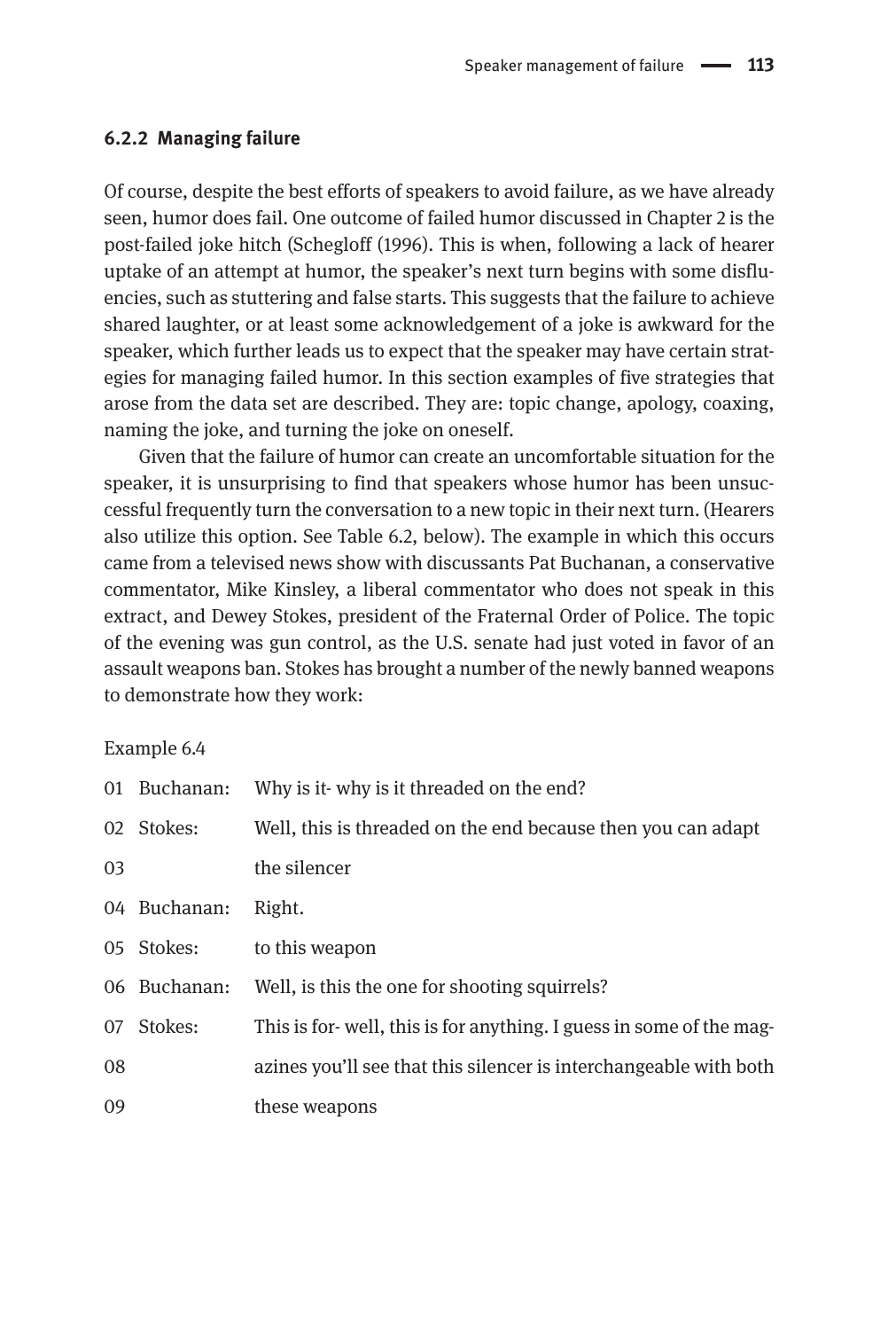|                                 |  | 10 Buchanan: All right, Yeah, I was just kidding about squirrels. But this is |
|---------------------------------|--|-------------------------------------------------------------------------------|
| 11                              |  | not an assault rifle.                                                         |
| 12                              |  | This is what? A machine pistol?                                               |
| (May 23, 1990, CNN's Crossfire) |  |                                                                               |

Buchanan chooses one of the weapons and jokes about its function in line 06. Although these are arms originally designed for the military, thus making their use in squirrel-hunting absurd, Stokes responds seriously to Buchanan's utterance, suggesting that the gun can be used for "anything." In his next turn, Buchanan acknowledges the information Stokes has added ("all right") and refers back to his squirrel comment as "just kidding." In the same turn, he then immediately turns Stokes' attention to another gun. By asking a question about the weapon, he increases the likelihood that his topic change will be successful, as Stokes will be more likely to orient to the question rather than back to the earlier comment.

The next example features not only a change of topic, but also a change of addressee. The extract of talk presented here occurred in an episode of the Geraldo show, a daytime talk show with a sensationalistic, tabloid style of interaction. Geraldo's guests are members of the racist organization, the Ku Klux Klan and one, Ellen, sews the white costumes worn by the KKK:

Example 6.5

|    | 01 Rivera: | Now, Ellen, are you really the seamstress for the Klan? You knit       |
|----|------------|------------------------------------------------------------------------|
| 02 |            | those nifty hats and all?                                              |
| 03 | Ellen:     | I don't knit them. And I am one of many seamstresses. And as a         |
| 04 |            | matter of fact, J.D. over here is negotiating right now to buy a small |
| 05 |            | factory so that we can                                                 |
|    | 06 Rivera: | Is that right?                                                         |
|    | 07 Ellen:  | Yes.                                                                   |
|    | 08 Rivera: | Well, will we find it like in the catalog of Sears or                  |
|    | 09 Ellen:  | No, you will not.                                                      |
|    | 10 Rivera: | I'm just kidding. Forgive me. All right. Now I want to come back to    |
| 11 |            | you, Ellen, because I think it is intriguing because there is a big    |
| 12 |            | demand for this. I want to go to Melissa, one of the moms, and ask     |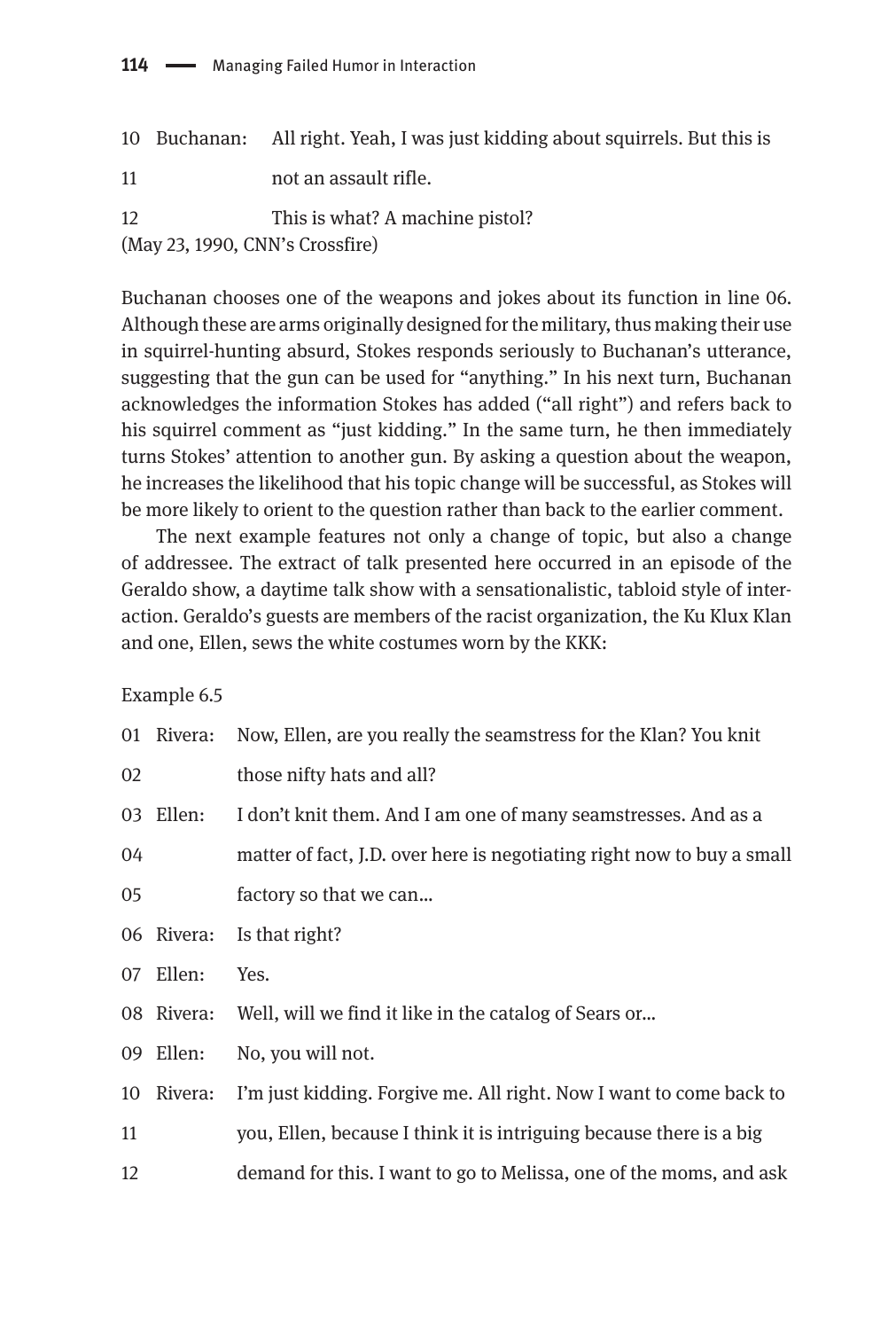13 her how exactly are you teaching your beautiful daughters, you

14 know, your creed – your credo? (November 22, 1993, Geraldo)

Where the previous example demonstrated a change of topic following a lack of acknowledgement of an attempt at humor, in this instance the humor appears to fail because it has offended the hearer. Rivera seems to be approaching his guests with a somewhat playful, or even flippant attitude, referring to the Klan headgear as "nifty hats" (line 02) and interrupting his guest (line 06). Despite her serious orientation to his questions, Rivera continues in the same vein in line 08. Again, his guest replies seriously and shortly. Rivera apparently orients to this curt response as her having taken offense, because his first reaction is to name the prior utterance as "just kidding" and to apologize (line 10). He then turns his attention to another guest to ask her about raising her children within the KKK belief system, thus changing not only the topic, but the addressee. It may well be the case that a more serious failure calls for more dramatic forms of redress.

The next strategy used by speakers to manage failed humor was already seen in the example just discussed: apology. In this extract, conservative talk show host Rush Limbaugh chats with guests at the beginning of his show:

#### Example 6.6

|    |              | 01 Limbaugh: Sir, I want $-1$ want you to shout it out. Where you from, sir?   |
|----|--------------|--------------------------------------------------------------------------------|
|    | 02 Man:      | Toms River, New Jersey.                                                        |
|    |              | 03 Limbaugh: Tom – it figures, New Jersey. In New Jersey, Janet Reno is a prom |
| 04 |              | date.                                                                          |
|    | 05 Audience: | (boos, laughter)                                                               |
|    |              | 06 Limbaugh: I'm sorry. I'm sorry. I'm sorry. I'm so (Spring sound) Just       |
| 07 |              | kidding, sir. Just kidding. Let's get to the end of crime. We have             |
| 08 |              | reason – what better week should we celebrate the end of crime                 |
| 09 |              | than Thanksgiving week?<br>(Rush Limbaugh Show, November 22, 1993)             |

In bantering with his guests about their home towns, Limbaugh attempts a joke that seems to insult both his hearer and the state he is from. When the audience member gives his home state as New Jersey (line 02), Limbaugh replies that "it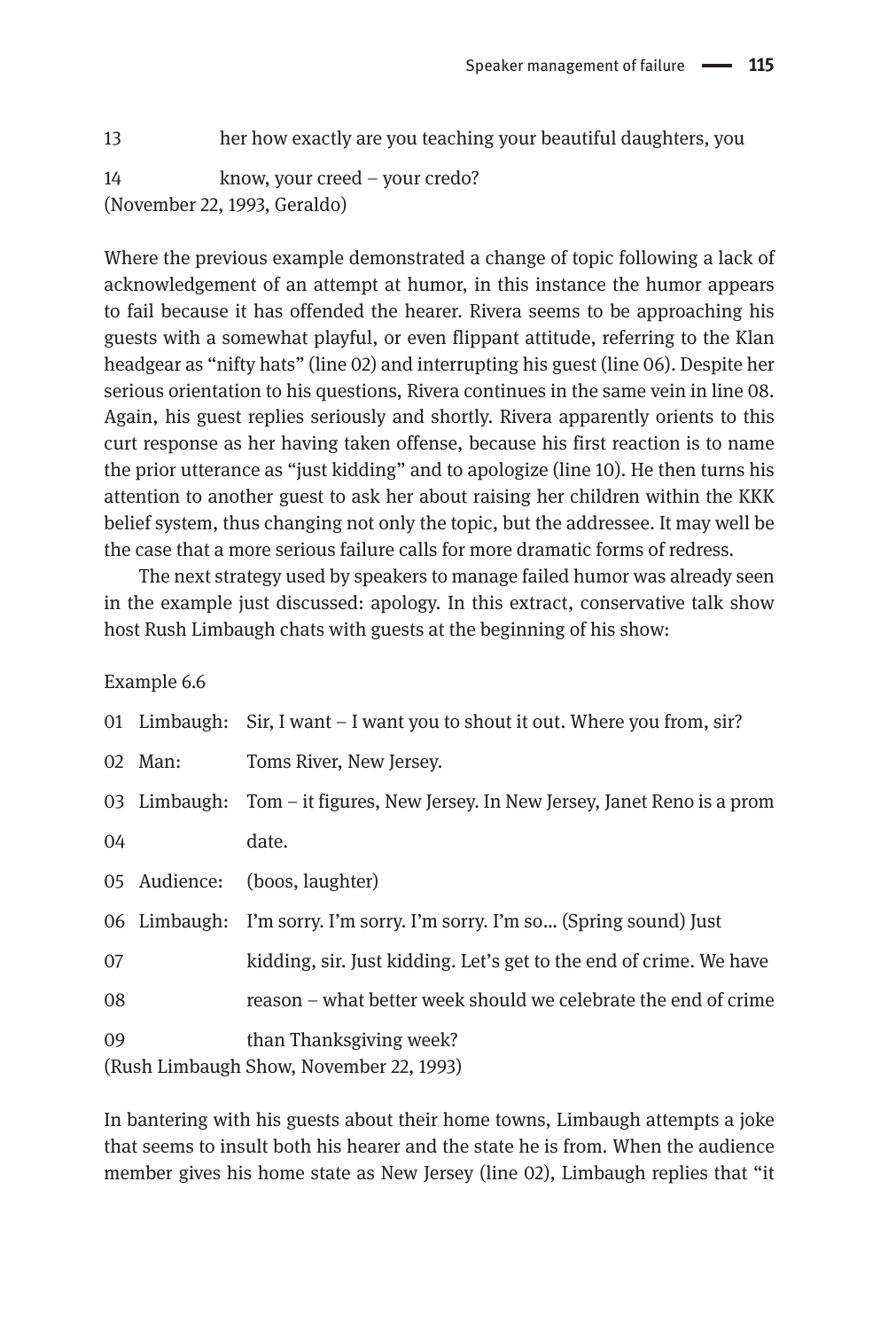figures," a phrase that implies that there is something undesirable about this man that can now be explained by his coming from that state. Limbaugh then criticizes the state as a whole, saying that then U.S. attorney general Janet Reno would be considered a prom date there (lines 03–04). This is apparently a barb directed at heterosexual New Jersey males' tastes in female sexual partners, as Janet Reno is clearly too old and unglamorous to be considered a normatively attractive date for a young man. In addition, the fact that she is a Democrat would also be seen as negative for this conservative audience. Although some audience members laugh, there are also boos, and Limbaugh orients to these, apologizing three times and naming his utterance as "just kidding" twice (lines 06–07). This type of management may be particularly prevalent in public venues such as this, where viewer support translates into financial support for the show. It is also worth noting that, as in the previous two examples, we see the speaker of the failed humor changing the subject. In this case, however, this may have occurred due to time constraints (the new topic is introduced as something that Limbaugh needs to "get to"), unlike in the other instances.

Speakers need not always grovel or be embarrassed when their humor fails. Some interlocutors, perhaps those with more confidence or who are speaking in a comfortable, intimate situation, can resist failure and instead try to coax or even exhort their audience into appreciating their humor. This is seen in the following example where a group of friends in an informal gathering are sharing jokes:

Example 6.7

|    |           | 01 Ginger: did I tell you my lumber joke?                                 |
|----|-----------|---------------------------------------------------------------------------|
|    | 02 Grant: | no                                                                        |
|    |           | 03 Ginger: did I tell it?                                                 |
|    |           | 04 Robert: lumber joke?                                                   |
|    |           | 05 Ginger: yeah, the lumber joke.                                         |
|    |           | 06 Grant: tell them                                                       |
|    |           | 07 Ginger: a man goes into a lumber yard and he says "I need some four by |
| 08 |           | twos"                                                                     |
|    |           | 09 Others: (laughter)                                                     |
|    |           | 10 Ginger: and the man who works there say-looks at him kind of strange   |
| 11 |           | and says "are you sure you don't mean two by fours?" and he says          |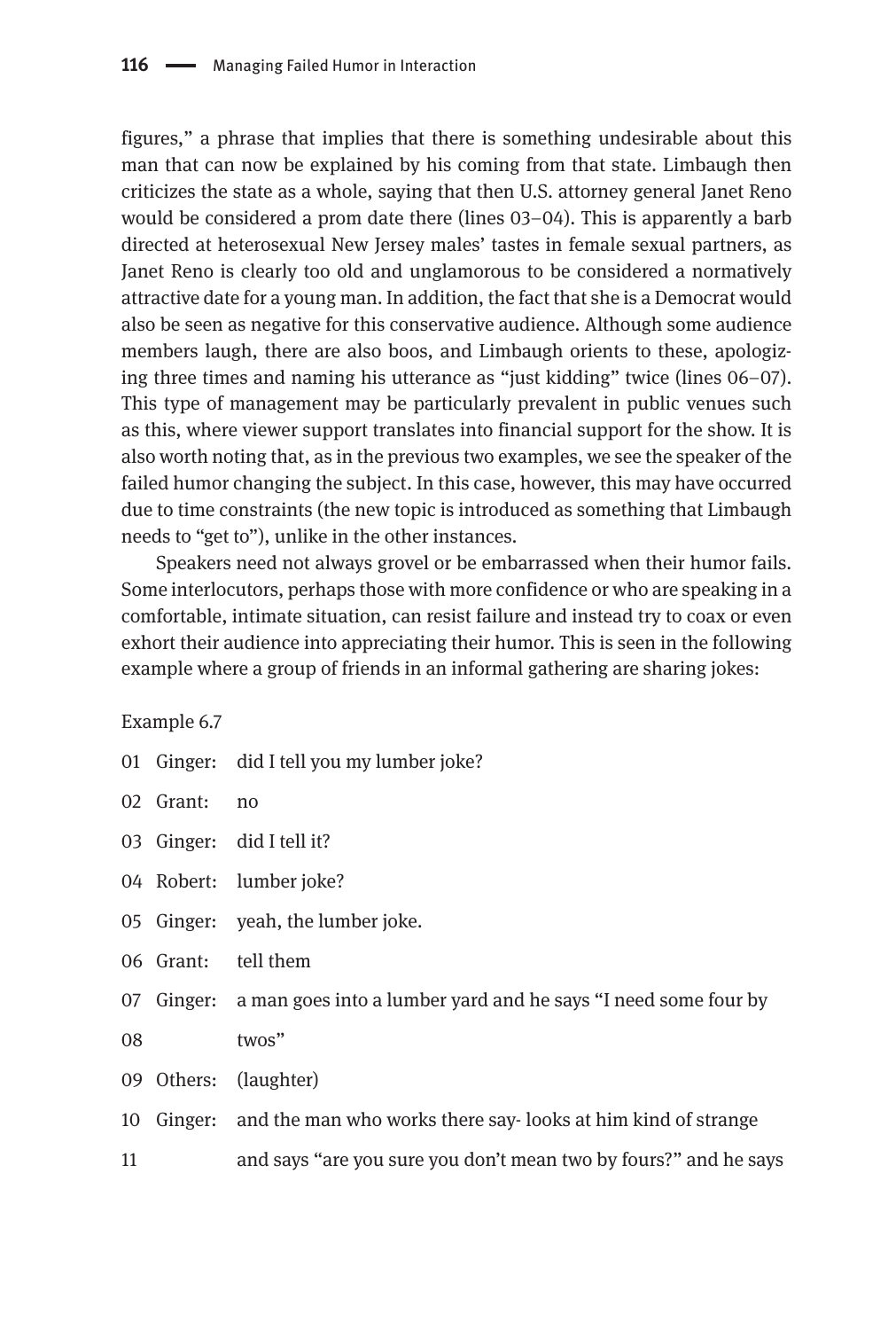| 12 |         | "I don't know let me check." he goes out of the store across the        |
|----|---------|-------------------------------------------------------------------------|
| 13 |         | parking lot to his car where his buddies are parking the car they roll  |
| 14 |         | down the window he converses with them for a moment goes back           |
| 15 |         | to the store and says "you were right I need some two by fours." and    |
| 16 |         | the man who works there says "well, how long do you need them?"         |
| 17 |         | he says "just wait a moment I'll check." he goes out to the car con     |
| 18 |         | verses again comes back and he goes "a long time we're building a       |
| 19 |         | house."                                                                 |
| 20 | Others: | (a little laughter)                                                     |
| 21 | Ginger: | come on that's so cool.                                                 |
| 22 | Robert: | sorry                                                                   |
| 23 | Ginger: | I read it in a book it was the only book where I've ever read a joke it |
| 24 |         | was in Ann Diller- in Andy Diller's autobiography she tells it.         |
| 25 | Grant:  | yeah.                                                                   |
| 26 | Robert: | but eh how long do you need eh-                                         |
| 27 | Grant:  | [yeah that's]                                                           |
| 28 | Robert: | [for me]<br>(Saarbrücken Corpus of Spoken English, Part 3)              |

This seems to be a non-competitive, supportive environment for joke-telling. Ginger asks twice whether she has already shared the lumber joke (lines 01 and 03) and is encouraged by Grant to tell it (line 06). Following the punch line, however, there is little laughter from the group. Rather than accepting this lukewarm reaction and abandoning her joke, Ginger attempts to coax her hearers into expressing greater appreciation ("come on"). She also described the joke as "so cool." Interestingly, although she does not achieve buy-in, Robert does respond with an apology (line 22). Doing so implies that Ginger's joke may indeed be cool, and that he takes at least partial blame for not being able to appreciate it. Ginger then explains where she learned the joke, and it is worth noting here that comments and questions about the joke and its origins seem to be a strategy used by both speakers and hearers when managing unsuccessful humor, as will be seen again later in this chapter.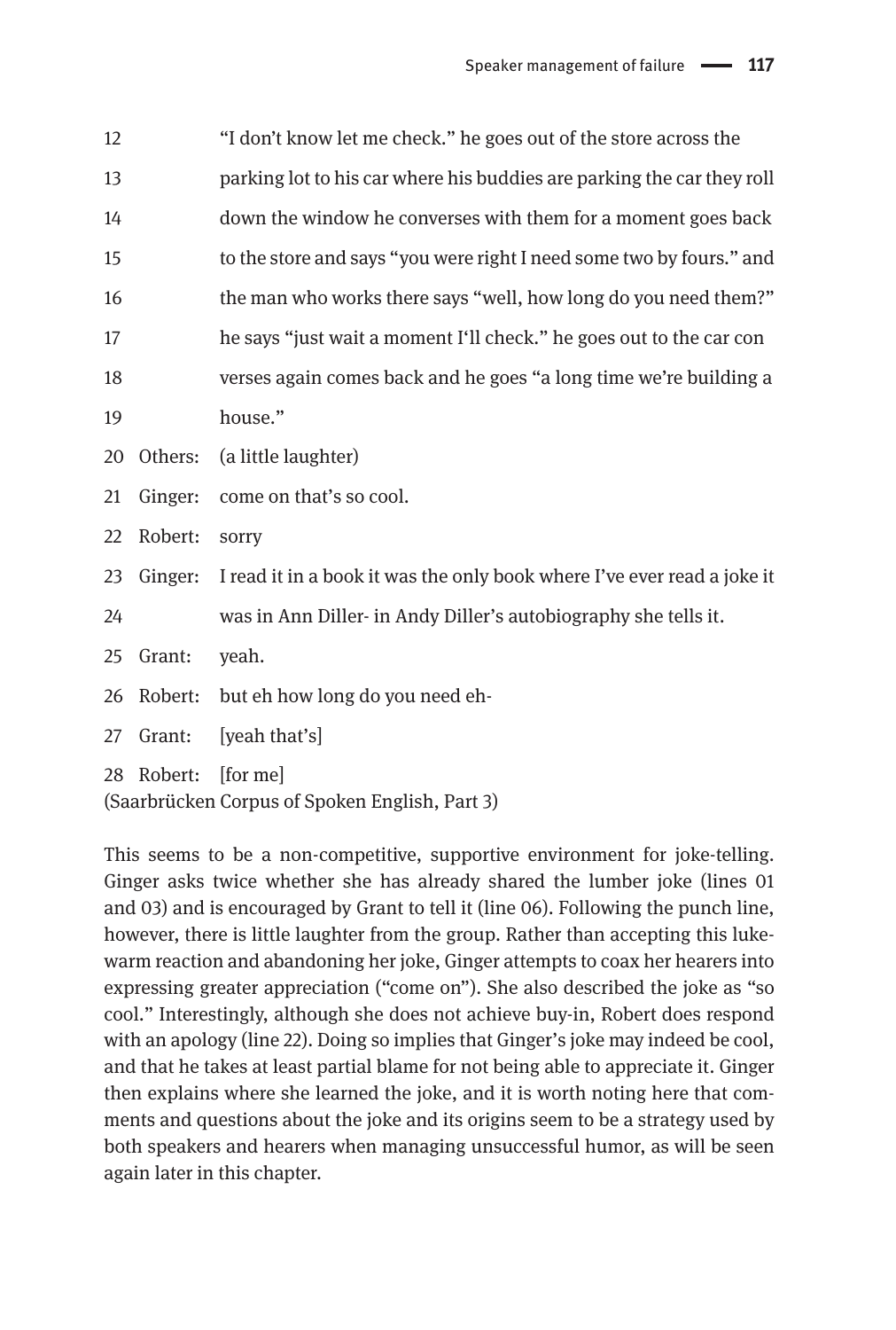A move that is similar to Ginger's in that it involves not backing down from one's attempt at humor, is explicitly pointing out the joke when there is no uptake from the audience. The following example of this strategy occurred during a professor's lecture:

### Example  $6.8<sup>11</sup>$

|    | 01 Professor: | so the key to success when $(0.2)$ when you're writing a play $(0.2)$                             |
|----|---------------|---------------------------------------------------------------------------------------------------|
| 02 |               | is that the characters $(0.2)$ have to seem like real people $(0.2)$ in                           |
| 03 |               | real life $(5.3)$ so er this is described as verisimilitude $(0.7)$ verisi                        |
| 04 |               | militude $(0.8)$ er or vraisemblance $(0.5)$ er $(0.2)$ in the French                             |
| 05 |               | classical theatre (3.2) it would help if my pen worked (1.5)                                      |
| 06 |               | vraisemblance $(2.0)$ that w-, that you could y-, $(0.6)$ that was a                              |
| 07 |               | joke actually so you were supposed to laugh then (1.1)                                            |
|    | 08 Students:  | (laughter)                                                                                        |
| 09 | Professor:    | okay $(0.2)$ not a good actor I'm afraid $(0.3)$ er $(0.2)$ okay $(0.2)$ so er                    |
| 10 |               | vraisemblance er (0.2) er the sort of verisimilitude (1.2) however                                |
| 11 |               | $(0.3)$ er not er $(0.3)$ okay I mean $(0.2)$ so thi-, this is the kind of                        |
| 12 |               | classical view of character<br>(Adapted from the BASE Corpus, ahlct017, Keywords in modern drama) |

The humor in this case appears to center on the word "vraisemblance" in line 06, but the exact joke must have relied on some non-verbal element, as it is not clear from the transcript. In any case, after a two second pause and two false starts, the professor identifies this earlier utterance as a joke and playfully instructs his audience on what the proper response should have been ("you were supposed to laugh then" line 07). Although the joke was not acknowledged, this admission/ exhortation is followed by laughter. Examples 4.16 and 5.9 illustrate additional examples of this strategy and follow the same pattern: pause + joke identifica-

**<sup>11</sup>** This transcription comes from the British Academic Spoken English (BASE) corpus, which was developed at the Universities of Warwick and Reading under the directorship of Hilary Nesi (Warwick) and Paul Thompson (Reading). Corpus development was assisted by funding from the Universities of Warwick and Reading, BALEAP, EURALEX, the British Academy and the Arts and Humanities Research Board.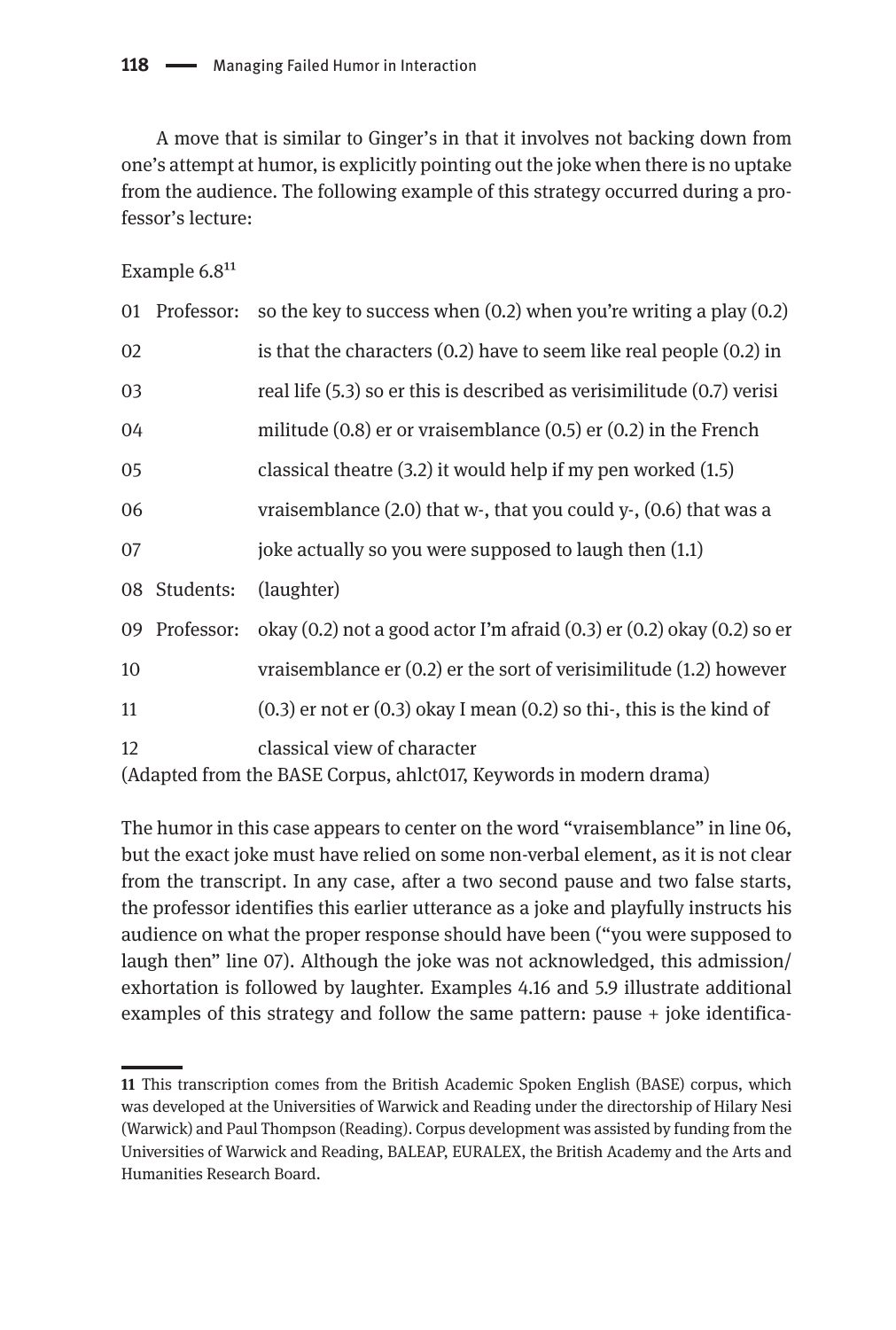tion + (instruction to laugh). Subsequent audience laughter is also seen in both of these examples. This strategy is interesting in that it can be seen as either – or simultaneously – self-effacing to the speaker or reproachful to the audience. It is unclear whether the speaker is admitting to having delivered the joke poorly and is identifying it as a sort of apology, or whether he is chiding the audience for not having recognized or been amused by it. In either case, this strategy seems to garner a greater mirthful response than the joke itself and thus may serve to save face for the speaker.

One final strategy speakers may use following an unsuccessful attempt at humor is to turn the joke around on themselves. One example of this is reported in an academic study of joking in the workplace:

Example 6.9

Gene is using a large cable stripper at his bench to prepare some lead wire by stripping the rubber insulation off of it. As he looks up, he bangs extra loudly and gets the attention of Wally a commercial repairman, and John, the Reconditioning Foreman, and says loudly: "This here is my do-it-yourself circumciser. Care to try it?" There is no response. Gene then maneuvers the cable stripper in front of his own person and dances around making a clank. At this point Wally and John and a few others nearby grin. Here Gene "saves" a situation which initially seems to affront his publics by turning the joke on himself.

(Lundberg 1969: 26)

Gene is initially ignored by all when he aims his joke at two (higher ranking) coworkers. However, by turning the same joke around on himself, he is able to, as Lundberg describes it "save" the situation, as his original targets, as well as some other co-workers smile. This strategy may be particularly useful when aggressive humor, which Gene's playful threat of circumcision can be seen as, is not wellreceived. The success of this tactic hinges on not merely choosing a new target, but in targeting oneself in order to defuse any tension from the failed joke. By targeting himself, the aggressor becomes the butt of the joke.

# **6.3 Audience management of failure**

The interactional challenges and discomfort that arise for the speaker whose humor has been unsuccessful seem clear. Less apparent, or perhaps simply less remarked upon, are the problems faced by the audience. Not understanding or appreciating a joke places a hearer at risk of being seen as slow-witted or lacking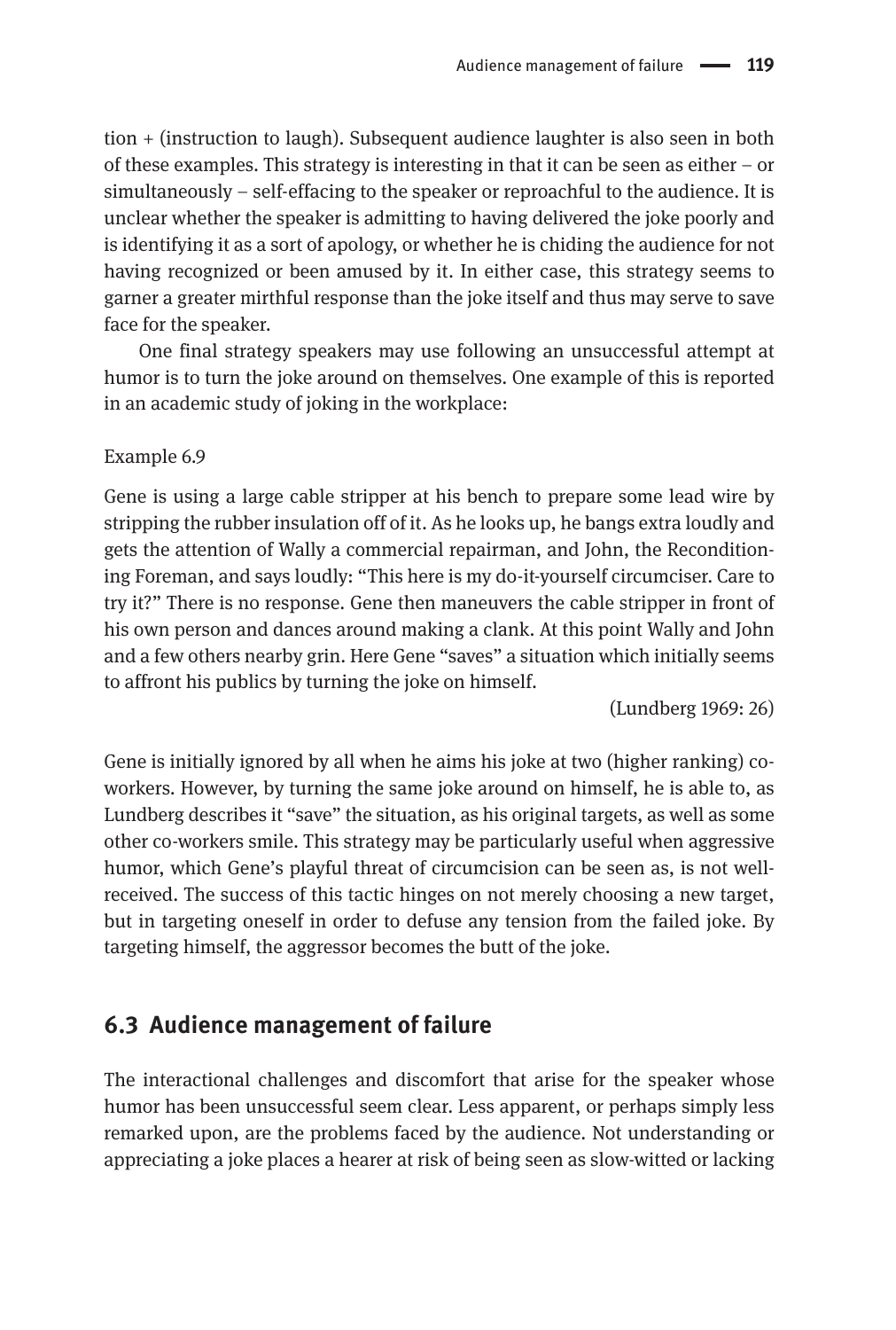a good sense of humor. In this section I explore how hearers respond to three different types of failed humor: humor that they have not understood; humor that they have understood, but not found amusing; and humor that they have understood, but have found offensive. Each of these types of failure makes different demands on hearers' face needs and thus requires a different response.

### **6.3.1 Responses to failure due to lack of understanding**

The research I summarize in this section was originally reported in Bell (2013), where additional details about the study and examples can be found. That research used elicitation to collect data to examine the ways that people responded to a joke that they did not understand. Here, I summarize those findings and augment them through comparison to naturally-occurring examples of humor that was not comprehended. Prior to the completion of the research presented here, humor scholars generally assumed that joke hearers would be motivated to conceal their lack of understanding. This perspective was largely based on Sacks' (1974) analysis of the telling of a sexual joke in a group of young adolescent males. Sacks viewed jokes as "understanding tests" (p. 336), and asserted that not understanding a joke opens a hearer to certain types of judgments that are not cast when a serious story is not comprehended. Specifically, the hearer risks being seen as naïve or unsophisticated. Furthermore, Sacks suggested that feigning appreciation would be a preferred response because of the availability of a normative way of responding to humor: laughter. A second option noted by Sacks is for the hearer to critique the joke or some aspect of its telling, thereby shifting the blame for the failure from hearer to speaker.

In order to test Sacks' (1974) assertions against a broader set of data, 278 responses to the following joke were collected:

Every time the mail carrier comes to this one house a huge dog comes bounding out and jumps on him. He puts his paws on the mail carrier's shoulders and licks his face and sometimes he almost knocks him over. One day, the mail carrier comes to the house and walks into the yard, but there's no dog. Next day, same thing. The third day the owner's in the yard and the mail carrier, a little anxious about whether the dog's ok or not asks, "How's (house) the dog?" The owner replies, "I did."

Most hearers were unable to decipher the joke on their own, as they were only able to retrieve the form "How is the dog?" which left them unable to interpret the owner's response. Rather than being a question about the dog's welfare, the question is instead one about the location of the dog, specifically asking if he has been put in the house: "(Did you) house the dog?"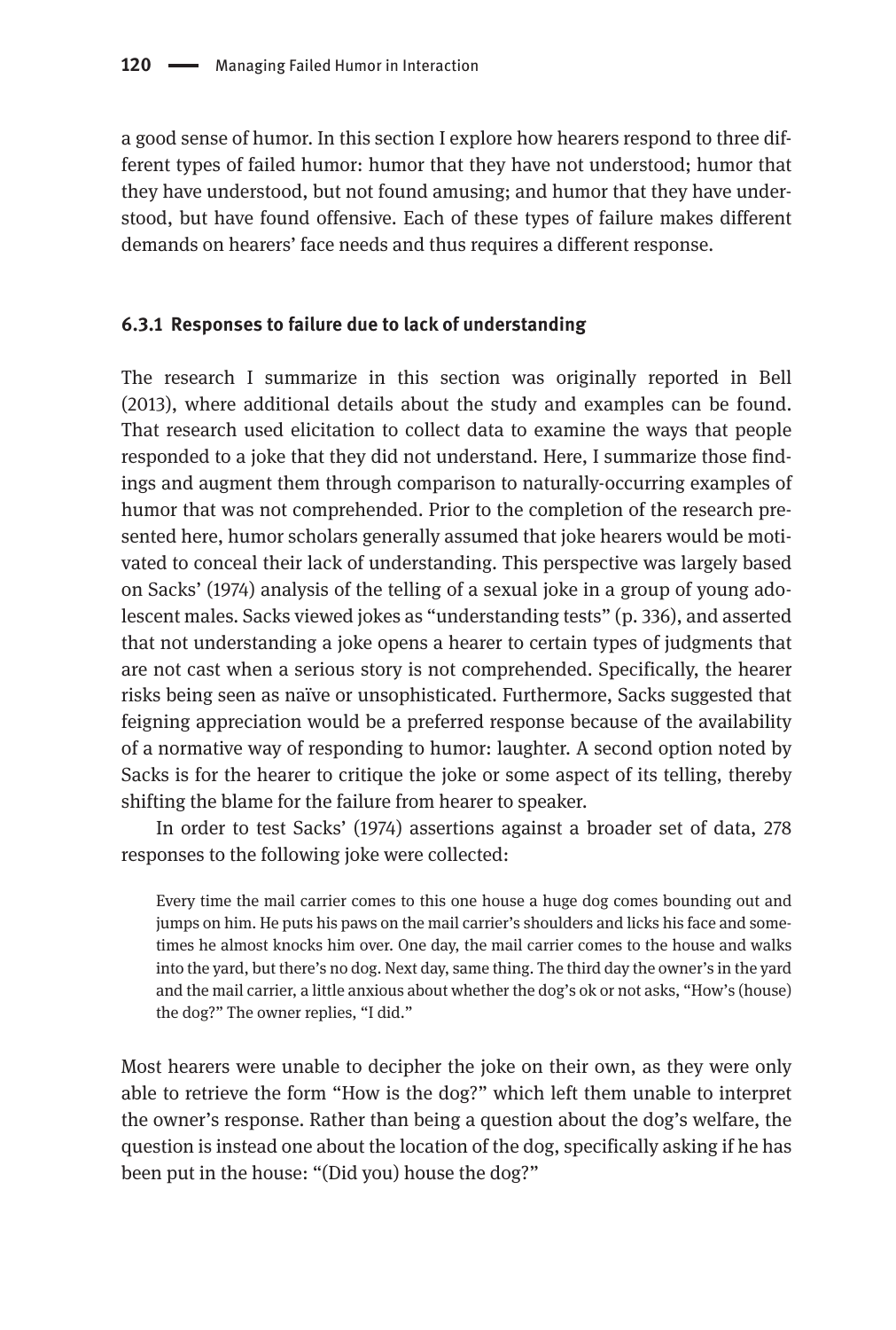A broad range of responses were collected and these are presented in Table 6.1, below. Contrary to what we would predict based on Sacks' (1974) analysis, although many of the responses included laughter (28.4%), very few of the respondents in this study feigned understanding of the joke. Half of the respondents did not clearly indicate that they had not understood the joke, but

|                                                           | N              | $\%$ |
|-----------------------------------------------------------|----------------|------|
| Nonverbal response (n=71, 25.5%)                          | 102            | 36.7 |
| Smile (n=31, 11.1%)                                       |                |      |
| "I don't get it" ( $n = 78$ , 28.1%)                      | 100            | 36.0 |
| Other expression of non-understanding ( $n = 22, 7.9\%$ ) |                |      |
| Laughter                                                  | 79             | 28.4 |
| Silence                                                   | 69             | 24.8 |
| Repetition of punch line                                  | 61             | 21.9 |
| Interjection                                              | 57             | 20.5 |
| Joke assessment                                           | 43             | 15.5 |
| "(Wait) what?!"                                           | 38             | 13.7 |
| Request for explanation                                   | 33             | 11.9 |
| Question about joke                                       | 22             | 7.9  |
| <b>Teller assessment</b>                                  | 15             | 5.4  |
| Request for repetition                                    | $\overline{7}$ | 2.5  |
| Self assessment                                           | 6              | 2.2  |
| Excuse for lack of understanding                          | 6              | 2.2  |
| Other                                                     | 6              | 2.2  |
| Request for time to think                                 | 5              | 1.8  |
| Apology for lack of understanding                         | 4              | 1.4  |
| Mode adoption                                             | 3              | 1.1  |
| "I get it"                                                | 3              | 1.1  |
| Provide own joke interpretation                           | 3              | 1.1  |

**Table 6.1:** Response Types

(Note: Total is greater than the number of tokens, as multiple strategies were sometimes used.) (Bell 2013: 179)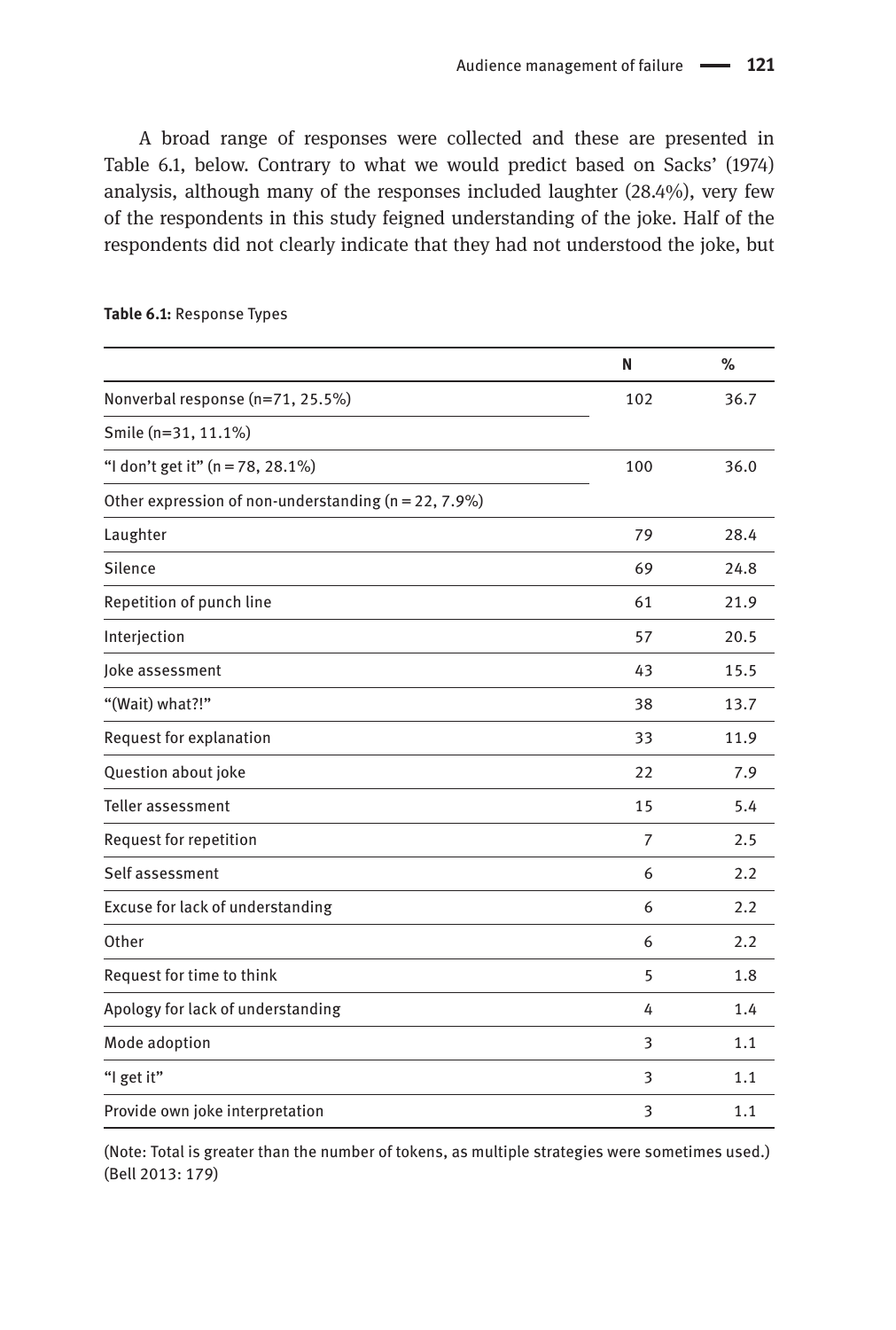merely provided reactions that allowed their interlocutor a great deal of latitude in interpreting whether they had not understood or had not appreciated the joke, or whether they were simply disinterested. Just 30 respondents feigned a lack of appreciation, most commonly by issuing a negative evaluation of the joke or the teller, using the second strategy suggested by Sacks, in an attempt to shift the fault for the failure to the speaker, as well as to conceal their lack of comprehension. A mere five hearers feigned both understanding and appreciation, and in doing so they

seemed to orient to the joke as a social lubricant, laughing because, as one respondent said "it sounded like a joke." Another reported that he laughed because he thought he was "supposed to." For them, maintaining rapport was more important than reacting in a way that genuinely reflected their reaction to the attempt at humor (Bell 2013: 183–184).

These responses suggest that although some hearers (such as the spouse in Chapter 1 who cried upon not being able to understand this joke) may see humor as a kind of knowledge test, they are apparently in the minority.

Instead, most reactions (74.8%) clearly indicated the hearer's lack of comprehension and, as Table 1 shows, over 1/3 of the responses were utterances that explicitly expressed this, with "I don't get it" being the most commonly employed phrase. Most responses employed multiple strategies, and the most typical response pattern was for the hearer to repeat all or part of the punch line, followed by a statement indicating he or she had not understood the joke. The following examples illustrate a range of typical responses:

Example 6.10

Response: (2) Ummm. That's all? (laughter) I don't get it.

Example 6.11

Response: How's the dog? (thinking) I don't get it. You know, it's been a long day!

Example 6.12

Response: (3) I think it went over my head. How's the dog? (2) Just wait, I wanna get it. How's the dog? Yeah, I don't get it.

Each of these sample responses contains an explicit statement of non-understanding ("I don't get it"). In addition, 6.10 and 6.12 have documented silence (which likely also occurred in 6.11 where "thinking" is recorded). Both 6.11 and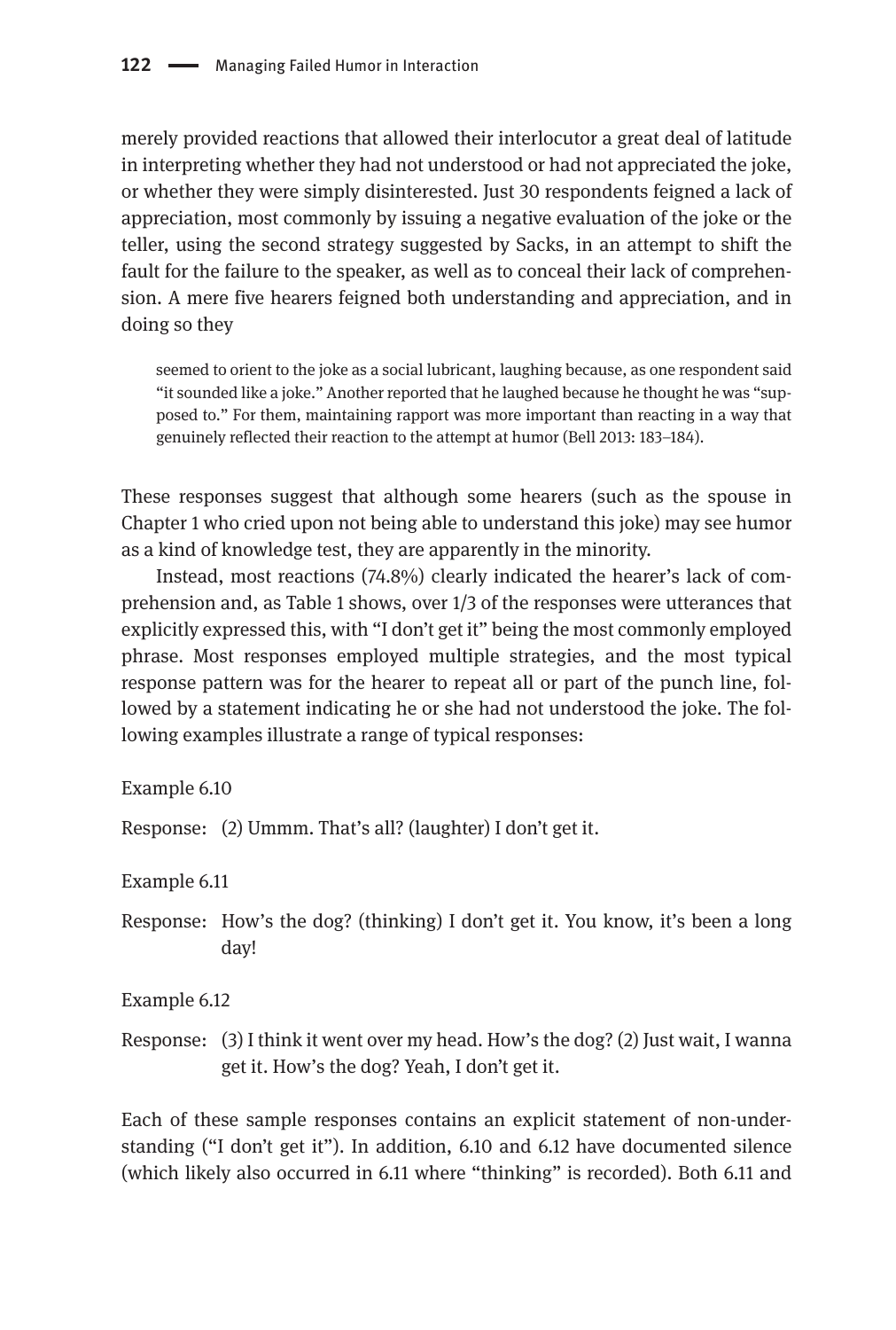6.12 repeat part of the punch line, apparently having pinpointed the source of their comprehension trouble. Laughter, another common reaction is apparent in 6.10. Example 6.11 also displays the strategy of providing an excuse for not understanding.

The predominance of the strategy of openly admitting lack of comprehension suggests that failing to understand a joke is not a serious face threat. In Bell (2013), I suggest that where the consequence of not appreciating a joke is that the hearer is seen as someone with no (or a poor) sense of humor, not understanding a joke does not entail the same assessment and is thus a less serious type of failure. This is because a sense of humor is a quality that is positively valued, while an ability to merely understand humor is not normally subject to overt evaluations. There is also a question, however, of the type of humor that has not been understood. It may be more face-threatening for hearers to not understand a joke that relies on knowledge important to them, for instance, a joke that hinges on knowledge of some professional jargon. Similarly, canned jokes, such as the one used in this study, tend not to be used often in interaction among the groups who did the data collection, and therefore may have been seen as childish. As such, the respondents here may not have felt that being able to understand the joke was important and, not sensing a face threat, were open about their failure.

Examples of responses to spontaneous, rather than pre-scripted, conversational quips that were not understood do indeed suggest that failure to understand might be face-threatening under some conditions. Hay (2001) provides the following example taken from an internet chat with friends about the paper she was writing:

#### Example 6.13

- 01 Rick: what's the topic of your paper?
- 02 Jen: humor support
- 03 John: is that like clapping at a comedian or something?
- 04 Jen: kind of, except in normal conversation, like laughing or something
- 05 Rick: always wondered why clowns wear braces
- 06 John: huh?
- 07 Jen: grins
- 08 Rick: support=braces
- 09 John: oh doh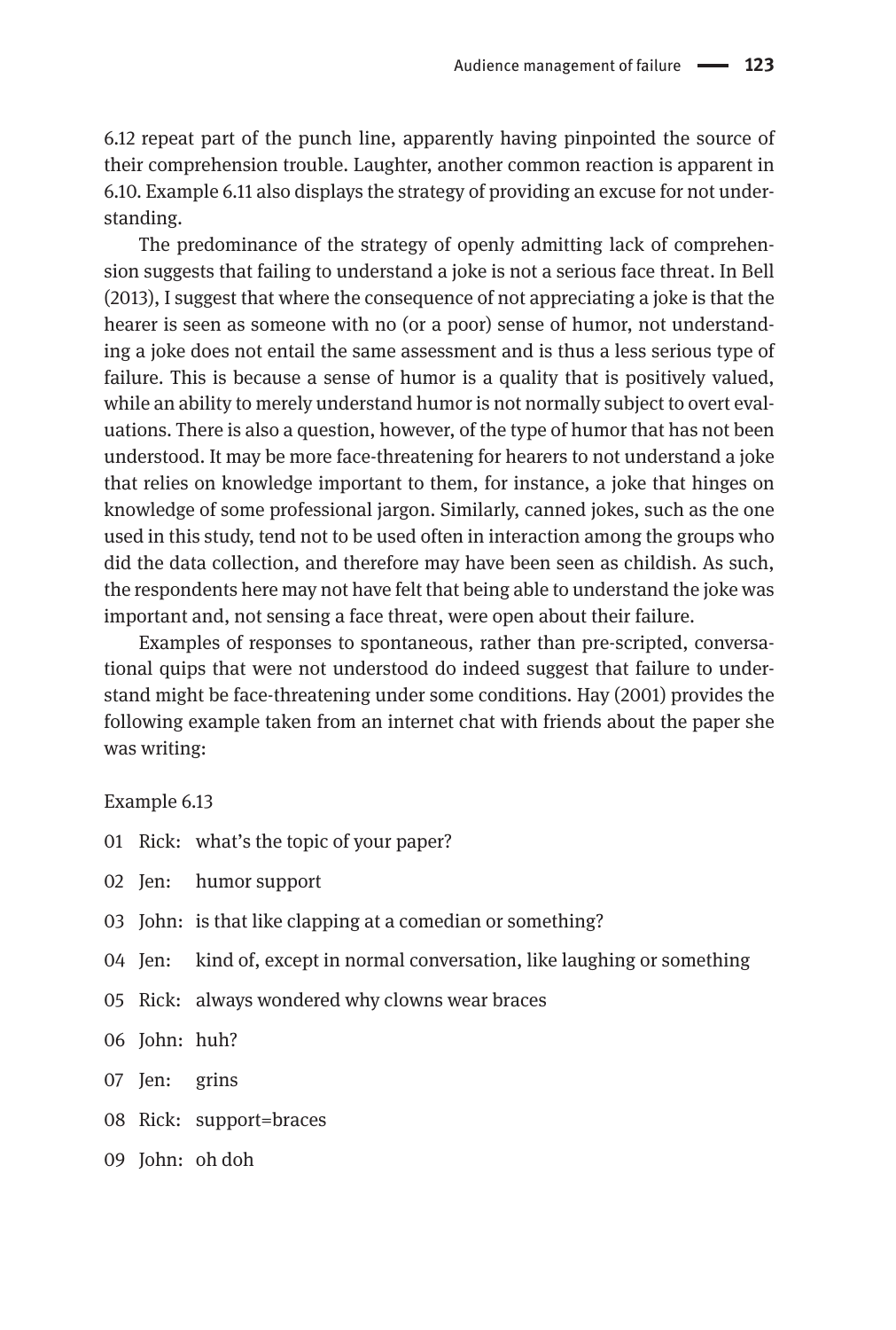10 John: I get it

11 John: I got it beFORE the hint (adapted from Hay 2001: 69)

In line 05, Rick jokes about the topic of Jen's paper, equating clowns' wearing of braces (suspenders) with support of humor. John is the first to respond, and he expresses confusion. Jen's response of a grin, however, suggests that she has both understood and appreciated Rick's joke. Rick's explanation (line 08) and John's exclamation of "oh doh," which suggests delayed comprehension, are reported by Hay to have appeared on the screen "almost simultaneously" (p. 69). This leaves it unclear whether John's insight was his own, or came from Rick's explanation. That he feels a need to clarify first that he had deciphered the joke, and then to add that he had done it on his own, suggests that not understanding and requiring clarification of humor is a considerable face threat.

Social context, too, will certainly affect how non-understanding of humor is managed by hearers. In the following example, David and Gavin are helping Emma, a new employee, search a database for potential clients:

Example 6.14

|                   | 01 David: okay we need to find the (2) factory number                    |
|-------------------|--------------------------------------------------------------------------|
|                   | 02 Emma: factory number                                                  |
|                   | 03 David: yes in the (2) two nine zero (3) Fei Cai                       |
|                   | 04 Gavin: Fei Cai hah                                                    |
| 05 David: Cai hah |                                                                          |
|                   | 06 Gavin: Fei Cai (in a strange tone)                                    |
|                   | 07 David: hah address                                                    |
|                   | 08 Gavin: J(.) JJ one zero (3) alight                                    |
| 09 David: hah     |                                                                          |
| 10 Emma: hah      |                                                                          |
|                   | 11 Gavin: Fei Cai (.) all in KFS? (company name)?                        |
|                   | 12 Emma: (company name)<br>(Adapted from Mak, Liu, and Deneen 2012: 169) |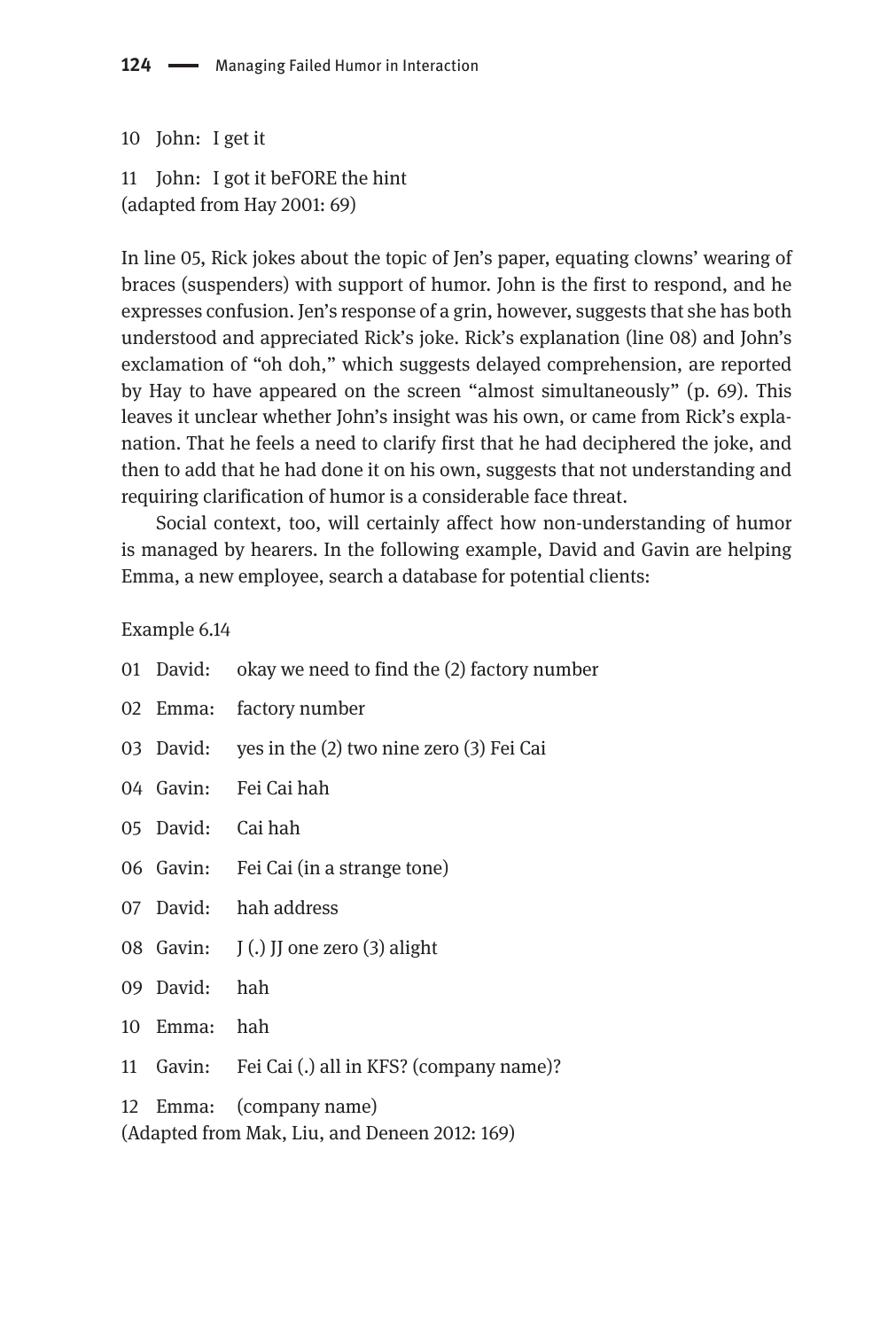As reported by the authors, the humor for David and Gavin in this extract derives from the English transliteration of the company name "Fei Cai," which is pronounced similarly to the words "fatty" and "hooligan" in Cantonese (Mak, Liu, and Deneen 2012: 170). The two repeat the name several times, including once in a "strange tone" (line 06), and laugh briefly. In line 08 they appear to be returning to a serious key, but David adds one more laugh particle in the next line. Following this, Emma also briefly laughs, joining in for the first time. Emma was a native of the Philippines and conducted most her business in English, since her command of Cantonese was not strong. In an interview, she explained that she did not understand the words, but tried to guess at what was happening "by looking at their facial expressions" (p. 170). Having discerned that it was a joke, rather than ask for an explanation she joined in with minimal laughter. This is a somewhat higher stakes situation than the other examples in this section, as Emma is seeking to fit in to her new workplace. We may see more attempts to hide non-understanding of humor in such contexts, particularly where relationships are not solidified.

### **6.3.2 Responses to failure due to lack of appreciation**

A joke that is not appreciated by the audience calls for a different type of response. Humor that fails in this way represents a face threat to both speaker and hearer, as both risk being labelled as having a poor sense of humor. The research discussed here was originally reported in Bell (2009a, 2009b). Following the publication of those papers, the data set that describes responses to an unfunny joke was augmented with 353 new responses, raising the total number of tokens from 186 to 540. The patterns of responses remained essentially the same in this larger data set, but I provide the slightly revised results here. As with the study on responses to incomprehensible humor, reactions to an unfunny joke were elicited. This time the template was in riddle form:

What did the big chimney say to the little chimney?

Nothing. Chimneys can't talk.

This joke had the advantage of not only being unamusing to most hearers, but also easily tailored to different situations. The speaker could simply change the noun to use whatever inanimate object was on hand (e.g., "What did the big fork say to the little fork?"), making the joke seem to arise naturally in conversation.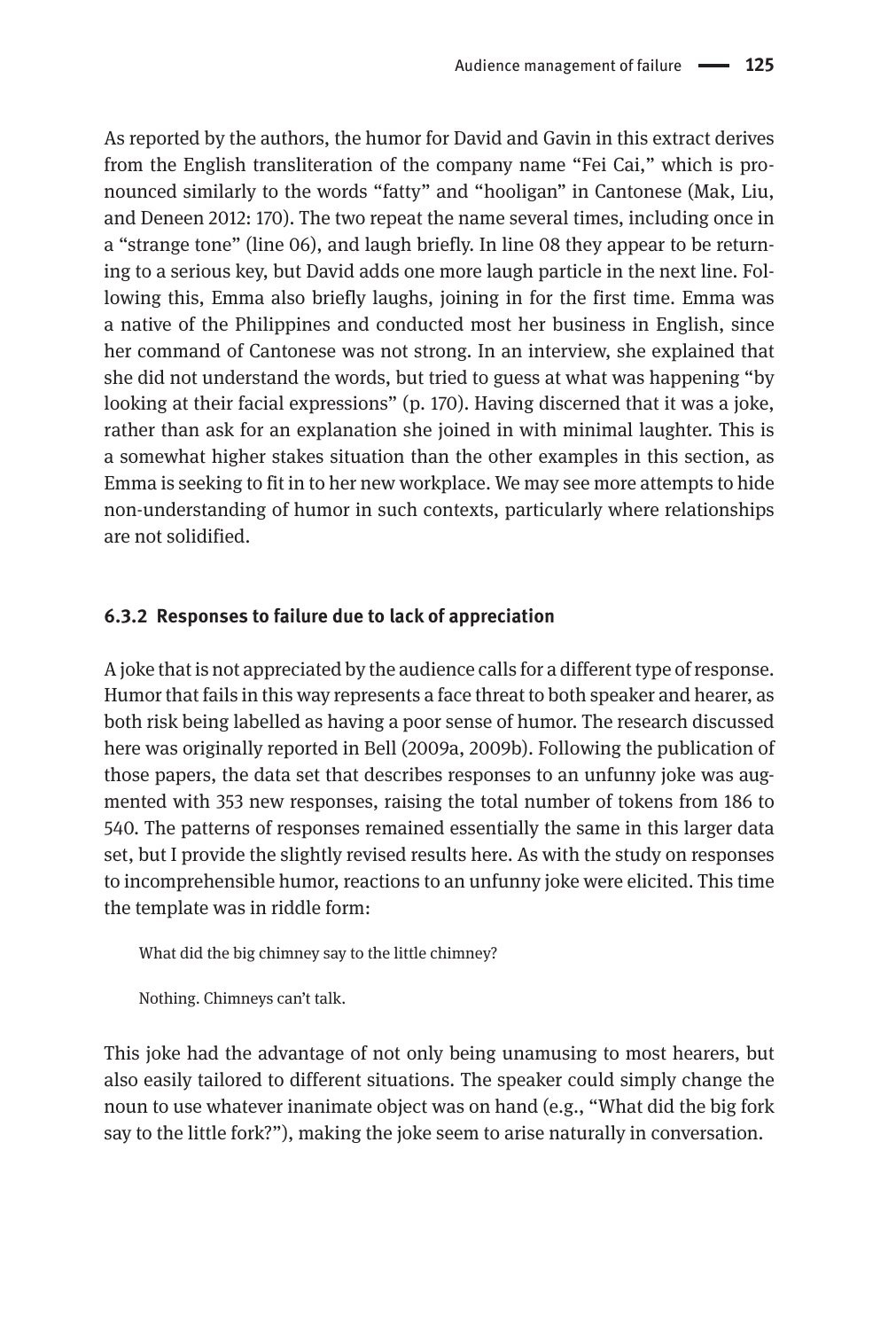Table 6.2 shows the range of response strategies used by hearers in reacting to the joke. Most respondents used multiple strategies to signal that they although they had recognized and understood the joke, they did not find it funny. Fake or lexicalized laughter (i.e., laughter in which the syllables "ha ha" are uttered mirthlessly, see also Haakana 2012) and groaning, both often thought to be the most typical reactions to a bad joke, were among the least frequent responses. On the other hand, genuine laughter (which included laughter that was perceived as merely "polite") was the most common element to be included. Typical responses are illustrated in the following examples:

| Example 6.15         |                                           |
|----------------------|-------------------------------------------|
| Response: ha ha wow. |                                           |
| Example 6.16         |                                           |
| Response:            | (winced, laughed, shook head)             |
| Example 6.17         |                                           |
| Response:            | Yeah that's not a very good one. (laughs) |

All three of these responses contain laughter. 6.15 also provides an example of a common interjection, "wow." Example 6.16 includes a description of non-verbal behavior that is typical in that the movements and expressions are clearly evaluating the joke negatively, despite the hearer's laughter. Finally, Example 6.17 contains a negative evaluation, seen in many responses.

Although all the responses submitted were perceived by the data collectors as reactions that indicated failure of their joke, they did not all convey this with the same affective sense. The distribution of the data according to the affective sense of the responses is shown in Table 6.3. Unsurprisingly, most were negative, in that they included, for instance, evaluations of the joke as "stupid" or "not funny." Almost an equal amount, however, were neutral. Many of these utilized minimal responses in the form of interjections; but questions about the joke, evaluations, and topic changes often also were couched in neutral terms. The very small numbers of positive responses seemed aimed at helping the joke-teller save face.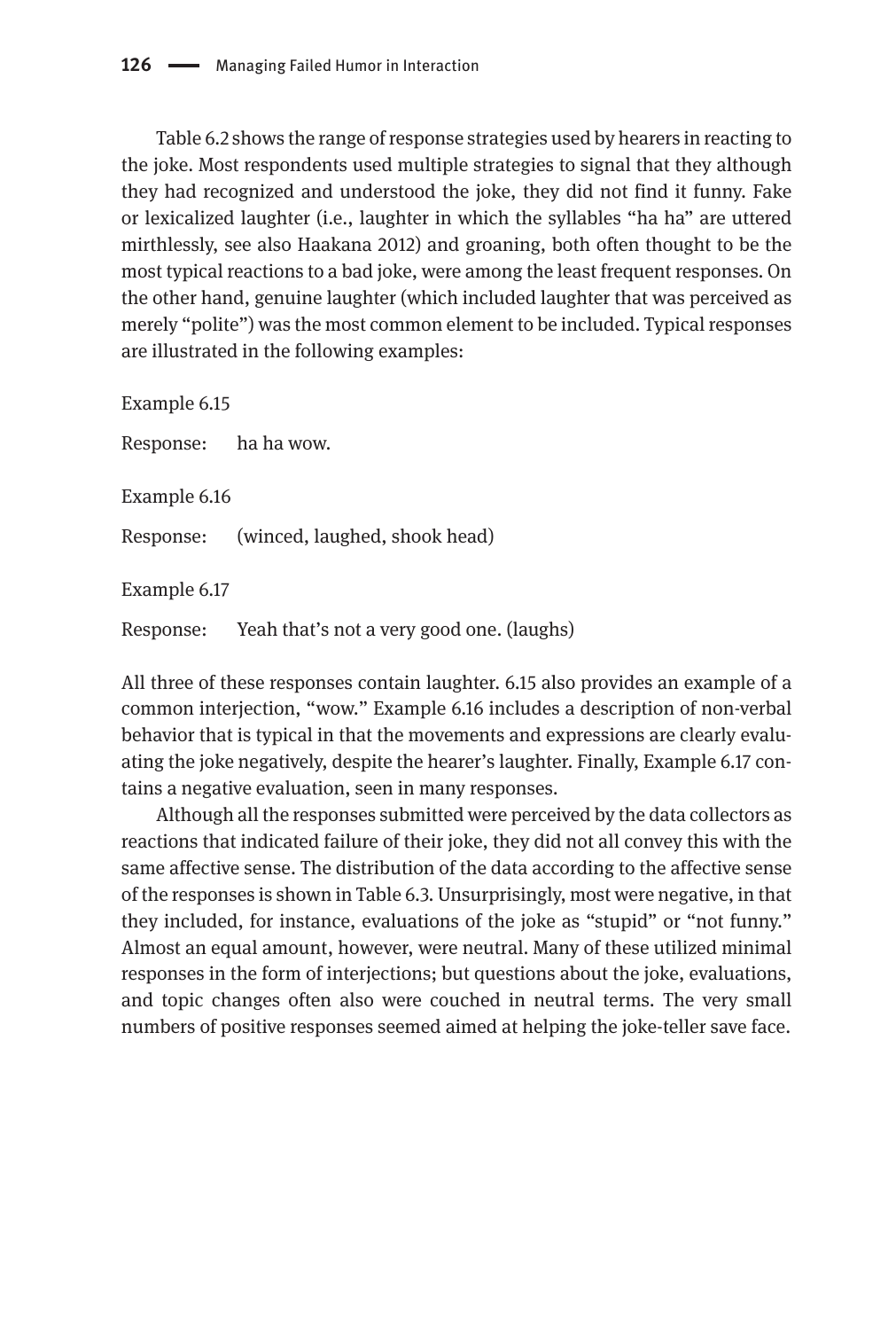#### **Table 6.2:** Response Types

|                       | N              | %    |
|-----------------------|----------------|------|
| Laughter              | 167            | 30.9 |
| Metalinguistic        | 112            | 20.7 |
| Nonverbal response    | 112            | 20.7 |
| Interjection          | 106            | 19.6 |
| Evaluation            | 89             | 16.5 |
| Rhetorical question   | 45             | 8.3  |
| Joke question/comment | 29             | 5.4  |
| Sarcasm               | 29             | 5.4  |
| Mode adoption         | 22             | 4.1  |
| Topic change          | 20             | 3.7  |
| Fake laughter         | 18             | 3.3  |
| <b>Directive</b>      | 16             | 3.0  |
| Groaning              | $\overline{2}$ | 0.4  |

(Note: Total is greater than the number of tokens, as multiple strategies were sometimes used.)

|                           | N   | $\%$ |
|---------------------------|-----|------|
| <b>Negative responses</b> | 253 | 46.9 |
| Neutral/other responses   | 241 | 44.6 |
| Positive responses        | 46  | 8.5  |
| <b>Totals</b>             | 540 | 100  |

**Table 6.3:** Affective sense of responses

Because the majority of the reactions included some type of assessment, these responses were examined separately. The subset of 213 responses discussed below includes the evaluative and metalinguistic comments, as well as the majority of the sarcastic comments, which were also evaluative in nature. As Table 6.4 shows, most speakers aimed their evaluations at the joke, with fewer targeting the joke teller or both the joke and the teller. Table 6.5 provides information about the quality of these evaluations. Together, these tables demonstrate that although respondents by far opted to provide negative evaluations, their criticisms were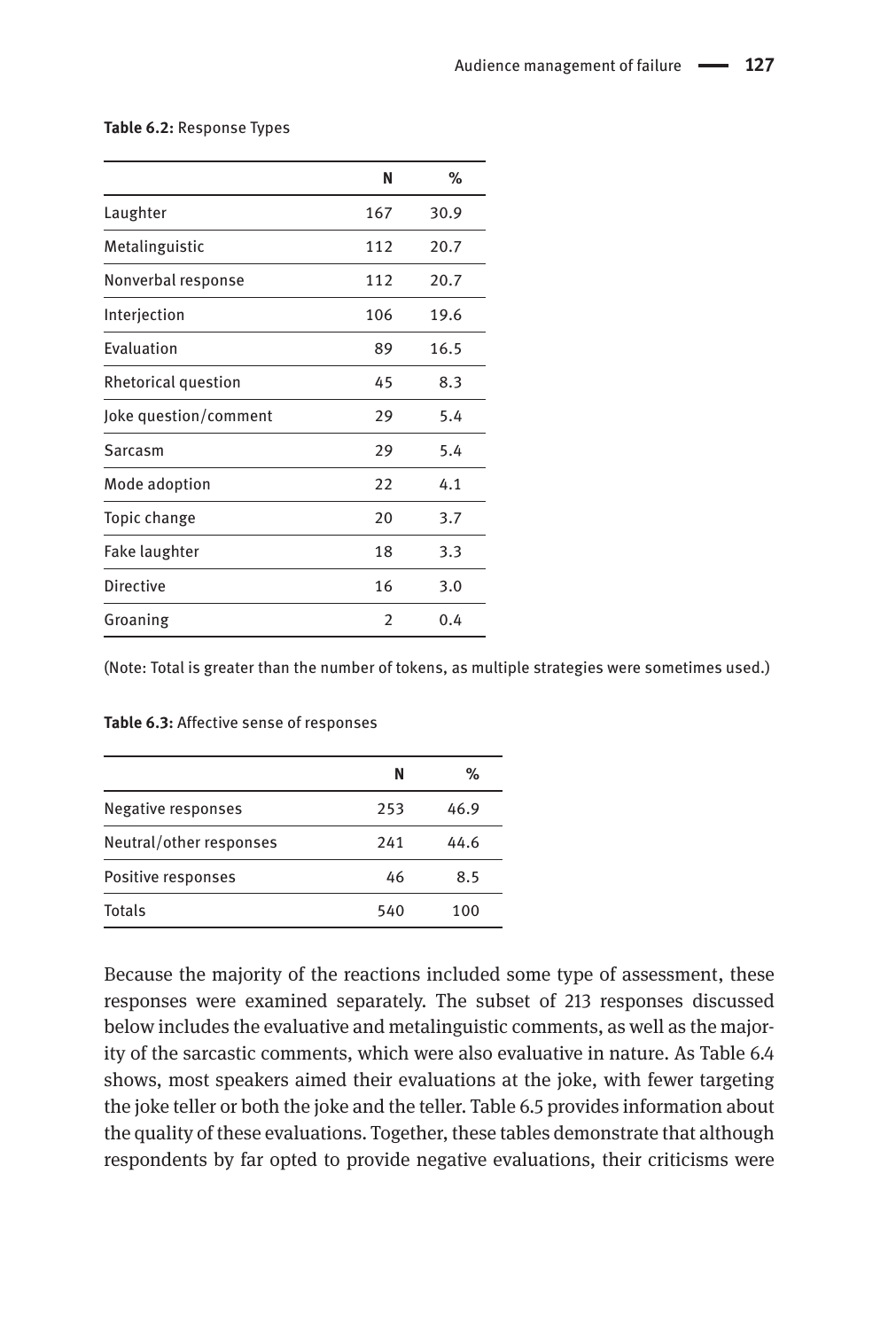tempered somewhat by their choice of target. To describe the joke as stupid only implicitly remarks on the teller's sense of humor. Describing the teller as stupid, or saying that the teller is an idiot and the joke is stupid, are both more aggressive and explicitly denigrate the joke-teller. The more aggressive responses were found much more frequently between intimates, such as family or close friends. Humor is a strong marker of group and individual identities, and this helps to explain these overt displays of distaste for the joke. With a clear, negative response the hearer communicates behavioral expectations: This is not my sense of humor, and that joke is not in keeping with our group norms of humor. This message might discourage future attempts to use similar jokes.

|                      | N   | %    |
|----------------------|-----|------|
| Joke                 | 140 | 65.7 |
| Joke teller          | 53  | 24.9 |
| Both joke and teller | 20  | 9.4  |
| <b>Totals</b>        | 213 | 100  |

**Table 6.4:** Target of the response

#### **Table 6.5:** Evaluative comments

|                                      |          | N            | %    |
|--------------------------------------|----------|--------------|------|
|                                      | negative | 117          | 54.9 |
| Evaluation of joke                   | positive | 17           | 8.0  |
|                                      | both     | 6            | 2.8  |
| <b>Evaluation of teller</b>          | negative | 49           | 23.0 |
|                                      | positive | 3            | 1.4  |
|                                      | both     | $\mathbf{1}$ | 0.5  |
| Negative evaluation of teller & joke |          | 20           | 9.4  |
| <b>Totals</b>                        |          | 213          | 100  |

The responses collected in this study contain the same limitations as that of the study of incomprehensible humor reported above: They are respondent reactions to a canned joke, rather than to spontaneous instances of conversational humor. In the previous section, natural data suggested that responses to spontaneous,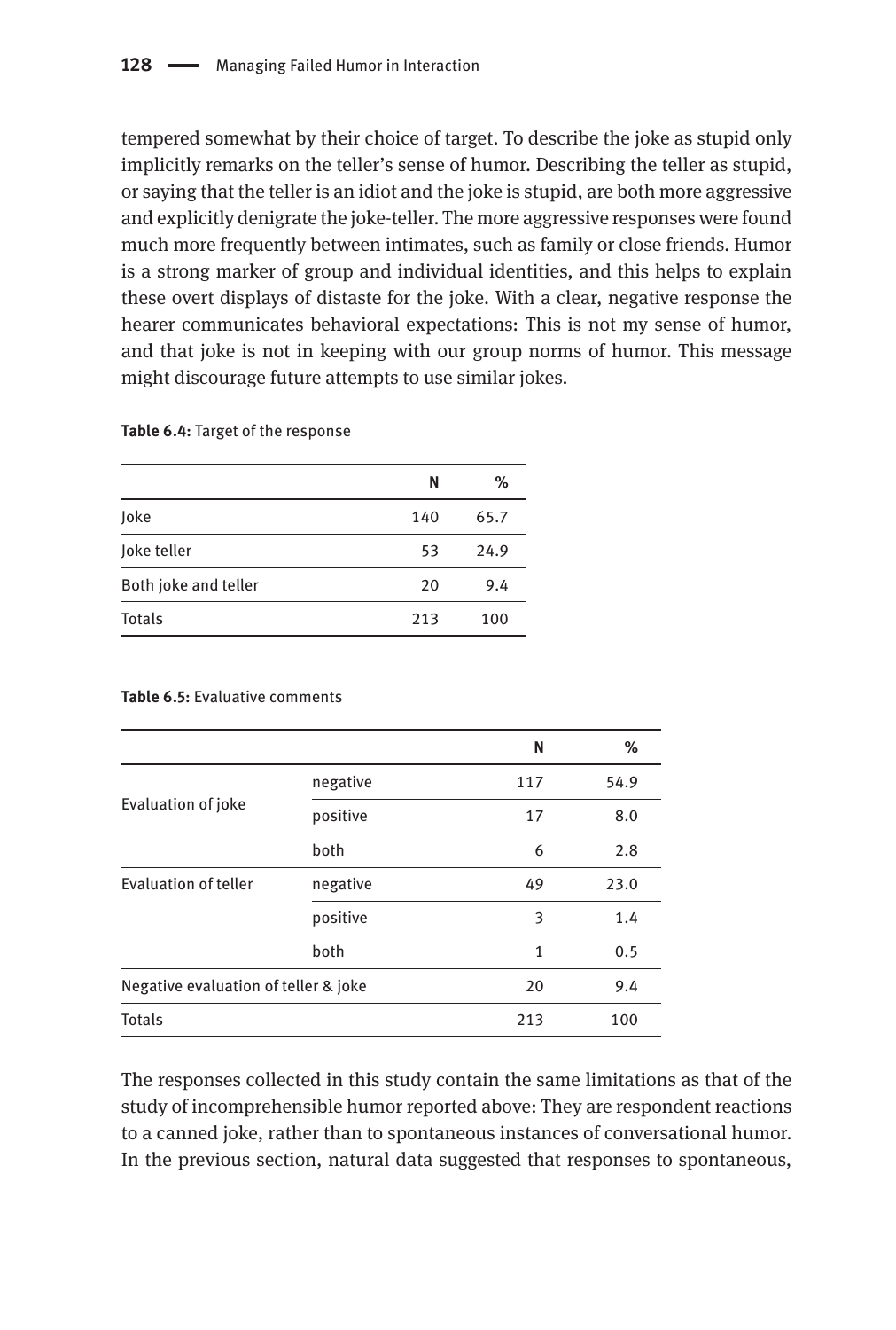but incomprehensible humor are likely to differ from reactions to pre-scripted jokes. However, in the case of reactions that demonstrate a lack of appreciation, the elicited responses seem to be a fairly good fit with natural responses to spontaneous, but unfunny humor. First, reactions to naturally-occurring humor seem to contain the same types of negative evaluations. This was seen in example 6.1, for instance, where the husband assesses the wife's joke as "not funny at all." If anything, the responses are a bit more creative, while still conveying a clear lack of appreciation, as in the following examples. In the first case, while putting away groceries, the wife discovers that the husband has bought a different kind of vegetarian burger from the one he normally gets. She points this out to him, then says:

Example 6.18

- 01 Wife: But if you can't eat the one you love, love the one you eat! (laughs)
- 02 Husband: Oh my god. You're a dork. In the supreme. (sings last bit)

Her joke is a play on the lyrics of the Crosby, Stills and Nash song, "Love the One You're With." The husband's response includes an interjection ("oh my god") and a mildly negative assessment of the speaker, calling her a "dork." He ends by boosting this assessment with the phrase "in the supreme," which is sung. While the form is typical, the final part of his utterance is unusual and lends a playful air to his critique. A similar style of reaction is seen in the next example, which involves a retelling of the joke seen in Example 5.1. Here the daughter retells to her partner the joke she heard from her mother:

Example 6.19

- 01 A: The guy who invented the bowling shirt died today. I wonder what Polish
- 02 people wore to weddings before that.
- 03 B: I think that's the first joke I've heard where the set-up was funnier than

04 the punch line.

In this case partner B does not critique the joke teller, but the joke itself. Although her response clearly communicates a lack of appreciation, it is again formulated creatively, avoiding single adjective descriptions, such as "dumb," as was often seen in the elicited data.

It is also worth noting that in the second phase of data collection with the chimney joke, the joke-tellers explained that they were gathering data for a study on failed humor and asked their hearers to explain their responses. This question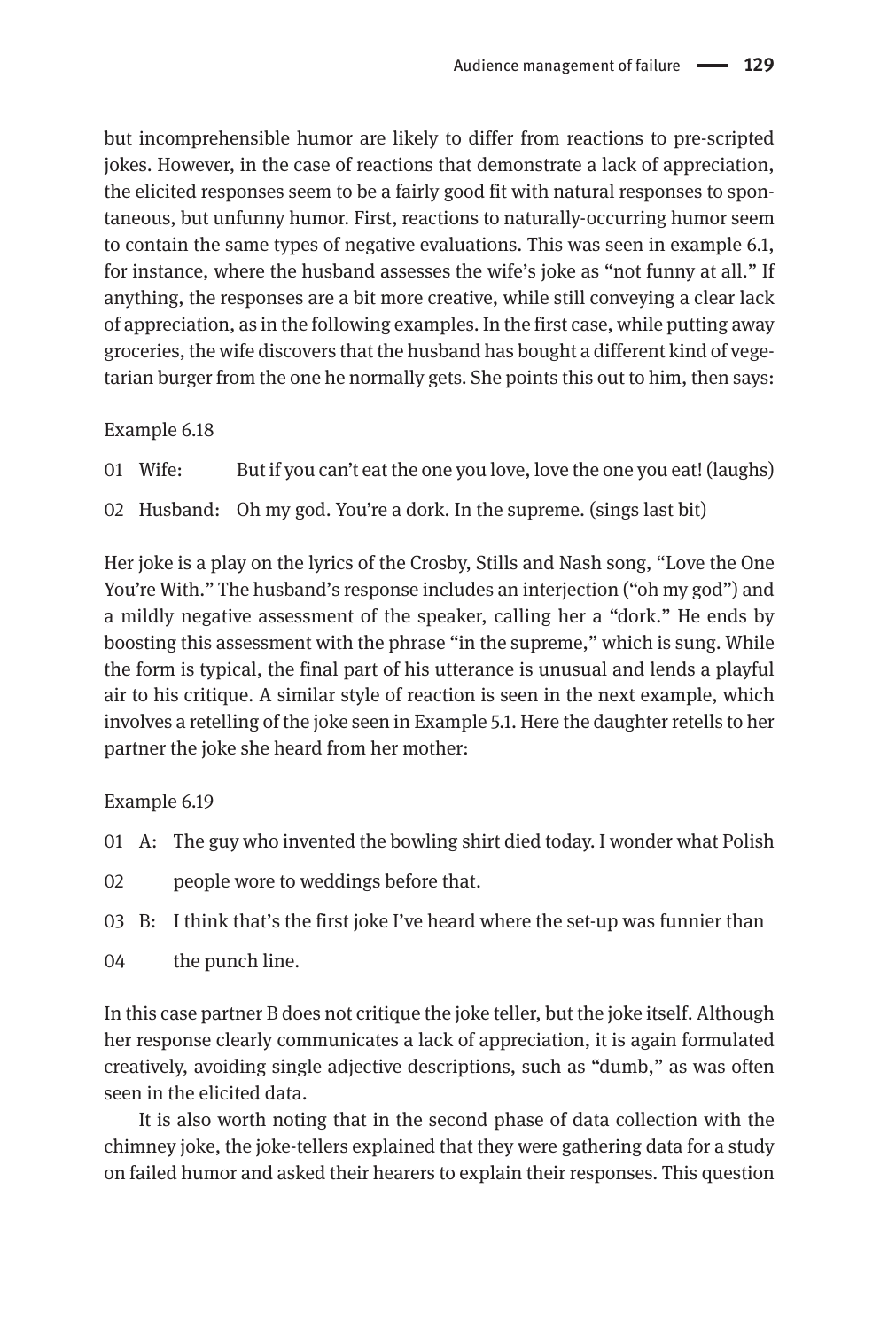helped to illuminate what I had already suspected about much of the laughter that was found. Hearers expressed surprise and confusion at having been told the joke and indicated that their laughter had been aimed at the teller. That is, they were expressing amusement, but at the teller's expense. In one naturally-occurring instance of failed humor, previously presented as Example 5.5 in the last chapter, this was made explicit. Here, two friends were driving together and began talking about hybrid cars. As they try to remember what the different models are called, one friend comes up with a silly name:

Example 6.20

- 01 A: Not the Toyota. Honda makes one. The Honda Schmaccord.
- 02 B: (laughs) That was bad. I'm actually laughing at that. I'm laughing that
- 03 you actually said that.

As noted previously, A's playful name is not highly creative, simply taking the name of the common Honda Accord and adding "sch-" to the beginning. B's initial reaction of laughter might suggest appreciation, but she immediately cancels this with a negative evaluation. Although she first expresses surprise ("actually") that she is laughing, she then clarifies that she is in fact laughing at the speaker. Her surprise is now directed at the fact that the speaker could have ("actually") spoken these words, implying that the joke was very poor.

Almost all of the data collected using the chimney joke was, for ease of recording responses by hand, between two interlocutors. Evidence from natural interaction suggests that jokes that are not appreciated in group interaction may receive different responses. Most commonly, it seems that they are simply ignored:

Example 6.21:

|    |        | 01 MM: I knew I should have brought my tape recorder which has sounds to      |
|----|--------|-------------------------------------------------------------------------------|
| 02 |        | play back at them                                                             |
|    |        | 03 CM: tell you what Alan's fridge is a lot better stocked than our one is ha |
|    |        | 04 EM: = ha ha                                                                |
|    | 05 DM: | $was=$                                                                        |
|    |        | 06 CM: $=(\text{laughs})$ was:=                                               |
|    |        | 07 MM: =ha ha ha                                                              |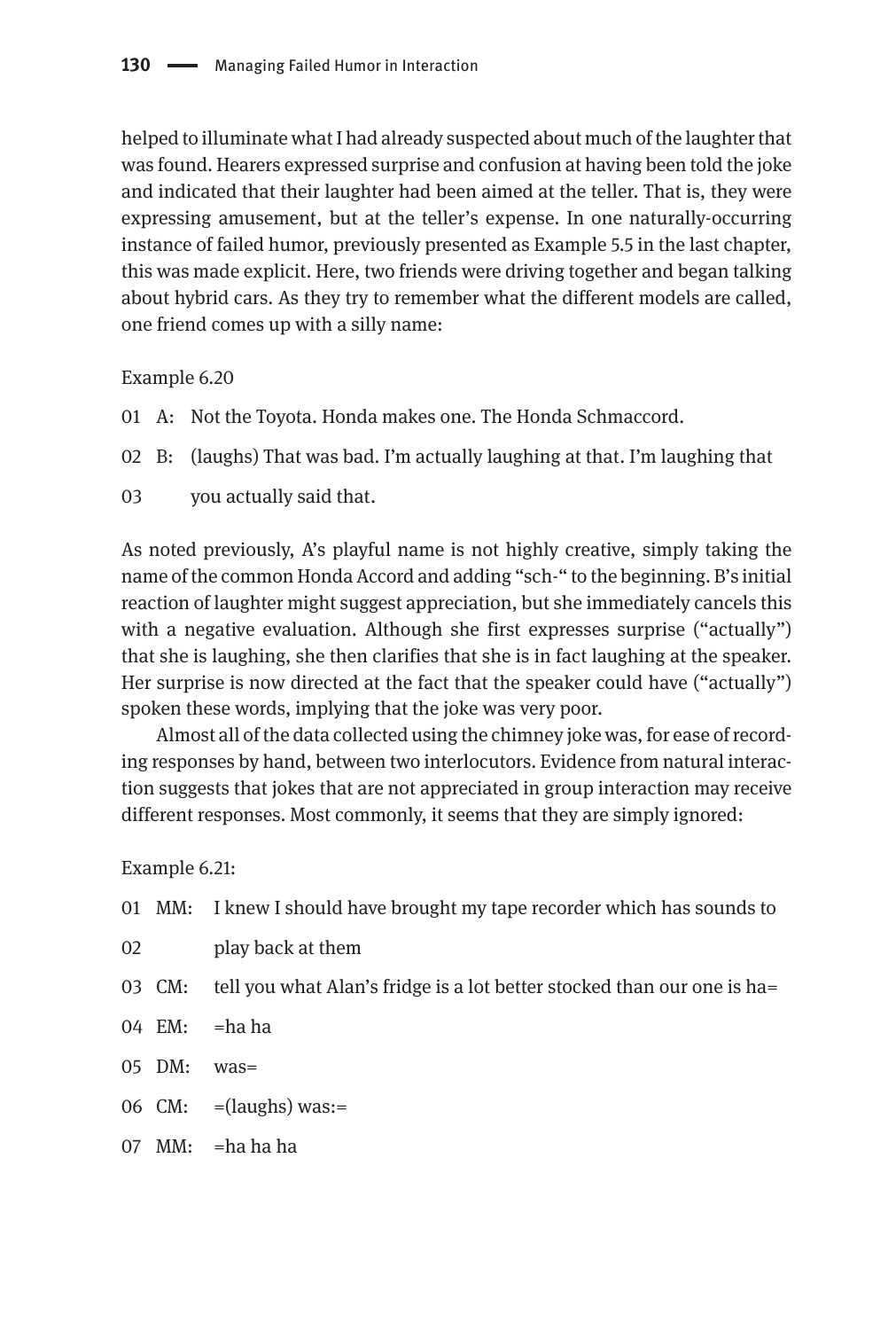08 EM: I can do some (whistles) feedback ha ha (inhales, clears throat)

09 CM: (looking at tape-recorder) miles to go

10 DM: (yawns)

(Adapted from Hay 2001: 71)

The joke here is made by EM in line 08, and he refers back to MM's comment in line 01. MM had previously suggested that he bring a recording of sound effects to play while the recording for the data collection was occurring. Between that comment and EM's attempt at humor, the group has changed the topic and is now joking about Alan's refrigerator and everything they have taken out of it. Although EM's joke is clearly contextualized as such and thus almost certainly recognized by the rest of the group, as Hay (2001) notes, the others ignore it. Hay further suggests that EM seems aware of the failure of his humor and that clearing the throat, as he does, may be a common strategy speakers use when their humor has been unsuccessful. Group conversations where no individual has been targeted as the recipient of an utterance ease the burden of responding. When no participant is required to respond, the interactional preference when humor fails may be to allow the silence to convey the message. Similar reactions can be seen in Example 4.14, where George Zimmerman's attorney begins the trial with a knock knock joke and in Example 5.6, where Graeme Garden's joke about sports cars for the blind failed.

If anything, the naturally-occurring responses to bad jokes seem less aggressive than those collected via the telling of the chimney joke. This may be because the spontaneous attempts at humor are deemed better than the pre-scripted joke. In fact, expectations for scripted jokes may be higher than for those that we (nonprofessionals) create ourselves, and so interlocutors are more forgiving of their failure.

#### **6.3.3 Taking offense to humor**

Of the three types of failed humor discussed in this section, responding to offensive humor seems to place the hearer in the most tenuous interactional position. Not only is the hearer not amused, and thus experiencing an absence of the emotion that the speaker (probably) hoped to elicit, but she or he is also actively expressing dislike of the message of the humor. Humor often relies on language and topics that skirt the edges of social acceptability, and a person who is easily offended may also be branded as a person with no sense of humor. The consequences of this can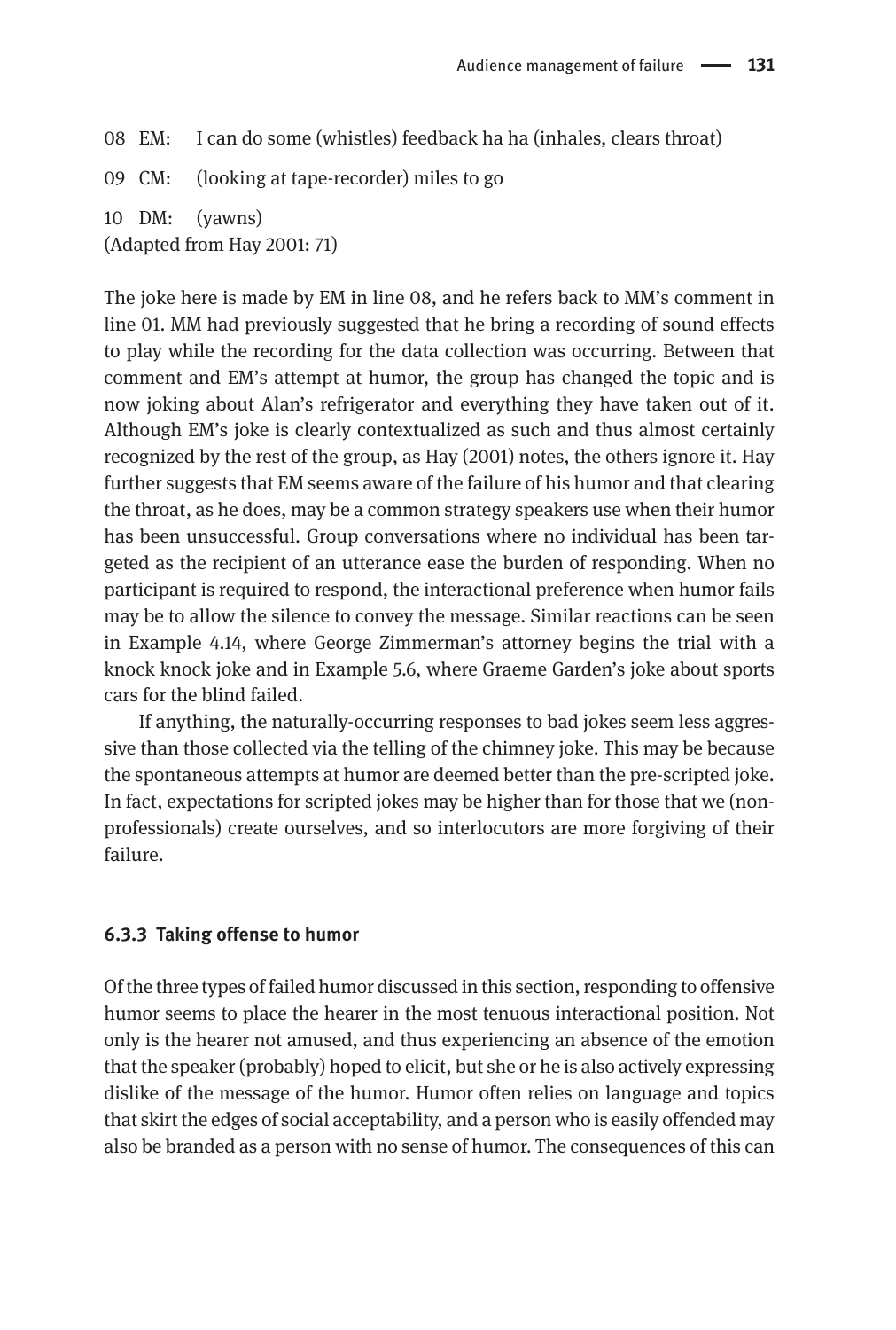be serious, as Plester and Sayers' (2007) description of Brenda, who took offense at her colleagues casual – and often pointed – banter and teasing demonstrates:

### Example 6.22

Brenda joined the team and immediately took offense at the style of communication used among peers and with some customers. She was particularly shocked by the humorous interchanges. Staff interacted in a very flippant way to each other and with some of their better-known customers and she perceived the every-day banter was abusive, insulting and profane. Brenda overheard a colleague (Cathy) telling her customer that he was just being a "wanker" today and then laughed uproariously (as apparently did the customer). Brenda took extreme exception to this incident and chided her colleague about her unsuitable behaviour with the customer. Cathy, who had been working in the team for over three years, was extremely angry and offended by Brenda's admonishment. (Brenda also took exception to other banter exchanges not explicitly described by participants). Five different participants (including Cathy) described this organizational issue in interviews and articulated outrage at the criticism of their daily banter (p. 166).

Even though Brenda found the humor of her colleagues only inappropriate for the workplace (not, therefore, totally inappropriate), communicating this to them had a chilling effect on her professional relationships. Following this incident, she was excluded from these types of playful interactions and, in addition, her colleagues became "very wary" (p. 172) of her. As a newcomer to this environment her assessment was almost certainly less appreciated than if it had come from an insider; however, it also ensured that she remain, in some respects, an outsider. (See, also, Collinson 1988 for a similar example).

The above observation indicates that interlocutors who are offended by an attempt at humor may want to consider a more measured response if they are concerned about maintaining and developing cordial relationships. (Indeed, see the discussion of example 6.23, below). Lockyer and Pickering's (2001) research suggests that offended recipients often use a number of strategies to ensure that while they are taking umbrage to the humor, they also work to construct themselves as individuals with a healthy sense of humor. Their data is a set of letters of complaint to the satirical magazine Private Eye, in which the writers wish to express their indignation about some (humorous) image or story from the publication. In these letters, the researchers found that complaints were rarely issued directly. Rather, the writers usually began by sharing their appreciation for the magazine, as in the following examples: "Usually I find the cover of Private Eye highly entertaining..." or "I am not much of a one for 'writing letters,' nor do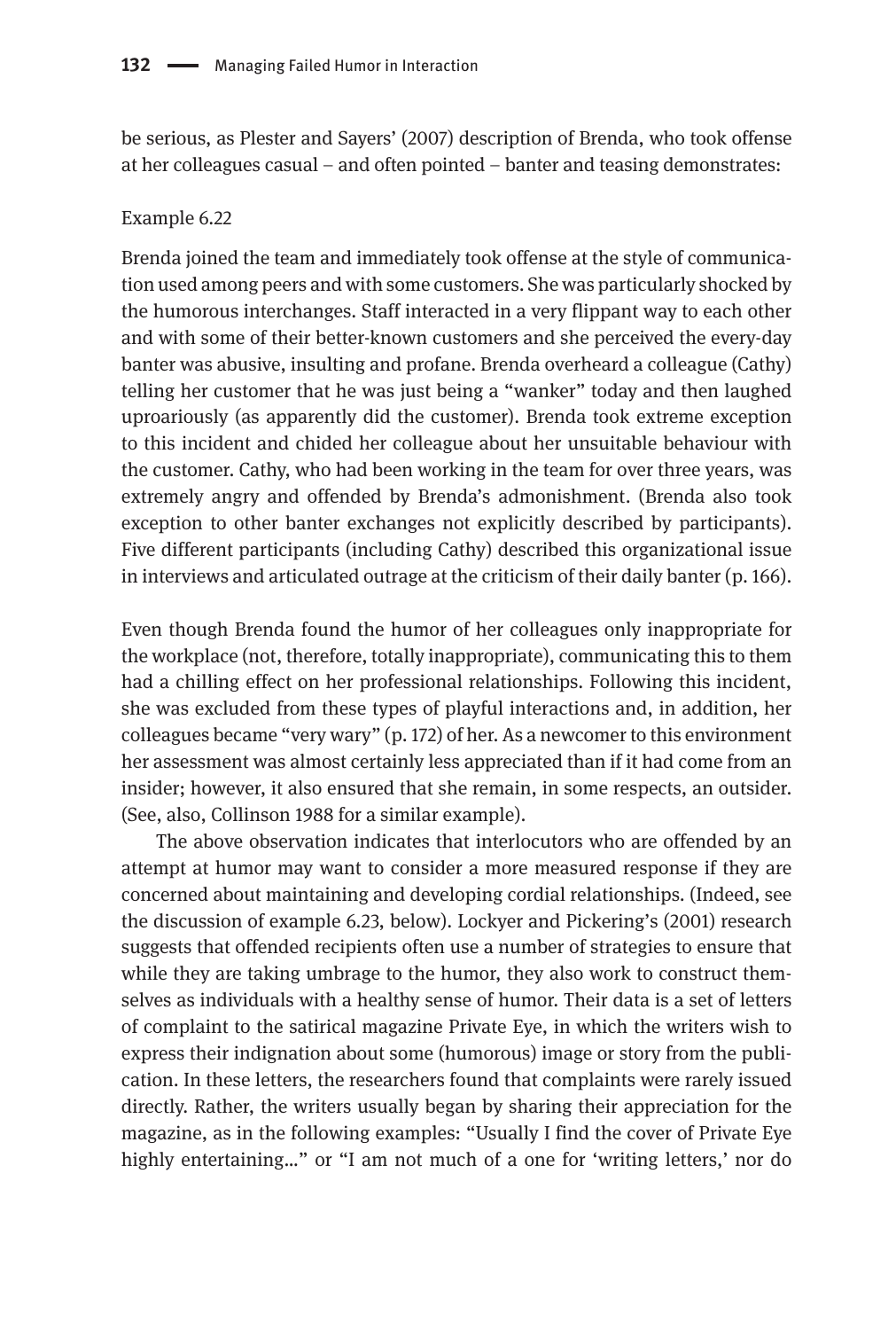I consider myself easily shocked or offended…" (p. 637). Following Hewitt and Stokes (1975), Lockyer and Pickering refer to this as "a credentialling disclaimer where readers attempt to avoid anticipated undesirable typifications that may follow the complaint" (p. 638). These disclaimers first serve to protect the writer, by presenting her or him as someone who is aware that the complaint sounds as if it is coming from a humorless individual, yet this is someone who normally enjoys the magazine. Second, the disclaimers place the blame on the publication: It is not the individual's sense of humor that is the problem, but the editors' selection of materials that has created this unusual breach.

What is particularly interesting about the stance taken by these complainants is the fact that writers have no relationship with the magazine editors or readers and are not even confronting them face-to-face. Yet, in anticipation of being denounced as humorless in making their complaints, they employ multiple strategies to inoculate themselves against such censure. That they have taken such pains to present themselves as having a good sense of humor to people they have not met, and in all likelihood never will meet, points all the more to the crucial social functions humor plays in our society and to the cultural norm that discourages individuals from not joining in on jokes.

Kramer's (2011) work on arguments over rape jokes found on the internet identifies further strategies that are used to justify offense at certain types of humor. Two main types of arguments are made. First, offense is found to be justifiable because rape is a special case, in which the horror of the act "renders it inescapably realistic" (p. 143), thus preventing there from being any distinction between a fictional, narrated rape and a real one. This argument is made in response to those who suggest that although rape itself is not amusing, jokes about rape can be, either because they are not actual rape (even if they refer to a real case of rape) or because they are fictional accounts. Second, audience qualities can justify offense. In this case, those who had been sexually assaulted brought this up as a reason to be offended. Personal experience can be called upon as support and exempts the non-laugher from accusations of mirthlessness. Also, in this case, being female was named as a factor in lack of appreciation or a feeling of offense at rape jokes, given that women make up a much higher proportion of rape victims and live with this fear more than men.

The character trait of "sense of humor" and the extent to which an individual is easily offended also fall into the category of personal qualities of hearers. From her examination of the various positions presented in the forums, Kramer (2011) finds two different folk models of offense and humor. In the first, individuals have different levels of tolerance for offense; some are easily offended, where others find very little to be offensive. The second perspective divides the world into empathetic individuals who do not laugh at the pain of others, and those "morally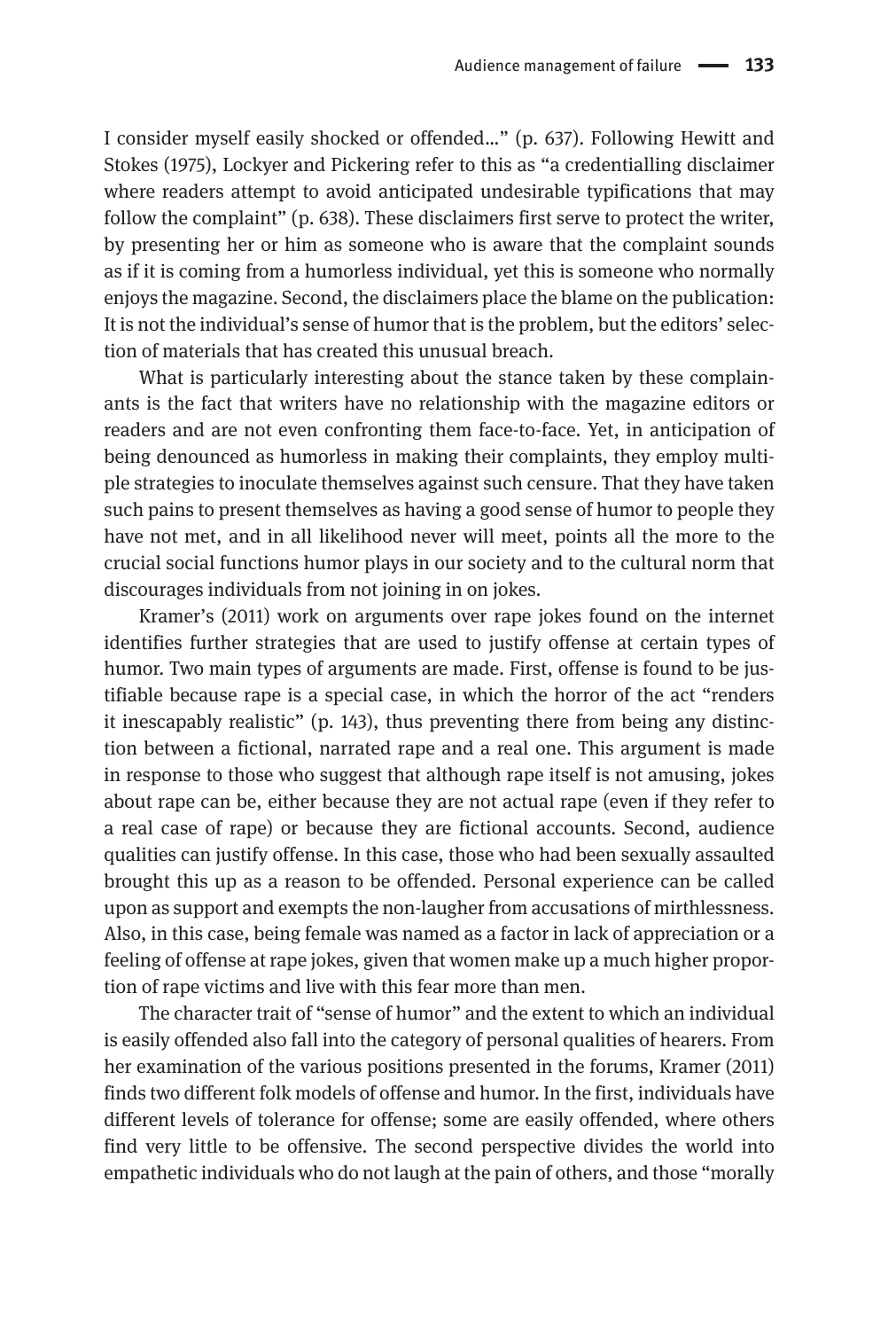depraved" (p. 152) individuals who do find humor in this. Of course, from the view of those who are labelled as "morally depraved," these divisions are named differently, with the first group being overly sensitive and the second exhibiting a normal ability to laugh at black humor. Kramer's analysis is particularly interesting in the way that it demonstrates how our beliefs about humor – what it is and how it functions – are reflected in the ways that we respond to its failure.

# **6.4 Final remarks on negotiation of failed humor**

The variety of strategies used by speakers and hearers to manage failed humor suggests that conversational joking is far from simply an entertaining add-on to interaction. Instead, it is a complex, social accomplishment, with multiple functions and meanings. As one example of this complexity, we can point to the different types and degrees of face threats that arise given different types of unsuccessful humor. Furthermore, the threats faced by speakers are not the same as those faced by hearers. Of course, the examples used thus far were selected to illustrate most clearly the strategies used. In fact, many examples are less clear, with more extensive negotiations and multiple strategy use. These may represent what happens in the majority of instances of failed humor, particularly those that occur in private communication, rather than on television or radio. Below I provide two extracts to demonstrate the more intricate negotiation that can take place when humor goes awry.

The first example represents a case where something has gone wrong in the delivery or reception of the humor, but it is not entirely clear what has happened. That is, is this a case where the joke was not understood, or perhaps only partially understood? Or are the interlocutors identifying different incongruities in the joke? In addition, it is useful to note how both parties seem to be invested in avoiding failure. The context is a radio interview between host Barbara Bogaev and Irish author Eoin Colfer:

### Example 6.23

- 01 Bogaev: now is music still a part of your your experience then (.) writing?
- 02 Colfer: oh, yes, I always play (.) um music when I'm writing, and (.) uh very
- 03 um::: (.) varied tastes: uh:: (.) I love everything from AC/DC to eh to
- 04 Metallica! hhhh [(laughs)
- 05 Bogaev: [(laughs) well, that=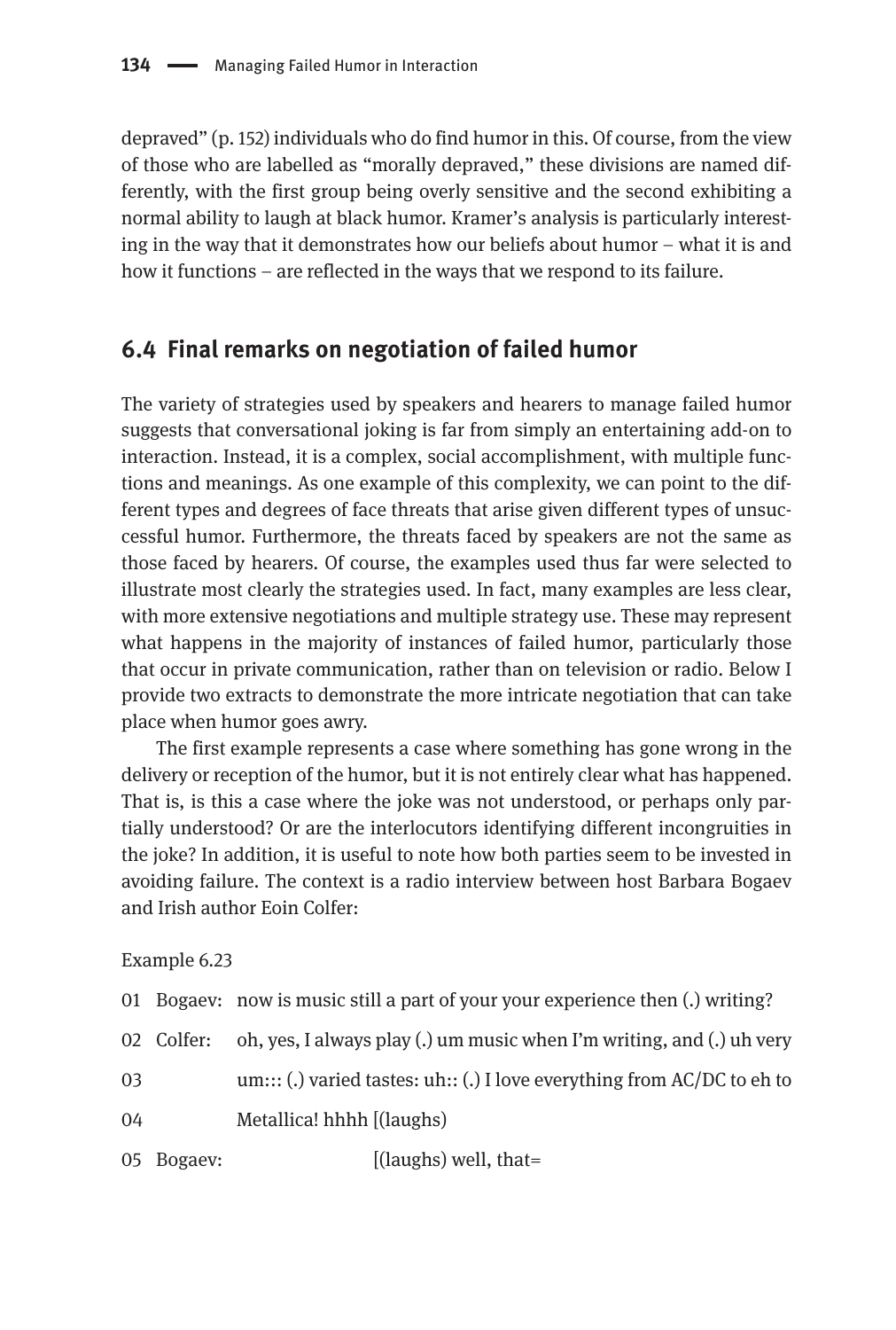|                                            | 06 Colfer: | $=no=$                                                              |
|--------------------------------------------|------------|---------------------------------------------------------------------|
|                                            |            | 07 Bogaey: = that covers a lot of!                                  |
|                                            | 08 Colfer: | no I'm just kidding I'm just kidding. No, I like everything and I   |
| 09                                         |            | mean some of the modern stuff is great. I love Sheryl Crow; I think |
| 10                                         |            | she's brilliant. And Coldplay are an excellent band, and Semisonic  |
| 11                                         |            | and all these wonderful bands. I do admit that I'm leaning towards  |
| 12                                         |            | guitar bands, but as I get older, I'm mellowing slightly. I haven't |
| 13                                         |            | gone to see a heavy metal concert since Whitesnake back in, I don't |
| 14<br>know,<br>(NPR Fresh Air, 05-15-2003) |            |                                                                     |

In response to Bogaev's question about the role of music in his writing, Colfer jokes that he has "varied tastes" and enjoys "everything from AC/DC to Metallica." This is clearly contextualized as humor and, indeed, the interlocutors engage in joint laughter, but the intonation of Bogaev's verbal response ("well that" in line 05) indicates uncertainty. Colfer orients to this and quickly provides "no," which is often used to mark a return to a serious mode (Schegloff 2001) and also retroactively designates his utterance as "just kidding" (line 08). I suggest that the confusion comes from a clash between the form and content of his humor. The formulaic sequence "from A to Z" is often used to denote a wide range. Here, it seems that Colfer may be doing this with "from AC/DC to Metallica," since the first item begins with A and the second with M, which occurs much later in the alphabet. At second glance, however, both bands are of the same genre and era, which then creates a humorous incongruity with his claim of having varied tastes. Colfer acknowledges this in his next turn, in which he provides a serious answer, naming a variety of artists and also explicitly identifying the prior bands as heavy metal and something that he used to listen to. It may be that Bogaev oriented first to the form of his utterance and only later to the content, and this is what created her somewhat disfluent response. Two things are clearly worth noting, however. First, despite the joint laughter, this attempt at humor was marked by dissonance. It was not accomplished smoothly. Second, both participants seem to be working to make the joke succeed, or at least to reduce the dissonance. Despite apparently not fully grasping the humor, Bogaev joins in with laughter. Her rather vague comment is also supportive and seems designed for face-saving, as it provides an opening for Colfer to elaborate. For his part, Colfer is quick to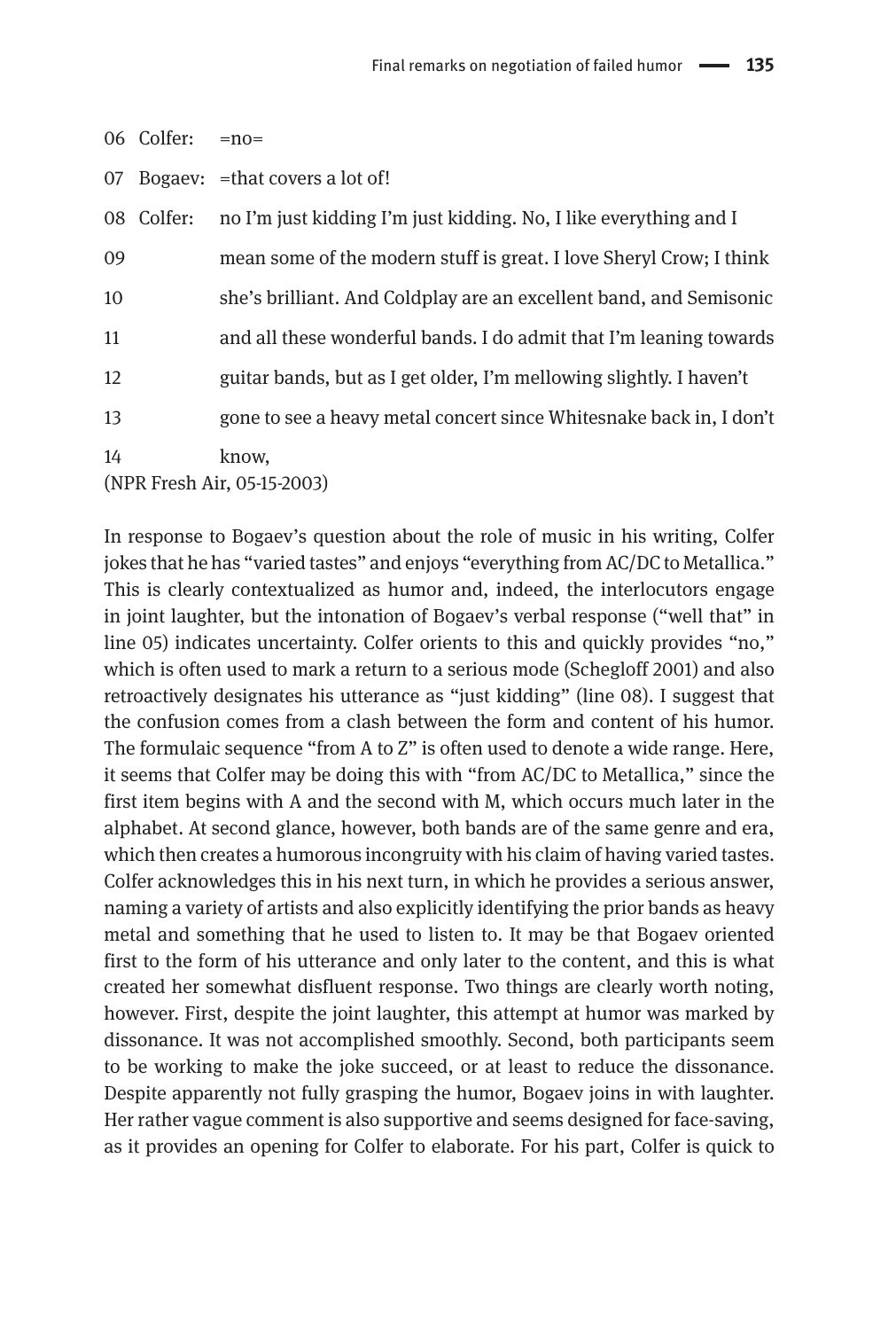clarify his joking intent, as well as to take Bogaev's opening as an opportunity to expand his answer.

 In the next example failure of a joke due to a word that is perceived as offensive is clear, but both teller and the offended hearer engage in extensive negotiation about the nature of the joke. This interaction took place among a group of intimates, who had already been telling jokes:

Example 6.24

|    | 01 Sherry:  | did he tell you his Harvard joke?                                 |
|----|-------------|-------------------------------------------------------------------|
| 02 | Brandon:    | oh yeah that's a good joke                                        |
|    | 03 Ned:     | you can't tell that HERE.                                         |
|    | 04 Brandon: | no this one's-                                                    |
|    | 04 Ned:     | oh DIFferent Harvard joke                                         |
| 05 | Brandon:    | this one's fine.                                                  |
|    | 06 Ned:     | (laughs) I only know two and they're both dirty.                  |
| 07 | Sherry:     | this isn't                                                        |
|    | 08 Brandon: | this is a pretty good one. uh Oregon-Oregon boy goes to HARvard   |
| 09 |             | and he's just a young kid y'know? ready to start his freshman     |
| 10 |             | year and he's kind of intimidated he goes out into Harvard YARD   |
| 11 |             | for the first time and his instructions are that he's supposed to |
| 12 |             | meet at the library at such and such time and he's looking around |
| 13 |             | the yard and there's ALL the ivy-covered buildings and they       |
| 14 |             | all look the same to him and he sees a guy walking the other      |
| 15 |             | direction and he's a slightly older guy with a BIG Harvard letter |
| 16 |             | sweater on obviously a Harvard student. so he goes up to the      |
| 17 |             | fellow and says "can you tell me where the library's at?" and the |
| 18 |             | fellow looks at him and says (4) "I am a HARvard student we're    |
| 19 |             | standing here in the HARvard Yard I assume at some point in       |
| 20 |             | your life you're going to be a Harvard student too and the first  |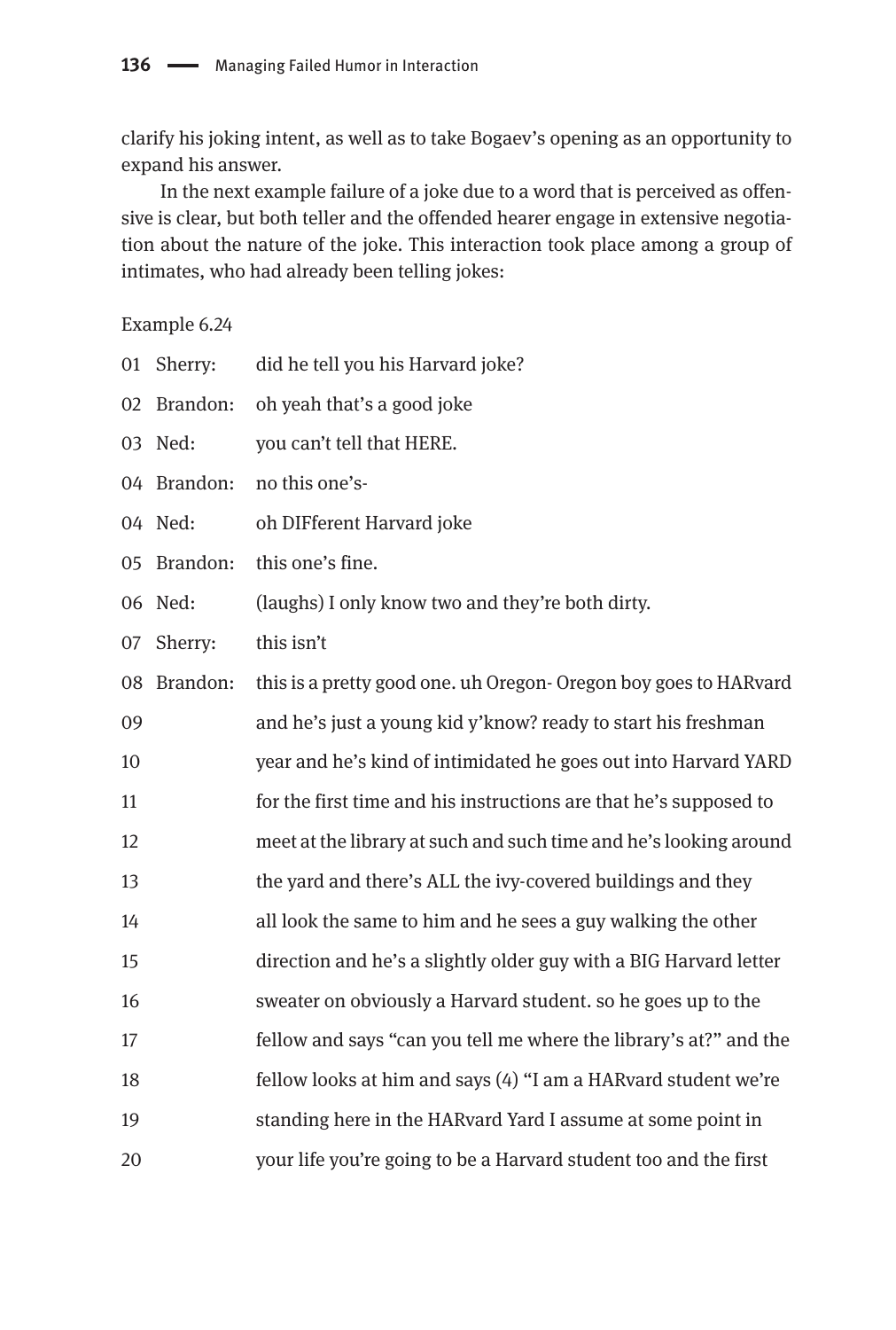| 21 |          | thing you should KNOW is that no HARvard student ends his             |
|----|----------|-----------------------------------------------------------------------|
| 22 |          | sentences with a preposition. so NO I do NOT know where the           |
| 23 |          | library's AT.                                                         |
| 24 | Lydia:   | (laughs) [isn't that cute?]                                           |
| 25 | Frank:   | $[$ (laughs) $]$                                                      |
| 26 | Brandon: | and the fellow thinks for a second and he says (1) "okay uh can       |
| 27 |          | you tell me where the library's at ASShole." (sniffs)                 |
| 28 | Frank:   | oh. (laughs)                                                          |
| 29 | Ned:     | see [I view that as dirty]                                            |
| 30 | Brandon: | $[$ (laughs) $]$                                                      |
| 31 | Ned:     | and I know that I'm a prude about these things but still I think it's |
| 32 |          | something about the last WORD                                         |
| 33 | Brandon: | sorry                                                                 |
| 34 | Ned:     | it IS the joke I know. it's okay. it's a pretty good JOKE.            |
| 35 | Lydia:   | it's a FUNNY joke                                                     |
| 36 | Frank:   | it doesn't end in a preposition                                       |
| 37 | Ned:     | no.                                                                   |
| 38 | Sherry:  | (laughs)                                                              |
| 39 | Frank:   | he accomplished his goal.                                             |
| 40 | Lydia:   | it's very funny                                                       |
| 41 | Ned:     | oh it all WORKS I was just kind of surprised that it ended up         |
| 42 |          | being the same joke I knew.                                           |
| 43 | Brandon: | then there's the other one where-                                     |
| 44 | Ned:     | which I viewed as dirty whereas yours of course ISn't                 |
| 45 | Brandon: | no see when I-                                                        |
|    | 46 Ned:  | nothing dirty about assholes                                          |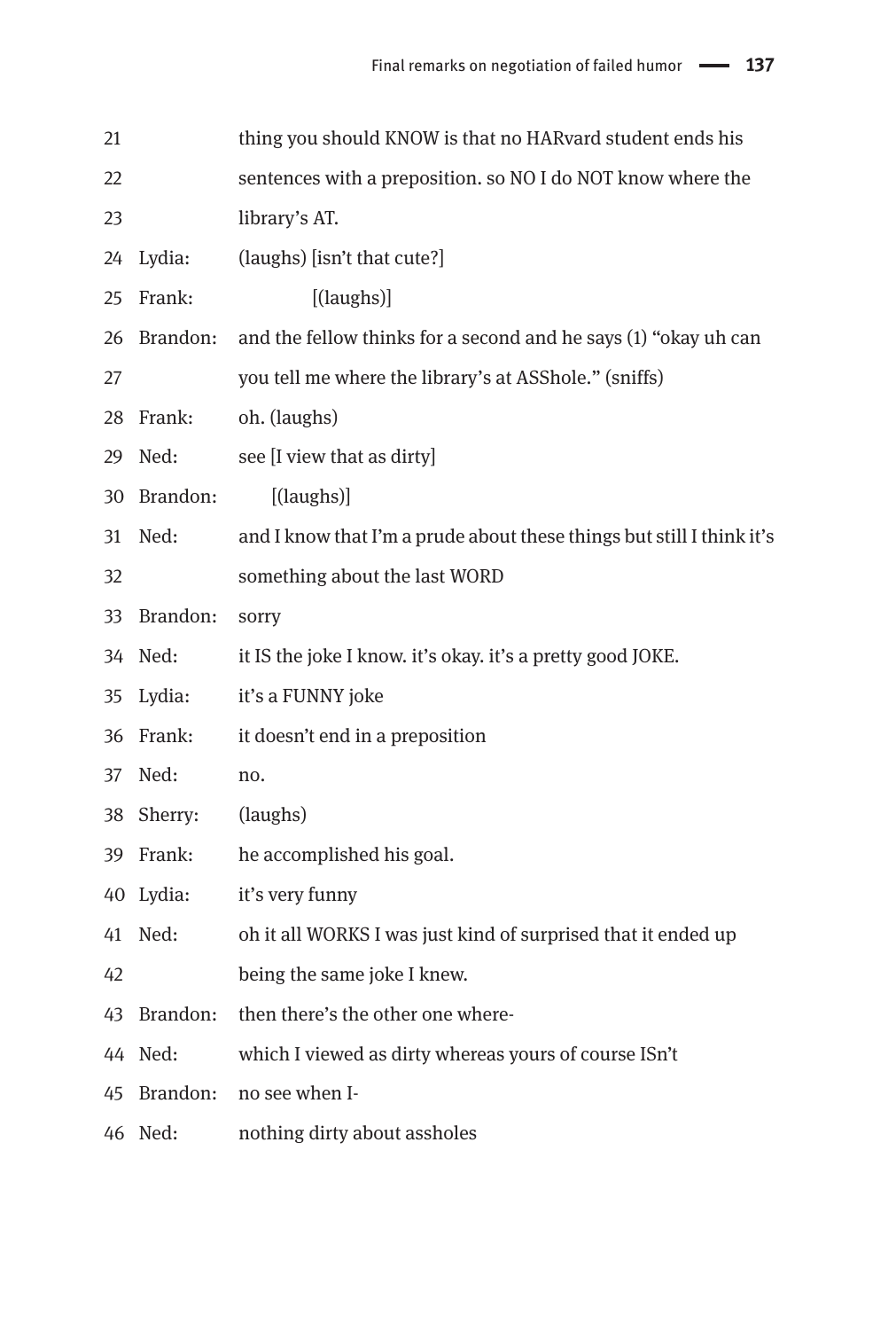|    | 47 Brandon:                                    | think of dirty I think of scatological not just the fact that there |  |  |
|----|------------------------------------------------|---------------------------------------------------------------------|--|--|
| 48 |                                                | happens to-                                                         |  |  |
|    | 49 Ned:                                        | nothing scatological about as sholes, no.                           |  |  |
|    | 50 Brandon:                                    | to be a four-letter word in it.                                     |  |  |
|    | 51 Frank:                                      | (laughs)                                                            |  |  |
|    | 52 Ned:                                        | (laughs) what could be scatological about an asshole?               |  |  |
| 53 |                                                | Brandon: well I think of that word                                  |  |  |
|    | (Saarbrücken Corpus of Spoken English, Part 3) |                                                                     |  |  |

Upon completion of the joke, Frank laughs (line 28), but Ned, who has already expressed apprehension that this joke might be "dirty" (line 06), withholds laughter. Instead, Ned states that his fear had been confirmed. Note, however, that he does not categorically claim that the joke is dirty, but rather that this is his opinion ("I view that as dirty," line 29), thus hedging his assertion. Brandon laughs through Ned's turn, and it seems that Ned orients to this as laughter aimed at the view he has just expressed, as he continues to concede that he is prudish about foul language (line 31). In acknowledging this as a shortcoming and openly claiming it as part of his identity, he potentially inoculates himself against ridicule (or *further* ridicule, if that is how Brandon's laughter has been interpreted), while at the same time defending his view. This elicits an apology from Brandon, presumably for having used this word that has offended Ned. After this, the interaction becomes particularly interesting, as Ned assesses the joke first as "okay" and immediately after as "pretty good" (line 34). This would seem to be a reversal of his earlier position, assuming that dirty means not funny; however, there is not anything that precludes a joke that offends one's sensibilities from also being at least somewhat amusing. Lydia, who was instrumental in getting Brandon to tell the joke, upgrades Ned's evaluation, insisting that it is "a *funny* joke" (line 35). Frank expresses implicit approval for the joke by pointing out how the Oregon boy had cleverly gotten the best of the Harvard student. Ned seems to orient to this as an explanation aimed at him, and he acknowledges the internal logistics of the joke ("it all works"). Ned then seems to retroactively justify his lack of expression of appreciation as surprise that the joke was the same as one he already knew. This prompts Brandon to begin to tell that other joke and it is here that Ned changes his view of Brandon's first joke, saying that the other one is dirty, whereas the one Brandon has just told is not (despite this having been his first reaction). What follows is some playful negotiation of what counts as a "dirty" word. Tables are turned – Brandon is explaining and Ned is teasing.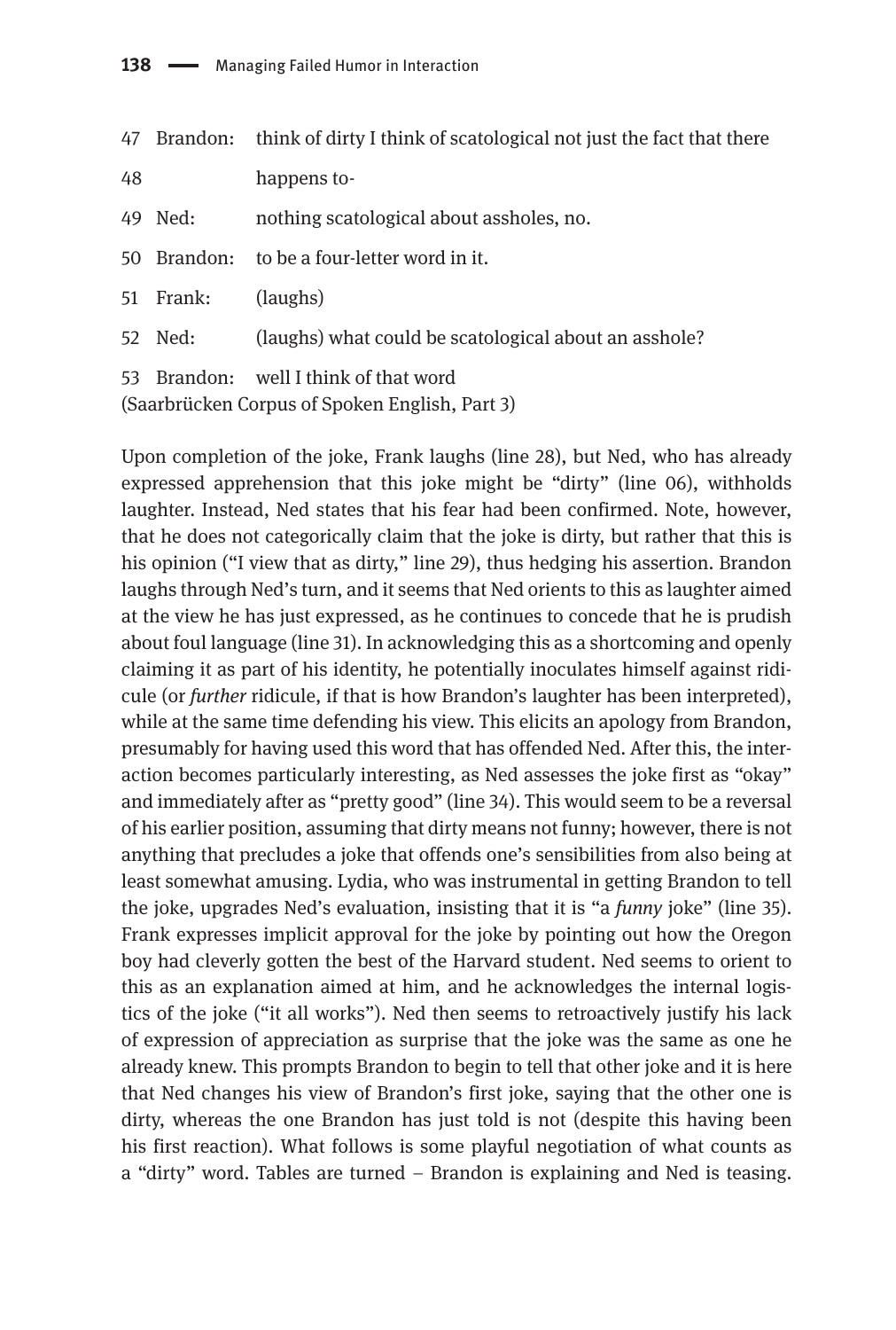It seems that often people choose to recognize the good will behind attempts at humor (or at least those attempts that don't seem mean-spirited – see the discussion of deliberately failed humor in the following chapter) and carefully attend to their own and each other's face needs.

## **6.5 Summary**

In this chapter the strategies used by both speakers and hearers to negotiate failed humor were reviewed. The failure of humor poses a face threat to both parties, and each has a variety of ways to manage that threat, ranging from those that attempt to mitigate the threat for both parties, to those that aggravate the threat to one party while protecting the other party's face. Speakers can first simply avoid attempting humor that they feel might fail, but once they have uttered an unsuccessful joke, their strategies tend to be aimed at minimizing the damage to their own face. Hearers, on the other hand, use strategies that function to protect their identity as individuals with a good sense of humor, while simultaneously communicating failure to the speaker. The degree of aggression with which the failure is communicated can vary widely. In this chapter, the type of failure was demonstrated to be an important indicator of the type of response. In other words, a joke that is not comprehended will receive a different reaction from one that has not been found amusing, or has been deemed offensive. The following chapter will discuss social factors that contribute to differences in the ways that failure is negotiated, with a specific focus on power relations.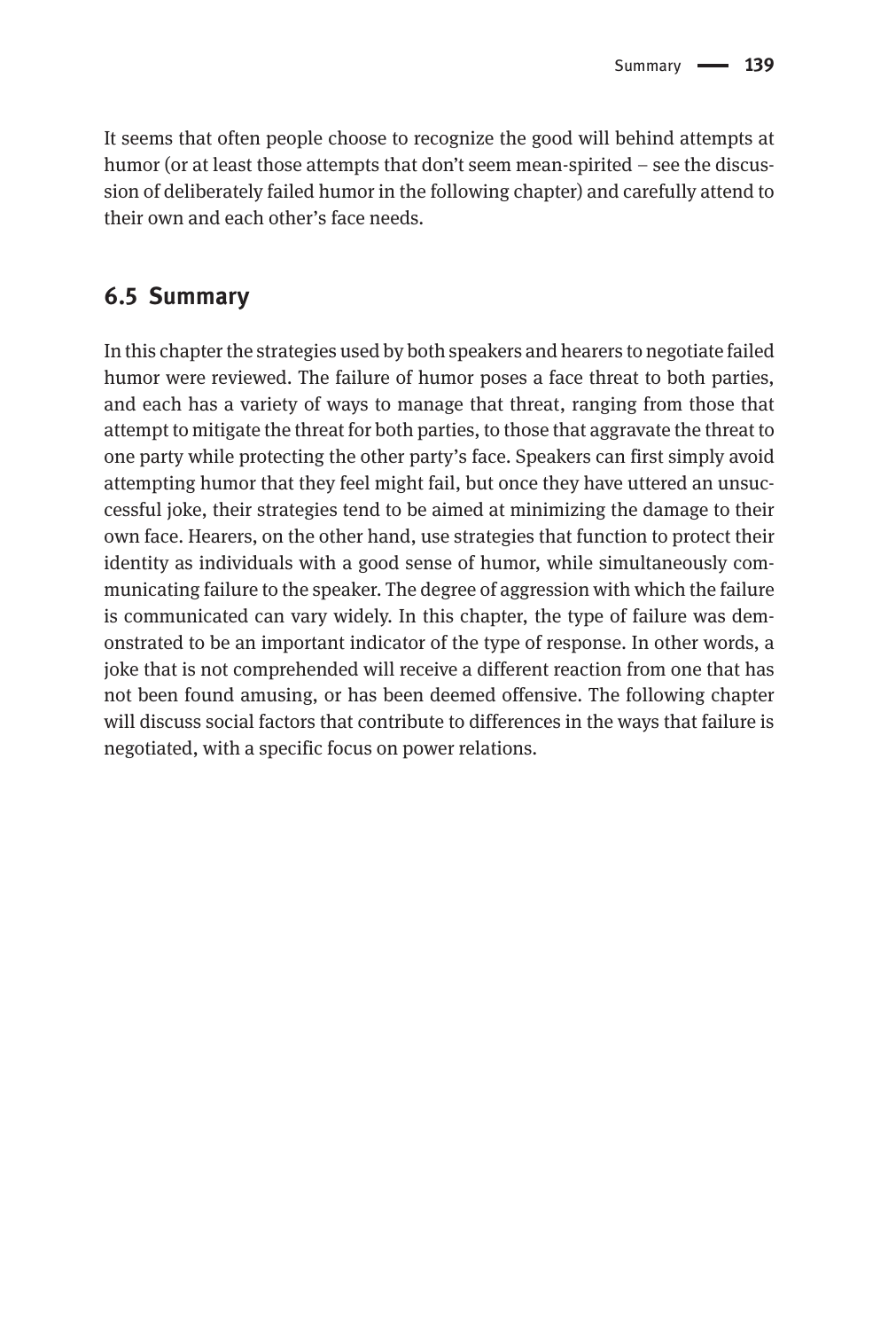# **7 Failed Humor and Society**

## **7.1 Introduction**

In the previous chapter I noted that interlocutors are often prone to react with leniency in their interpretations of and support for humor, working jointly to avoid or smooth over failures. Yet, humor scholars have long recognized that the construction and reception of humor is also often less-than-benevolent. For instance, we have already stated that humor can be an important factor in building group cohesion. Often, however, group identities are built at the expense of others – creating an in-group automatically creates an out-group. In this chapter the relationship between humor and society is examined, with a particular focus on the ways that failed humor challenges or reinforces social norms and existing power relations. Before turning to the discussion of failed humor, the deeply social nature of humor in general is reviewed.

Although we often think of humor as an individual personality trait, research shows that whether or not we laugh and how amusing we find something is sensitive to all sorts of social factors. Humor and mirth occur much more frequently in the presence of others, and experiments have demonstrated that when our companions exhibit appreciative responses to humor, by laughing and smiling, our own laughter increases, as well (Chapman and Chapman 1974, Young and Frye 1966). Such a social orientation to funniness is also seen even when responses are not overtly social. This was demonstrated by Wimer and Beins (2008), who primed participants' expectations about the funniness of jokes by telling them that prior participants had rated them as funny or unfunny. The participants then privately rated the jokes and their ratings strongly correlated with the message they had been given. That is, those who were told that others had found the jokes funny, rated their own packet as much funnier than had a control group. Those who were told their jokes were not considered funny by others also rated them accordingly.

At the same time, knowing specifically who finds a joke amusing can also have a strong influence on an individual's perception of funniness. For instance, people have been found to laugh more with friends than with strangers (Chapman and Foot 1976, Foot, Chapman, and Smith 1977, Smoski and Bachorowski 2003). Platow, et al. (2005) further demonstrated the effect of in-group vs. out-group laughter on perceptions of funniness. They asked students to listen to a tape recording of a stand-up comedian. Some were told that the performance had been made before an audience of students from their university, while others were told that the audience was members of the One Nation Party, an Australian political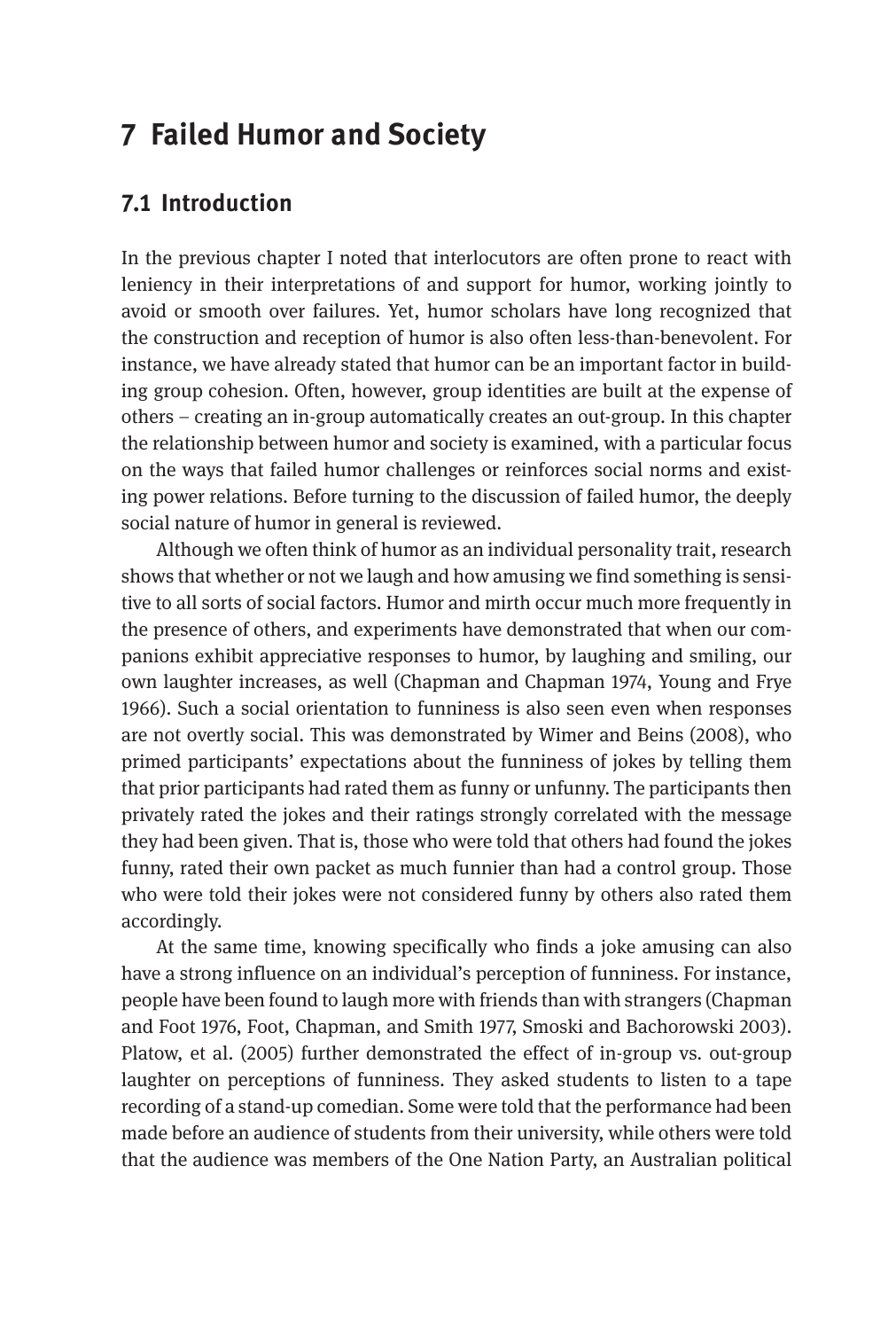group that prior research had suggested was a group that university students did not identify with. Those who thought they were hearing the laughter of other ingroup members (university students) in response to the comedian laughed and smiled more often and also laughed longer than those who believed the laughter came from an out-group (One Nation Party members).

That humor preferences are an important identifier of in and out-group status has been amply demonstrated by Kuipers (2006a, 2006b). Her work on joking in the Netherlands and in the U.S. illustrated the social construction of taste, revealing clear differences in preferred styles of humor across both cultural and class lines. Friedman and Kuipers (2013) confirmed Kuipers' earlier findings in a study comparing the comedy tastes of Dutch and British informants. Furthermore, they were struck by the very strong, emotionally charged aesthetic and moral judgments that their participants provided about comedic preferences. These judgments not only involved the performers themselves, but evaluations of their fans. One UK informant, for instance, described fans of two comedians in the following manner:

People who love that kind of comedy, like Karen Dunbar and Michael McIntyre, I would probably think they were fucking idiots to be perfectly honest with you. It's about a lack of ambition to find anything for yourself (p. 185).

Friedman and Kuipers name these visceral reactions as their "most striking finding" (p. 193), particularly because these types of responses do not extend to other cultural realms. They suggest that "this heightened capacity is relatively unique, and bound up with comedy's inextricable relationship with personhood" (p. 193). Although humor is often considered trivial, these strong reactions index its important role in the construction and maintenance of individual and group identities.

Given that humor preferences seem to be used to make judgments about other aspects of an individual's character, success or failure of attempts at humor may predict the success or failure of a new relationship. Fraley and Aron (2004), for example, found that strangers who shared laughter reported feeling closer than those who did not in an experimental condition (see also Treger, Sprecher and Erber 2013). On the other hand, attempts to fit in socially through the use of awkward or inept uses of humor may prevent the formation of strong social connections (Kirsh and Kuiper 2003). The reactions of others to a joke can also affect individual judgments about the joke-teller. In a controlled experiment, Gruner (1989) found that listeners gave higher evaluations of a public speaker's general qualities (not just sense of humor) when that speaker's humor was greeted with laughter than when the speaker's jokes were met with silence. Moreover, any type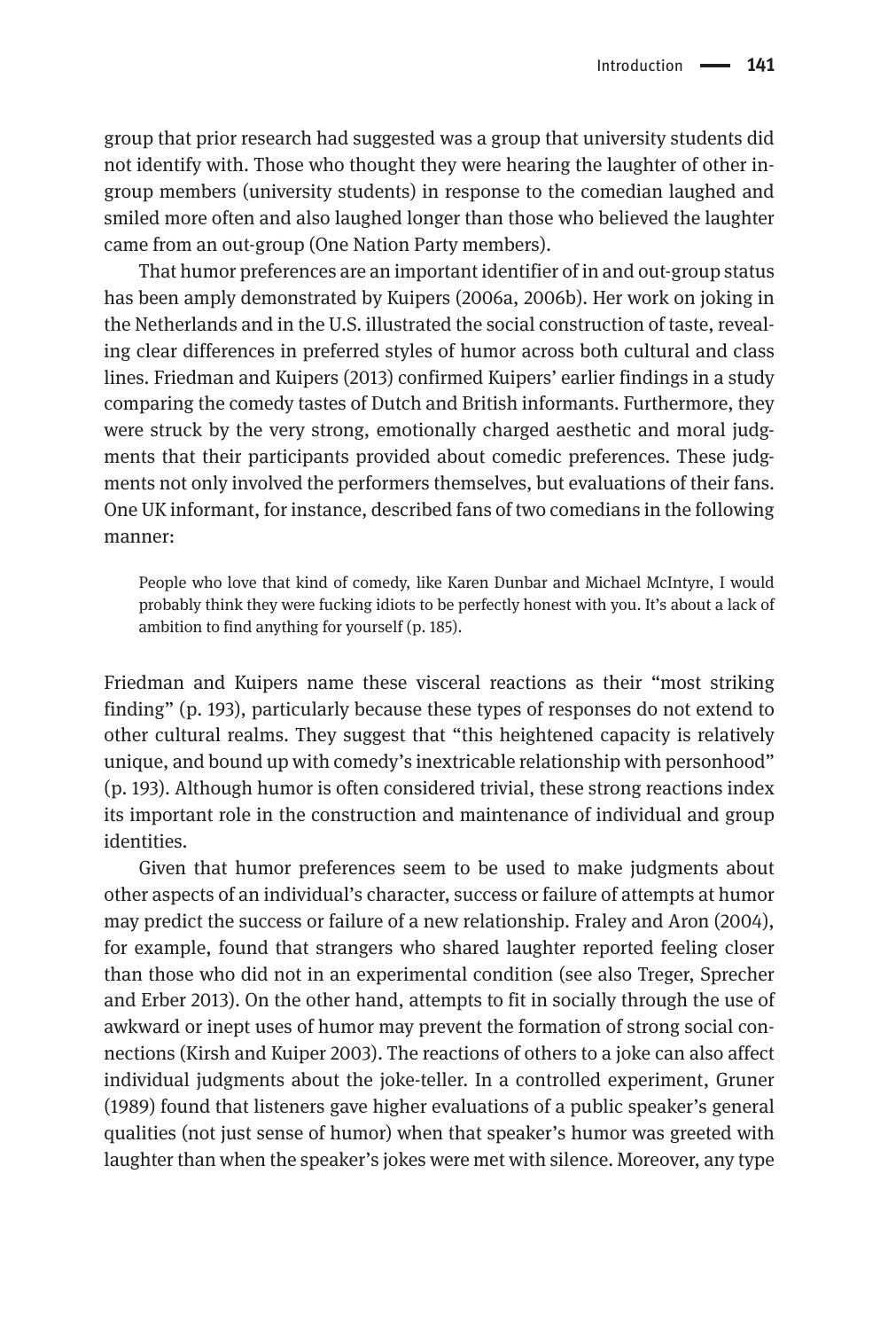of laughter in response to humor may be more affiliative than no laughter at all. Derks, Kalland and Etgen (1995) found that both laughing at and laughing with a joke-teller following a quip resulted in higher affiliative ratings of the speaker than silence.

All of the studies discussed above point to the highly social and socially constructed nature of humor and reactions to it. Although most findings relate only indirectly to unsuccessful humor, they suggest that the failure of humor may have serious consequences for the speaker. Although as a mode of communication, humor can fulfill any function, two that are most common involve 1.) the construction and maintenance of social relationships through feelings of intimacy and solidarity, and 2.) attempts to alter or influence an interlocutor's beliefs or behavior. When humor intended to fulfill these functions is unsuccessful, does this also entail failure of the social action?

## **7.2 Failed humor and social action**

Given the various ways that humor can be deemed unsuccessful, as presented in Chapters 4 and 5, it is clear that the specific way that the joke has failed will change this answer. For the sake of discussion, let us consider the two functions described above in light of a joke that has been recognized and understood, but not appreciated. With regard to the affiliative function of humor, the positive emotions and feelings of closeness that accrue when individuals enjoy humor together may not develop if the humor is not enjoyed by one party. This outcome, however, is highly dependent on the social context, including participant roles, relationships, and attitudes. Under some circumstances, a speaker may be commended for having good intentions to amuse, while under other conditions failure may result in the joke-teller's marginalization or exclusion from the group. When humor is used in hopes of influencing the behavior of others and communicating social messages, its failure to amuse in no way precludes the fulfillment of this function. Competent interlocutors are usually able to identify the message behind, say, a tease, even if it does not make them laugh. The question remains, however, as to whether action is likely to be taken based on a failed attempt at humor. Is failed humor less likely to induce changes in the hearer's behavior or attitudes than successful humor? In the following sections I consider humor that functions in each of these ways – for solidarity or for subversion – and examine what failure means for these functions.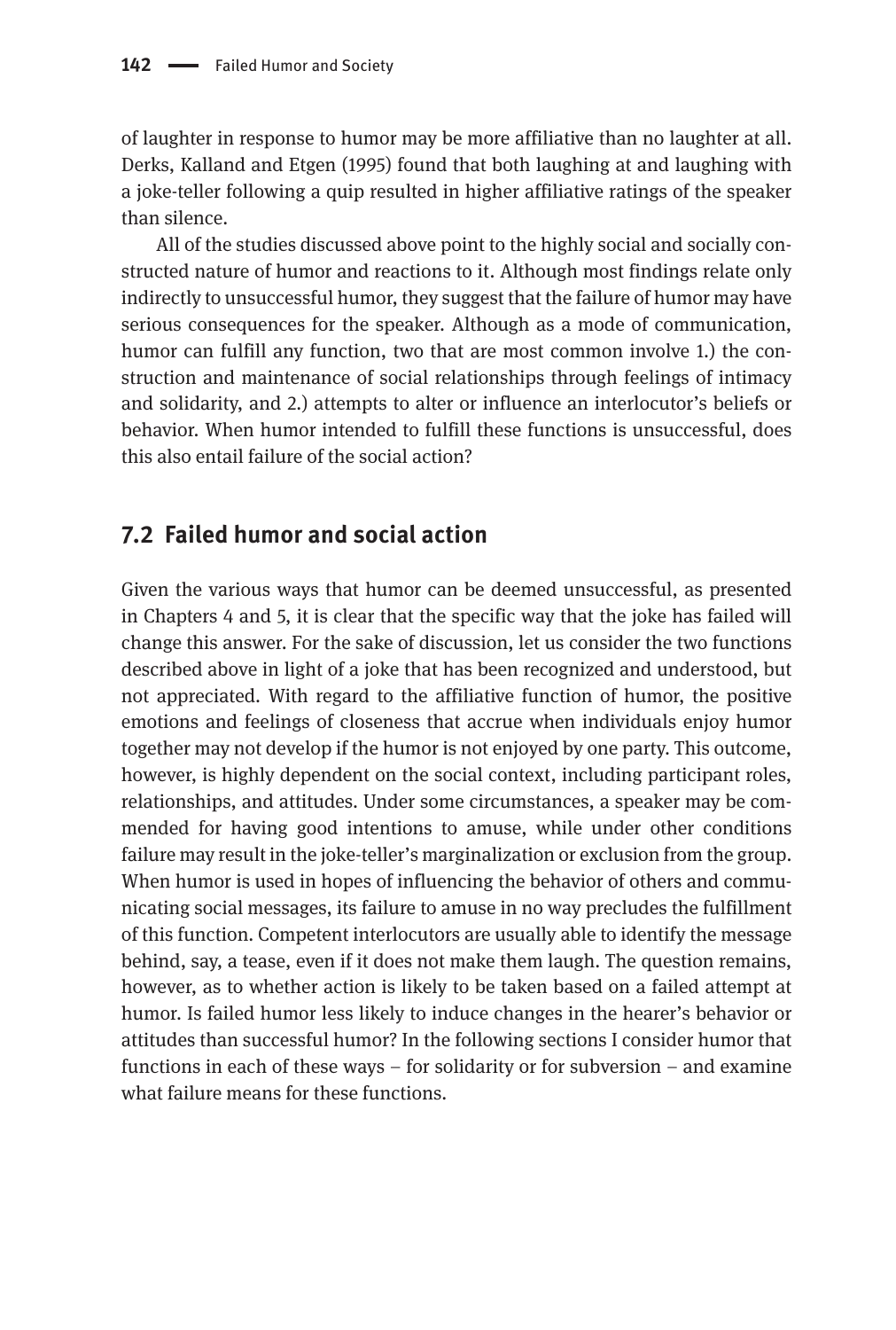#### **7.2.1 Humor for solidarity**

Humor is often portrayed as trivial and "just for fun," and if this is indeed the case, we might expect its use in developing relationships to be among its least important functions. Surely strong friendships can be formed without a shared sense of humor. Yet, as the research discussed above shows, shared humor preferences and laughing together result in demonstrably more positive emotions toward and personal evaluations of the speaker. Therefore, we can predict that unsuccessful humor will result in negative reactions to the speaker, and indeed, this prediction is borne out by an examination of naturally-occurring interaction. In analyzing examples of humor that is intended to increase solidarity, but that fails to amuse its audience, I begin with the most extreme reactions to failure: Those that result in marginalization or exclusion of a group member.

One instance of this was already discussed in the previous chapter (example 6.22), where Brenda, a new employee, found the joking culture of the company inappropriate and hurtful. When she chastised her colleagues for their humorous style, she was excluded from all but serious communication (Plester and Sayers 2007). Similarly, Collinson (1988) reported on the rather aggressive style of humor that was employed by workers on the shop-floor of a truck factory. Newcomers who did not share this sense of humor were either ostracized, or adapted and learned to partake in the culture (p. 189). Yet another example is found in Ducheneaut and Moore's (2005) discussion of socialization in an online gaming community. In this excerpt from an online conversation during a game, B is a new addition to the already-established group of three friends who play together:

#### Example 7.1

- 01 E tells the group: the plan is to power level
- 02 C tells the group: cool
- 03 B tells the group: i have a 17 mag that could pop your head like a zit
- 04 (long pause)
- 05 B tells the group: lol
- 06 (longer pause)

07 E tells the group: the question is where and what color should the mob be (Adapted from Ducheneaut and Moore 2005: 97)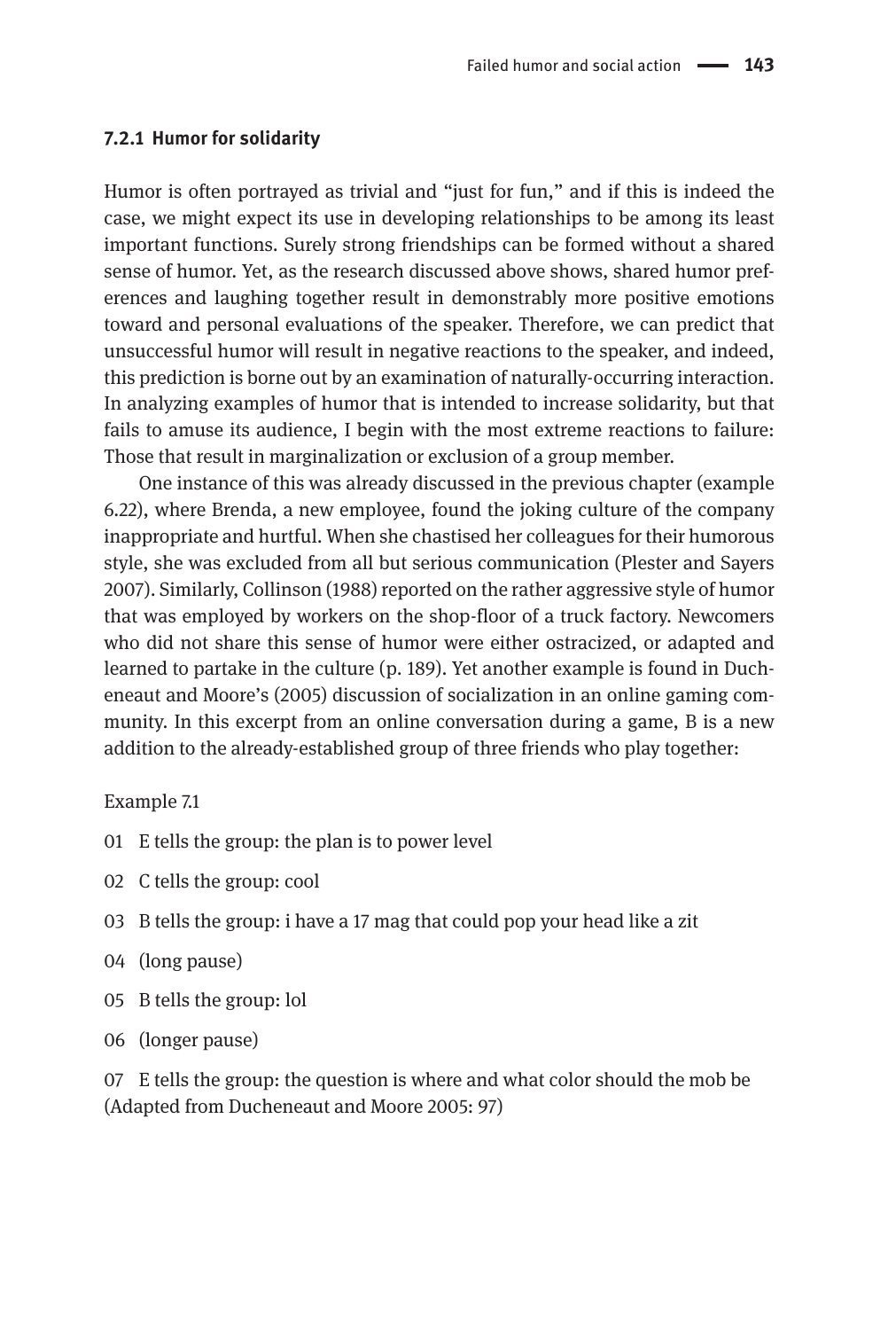This group enjoyed joking together, but as is evident from their silence following B's attempt at joking in line 03, they did not appreciate B's style of humor. Ducheneaut and Moore report that "Eventually the group abandoned B, in part, because he simply was not funny" (p. 97). It is important to acknowledge that although this phenomenon was common enough to warrant inclusion in this article as one of the interactional practices of members of this community, the authors also note that it was *repeated* acts of joking that were not in keeping with group norms that would cause a player to be excluded. Their description of B's abandonment, above, shows that his final exclusion took time to occur ("eventually" he was abandoned) and that the group had additional reasons for dropping him (it was only "in part" because of his failed jokes). Thus, although this shunning of those who do not share norms of humorous interaction remains poignant, it seems that individuals are not necessarily quick to exclude another on this basis alone. A few awkward attempts at humor may be forgiven, but continued infractions, or, as in Brenda's case, open criticism of group norms, are likely to result in a member being ostracized.

When there is no specific community to reference, and little possibility of forming a community, exclusion might be more immediate. This is illustrated by the example that opened Chapter 1, where two strangers on the light rail did not connect humorously:

#### Example 7.2

|  | 01 Woman: the door is <i>trying</i> to close.           |
|--|---------------------------------------------------------|
|  | 02 Girl: (removes headphones) huh?                      |
|  | 03 Woman: (smiling) the door is <i>trying</i> to close. |
|  | 04 Girl: (gives a short, half-hearted laugh) huh. yeah. |

The woman's joke (line 01) playfully manipulated the repeated recorded warnings to move away from the doors so that they could close. The failure of her attempt at humor also resulted in a failure to develop affiliation with her seatmate, whose unequivocally unenthusiastic response conveyed a desire to not engage in conversation. This meta-message seems to have come through clearly to the would-be joker, as she quickly changed seats and found a passenger who would chat with her.

Not all unsuccessful attempts at humor for solidarity are greeted so harshly and not all result in the snubbing of the speaker. As noted above, repeated attempts at jokes that are seen by others as inappropriate are a sure path to social exclusion, but an adept interlocutor who recognizes failure and manages it in a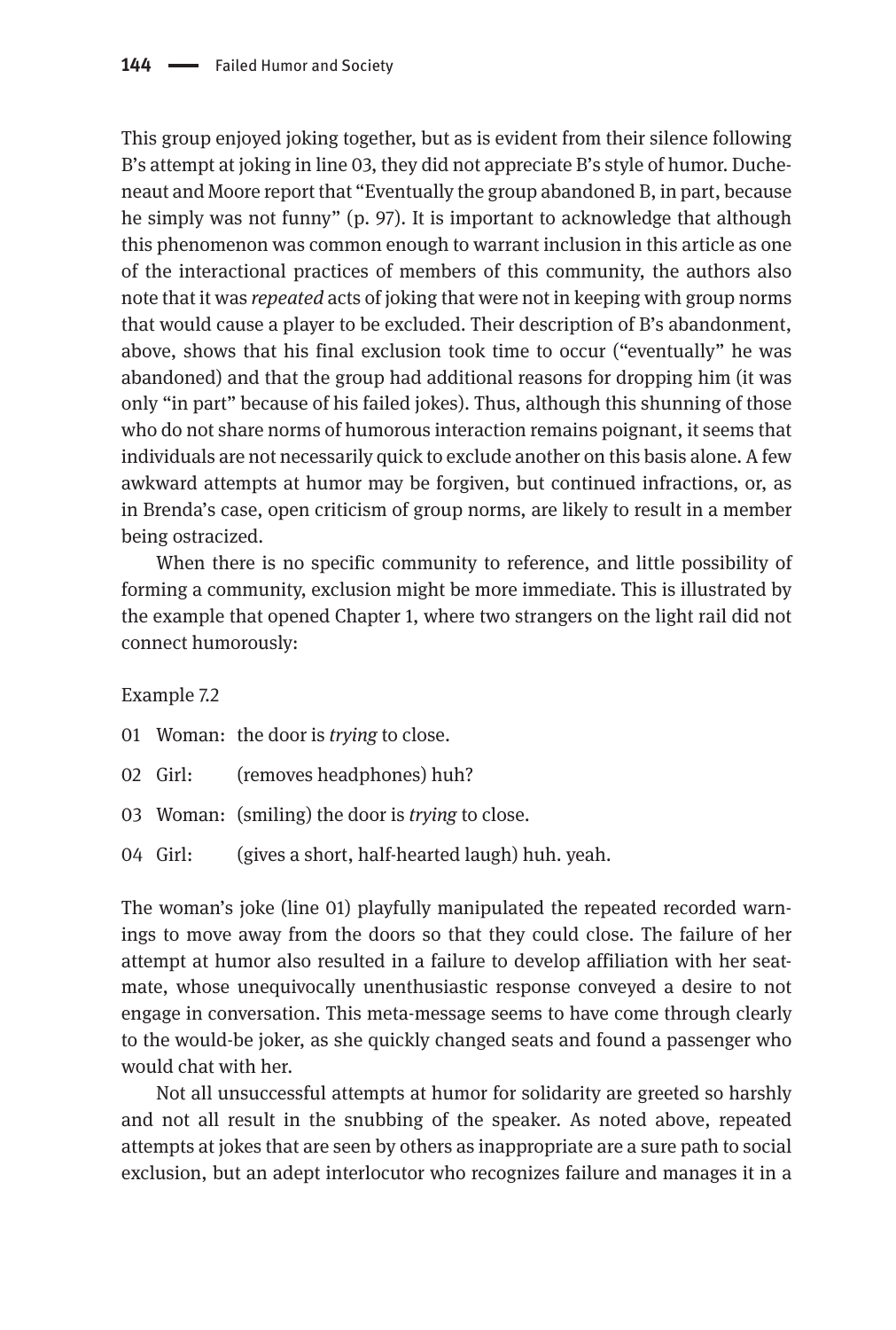way that minimizes its disruption will likely have fewer problems. In the following example, Judith, a university student, is interviewing the student editor of the school's newspaper for a class project. Although these two are strangers, as were the interlocutors in the previous example, because they are both young, female students this situation could be expected to be one in which a casual style of conversation would be most appropriate. Indeed, Judith seems to have interpreted the situation in this manner and makes a small joke as the interview commences. When the joke is not well-received by the student editor, Judith adapts and continues her interview in a manner that accommodates the more serious style of her interactant:

Example 7.3

|                                                                    |            | 01 Judith: what do you like the most about the position and what do you like |
|--------------------------------------------------------------------|------------|------------------------------------------------------------------------------|
| 02                                                                 |            | least about th-your position?                                                |
|                                                                    | 03 Editor: | the least is dealing with people                                             |
|                                                                    | 04 Judith: | all right                                                                    |
|                                                                    | 05 Editor: | dealing with the sta[ff because uh                                           |
|                                                                    | 06 Judith: | $\lbrack \odot$ are they tough? $\odot$                                      |
|                                                                    | 07 Editor: | no it'[s it's very                                                           |
|                                                                    | 08 Judith: | [huh huh huh I'm just kidding]                                               |
|                                                                    | 09 Editor: | it's very difficult when you have to pull rank on a friend                   |
|                                                                    | 10 Judith: | oh right                                                                     |
| 11                                                                 | Editor:    | like when you have to, for example you-your best friend is-for               |
| 12<br>example I'm the news editor<br>(adapted from Bell 2002: 182) |            |                                                                              |

The student editor gives no sign of recognizing that Judith's utterance (line 06) is an attempt at joking, which is probably what prompts Judith to provide multiple cues as to the nature of her remark, in the form of laughter and an explicit statement that she's "just kidding" in line 08. These cues still do not elicit any sign of recognition of the quip from the editor, who continues on with the utterance she began to formulate in line 07. In a later interview about this interaction, Judith did not suggest that an attempt to establish affiliation with the editor was rebuffed, but mentioned that she thought that the editor seemed busy and wanted to rush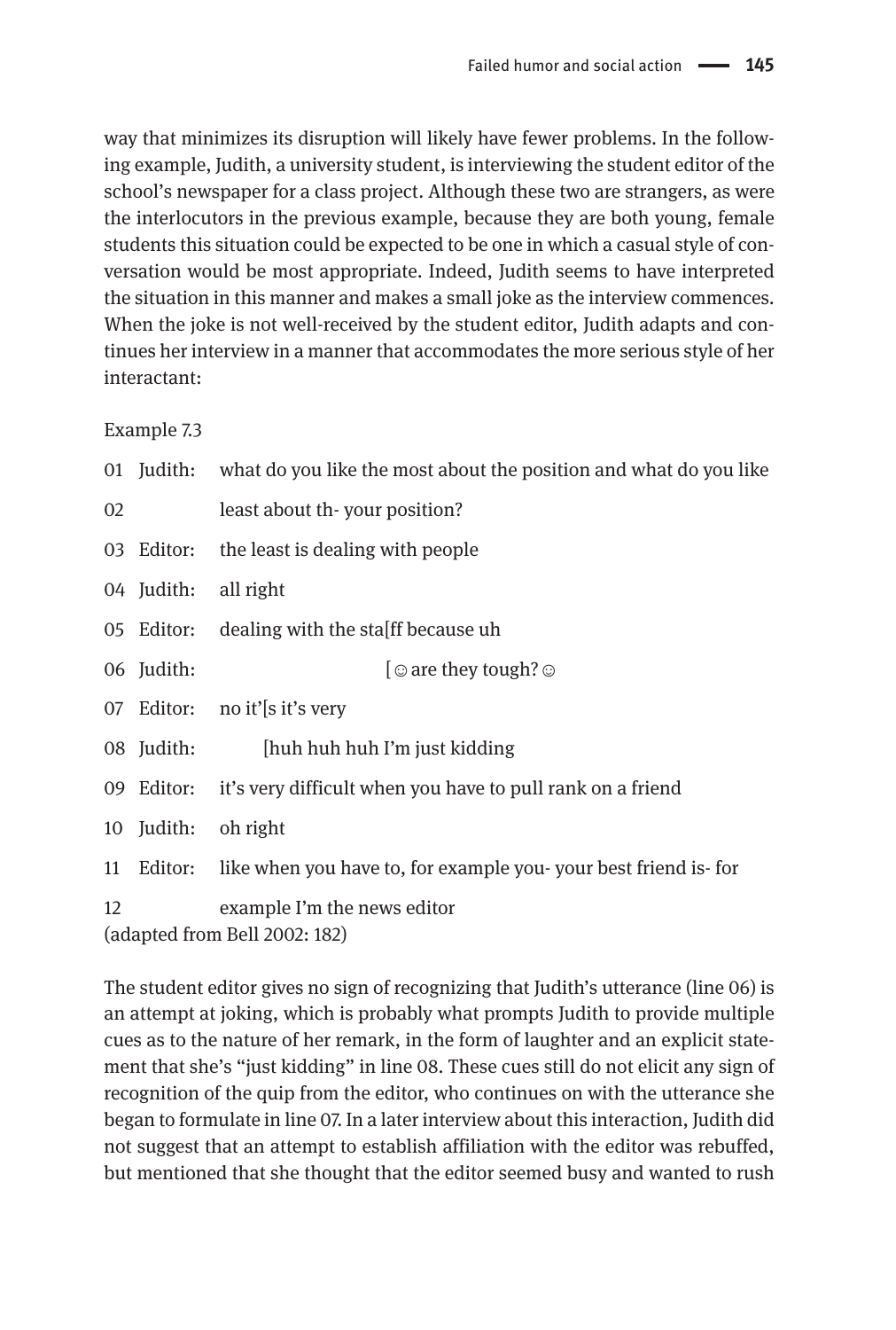through the interview. Having assessed the situation in this manner, after this, Judith not only cut all joking behavior for the remainder of the interview, but also eliminated many of the questions she had planned to ask. The failure of her humor communicated something about the social situation to her, and she adapted accordingly, with the result being a successful completion of the interview.

Finally, attempts at joking for solidarity that fail among family and close friends also seem unlikely to result in social exclusion or decreased intimacy. This seems to be the case even when responses are extremely vehement, as in the sister's response to the "king of your castle" joke presented in Chapter 5 (Example 5.10). Feelings may be hurt, but the relationship will be maintained. Repeated sharing of bad jokes also seems to be acceptable among those with established close relationships, unlike among acquaintances. In the next example, the mother is a habitual teller of corny jokes, usually of her own design:

Example 7.5

01 Mother: Michael Jackson's building a theme park in Ireland. He wants to 02 be with all the little people. 03 Daughter: Uh huh. Yeah. Ok. Good one.

What is important to note here is that the daughter responds in a manner that communicates her lack of appreciation, but the relationship is ongoing, despite the mother's insistence on telling jokes of this caliber.

Humor that is offered as an attempt to create or reinforce feelings of solidarity, but that is not appreciated by its hearers, certainly puts the speaker at risk of social exclusion. It seems, however, that only those very serious offenders will experience this. In this way, reactions to humor may be similar to those for other behaviors deemed socially unacceptable. For instance, making a few rude comments or sharing a few boring stories will not necessarily result in a speaker being ostracized. However, repeated iterations of the offending act may cause others to withdraw. Perhaps the most important factor in determining reactions and consequences to unsuccessful humor is the social relationship that obtains between interlocutors. This will be further explored in section 7.2.3, below.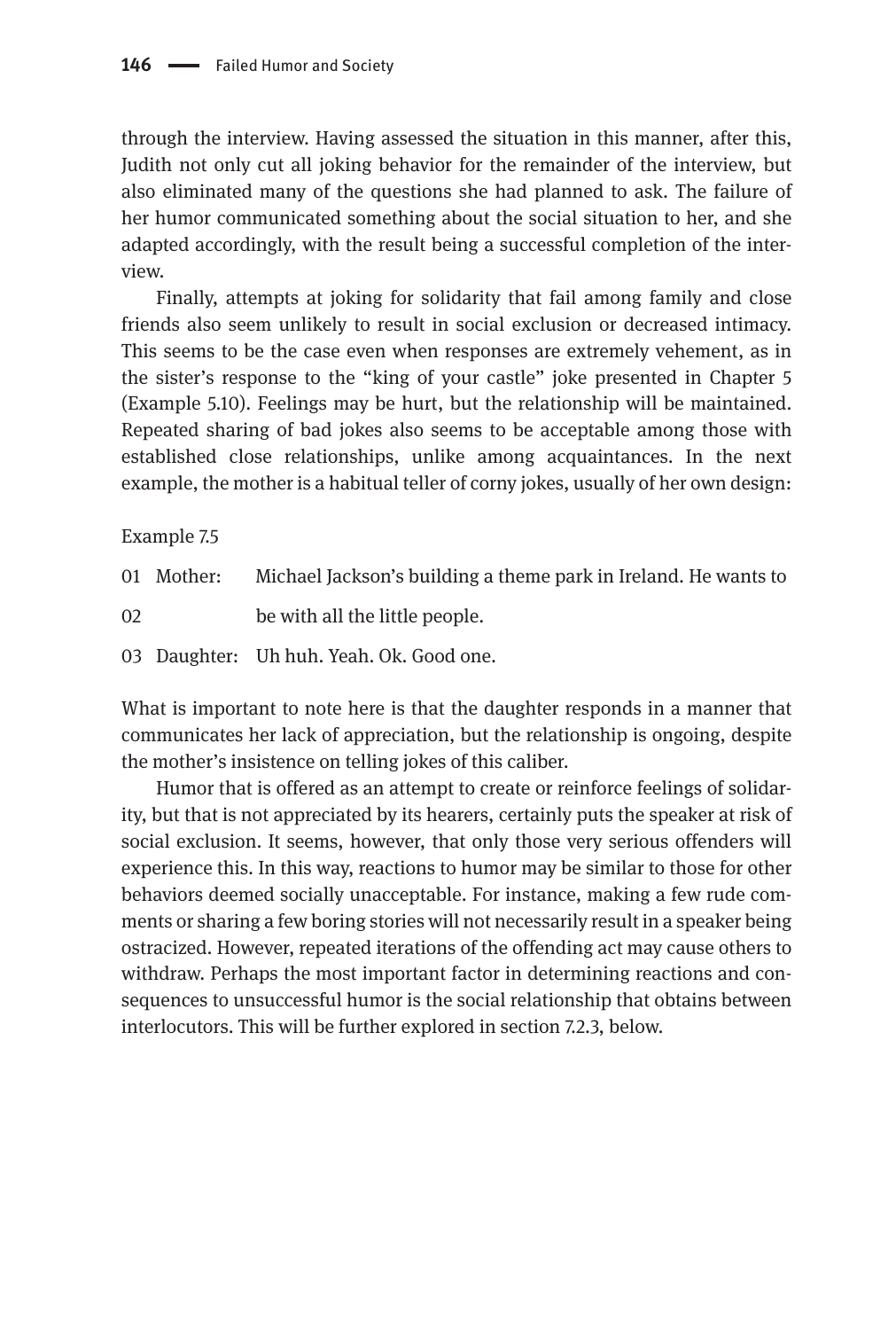#### **7.2.2 Humor, power, and subversion**

The idea of humor as liberatory and subversive has been championed by lay people and humor scholars alike. In a critique of what he saw as the overly genteel nature of contemporary English humor writing, George Orwell (1945) encapsulated this notion when he described humor thus: "A thing is funny when – in some way that is not actually offensive or frightening – it upsets the established order. Every joke is a tiny revolution." Orwell's words have since been re-interpreted more broadly as applying to revolutions at a broad, societal level; however, the notion that humor might spark widespread social change is highly questionable. Orwell, in fact, saw humor as powerful in this way at a smaller, interpersonal level, describing humor as "a temporary rebellion against virtue." Indeed, research shows that humor can sometimes effect at least local change by disrupting the status quo in a socially acceptable manner (Holmes and Marra, 2002). At the same time, however, humor is equally, if not more often used as a way of enforcing normative behaviors (e.g. Boxer and Cortés-Conde 1997, Fine and de Soucey 2005, Franzén and Aronsson 2013, Holmes and Marra 2002a, 2002b, Keyton and Beck 2010, Lynch 2010, Wennerstrom 2000). Rather than being a tool through which the oppressed may find liberation, humor can be a tool of domination, enforcing conformity to norms. Its power is such that even just witnessing another person being subjected to ridicule can induce the observer to conform to group norms (Janes and Olsen 2000). Thus, at a local level, humor is used in the service of both maintaining and disrupting power relations, depending on the social circumstances. If humor itself intersects with power in these ways, what might we expect to see when humor fails?

If the success of subversive humor is at least temporarily liberating, then there is a distinct possibility that its failure ensures that prevailing social norms remain in place. Conversely, successful humor, such as teasing, that is designed to regulate social behavior tends to maintain the status quo, thus its failure can represent a challenge to the teaser, throwing into question this individual's power. Failure may in fact be more powerful in challenging and upholding normativity  $-$  at the very least with regard to what is seen as normative humor – than success. This is supported, for instance, by some of the responses to failed humor discussed in the previous chapter, and particularly those reactions to a joke that fails because it is not appreciated. The coldness or even vehemence of many of the responses and the very few responses that attempted to be supportive or at least polite while still rejecting the attempt at humor as amusing suggest a strong role for failure in the construction of normativity. Furthermore, that these responses were most emotionally charged when directed at intimates demonstrates the important role humor has in drawing in- and out-group boundaries.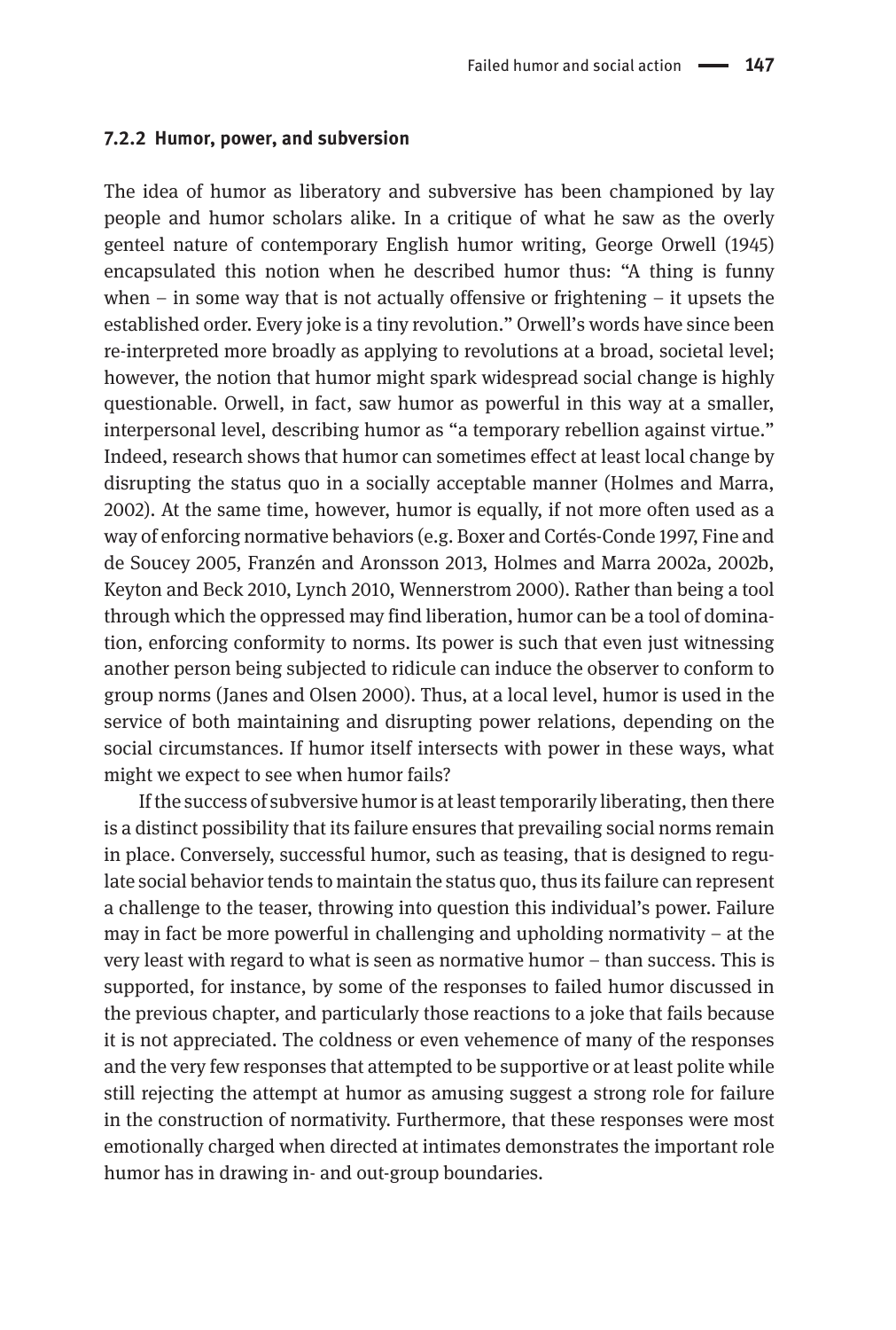Jokes have been thought of as ways for the marginalized or oppressed to effect change through tiny barbs, but in fact, humor is also wielded by the powerful, and joking tends to be targeted down a hierarchy (e.g. Adelswärd and Öberg 1998, Coser 1960, Fine 1983, Fine and de Soucey 2005, Goldberg 1997, Kotthoff 2006, Pizzini 1991, Yoels and Clair 1995). An extreme example of this is the abuse by American soldiers of detainees at the Abu Ghraib prison in Iraq in 2003 and 2004. Pictures showed soldiers laughing and the abuse was portrayed by the defense as a joke shared between the soldiers and their detainee in at least one instance (Abu Ghraib 2005). This seems highly implausible, given the extreme power differential between the two groups. Even if a detainee gave signs of going along with the "joke," the total control that the military members had over the prisoners would call into question the sincerity of any such signals. Providing positive support for a superior's jokes is an important way of maintaining good relations. The global outrage that greeted the news of the torture at Abu Ghraib suggests not only that the behavior of the soldiers was difficult to interpret as humorous, but also points to the delicate position of those in power with respect to the use of humor that targets those who are less powerful. When a joke targets groups or individuals down the hierarchy, failure of the joke will likely point to the upholding of broad social sanctions against mistreatment of the less fortunate.

The soldiers who participated in the abuse at Abu Ghraib apparently largely appreciated their actions as humor, with failure becoming apparent only in public reactions as the allegations appeared in the press. Such private moments that become gaffes only when made public are easily found. British member of Parliament Ann Winterton's joke about Chinese cockle-pickers, however, was reported as having failed in its original context. In 2004, 23 Chinese migrant workers were drowned by quickly-rising tides in Morecambe Bay while gathering clams. Not long after this tragedy, Winterton told the following joke at a dinner held to improve Anglo-Danish relations:

#### Example 7.6

Two sharks were in the Atlantic and one says "I'm sick of eating tuna." The other replies, "Fancy going to Morecambe for a Chinese?"

It was widely reported that the joke was greeted with silence and that those who heard it were "stunned" (Tories 2004). Had this joke not been made by a powerful public figure, there would have been little outcry. The public censure that Winterton received (we must acknowledge that private sentiments may have contradicted the public statements of some) upheld the broad social norm against racist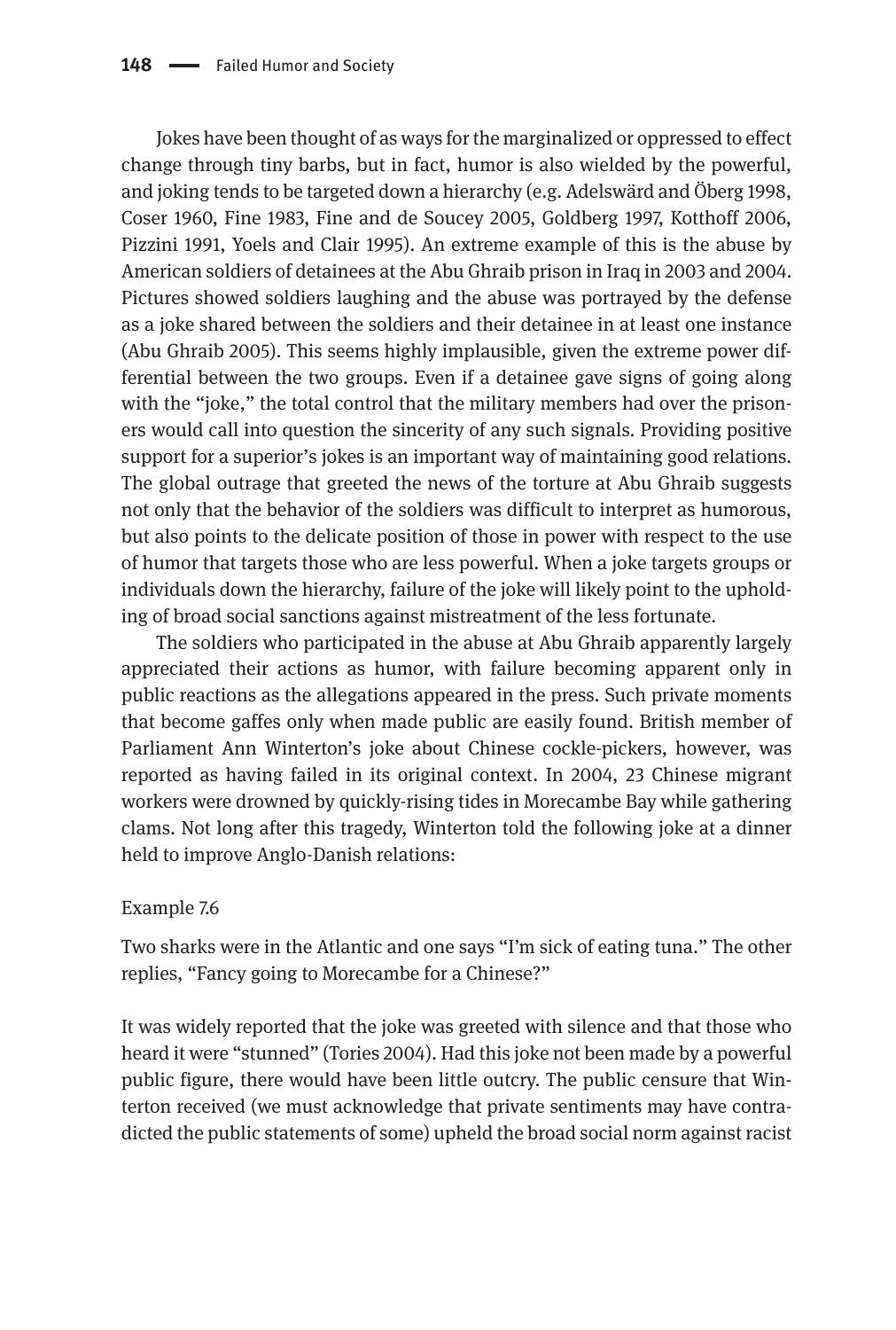humor, as well as the topic of (recent) death, particularly that of those who are less fortunate, as unavailable for joking.

The faux pas need not be so severe, nor does the speaker need to be in such a high position, particularly if the topic of joking can be widely perceived (again, publicly) as inappropriate. In the following example, regular Today show host Hoda Kotb is joined by country music singer Trisha Yearwood as a guest co-host. The two have been discussing the discomforts of air travel:

Example 7.7

|    | 01 Yearwood:       | As like if you're sitting in front of a child that's kicking the seat |
|----|--------------------|-----------------------------------------------------------------------|
| 02 |                    | the whole time.                                                       |
|    | 03 Kotb:           | Yes.                                                                  |
|    | 04 Yearwood:       | I think that's                                                        |
|    | 05 Kotb:           | Bad manners.                                                          |
|    | 06 Yearwood:       | Yeah. And I usually want to turn around and say to the parent,        |
| 07 |                    | are you good with this?                                               |
|    | 08 Kotb:           | What's going                                                          |
|    | 09 Yearwood:       | Because I'm about to deck your kid.                                   |
|    | 10 Kotb:           | Have you ever sat next to somebody who's got                          |
|    | 11 Yearwood:       | Just kidding.                                                         |
| 12 | Kotb:              | Hello?                                                                |
|    | 13 Yearwood:       | And the wine has already kicked in, but that's fine.                  |
|    | 14 Kotb:           | Yeah. Have you ever sat next to someone who's looking at              |
| 15 | $(Today, 8-26-10)$ | movies and they're looking at porn next to you?                       |

Yearwood seems to have intended her utterance in line 09 as a joke, given the creation of a fantasy sequence, as well as the use of marked vocabulary ("deck" for the more common "hit"). However, at the same time she orients to the possibility that it could be offensive, by providing the reassurance that she was "just kidding" in her subsequent turn. Kotb, in the intervening turn, ignores the remark, which may have been a signal that Yearwood's reference to hitting a child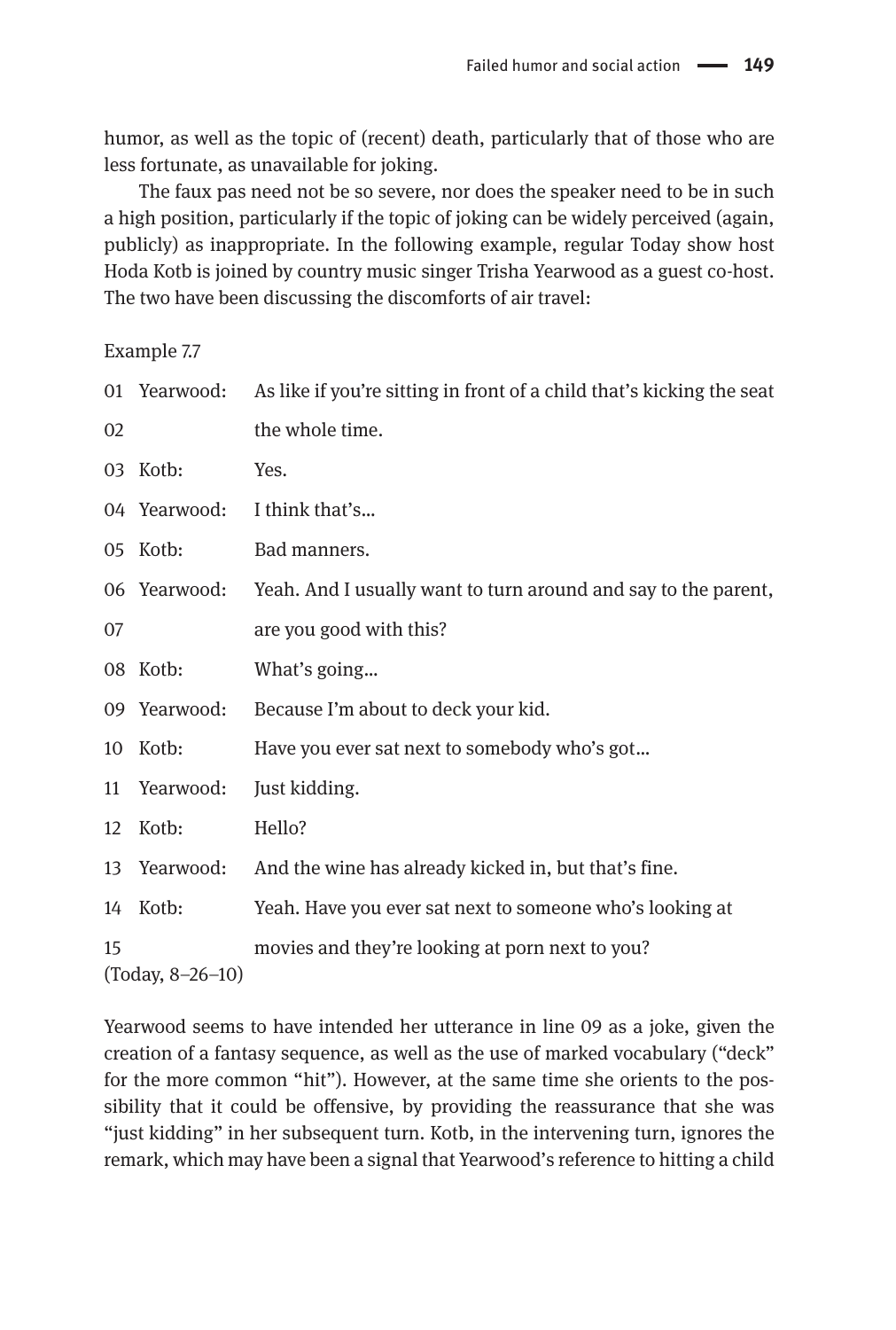was inappropriate, prompting the mitigation in line 11. Yearwood makes further amends in line 13, blaming her overly direct or aggressive statement on the wine that is apparently being drunk by the hosts. Kotb again changes the subject. It seems noteworthy that her choice of annoying airline behavior is still edgy, but targets an activity that is more likely to be widely condemned (public viewing of pornography in close quarters) and thus is more acceptable for humor. Joking about violence against vulnerable members of society is less socially acceptable than joking about sex, when it targets those who publicly violate social norms regarding it. (For similar examples involving sexist humor see Example 5.8, where Rush Limbaugh is booed and Willis' [2005: 140] analysis of a failed joke during an episode of the Bill Maher Show). Certainly there are examples of jokes made at the expense of the less fortunate – particularly those that take place in private moments among everyday citizens – that fail and are met with silence or perhaps feedback indicating their unacceptability to the hearer, even if it is a mixed response combining laughter with some rejection of the message. In these cases, too, the withholding of laughter sends a powerful message that the broader norm is upheld.

On an interpersonal level, joking by those with greater power can be used to shape the behavior of others. The failure of such attempts at humor may not have serious consequences, given the power differential. Those in power will likely maintain that power, despite their failed jokes. In the next example, members of two firms, UK buyers and Finnish sellers, are meeting in order to clarify the sellers' offer to the buyers. The buyers, who have the upper hand, target the business practices of the sellers – specifically their preferences about payment terms:

#### Example 7.8

|    | 02 Buyer L:          | $\frac{1}{2}$ (mumbles)                                                         |
|----|----------------------|---------------------------------------------------------------------------------|
|    |                      | 03 Seller A: do business with                                                   |
|    |                      | 04 Buyer L: well I can understand that if you're dealing in [in in in the third |
| 05 |                      | world                                                                           |
|    | 06 Seller A:         | no no not                                                                       |
|    | 07 Buyer S: (laughs) |                                                                                 |
|    |                      | 08 Seller A: not (.) in this in this country's $\frac{1}{2}$                    |
|    | 09 Seller I:         | <i>lit's</i> Glasgow                                                            |

01 Seller A: an' there's a lot of people that [we don't even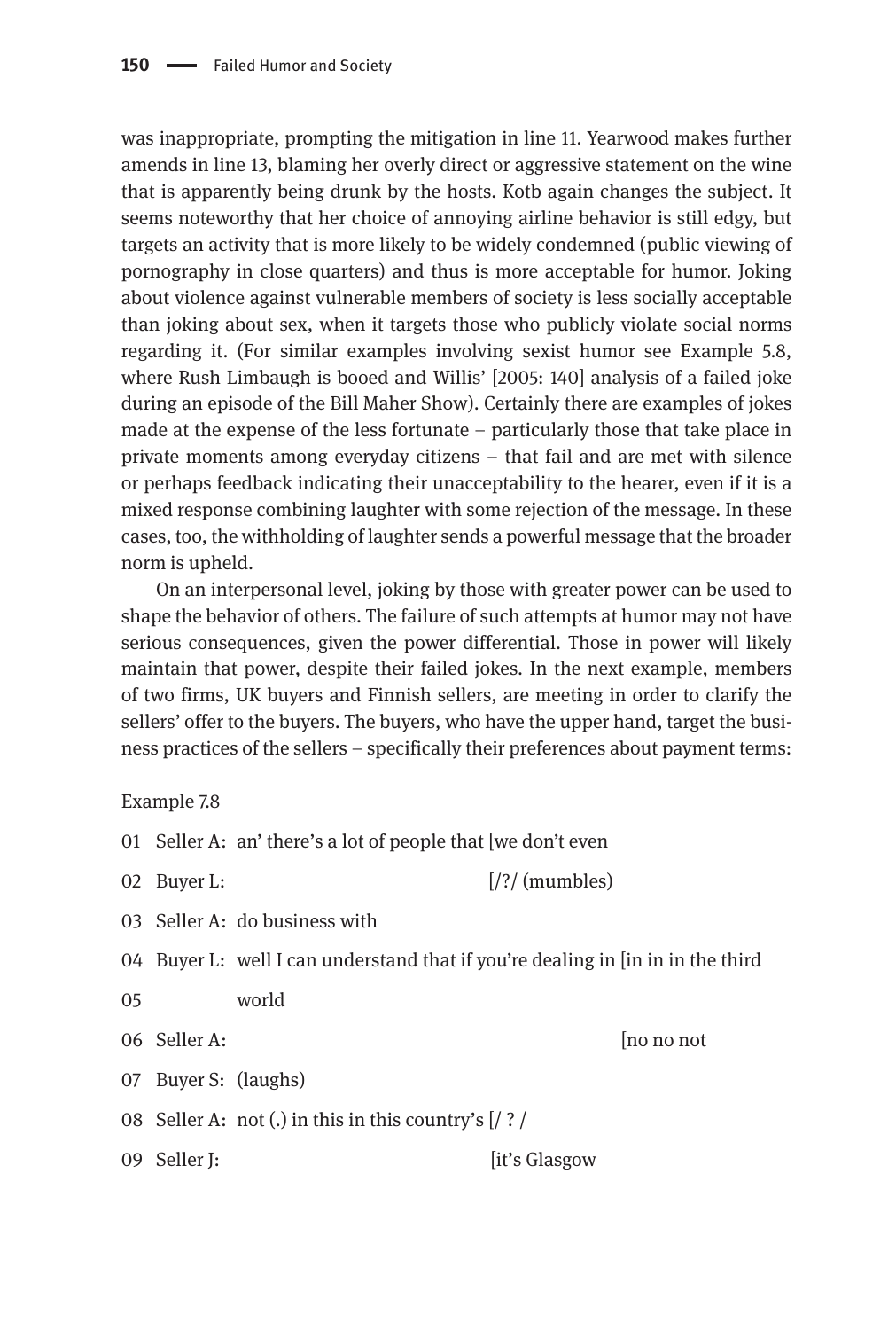10 Seller P: in those countries [we get one-hundred percent up front

11 Buyer M: [(laughs) Glasgow's the third world yeah ha ha (Adapted from Vuorela 2005: 119)

The buyer's humor is successful among the buyers, but fails for the sellers, who do not want to take part in anything that might jeopardize the sale (i.e. things that seem to denigrate their product or way of doing business). The burden is on the sellers at this point, so the buyers have the power. Therefore, even though the sellers do not laugh, they also do not openly challenge the joke. They justify their payment practices by taking up the joke seriously, explaining the differences between the way they do business in "third world" countries as compared to with these U.K. buyers. Failure of the humor here changes little. The buyers have registered their critique playfully, and the sellers must still work to appease the buyers and try to make the sale. This may even be a case of deliberate failure, in which the appreciation of the sellers was purposely not sought (see more on this in section 7.3, below).

Joking that is directed up or across a hierarchy is often considered subversive and is thought to have the greatest power to effect change. Some social norms are so strong, however, that even when a barb using them is aimed at someone in power, they are not acceptable. Normally politicians are fair game for barbs, and we might imagine the joke below that occurred between two talk show hosts and was aimed at Barack Obama, to be acceptable. At this time, the presidential campaign was nearing its end, and he was leaving the campaign trail early to go to Hawaii to visit his gravely ill grandmother:

Example 7.9

|    |                 | 01 Kotb: Let the election be over. () We're over it. We                     |
|----|-----------------|-----------------------------------------------------------------------------|
|    | 02 Gifford: Oh! |                                                                             |
|    |                 | 03 Kotb:  we keep saying it every day that we're over it, we're over it.    |
|    |                 | 04 Gifford: And so is Obama. He's going to Hawaii for a vac-you know, not a |
| 05 |                 | vacation, but                                                               |
|    |                 | 06 Kotb: His grandmother's sick.                                            |
|    |                 | 07 Gifford: I know. I'm only kidding.                                       |
|    |                 | 08 Kotb: His grandmother                                                    |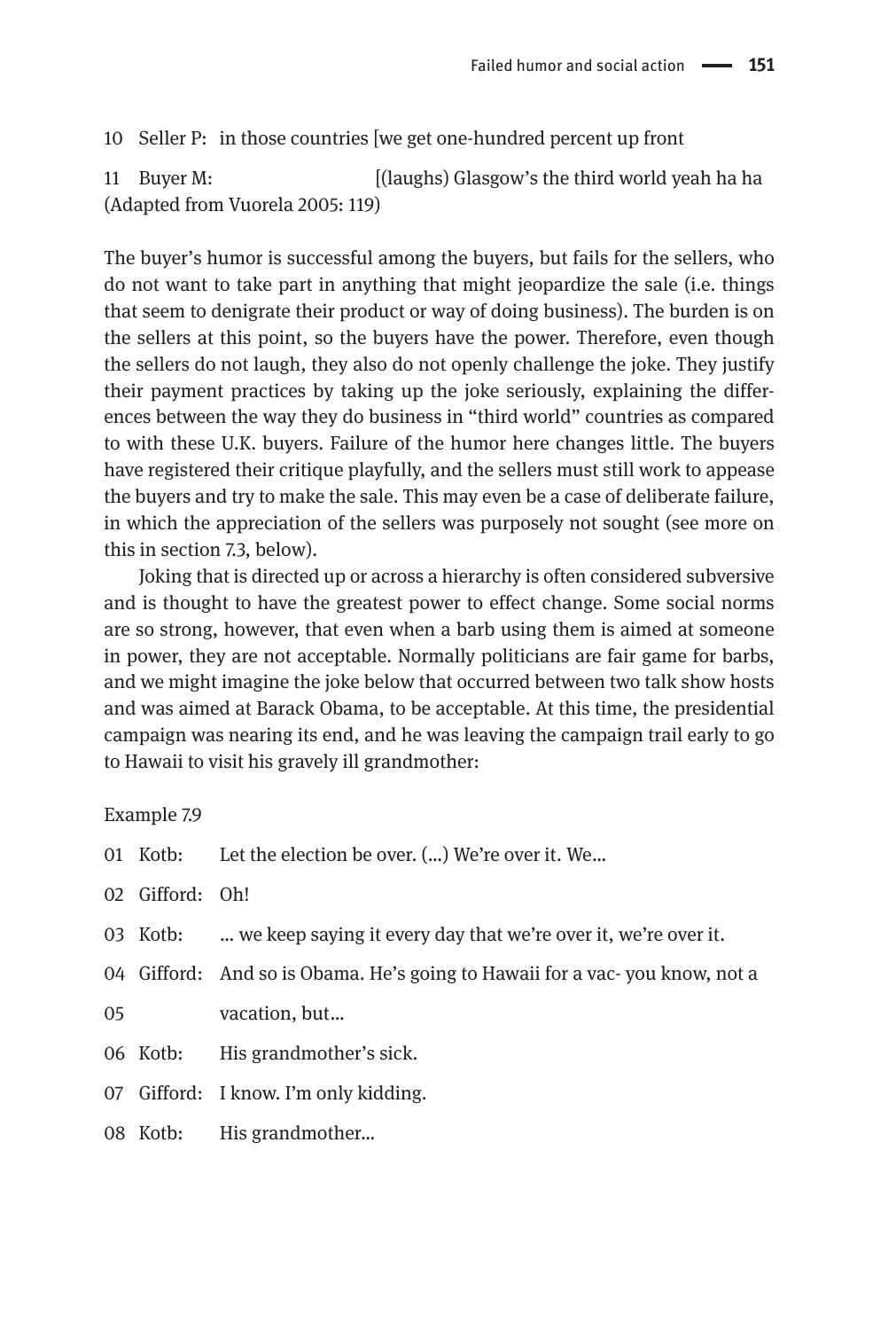09 Gifford: He's – I'm sure they'd like to have it over. I know it! I'm sure that

10 they'd rather it be over as well and be going on vacation. (Oct. 21, 2008 NBC Today Show)

A politician's every action is usually up for criticism, and leaving the campaign trail early could easily open the door to speculative joking. In this case, however, the seriousness of Obama's grandmother's illness was known (in fact, she died not long after this, just two days before the election), and seemed to be the cause of the failure of Gifford's joke. The joke in line 04 is that Obama is going to Hawaii because, like them, he is weary of the campaign. Gifford begins to describe his retreat to Hawaii as a vacation, but cuts herself off and initiates self-correction. Even though Gifford is already in the process of performing self-repair, Kotb seems to reproach her, naming the fact that his grandmother is sick. Gifford acknowledges this and claims her prior utterance as "only kidding" (line 06). Kotb's repetition of "his grandmother" is hearable as an additional reproach, indicating that this is not an appropriate topic for humor. This example shows that joking up the hierarchy is not always acceptable. Power alone does not make someone a suitable target, particularly if the issue being joked about involves a situation that is common to the human condition, such as losing a close relative, as here.

Thus far we have examined cases where the target was not present, which makes the joke more abstract and removed, and the consequences perhaps less severe. When challenging humor is used – and fails – on an interpersonal level, however, the outcomes can be quite serious. One example of this comes from an ethnographic study of machine operators by Donald Roy, who was a participant observer in the joking sequence he reports below. Ike, George, and Roy are machine operators. George's daughter is marrying a professor's son. This is a source of status and admiration for him from his co-workers. Roy suggests that Ike tease him about this:

#### Example 7.10

"Why don't you tell him you saw the professor teaching in a barber college on Madison Street?" (…) After an interval of steady application to his clicking, (Ike) informed the unsuspecting George of his near West Side discovery; he had seen the professor busy at his instructing in a barber college in the lower reaches of Hobohemia. George reacted to this announcement with stony silence. (…) Ike had not elaborated his story very much before we realized that the show was not going over. George kept getting redder in the face, and more tight-lipped; he slammed into his clicking with increased vigor. I made one last weak attempt to keep the play on the road by remarking that barber colleges paid pretty well.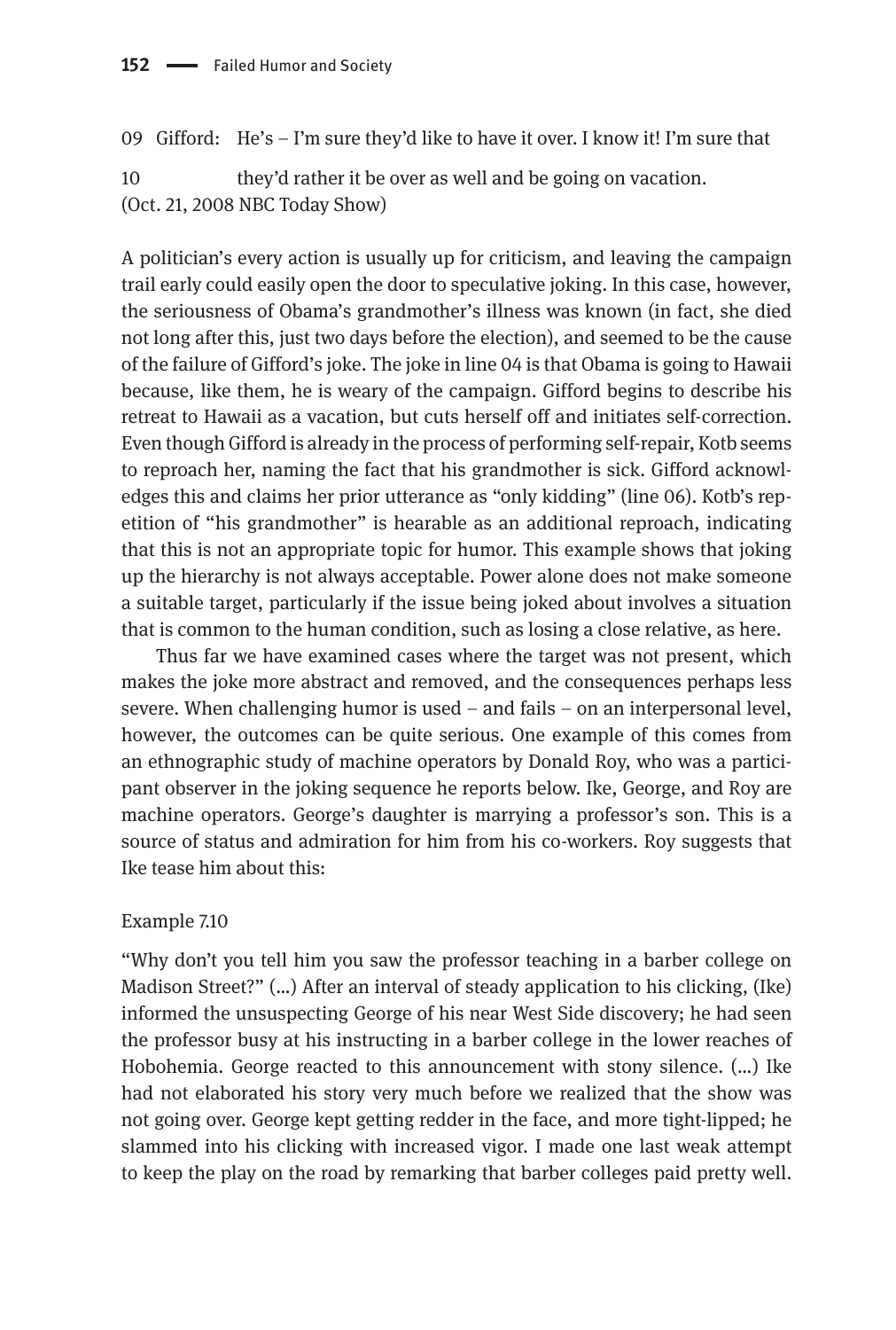George turned to hiss at me, "You'll have to go to Kankakee with Ike!" I dropped the subject. Ike whispered to me, "George is sore!" (Adapted from Roy 1959: 165)

George clearly took great umbrage at the notion that his daughter might be marrying the son of an instructor at a trade school, rather than an academic professor. Roy reports that, following this incident, George and Ike did not speak to each other for several days, and then spoke only about routine, serious work matters. It was not until 13 days later that they resumed their normal joking relationship and friendship. The joke could be seen as a message to George not to take this marriage so seriously and not to be proud about it. However, because the joking was abandoned when George refused to be amused by it, George won and the norm – class distinction – was upheld. Of course, this assertion only applies for the reported incident. In the future the values George holds regarding class and status might have been ignored or again put up for joking, or George himself might have taken up the topic humorously, signaling a shift in attitude. It is only through repeated acts of successfully upholding or challenging social norms (through humor or other means) that change is possible.

As was noted in Chapter 6, the failure of humor can be risky for the hearer, who is in jeopardy of being labelled as humorless. Yet, two final examples serve to demonstrate how, in some cases, withholding signs of appreciation (thus creating unsuccessful humor) can be more subversive and challenging than the humor itself. The next exchange took place between a reporter and Ari Fleischer, press secretary for then President George W. Bush, during a White House press conference. Although the joke meets with success generally, it fails with the journalist to whom it is addressed:

Example 7.11

|    | 01 Reporter: Ari, the House has changed the menus to freedom fries on Air    |
|----|------------------------------------------------------------------------------|
| 02 | Force One as freedom toast. There are now some Republicans on                |
| 03 | Capitol Hill, about 60, who want to step that up a level and cancel          |
| 04 | a Marine contract worth almost \$1 billion dollars with the                  |
| 05 | Marines. $(\ldots)$                                                          |
|    | 06 Fleischer: I have heard people, particularly some of those who wear these |
| 07 | type of shirts wonder whether you call it a freedom cuff shirt or            |
| 08 | $not$ () (laughter)                                                          |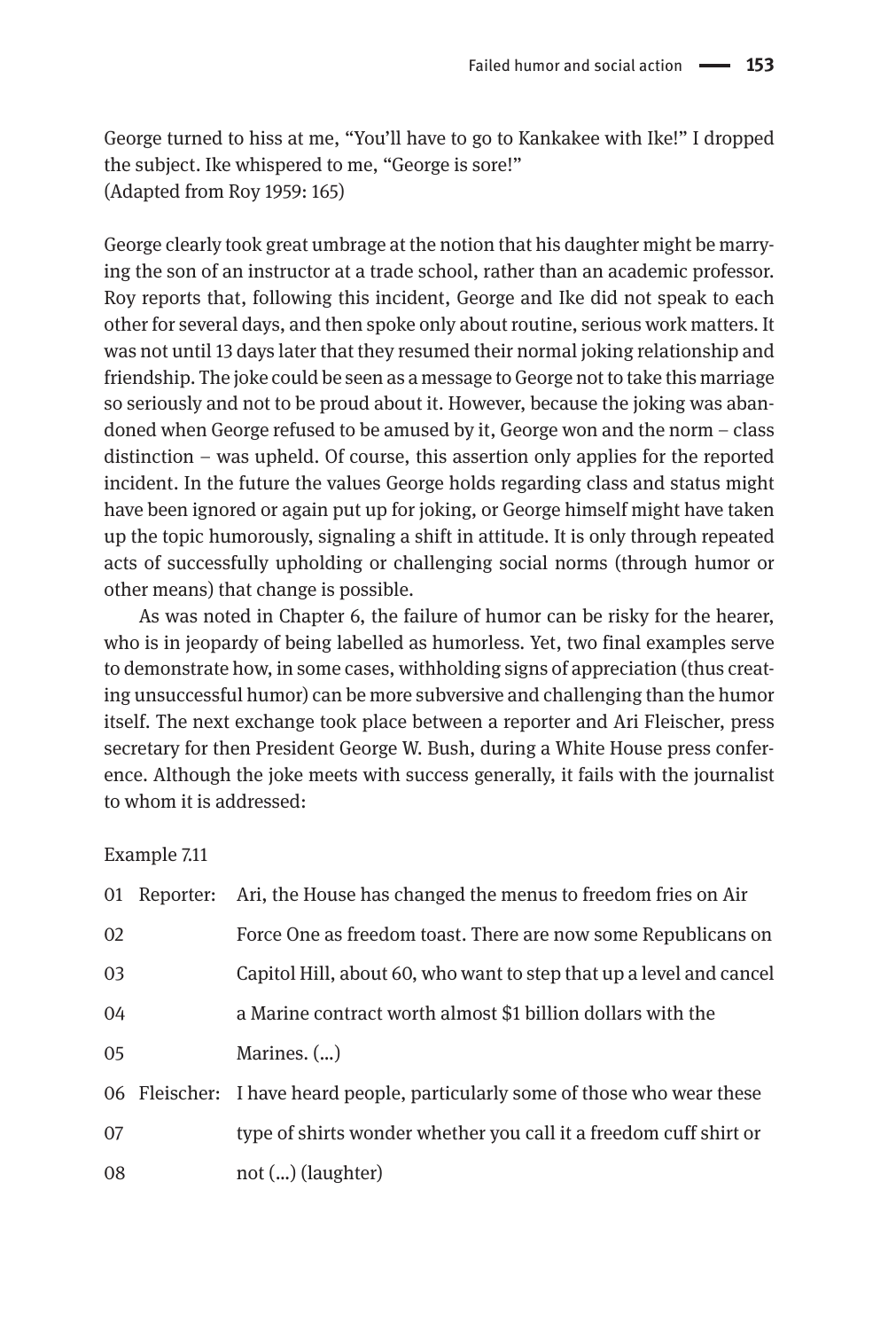09 Reporter: But what about stepping it up  $-$  I understand you like to make

10 jokes, but what about people stepping it up to  $(\ldots)$ (Adapted from Partington 2006: 98)

These questions were addressed to Fleischer when, after France was reluctant to support the U.S.-led invasion of Iraq, the word "French" was replaced with "freedom" in certain phrases as a way for some to register their disdain for France's decision. While there is laughter here, the joke fails for the reporter who made the query, as it not only seems to be a challenge to that reporter, but also derails his question, which is a particular affront when reporters have so little opportunity for individual interaction with the press secretary. Although the assembled reporters laugh, by deliberately withholding laughter and accusing Fleischer of "making jokes" this reporter makes Fleischer seem trivial. By seeming to not take the issues seriously, as Partington points out, Fleischer risks damage to his "competence face" (p. 98). Thus, this case illustrates how the failure of a joke – for just one person among many – has the potential to challenge the status quo and draw attention to an issue of interest and importance to the questioner. Furthermore, this challenge may have altered Fleischer's behavior – if only toward that reporter – in the future.

In the previous interaction the hearer criticized the press secretary's joke, constructing it as unsuccessful and turning it into a potential challenge to Fleischer and possibly empowering the hearer. The next example shows how failure might, under some conditions, actually empower the speaker. This interview between news anchor Tony Harris and Johnny Dupree, then mayor of Hattiesburg, Mississippi, took place following Hurricane Katrina, an event for which federal emergency services were notoriously mismanaged:

Example 7.12

- 01 Harris: Is FEMA in your city?
- 02 Dupree: Who is FEMA?

03 Harris: Oh, boy. Federal Emergency Management Agency?

04 Dupree: Oh, I've heard of them, but you know, I don't really – I'm being

- 05 facetious, Tony. We have 50 water and ice trucks stationed in Camp
- 06 Shelby which is located in Hattiesburg, Mississippi and we're sup-
- 07 posed to get "x" amount of water and ice trucks every day and we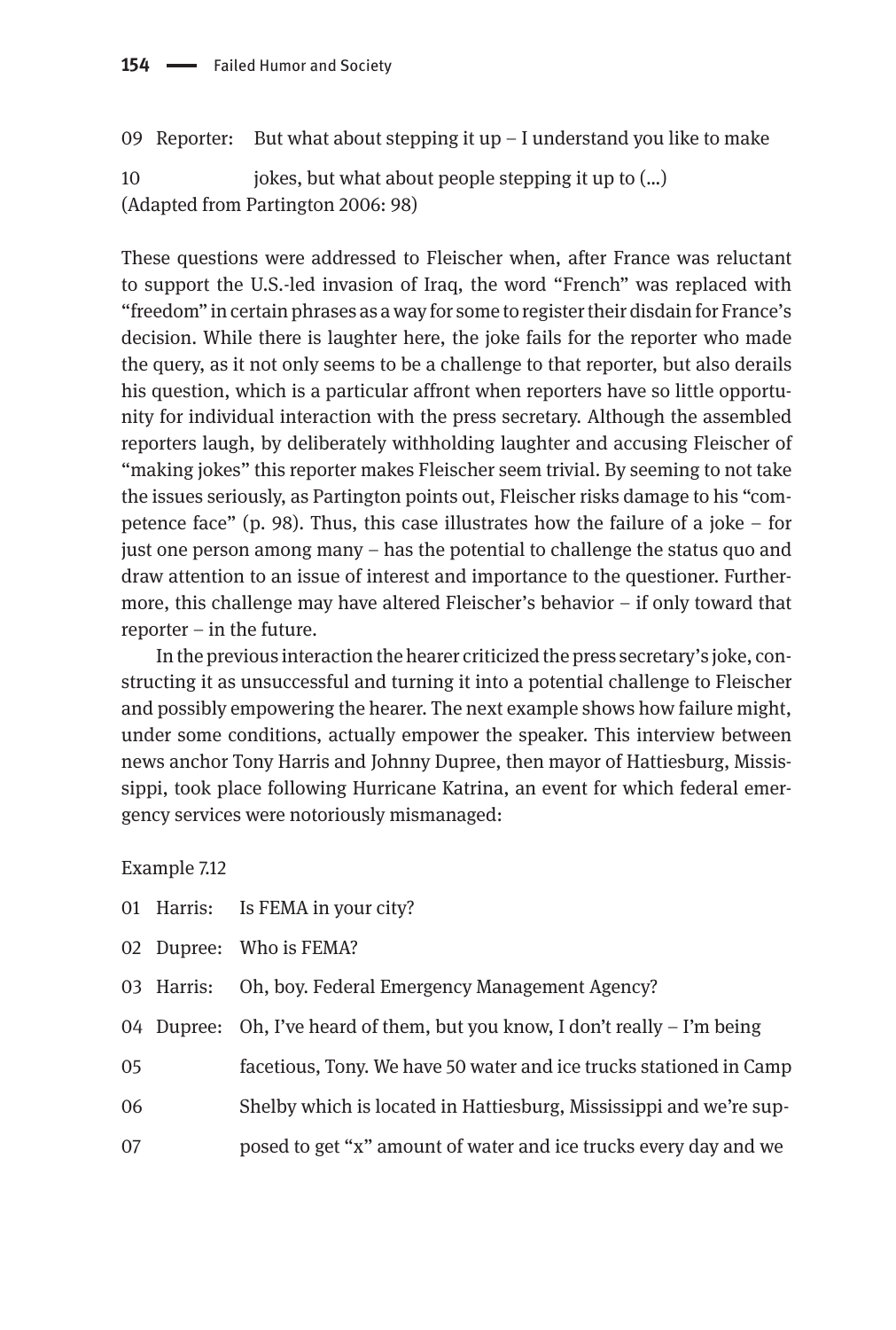| 08 |            | have 50 trucks sitting down there that will not be released by, who     |
|----|------------|-------------------------------------------------------------------------|
| 09 |            | do you call that agency, FEMA?                                          |
|    | 10 Harris: | <b>FEMA</b>                                                             |
|    |            | 11 Dupree: I'm being facetious again.                                   |
|    | 12 Harris: | I understand where you're taking us.                                    |
|    |            | 13 Dupree: They're sitting down there right now because one person from |
| 14 |            | FEMA won't take the call to say release those trucks to people in       |
| 15 |            | Hattiesburg, Mississippi and other cities so they can have ice and      |
| 16 |            | water.<br>(CNN, September 4, 2005)                                      |

In line 02 Dupree pretends to be unfamiliar with the Federal Emergency Management Agency, widely known by its acronym, FEMA. Harris does not signal that he recognizes this as a joke, as he registers surprise ("oh, boy" line 03) before seriously providing the whole name of the agency. In Dupree's next turn he is explicit about the non-serious status of his initial question ("I'm being facetious" in line 04), and begins to explain about the nearby trucks containing resources that are available and marked for his town, but that have not been allowed by FEMA to make their deliveries. He again pretends ignorance of the agency and the host again seriously provides the name, this time using its acronym. Dupree again repeats his non-serious intent. By repeatedly pretending to be unfamiliar with the agency, Dupree emphasizes their absence from and lack of help in his community. Although this is never made explicit, it seems that Harris wants to acknowledge that he has made this connection, in line 12, particularly since he has twice responded seriously to Dupree's facetious remarks. Although Dupree's humor issues a challenge up the hierarchy, its target is an organization, rather than an individual. Furthermore, at this time FEMA was coming under sharp criticism for their inadequate response to the disaster, thus humor targeting them would likely be successful. Rather than the powerful rescuers one would hope for in an emergency, they were incompetent scapegoats. Here the failure of his joke actually seems to empower Dupree to make his point more strongly. As this section has demonstrated, the failure of humor at times may uphold the existing status quo, while at others it may actually challenge social norms. In the next section we further examine the factors that might account for these differences.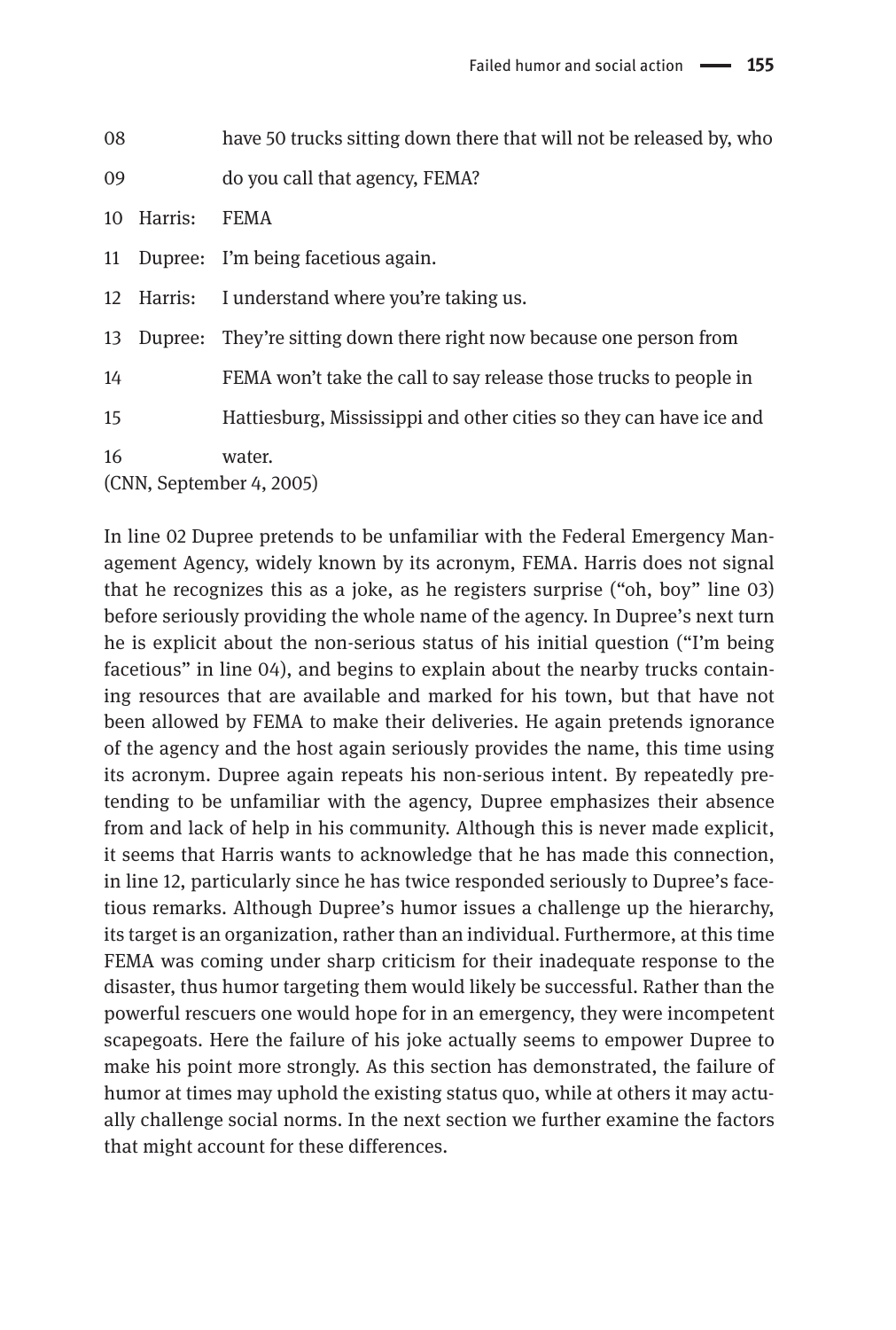#### **7.2.3 Failed humor and social norms**

Whether the failure of humor upholds or challenges social norms clearly depends on a number of factors. Most of these are common to all communication, but they may be evaluated differently in humorous talk. In this section I address three factors that are particularly important to the evaluation of (failed) humor: the degree of transgression in the failed humor, speaker roles and responsibilities, and the degree of intimacy between the interlocutors.

First, the extent to which the content of the failed joke transgresses norms will affect the response and consequences. Transgression is, of course, relative. One group might tolerate all violent-themed humor, another might do so only if it is presented as a parody or if it does not use marginalized persons as its target, while a third social circle might eschew all such efforts to amuse. This is where humor is a particularly challenging social achievement. Humor that always stays within the bounds of normativity is likely to be deemed stale (one kind of unsuccessful humor), but to stray too far into new territory is to be ostracized for having a weird/mean/ugly or just plain inappropriate sense of humor. As has been noted, humor is one of the most important means social groups have of delineating inand out-group boundaries. Successful humor that falls slightly outside of these lines may succeed in redrawing the lines; however, the failure of such an attempt at humor will likely ensure that the present norms remain in place.

Second, although it is impossible to deny the role of the audience in the joint construction and management of failed humor, I see the status, role, and responsibilities of the speaker, in particular, as crucial. For instance, some speakers, such as politicians, teachers, and religious leaders, may be held to a higher standard than other individuals. Barack Obama's derogatory description of his bowling abilities as worthy of the Special Olympics (see Example 2.1) resulted in a great deal of public discussion and in him having to apologize to the chair of that organization's board. A similar remark from someone whose profession does not make him or her responsible for the well-being of others might well have gone unnoticed. The failure of jokes by those who wield power, but who are not in the public eye in the way that celebrities and politicians, but also teachers and religious leaders are, may suffer less from the failure of their quips. In day-to-day workplace situations, for instance, a boss whose humor fails – provided that it does not transgress social norms – will likely be tolerated simply because of the power that person has in creating assignments, assessing work, and giving raises (see, for example, the characters Michael Scott/David Brent in the U.S. or U.K. versions of the television series The Office for an exaggerated imagining of this scenario).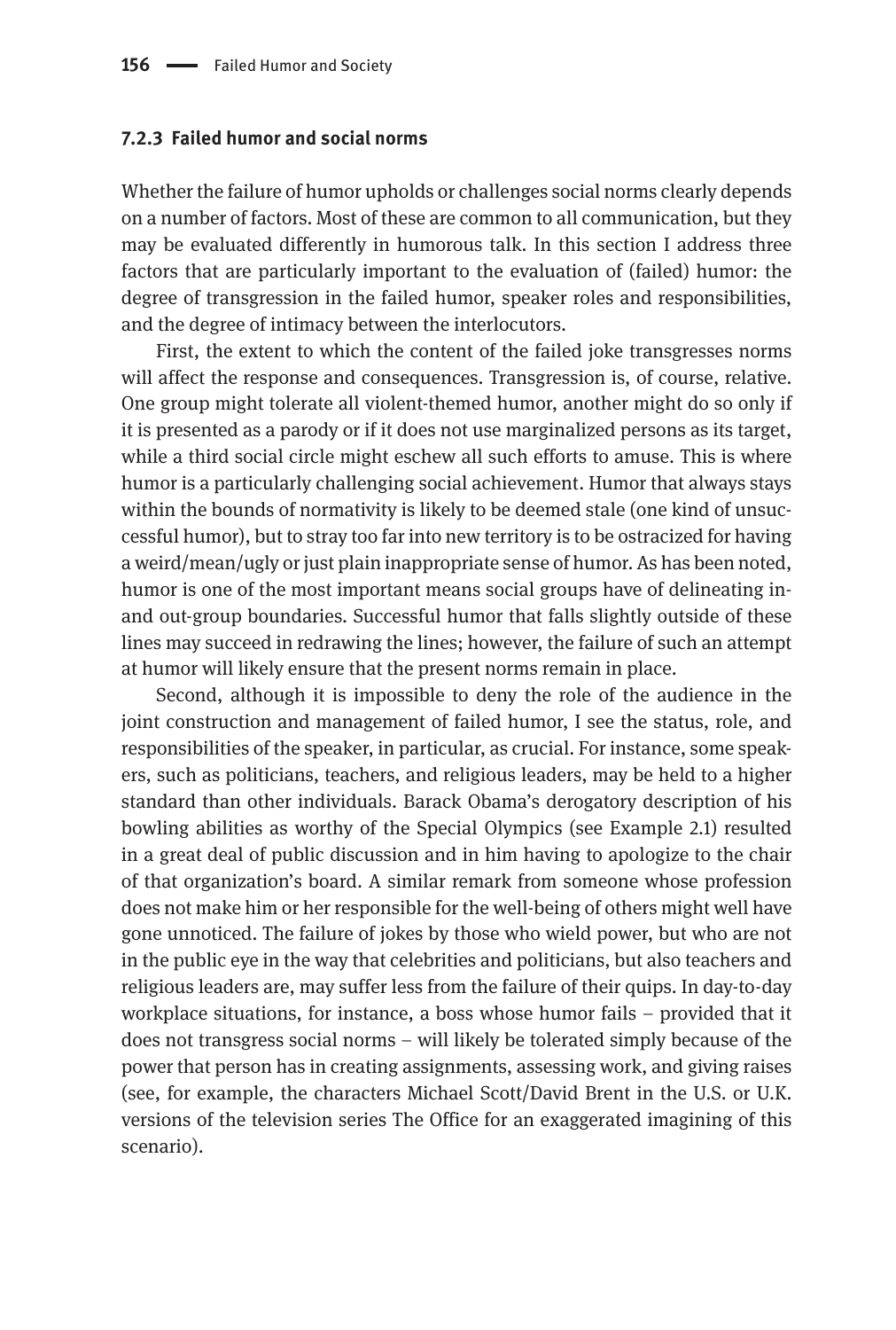Finally, and perhaps most importantly, the degree of intimacy between the speaker and other interlocutors is a crucial factor in predicting the social consequences – and sanctions, if any – of a failed attempt at humor. One tool to aid in understanding the role of social distance is Wolfson's (1988, 1989) bulge theory of social interaction. This theory posits a non-linear relationship between the level of intimacy among interlocutors and the amount of negotiation or elaboration that occurs in conversation. When social distance is either very high, as in the case of strangers, or very low, as in the case of intimates, such as family members, speakers tend to address each other directly. Little speech elaboration is necessary, as these relationships are fixed. Within "the bulge," however, lie relationships that tend to be less established and more dynamic, such as those between co-workers, classmates, or acquaintances. The theory predicts that interaction between these people will exhibit the greatest amount of negotiation as uncertain relationships are mediated.



**Figure 7.1:** Wolfson's bulge theory of interaction

When social distance is high due to a well-established hierarchy, little joking activity occurs between status unequals. When social distance is low, humor has been shown to occur frequently (Carter 2004, Norrick 1993), which is unsurprising given the importance of humor in creating feelings of intimacy, as well as maintaining group identity. Interaction in "the bulge," among acquaintances and co-workers, has also been shown to be marked by a high degree of joking. This suggests that humor provides a means of dealing with the ambiguity of such relationships. Even though corpus studies show more play and humor among intimates (Carter 2004), it may be the humor that clearly "does something" in terms of relational work is found in the bulge, where relationships are less fixed and norms constantly need to be negotiated. Furthermore, jokes that present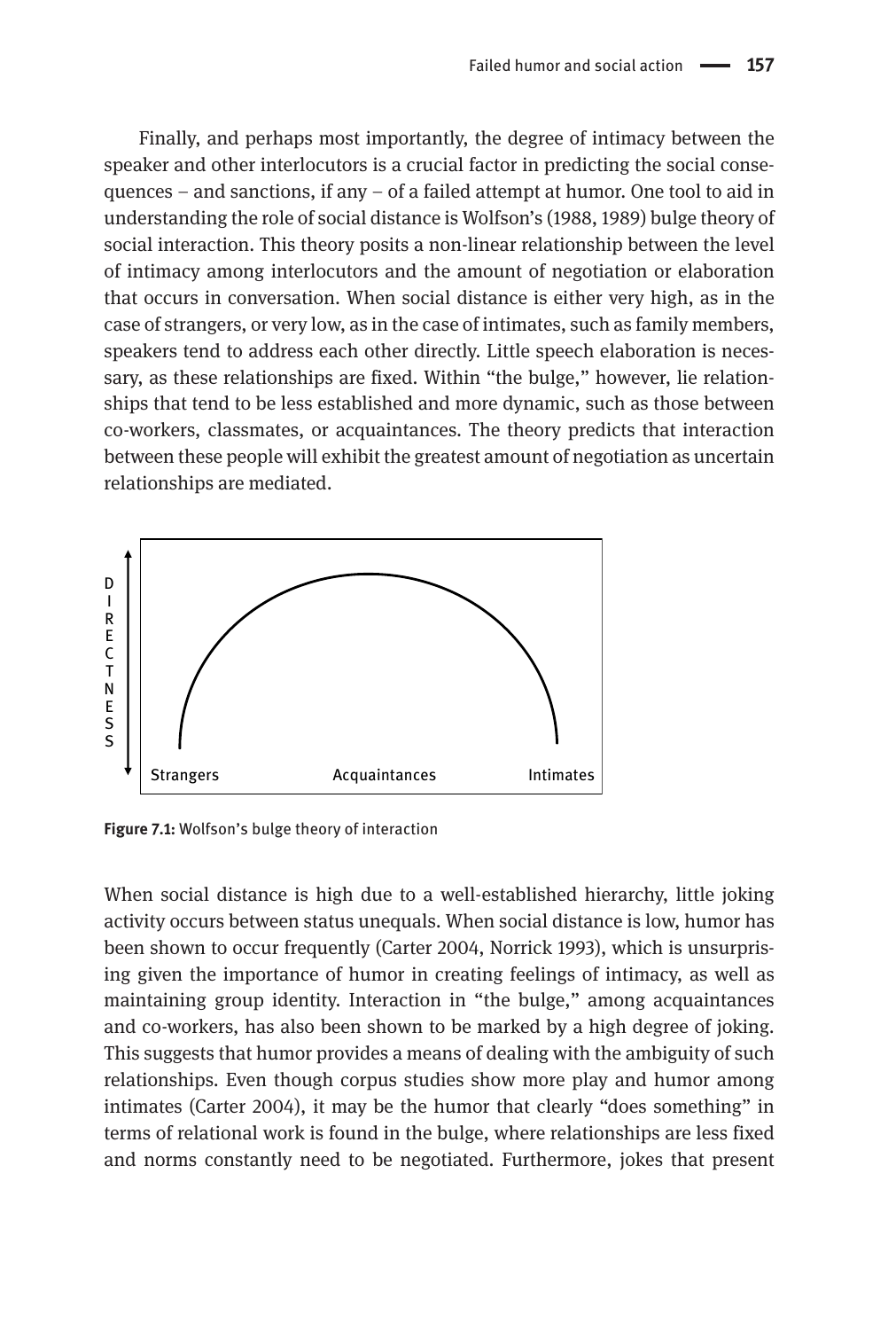a challenge to group or societal norms – whether intended or not – seem more likely to occur in the bulge, simply because the boundaries are less clear and more dynamic, changing as relationships change. This also raises the possibility that unsuccessful attempts at humor will occur more frequently among these interlocutors.

The management of failure within each of these social groups differs and does not necessarily adhere to the shape of the bulge, depending on the way that humor fails. Specifically, the two studies on responses to failed humor reported in the previous chapter suggest that there is a difference in the ways that interlocutors negotiate humor that failed due to lack of comprehension versus humor that failed due to lack of appreciation. The management of humor that fails because it is not understood closely follows the predictions of the bulge theory, with more direct responses given to strangers and intimates, while acquaintances receive more equivocal reactions (Bell 2013). Similarly, when an attempt at humor is not appreciated, Bell (2009b) found that, as predicted by the bulge, very direct responses were seen between intimates and more equivocal reactions are provided by acquaintances. Unlike the reactions to humor that was not understood, however, many intimates responded not just directly, but with vehemence toward the speaker (Bell 2009a). Between strangers, on the other hand, an unfunny joke did not receive direct responses, but instead tended to receive minimal, neutral responses (e.g., see the response of the girl on the light rail in Example 7.2, above). This skewing of the bulge toward intimates in humorous interaction is a finding also reported by Eisterhold, et al. (2006), and it suggests that engaging in playful communication is not only quite different between strangers and intimates, but also varies from other types of talk.

These differences are explicable when we consider, in particular, the identity and boundary formation functions of humor. First, the differential treatment of humor that is not understood versus humor that is not appreciated can be seen as indicating the importance and special status of humor appreciation:

While not appreciating a joke can place someone into the category of "people with no sense of humor," not understanding a joke cannot entail the same assessment, as appreciation usually cannot occur prior to comprehension (although cf. Bell, 2007). Having not yet understood the joke, the hearer's sense of humor cannot be evaluated. Judgments can be made only on his or her ability to interpret the joke, a quality that is not often publicly lauded and therefore is less subject to face threats.

(Bell 2013: 187)

The emotionally charged reactions of many of the intimates to the joke that they did not appreciate further supports this view of the status of appreciation – and the ability to appreciate as a positive quality that most individuals want to claim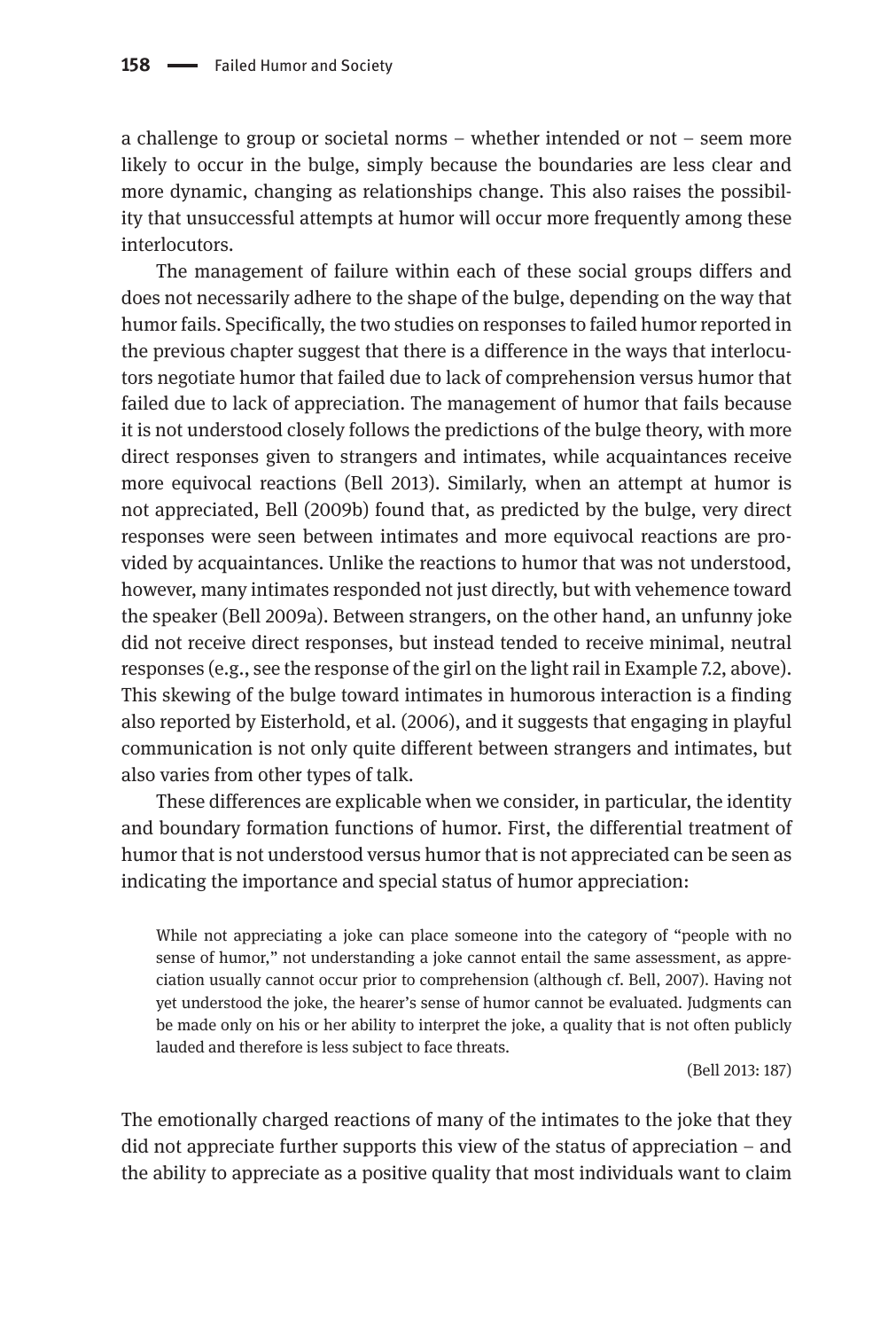as part of their identity – in the process of humor reception. The data from Bell (2009a) demonstrated that

sometimes the audience members will see the joke as an indication that the problem lies with them, as well as with the teller, because it implies something about their own sense of humor: Why would you think I would enjoy that joke? Do you think my sense of humor is that bad? The joke, then, becomes a face-threatening act for individuals who want to claim "good sense of humor" as a part of their face (cf. Spencer-Oatey 2007).

(Bell 2009a: 159–160)

Moreover, the relational aspect of identity and face claims explains the attacks on the teller of a bad joke. Humor that violates group norms is subject not only to censure, but, as the data showed, aggressive censure, again demonstrating the significance of humor in establishing and maintaining in- and out-group boundaries. Clearly sending the message that this type of joking is not appropriate for this group make it unlikely that the teller will repeat this type of humor in the future ensures that social lines are maintained.

### **7.3 Deliberately failed humor**

Withholding signs of appreciation following an attempt at humor or even verbally attacking the teller of a bad joke, as in many of the examples from the previous section, are clearly ways of maintaining group boundaries. Another way to do this is through the deliberate construction of humor that will succeed for in-group members, but fail for outsiders. This kind of humor might be called aggressive or cruel teasing, ridicule, or even bullying. In fact, teasing and bullying are often treated simultaneously, in both academic and popular accounts (e.g. see Mills and Carwile 2009 and citations therein). Even the target of bullying may at times find the line between them to be blurry. In the introduction to his memoir on growing up with Asperger's, for instance, Jesse Saperstein (2010) describes the harassment that took place in his high school biology class: "On a good day, the bullying was tolerable and even humorous" (p. xii). However, it is clear that being laughed at can be a painful and psychologically damaging event (Klages and Wirth 2014).

Smith (2009), who directly addresses the phenomenon of humor designed to fail for its target, "argue[s] that these cases constitute both harassment and humor" (p. 162). Billig's (2005) notion of "unlaughter" forms the basis of Smith's observations. "Unlaughter" is a term coined by Billig that describes many of the situations in the previous section, where hearers provide "a display of not laughing when laughter might otherwise be expected, hoped for or demanded" (p. 192). Smith (2009) extends this notion beyond humor that is intended to amuse all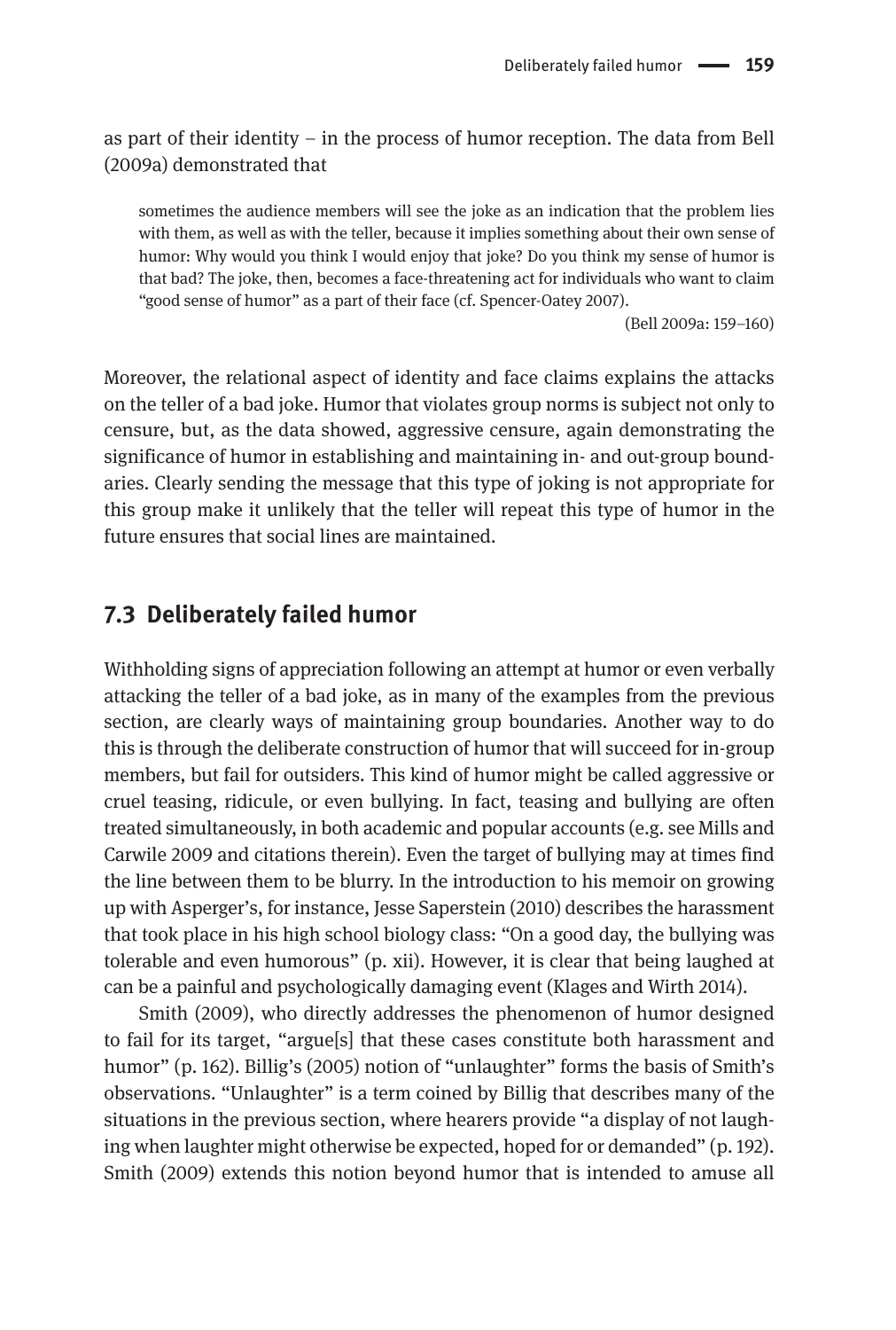present, to humor that is intended to fail for some hearers. The following account of a practical joke is provided by Smith to illustrate this. The joke was reported by one of the women who worked in the office, a casting agency with a staff of eight. Brian had been tricked into calling a funeral home and asking for "Myra Mains" (my remains):

Example 7.13

Brian slams down the phone, angry and upset. He swings his chair around, to where Jennifer and Katie are standing and giggling, and says in a loud and bitter voice: "Very funny, guys!"

Jennifer responds by saying: "It was her idea!"

Katie laughs uncontrollably, and says, "Myra Mains! Myra Mains! Ha! Ha!" Jennifer and the two other casting agency workers present continue laughing uncontrollably. By the end of the day, everyone in the office has approached Brian and said "Myra Mains, Myra Mains, on line seven for you." Brian reacts predictably by pouting all day.

(Ladd 1995, cited in Smith 2009: 159)

At first, this might appear to be simply an instance in which the humor preferences of Brian differed from those of his co-workers. Note, however, that Brian is described as having reacted "predictably." In fact, he was not popular in the office, and the women who worked there found him to be particularly abrasive. As Smith reports,

[t]hey thought he was egotistical, shunned teamwork, and inappropriately tried to dominate the women in the office, even though he was younger than they were and had only worked there for around three months. According to the collector, the humiliation wrought by the joke was meant to show him that he was not well liked by the others in the office.

(2009: 160)

Thus, it is clear not only that the failure of the joke (for Brian) was intentional, but further that it was calculated to distress him. By responding angrily and not taking the joke well, Brian lived up to his co-workers' expectations of him, reinforced their solidarity, and almost certainly absolved the jokers (in their minds) of any responsibility for his feelings.

Reports of this type of socially divisive, calculated-to-fail humor seem to most often involve already-marginalized individuals, suggesting that this type of (failed) humor may be more commonly used once these individuals have become marginalized. Taylor (2011), for example, provides numerous examples in her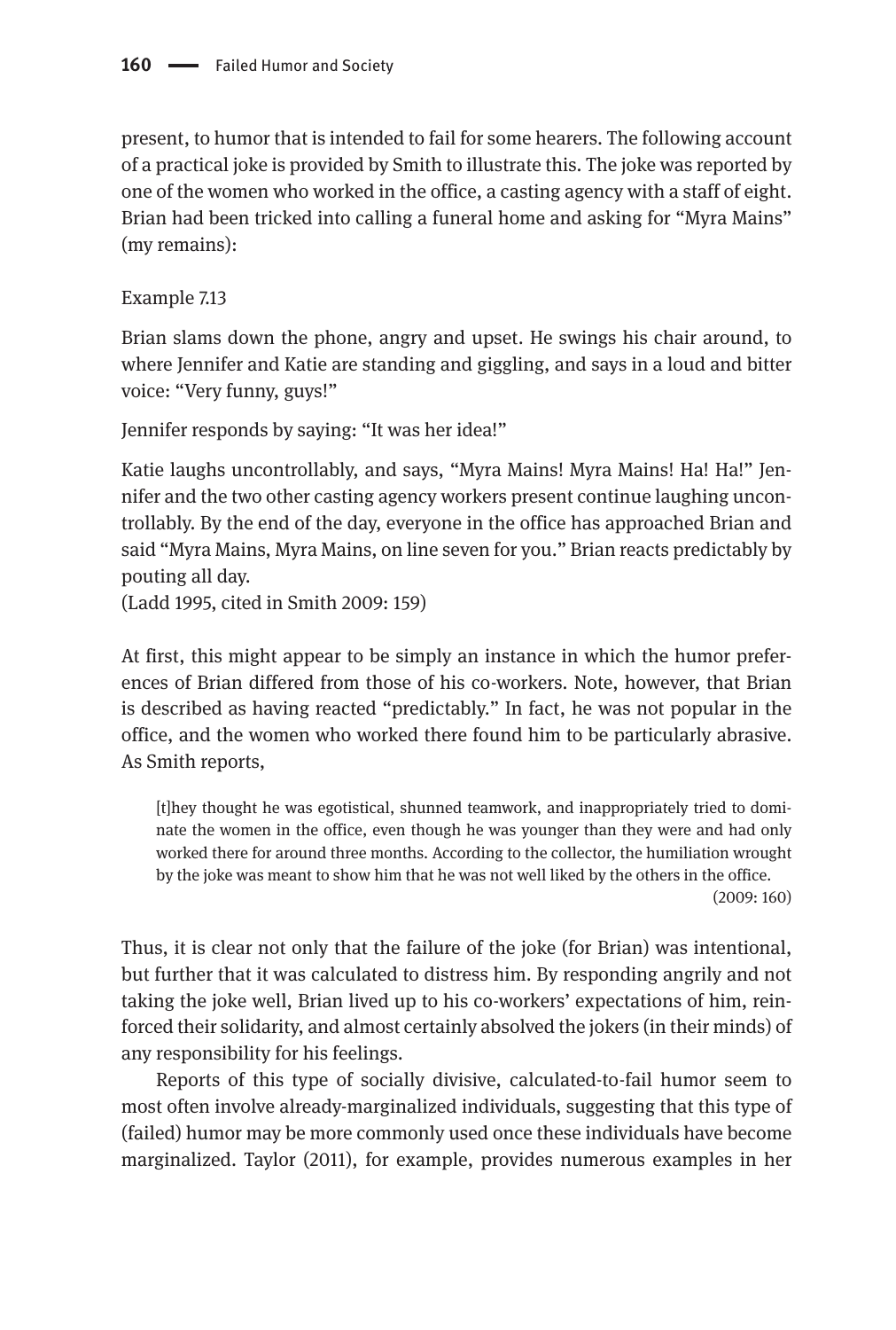report of the teasing that adolescents use to target overweight peers. Here is just one anecdote:

#### Example 7.14

[O]ne overweight female informant explained that she has several large friends who get teased for being fat. In particular, one of her "really big" friends was teased frequently, mostly by boys who would say the following to her: "You're like the empire state building, just extra large," "You hippo!," and "Get away from the vending machine!"

(Taylor 2011: 186)

It seems possible that such patently exclusionary and cruel humor would be less likely to be directed toward an accepted group member, and that perhaps more covert techniques of exclusion are used initially. It is also true, however, that this phenomenon is under-researched and little is known about the process that occurs that allows some individuals to feel that this type of behavior is acceptable. In any case, it is clear that creating humor that will purposely fail for certain people is one technique by which the marginal status of outsiders, once established, is maintained.

And, as Brian's experience illustrated, adults are far from immune to this type of behavior. Watts (2007) explored the experiences of women in civil engineering jobs, focusing specifically on the uses of humor in that highly male-dominated profession. She found that the constant joking that was designed to exclude and denigrate the female workers was not only irritating to those workers, but also exhausting. For example, when one pregnant engineer went to a site, she encountered the following treatment:

#### Example 7.15

I remember going on site and saying I've got my MICE (Member of the Institution of Civil Engineers) and the foreman at the time said the only letters you should have after your name are MUM and I thought thank you! I mean that is the sort of comment you get and they make a joke of it and everybody laughs but he really meant it and a lot of the jibes that women take on site are more like couched in a joke but it is there all the time. (Watts 2007: 64)

Because jokes are normally supposed to be all in good fun, it becomes difficult for the victim of a deliberately cruel and humiliating joke like this to object in a productive manner. The situation creates a challenge similar to that of the victims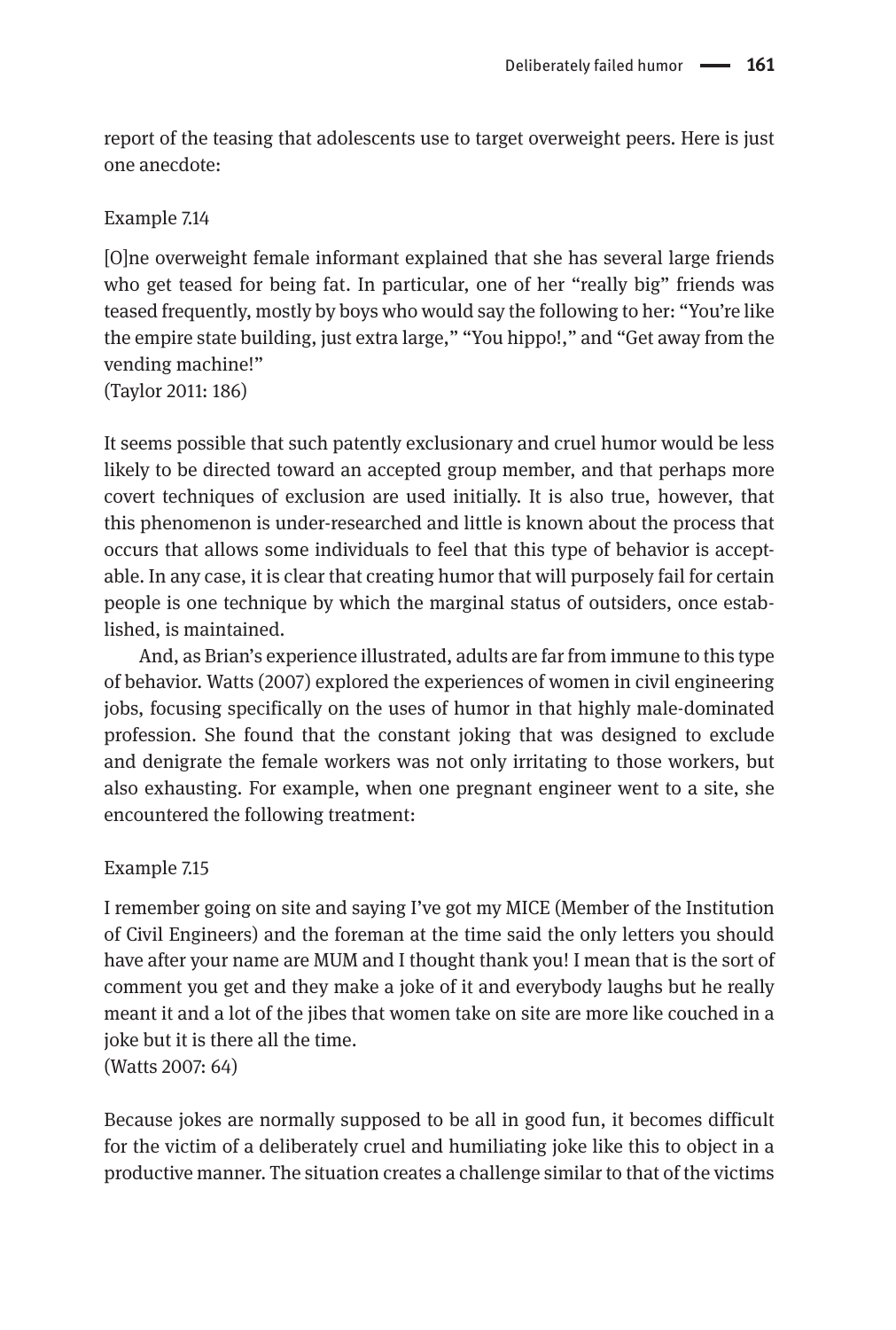of covert racism or sexism. The difference is that in these cases, the target may not be absolutely certain that his or her treatment was attributable to prejudice, which makes an appropriate and useful response difficult. In the case of deliberately failed humor, the victim status of the target is clear, but an objection only reinforces marginalization, and playing along is difficult to feign. Thus this type of (failed) joking creates a vicious cycle wherein the target responds negatively, amusing the jokers, which further increases the amount of teasing directed at that person. In a study of joking among electrical repair workers (Lundberg 1969), Hafler, a low-status employee found himself caught in such a cycle. Of the three examples given of deliberately unfunny jokes that targeted him, it is reported that in two instances he simply ignored the men's talk, while in the third, in which he had been tricked into wrestling with a piece of incorrectly-sized equipment for several minutes, he retired to the bathroom once the prank was revealed. Even though his responses were not highly emotional or dramatic, like Brian's in the first example, his obvious discomfort and lack of laughter were enough to encourage his colleagues to continue to taunt him in this way. Once this status is achieved, it may be very difficult to shake.

## **7.4 Summary**

I began this chapter by reviewing literature that has demonstrated how, despite the common understanding of a sense of humor as a deeply personal, often idiosyncratic character trait, our humor preferences are socially constructed. The strong influence that others exert on our humor tastes helps to delineate and maintain group boundaries. The failure of humor, perhaps even more so, contributes to the drawing of these lines between what are considered in- and outgroup members. This led us to a consideration of how the failure of humor might affect any social action it was also intended to accomplish. The social actions were broadly divided between humor for solidarity and humor that was intended to achieve some change in the hearer's behavior. The latter was considered from top-down and bottom-up humor. That is, humor that comes from those in power and that is often intended for restrictive social control purposes and that which comes from below, and which is often considered subversive. Analysis suggested that although a few failures of humor that is intended primarily to increase solidarity will not result in an individual's being ostracized from a group, continued use of humor that goes against group norms, even if it is meant in good fun, may been seen as meriting exclusion. When humor is intended to change behavior, the result of its failure was shown to be dependent on a number of factors, most important being the topic of the humor, the speaker's status, and the relation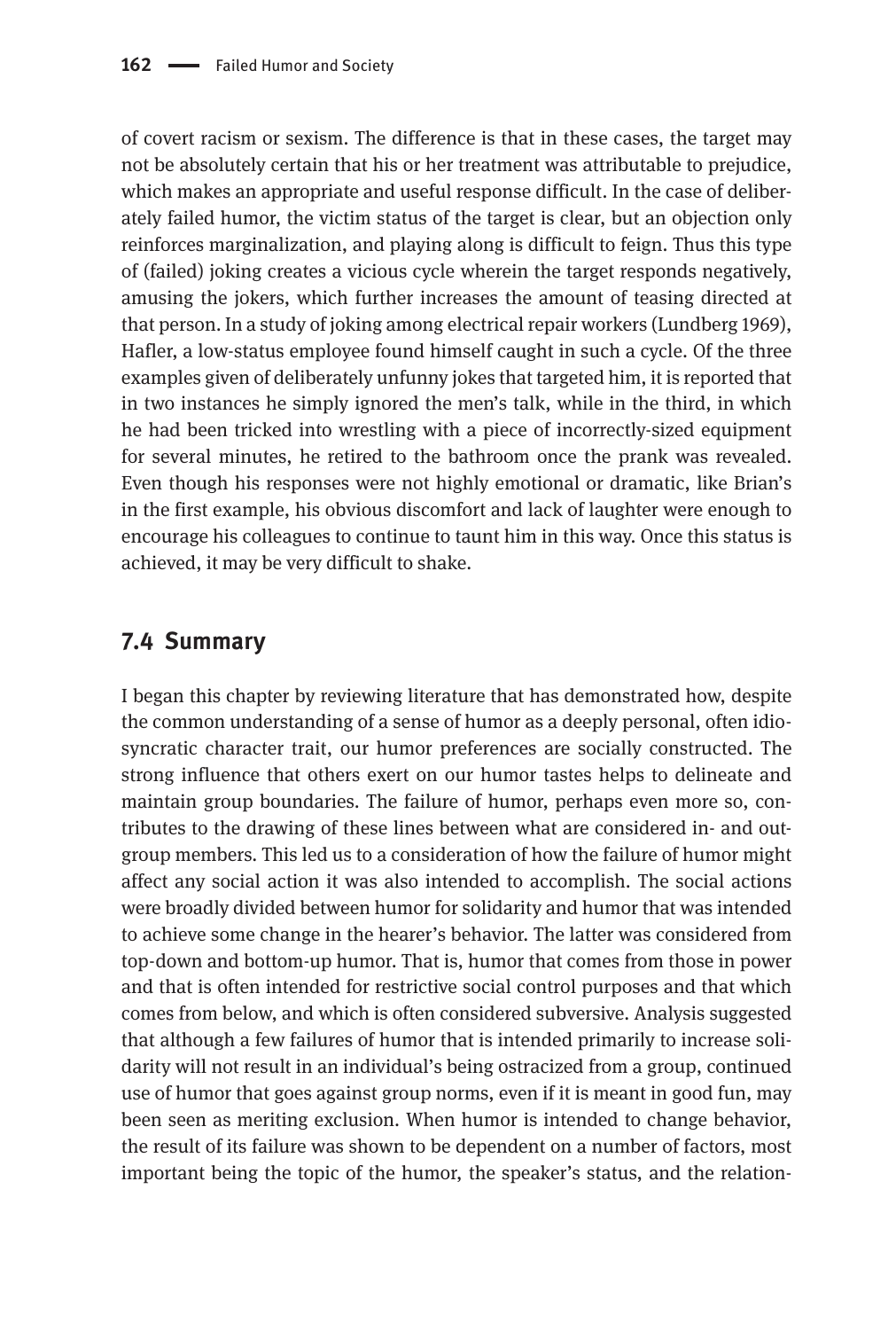ship between the speaker and audience. In general, however, it was suggested that the power of humor to effect change is greater when the humor is top-down, rather than bottom-up. Finally, the use of humor that is shared with the express purpose of failing for some hearers, specifically as a means of (further) marginalizing them, was discussed. This type of humor yet again demonstrates the critical role of humor in social boundary-marking.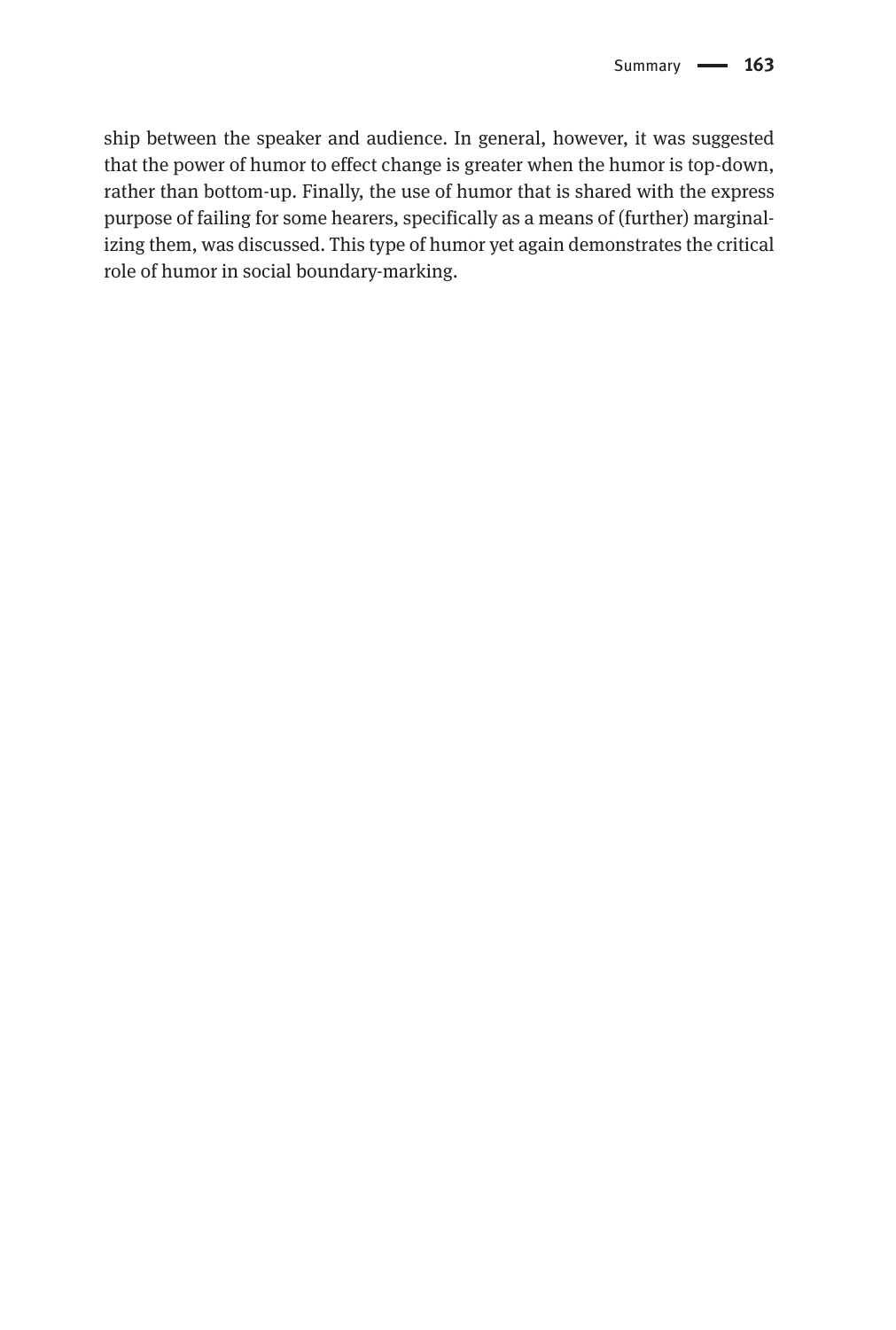# **8 Conclusion**

## **8.1 Summary of findings**

Among lay people, humor is generally considered merely frivolous and fun, and this conception is easy to maintain when all goes well. However, as with a great deal of linguistic behavior, it is when expectations are *not* met that social norms are revealed. The research discussed here confirms that under some conditions humor is not at all frivolous. Certainly, if this were the case, its failure would be of little consequence and we would not witness strangers changing seats on a train following the poor reception of their joke. To the contrary, it is apparent that often there is much at stake in terms of face, identity, and social status for both participants in a humorous exchange. In this closing chapter I discuss the implications of the findings presented in this text for humor studies more broadly, as well as suggestions for future research. Before this, however, a brief review of the major findings of this study is in order. Below, the questions presented in Chapter 1 are reproduced here, with summaries of their findings:

#### **What are the different ways that humor can fail? For example, is failure due to a lack of understanding, a lack of appreciation, or an offensive message?**

Unsuccessful humor is most commonly thought to occur when the audience is not amused, and secondly when the audience fails to understand a joke, probably because these are crucial stages in the processing of humor. In this book, however, I opted to analyze failed humor in the broadest sense, which included examining a number of triggers of failure that are identical for both serious and non-serious communication. This comprehensive approach to unsuccessful humor allowed for comparisons to be made, as discussed below, between failure in serious and playful discourse. Ultimately, however, it is those triggers of failure that are fundamental to humor that tell us the most not only about humor, but about miscommunication in general and about societal norms and values regarding humor.

#### **In what ways is the failure of humor similar to or different from the failure of other speech acts or events?**

In many ways, the failure of humor parallels other types of communicative failure, as it is triggered by problems common to all communication, such as the use of language that is unfamiliar to the hearer. Although common to all communication, the focus here on unsuccessful humor foregrounded the issue of serious/non-serious keying as an interpretive challenge. The analysis suggested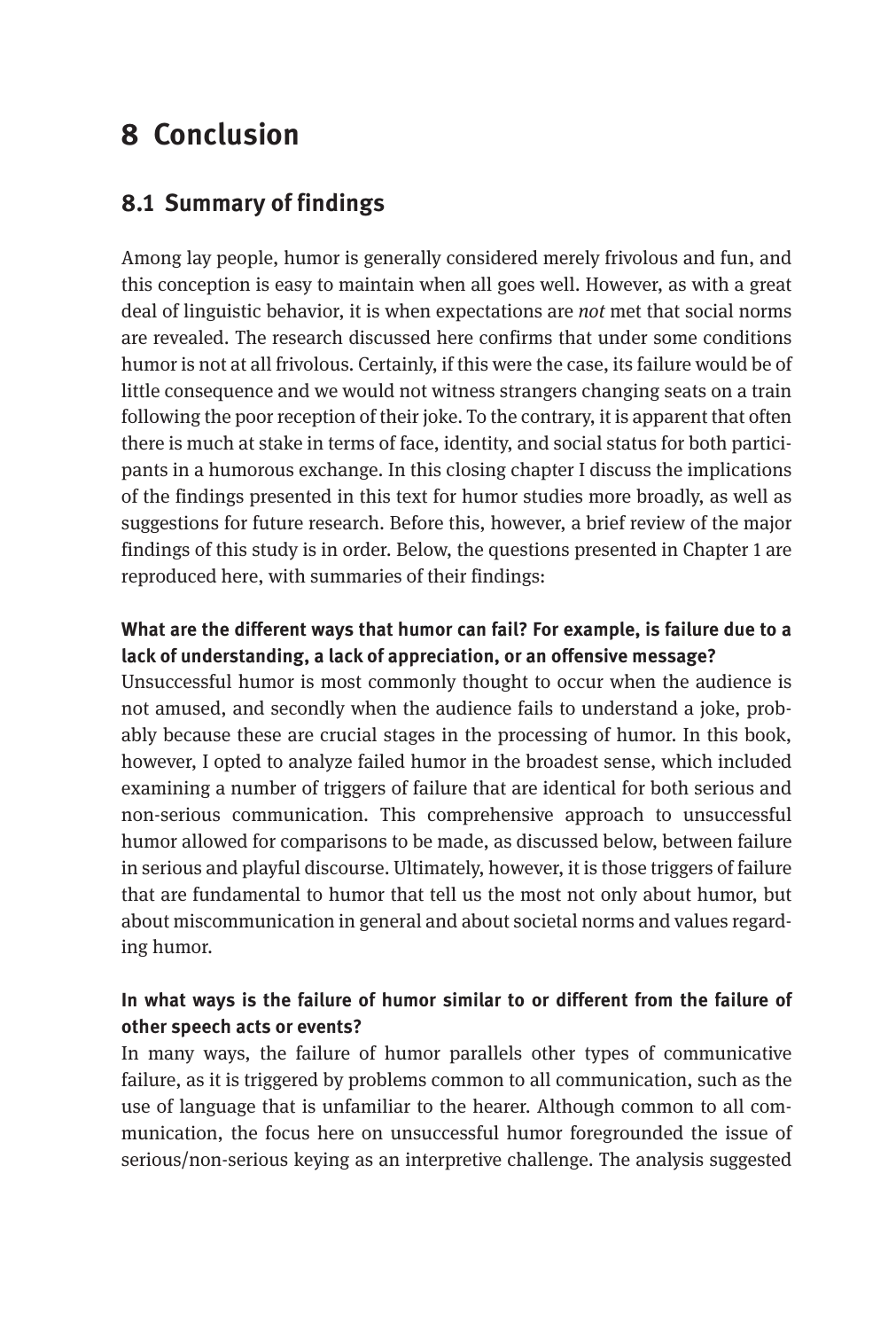that this should also be taken seriously as an important discursive resource and as an important factor in miscommunication, including, but not limited to failed humor. The other triggers that were common to both serious and playful communication seemed to be treated similarly, although a tendency to abandon repair in humorous talk was noted. Not understanding humor was demonstrated to be quite different from not understanding serious talk, as were the social consequences, as noted below. Similarly, the failure to appreciate humor is often seen as a clear (usually negative) statement about the hearer's character, unlike the failure to appreciate other aesthetic forms of talk, such as poetry. As a mode of communication, unsuccessful humor fails in some ways that are exclusive to this mode, and are, accordingly, treated in ways specific to it.

#### **How do speakers manage failure of their attempts at humor and how do hearers react to unsuccessful attempts at humor? Are their reactions similar across different types of failures?**

The strategies used by both speakers and hearers tell us about the special status of humor itself, as well as the social value we place on humor and having a "good" sense of humor. As a face threat to both speaker and hearer, the failure of humor is negotiated in different ways by each party, and the specific strategies used, as well as the extent to which the response is mitigated or aggravated vary widely. Furthermore, the specific type of failure changes the type and degree of face threat that each party is exposed to, further complicating the picture of management. The different types of failure also help us recognize that there are different degrees of failure – as well as success. Finally, the perception of humor as merely fun, versus humor that also functions as an attempt to instigate social or discursive change by communicating a serious message affects the way that its failure is managed. The social consequences of failed humor can range from a minimal disruption in communication to the severing of a relationship.

#### **How do social variables affect the negotiation of failed humor in interaction?**

The same types of social variables that affect serious conversation also affect the ways that failed humor is received and negotiated in interaction. Typically, sociolinguists name race, class, gender, and social status as four important qualities that influence how interlocutors speak and are spoken to. Furthermore, the relationship that obtains among interlocutors is also important. Finally, any number of factors that constitute what we refer to as "context" are also influential in constructing how we speak. Some of these include the physical space, time of day, and conversational goals. It is virtually certain that the same array of factors influence both serious and non-serious discourse; however, the emphasis seems to be different for each type. The variables that were identified through this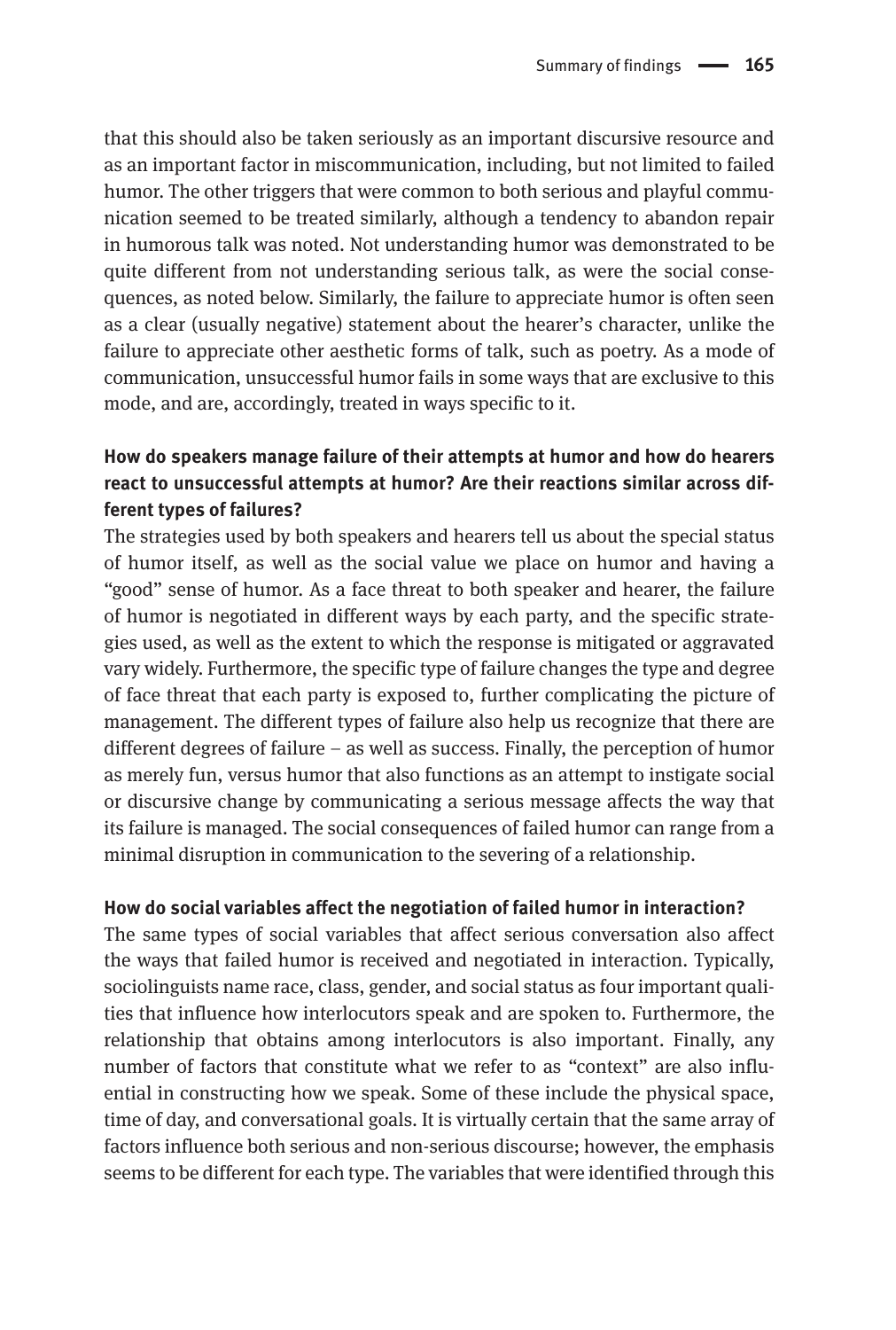analysis as being particularly significant were topic, speaker status, and most importantly, the interlocutors' social relationship. This last is in keeping with the role of humor as a way of managing social relationships. The degree of closeness between interactants strongly influences how they react to the failure of humor. In particular, humor that fails among intimates may well receive the strongest rebuke.

## **8.2 Implications for the study of language and humor**

Perhaps more than anything, this study of failed humor confirms the crucial role of humor in social interaction and points to the need to integrate the study of humor into the study of conversation more broadly. As a mode of communication, humor can perform all the same functions as serious discourse (Priego-Valverde 2003). Thus, not only is humor useful for showing people that we like them, but it is just as useful for showing that we do not like them. The examination of unsuccessful humor foregrounds this point even more so than does the study of successful humor, because it reveals the wide variety of reactions to humor that fails, many of which are highly emotionally-charged. These visceral responses suggest that discourse analysts should carefully take note of any humorous moments in interaction – successful or unsuccessful – as these are likely to be moments when the work of attending to face needs and wants is occurring. Furthermore, this study emphasizes the need for attention to all types of non-cooperative speech and communicative failures in conversational discourse. Just as this analysis of unsuccessful humor has shed light on the social and interactional norms of successful humor, the study of other types of linguistic failures can tell us a great deal about the more commonly seen and researched successes.

Not only has the complex, multifunctional nature of humor been highlighted in this text, but so has laughter and the link between (failed) humor and laughter. Although the tenuous link between humor and laughter is increasingly acknowledged by humor scholars and discourse analysts, the work of conversation analysts that provides detailed accounts of the complex functions of laughter has not yet been fully integrated into the study of humor and interaction more broadly. Because of this, the presence of so much laughter surrounding failed humor may have come as a surprise to some readers. Yet this makes sense once we understand that "laughter registers and communicates the recognition of change and the unusual and, especially, that some behavior has been perceived as improper" (Partington 2006: 234, see also, e.g. Glenn and Holt 2013). Thus, the laughter associated with failure in humor can be understood as likely involving attempts on the part of the speaker to acknowledge and minimize a gaffe. It may also rep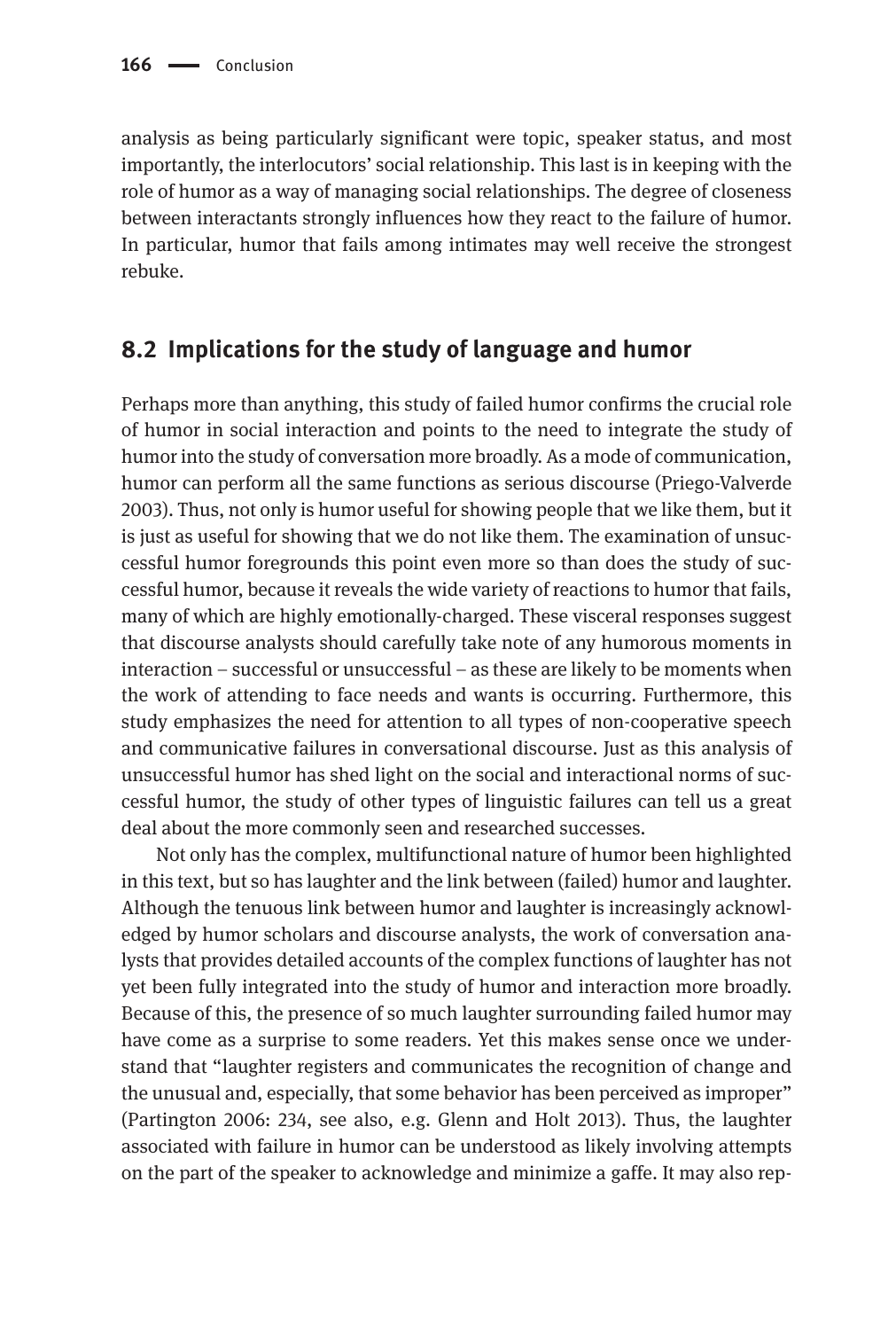resent attempts on the part of the hearer to communicate disaffiliation and/or resistance to a humorous (meta)message: Laughter *at* rather than laughter *with* the speaker.

The present research also underscores the challenges scholars face when identifying (failed) humor. The inherent difficulty in doing this further points to the need to integrate the conversation analytic work on laughter into studies of humor, and of interaction more broadly. Conversation analysts have not only shown *that* laughter is strongly associated with the management of interactional trouble, disaffiliation, and resistance, but also *how* this occurs in sequential interaction. Familiarity with this body of literature will help discourse analysts to avoid identifying failed humor as successful simply because of the presence of laughter. Unlike strict conversation analysis procedures, I also believe that an understanding of the social context and participant relationships can greatly enrich our analyses, particularly with respect to (failed) humor. The impossibility of recognizing an attempt at humor that went unacknowledged by all participants, for instance, points to the need for insider information in the identification of failed humor. Similarly, power relations may make failure difficult to identify, as when a subordinate expresses seemingly genuine laughter and support following a superior's joke. The close analysis of both linguistic and social context are important to the study of (failed) humor, in my view.

Finally, humor is often discussed as relying on creativity, and indeed it does, but this work has demonstrated that there are limits to that creativity. Although cognitive limits, such as memory capacity, exist, this study of failed humor most clearly brings forth their social nature. Our judgments about what counts as "good" humor are shaped by our peers and others we identify with, and the boundaries of what is seen as acceptable humor are expressed in the reactions of the audience. Although most people would not consider their expression of distaste for someone's attempt at humor an act of stifling that speaker's creative expression, negative reactions may indeed serve to rein in individual creativity and delineate the boundaries of what is seen as amusing. Yet, if we exclude those occasions where humor fails precisely because it is not creative enough (e.g. overused, old jokes), it is likely that unsuccessful attempts at humor, particularly those that are not understood, represent speech that surpasses the normative degree of creativity. This is an issue that is underexplored, yet this line of inquiry has the potential to speak broadly to studies of language use, change, and development.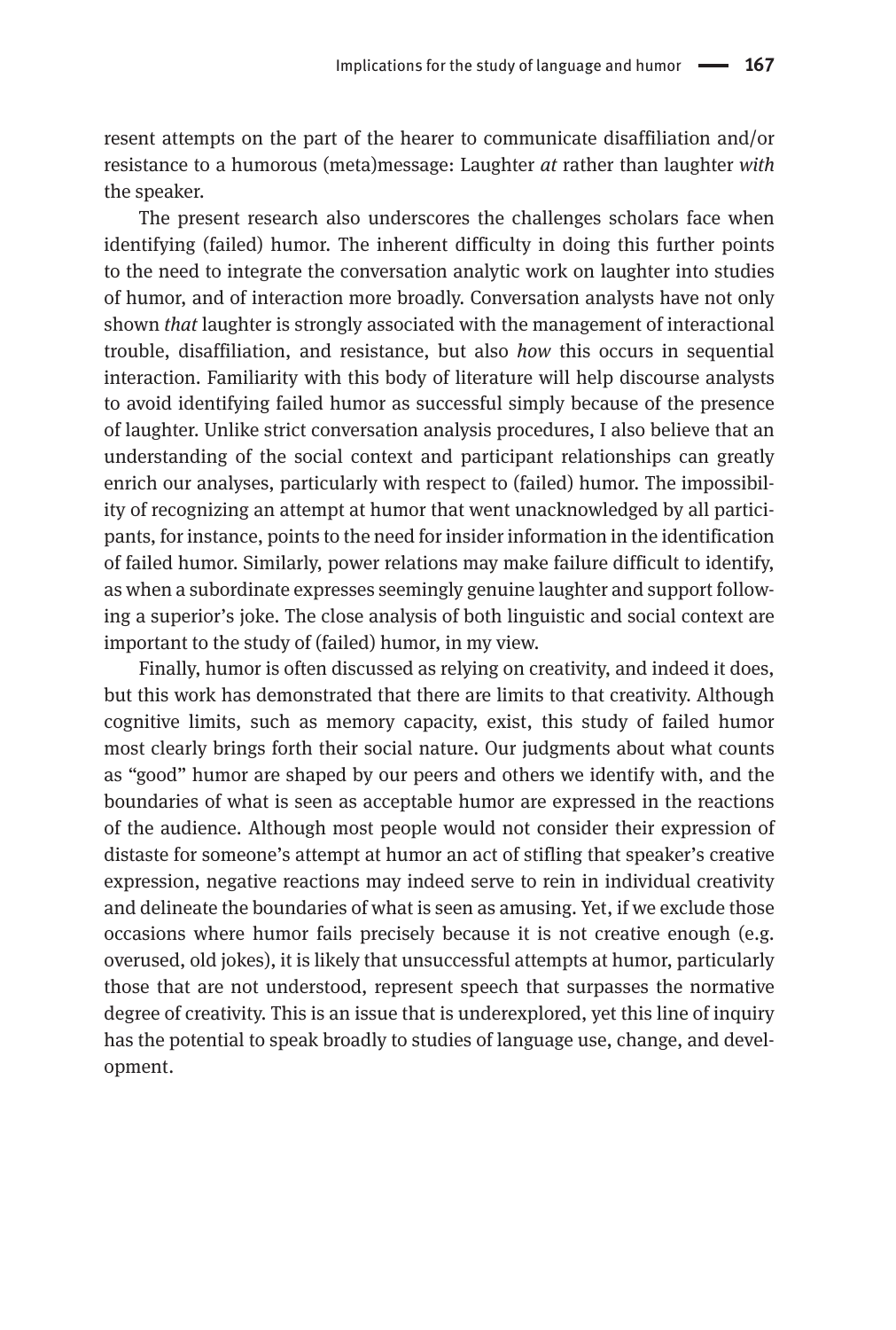## **8.3 Future research**

Because failed humor has received so little attention from scholars in any field, my inquiry was designed to be expansive, addressing broad questions about the types of failed humor that exist and the ways that such failures are locally managed. A study such as this provides a foundation on which further research can be built. Moreover, most of the work I presented here is qualitative. Qualitative research is useful for providing rich descriptions of interaction which can be used to develop additional, more focused research questions. Qualitative descriptions benefit, in particular, from complementary studies involving quantification. Innumerable questions remain to be explored. We can ask, for instance:

- What are actually the most common (i.e. preferred) strategies that speakers and hearers use in responding to failed humor?
- How and under what conditions do different factors (context, interlocutors) influence the use of different strategies? Unpacking this question provides us with a range of specific studies related to age, gender, race and social status, as well as different public or private groups.
- What types of strategies are preferred to manage the failure of different types of humor (e.g., canned jokes, spontaneous quips, humorous narratives)?
- How does the negotiation of failed humor differ across cultures? How do cultures where humor is not highly valued respond to unsuccessful jokes?

These questions represent just a few of the possibilities for future research, and I am sure that alert readers noticed many more places where my assertions were tentative and in need of confirmation, as well as additional gaps. This is far from a definitive work on failed humor, and I can only hope that it inspires others to embrace failure, as I have.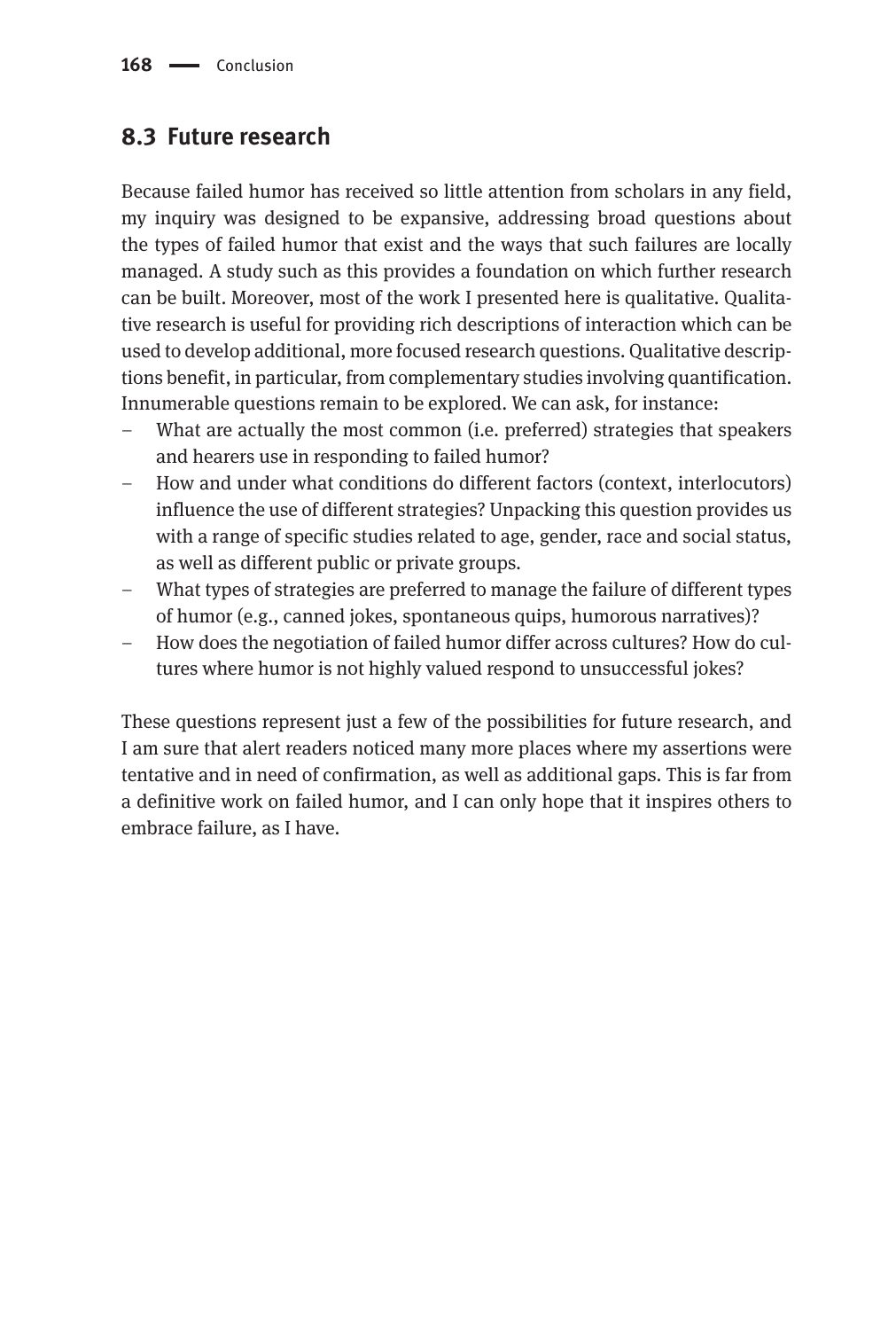# **Appendix A: Transcription Conventions**

|                        | sentence final falling intonation                                                                 |
|------------------------|---------------------------------------------------------------------------------------------------|
|                        | clause-final intonation ("more to come")                                                          |
| Ţ                      | animated tone                                                                                     |
| ?                      | rising intonation (not necessarily a question)                                                    |
|                        | glottal stop: sound abruptly cut off; self-interruption                                           |
| italics                | emphatic stress                                                                                   |
| CAPS                   | spoken much louder than surrounding text                                                          |
| °words°                | spoken more quietly than surrounding text                                                         |
|                        | after a vowel indicates elongated vowel sound                                                     |
| $\vdots$               | more elongation                                                                                   |
| /words/                | in slashes indicate uncertain transcription                                                       |
| wo[rds<br><i>words</i> | beginning of overlapping speech, right brackets may be used to indicate the<br>end of the overlap |
| $=$                    | latching                                                                                          |
| hhh                    | aspiration                                                                                        |
| .hhh                   | inhale                                                                                            |
| <b>HHH</b>             | aspiration/laughter while speaking                                                                |
| (sarcastically)        | description of voice quality or non-verbal action                                                 |
| ()                     | part of a turn or some intervening turns at talk have been omitted                                |
| $\left( .\right)$      | pause of less than one second                                                                     |
| (7)                    | pause of this many seconds                                                                        |
| "words"                | speaker is quoting another person or adopting his/her voice                                       |
| [fənɛDlk]              | phonetic transcription                                                                            |
| $\odot$ great $\odot$  | smiling voice quality                                                                             |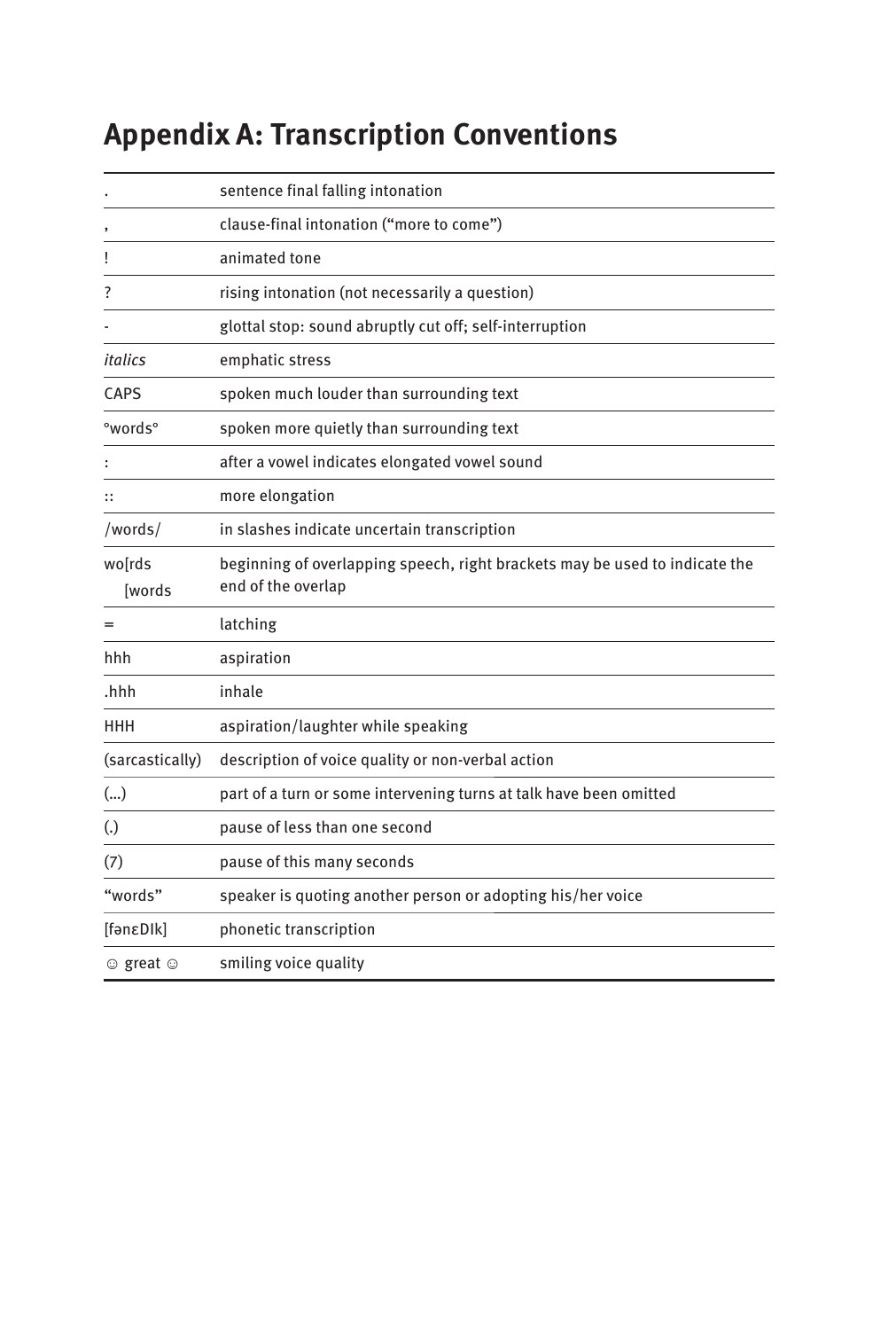# **References**

Abu Ghraib defendant says photo was a shared joke. May 13, 2005. L.A. Times. Retrieved November 11, 2013 from http://articles.latimes.com/2005/may/13/nation/na-harman13.

Adelswärd, Viveka & Britt-Marie Öberg. 1998. The function of laughter and joking in negotiation activities. *Humor: International Journal of Humor Research* 11(4). 411–429.

Arundale, Robert. 1999. An alternative model and ideology of communication for an alternative to politeness theory. *Pragmatics* 9(1). 119–153.

Arundale, Robert. 2006. Face as relational and interactional: A communication framework for research on face, facework, and politeness*. Journal of Politeness Research* 2. 193–216.

Arundale, Robert. 2010. Constituting face in conversation: Face, facework, and achievement. *Journal of Pragmatics* 42. 2078–2105.

Attardo, Salvatore. 1994. *Linguistic theories of humor*. New York: Mouton de Gruyter.

Attardo, Salvatore. 2008. Semantics and pragmatics of humor. *Language and Linguistics Compass* 2(6). 1203–1215.

Attardo, Salvatore. 2014. *Encyclopedia of humor studies*. Thousand Oaks, CA: Sage.

Attardo, Salvatore. Forthcoming. Smiling, laughter, and humor. In Paolo Santangelo (ed.), *Emotions behind smiles and laughter: From facial expression to literary descriptions*. Leiden: Brill.

Attardo, Salvatore, & Jean-Charles Chabanne. 1992. Jokes as text type. *Humor: International Journal of Humor Research* 5(1–2). 165–176.

Attardo, Salvatore, Jodi Eisterhold, Jennifer Hay, & Isabella Poggi. 2003. Multimodal markers of irony and sarcasm. *Humor: International Journal of Humor Research* 16(2). 243–260.

Attardo, Salvatore, Lucy Pickering, & Amanda Baker. 2011. Prosodic and multimodal markers of humor in conversation. *Pragmatics & Cognition* 19(2). 224–247.

Attardo, Salvatore & Victor Raskin. 1991. Script theory revis(it)ed: joke similarity and joke representation model. *HUMOR: International Journal of Humor Research* 4(3/4). 293–348.

Bachorowski, Jo-Anne & Michael J. Owren. 2001. Not all laughs are alike: Voiced but not unvoiced laughter readily elicits positive affect. *Psychological Science* 12(3). 252–257.

- Bachorowski, Jo-Anne, Moira J. Smoski, & Michael J. Owren. 2001. The acoustic features of human laughter. *The Journal of the Acoustical Society of America* 110(3). 1581–1597.
- Bakhtin, Mihkail. 1981. *The dialogic imagination*. Austin: The University of Texas Press.

Bakhtin, Mihkail. 1986. *Speech genres and other late essays*. Austin: University of Texas Press.

Bariaud, Francoise. 1989. Age differences in children's humor. In Paul McGhee (ed.), *Humor and children's development: A guide to practical applications*, 15–45. Binghamton, NY: Haworth Press.

Bateson, Gregory. [1955] 1972. *Steps to an ecology of mind*. New York: Ballantine Books.

Baynham, Mike. 1996. Humor as an interpersonal resource in adult numeracy classes. *Language and Education* 10(2–3). 187–200.

- Bazzanella, Carla & Rossana Damiano. 1999. The interactional handling of misunderstanding in everyday conversations*. Journal of Pragmatics* 31. 817–836.
- Bell, Nancy. 2002. *Using and understanding humor in a second language: A case study*. University of Pennsylvania doctoral dissertation.
- Bell, Nancy. 2007a. How native and non-native English speakers adapt to humor in intercultural interaction. *Humor: International Journal of Humor Research 20*(1). 27–48.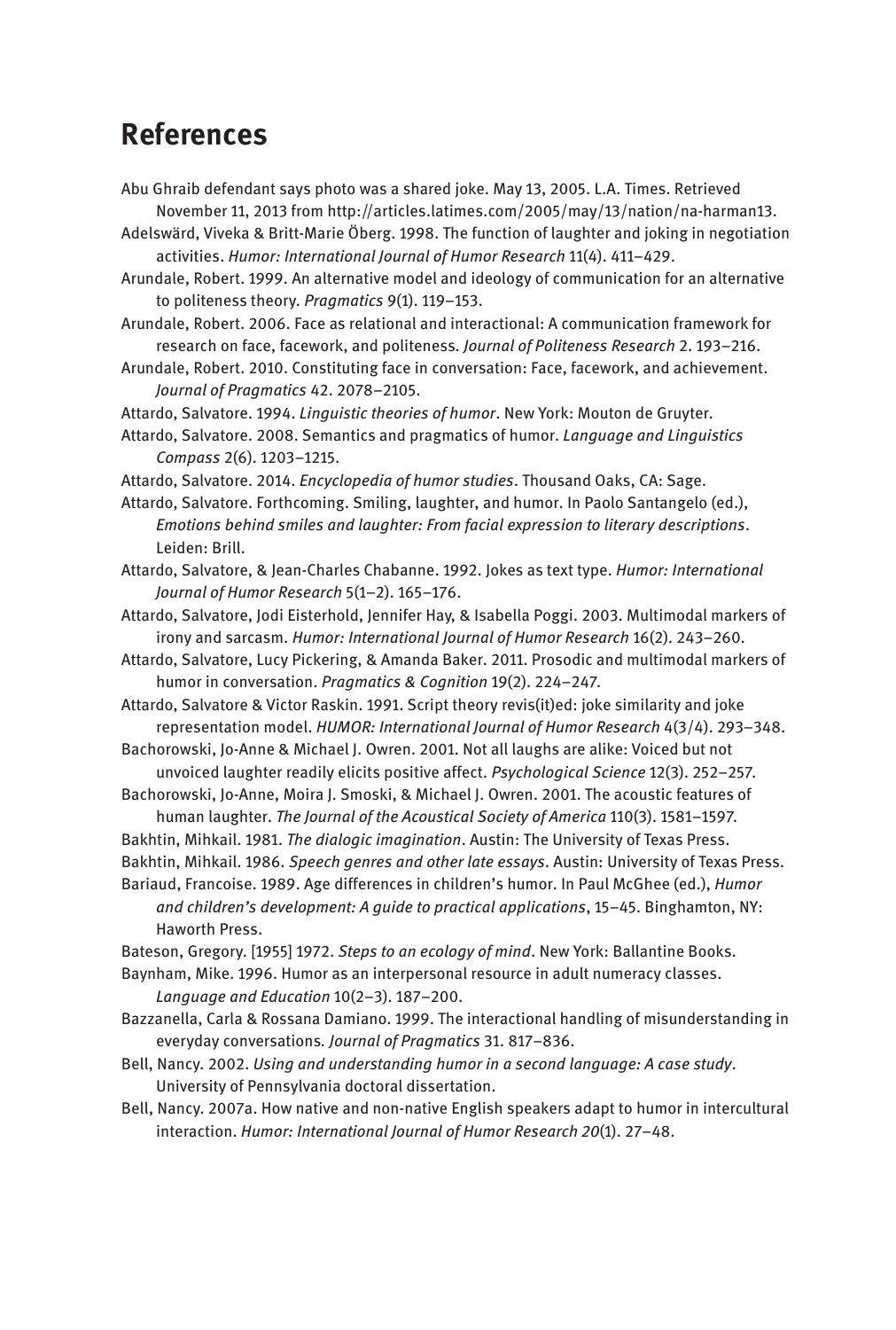- Bell, Nancy. 2007b. Humor comprehension: Lessons learned from cross-cultural interaction. *Humor: International Journal of Humor Research* 20(4). 367–387.
- Bell, Nancy, 2009a. Impolite responses to failed humor. In Delia Chiaro and Neal Norrick (eds.), *Humor in Interaction,* 143–163. John Benjamins: Amsterdam.
- Bell, Nancy. 2009b. Responses to failed humor. *Journal of Pragmatics* 41. 1825–1836.
- Bell, Nancy. 2012. Formulaic language, creativity, and language play in a second language. *Annual Review of Applied Linguistics* 32. 189–205.
- Bell, Nancy. 2013. Responses to incomprehensible humor. *Journal of Pragmatics* 57. 176–189.
- Bell, Nancy & Salvatore Attardo. 2010. Failed humor: Issues in non-native speakers' appreciation and understanding of humor. *Intercultural Pragmatics* 7. 423–447.
- Bergen, Doris. 2006. Play as a context for humor development. In Doris Pronin Fromberg & Doris Bergen (eds.), *Play from birth to twelve: Contexts, perspectives, and meanings, 2nd ed.,* 141–155. New York: Routledge.
- Bergson, Henri. [1900] 2008. *Laughter: an essay on the meaning of the comic*. Rockville, MD: Arc Manor.
- Bertrand, Roxane & Béatrice Priego-Valverde. 2011. Does prosody play a specific role in conversational humor? *Pragmatics & Cognition* 19(2). 333–356.
- Billig, Michael. 2005. *Laughter and ridicule: Towards a social critique of humour*. London: Sage.
- Bolden, Galina. 2010. "Articulating the unsaid" via and-prefaced formulations of others' talk. *Discourse Studies* 12(1). 5–32.
- Bolden, Galina. 2012. Across languages and cultures: Brokering problems of understanding in conversational repair. *Language in Society* 41(1). 97–121.
- Boxer, Diana & Florencia Cortés-Conde. 1997. From bonding to biting: conversational joking and identity display. *Journal of Pragmatics* 27. 275–294.
- Bremer, Katharina, Celia Roberts, Marie-Therese Vasseur, Margaret Simonot, & Peter Broeder. 1996. *Achieving understanding: Discourse in intercultural encounters*. New York: Longman.
- Brodzinsky, David. 1975. The role of conceptual tempo and stimulus characteristics in children's humor development. *Developmental Psychology* 11(6). 843–850
- Brodzinsky, David, John Tew, & Robin Palkovitz. 1979. Control of humorous affect in relation to children's conceptual tempo. *Developmental Psychology* 15(3). 275–279.
- Brown, Penelope & Levinson, Stephen C. 1987. *Politeness: Some universals in language usage*. Cambridge: Cambridge University Press.
- Bubel, Claudia & Alice Spitz. 2006. "One of the last vestiges of gender bias": The characterization of women through the telling of dirty jokes in Ally McBeal. *Humor: International Journal of Humor Research* 19(1). 71–104.
- Bucholtz, Mary, Elena Skapoulli, Brendan Barnwell, & Jung-Eun Janie Lee. 2011. Entextualized humor in the formation of scientist identities among U.S. undergraduates*. Anthropology and Education Quarterly* 42(3). 177–192.
- Carrell, Amy. 1997. Joke competence and humor competence. *Humor: International Journal of Humor Research* 10(2). 173–185.
- Carter, Ronald. 2004. *Language and creativity: The art of common talk*. London: Routledge.
- Chafe, Wallace. 2007. The importance of not being earnest: The feeling behind laughter and humor. Amsterdam: John Benjamins.
- Chapman, Antony & Wendy Chapman. 1974. Responsiveness to humor: Its dependency upon a companion's humorous smiling and laughter. *The Journal of Psychology* 88. 245–252.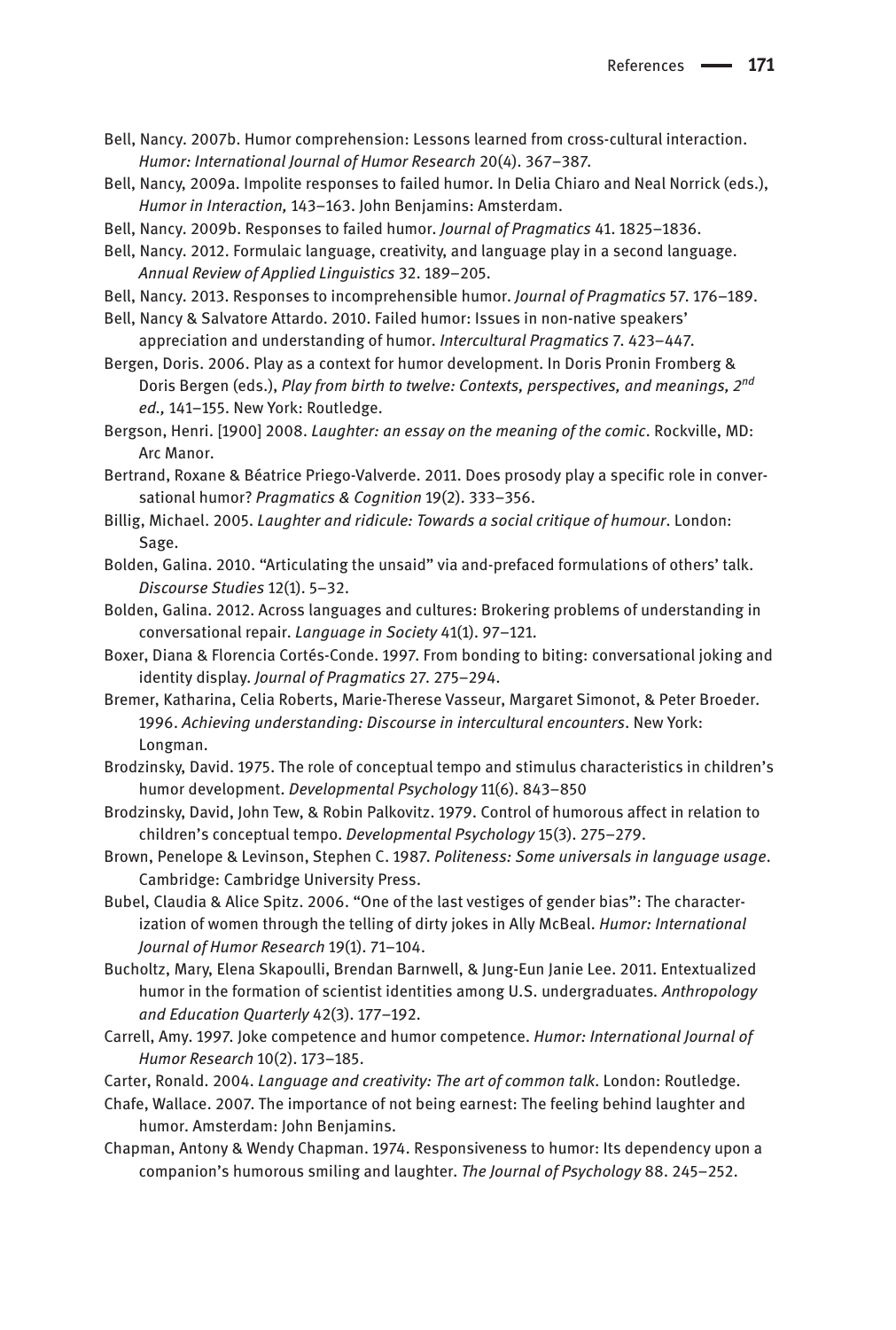- Chapman, Antony & Hugh C. Foot. 1976. *Humour and laughter: Theory, research, and applications*. New York: Wiley.
- Cheng, Winnie. 2003. Humor in intercultural conversations. *Semiotica* 146(1/4). 287–306.

Chomsky, Noam. 1965. *Aspects of a theory of syntax*. Cambridge, MA: MIT Press.

Collinson, David. 1988. "Engineering humour": Masculinity, joking and conflict in shop-floor relations. *Organization Studies* 9(2). 181–199.

Cook, Guy. 2000. *Language play, language learning*. Oxford: Oxford University Press.

Coser, Rose. 1960. Laughter among colleagues. *Psychiatry* 23. 81–95.

Coupland, Nikolas, Howard Giles, & John M. Wiemann. 1991. *"Miscommunication" and problematic talk*. London: Sage.

Craik, Kenneth H., Martin D. Lampert, & Arvalea J. Nelson. 1996. Sense of humor and styles of everyday humorous conduct. *Humor: International Journal of Humor Studies* 9(3–4). 273–302.

Crystal, David. 1998. *Language play*. Chicago: University of Chicago Press.

Dascal, Marcel. 2003. *Interpretation and understanding*. Amsterdam: John Benjamins.

- Davies, Catherine Evans. 2003. How English-learners joke with native speakers: An interactional sociolinguistic perspective on humor as collaborative discourse across cultures. *Journal of Pragmatics* 35. 1361–1385.
- Derks, Peter, Steve Kalland, & Mike Etgen. 1995. The effect of joke type and audience response on the reaction to a joker: Replication and extension. *Humor: International Journal of Humor Studies* 8(4). 327–337.
- Doerr, Neriko Musha. 2009. Laughing at mistakes: Language politics, counter-hegemonic actions, and bilingual education in Aotearoa/New Zealand. *Journal of Language, Identity, and Education* 8. 124–143.
- Drew, Paul. 1987. Po-faced receipts of teases. *Linguistics* 25(1). 219–253.
- Drummond, Kent & Robert Hopper. 1991. Misunderstanding and its remedies: Telephone miscommunication. In Nikolas Coupland, Howard Giles, & John M. Wiemann (eds.), *"Miscommunication" and problematic talk*, 301–314. London: Sage.
- Ducheneaut, Nicolas & Robert Moore. 2005. More than just "XP": Learning social skills in massively multiplayer online games. *Interactive Technology and Smart Education* 2(2). 89–100.
- Dynel, Marta. 2008. No aggression, only teasing: The pragmatics of teasing and banter. *Lodz Papers in Pragmatics* 4(2). 241–261.
- Eder, Donna. 1993. "Go get ya a French!": Romantic and sexual teasing among adolescent girls. In Deborah Tannen (ed.), *Gender and conversational interaction,* 17–31. New York: Oxford University Press.
- Egbert, Maria. 2004. Other-initiated repair and membership categorization some conversational events that trigger linguistic and regional membership categorization. *Journal of Pragmatics* 36. 1467–1498.
- Eisenberg, Ann. 1986. Teasing: verbal play in two Mexicano homes. In Bambi Schieffelin & Elinor Ochs (eds.), *Language socialization across cultures,* 182–198. Cambridge: Cambridge University Press.
- Eisterhold, Jodi, Salvatore Attardo & Diana Boxer. 2006. Reactions to irony in discourse: evidence for the least disruption principle. *Journal of Pragmatics* 38(8). 1239–1256.
- Ekman, Paul, Richard J. Davidson, & Wallace V. Friesen. 1990. The Duchenne smile: Emotional expression and brain physiology II. *Journal of Personality and Social Psychology* 58(2). 342–353.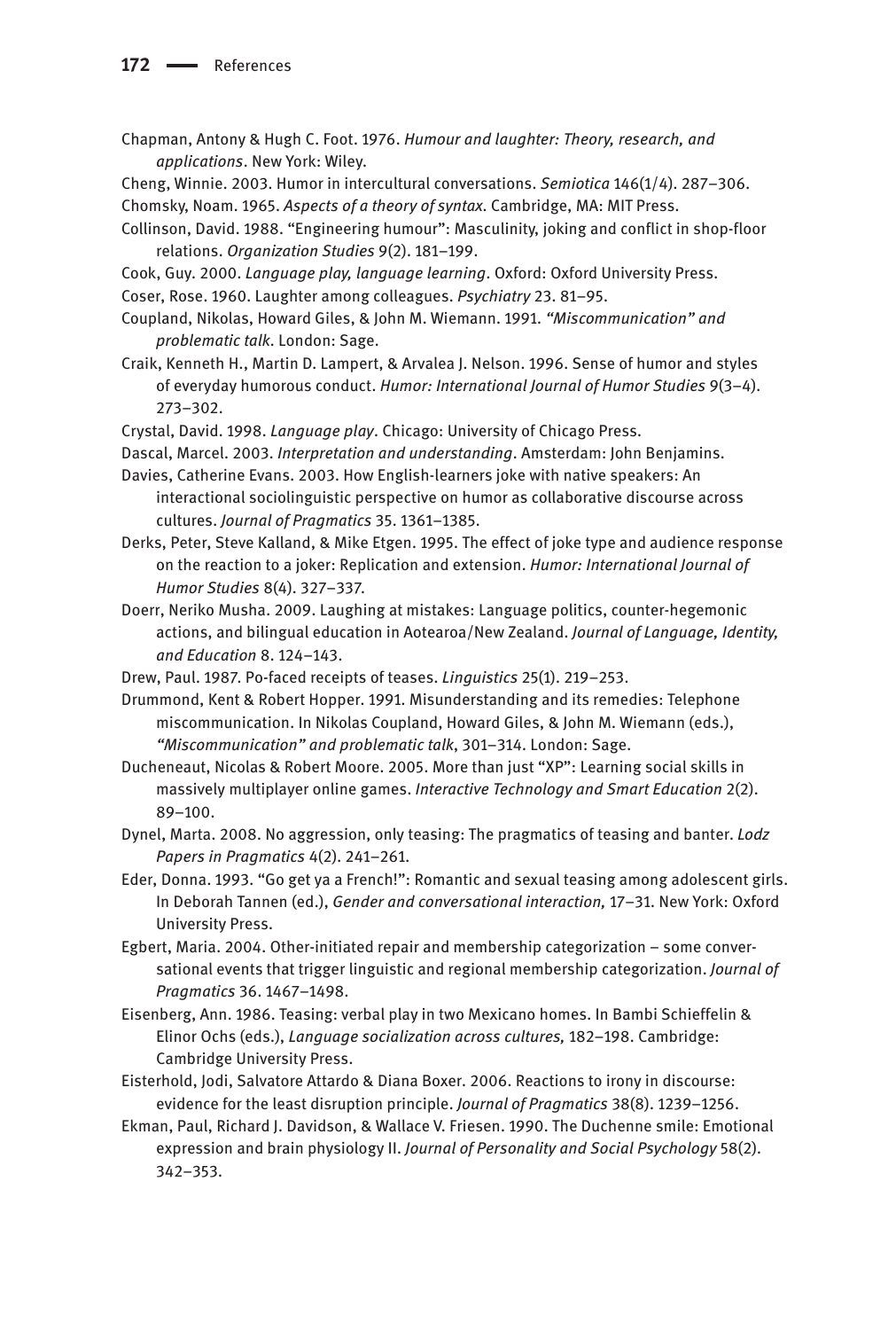- Ekman, Paul & Wallace Friesen. 1982. Felt, false, and miserable smiles. *Journal of Nonverbal Behavior* 6(4). 238–252.
- Erickson, Frederick & Jeffrey Schultz. 1982. *The counselor as gatekeeper: Social interaction in interviews*. New York: Academic Press.
- Everts, Elisa. 2003. Identifying a particular family humor style: A sociolinguistic discourse analysis. *Humor: International Journal of Humor Studies* 16(4). 369–412.
- Fine, Gary Alan. 1983. Sociological approaches to the study of humor. In Paul McGhee & Jeffrey Goldstein (eds.), *Handbook of Humor Research, Vol. I: Basic Issues*, 159–181. New York: Springer.
- Fine, Gary Alan & Michaela de Soucey. 2005. Joking cultures: Humor themes as social regulation in group life. *Humor: International Journal of Humor Research* 18(1). 1–22.
- Firth, Alan. 2009. Doing not being a foreign language learner: English as a lingua franca in the workplace and (some) implications for SLA. *IRAL* 47. 127–156.
- Flamson, Thomas & H. Clark Barrett. 2008. The encryption theory of humor: A knowledge-based mechanism of honest signaling. *Journal of Evolutionary Psychology* 6(4). 261–281.
- Flamson, Thomas, Gregory Bryant, & H. Clark Barrett. 2011. Prosody in spontaneous humor: Evidence for encryption. *Pragmatics & Cognition* 19(2). 248–267.
- Foot, Hugh, Antony J. Chapman, & Jean R. Smith. 1977. Friendship and social responsiveness in boys and girls. Journal of Personality and Social Psychology 35(6). 401–411.Fraley, Barbara & Arthur Aron. 2004. The effect of a shared humorous experience on closeness in initial encounters. *Personal Relationships* 11. 61–78.
- Frank, Mark G., Paul Ekman, & Wallace V. Friesen. 1993. Behavioral markers and recognizability of the smile of enjoyment. *Journal of Personality and Social Psychology* 64(1). 83–93.
- Franzén, Anna & Karin Aronsson. 2013. Teasing, laughing and disciplinary humor: Staff-youth interaction in detention home treatment. *Discourse Studies* 15(2). 167–183.
- Fraser, Bruce and William Nolen. 1981. The association of deference with linguistic form. *International Journal of the Sociology of Language* 27. 93–109.
- Friedman, Sam & Giselinde Kuipers. 2013. The divisive power of humour: Comedy, taste and symbolic boundaries. *Cultural Sociology* 7(2). 179–195.
- Fry, William. 1963. *Sweet madness: A study of humor*. Palo Alto: Pacific Books.
- Glenn, Phillip. 1989. Initiating shared laughter in multi-party conversations. *Western Journal of Communication*, 53. 127–149.
- Glenn, Phillip. 2003. *Laughter in interaction*. Cambridge: Cambridge University Press.
- Glenn, Phillip & Elizabeth Holt. 2013. *Studies of laughter in interaction*. London: Bloomsbury.
- Goffman, Erving. 1974. *Frame analysis: An essay on the organization of experience*. New York: Harper and Row.
- Goffman, Erving. 1981. *Forms of talk*. Philadelphia: University of Pennsylvania Press.
- Goldberg, David. 1997. Joking in a multi-disciplinary team: negotiating hierarchy and the allocation of 'cases'. *Anthropology and Medicine* 4(3). 229–244.
- Goodwin, Charles. 1981. *Conversational organization: Interaction between speakers and hearers*. New York: Academic Press.
- Goodwin, Charles & Alessandro Duranti. 1992. *Rethinking context: Language as an interactive phenomenon*. Cambridge: Cambridge University Press.
- Greatbatch, David & Timothy Clark. 2003. Displaying group cohesiveness: Humour and laughter in the public lectures of management gurus. *Human Relations* 56(12). 1515–1544.
- Grimshaw, Allen. 1980. Mishearings, misunderstandings, and other nonsuccesses in talk: A plea for redress of speaker-oriented bias. *Sociological Inquiry* 50(3/4). 31–74.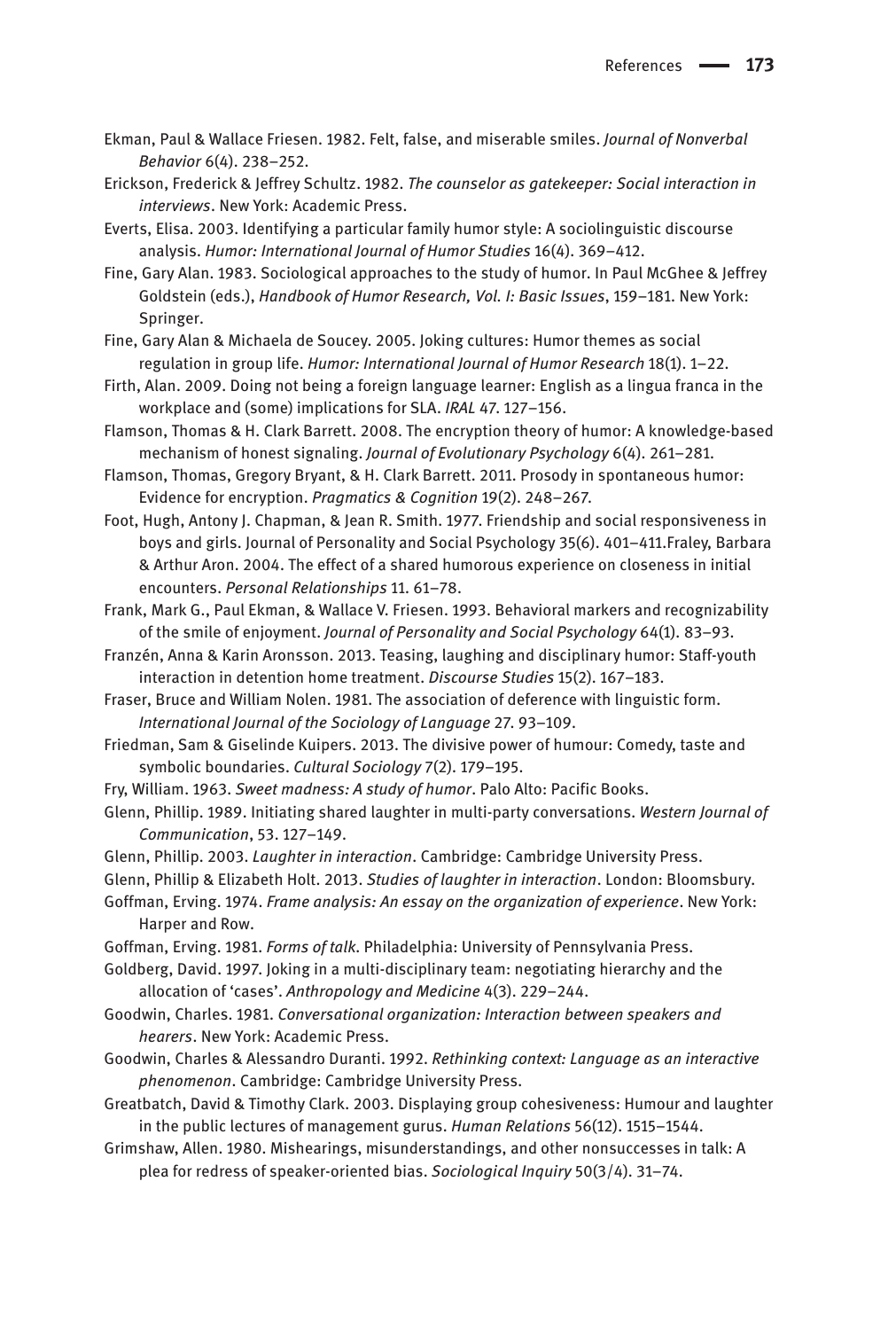- Gruner, Charles. 1989. Audience reaction to "successful" and "unsuccessful" humor in informative discourse. Paper presented at the Speech Communication Association, San Francisco.
- Gumperz, John. 1982. *Discourse strategies*. Cambridge: Cambridge University Press.
- Gunthner, Susanne & Thomas Luckmann. 2001. Asymmetries of knowledge in intercultural communication: The relevance of cultural repertoires of communicative genres. In Aldo Di Luzio, Susanne Gunthner & Franca Orletti (eds.), *Culture in communication: Analyses of intercultural situations*, 55–85. Amsterdam: John Benjamins.
- Haakana, Markku. 2010. Laughter and smiling: Notes on co-occurrences. *Journal of Pragmatics* 45. 1499–1512.
- Haakana, Markku. 2012. Laughter in conversation: The case of "fake" laughter. In Anssi Peräkylä & Marja-Leena Sorjonen (eds.), *Emotion in interaction*, 174–194. Oxford: Oxford University Press.
- Habib, Rania. 2008. Humor and disagreement: Identity construction and cross-cultural enrichment. *Journal of Pragmatics* 40. 1117–1145.
- Hay, Jennifer. 1994. Jocular abuse in mixed-group interaction. *Wellington Working Papers in Linguistics* 6. 26–55.
- Hay, Jennifer. 2000. Functions of humor in the conversations of women and men. *Journal of Pragmatics* 32(6). 709–742.
- Hay, Jennifer. 2001. The pragmatics of humor support. *Humor: International Journal of Humor Research* 14(1). 55–82.
- Hewitt, John & Randall Stokes. 1975. Disclaimers. *American Sociological Review* 40(1). 1–11.
- Hinnenkamp, Volker. 2001. Constructing misunderstanding as a cultural event. In Aldo di Luzio, Susanne Günthner, & Franca Orletti (eds.), *Culture in communication: Analyses of intercultural situations*, 211–243. Amsterdam: John Benjamins.
- Hinnenkamp, Volker. 2003. Misunderstandings: Interactional structure and strategic resources. In Juliane House, Gabriele Kasper, & Steven Ross (eds.), *Misunderstanding in social life: Discourse approaches to problematic talk*, 57–81. London: Longman.
- Hobbes, Thomas. 1840. *Human nature*. Retrieved 7–1-14 from http://onlinebooks.library. upenn.edu/webbin/metabook?id=hobbesworks.
- Holmes, Janet. 1995. *Women, men and politeness*. New York: Longman.
- Holmes, Janet. 2000. Politeness, power and provocation: How humour functions in the workplace. *Discourse Studies* 2(2). 159–185.
- Holmes, Janet. 2006. Sharing a laugh: Pragmatic aspects of humour and gender in the workplace. *Journal of Pragmatics* 38. 26–50.
- Holmes, Janet & Meredith Marra. 2002a. Having a laugh at work: How humour contributes to workplace culture. *Journal of Pragmatics* 34. 1683–1710.
- Holmes, Janet & Meredith Marra 2002b. Humour as a discursive boundary marker in social interaction. In Anna Duszak (ed.), *Us and others: Social identities across languages, discourses and cultures,* 377–400. Amsterdam: John Benjamins.
- Holmes, Janet & Meredith Marra. 2002c. Over the edge? Subversive humor between colleagues and friends. *Humor: International Journal of Humor Research* 15(1). 65–87.
- Holmes, Janet & Stephanie Schnurr. 2005. Politeness, humour and gender in the workplace: Negotiating norms and identifying contestation. *Journal of Politeness Research* 1. 121–149.
- Holt, Elizabeth. 2010. The last laugh: Shared laughter and topic termination. *Journal of Pragmatics* 42. 1513–1525.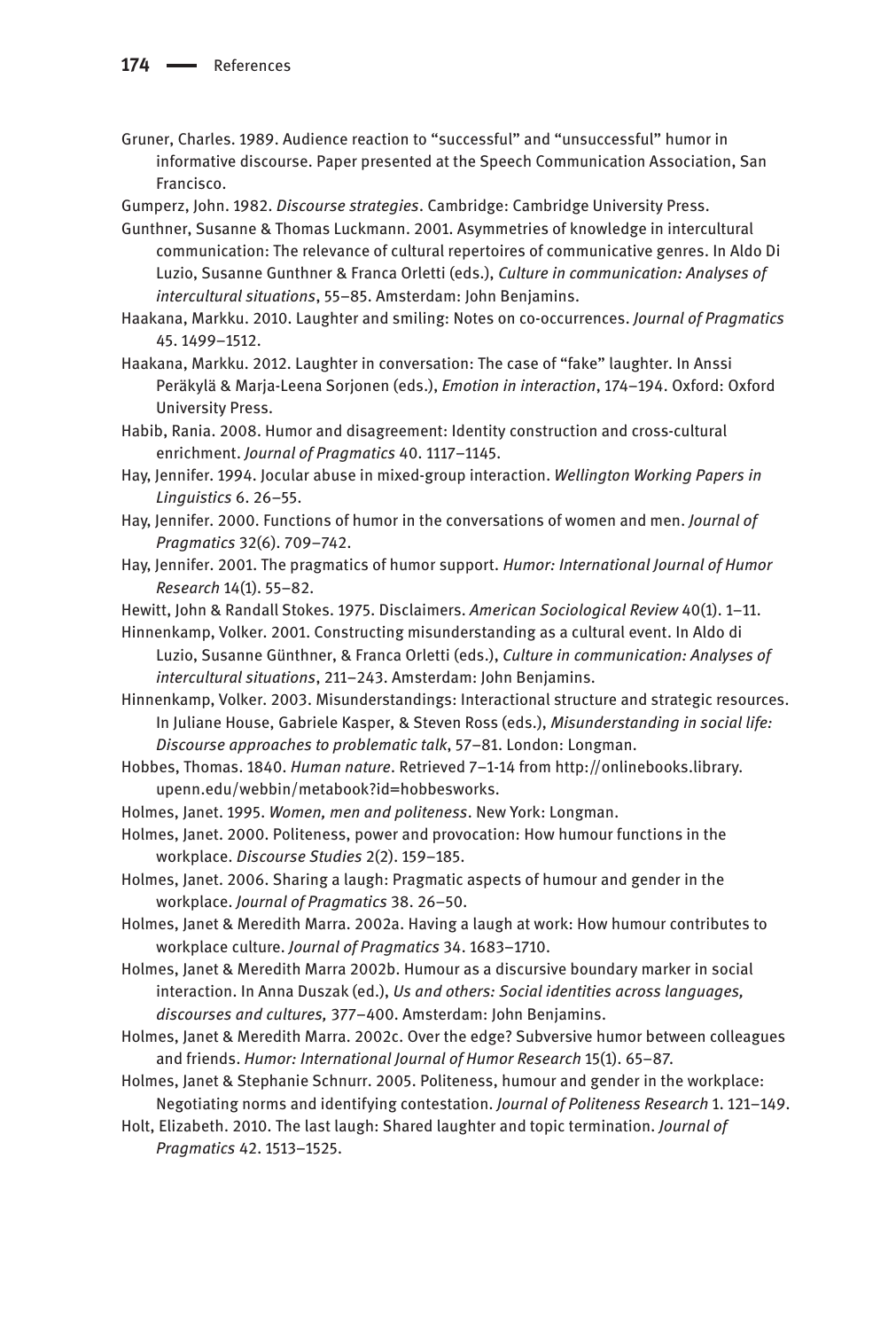- Holt, Elizabeth. 2011. On the nature of "laughables": Laughter as a response to overdone figurative phrases. *Pragmatics* 21(3). 393–410.
- House, Juliane, Gabriele Kasper, & Steven Ross. 2003. *Misunderstanding in social life: Discourse approaches to problematic talk*. Essex: Pearson.
- Hymes, Dell. 1972a. Models of interaction of language and social life. In John Gumperz & Dell Hymes (eds.), *Directions in sociolinguistics: Ethnography of communication*, 35–71. New York: Holt, Rinehart and Winston.
- Hymes, Dell. 1972b. On communicative competence. In John Bernard Pride & Janet Holmes (eds.), *Sociolinguistics,* 269–293. Harmondsworth: Penguin.
- Jacoby, Sally & Elinor Ochs. 1995. Co-construction: An introduction. *Research on Language and Social Interaction* 28(3). 171–183.
- Janes, Leslie & James Olson. 2000. Jeer pressure: The behavioral effects of observing ridicule of others. *Personality and Social Psychology Bulletin* 26(4). 474–485.
- Jefferson, Gail. 1979. A technique for inviting laughter and its subsequent acceptance declination. In George Psathas (ed.), *Everyday language: Studies in ethnomethodology,* 79–95. New York: Irvington Publishers, Inc.
- Jefferson, Gail. 1984. On the organization of laughter in talk about troubles. In J. Maxwell Atkinson & John Heritage (eds.), *Structures of social action,* 347–369. Cambridge: Cambridge University Press.
- Johnstone, Barbara. 2009. Stance, style, and the linguistic individual. In Alexandra Jaffe (ed.), *Stance: sociolinguistic perspectives*, 29–52. Oxford: Oxford University Press.
- Jorgensen, Julia. 1996. The functions of sarcastic irony in speech. *Journal of Pragmatics 26*. 613–634.
- Kaur, Jagdish. 2011. Intercultural communication in English as lingua franca: Some sources of misunderstanding. *Intercultural Pragmatics* 8(1). 93–116.
- Kecskes, Istvan. 2010. The paradox of communication: Socio-cognitive approach to pragmatics. *Pragmatics and Society* 1(1). 50–73.
- Kecskes, Istvan & Fenghui Zhang. 2009. Activating, seeking, and creating common ground: A socio-cognitive approach. *Pragmatics & Cognition* 17(2). 331–355.
- Keith-Speigel, Patricia. 1972. Early conceptions of humor: Varieties and issues. In Jeffrey H. G oldstein and Paul E. M cGhee, *The psychology of humor: theoretical perspectives and empirical issues*, 3–39. New York: Academic Press. Kendon, Adam. 1990. *Conducting interaction: Patterns of behavior in focused encounters*. Cambridge: Cambridge University Press.
- Keysar, Boaz. 2007. Communication and miscommunication: The role of egocentric processes. *Intercultural Pragmatics* 4(4). 71–85.
- Keyton, Joann & Stephenson J. Beck. 2010. Examining laughter functionality in jury deliberations. *Small Group Research* 41(4). 386–407.
- Kirsh, Gillian & Nicholas Kuiper. 2003. Positive and negative aspects of sense of humor: Associations with the constructs of individualism and relatedness. *Humor: International Journal of Humor Studies* 16(1). 33–62.
- Klages, Stephanie & James Wirth 2014. Excluded by laughter: Laughing until it hurts someone else. *The Journal of Social Psychology* 154. 8–13.
- Knight, Naomi. 2010a. Naming culture in convivial conversational humour. In Ahmar Mahboob & Naomi Knight (Eds.), *Appliable linguistics*, 130–149. London: Continuum.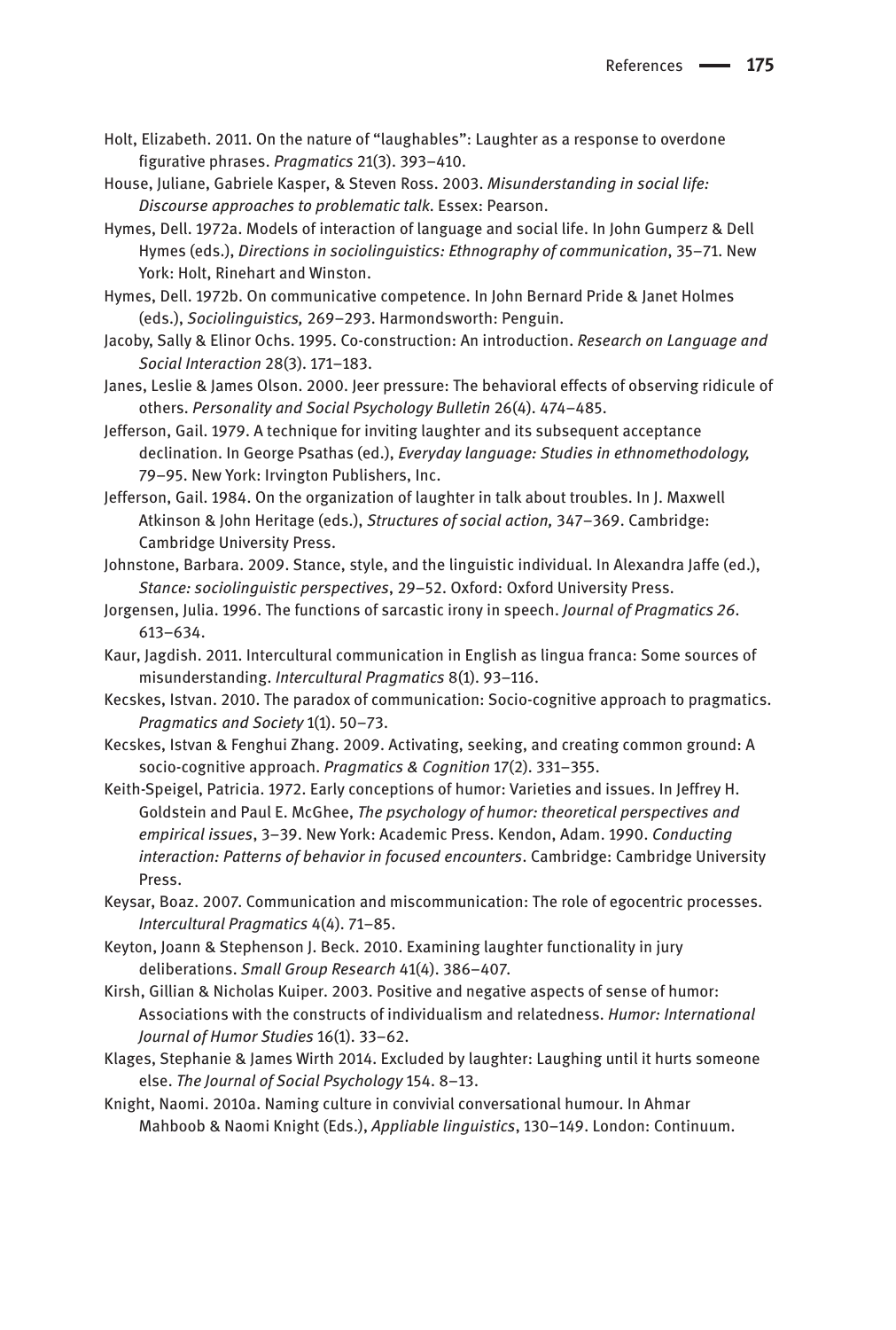Knight, Naomi. 2010b. Wrinkling complexity: Concepts of identity and affiliation in humour. In Monika Bednarek & J. R. Martin (eds.), *New discourse on language: Functional perspectives on multimodality, identity, and affiliation*, 163–194. London: Continuum.

- Knight, Naomi. 2011. The interpersonal semiotics of having a laugh. In Shoshana Dreyfus, Susan Hood, & Maree Stenglin (eds.), *Semiotic margins: Meaning in multimodalities*, 7–30. London: Continuum.
- Knight, Naomi. 2013. Evaluating experience in funny ways: How friends bond through conversational humor. *Text & Talk* 33(4–5). 553–574.
- Koestler, Arthur. 1964. *The act of creation*. London: Hutchinson.
- Koshik, Irene. 2005. Alternative questions used in conversational repair*. Discourse Studies* 7(2). 193–211.

Kotthoff, Helga. 1996. Impoliteness and conversational joking: On relational politics. *Folia Linguistica* 30(3–4). 299–325.

Kotthoff, Helga. 1999. Coherent keying in conversational humour: Contextualising joint fictionalization. In Wolfram Bublitz, Uta Lenk, & Eija Ventola (eds.), *Coherence in spoken and written discourse: How to create it and how to describe it, Selected papers from the international workshop on coherence,* 125–150. Amsterdam: John Benjamins.

Kotthoff, Helga. 2003. Responding to irony in different contexts: On cognition in conversation. *Journal of Pragmatics* 35. 1387–1411.

Kotthoff, Helga. 2006. Gender and humor: The state of the art. *Journal of Pragmatics* 38. 4–25.

- Kotthoff, Helga. 2007. Oral genres of humor: On the dialectic of genre knowledge and creative authoring. *Pragmatics* 17(2). 263–296.
- Kramer, Elise. 2011. The playful is political: The metapragmatics of internet rape-joke arguments. *Language in Society* 40. 137–168.
- Krumhuber, Eva G., Katja U. Likowski, and Peter Weyers. 2014. Facial mimicry of spontaneous and deliberate Duchenne and non-Duchenne smiles. *Journal of Nonverbal Behavior* 38. 1–11.
- Krumhuber, Eva G. and Antony S. R. Manstead. 2009. Can Duchenne smiles be feigned? New evidence on felt and false smiles. *Emotion* 9(6). 807–820.
- Kuipers, Giselinde. 2006a. *Good humor, bad taste: A sociology of the joke*. Berlin: Mouton de Gruyter.
- Kuipers, Giselinde. 2006b. Television and taste hierarchy: The case of Dutch television comedy. *Media, Culture and Society* 28(3). 359–378.
- Laakso, Minna & Marja-Leena Sorjonen. 2010. Cut-off or particle Devices for initiating self-repair in conversation. *Journal of Pragmatics* 42. 1151–1172.

Ladd, Mary Ruth. 1995. Myra Mains. Folklore Archives. University of California, Berkeley.

- Larsen-Freeman, Diane & Lynne Cameron. (2008). *Complex systems and applied linguistics*. Oxford: Oxford University Press.
- Levine, Jacob & Frederick Redlich. 1955. Failure to understand humor. *The Psychoanalytic Quarterly* 24(4). 560–572.
- Levine, Jacob & Frederick Redlich. 1960. Intellectual and emotional factors in the appreciation of humor. *The Journal of General Psychology* 62. 25–35.

Lewis, Paul (ed.). 2008. The Muhammad cartoons and humor research: A collection of essays. *HUMOR: International Journal of Humor Studies* 21(1). 1–46.

Linell, Per. 1995. Troubles with mutualities: Towards a dialogical theory of misunderstanding and miscommunication. In Ivana Marková, Carl F. Graumann, & Klaus Foppa (eds.), *Mutualities in dialogue*, 176–213. Cambridge: Cambridge University Press.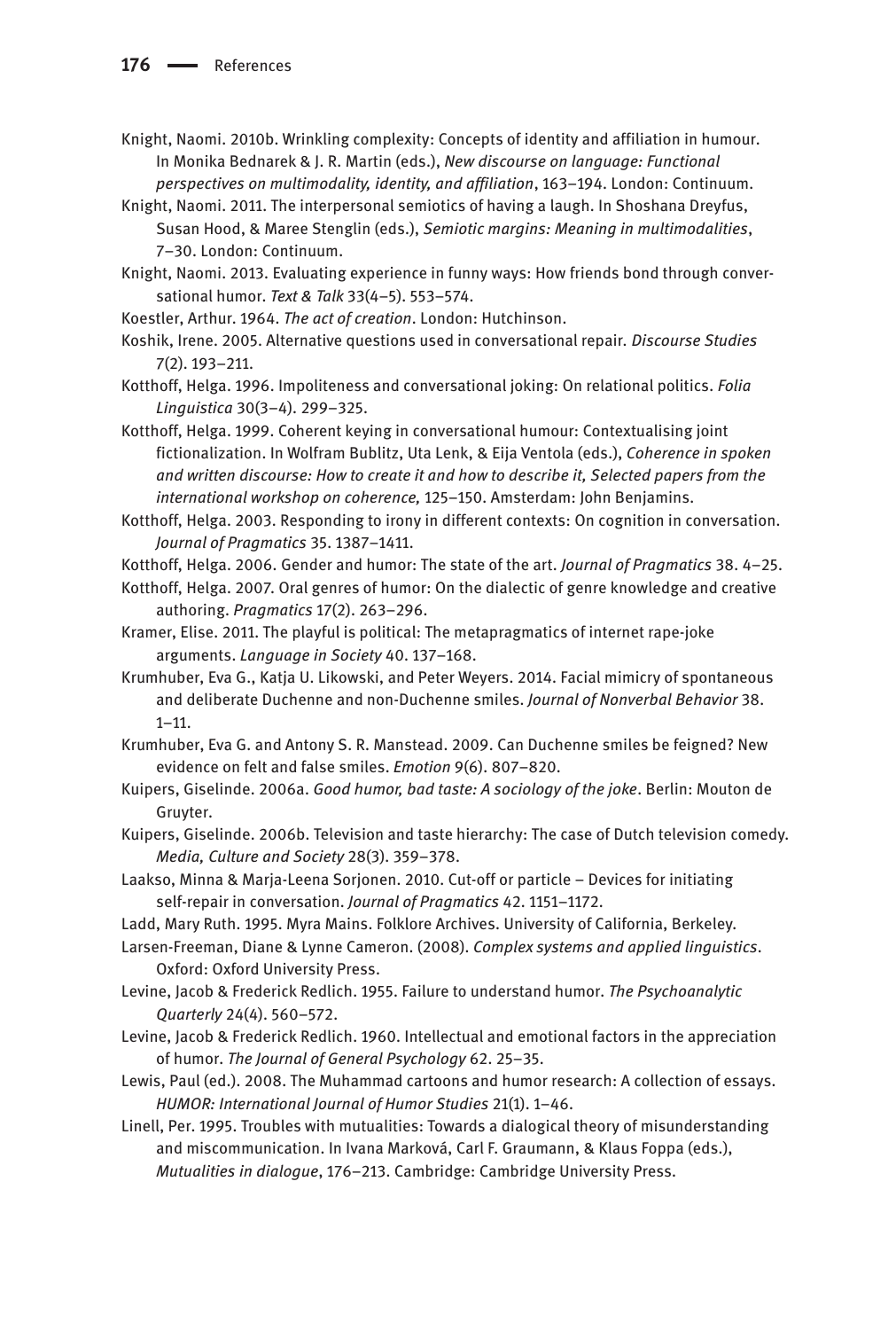- Linell, Per. 1998. *Approaching dialogue: Talk, interaction and context in dialogical perspectives*. Amsterdam and Philadelphia: John Benjamins.
- Locher, Miriam. 2004. *Power and politeness in action: Disagreements in oral communication*. New York: Mouton de Gruyter.
- Locher, Miriam & Richard Watts. 2005. Politeness theory and relational work. *Journal of Politeness Research* 1(1). 9–33.
- Lockyer, Sharon & Michael Pickering. 2001. Dear shit-shovellers: Humour, censure, and the discourse of complaint. *Discourse and Society* 12. 633–651.
- Long, Debra & Arthur Graesser. 1988. Wit and humor in discourse processing. *Discourse Processes* 11. 35–60.
- Lundberg, Craig. 1969. Person-focused joking: Pattern and function. *Human Organization* 28(1).  $22 - 28$
- Lynch, Owen. 2010. Cooking with humor: In-group humor as social organization. *Humor: International Journal of Humor Studies* 23(2). 127–159.
- Mak, Bernie Chun Nam, Yiqi Liu, & Christopher Charles Deneen. 2012. Humor in the workplace: A regulating and coping mechanism in socialization. *Discourse & Communication* 6(2). 163–179.
- Martin, Rod. 2007. *The psychology of humor: An integrative approach*. Boston: Elsevier Academic Press.
- Martin, Rod. 2014. Mirth. In Salvatore Attardo (ed.), *Encyclopedia of humor studies, v. 2*, 510–512. Thousand Oaks, CA: Sage.
- Martínez-Flor, Alicia. 2007. Analysing request modification devices in films: Implications for pragmatic learning in instructed foreign language contexts. In Eva Soler & Maria Safont Jordá (eds.), *Intercultural language use and language learning*, 245–276. Dordrecht: Springer.
- Miller, Peggy. 1986. Teasing as language socialization and verbal play in a white working-class community. In Bambi Schieffelin & Elinor Ochs (eds.), *Language socialization across cultures,* 199–212. Cambridge: Cambridge University Press.
- Mills, Carol Bishop & Amy Muckleroy Carwile. 2009. The good, the bad, and the borderline: Separating teasing from bullying. *Communication Education* 58(2). 276–301.
- Mills, Sara. 2005. Gender and impoliteness. *Journal of Politeness Research* 1(2). 263–280.
- Moerman, Michael. 1988. *Talking culture: Ethnography and conversation analysis*. Philadelphia: University of Pennsylvania Press.
- Mori, Junko. 2003. The construction of interculturality: A study of initial encounters between Japanese and American students. *Research on Language and Social Interaction* 36(2). 143–184.
- Morreall, John. 1983. *Taking laughter seriously*. Albany: State University of New York Press.
- Morreall, John. 1987. *The philosophy of laughter and humor*. Albany: State University of New York Press.
- Mustajoki, Arto. 2012. A speaker-oriented multidimensional approach to risks and causes of miscommunication*. Language and Dialogue* 2(2). 216–243.
- Nesi, Hilary. 2012. Laughter in university lectures. *Journal of English for Academic Purposes* 11. 79–89.
- Norrick, Neal. 1993. *Conversational joking: Humor in everyday talk*. Bloomington: Indiana University Press.
- Norrick, Neal. 2001. On the conversational performance of narrative jokes: Toward an account of timing. *Humor: International Journal of Humor Studies* 14(3). 255–274.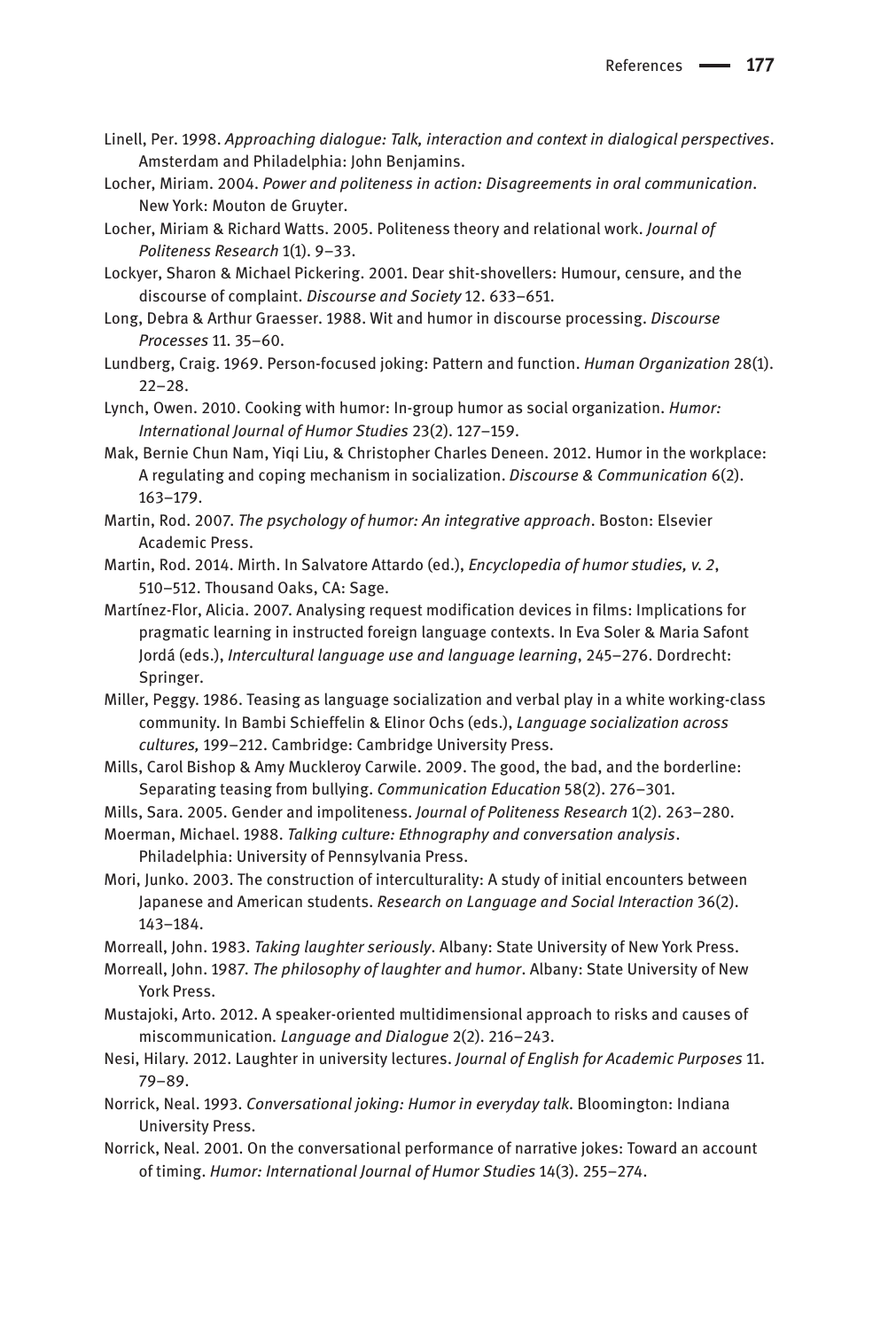- Norrick, Neal. 2007. Interdiscourse humor: Contrast, merging, accommodation. *Humor: International Journal of Humor Research* 20(4). 389–413.
- Norrick, Neal & Janine Klein. 2008. Class clowns: Talking out of turn with an orientation toward humor. *Lodz Papers in Pragmatics* 4. 83–107.
- Ochs, Elinor. 1979. Transcription as theory. In E. Ochs & B. B. Schieffelin (eds.), *Developmental pragmatics*, 43–72. New York: Academic Press.
- O'Donnell-Trujillo, Nick & Katherine Adams. 1983. Heheh in conversation: Some coordinating accomplishments of laughter. *The Western Journal of Speech Communication* 47. 175–191.
- Orwell, George. July 28, 1945. Funny, but not vulgar. *Leader Magazine*. Retrieved 11-14-2013 from http://orwell.ru/library/articles/funny/english/e\_funny.
- Palmer, Jerry. 1994. *Taking humour seriously*. New York: Routledge.
- Partington, Alan. 2006. *The linguistics of laughter: A corpus-assisted study of laughter-talk*. London: Routledge.
- Pickering, Lucy, Marcella Corduas, Jodie Eisterhold, Brenna Seifried, Alyson Eggleston, & Salvatore Attardo. 2009. Prosodic markers of saliency in humorous narratives. *Discourse Processes* 46. 517–540.
- Pizzini, Franca. 1991. Communication hierarchies in humour: Gender differences in the obstetrical/gynaecological setting. *Discourse & Society* 2(4). 477–488.
- Platt, Tracey & Willibald Ruch. 2014. Smiling and laughter: Expressive patterns. In Salvatore Attardo (ed.), *Encyclopedia of humor studies, v. 2*, 702–705. Thousand Oaks, CA: Sage.
- Platow Michael, S. Alexander Haslam, Amanda Both, Ivanne Chew, Michelle Cuddon, Nahal Goharpey, Jacqui Maurer, Simone Rosini, Anna Tsekouras, & Diana M. Grace. (2005). "It's not funny if *they're* laughing": Self-categorization, social influence, and responses to canned laughter. *Journal of Experimental Social Psychology* 41. 542–550.

Plester, Barbara & Janet Sayers. 2007. Taking the piss: Functions of banter in the IT industry. *Humor: International Journal of Humor Research* 20(2). 157–187.

Pogrebin, Mark & Eric Poole. 1988. Humor in the briefing room: A study of the strategic uses of humor among police. *Journal of Contemporary Ethnography* 17(2). 183–210.

- Pollner, Melvin & Jill Stein. 2001. Doubled over in laughter: Humor and the construction of selves in Alcoholics Anonymous. In Jaber Gubrium & James Holstein (eds), *Institutional selves: Troubled identities in a postmodern world*, 46–63. Oxford: Oxford University Press.
- Pomerantz, Anne & Nancy Bell. 2007. Learning to play, playing to learn: FL learners as multicompetent language users. *Applied Linguistics, 28*(4), 556–578.
- Pomerantz, Anne & Nancy Bell. 2011. Humor as safe house in the foreign language classroom. *The Modern Language Journal* 95(supplementary issue). 148–161.
- Poveda, David. 2005. Metalinguistic activity, humor, and social competence in classroom discourse. *Pragmatics* 15. 89–107.
- Priego-Valverde, Beatrice. 2009. Failed humor in conversation: A double-voicing analysis. In Delia Chiaro & Neal Norrick (eds.), *Humor in interaction*, 165–183. Amsterdam: John Benjamins.
- Priego-Valverde, Beatrice. 2003. *L'humour dans la conversation familiere: Description et analyse linguistiques*. Paris: L'Harmattan.
- Raskin, Victor. 1985. *Semantic mechanisms of humor.* Dordrecht: Reidel.

Raskin, Victor. (1998) 2007. The sense of humor and the truth. In Willibald Ruch (ed.), *The sense of humor: Explorations of a personality characteristic,* 95–108. Berlin: Mouton de Gruyter.

Raskin, Victor. 2008 *The primer of humor research*. New York: Mouton de Gruyter.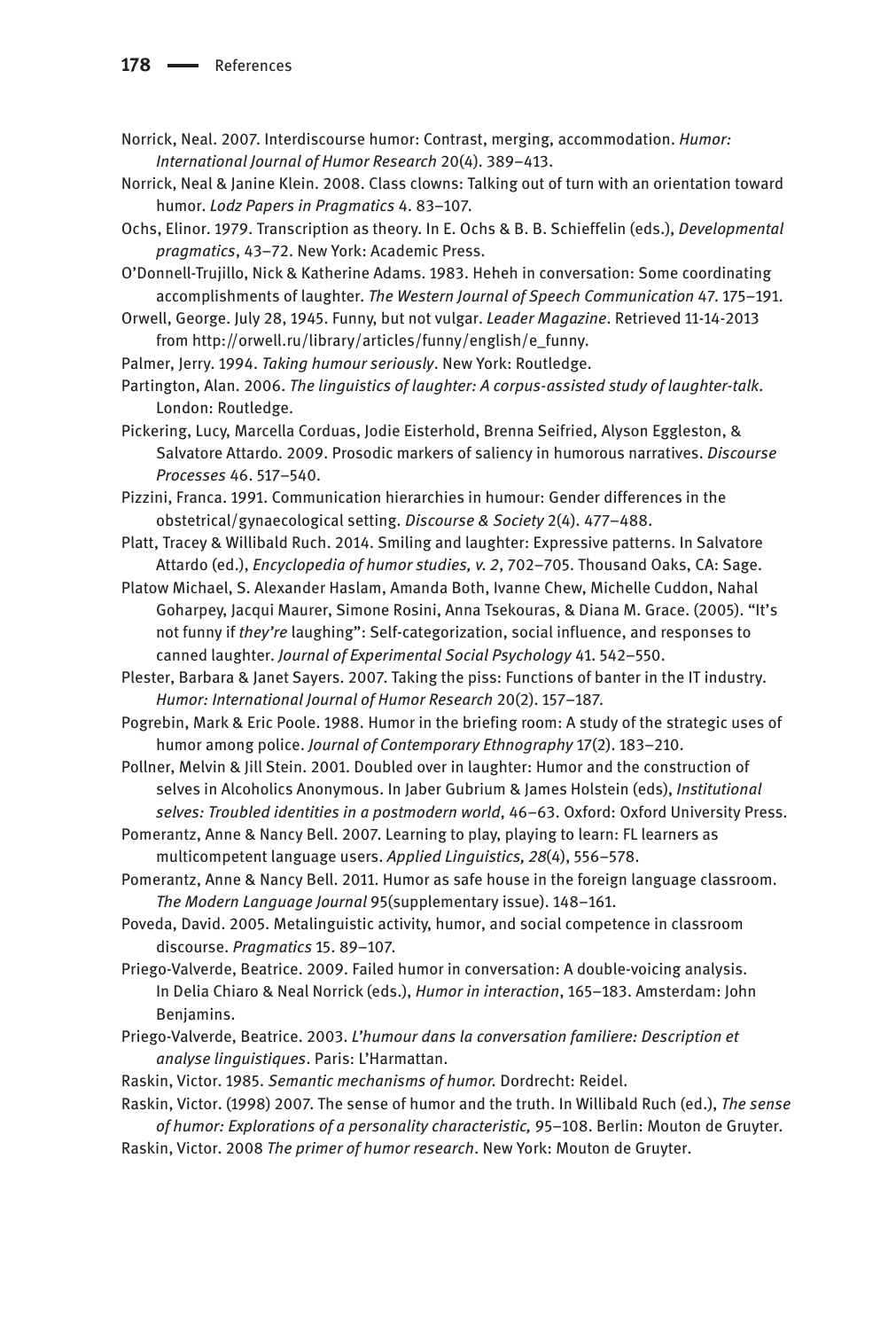Reisz, Matthew. May 17, 2012. A word of advices: Let speakers of Englishes do it their way, UK told. *Times Higher Education*. http://www.timeshighereducation.co.uk/news/a-word-ofadvices-let-speakers-of-englishes-do-it-their-way-uk-told/419935.article.

Richards, Keith 2010. Professional orientation in back region humor. *Text & Talk* 30(2). 145–167.

Robinson, Jeffrey. 2006. Managing trouble responsibility and relationships during conversational repair. *Communication Monographs* 73(2). 137–161.

Robinson, Jeffrey & Galina Bolden. 2010. Preference organization of sequence-initiating actions: The case of explicit account solicitations. *Discourse Studies* 12(4). 501–533.

Rose, Kenneth. 2001. Compliments and compliment responses in film: Implications for pragmatics research and language teaching. *IRAL* 39. 309–327.

Roy, Donald. 1959. "Banana time" Job satisfaction and informal interaction. *Human Organization* 18. 158–168.

Ruch, Willibald. 1995. Will the real relationship between facial expression and affective experience please stand up: The case of exhilaration. *Cognition and Emotion* 9(1). 33–58.

Ruch, Willabald. 2009. Amusement. In David Sander & Klaus Scherer (eds), *The Oxford companion to the affective sciences*, 27–28. New York, NY: Oxford University Press.

Ruch, Willibald & Paul Ekman. 2001. The expressive pattern of laughter. In Alfred Kaszniak (ed.), *Emotion, qualia, and consciousness*, 426–443. Tokyo: World Scientific.

Ruch, Willibald & Franz-Josef Hehl. 1988. Attitudes to sex, sexual behavior, and the enjoyment of humor. *Personality and Individual Differences* 9(6). 983–994.

Ruch, Willibald, Jennifer Hofmann, & Tracey Platt. 2013. Investigating facial features of four types of laughter in historic illustrations. *European Journal of Humour Research* 1(1). 99–118.

Sacks, Harvey. 1972. An initial investigation of the usability of conversational data for doing sociology. In David Sudnow (ed.), *Studies in social interaction*, 31–74. New York: The Free Press.

Sacks, Harvey. 1974. An analysis of the course of a joke's telling. In Richard Bauman & Joel Sherzer (eds.), *Explorations in the ethnography of speaking,* 325–345. Cambridge: Cambridge University Press.

Saperstein, Jesse. 2010. *Atypical: Life with Asperger's in 20 1/3 chapters*. New York: Penguin Group.

Schank, Roger & Robert Abelson. 1977. *Scripts, plans, goals and understanding: An inquiry into human knowledge structures*. Hillsdale, N.J.: Lawrence Erlbaum.

Schegloff, Emanuel. 1987. Some sources of misunderstanding in talk-in-interaction. *Linguistics* 25. 201–218.

Schegloff, Emanuel. 1992. Repair after next turn: The last structurally provided defense of intersubjectivity in conversation. *American Journal of Sociology* 97(5). 1295–1345.

- Schegloff, Emanuel. 1996. Turn organization: One intersection of grammar and interaction. In Elinor Ochs, Emanuel Schegloff, & Sandra Thompson (eds.), *Interaction and grammar*, 52–133. Cambridge: Cambridge University Press.
- Schegloff, Emanuel. 1997. Third turn repair. In Gregory. R. Guy, Crawford Feagin, Deborah Schiffrin, & John Baugh (eds.), *Towards a social science of language. Volume 2: Social interaction and discourse structures*, 31–40. Amsterdam: John Benjamins.

Schegloff, Emanuel. 2000. When "others" initiate repair. *Applied Linguistics* 21(2). 205–243.

Schegloff, Emanuel. 2001. Getting serious: Joke → serious 'no.' *Journal of Pragmatics* 33. 1947–1955.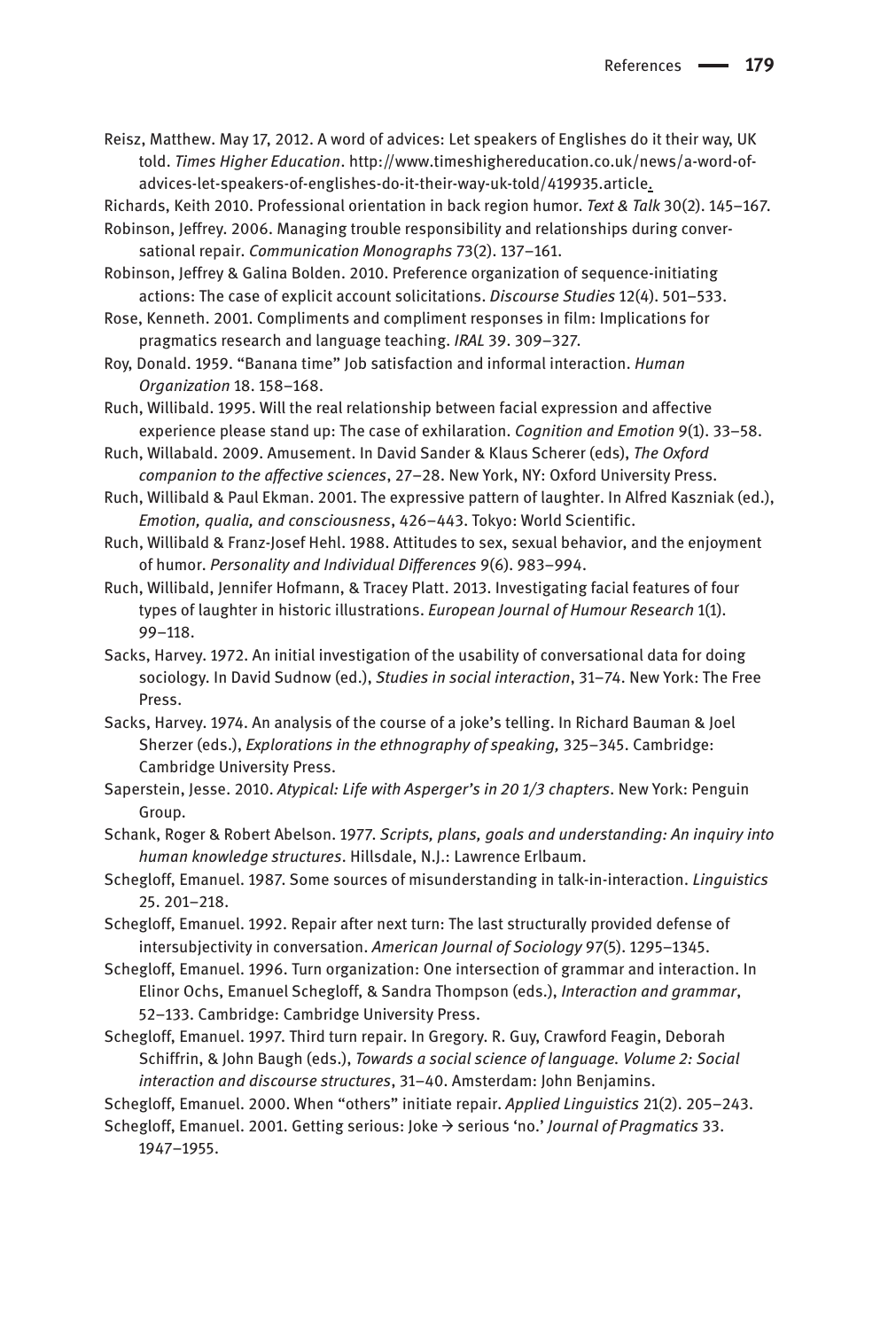- Schegloff, Emanuel, Gail Jefferson, & Harvey Sacks. 1977. The preference for self-correction in the organization of repair in conversation. *Language* 53(2). 361–382.
- Schieffelin, Bambi. 1986. Teasing and shaming in Kaluli children's interactions. In Bambi Schieffelin & Elinor Ochs (eds.), *Language socialization across cultures*, 165–181. Cambridge: Cambridge University Press.
- Schlesinger, Izchak & Sharon Hurvitz. 2008. The structure of misunderstandings. *Pragmatics and Cognition* 16(3). 568–585.
- Schnurr, Stephanie. 2010. Humour. In Miriam Locher & Sage Graham (eds.), *Interpersonal pragmatics*, 307–326. Berlin: De Gruyter Mouton.
- Schnurr, Stephanie & Angela Chan. 2011. When laughter is not enough. Responding to teasing and self-denigrating humour at work. *Journal of Pragmatics* 43. 20–35.
- Semrud-Clikeman, Margaret & Kimberly Glass. 2010. The relation of humor and child development: Social, adaptive, and emotional aspects. *Journal of Child Neurology,* 25(10). 1248–1260.
- Shea, David. 1994. Perspective and production: Structuring conversational participation across cultural borders. *Pragmatics* 4(3). 357–389.
- Smith, Moira. 2009. Humor, unlaughter, and boundary maintenance. *Journal of American Folklore* 122(484). 148–171.
- Smoski, Moria & Jo-Anne Bachorowski. 2003. Antiphonal laughter between friends and strangers. *Cognition and Emotion* 17(2). 327–340.
- Spencer-Oatey, Helen. 2000. Rapport management: A framework for analysis. In Helen Spencer-Oatey (ed), *Culturally Speaking: Managing Rapport through Talk across Cultures*, 11–46. London: Continuum.
- Spencer-Oatey, Helen. 2002. Managing rapport in talk: Using rapport sensitive incidents to explore the motivational concerns underlying the management of relations. *Journal of Pragmatics* 34. 529–545.
- Spencer-Oatey, Helen. 2005. (Im)Politeness, face and perceptions of rapport: Unpackaging their bases and interrelationships. *Journal of Politeness Research* 1(1). 95–119.
- Spencer-Oatey, Helen. 2007. Theories of identity and the analysis of face. *Journal of Pragmatics* 39. 639–656.
- Sterling, Scott & Shawn Loewen. 2013, July. Language play in a Spanish foreign language classroom. Paper presented at the International Society for Humor Studies, Williamsburg, VA.
- Straehle, Carolyn. 1993. "Samuel?" "Yes, dear?" Teasing and conversational rapport. In Deborah Tannen (ed.), *Framing in discourse,* 210–230. New York: Oxford University Press.
- Suls, Jerry. 1972. A two-stage model for the appreciation of jokes and cartoons: An informationprocessing analysis. In Jeffrey Goldstein & Paul McGhee (eds.), *The psychology of humor: Theoretical perspectives and empirical issues,* 81–100. New York: Academic Press.
- Sutton-Spence, Rachel & Donna Jo Napoli. 2012. Deaf jokes and sign language humor. *Humor: International Journal of Humor Studies* 25(3). 311–337.
- Szameitat, Diana P., Kai Alter, André J. Szameitat, Chris J. Darwin, Dirk Wildgruber, Susanne Dietrich, & Annette Sterr. 2009. Differentiation of emotions in laughter at the behavioral level. *Emotion* 9(3). 397–405.
- Tannen, Deborah. 1984. *Conversational style: Analyzing talk among friends*. Norwood, N.J.: Ablex Publishing Corporation.
- Taylor, Nicole. 2011. "Guys, she's humongous!": Gender and weight-based teasing in adolescence. *Journal of Adolescent Research* 26(2). 178–199.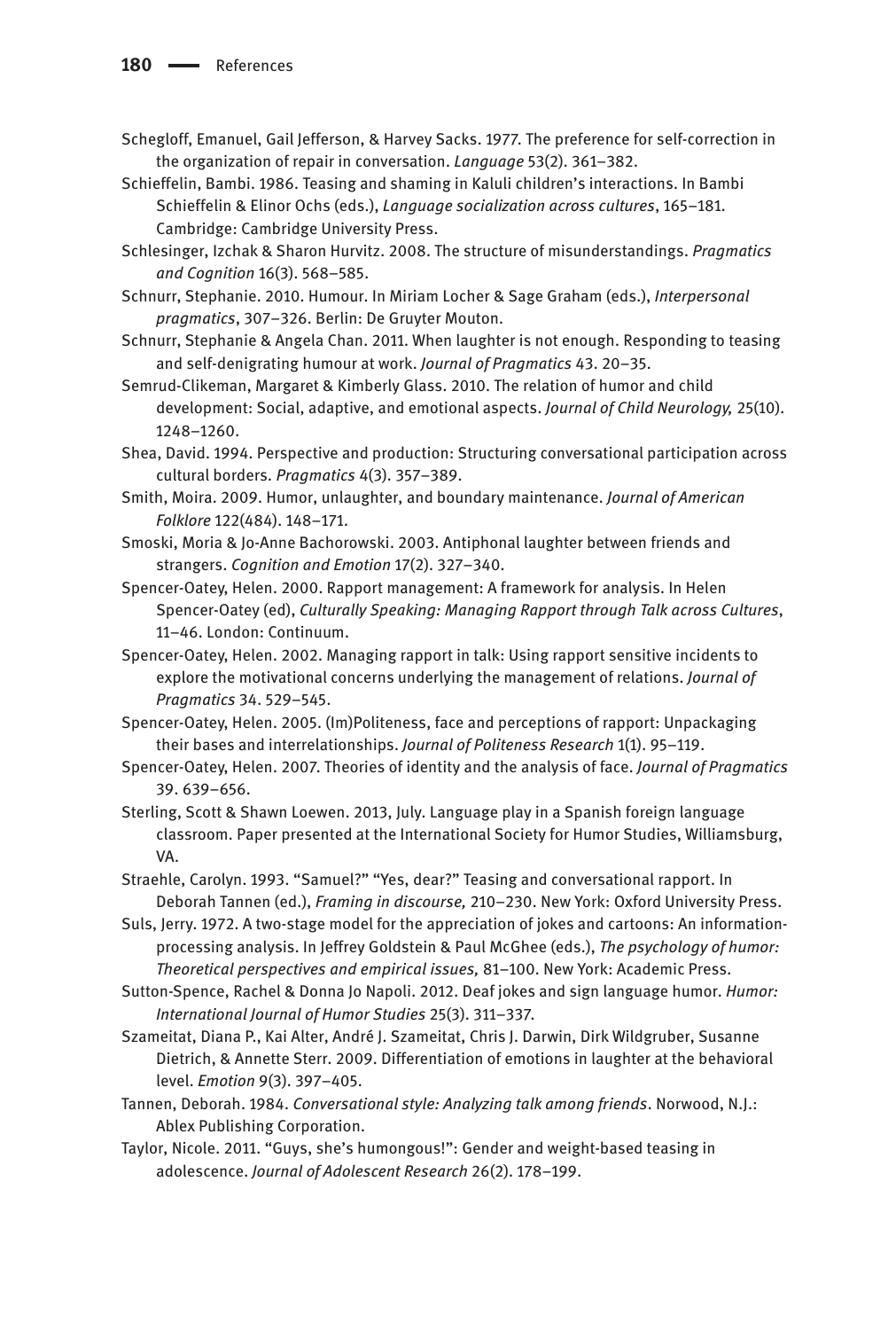Tholander, Michael. 2002. Cross-gender teasing as a socializing practice. *Discourse Processes* 34(3). 311–338.

Thomas, Jenny. 1983.Cross-cultural pragmatic failure. *Applied Linguistics* 4(2). 91–112.

Tories disown cockler joke MP. February 26, 2004. BBC News. Retrieved November 16, 2013 from http://news.bbc.co.uk/2/hi/uk\_news/politics/3488036.stm.

- Treger, Stanislav, Susan Sprecher & Ralph Erber. 2013. Laughing and liking: Exploring the interpersonal effects of humor use in initial social interactions. *European Journal of Social Psychology* 43. 532–543.
- Tzanne, Angeliki. 2000. *Talking at cross-purposes: The dynamics of miscommunication*. Amsterdam: John Benjamins.
- van Dijk, Teun & Walter Kintsch. 1983. *Strategies of discourse comprehension*. New York: Academic Press.
- Varonis, Evangeline & Susan Gass. 1985. Miscommunication in native/nonnative conversation. *Language in Society* 14(3). 327–343.
- Veale, Tony. 2012. *Exploding the creativity myth: The computational foundations of linguistic creativity*. London: Bloomsbury Academic.
- Vega, Gladys. 1990, March. *Humor competence: The fifth component*. Paper presented at the Annual Meeting of Teachers of English to Speakers of Other Languages, San Francisco, CA.
- Verdonik, Darinka. 2010. Between understanding and misunderstanding. *Journal of Pragmatics* 42. 1364–1379.
- Vine, Bernadette, Susan Kell, Meredith Marra, & Janet Holmes. 2009. Boundary-marking humor: Institutional, gender, and ethnic demarcation in the workplace. In Delia Chiaro & Neal Norrick (eds.), *Humor in Interaction*, 125–139. Amsterdam: John Benjamins.
- Vuorela, Taina. 2005. Laughing matters: A case study of humor in multicultural business negotiations. *Negotiation Journal* 21(1). 105–130.
- Wagner, Manuela & Eduardo Urios-Aparisi. 2008. Pragmatics of humor in the foreign language classroom: Learning (with) humor. In Martin Pütz & JoAnne Neff-Van Aertselaer (eds.), *Developing* c*ontrastive pragmatics: Interlanguage and cross-cultural perspectives,* 206–224. Berlin: Mouton de Gruyter.
- Watts, Richard. 2003. *Politeness*. Cambridge: Cambridge University Press.
- Watts, Jacqueline. 2007. Can't take a joke? Humour as resistance, refuge and exclusion in a highly gendered workplace. *Feminism & Psychology* 17(2). 259–266.
- Weigand, Edda. 1999. Misunderstanding: The standard case. *Journal of Pragmatics* 31. 763–785.
- Wennerstrom, Ann. 2000. Is it me or is it hot in here? Menopause, identity, and humor. *Humor: International Journal of Humor Studies* 13(3). 313–331.
- Wierzbicka, Anna. 2010. Cross-cultural communication and miscommunication: The role of cultural keywords. *Intercultural Pragmatics* 7(1). 1–23.
- Willis, Ken. 2005. Merry Hell: Humour competence and social incompetence. In Sharon Lockyer & Michael Pickering (eds.), *Beyond a Joke: The Limits of Humour*, 126–145. New York: Palgrave Macmillan.
- Wimer, David, & Bernard Beins. 2008. Expectations and perceived humor. *Humor: International Journal of Humor Studies* 21(3). 347–363.
- Wolfson, Nessa. 1986. Research methodology and the question of validity. *TESOL Quarterly* 20(4). 689–699.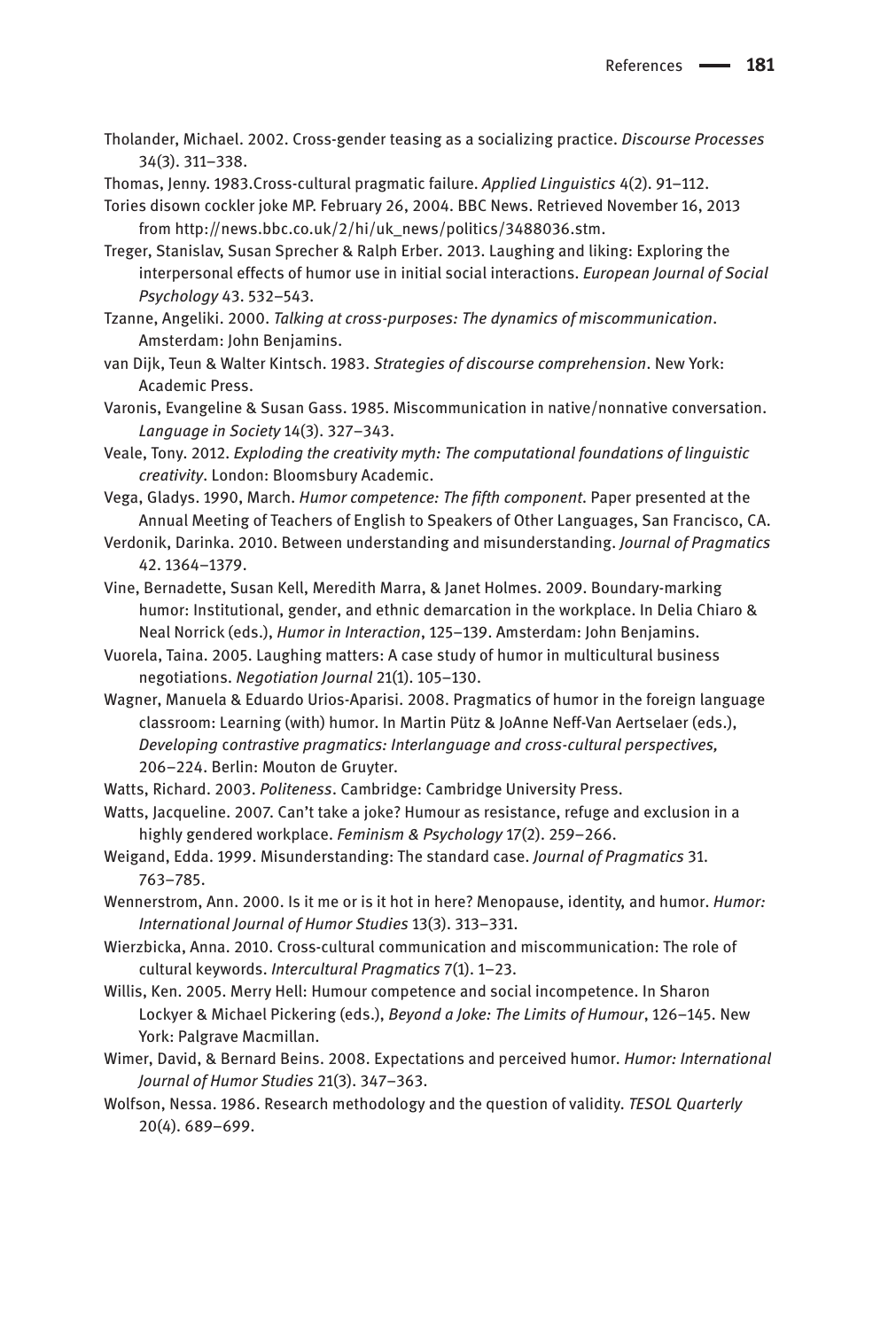- Wolfson, Nessa. 1988. The bulge: A theory of speech behavior and social distance. In Jonathan Fine (ed.), *Second language discourse: A textbook of current research*, 21–38. Norwood, NJ: Ablex.
- Wolfson Nessa. 1989. *Perspectives: Sociolinguistics and TESOL*. Boston: Heinle & Heinle Publishers.
- Wray, Alison. 2002. *Formulaic language and the lexicon*. Cambridge: Cambridge University Press.
- Wray, Alison. 2008. *Formulaic language: Pushing the boundaries*. Oxford: Oxford University Press.
- Yedes, Janet. 1996. Playful teasing: kiddin' on the square. *Discourse and Society* 7(3). 417–438.
- Yoels, William & Jeffrey Michael Clair. 1995. Laughter in the clinic: Humor as social organization. *Symbolic Interaction* 18(1). 39–58.
- Young, Richard & Margaret Frye. 1966. Some are laughing; some are not why? *Psychological Reports* 18. 747–754.
- Yus, Francisco. 1999. Misunderstandings and explicit/implicit communication. *Pragmatics* 9(4). 487–517.
- Yus, Francisco. 2003. Humor and the search for relevance. *Journal of Pragmatics* 35(9). 1295–1331.
- Zajdman, Anat. 1995. Humorous face-threatening acts: Humor as strategy. *Journal of Pragmatics* 23(3). 325–339.
- Zamborlin, Chiara. 2007. Going beyond pragmatic failures: Dissonance in intercultural communication. *Intercultural Pragmatics* 4(1). 21–50.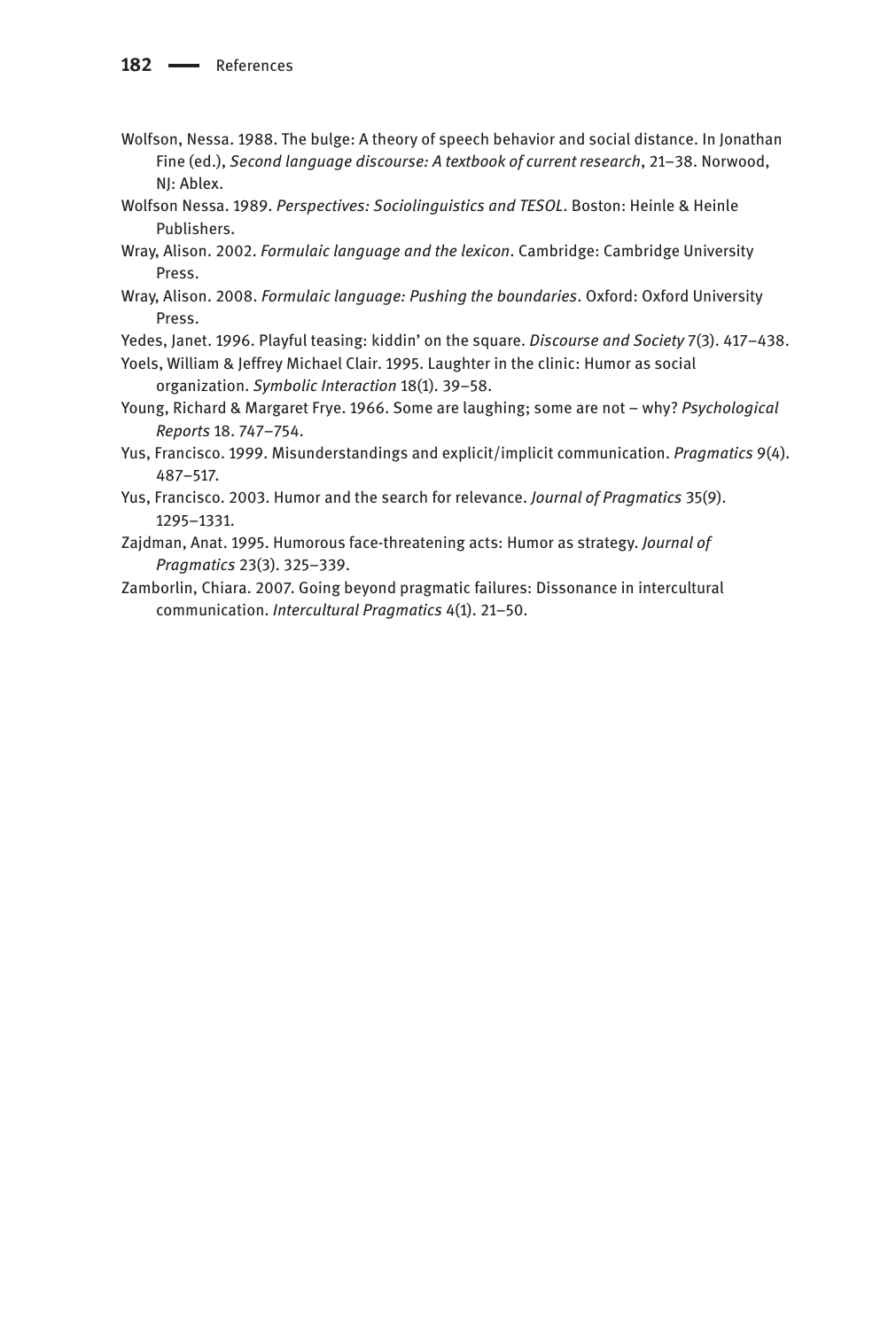## **Index**

Abu Ghraib 148 Aggression 9, 21–23, 31, 139 Ally McBeal 99–101 Ambiguity 45, 51, 52–53, 59, 72–76 Anti-humor 12, 22, 24, 35–36 Appreciation 4, 27, 28, 32, 37, 40, 54, 105, 158 – feigned 36, 62, 120, 122 – lack of 3, 6, 26, 32, 37, 56, 96, 109, 125, 129, 133, 158, 164 – withholding 54, 95, 99, 153, 159 Avoidance 109–110, 112 Bona-fide communication mode 25, 31 Buchanan, Pat 113–114 Bulge theory 157–158 Bullying 159 Butt (see also target) 30, 119 Colfer, Eoin 134–135 Communication, intercultural 29, 46, 48, 110 Competence 32, 72 – humor 50, 62, 85 – joke vs. humor 27–28 – linguistic 13–14, 47, 52, 66, 67 Context 7–8, 13–14 Contextualization cues 10–11, 33, 47, 53 Conversation analysis 7, 17–18, 29, 56–57, 166–167 Creativity 6, 11–12, 106, 167 Dalai Lama 73–74 Discourse analysis 16–19 Elicitation 39, 110, 120 Evaluation 123, 141, 143 – negative 4, 27, 33, 122, 126–128, 129 – positive 126–128 Exclusion 132, 142, 143–144, 161–162 Face 15, 16, 31, 80, 119, 139 Fleischer, Ari 153–154 Footing 9, 10, 101, 102

Formulaic language 7, 11–12, 77 Frame 9–10, 25, 33, 49–50, 53–54, 80–83, 109 (see also *key*) Garden, Graeme 92, 131 General Theory of Verbal Humor (GTVH) 24, 26 Hamburger, Neil 35 Hierarchy 148, 151, 157 Humor – functions 5–6, 22, 133, 142–143, 158 – preferences 3, 24, 32, 141 – sense of 16, 25, 32, 123, 128, 133, 158, 159 – style 40, 81, 83, 141 Humor support 28, 31, 56, 102–106 Hurricane Katrina 154 Identity 16, 46, 48, 158, 159 Incongruity 24–26, 54, 85–91 Inoculation 110–112 Intent 3–4, 10, 11, 18, 33, 77, 97, 142 Irony 11, 50, 76 Jokes – as understanding tests 120 – canned/pre-scripted 4, 16, 123, 131 – delivery 30, 77, 134 – knock knock 53, 78, 89–91 – rape 32, 133 Key 49–50, 53–54, 80–83, 164 (see also *frame*) Laughter 10, 18, 21, 23, 29, 33, 36, 82, 98, 120, 121, 130, – as a sign of conversational trouble 166 – as disaffiliation 167 – as social 140–142 – excessive 65 – fake 31, 36, 126 – lexicalized 36, 126

– withholding 38, 54